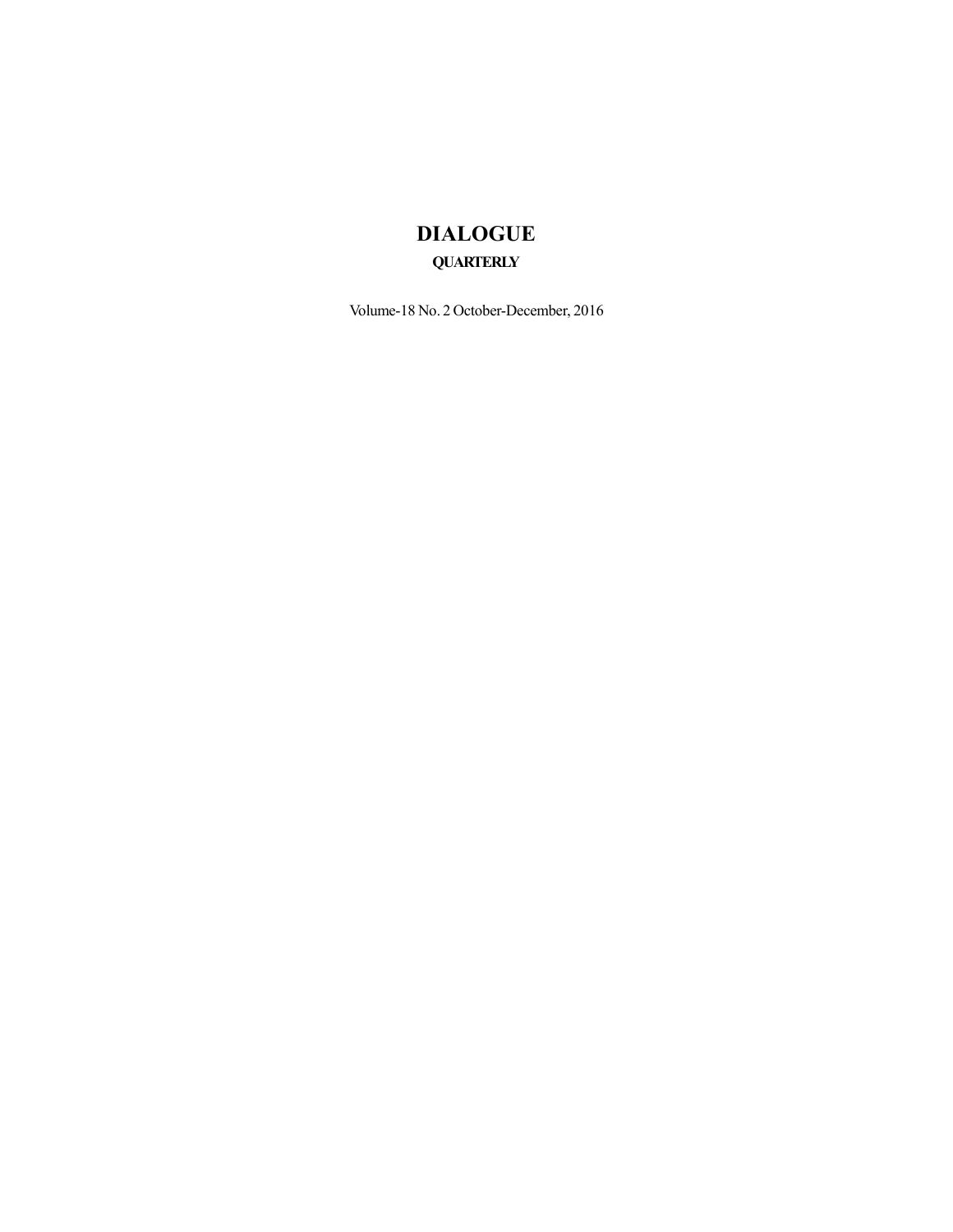### **Subscription Rates :**

*For Individuals (in India)*

| Single issue | Rs. 30.00  |
|--------------|------------|
| Annual       | Rs. 100.00 |
| For 3 years  | Rs. 250.00 |

### *For Institutions:*

| Single Issue | Rs. 60.00 in India, Abroad US \$15   |
|--------------|--------------------------------------|
| Annual       | Rs. 200.00 in India, Abroad US \$50  |
| For 3 years  | Rs. 500.00 in India, Abroad US \$125 |

All cheques and Bank Drafts (Account Payee) are to be made in the name of "ASTHA BHARATI", Delhi.

### *Advertisement Rates :*

| Outside back-cover  | Rs. 25,000.00  | Per issue |  |
|---------------------|----------------|-----------|--|
| Inside Covers       | Rs. 20, 000.00 | , ,       |  |
| Inner page coloured | Rs. 15, 000.00 | ,,        |  |
| Inner full page     | Rs. 10, 000.00 | ,,        |  |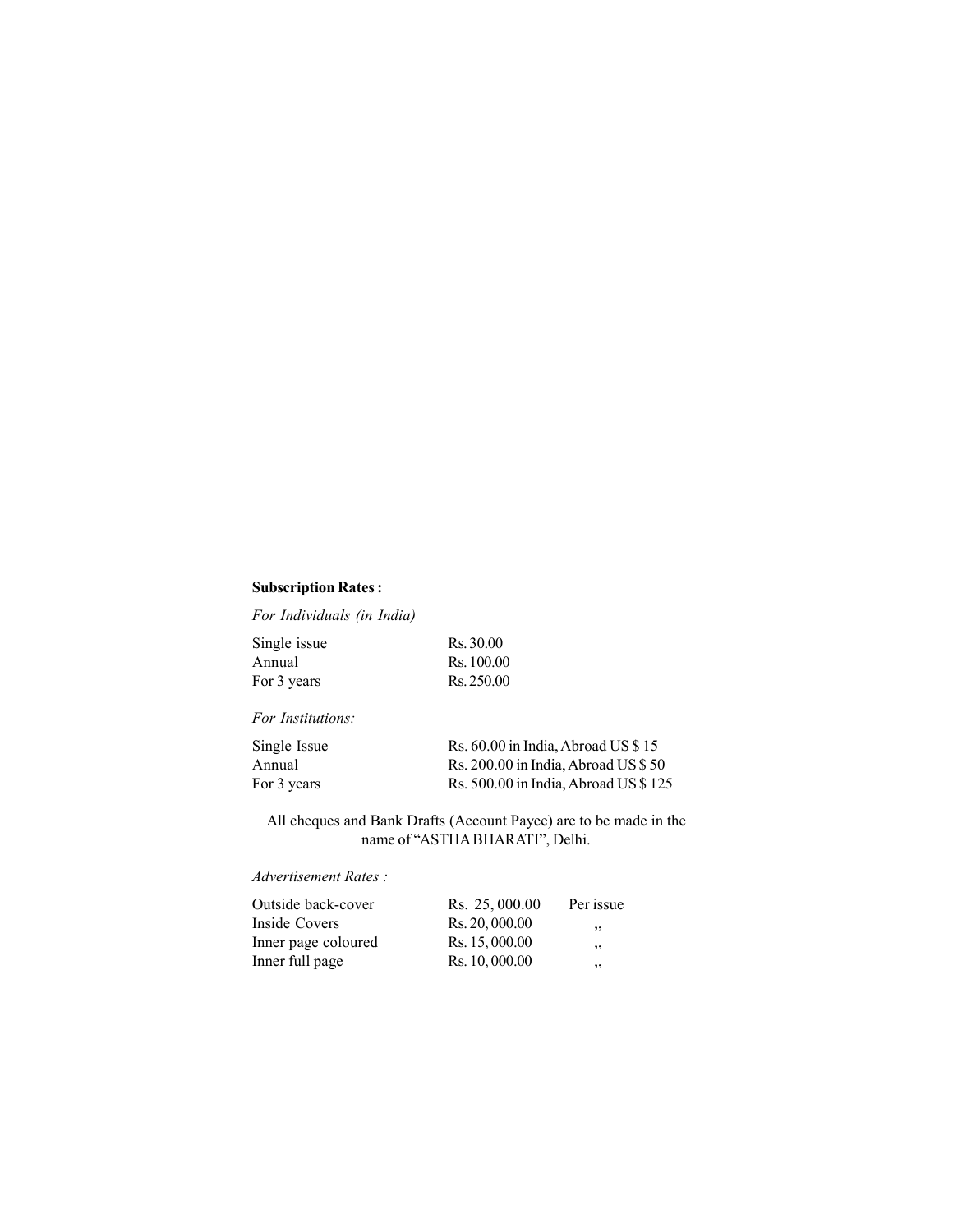# **DIALOGUE QUARTERLY**

*Editorial Advisory Board* **Mrinal Miri Jayanta Madhab**

> *Editor* **B.B. Kumar**

*Consulting Editor* **J.N. Roy**

**ASTHA BHARATI DELHI**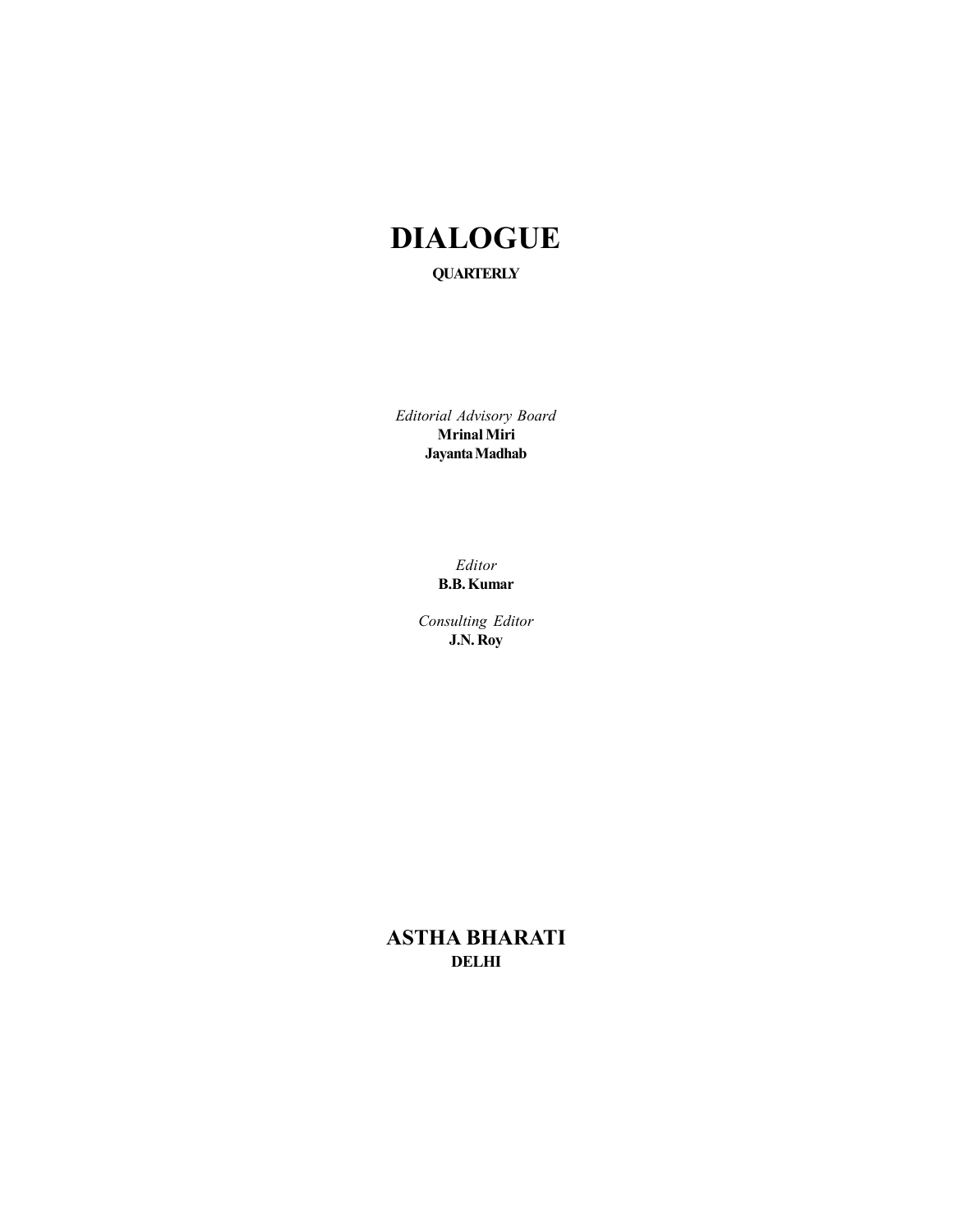*The views expressed by the contributors do not necessarily represent the view-point of the journal.*

© Astha Bharati, New Delhi

### *Printed and Published by*

**Dr. Lata Singh, IAS (Retd.)** Secretary, Astha Bharati

**Registered Office:** 27/201 East End Apartments, Mayur Vihar, Phase-I Extension, Delhi-110096.

### **Working Office:**

23/203 East End Apartments, Mayur Vihar, Phase-I Extension, Delhi-110096 Phone : 91-11-22712454 e-mail : asthabharati1@gmail.com web-site : www. asthabharati.org

*Printed at* : Nagri Printers, Naveen Shahdara, Delhi-32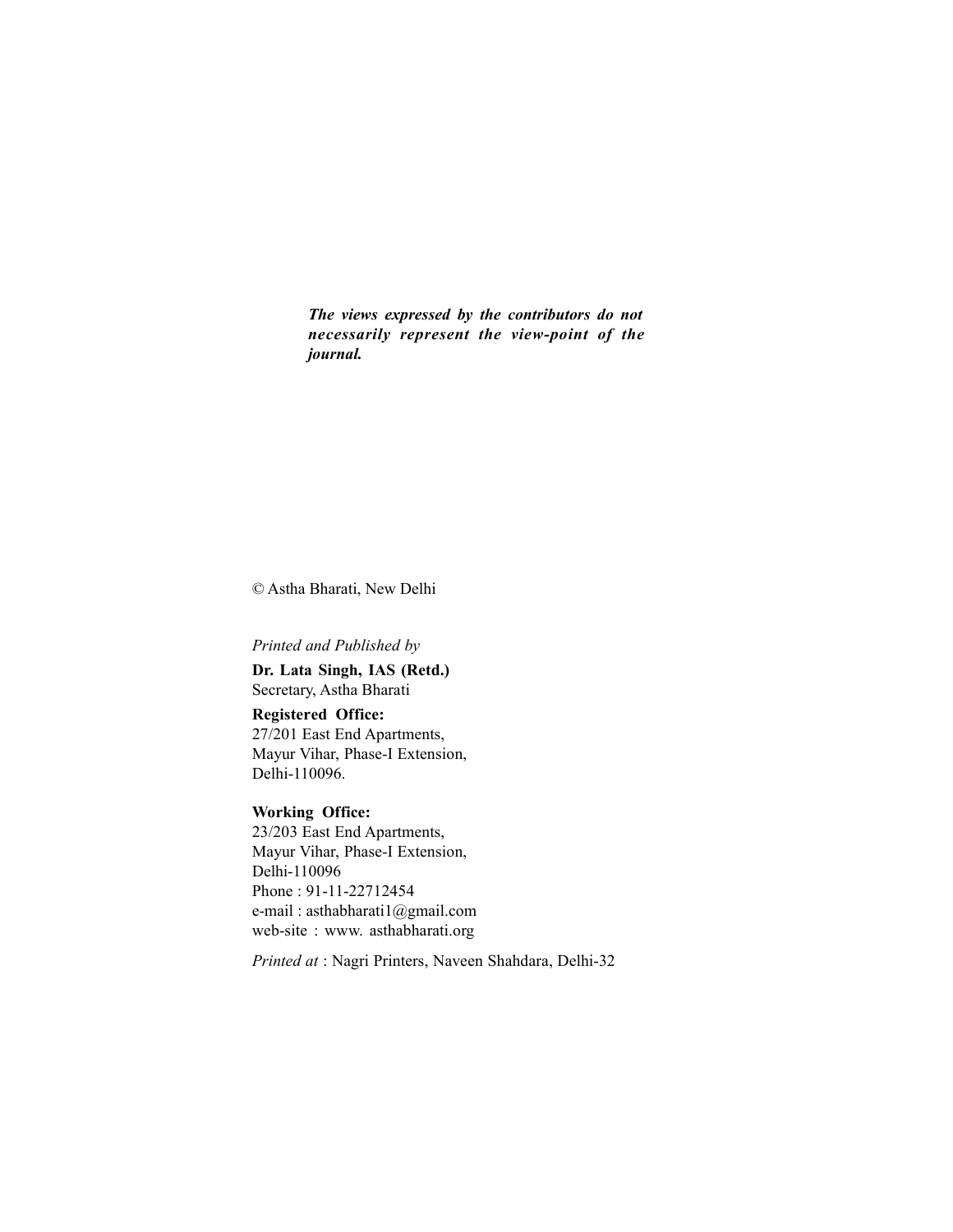# **Contents**

| <b>Editorial Perspective</b><br>Populism or Political Thuggee?                                                     | 7  |  |
|--------------------------------------------------------------------------------------------------------------------|----|--|
| 1. North- East Scan<br>Naga Peace Talks: Steeped in Semantics<br>Patricia Mukhim                                   | 9  |  |
| Defections Galore as Manipur Prepares for Election<br>Pradip Phanjoubam                                            | 12 |  |
| 2. Countering Jihadi Terrorism – The Ideological Challenge<br>Rajiv Kumar                                          | 15 |  |
| 3. Reflections on 'Islamic' Terrorism with special reference<br>to West Asia and North Africa (WANA)<br>Anwar Alam | 24 |  |
| 4. Islamic State and the Threat to India<br>Prakash Singh                                                          | 39 |  |
| 5. Changing Profile of Terror in India<br>Sushant Sareen                                                           | 50 |  |
| 6. Changing Profile of Terrorism in India and Abroad<br>Vappala Balachandran                                       | 56 |  |
| 7. What After the Islamic State?<br>Omair Anas                                                                     | 72 |  |
| 8. Kashmir Valley in Turmoil – Awaiting New Leadership<br>J.N. Roy                                                 | 81 |  |
| 9. Afghanistan, Global Jihad and Intra-Islamic Fault-lines<br>B.B. Kumar                                           | 93 |  |
| DIALOGUE, Volume-18 No. 2                                                                                          | 5  |  |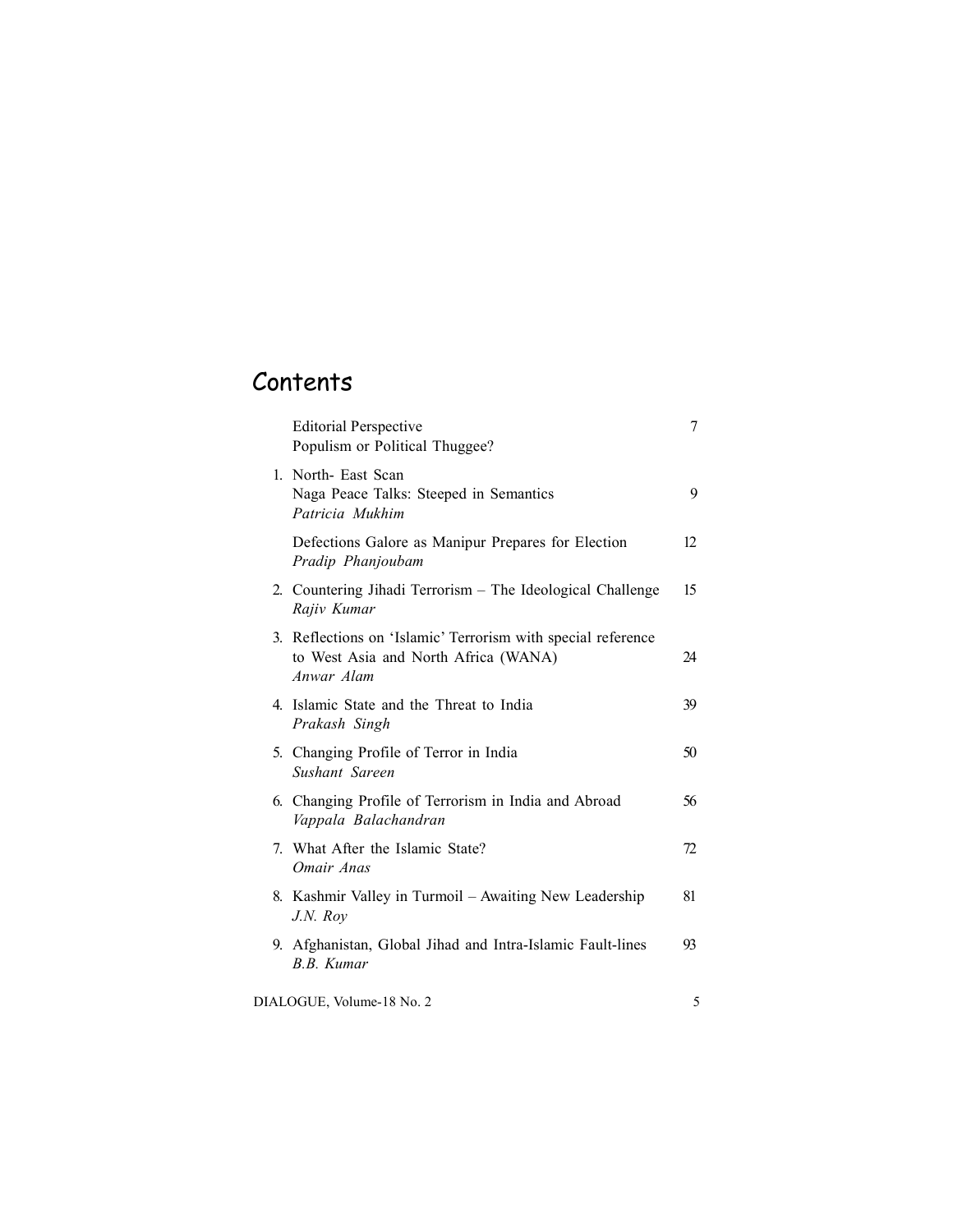| 10. Islamic Terrorism in Bangladesh:<br>The Background and Development<br>Bimal Pramanik and Mintu Barua                                                       | 118 |
|----------------------------------------------------------------------------------------------------------------------------------------------------------------|-----|
| 11. The Islamic State of Iraq and Syria:<br>Its Evolution and Consequences<br>Alvite Singh Ningthoujam                                                         | 127 |
| 12. Book-Review<br>How to Comprehend Islam<br>Shankar Sharan                                                                                                   | 139 |
| 13. Comments of Eminent Indian Thinker and Litterateur,<br>Padmashri and Sahitya Akademy Awardee,<br>Professor Ramesh Chandra Shah on<br>Understanding Islam   | 146 |
| 14. Book-Review<br>Window to Bhutan: A Study of Emerging New Social<br>Patterns with Urban Educated Middle Class Working<br>Women (1972-2013)<br>Shalini Gupta | 150 |
| 15. Gandhi, His Thoughts and the Gandhian Institutions<br>Ramjee Singh                                                                                         | 153 |
| 16. On the Health Workforce Crisis in Rural India<br>Dilip Saikia                                                                                              | 162 |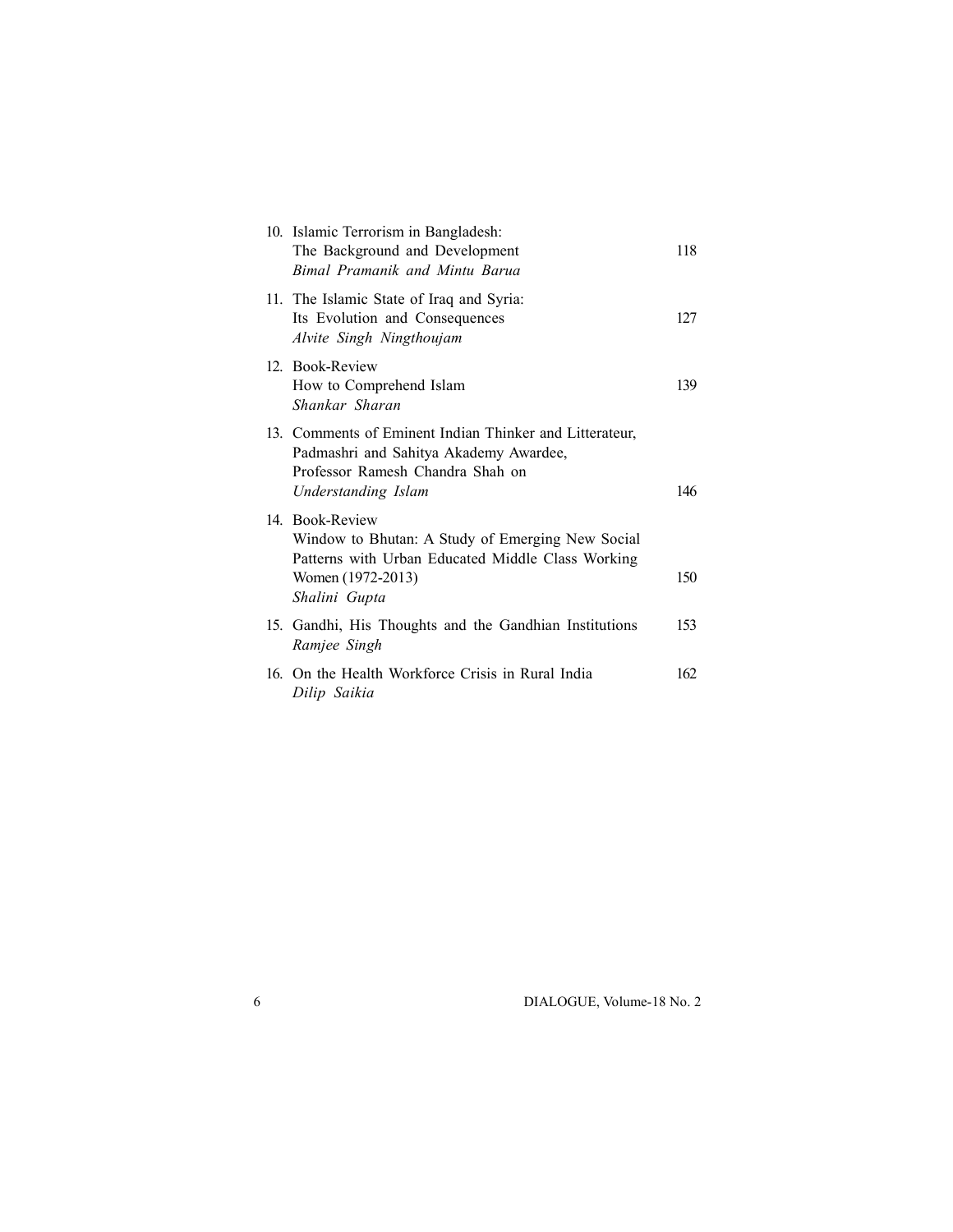## Editorial Perspective

#### **Populism or Political Thuggee?**

The death toll of the Indore-Patna Express train derailment at Kanpur reached 150 on November 22, 2016. As happens after every railway accident, ex gratia payments are announced, politicians and bureaucrats rush to the accident site, and also visit hospitals. Further, the inquiries are conducted with the announcement that the guilty shall not be spared. Even the numerous earlier reports on the railway safety are dusted off, studied afresh, and forgotten, till fresh accidents take place. We often hear about the derailment of trains, which takes place due to the old tracks needing repair, or as the existing tracks are incapable of handling speedy trains. A perusal of the derailment figures—fifty-five during 2011, forty-eight during 2012, fifty-two during 2013, sixty during 2014, thirty-seven during 2015 (up to October , and sixty-two during 2016 (up to October) — does not present a happy picture, especially when we know that track revamp will take at least 40 years as of now.

Apart from track revamp, especially keeping in view the running of high speed trains, and laying new railway lines, manning thousands of unmanned railway gates, where frequent accidents and loss of life is a day to day occurring phenomenon, construction of thousands of flyovers. Here, it needs mention that casualties from railway surface crossing accidents, taking heaviest toll, account for 60% of all deaths and 30% of injuries arising from all consequential accidents on Indian Railways. It is an expedient measure keeping in view much higher number and the contemplated higher speed of the trains. Keeping these facts in view the Kakodkar Committee has recommended complete elimination of level crossings at a proposed cost of Rs. 50,000 crores.

It is alleged that most of the Indian railway coaches today are ICF designed ones, which are termed by several railway expert committees as "safety risk", and these committees advised their replacement by LHB (Linke Hoffman Busch) coaches. The ICF designed coaches, which are not meant for a speed above 80-90 kmph, piled up during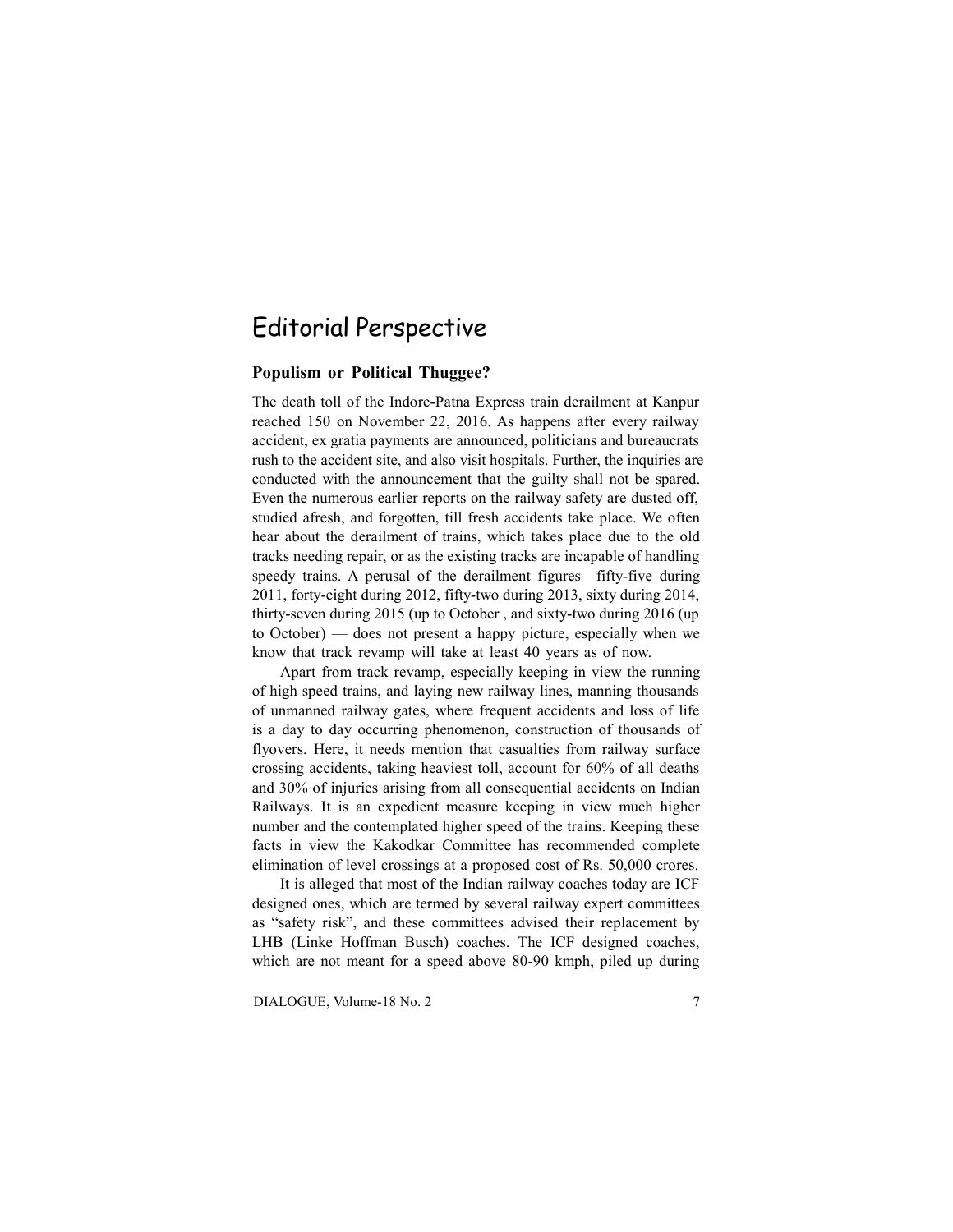Kanpur railway accident, causing heavy toll. Although, Rail Coach Factories at Kapurthala, and Rae Bareli are manufacturing LHB coaches, and Integrated Coach factory at Chennai has also started manufacturing the same, there does not seem to be the end of the problem; at the present rate, anyway, the shift to safer LHB coaches may take 30 years at the present rate of replacement. It needs mention that out of around 44,000 coaches used today in our passenger and express trains, only 4,000 are LHB designed ones, and the remaining 40,000 are of old ICF design. Of course, many do not believe that ICF-built coaches are so much unsafe. Anyway, the replacement of the railway coaches is not the only problem, there are many others also, which need immediate tackling.

But looking after the "hardware" aspect, including mechanical modernization, etc., is not enough. Meeting the "software" needs are equally essential. Needless to say that most of these are safety-related needs and measures, needing our urgent attention. These are also essential for our developmental needs. Of course, equally essential is the change in the organizational structure of the railways, which is centralized and too top-heavy at present.

As mentioned above, Indian Railways needs to meet both its hardware and software demands, which will reduce its operational and systemic strain, reduce accidents and resultant loss of life, to the maximum. But all these need funds, and Indian Railways' finances remain perilous. A recent committee has come out with 106 recommendations, the projected implementation cost of the which shall be 103,110 crore, spread over five years. Not such expenditures shall have to be incurred to save the Indian Railways from the brink of collapse. As Prime Minister, Narendra Modi himself participated in the three day 'idea generation camp' and is personally interested in bringing desired change, there is every hope that the bad days for the Indian Railways shall be over.

For decades, the railways suffered due to the populist policies of not increasing the railway fares. The fact that this kind of populism ultimately caused the resource crunch and neglect of safety-oriented measures leading to the death of thousands, and was in reality, a political thuggee by a section of our stupid politicians was never discussed sincerely in our country.

**— B.B. Kumar**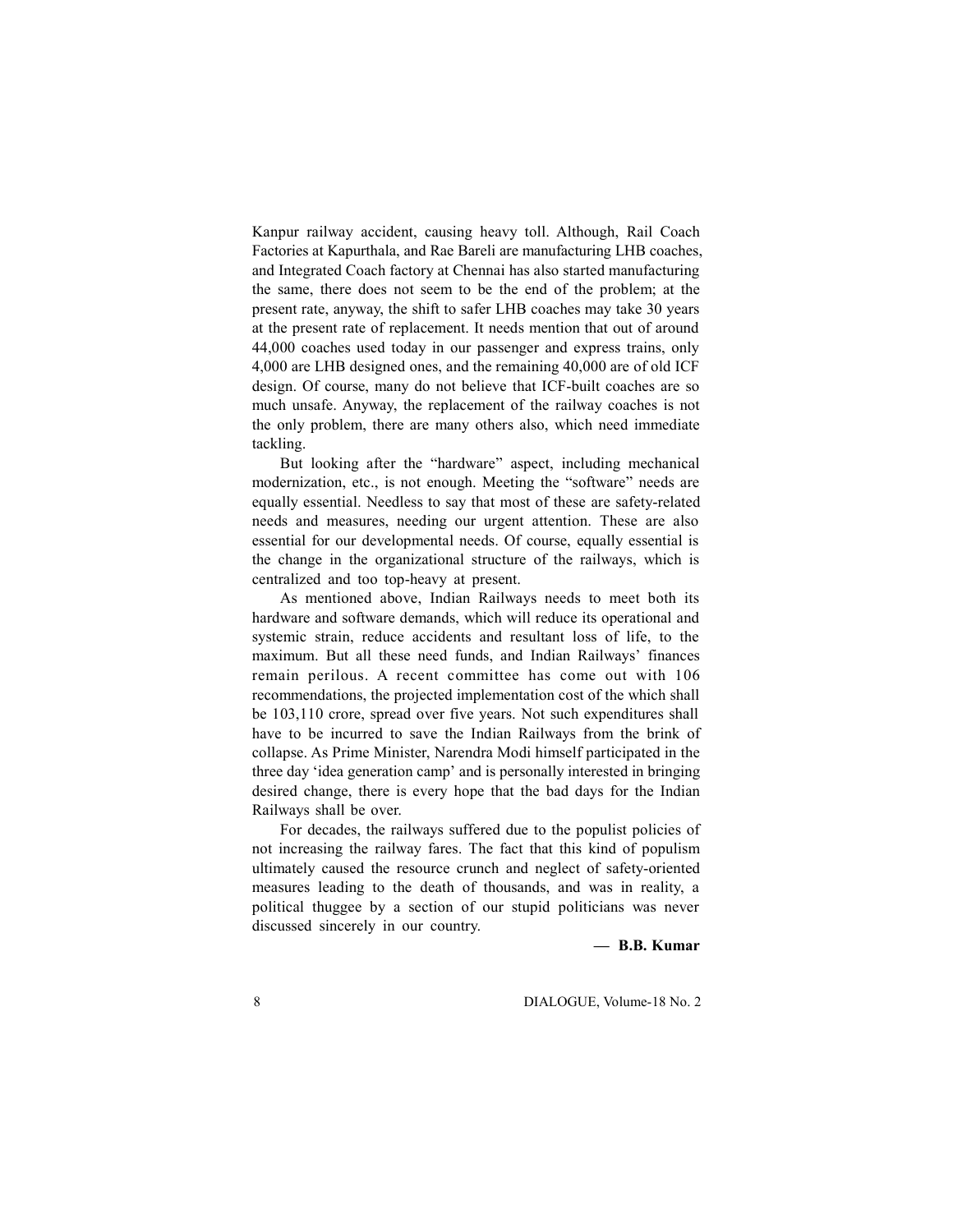#### **North-East Scan**

## Naga Peace Talks: Steeped in Semantics

### Patricia Mukhim\*

The recent incident in Ukhrul district of Manipur where Chief Minister Okram Ibobi Singh's chopper was ostensibly sought to be grounded is akin to a suspense thriller. Perhaps the National Investigating Agency and the Manipur Police hot-shots have the real version. But as of now there are as many colourful adaptation of the story as there are differences between the hills and the valley. Here is one state where problems and responses to them must invariably be seen through the prism of the ethnic divide that defines Manipur. That there is no love lost between the people in the hills and the valley is a fact and it would be an exercise in self delusion to think otherwise. Writers like us who comment on issues across the region, are quickly despatched WhatsAap messages to convince us of the 'truth' or versions of it before we launch off. Each sender is at pains to impress upon his audience that we have to see things from his/her point of view since they are sole custodians of the truth. Hence, there were messages from Meitei friends who vented their spleen on the continued rent-seeking by the NSCN(IM) despite the 'peace' talks, thereby making everything terribly expensive for them in Manipur. Their rant of course does not clear our doubts about what actually happened on October 25. The Naga groups swear on everything they hold sacred that the whole drama was well orchestrated to make Ibobi Singh some sort of a hero and for the Congress to gain sympathy votes in the upcoming assembly elections. They also ask quite belligerently why Ibobi Singh wants to inaugurate a half-completed hospital project. But more than that the Tangkhul

The writer is editor, The Shillong Times and an eminent social activist, journalist and member of National Security Advisory Board.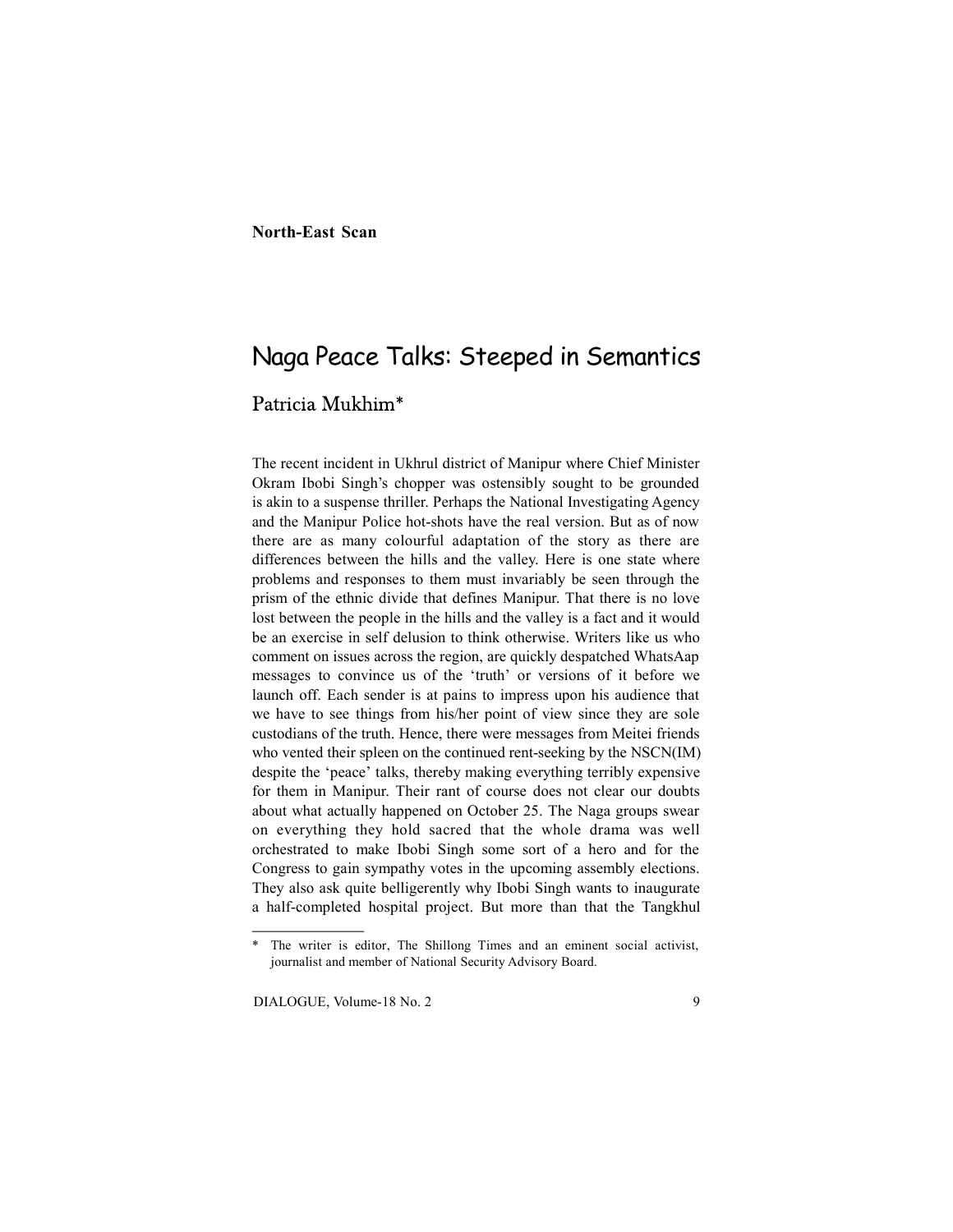Nagas of Ukhrul have not got over the fact that it was Ibobi Singh as CM who stopped the NSCN(IM) supremo, Thuingaleng Muivah from visiting his people and his home in Somdal village.

Manipur is a state that is marked by serious discrepancies in terms of representation in the State Assembly. For instance, Chandel District with a population of 1,44,038 has only two constituencies, hence almost 72,000 people are to vote in each constituency. Ukhrul with a population of 1,83,115 has only 3 constituencies; Tamenglong with a population of 1,40,143 has three constituencies, Contrast this to Imphal West with a population of 5,14,683 and 13 constituencies and Imphal East 4,52,661 with 11 constituencies. The number of Scheduled Tribe MLAs in the house of 60 is only 19. Hence the Manipur Assembly is largely represented by Meiteis. Perhaps this is one of the reasons for the dissension that has fragmented the politics of Manipur.

In a state that is already like a tinder box, it is easy to play the blame game. The Meiteis are now crying foul about their Chief Minister being the target of attack in NSCN (IM) territory and no one is taking things seriously. At the best of times the same people would rave and rant and curse the Chief Minister for not being able to deliver on development and of course on not taking a stand that is as confrontational as that adopted by the various hill tribes. This politics of dystopia plays out especially on social media. The Ibobo Singh episode has only given more grist to the glut of word missiles that adorn the Facebook pages of people of Imphal who are more techsavvy and Naga scholars now very articulate, but also more stroppy than ever before. And of course the media gets a good story with which to fill up its pages. In all of this stand-offish situation it is the ordinary peasant on both sides of the divide who is suffering the most.

Coming back to the incident of October 25 last, while fingers are pointed to the NSCN (IM), as if this is the only group and its cadres the only ones with the bellicosity to fire a gun at Ibobi Singh, no attempts have been made to get to the bottom of the incident. The Nagas now say: "This is a clever set-up to abort the Naga peace talks." The Meiteis say: "How dare they fire at the State Chief Minister?" So this will be the dominant narrative until the people of Churachandpur decide to once again raise up the issue of the nine dead bodies and that is likely to happen because elections are all about stinking stuff that are sought to be raked up at appropriate times to discredit the enemy.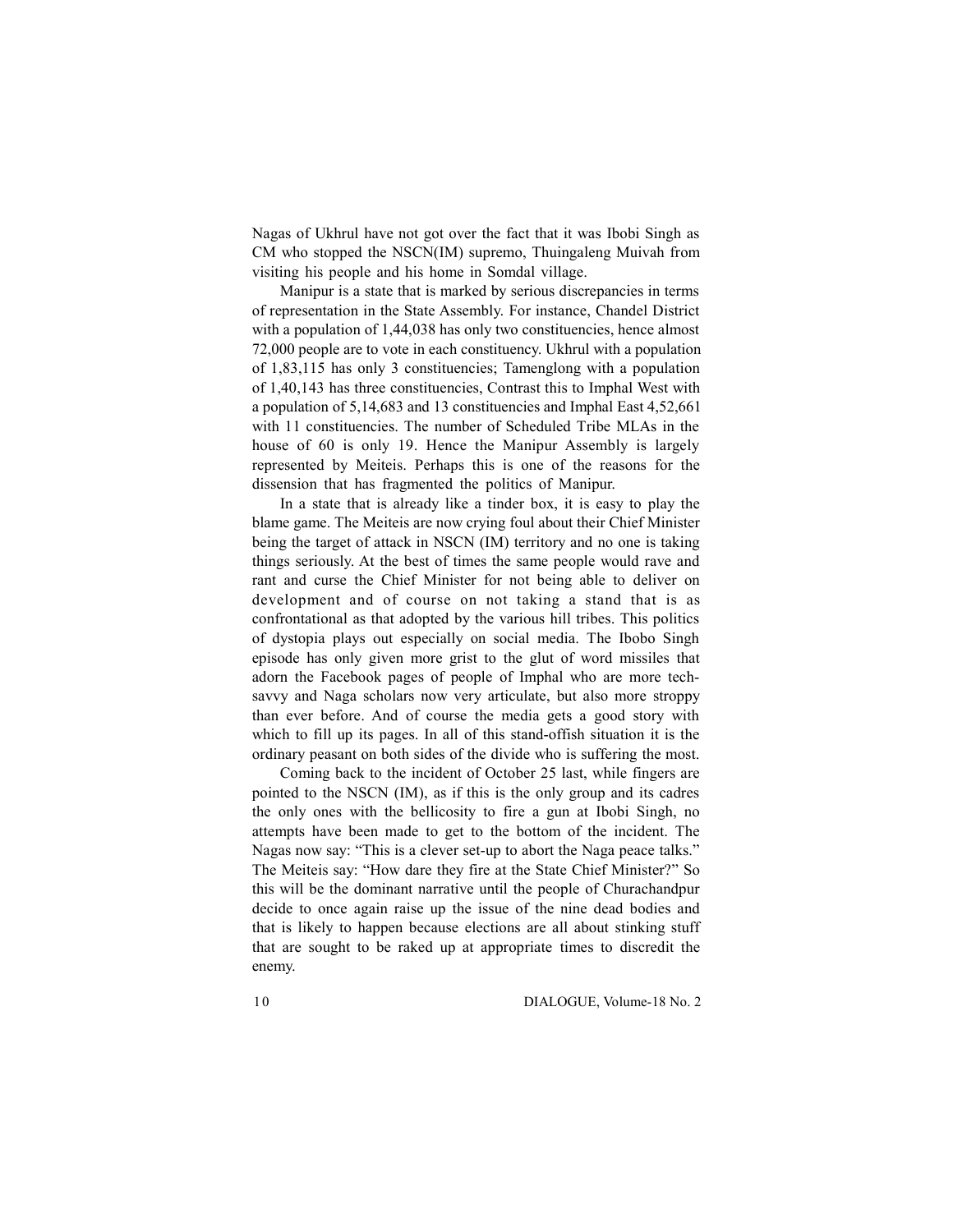The Congress would not like the BJP government to succeed in its peace talks with the NSCN(IM). Hence the frenzy at which Ibobi is trying to reach out to the hills. He needs to stake a claim to having pushed some development project to Naga inhabited areas of Manipur – a sore point that has been at the heart of many a conflict in that state.

Naga peace talks must be the most frequently occurring word on Google. But that there are many troubled areas before arriving at a settlement of the Naga conundrum is no one's case. Truth cannot be told in politics and diplomacy. Conversation must be couched in semantics lest something falls out of place and the parties in conversation start sulking or shooting each other's heads off. It's a difficult path to tread; one that even angels would prefer to leave well alone knowing that heads they win, tails you lose. By 'they' here I mean the stalwarts of the Naga struggle and not just Mr. Th Muivah. There are many who have died for the cause and that is why failure is not an option. But that is precisely the problem. How would one define failure here? In any attempt to resolve a conflict all the cards must be on the table. Clear lines need to drawn by both parties about what they can concede and what they cannot. In the case of the Government of India, perhaps the first clear line to be drawn is the territorial integrity of Manipur. The second is that 'Naga sovereignty' as envisaged by those who took up the guns in the 1950s and 60's is no longer de jure because as far as Nagaland is concerned it has a constitutionally elected Government.

Nagaland state is an already well-settled issue. People have accepted the Constitution of India albeit with enough riders to craft out their own future under Article 371 (A). Naga people have voted times without number. The younger generation of Nagas are at ease in Delhi as they are in Shillong, Guwahati, Kohima or Mokokchung. It is perhaps the Nagas of Manipur who continue to yearn for a homeland – a utopia of sorts where all their problems would disappear. There is an inherent contradiction here. The Naga people living within the geographical boundaries of Nagaland state have learnt to live by the Constitution of India. What they are looking for in the future is better development, a strong anti-corruption legislation and better and more effective utilisation of resources and moral probity in their elected representatives. Looks like a tall order but no harm trying. The Nagas of Manipur perhaps ought to learn pragmatism.

Any solution to the NSCN (IM)'s demands must happen within that limitation.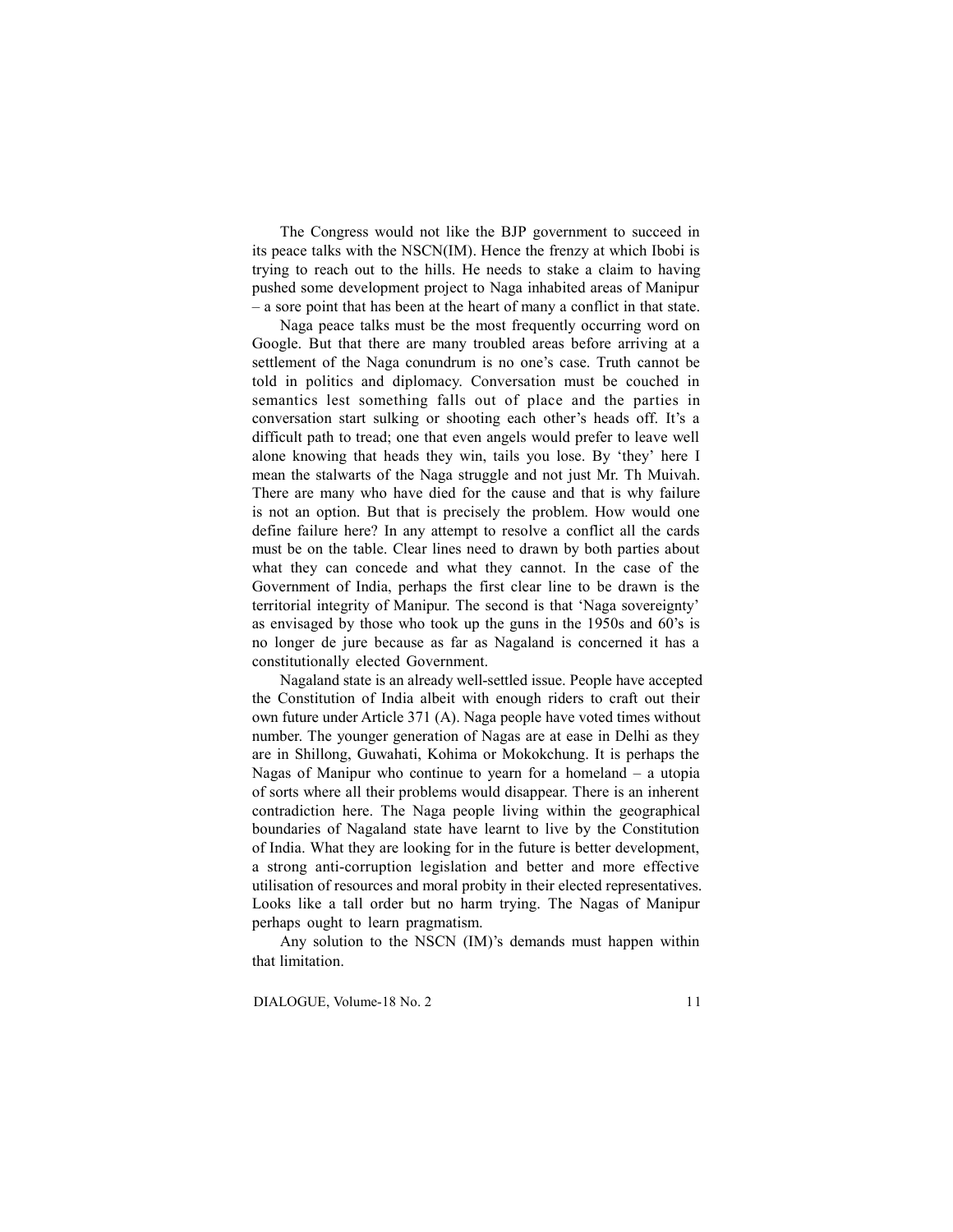# Defections Galore as Manipur Prepares for Election

Pradip Phanjoubam\*

With elections to the Manipur Legislative Assembly barely five months away, the ruling Congress is in a siege. Three of its senior legislators have abandoned their parent ship forsaking their Assembly seats as well in the dying months of its current terms. One of the three, and the senior most among them, Yumkham Erabot, has already joined the rival BJP and if everything goes as anticipated, the remaining two, Nongthombam Biren and Francis Ngajokpa, will also be following suit. Given Manipur's brand of politics, it is anybody's guess if more senior Congress legislators will desert camp and flock to what at this moment is seen as the greener pasture of the BJP camp.

The immediate reasons cited by the three are, however, similar only to the extent that they all claim they were compelled to do what they have done by their voters. This however, in all likelihood, is not the only reason, and each would probably have their individual compulsions. In the case of Erabot, his rivalry with the Chief Minister, Okram Ibobi, is well known, and he had once even projected himself as competitor to the state's top job. He was ultimately dropped from the Ibobi cabinet and he must have realized that he would have no future in the Congress, so long as Ibobi remains in charge.

Biren in an interview after his defection said that he wants to be in a position to serve the people better and there was no scope for this in a Congress government. He was a Minister in the last Congress government but not in the current one, and a rebellion he was part of caused Ibobi to reshuffle his cabinet mid-term, however Ibobi chose not to include him in his new ministry. Francis was a Minister till this

<sup>\*</sup>The writer is editor, Imphal Free Press.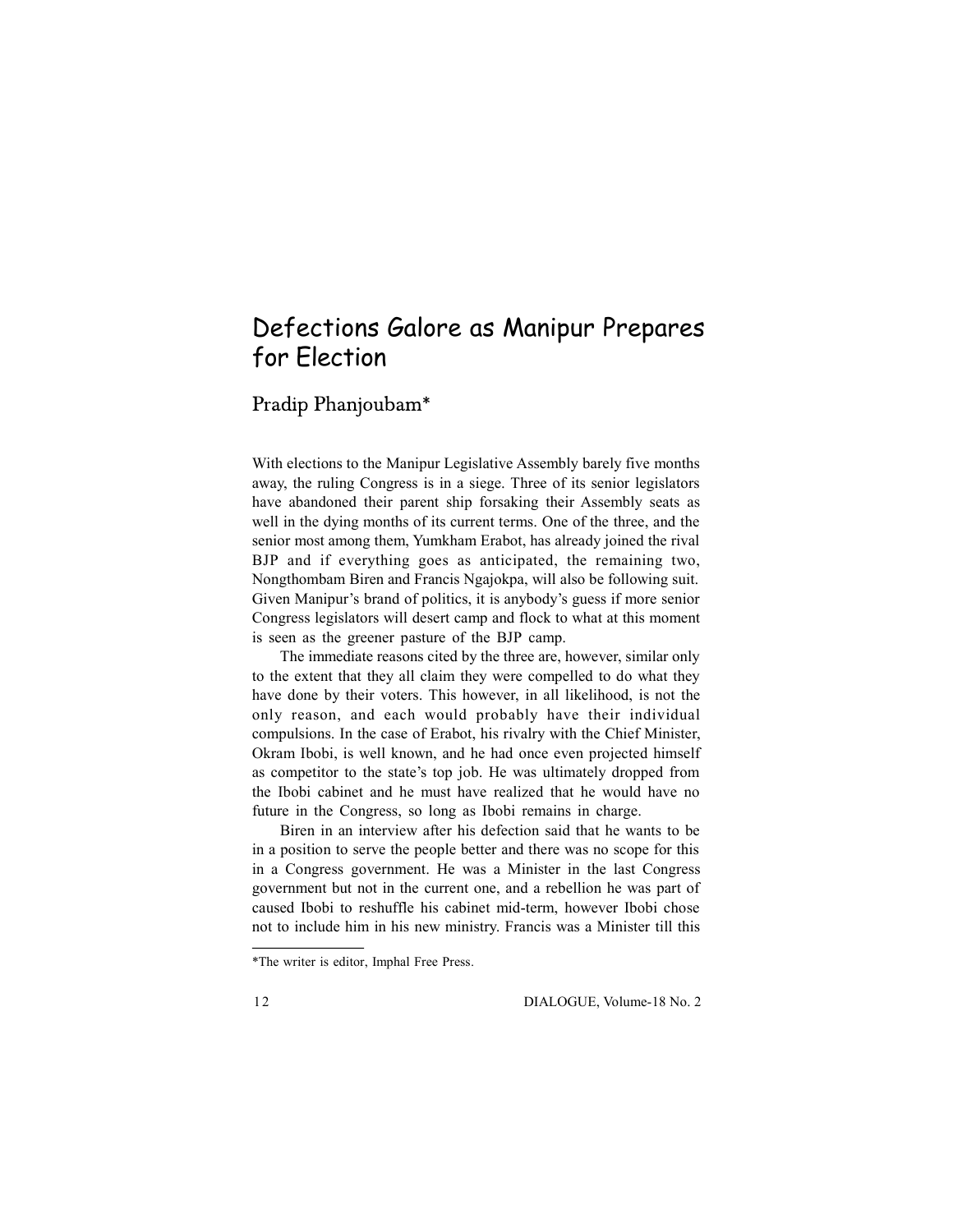last reshuffle when he was dropped. One of the parameters for dropping ministers in this reshuffle was the performance of the Congress in grassroots elections in the respective constituencies of the ministers, and it may be recalled, Francis's Maram constituency returned no Congress in the last ADC election. At least in his case, there may be considerable truth in the claim that his voters do not want the Congress anymore.

There is nothing legally or morally wrong with politicians switching parties, unseemly as they appear. This provision for political divorce, when it is determined by ideological visions, in fact is an effective democratic deterrent on unwarranted authoritarian tendencies of leaders. Every individual remains free in the ultimate analysis and the cabinet thus is forced only to be an enlightened partnership in which all minsters are equal and the Chief Minister is only the first among equals.

However, as the world just witnessed in Arunachal Pradesh, in Manipur too such defections are seldom on ideological grounds but avarice. In the styles and manner of a banana republic, politicians defect only so that they are in positions of personal gains. The current floor crossings would have looked all well and part of progressive and acceptable ideology based politics had it happened three years ago, when the Congress was still in power at the Centre, and the Assembly still had enough life to live.

Even if these defections came late in the day, it would still have had a semblance of an ideological struggle, had the defectors not rushed to the camp which is projected by many to come to power in the next Assembly. Let the bluff be called. As in any banana republic, it is still power and the plunders that come with it which lures politics in Manipur.

Having accepted this, let us try a little crystal gazing into what lies ahead. Given the fact that an opinion poll done last month by India Today and Axis, gave the BJP a favourable verdict to form the next government in the state, the Congress may not find it easy to keep its flock from further straying.

In fact, India Today and Axis may have committed an electoral offence by their report for attempting to influence public mood, wittingly or otherwise, ahead of an election. It must however be kept in mind that it has been proven time and again that not just pre-poll opinion surveys but even exit polls, where sample voters are asked who they voted for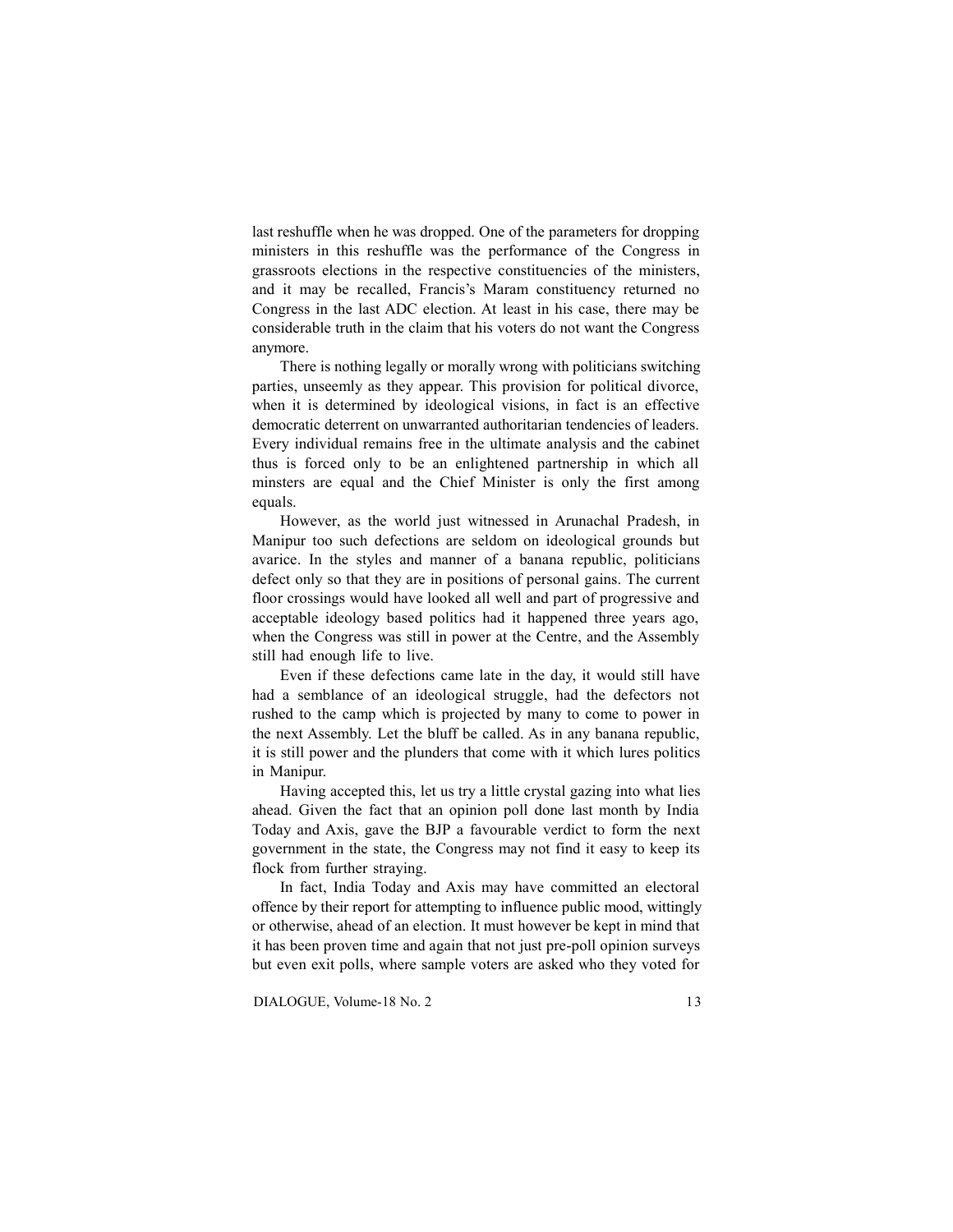immediately, as they exit from the polling stations, have proven more often than not farcically wrong. The way NDTV ended up looking from the wrong end of the telescope in their exit poll in the last Bihar election is evidence enough.

In Manipur today, the BJP is upbeat and understandably too for in small dependent states, the general feeling is, it is safer to be on the same side as the party in power at the Centre, and it is the BJP which is in this position now. The Congress camp must be worried, but their leaders are still confident that the departure of some MLAs would not make a dent on the party's electoral fortune. Manipur's 2017 election promises to be an interesting political battlefield drama to watch indeed.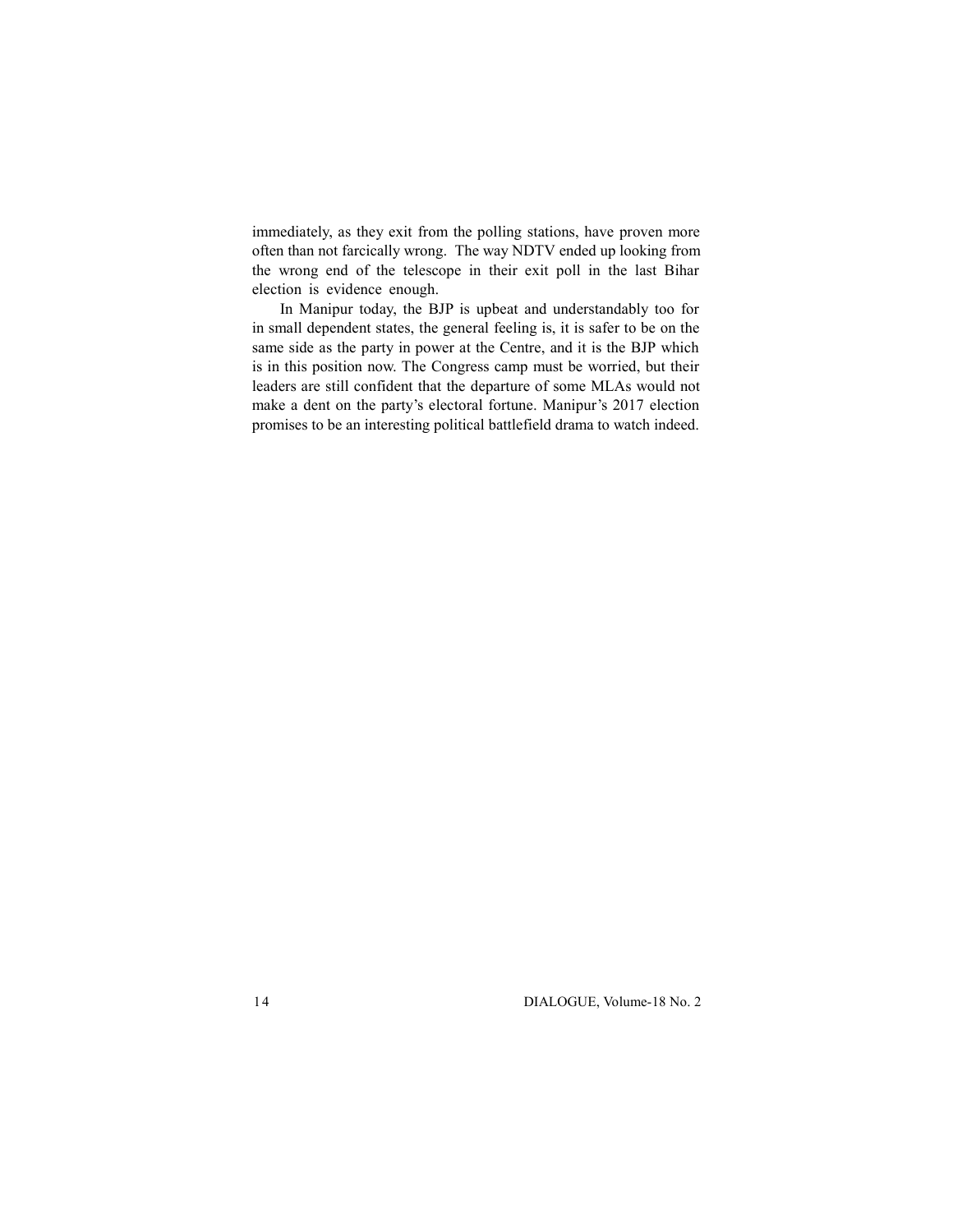# Countering Jihadi Terrorism – The Ideological Challenge

Rajiv Kumar\*

Recent reports of some Indian Muslim youths joining ISIS to fight in Syria and Iraq as well as reports of the use of internet by ISIS activists of trying to win over adherents from Indian Muslim youths has raised the question as to how ISIS and similar organisations are able to influence Muslim youths everywhere with their brand of jihadi ideology? While we in India have been fighting the battle against terrorism for some time now and have been successful in containing them through politico-military efforts as in Punjab and to a very considerable extent in North East, our efforts to contain jihadi brand of terrorism has not been so successful. The reasons for them are not far to seek. The jihadi brand of terrorism presents us with a separate set of challenges as it is influenced by various extraneous factors and, therefore, the political solution to the same are not possible within the country. It is for this reason that the jihadi brand of terrorism poses us much greater challenges than that posed by any other. An important reason for the spread of jihadi terrorism in the world has been that in most of the countries this has been treated solely as a law and order and security issue and has been treated as such. Even in India we have followed the same route to containing terrorism. But the basic reason for spread of jihadi terrorism is ideological and unless this aspect is tackled headon, the battle against jihadi terrorism cannot be won.

What is it that drives Muslim youths towards the jihadi ideology? Why is it that the Muslim youths from as diverse countries as Pakistan, Bangladesh, Turkey, Russia or France are attracted towards an ideology

<sup>\*</sup> Rajiv Kumar was a Government Officer who retired as Additional Secretary from the Cabinet Secretariat, Government of India. During his career he was mostly dealing with security and intelligence issues.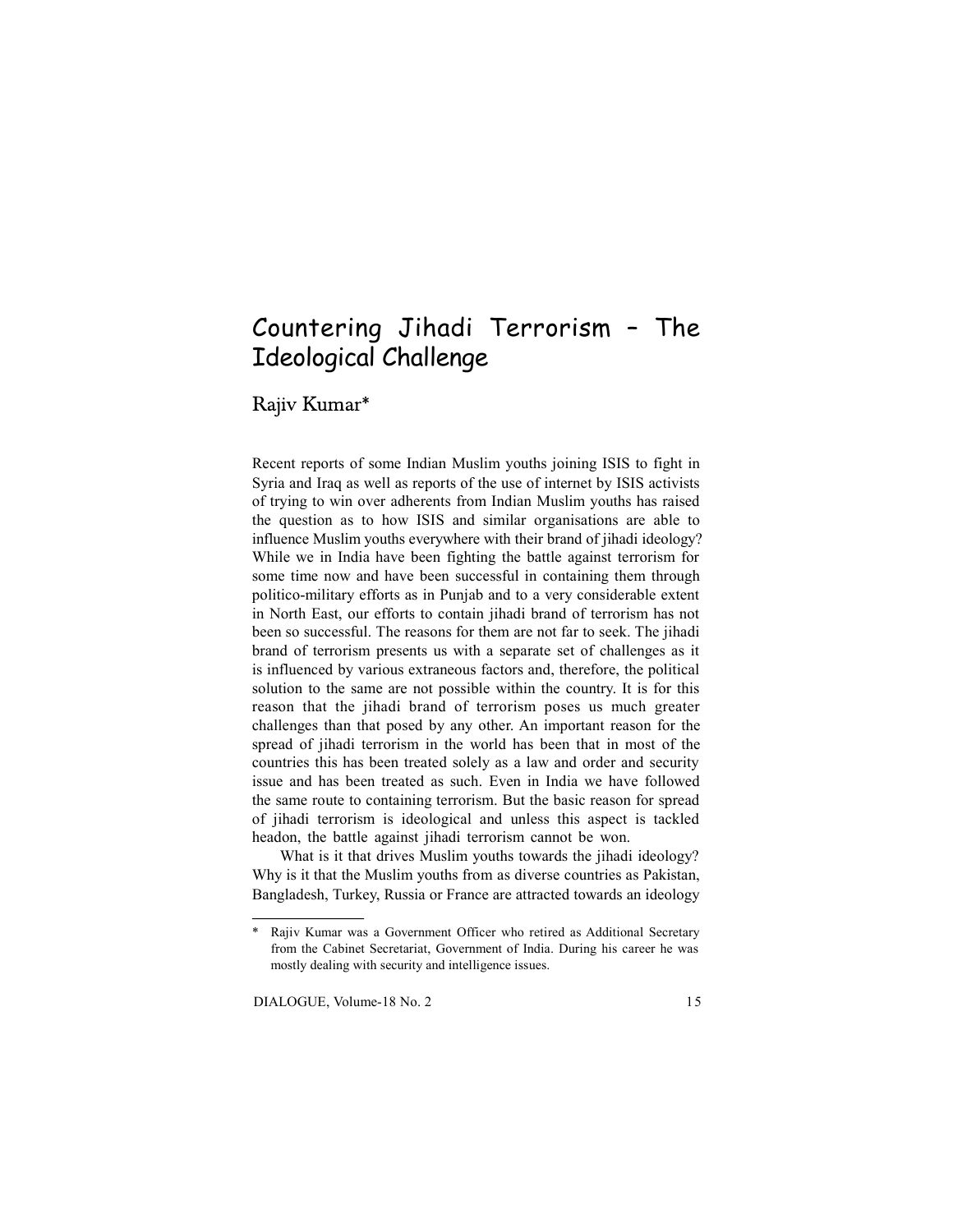which enjoins upon them to a continuous war against the nonbelievers and despite the risks associated with such activities, more and more Muslim youths are gravitating towards this ideology. Most of the western governments are worried about the growing influence of ISIS and are trying to contain the activities of ISIS in Syria and Iraq militarily, hoping that victory against ISIS in Syria and Iraq would "solve" the ISIS problem and stop the growth of jihadi terrorism in their countries at least, if not globally. The argument advanced by the supporters of the military approach against ISIS is that once the base from where these jihadi terrorists are operating are not available the intensity of jihadi terrorism will abate. While it is true that destroying the base for jihadi terrorism, which is currently in Syria and Iraq, may slow down the jihadi movement, it can not be fully defeated unless it is tackled at an ideological level.

This assessment is based upon the study of jihadi terrorist groups since they started to make their presence felt. When the jihadi terrorism began in the 90s, it was al-Qaeda which was leading them. After 9/11 and the war against terrorism, it was argued by Western nations that if al-Qaeda was neutralised, the jihadi terrorism could be contained. It was on this premise that US forces attacked Afghanistan. Despite many setbacks that US and the Afghan government has suffered there, there is no denying the fact that al-Qaeda has been very significantly damaged by the action of Western forces not only in Afghanistan but also elsewhere. But does that mean that the spread of jihadi terrorism has been contained? Can we even say that jihadi terrorism today is less potent globally than say in 2006. The answer is a definite No. Instead of al-Qaeda, the jihadis are now led by a more extremist group ISIS and the group has adherents all over the world with groups such as Al Shabab in Somalia and Boko Haram in Nigeria pledging allegiance to them. Even if ISIS is defeated in Syria and Iraq and neutralised completely, it does not mean end of jihadi terrorism and some new group or other may crop up somewhere else to give the lead. So what drives the Muslim youths to join diverse groups such as al-Qaeda, ISIS or even smaller groups such as Boko Haram or even Lashkar e Jhangvi in Pakistan who all believe Jihad is the only proper course for them to follow. Four key elements of the jihadi narrative have been identified by some western researchers. These are :

1. The Islam is under attack from the Western crusaders and their allies.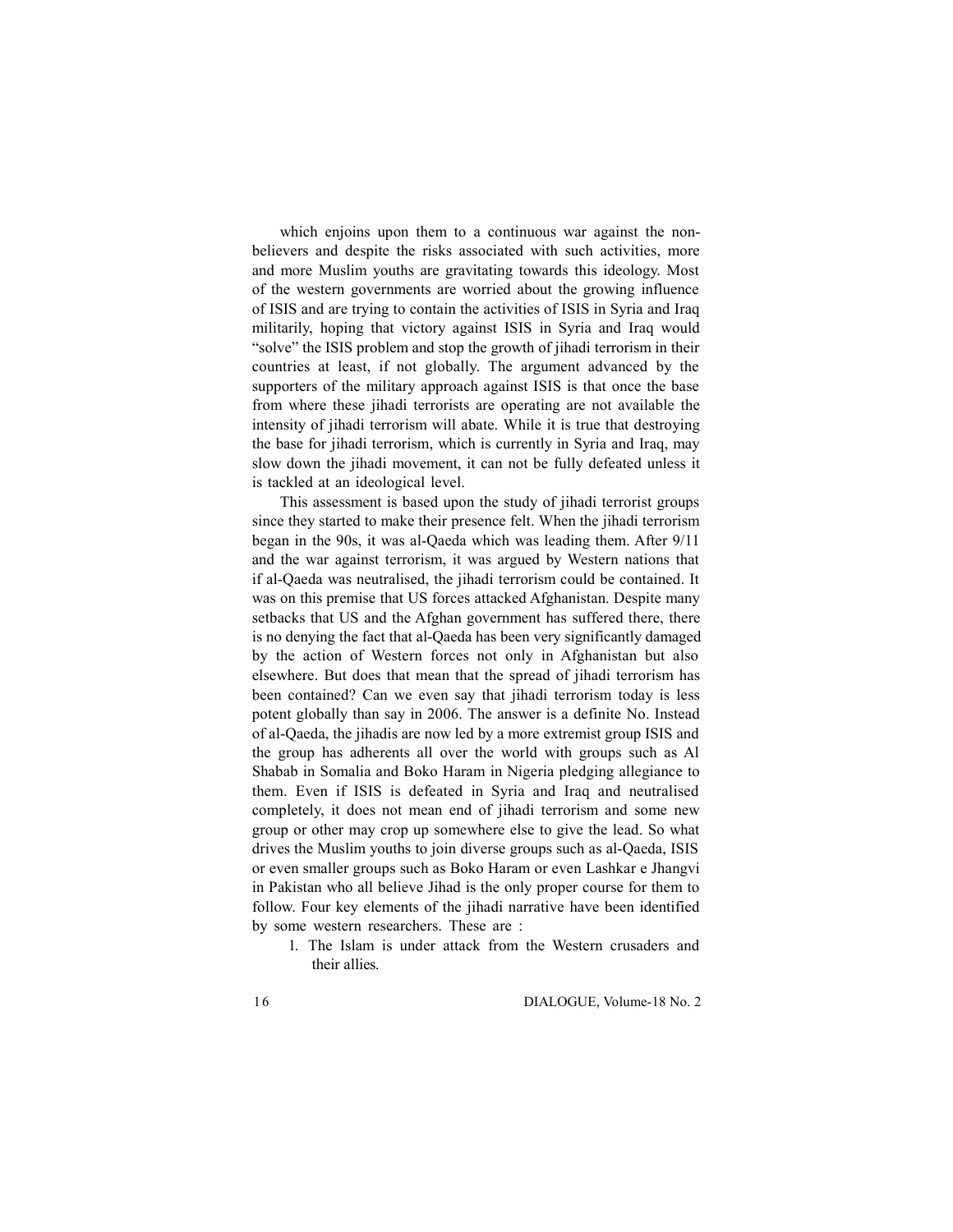- 2. Jihadis are defending against this attack.
- 3. The actions they take in defence of Islam are proportionately just and religiously sanctified, and therefore ,
- 4. It is the duty of all good Muslims to support these actions.

Indeed the whole thrust of the arguments advanced by the Islamic jihadists are that the actions taken by them are in response to the oppression against Muslims and therefore are justified.

Another important reason for the attraction of the Muslim youths towards the extremist ideology is that the teachings of many important Islamic scholars have historically been open to interpretations which support jihadi viewpoints. While many of the Islamic scholars had written these words in a different era and in a different context, when these are taken in isolation and out of context provides justification for the acts of jihadis. To illustrate, a prominent eleventh/twelfth century Islamic scholar Imam Abu Hamid Al Ghazali had enjoined Muslims to go to Jihad at least once a year. In India, Shaikh Ahmad Sirhandi, the sixteenth/seventeenth century Islamic scholar wrote: "Kufr and Islam are opposed to each other. The progress of one is possible only at the expense of the other and co-existence between the two contradictory faiths is unthinkable." He has further mentioned that "The honour of Islam lies in insulting Kufr and Kaffirs. One who respects Kaffirs, dishonours the Muslims." The famous Saudi Islamic scholar and the founder of Wahabi school of thought Mohammad Ibn Abdul Wahab has stated: "Even if the Muslims abstain from shirk and are believer in oneness of God, their faith cannot be perfect unless they have enmity and hatred in their action and speech against non-Muslims." There are many such examples of writings of the Islamic scholars which can be quoted and which are liberally quoted by the present day jihadi ideologues. The message which comes out of these teachings is that of Islamic supremacism. It holds that Islam must dominate the world and it is the duty of all Muslims to assist in this process. While these teachings are not new, what has made these views widespread is the growth of internet and social media. When the disenchanted Muslim youths, who find themselves alienated from the society, whether in Muslim majority countries such as Saudi Arabia and Gulf countries where the alienation stem from the economic inequality or in Western countries where the alienation is on account of identity, they find these views very appealing. Incidentally, this is the reason why most of the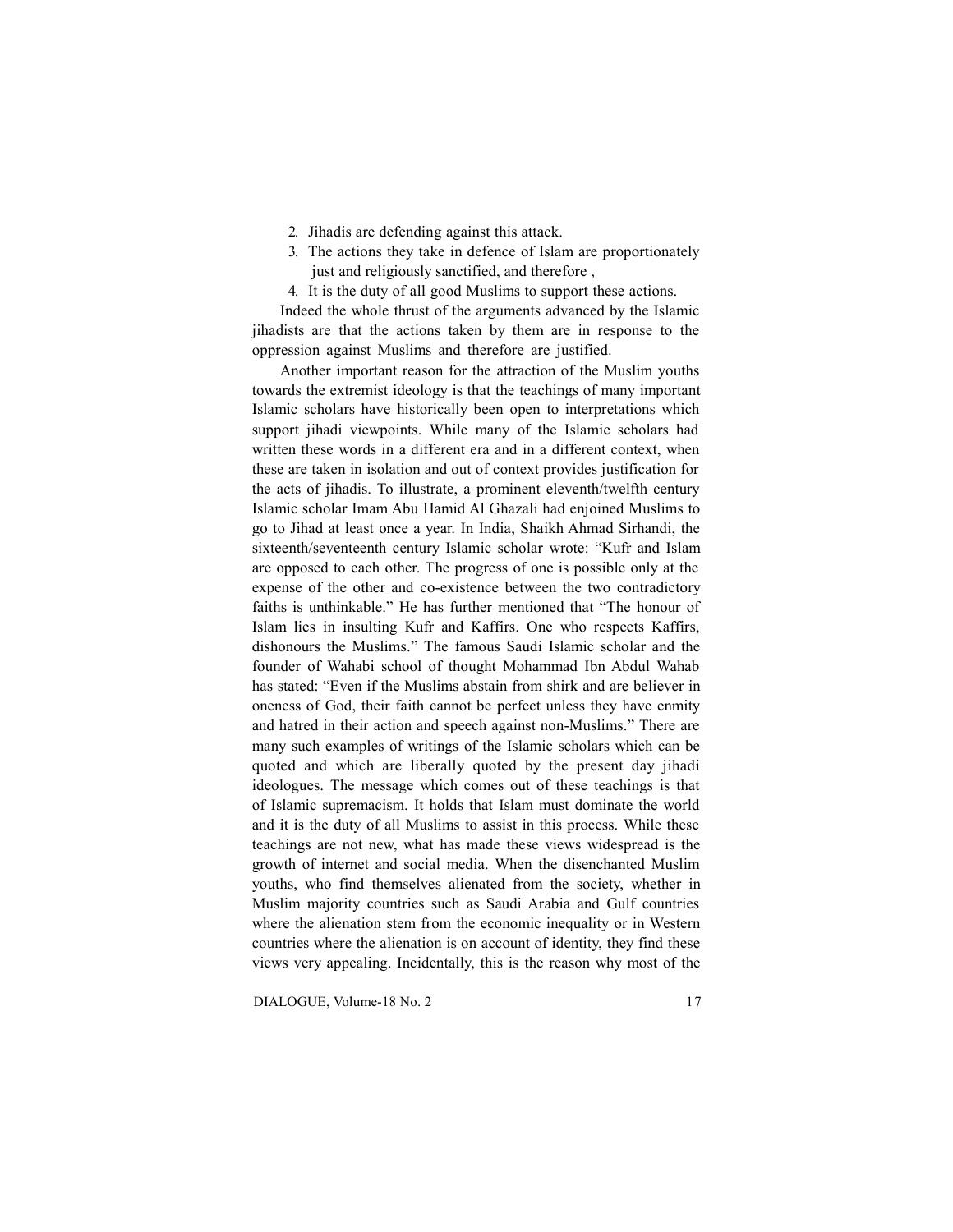ISIS and al-Qaeda recruits, apart from the affected countries are from countries such as Saudi Arabia or Western countries.

If the basic reason for the spread of jihadi terrorism is ideological, it stands to reason that to tackle this we need to have an ideological response. Only recently this realization seemed to have been made. For considerable length of time the response to jihadi terrorism was similar to that practiced against other variants i.e. the politico-military approach. The security forces of most of the countries have taken strong measures against such militants whether in Afghanistan, Indonesia or USA. Even countries such as Saudi Arabia and Pakistan have taken the issue of terrorism within their country seriously. In many Western countries there have been socio-political responses by trying to ensure that the alienation of Muslim youths is not channelized towards jihadi terrorism. However, there has been very few attempts to tackle it on ideological plane.

India has so far not been as badly affected by this as some other countries have been. One reason for this has been India's syncretic culture. In India there is also no identity crisis which can push the alienated Muslim youths towards jihadi terrorism. It is only on account of these factors that despite the fact that India has the second largest Muslim population in the world, only a miniscule number of Muslim youths (the estimates range between 30 to 60) have gone to Syria and Iraq to join ISIS. It is also heartening to note that despite long drawn problems in Jammu and Kashmir where efforts have been made by Pakistani based groups to give it a jihadi colour, there has been no report of any Muslim youth from other parts of India taking up arms in J&K. This shows that there are no strong push factors which is present in India. Having said that it is clear that even though the push factors are weak in India, the pull factors of jihadi ideology as explained earlier are as relevant to Indian Muslims as they are to Muslims elsewhere. This issue is extremely important since there are already indications of jihadi ideology taking root among some sections of Muslim society in India. So far this is generally considered not to have reached a dangerous level though some scholars do believe that ideologically this has already reached a threatening level. Whatever may be the extent of actual penetration of jihadi ideology among Indian Muslim youths, there is no denying that this presents India a major threat not only ideologically but also for India's national security. While both the Government of India as well as the society at large are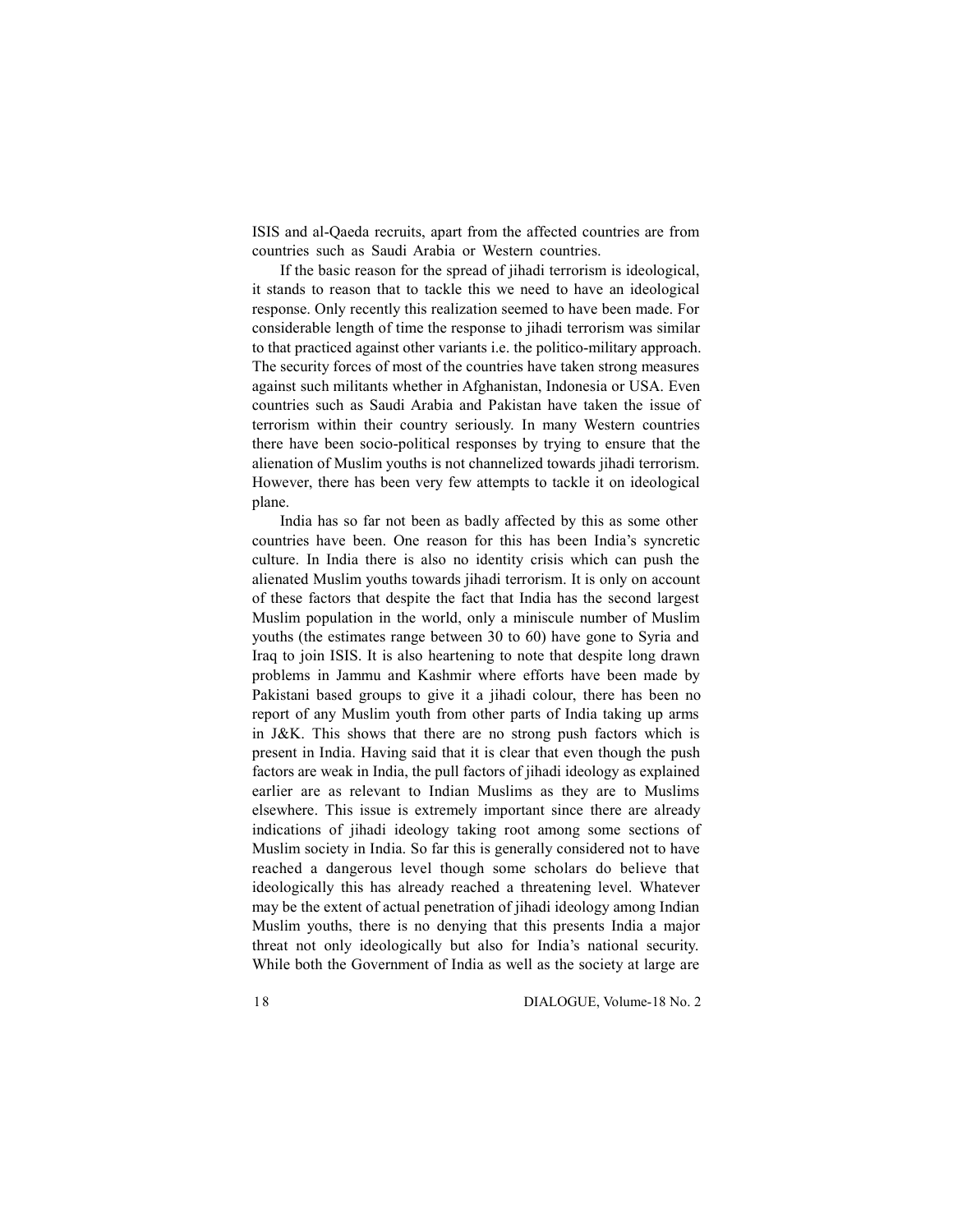fully aware of the threat terrorism poses to India and steps have been taken to counter these on a security plane, there have been only a limited effort to look into its ideological genesis and counter it at that level. The Government has so far kept itself aloof on what it considers a purely religious debate. Most of the moderate Muslim leaders have only mentioned that Islam is a religion of peace and does not condone violence against innocents. Some efforts have also been made by Muslim clerics to tackle this issue. About 70000 Barelvi Muslim clerics issued a fatwa against ISIS during the festival of Urs-e-Razvi of Dargah Ala Hazrat. Also in Eid in 2015, some Indian Muslim clerics declared that any Indian Muslim taking part in terrorist activities should not have the Namaz-e-janaja read during funeral services. However, the response of both the Muslim leadership – religious as well as lay – and also the Government and civil society in this respect has been not to the extent required, given the nature of threat.

Other countries have tried different approaches to meet this challenge. UK was one of the first countries to try to tackle the jihadi issue at the ideological level. They introduced a programme known as "Prevent" According to the authors of this strategy the "Prevent" will

- A. Respond to the ideological challenge of terrorism,
- B. Prevent people from being drawn into terrorism and
- C. Work with sectors and institutions where there are risks of radicalisation.

The basic approach is to involve the affected local communities in trying to contain the radicalisation ideologically and further to involve the local community to try to influence the radicalised individuals to bring them back into the fold. France on the other hand took an approach wherein they tried to homogenise the society into a "French" way. The ban on burqas and recent controversy regarding use of burqinis in French beaches are a part of the overall approach. The approach is more legal than ideological. Singapore has also produced a comprehensive counter terrorism doctrine which also emphasises on meeting the threat at the ideological level. The Indonesian approach where the state has collaborated with moderate Islamic elements to try to undercut the influence of jihadi ideologues have also yielded positive results and the influence of groups such as Jemah-e-Islamiya has been contained to some extent.

Despite these steps the jiahadis have been more than successful in their effort to radicalise more and more Muslim youths and take them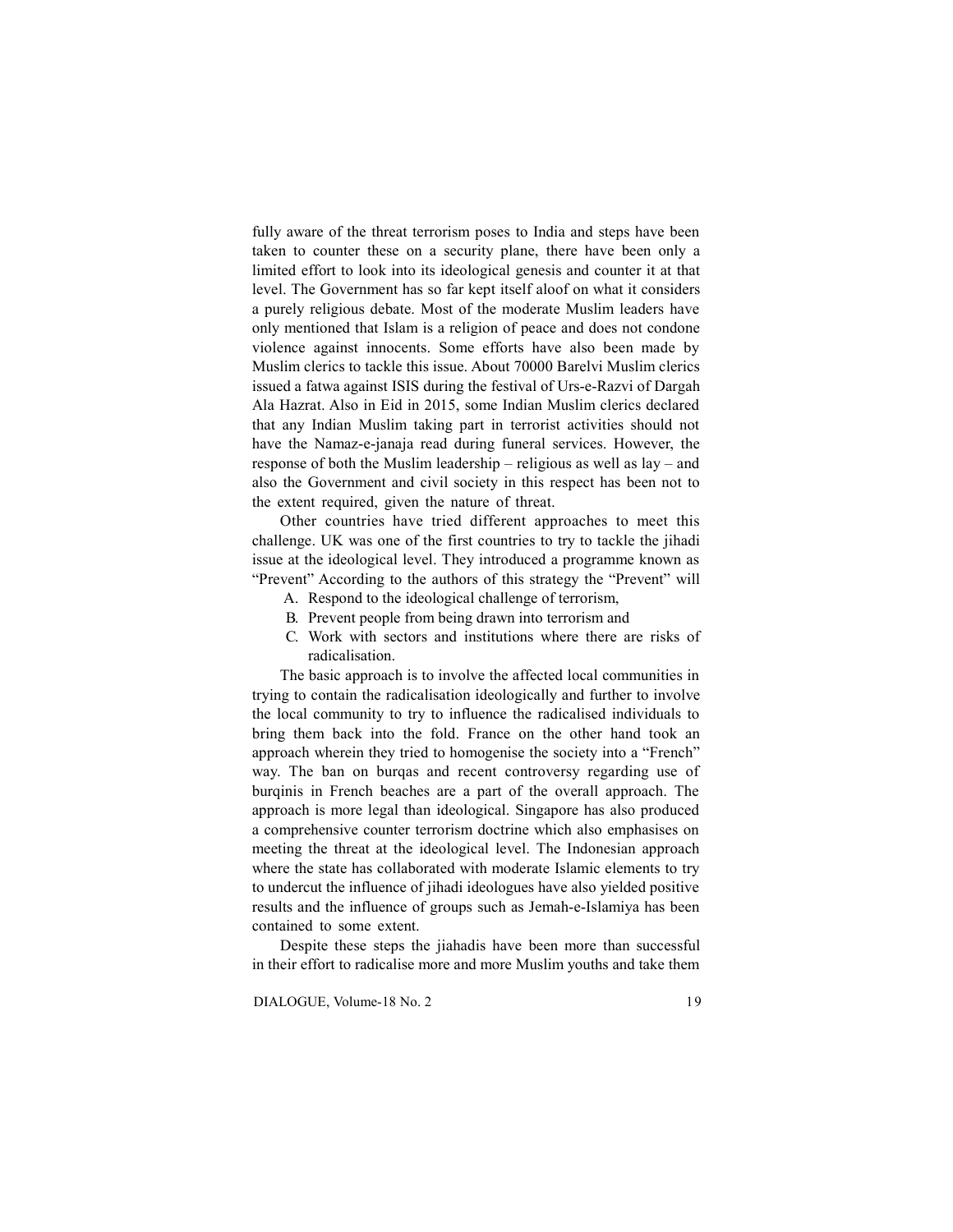in the jihadi fold. So why is this happening? First reason is the limitations of the Community Approach to tackle the disenchanted Muslim youth. As mentioned earlier, the governments and societies are trying to win over the disenchanted Muslim youth through the use of community leaders by showing them that the system is not as unjust as portrayed by the jihadi leadership and they are being treated fairly by their political and social leaders. This could have worked in earlier times but thanks to the proliferation of technology coupled with the dextrous use of the same by jihadis it is not very effective nowadays. A stray incident in one part of the world is now utilized by the jihadis, backed by one picture or video which may be genuine or doctored, to illustrate that Islam is under attack. The Community leaders' words may be important on local issues but they lose their relevance in deciding what is happening in distant parts of the world. Thus, if burqinis are banned by some French municipalities, it is taken as assault on Islam; if Israelis attack a Palestinian outpost, it is again considered as a threat to Islam. Whether there is an incident in Thailand, USA or India, every small incident is magnified to support their narrative. Many Muslim majority countries also unwittingly reinforce this narrative by portraying events which have got nothing to do with action against Islam but which are purely local in origin to be assault upon Muslims. Thus, when Rohingiya Muslims suffer in Myanmar or there is some disturbance in Kashmir valley, it is portrayed by many Muslim countries as Islam vs the rest. This is being done by the regimes in these countries to gain support of the religious elements there where this support could be vital to the existence of the regime. For example, Saudi Arabian monarchy depends on support from its religious establishment and, therefore, in most cases follows the Islamic orthodox views. Pakistani establishments, particularly the Army, has traditionally used the religious militants both against the Pakistani political parties as well as against India and Afghanistan. When these jihadi groups are used by the government and the establishments, it becomes difficult for such regimes to counter them at the ideological level. The policy of supporting some jihadi groups to serve their ends and to oppose others makes it impossible to have an effective counter jihadi narrative.

Added to this is the extreme violent culture being promoted by the jihadi groups in some Muslim majority countries. Even if the governments in these countries are committed to take action against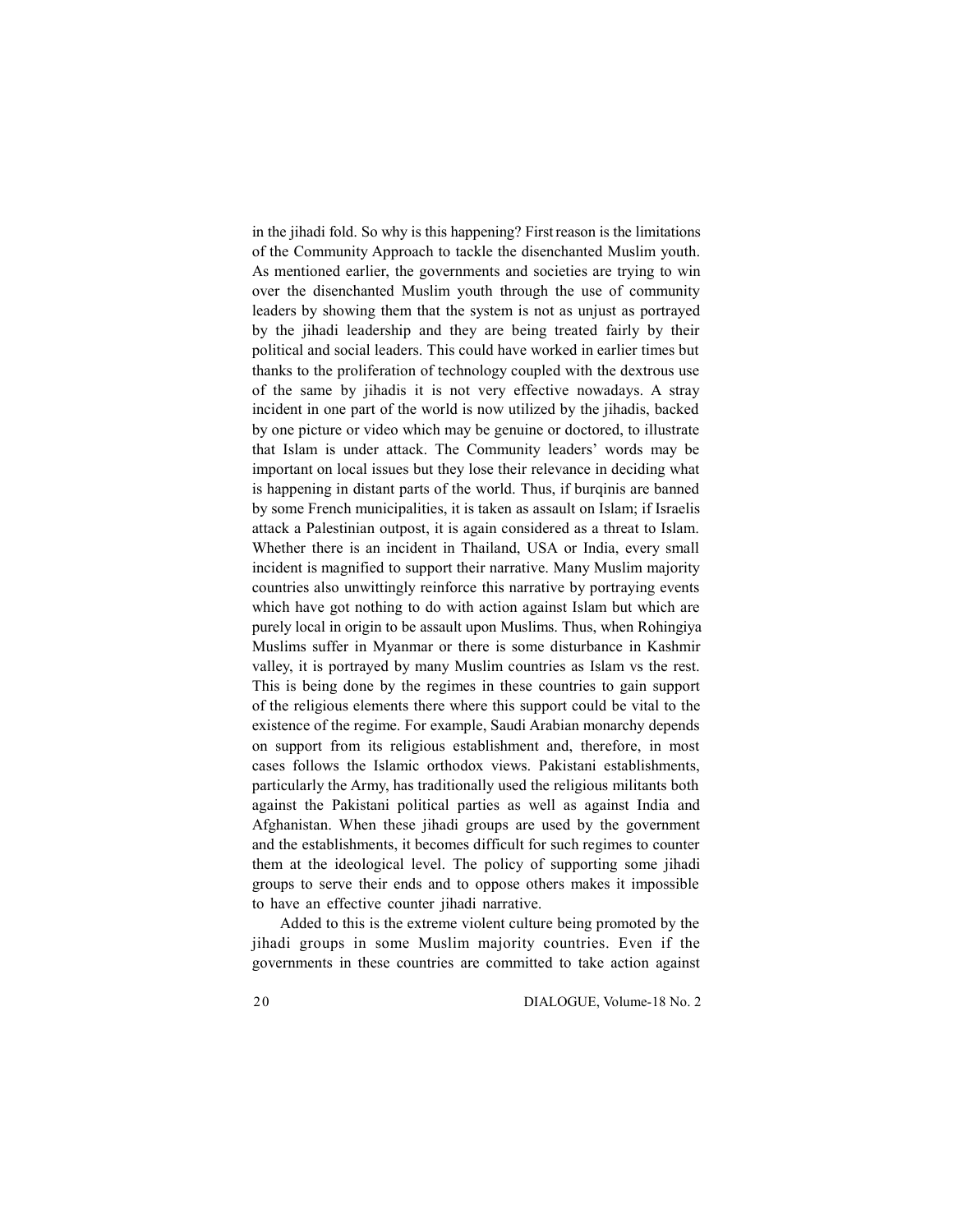these elements they are not strong enough to do so. A classic example is Bangladesh. There the government is keen to stem the tide of jihadi extremism but is unable to control their activities. Vast majority of Bangladeshi intellectuals are against jihadi extremism but they are mostly silent. Few who dare to speak out have in recent past been brutally murdered. This makes the propagation of counter narrative more difficult as anybody promoting such views are accused of being anti–Islam and are open to threat of violence and more. Even in India it is difficult for a moderate Muslim to talk openly against the religious fundamentalism without being accused of being anti-Islam. Similar is the case in many Muslim majority countries, be it Indonesia, Malaysia or Jordan – all moderate Muslim countries – where most of the moderate Muslims are too intimidated to come out openly against the jihadi viewpoint.

As mentioned previously the teachings of many prominent Islamic scholars are open to interpretations which are supportive of jihad. The jihadi groups make full use of these views and these are being very aggressively propagated by them, thus making the counter narratives being proposed by moderate Muslims unacceptable to many Muslim youths. The Ulemas in many countries, even those supported by the state are aggressively promoting this view. Thus Saudi Arabia which is in a unique position among all, being the custodian of Holy mosques has a clergy which openly supports radical Islam. Given all these factors it is hardly surprising that the counter narratives of moderate Islamic scholars does not have as many takers as that of the jihadis. So what are the options – to the world at large which is facing this problem and to India in particular where because of our demography this issue is of critical importance?

It is obvious that since the issues to be tackled are ideological in nature rather than being merely a law and order issue, the response has to be ideological. Of course this does not and should not preclude taking strong and punitive action against the hard core jihadis who in any case are unable to be reformed. The main effort, however, has to be directed at meeting this threat at the ideological level. The actions required to be taken will obviously depend upon the peculiar circumstances in each country. The ideological effort to counter jihadi extremism thus cannot be a "one size fits all" solution. In the western countries the most important issue is that of alienation of the Muslim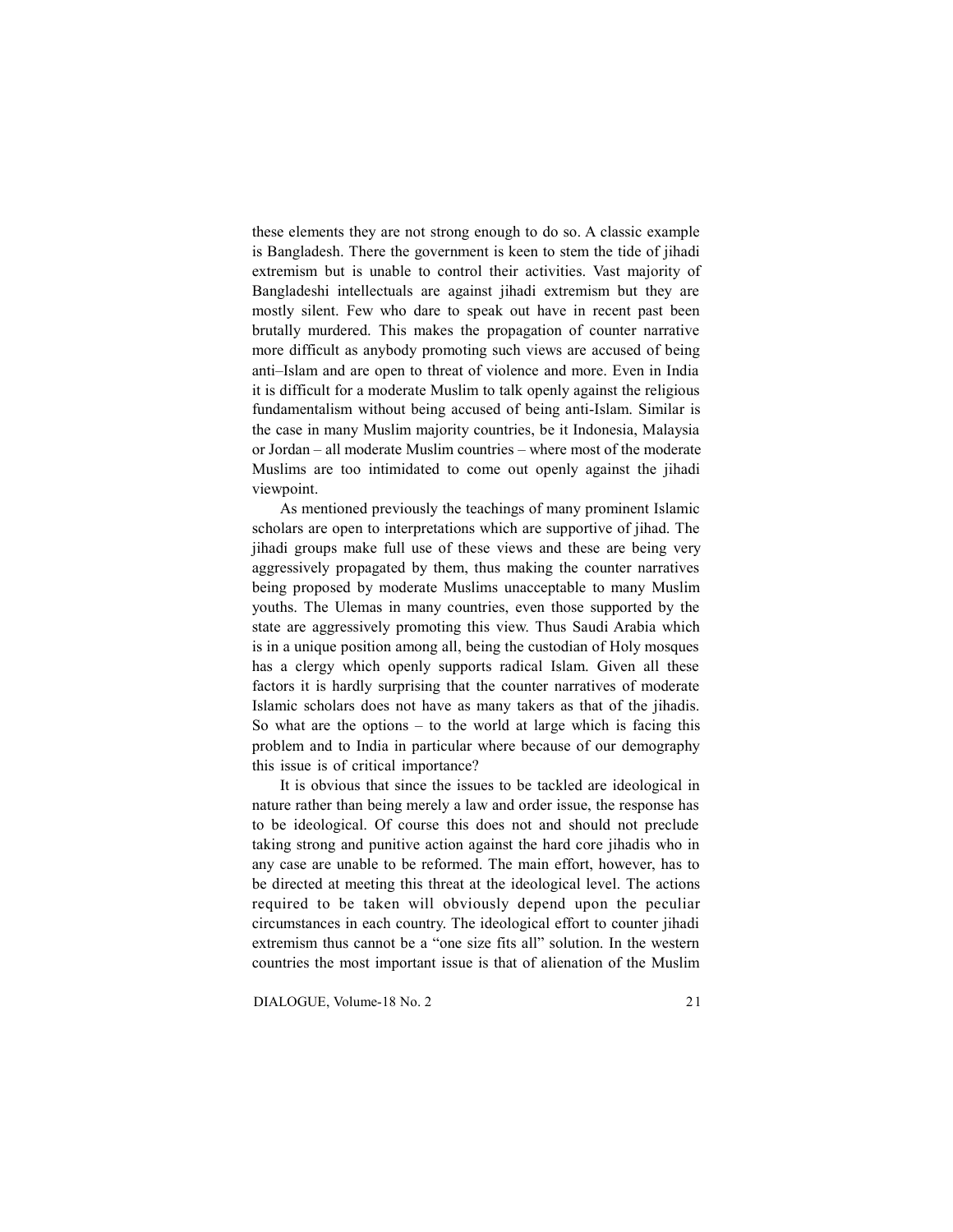youths which attracts them to the jihadi ideology. In such societies it is important to tackle the issue of integration. This however requires a very delicate balancing act as the actions taken by some countries such as France and Belgium have the potential to further alienate the Muslim community rather than making them more integrated to the societies.

In the Muslim majority countries it is the responsibility of both the Governments as well as the religious and social leaders to promote moderate Islam which can and should co-exist with other faiths.The Islamist Supremacist approach being propagated by many religious leaders needs to be tempered. It is also important that the Muslim countries should make efforts not to portray each perceived challenges they face as Muslim vs non-Muslim issue. Even if we believe that the cause of Palestinians is genuine, by making it a Muslim vs non-Muslim issue, actually the importance of the issue is being side tracked. Similar is the case of perceived grievances in Kashmir valley, in Myanmar or in Thailand. An organisation such as OIC has to play a more proactive role in improving the economic situation of the Muslim countries, most of whom are poor, rather than espousing a Muslim vs non-Muslim political narrative. This narrative plays directly in the hands of the jihadi elements and hurts these Islamic nations themselves the most. It is also important that more efforts are made by Muslim intellectuals and social leaders in these countries to propagate those aspects of teachings of Islamic scholars who preach tolerance and co-existence rather than violence and jihad. Indeed the religious texts written centuries earlier are liable to various interpretations and unless a very concerted effort is made by the governments of Muslim majority countries and by the Muslim social and religious leaders, the narrative which suits the jihadis and which is being aggressively propagated by such elements will gain more adherents.

In the countries such as India, where Muslims are in minority but form a significant population, the responsibility has to be more on the Muslim social and religious leaders. The role of the Government has to be only to support the moderate social and religious leaders without directly getting involved in theological issues. This support, however, should be robust and such leaders should be provided security and other support so that they need not be afraid to openly counter the jihadi narrative. It is also important that due consideration is given by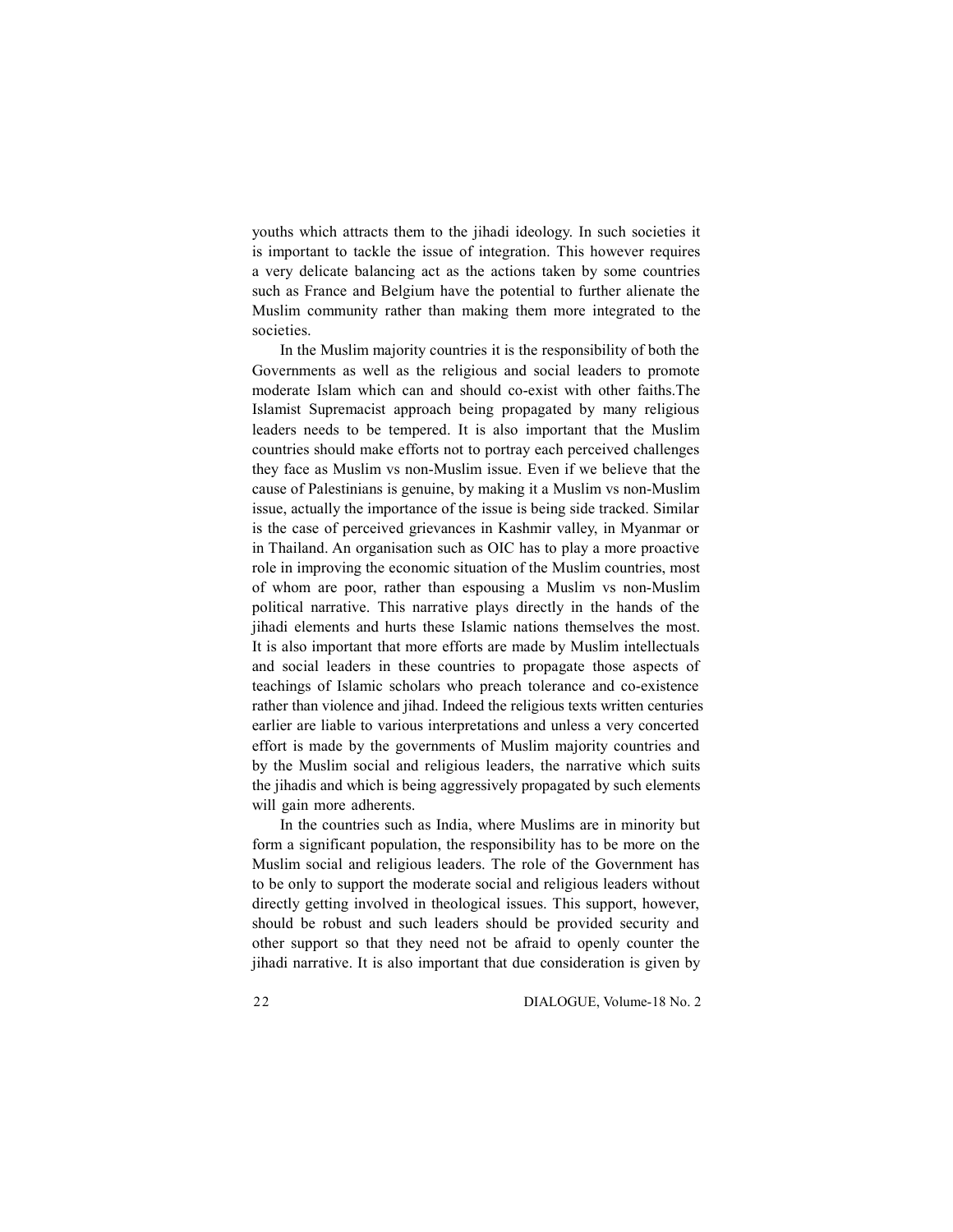the governments in such countries to tackle the contentious local issues involving Muslims expeditiously since it is such issues if not handled properly which give opportunities to the jihadis to exploit the Muslim youths.

While today every nation in the world has become alive to the dangers posed by the Islamic jihadi terrorists, unfortunately in most cases the response has been a military or security-centric one. While these responses are necessary it is important to realise that the problem will not go away unless we meet them headon on an ideological plane. As the study above indicates while the primary responsibility to meet this challenge lies with the Muslim political, social and religious leaders all across the world, equally important is the role of non-Muslim leadership to ensure that jihadi leadership does not get the fodder to enable them to win more adherents within the disaffected Muslim youths.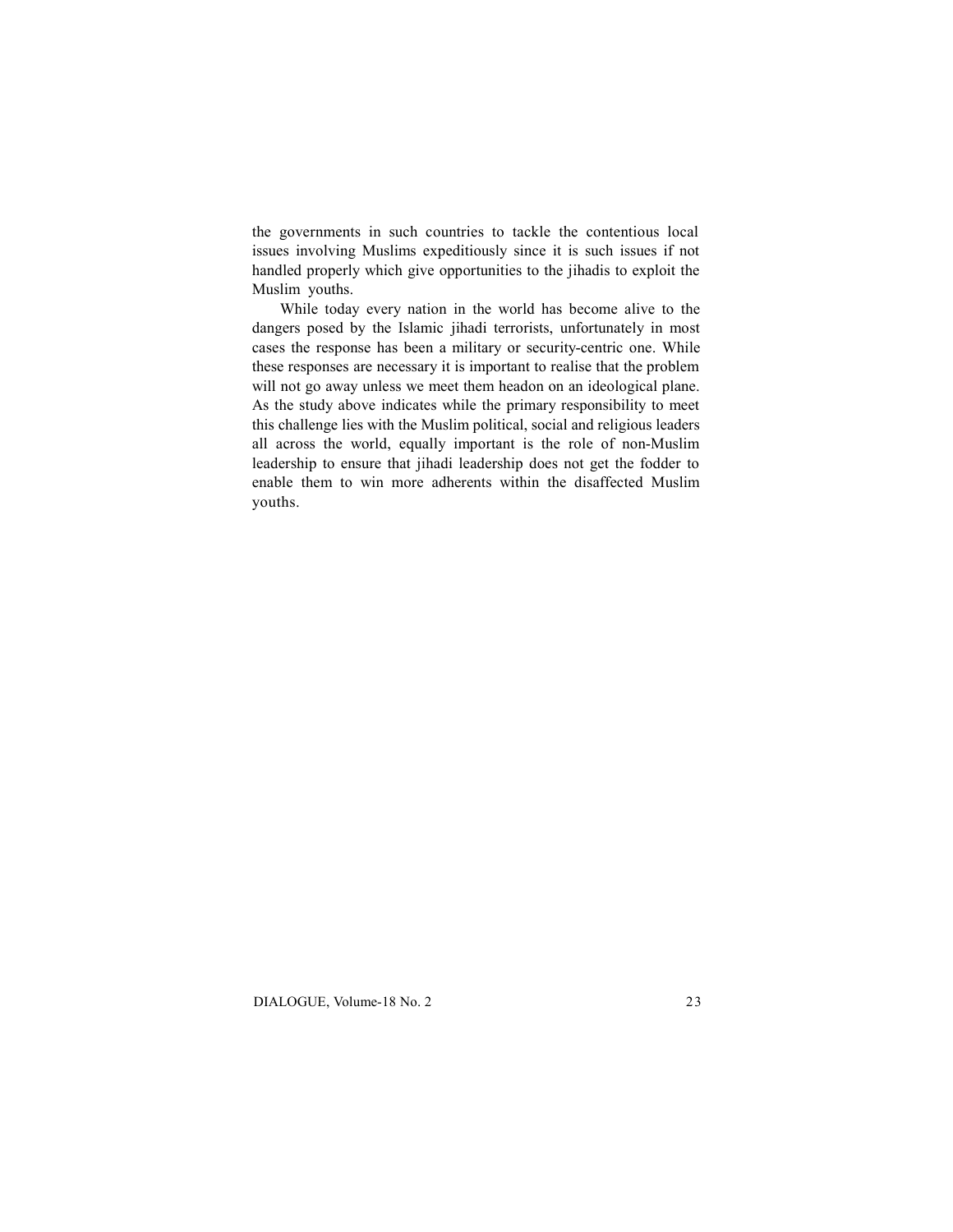# Reflections on 'Islamic' Terrorism with special reference to West Asia and North Africa (WANA)

Anwar Alam\*

### **Introduction: Meaning of Terrorism**

Scholarly debates on the scope and definition of 'terrorism' remained inconclusive, partly due to the lack of consensus on the form of violence, which would be considered as legitimate, ethical, moral and legal.<sup>1</sup> This has led to differences among nations in their attitudes towards the consideration of act and scope of terrorism and antiterrorist legislation. Thus for Turkey, the thrust of anti-terror law is not for the protection of people from act of terrorism, but for the security of state from all ideas and actions that has implications for harming the state. It is for this reason that the International Criminal Court has not included the terrorist acts as punishable offences.<sup>2</sup>

However, notwithstanding its problematic definition, terrorism as a 'form of politics,' particularly oppositional politics to establishment, is an old phenomenon, which has acquired a new form and new meaning in the late twentieth century. Three aspects of this new form and meaning are: a culture of suicide bombing, indiscriminate killing of *unsuspected* innocent people and invisibility of terrorists meaning 'enemy within but invisible.' It is from this point of view that the peculiar evil of terrorism is 'not only the killing of innocent people but also the intrusion of fear into everyday life, the violation of private

Prof. Anwar Alam was formerly associated with Jawaharlal Nehru University, Jamia Millia Islamiya, New Delhi and Zirve University, Gaziantep (Turkey). He has been recipient of Alexander Von Humbolt Post Doctoral Fellowship, Germany.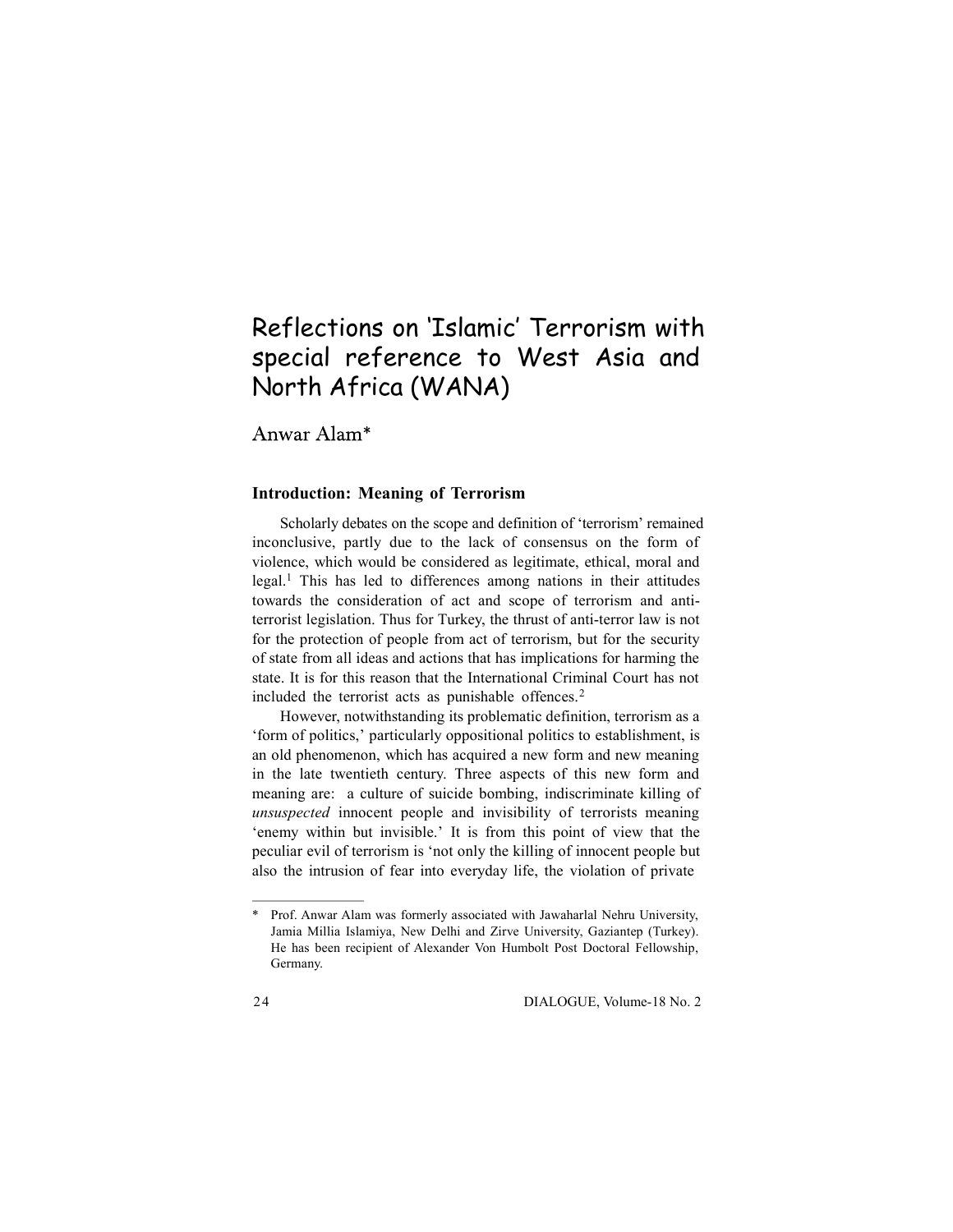purposes, the insecurity of public spaces, the endless coerciveness of precaution.' It is this form of violence that differentiates terrorism from all other forms of violence including the revolution politics that aims to overthrow the state by use of force, that I would like to situate the discourse of 'Islamic' terrorism with reference to West Asia and North Africa, which currently occupies the largest share of all terrorist activities in the world. Terrorist groups like Al- Qaida, ISIS, the Egyptian Jammahal Islamiya, Boko Haram in Nigeria, Al Shabab in Kenya, various Talibani groups in Af-Pak area and many others fit within this discourse of terrorism and which often carries the combination of Islamic, local, sectarian, tribal, national, regional and international grievances.

### **What is 'Islamic' About Terrorism?**

However before one further proceeds, a clarification with regard to the usage of term 'Islamic terrorism' is required. President Obama and many others prefer a colour-blind word term 'terrorist' in oder to (a) avoid its presumed connectivity with Islam, (b) to deprive the terrorists of any Islamic legitimacy, (c) to prevent alienation and misconception among Muslims that might occur due to such usage, (d) to solicit their support in the fight against terrorism and finally (e) to develop global anti-terrorist cooperation on the basis that terrorism and terrorist has nothing to do with religion, nationality, race, colour, caste, creed, culture etc. Notwithstanding the merit of the argument, particularly from the counter-terrorist strategy point of view, however it treats the phenomenon of terrorism or terrorists very narrowly – in ''technical – physical sense' to be eliminated through the application of force and ignores its ideological dimension.

However the application of hard and soft power in the aftermath of 9/11 including 'War on Terror,' sharing terror related intelligence, squeezing the financial sources of terror outfits, devising a political strategy of 'good Muslims' vs 'bad Muslims.'<sup>4</sup> along with package of democratization of Muslim societies with a focus on 'strengthening of civil society' has not met with success in eliminating the threat of Islamic terrorism. Rather it expanded vertically (western countries) and horizontally (non-western countries) under various forms. Neither the outspoken Islamic denouncement of Islamic terrorism from several national and international Islamic agencies and prominent individuals has resulted in completely robbing off phenomenon of Islamic terrorism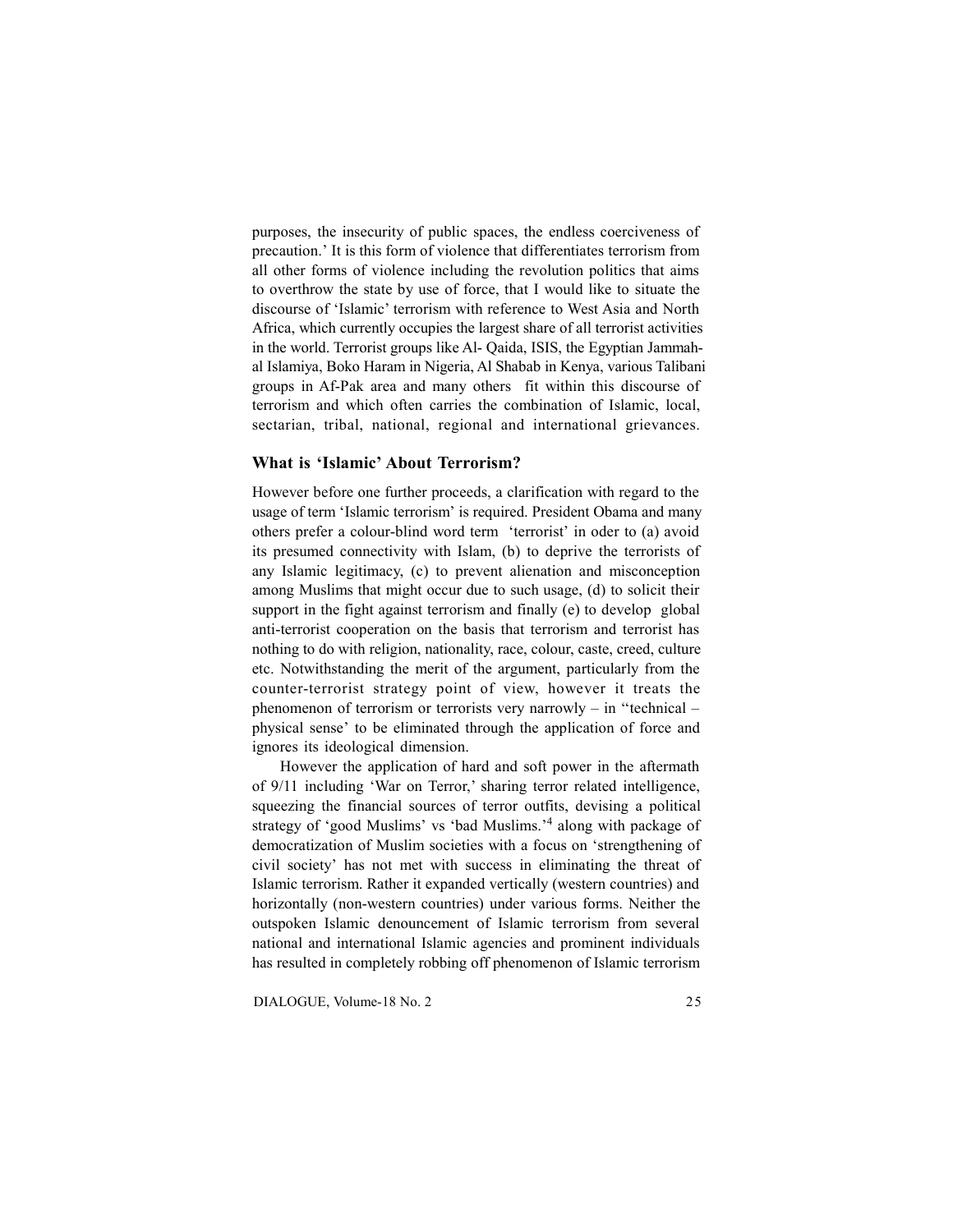of its Islamic legitimacy and thus rendered the Islamic terrorism beyond the boundary of Islamicness/Muslimness.

Terrorism in essence is a modern ideological phenomenon which thrives on the ideological construction of 'absolute other'– both internal as well as external. Secular revolutionary politics in the past and in present too with legacy of violence continue to rely heavily on the role of ideology as motivational source. It is in this sense that a particular tradition or narrative of Islam — text, institutions and history – whether contextually constructed or its literal understanding — factors in the ideological mobilisation of Muslim political actors leading to degeneration into terrorist activities depending upon the context. Thus a denial of connectivity of particular Islamic tradition with terrorism is of not much help but identifying, isolating and delegitimising such narrative is far more important, no matter how difficult this process is given the lack of authoritative universal Islamic institutional structure, something like a Church,' in the Muslim societies. In fact, it would not be an exaggeration to state that even though colonization, imperialism, modernization and under-development have affected most parts of the world; yet, the violent reaction from a section of Muslim community to this process has no parallel in other faiths, communities or groups. In its intensity, frequency and scale Islamic terrorism has surpassed all other forms of terrorism.

### **Reasons for Production of Islamic Terrorism**

What has caused and sustained the minuscule trend of Islamic terrorism including ISIS, al-Qaida and other terrorist groups in the WANA region and elsewhere, despite the concerted international effort to delegitimize the same? A part of the explanation to this trend lies in the covert and overt support of state actors to such non-state actors in order to protect, advance and defend one's own narrowly defined 'national interest.' Thus the 'internationalization of Islamic terrorism' in Afghanistan, was partly due to the support extended by USA, Saudi Arabia and Pakistan to al-Qaida and Taliban in Afghanistan. If the United States facilitated the 'grouping of international mujaheedin' in Afghanistan primarily to check the erstwhile Soviet influence in the Persian Gulf, the Saudis's support to Sunni-Pastun Taliban was meant to check influence of Iran through Shii-Hazara Afghani militants in Afghanistan; whereas Pakistan saw in Afghanistan crisis a golden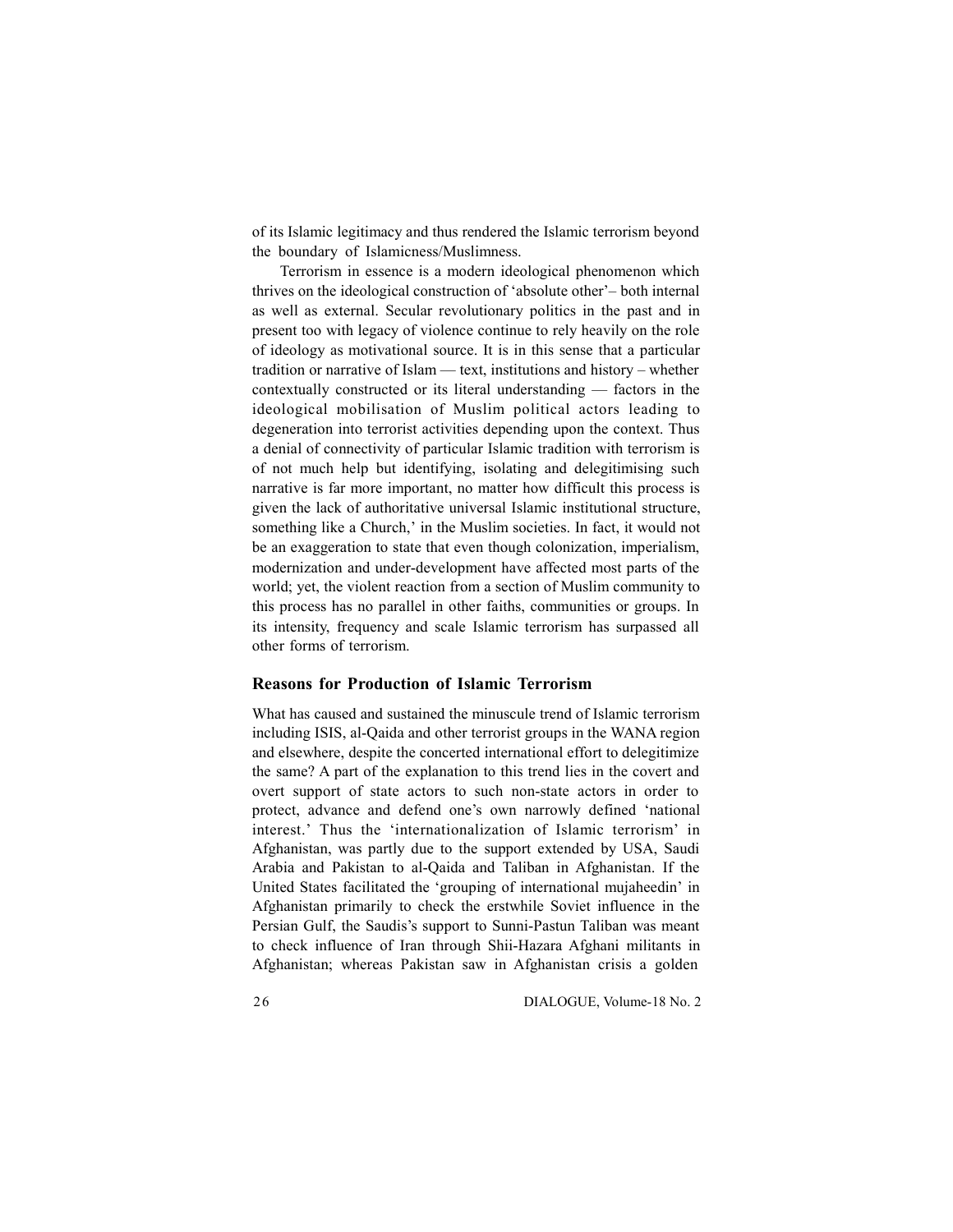opportunity to mobilize resources –money and arms (primarily through US-Saudi nexus), to advance its nuclear programme, to settle the border with Afghanistan and finally to use Taliban militants as foot soldiers to fight in Kashmir and conduct other terrorist operations within India so as to generate pressure on India to concede Kashmir to Pakistan. Al-Nushra and ISIS/ISIL/DASH too came to an age on account of initial support extended by Qatar, Saudi Arabia and Turkey along with US's 'politics of indifference' in the region. The Saudis and Qataris primarily supported IS as 'Sunni mobilization' against Iran led growing Shii influence in the region. Turkey saw IS as 'resistance forces' to the Bathist regime in Syria as well as a 'safe guard' to prevent the development of Kurdish republic at its southern border.

But beyond the political use of Islamic extremists/terrorist groups by the state and regimes, the historical roots of this menace lies in the colonial context of Islam, development of Wahhabism as political creed and modern tradition of institutionalised violence-reinforced in greater degree and mostly used against the peripheral Muslim segment of Arab societies by the post-colonial 'secular' Arab regimes. The modern colonial context unleashed the process of redefining Islam as ideology at least since the eighteenth century. All modern reformist Islamic movements since then have contributed to the process of ideologisation of Islam at the cost of its moral and ethical dimensions; making it into an instrumental object to achieve political and social ends.

More specifically, the development of Wahhabism resulted in the significant transformation in the meaning of doctrine of Tawhid – the core of Islam – with serious implications for the growth of Islamic radicalism and militancy. This vision of Tawhid or what is called *Wahdut al-Shuhud* (All from Allah), the origin of which goes back to bitter Islamic theological contestations in the eleventh century and continues till date, refers to a very sharp, literal, binary, rigid, ideological, vertical and exclusive, as compared to its more fuzzy nuances under *Wahdut al-Wujud (Allah is Allah)* understanding of *Tawhid in premodern times,* in which the notion of Allah emerged as 'marker' of differentiated Muslim identity vis-a-vis other faiths with following specific connotations:

(A) a vertical relationship between Allah via Quran, *Sunnah and hadith* and mankind without any mediatory role of Islamic agencies—learned Ulema, Sufis, institutions and interpretative textual traditions;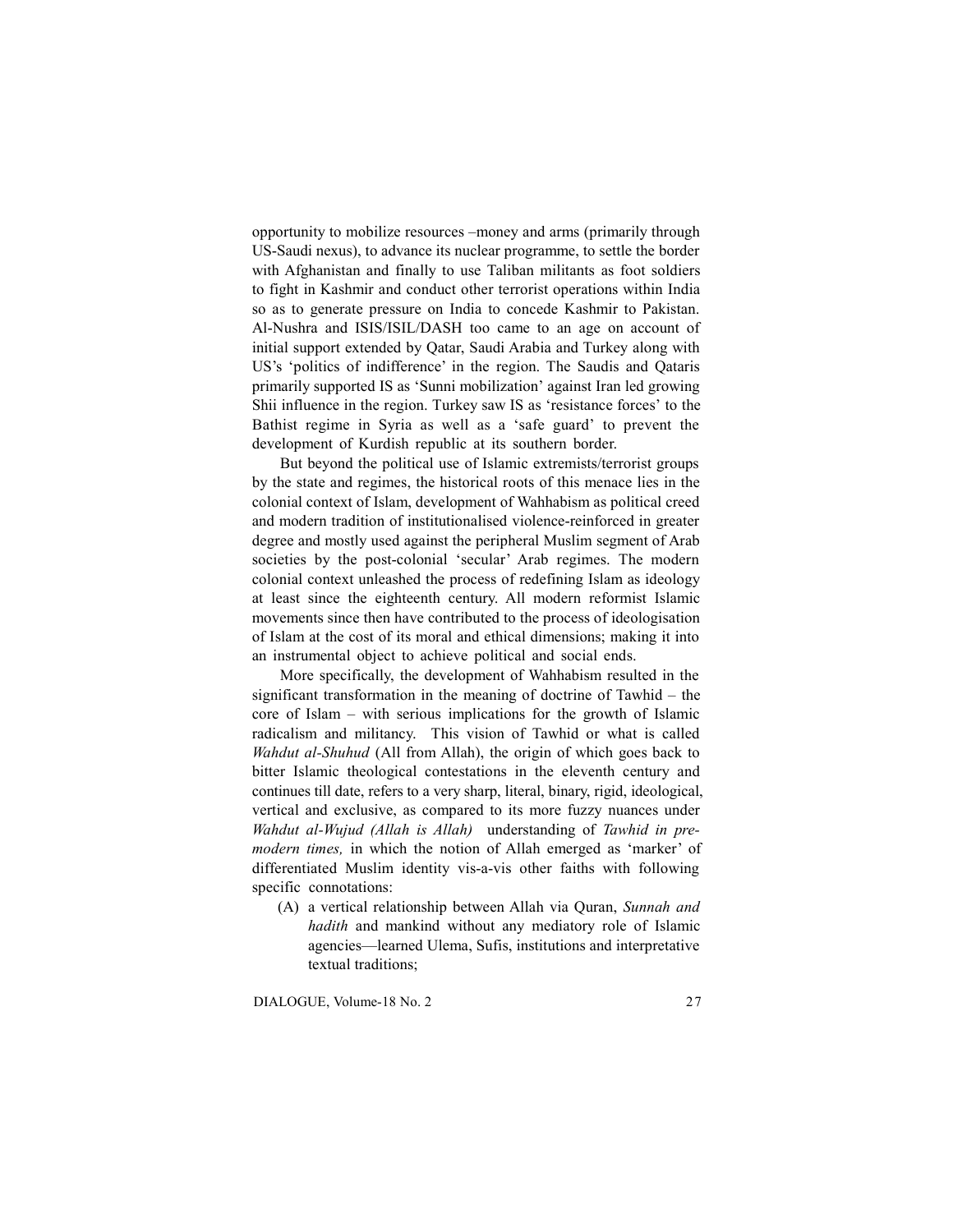- (B) Allah has to be imagined as a complete separate uncreated entity from all created things;
- (C) Allah as the sole source of authority over everything and the sole object of worship, glory, praise and expectation for mankind and
- (D) any association with Allah or expectation in any form other than Allah is considered *Shirk* (unbelief)*.*

All subsequent Islamic reformist movements – both political and non-political – have operated within the above discursive meaning of *Tawhid* as laid down in Wahhabi-Salfi narratives. Today this meaning of *Tawhid* has become the standard bearer of Muslim understanding of Islam owing to multiple factors – the most important of which is the development of petrol dollar and improved means of communication and transportation that allow the Wahhabi-Saudi State to 'universalize' its 'local' version of *Tawhid* as narrated above at rapid pace across many parts of the Muslim world, particularly in the urban areas.

Such understanding of *Tawhid* has multiple implications in radicalising a section of Muslim youths, the most important of which is lack of legitimacy of any secular rule or law which contradicts or appears to contradict the fundamental tenets of Islam. One consequence of this process is a gradual acceptance of an idea among large number of Muslims that by restoring back to Allah's rule (strictest form of monotheism), which is considered to have been corrupted through long process of *shirk* and *bida (innovations including ideas, practices and institution that was non-existent during the period of Prophet Muhammad)* committed by Muslim governments and people alike with or without the association of other (mainly the West), the pristine glory of Islam can be retrieved and good fortune of the Muslims be assured. This 'material' hope, howsoever illusory would it may be, sustains the preference of 'Sharia law' over any form of 'man-made law' among large section of Muslims, notwithstanding their ignorance of Sharia law, as former is forever 'sacralised.' That is why the idea of 'Islamic state,' no matter how faceless and abstract it is, continues to retain an appeal among large segment of Muslim societies, more so in the context of failure of authoritarian, secular Arab republican regimes to address the issue of 'justice' and 'material deprivation' of Muslim masses.

The search for 'Islamic state' of 'Sharia rule' becomes more sharp with the gradual decline of legitimacy of Islamic institutions, which used to confer Islamic legitimacy on political leadership as well as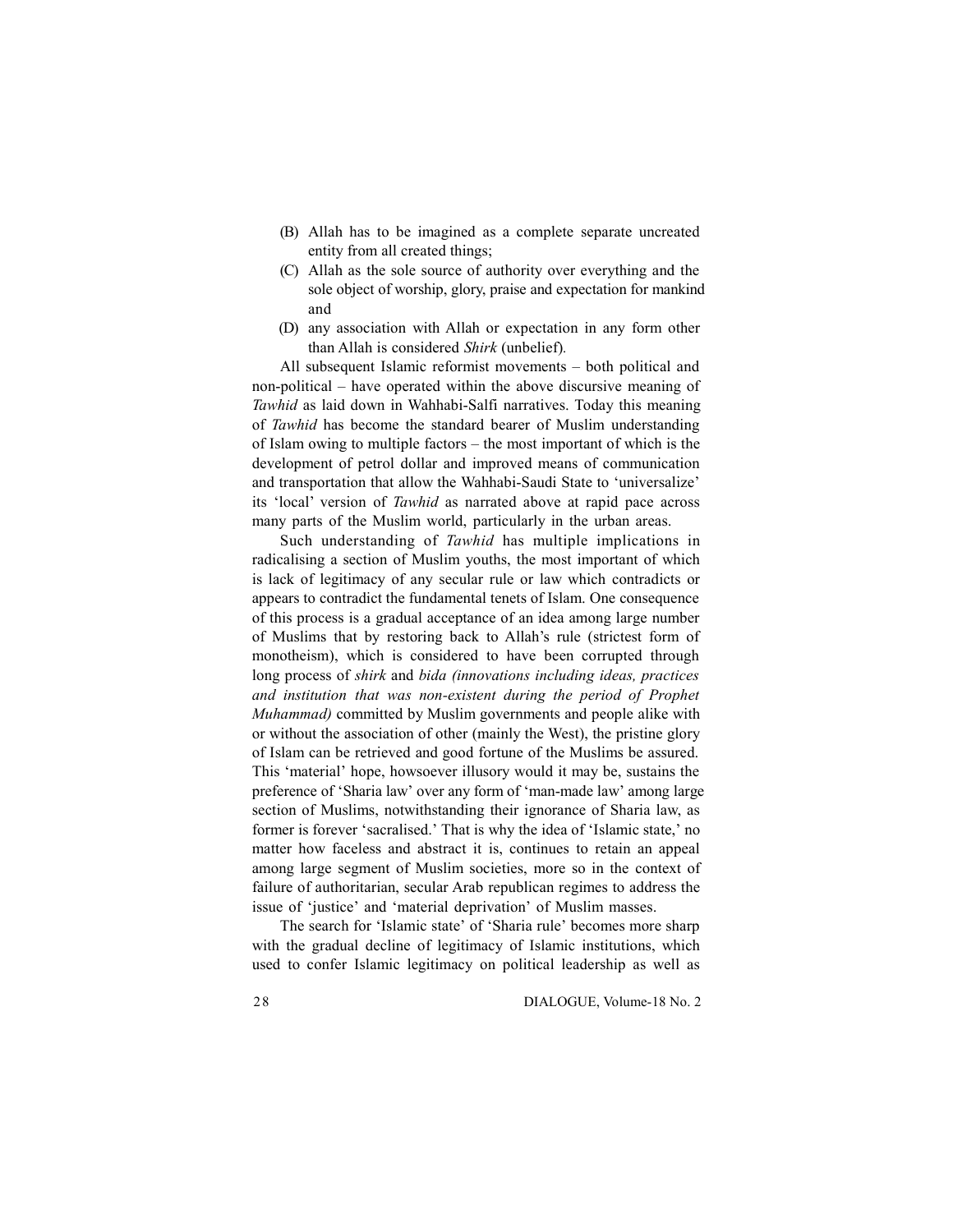perform mediatory role between ruler and the ruled; and erosion of much of internal sufistic, catholic, syncretic, pluralistic, accommodative, and humanistic traditions of Islam in the name of denouncing them as *shirk* and *bida* by modern Islamic reformist movements as well as by the modern nation state in the name of obstacle to progress and development. One implication of this process is the development of an understanding of Islam among a literate, bilingual, urban Muslim youth, which pays a very low premium on human life, promotes a binary world view of Muslim vs other (which includes even practicing common Muslims), imagines 'homogenised ummatic unity of all Muslims,' focuses more on identity discourses and decisively rejects the idea of pluralism, democracy, nationalism, secularism and politics of accommodation and negotiation.

This leaves a large number of Muslims with a question: how to effectively implement the Commandments of Allah as enshrined in Quran, *Hadith and Sunnah*? With this question in mind a tectonic shift – under the condition of colonial modernity – took place in the notion of *Sharia, Dawa, Ummah,* Hijrat, and *Jihad,* which are more literal, ideological, exclusive, technical, legalistic, hierarchical and violence prone, the discursive meaning of which is shared by a good numbers of moderates and the radical elements alike. Collectively all these notions in the hands of radical/militant youths served as instruments to implement 'imagined God's laws' with a high degree of violence.<sup>5</sup> This in part explains the cult of 'suicide bombing' and the indiscriminate killings of people, the majority of which are Muslims, by Islamic extremists,

### **Specificity About WANA Region its Implication for Terrorism**

The above historical process along with complex psycho-analytical factors of victimhood and marginalisation as well as of supremacism have played its role in the emergence of Islamic terrorist organizations such as al-Jihad, Tanzim, al-Qaida, Taliban, ISIL and many others across the Muslim world. However apart from this general process of development of terrorism, there are four additional specific factors that have specifically influenced the course of Islamic terrorist groups in the WANA region. First, the strategic value of the region that warranted the deeper involvement of the West in the region and its close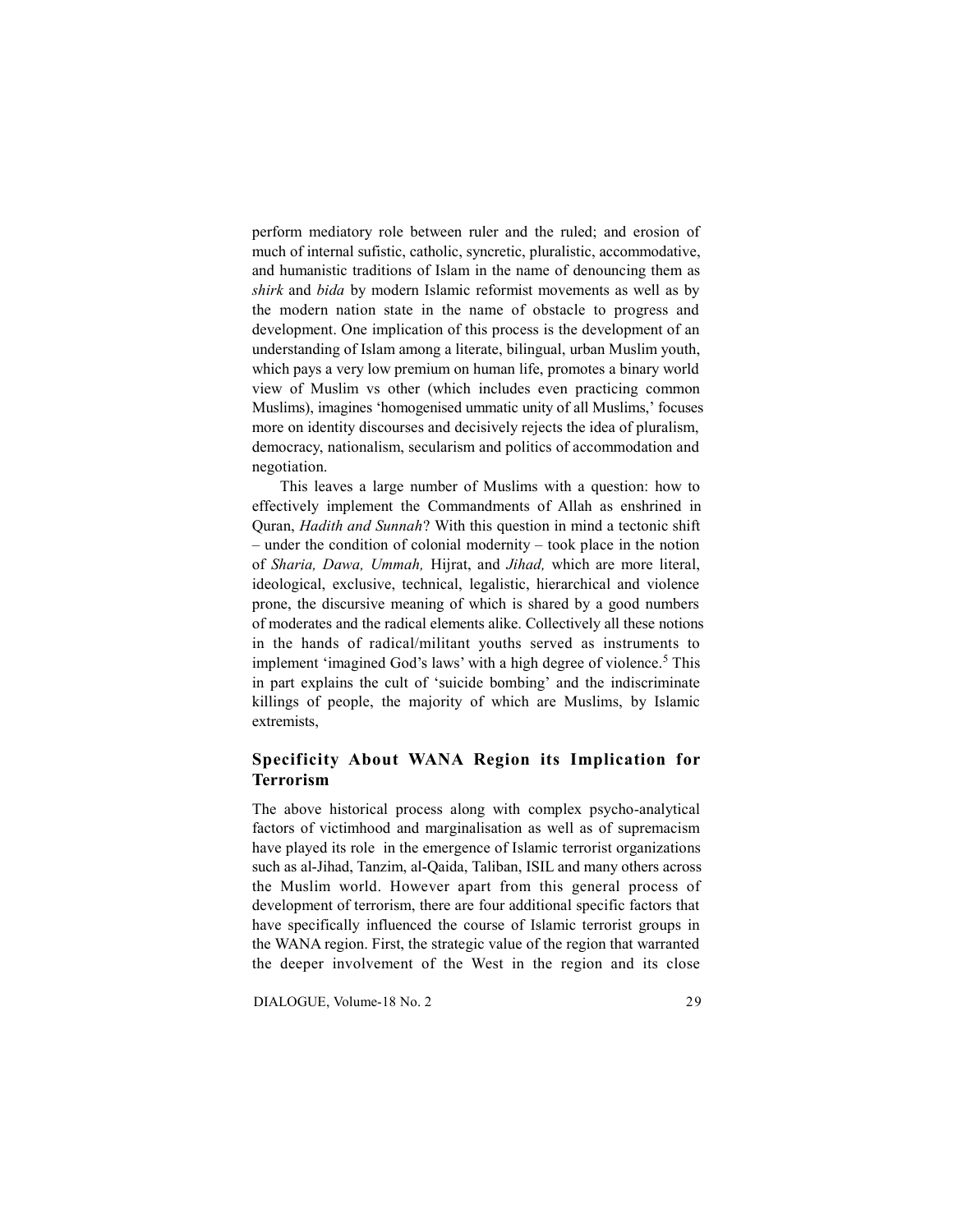association with 'authoritarian secular or monarchial rulers; second, Islam in the region continues to be a barometer of legitimacy of the government and hence politics couched in Arabic language, the language of Islam, whether conducted by the establishment or opposition alike continues to operate with discursive space of Islam. In other words, Islam is the most dominant discourse in the region, not merely a privatise or public 'religion' in the terms of post-Reformation understanding of religion. Third, the Islamic opposition to the regime, including the violent ones, remained the most dominant form of opposition in the region and hence subjected to regime's brutal suppression. Fourth, if not the least, the state regimes in the region suffer from acute legitimacy deficiency, historically weak state institutions and institutionalised sectarian outlook with a result that the regime has traditionally employed the 'excess of force' in order to govern and survive or what a German thinker Carl Schmitt has called '*state of exception.'* This has produced a 'violence induced public culture' in which 'embedded violence' has acquired the form of normalcy**.** All these specificities of the region have shaped the violence prone, antiwest polemics of Islamic terrorist organisations in the region. Thus, the crimes and violence perpetuated by ISIL and other terrorist organisation might look horrendous for non-Arabs; it is not so for the internal Arabs living there as they are accustomed to live with such reality. Regimes in the Arab world have brutal record in suppressing all forms of dissent.

### **Locating ISIL Within WANA Political Trajectory**

ISIL is as much a product of inter-state Middle Eastern politics as it stems from the failure of Arab Spring to institute a democratic transformation of the region. Though the Islamists were not a factor in making of Arab Spring, which, to a significant extent, jolted the authoritarian foundation of Arab state system, the post-Arab spring witnessed political ascendancy of the Islamists in many parts of the Arab region with Muslim Brotherhood in Egypt and al-Nahada even forming the government for a few years before the restoration of secular authoritarian order in the form of Al-Sisi military government in Egypt. The political paralysis and anarchy in the region that was set in motion following the failure of Arab Spring provided the favourable context to the Islamic State of Iraq (ISI) under the leadership of Al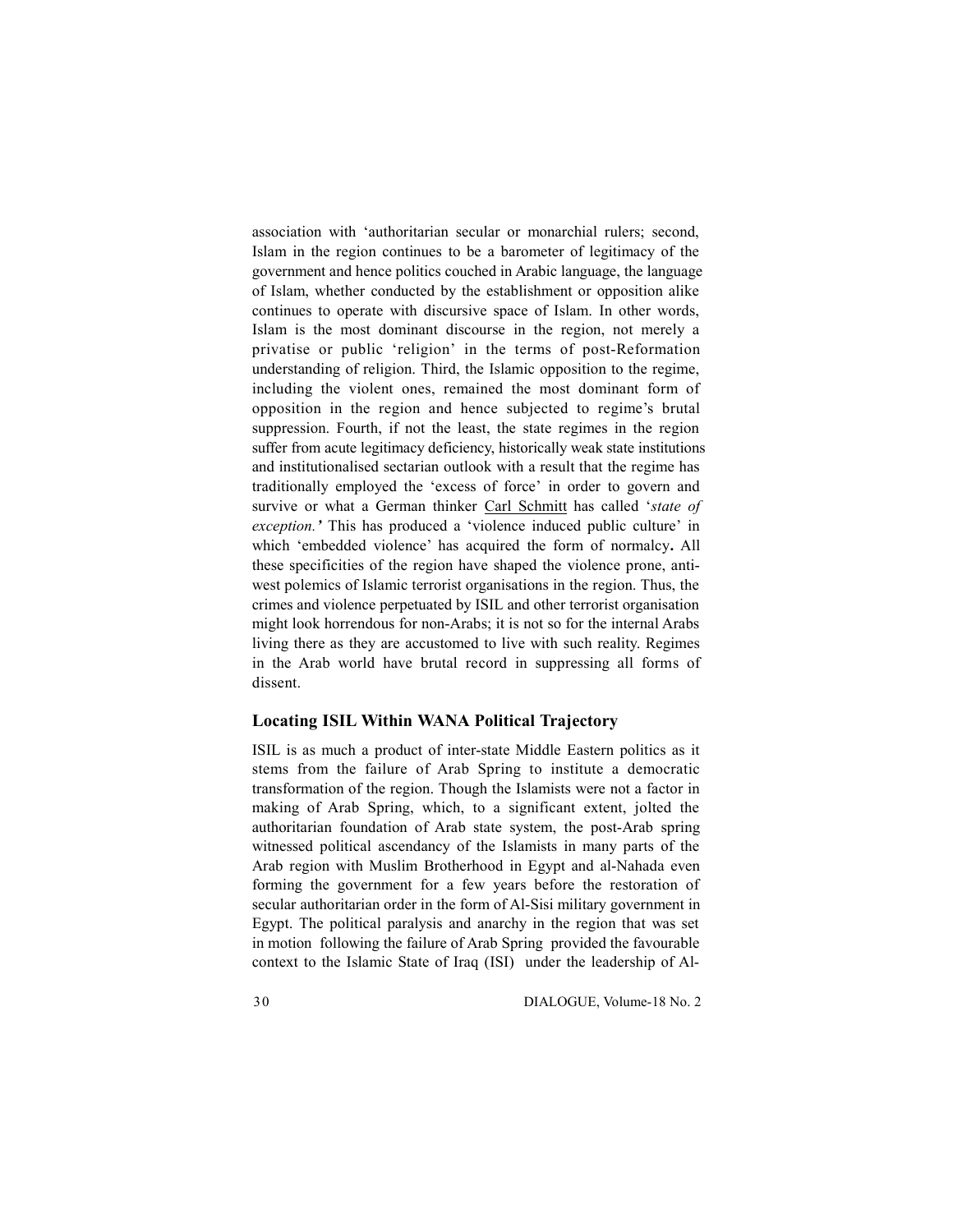Baghdadi to unilaterally declare the establishment of ISIL in 2013 by announcing the merger of the Syrian Jabhat al Nusra and Islamic state of Iraq (ISI) (notwithstanding the protest and opposition of Al-Nusra to such declaration; though its dominant faction went with the formation of ISIL). The declaration of formation of ISIL, later renamed as Islamic State (IS) after gaining control over Mosul, the most important province after Baghdad in Iraq, was meant to present a credible Islamic political alternative before the Muslim Arab masses, who were increasingly alienated by the secular regimes; and not merely aimed at the opposition to the Syrian regime.

It may be noted that the ISI, which was formed in 2004 had virtually collapsed in 2007, was regrouped under the leadership of al Baghdadi in 2010 who managed to bring all Islamic militants/terrorists associated formerly with Al-Qaida in Iraq (AQI) (following the assassination of its leader, Zaraqwai, in 2006), the segments of Sunni Iraqi tribal leaders belonging to loose federation, the Sahwa (Awakening Council) and the section of Sunni Iraqi segments who were increasingly alienated with rapid Shittization of Iraqi administration under the rule of Prime Minister Maliki (2006-2014).<sup>6</sup> The ISI rapidly managed to regain its lost ground and expanded its influence under the favourable condition of political vacuum created by withdrawal of US army in 2011, political balkanisation of Iraq into Shii South, Sunni Central and Kurdhish North, rapid erosion of the authority of Assad regime in Syria and the overall regional context of Shii-Sunni rivalry, particularly shaped on account of bitter Iranian- Saudi leadership competition in the region and thus managed to establish ISIL/IS with electrifying speed over a good parts of Syria and Iraq.

#### **What is Unique About IS?**

Much has been said about mindless, barbaric, violence, (reminiscent of medieval savagery) generated by the IS and its territorial nature, which was considered something unique in the annals of history of terrorism. A large number of studies focussed on the strength and invincibility of IS, which it draws from control of territory, provision of service, system of taxation, its control over petroleum products, extortions, smuggling, salaried civil servants, its own gold currency, sophisticated media communication, pool of reserved Muslim army from across the world to fight in the defence of Islamic state. In short, unlike al-Qaida,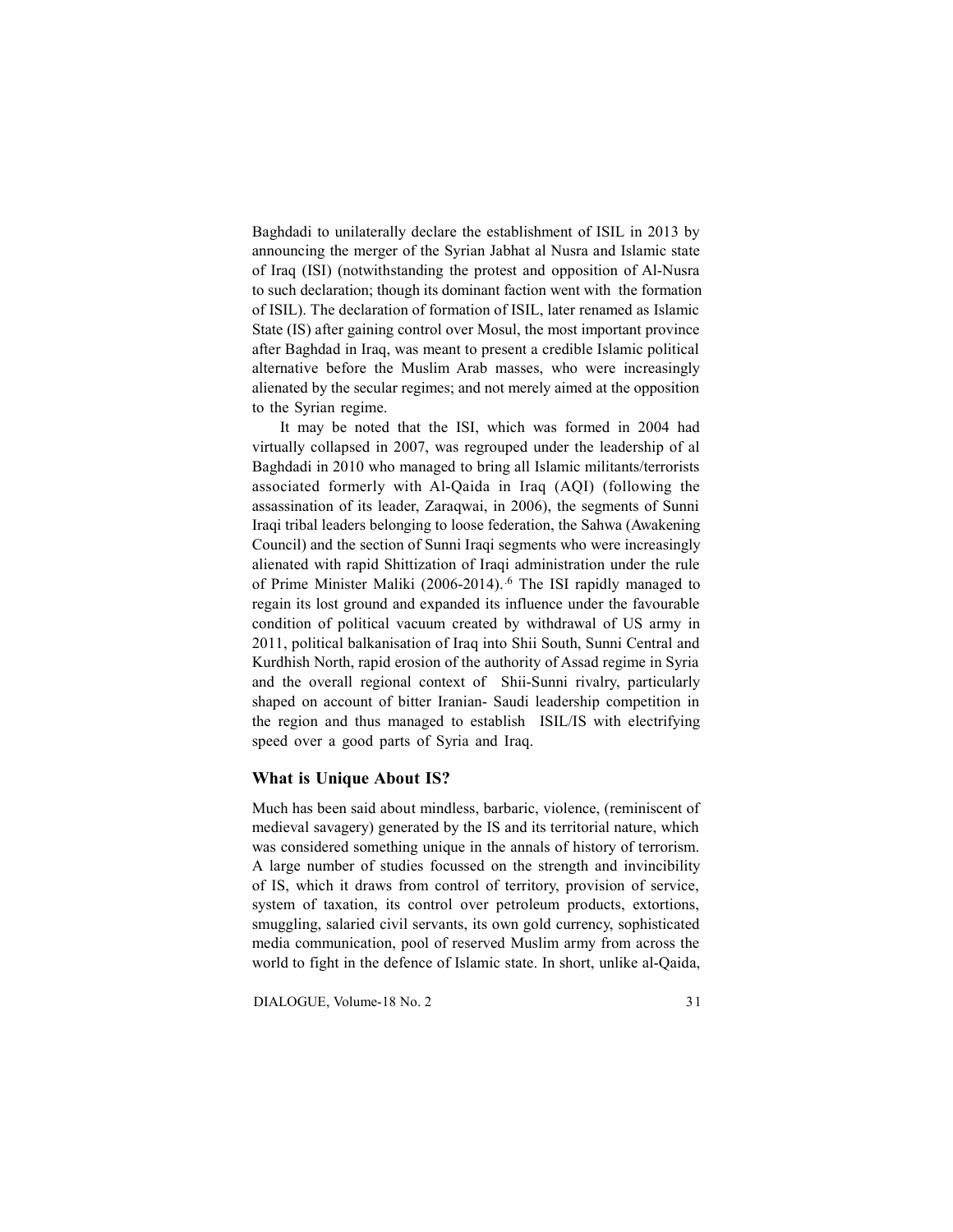it functioned like a normal state. However it is not the territoriality, which is the unique dimension of IS as has been profoundly stressed in the scholarly writings; the terrorist with claim over territory had been previously existed in the form of Taliban state in Afghanistan. However the Taliban state represented a case of 'peripheral terrorism,' which was of not much concern to the West till 9/11 happened; whereas IS posed a specific threat to the security of international order, the West, particularly European neighbourhood and stability of the region in two fundamental senses:

First, its connectivity with Arab heartland and restoration of Caliphate in the hand of *(pure)* Arab hands, unlike in the past when the caliphate was passed to non-Arab Turkish hands, which is considered to be an important factor, at least for the radical Muslims, for the fall of Islam. Moreover, even though the Egyptian Muslim brotherhood is the largest mass based Arab Islamic organisation; however in the eyes of Arabs (that includes Yemen, Saudi Arabia, Syria, Lebanon, Iraq, Palestine and UAE), the Maghrib (which includes Egypt, Libya, Tunisia, Algeria and Morocco) is not Arabs but Arabic speaking people. Second, it has successfully questioned the modern notion of territorial nationalism, upon which rests the modern international order, and unsettled the state-boundary structure created by Sykes-Pickot Agreement in the aftermath of the first world war and reserved the right to represent the global Muslim community in the name of Caliphate of Islamic State.

The combination of these two factors along with its rapid success over parts of Iraq and Syria partly explains why IS enjoys greater legitimacy over all other radical Islamic organisations and attracted a section of mindless youth from across the globe travelling to Syria and Iraq in support of IS with an understanding and hope that the newly born 'Islamic state' under the leadership of 'real Sunni Arabs' is a successor to 'Islamic state' created by Prophet Muhammad in the seventh century AD and hence will once again redeem the glory of Islam. It is for this reason that Europe is more alarmed with the development of IS, as WANA is not only the neighbourhood of Europe, but a large diaspora of Arab Muslims live in Europe as well as the fact that it is threat of 'Arab Islam' that has, to a large extent, shaped the Occidental discourse of Orientalism, which has an implication for shaping the discourse of 'securitisation of Islam' and 'Islamophobia' in Europe in recent years.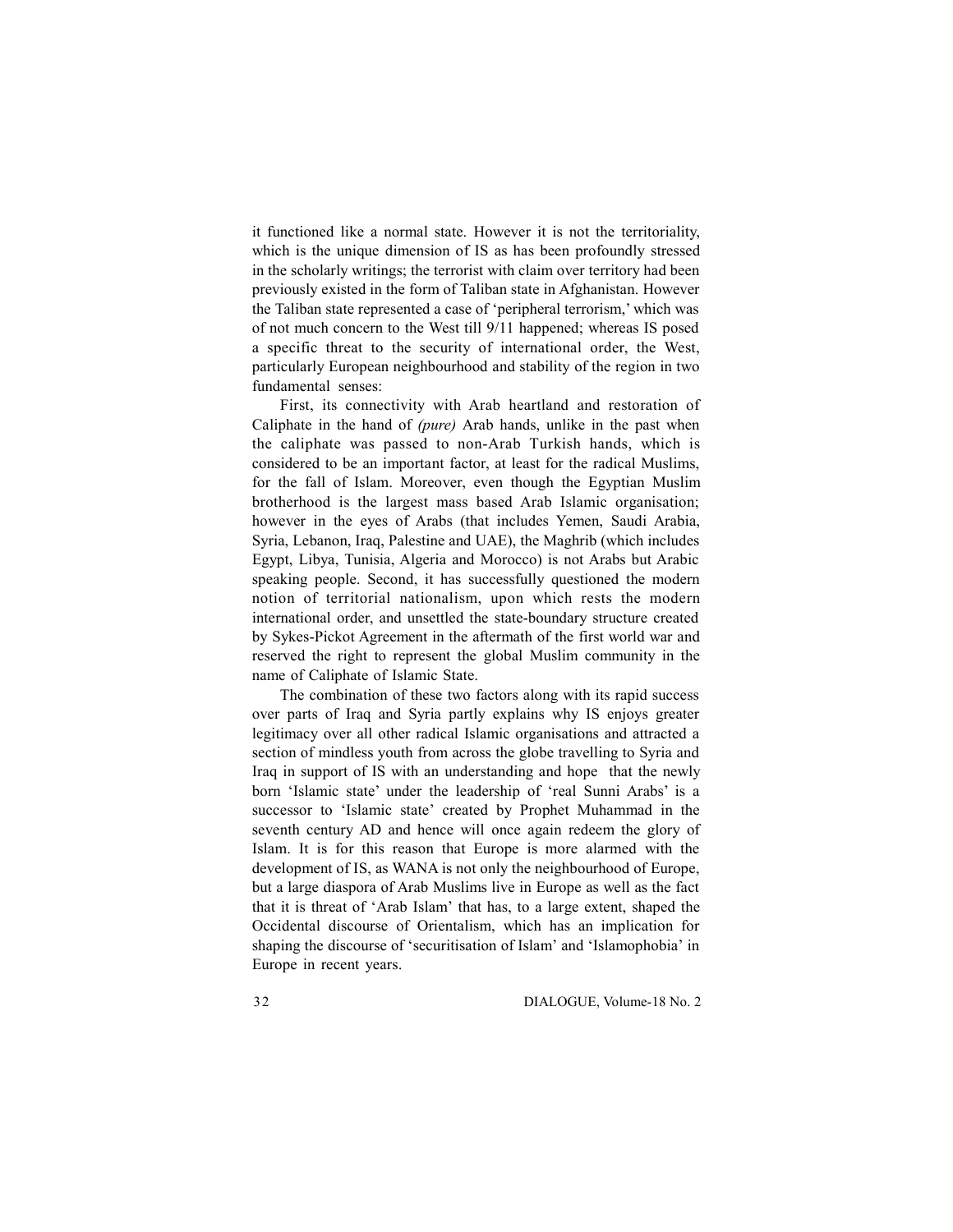The barbaric violence generated by the IS or its predecessor ISIL in the context of civil war both in Iraq and Syria is a part of 'foundational violence' connected with birth, consolidation and expansion of any ideological state. Both as a part of ideological conviction and as a part strategy the self-declared IS Caliphate used the exclusive, masculine and violence prone West Asian state tradition, as well as Islamic narratives for instilling fear, disciplining and coercing people to support the Caliphate. However the horrendous crime record and discrimination of Alvi dominated Bathist Assad regime in Syria and the Malki regime in Iraq against Sunni Arabs also helped a section of Sunni Arabs to prefer IS rule than the existing regimes. The combination of coercive element of state tradition, mostly sectarian in nature, and of Islamic traditions led IS to perpetuate 'rein of terror' over its population ranging from indiscriminate killing and massacre on the one hand to the implementation of Islamic practices, assumed to be prevalent in early period of Islam, in its distorted forms such as the distribution of booty looted during the IS operation against the enemy, the culture of concubines, Islamic bodily reform including compulsory veiling and beard, application of Jazziya tax to non-Muslims, invitation and conversion to Islam on large-scale as happened to Iraqi Yazidis communities, implementation of Islamic penal system including public flogging, amputation and public hanging, large-scale destruction of sculpture and statue including of Palmira ancient sites.

Along with a very high degree of ideological conformism (neo-Islamic Salafism), the IS indulged in all forms of violent activities ranging from indiscriminate killing and massacre, extortion, kidnapping and beheading (mostly western tourists; journalists) in lieu of ransom and bargaining with the West— in the name of defence of Allah's rule and fight against enemy, which took intra-Islamic (Sunni vis Shii, ISIS vs other Islamic resistance groups and terrorist outfits including al-Qaida, al-Nusra etc), inter Islamic (non-Islamic minorities and the West) and intra- Arabs (predominantly Shiis, non-cooperative Sunni Muslims, Alvis, Christian minorities, Kurdish, non-ISIS, etc). Further the uprooted international component of ISIS leadership as well as its foot solider, who is prone to understand Islamic texts in its literal sense unlike its localised recruits from Iraq and Syria, played its own role in barbaric display of violence in everyday political life of ISIL/IS.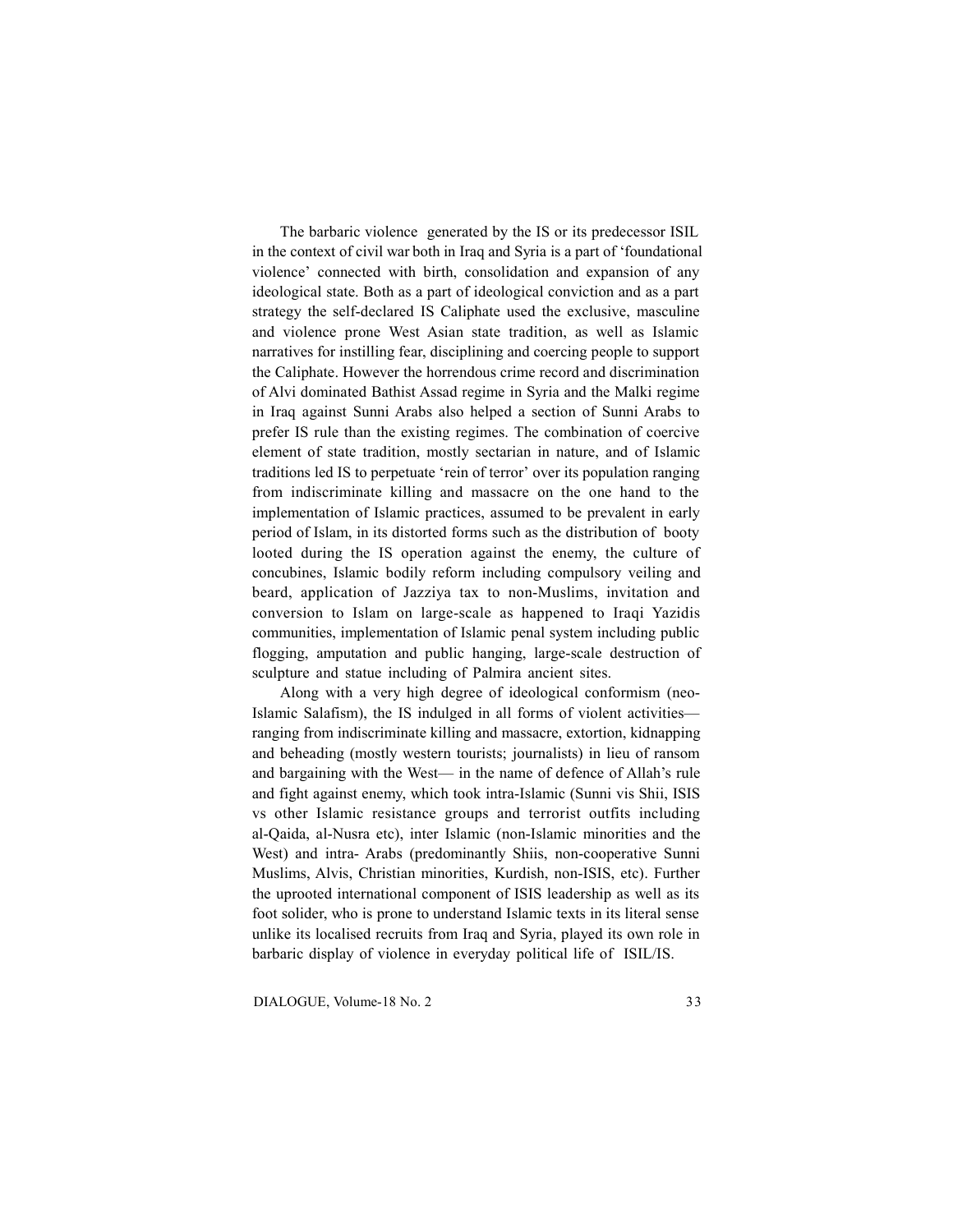### **Strategic Difference Between IS and al Qaida and its Implications for Cycle of Violence**

The spiral of violence one is witnessing in Syria and Iraq is partly on account of IS's differences with al-Qaida in terms of main enemies, strategies, tactics, and other fundamental concerns. Al-Qaida believes in principle of 'global Jihadism' and tactics of 'spectacular performance' with a view to exert pressure on the West to withdraw their physical presence and support to puppet authoritarian regimes of WANA countries, which would weaken the regimes to be eventually replaced by the Al-Qaida inspired Islamic rule in the region. In this, al-Qaida is inspired from the Hezbollah's tactic of attacking the US Marine barracks in Lebanon in 1983, which eventually led to withdrawal of the US Marine Base in Lebanon and the emergence of Hizbollah as dominant power in the Lebanese state system. All terrorist attacks by al-Qaida such as the 1998 bombings of the U.S. embassies in Kenya and Tanzania, the attack on U.S.S. *Cole* in the port of Aden in 2000, World Trade Center and the Pentagon on 9/11, and plots like the 2005 attempt to down over 10 transatlantic flights was intended to achieve this objective. Further al- Qaida tactically avoids indiscriminate killing of Shii or other sectarian and religious minorities or targeting western journalists, social or aid workers or tourists; for the former 'defame' Islam and the latter acts as messenger to carry its message to its target audience.

However, IS with its sectarian roots in Iraq and Syria is more regionally focussed with specific aim of first creating an Islamic State with seizable control of territory, which would then act as base for dismantling other regimes and annexing their territory under its Caliphate. It is this political trajectory that partly explains IS all out war against all enemies – perceived or real – Shii, religious and ethnic minorities, Sunni Islamic groups – social, political or terrorists, western journalists, social workers or military commander etc. — all that comes in the way for formation and consolidation of Islamic State. This difference between the two partly also shapes the differential strategic response of US to terrorism: its reluctance to send troops in Syria and Iraq to fight IS as it does not consider it as threat to 'homeland security of US' (though it may pose threat to its interest in the region), unlike al-Qaida, which for the US remained the primary terrorist group, which poses a threat to homeland security.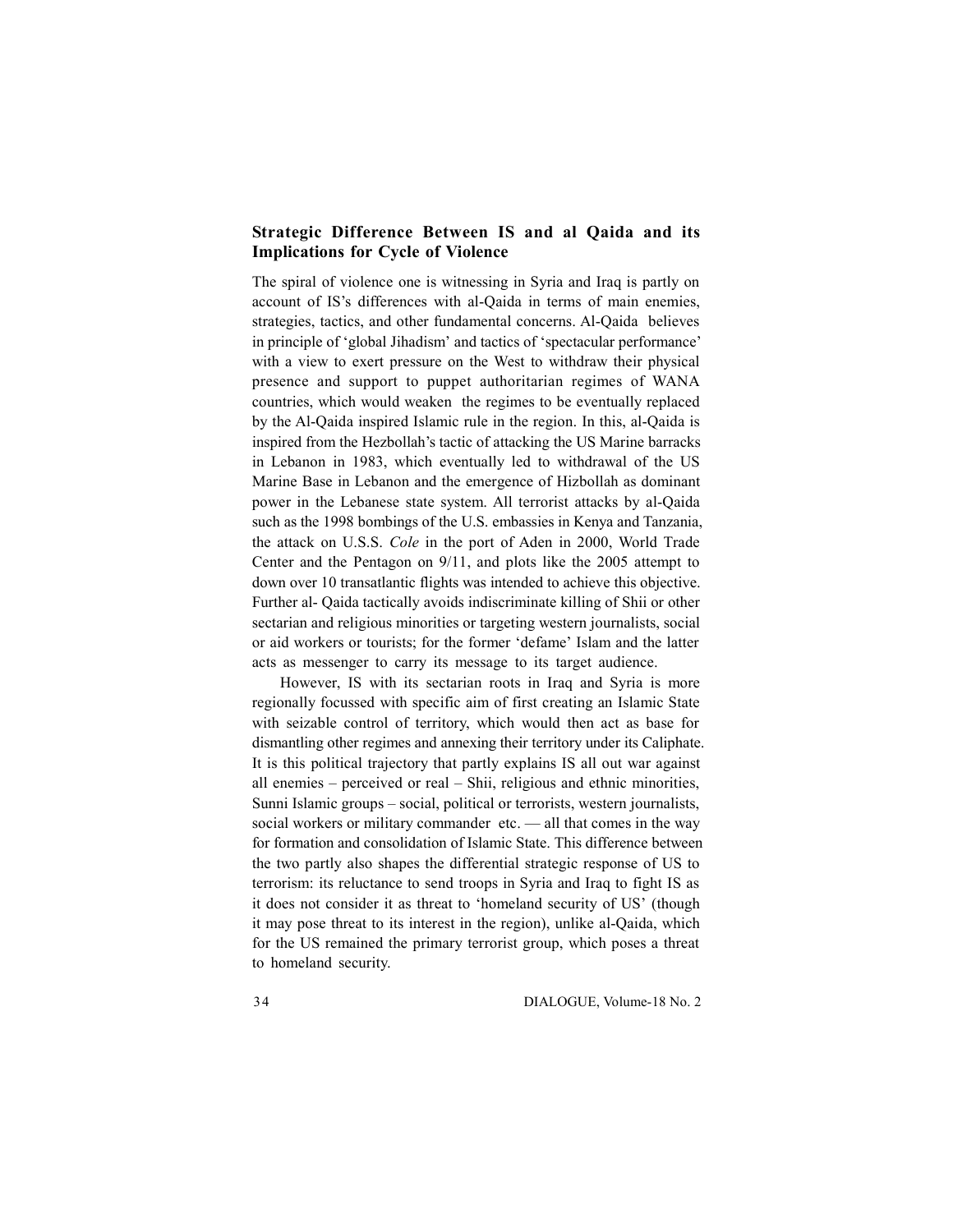#### **IS, Syrian Refugee and Security Threat to Europe**

If the development of ISIL/IS in parts of Syria and Iraq in 2014 re-centred the agenda of terrorism within the region and globally and shifted away the priority focus of US led international community from the removal of the Assad regime in Syria for elimination of IS. This in course of time would further weaken the security scenario in the region with cycle of violence and mass migration of Syrian refugees, the largest of which is in Turkey. The likely defeat of ISIS, which looks imminent now, is unlikely to help in strengthening the security condition and structure in the region and around the globe; rather it may further worsen it. The combined effect of repression of Assad regime and violent politics of Islamic oppositions including ISIL produced one of the largest human refugees.

Apart from its humanistic plight which drew world wide attention, the refugee march towards, given its predominantly Arab Muslim character, Europe pose a 'security threat' to the European neighbourhood and even contributed in the rise of anti-Islam/anti-Muslim right wing political forces across the European continent. It may be noted that the Ergodan government in Turkey, home of the largest number of Syrian refugees, used the Syrian refugee as 'strategic tool' to silence European union over its growing human rights abuses and democratic deficiencies in matter of governance. Concern with its own security at home the European Union concluded treaty with Turkey with a assistance package of 4.5 billion Euro to the latter to prevent the Syrian Refugee from coming to European countries and provide them better facilities in the host society itself. It is no secret that with the conclusion of this treaty the movement of Syrian refugees towards Europe significantly declined. In view of success of this policy the European Union is actively contemplating similar treaty with Mali, Libya, Somaliya, Niger and other African countries to help with monetary assistance and other support to stop the movement of illegal migrants to Europe.

#### **Anti-IS Operation and Shifting IS Strategy**

Though the combined international collaboration involving such grouping as Iranian-Hizobollah-Russian-Assad regime, the American-PYD Kurdish, the recent Turkish-FSA (Free Syrian Army) against IS have enabled the Assad regime, the PYD Kurdish forces and Free Syrian Army respectively to gain control over a good part of territory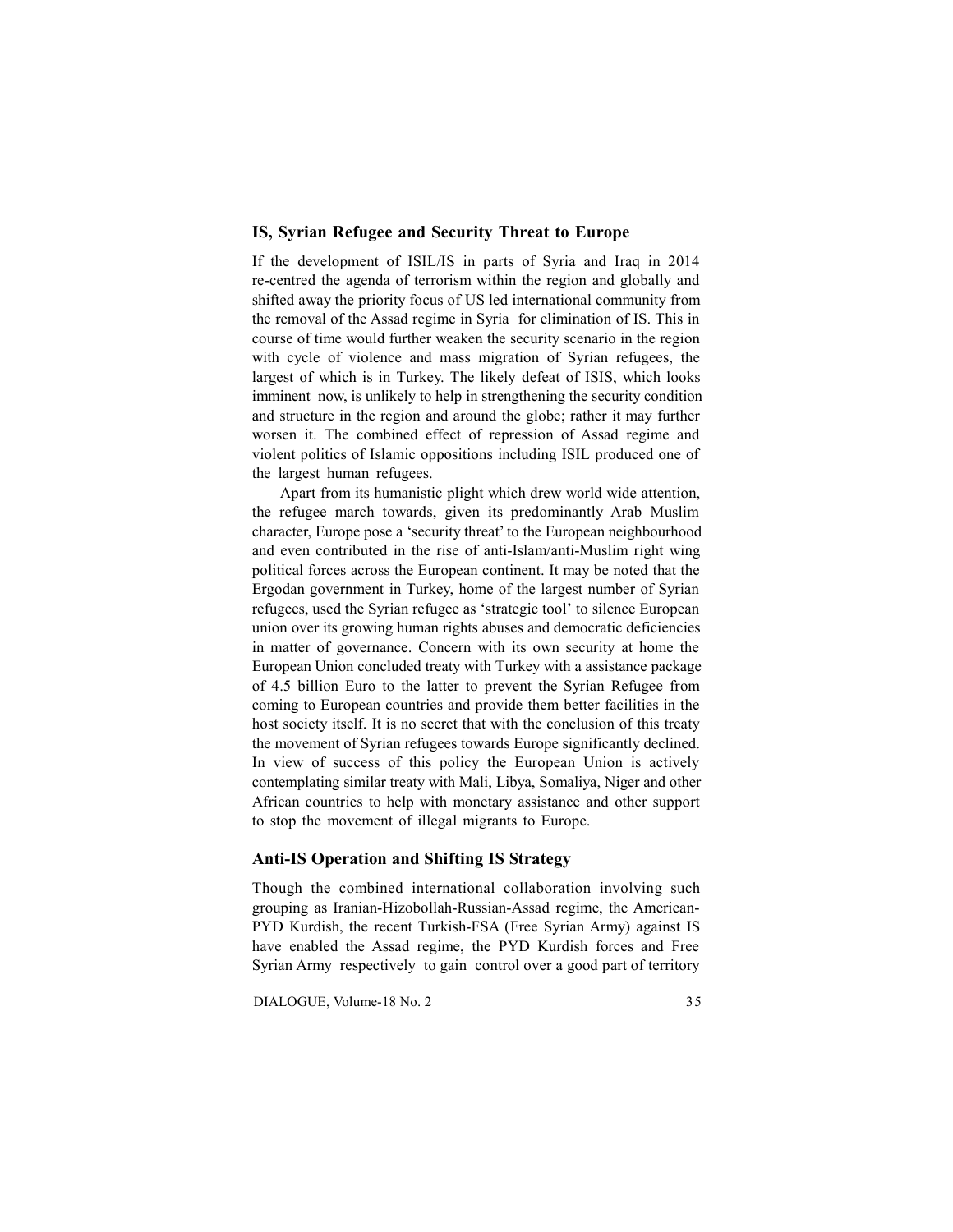once controlled by ISIS, there is not much evidence to point out the physical liquidation of ISIS leadership and manpower, apart from physical destruction of Syrian cities with Aleppo being worst off. Nonetheless, what is evident is the eventual collapse of ISIS within a few months, if not years.

As IS came to realise its gradual demise, it brought significant changes in its terrorist strategy and tactics. First, it moves out of its regional perspective and started terrorist strike on global scale with a focus on the West and Europe in order to deter them from their further involvement in Syria and Iraq. Thus, apart from strategy of 'lonely wolf' and 'inspiring individual jihad' (such as October 2016 Orlando carnage in US), the IS organised a series of terrorist attacks between 2015 and 2016 targeting Russian passenger plane in Sinai (November 2015), Charlie Hebdo (January 2015), Paris (November 2015) and Nice (July 2016) massacre in France, Brussels Airport in Belgium (April 2016), Tunis in Tunisia (Feb. 2016) and in Turkey (Ankara, Istanbul Ataturk Airport, Istanbul city, Gaziantep, Diyarbaker etc.). However IS's increasing terrorist foray in the West and elsewhere is partly also the result of its competition and rivalry with al- Qaida for the global supremacy of its leadership. In fact, as part of its competition with the Islamic State, al-Qaeda has stepped up affiliation, establishing relationships with groups in the Caucasus, Tunisia, and India such as al-Qaida in the Indian subcontinent (AQIS) and al-Qaida in Arabian Pennisula (AQAP) etc. The Islamic State is playing this game too and securing the allegiance from Islamic radical groups all across as Afghanistan, Algeria, Libya, Pakistan, Sinai, Yemen, Bangladesh, Malaysia, Indonesia, Nigeria and other Muslim countries.

Second, given the shrinking authority of IS, increasing loss in its appeal and without the prospects of recruitment of potential *mujaheedin* in view of tough surveillance and restrictions imposed by the respective governments, as well as due to better intelligence coordination among nations, it seems that IS is no more seeking *mujhaeedin* recruitment from abroad, which at one point rose to as high as 2000 in one month. It is now advising the potential *mujaheedin* to remain at their respective homes to conduct the terrorist activities.

As the prospect of defeat of IS is very high in the near future; two scenarios are emerging from strategic point of view. (A), a large number of local Arab fighters would dissolve themselves within their respective societies, to emerge in the different form of Islamic resistance in the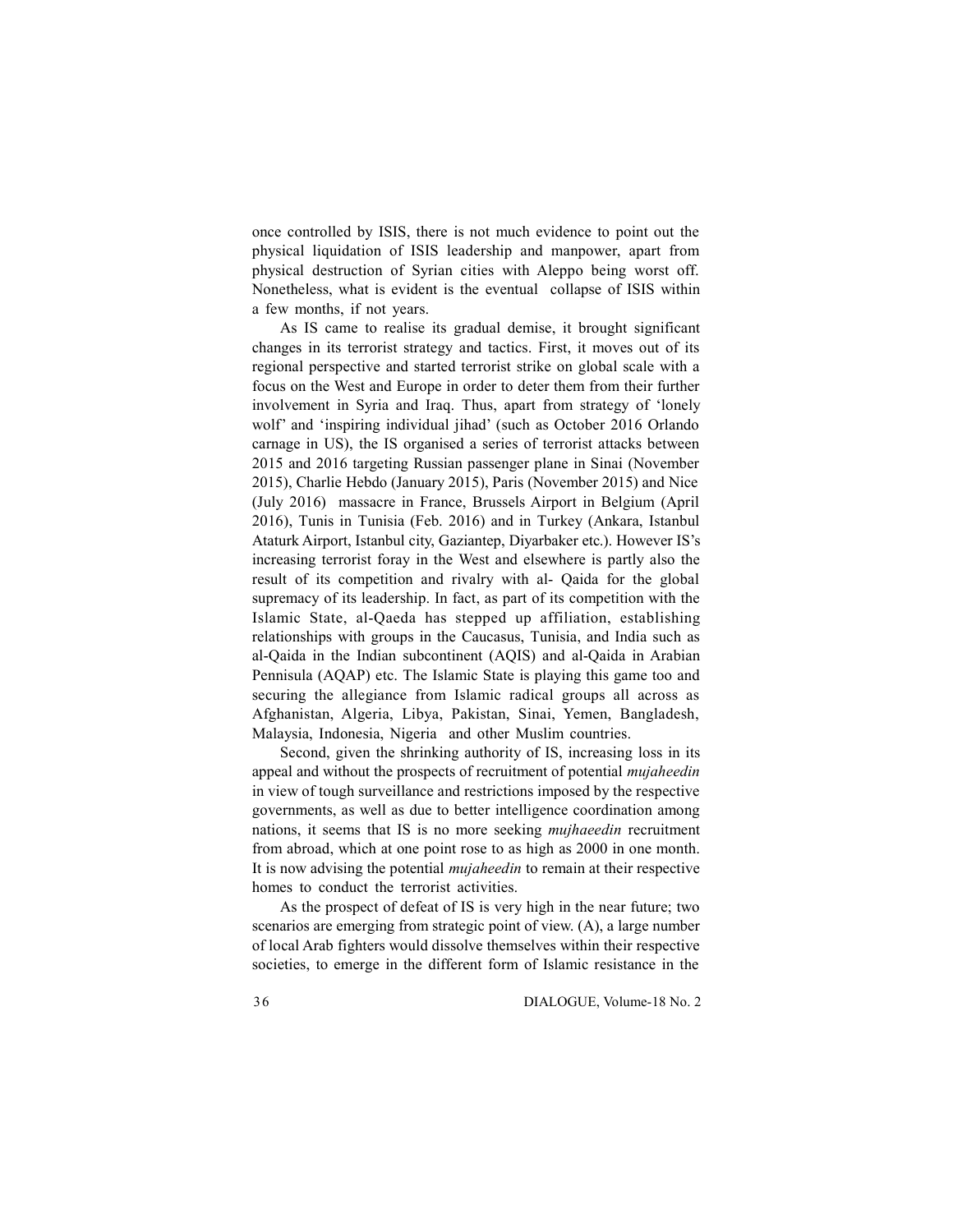near future, to pose a security threat to their respective countries. And (B), with the defeat of IS a large number of foreign fighters would gradually return to their home countries. It is estimated that out of 42000 foreign fighters that had travelled to Syria and Iraq in defence of IS from across 120 countries including 260 Americans, 7600 Westerners (mostly home grown European Muslims) with majority coming from Tunisia, Morocco, Saudi Arabia and Turkey, around 10,000-30,000 foreign fighters remained in the war zone of Syria and Iraq. Within the context of falling oil prices, sluggish economic growth, precarious security situations in view of sectarian conflicts and growing unemployment across the region of West Asian and North African countries, the 'retreating terrorists' may utilise these favourable contexts for the future terrorist mayhem in their countries. One can recall here the retreating *mujaheedin* from Afghanistan in Algeria, Egypt and Kashmir in 1990s and their role in shaping the Islamic militancy and terror activities throughout the 1990s in these countries and in other nations.

From this point of view Turkey is far more vulnerable than other countries, partly on account of Turkey's role in facilitating the foreign fighter recruits to the IS; providing medical facilities to wounded IS fighters etc., which allowed the IS to develop sleeper cells within Turkey. Not surprisingly, Turkey tasted a series of IS led suicide bombing within its territory since 2015. Moreover the state crackdown on hundreds and thousands of state employees belonging to military, intelligence, police, judiciary, teachers in the aftermath of post-military coup etc. has further weakened the administrative capacity of Turkey to effectively fight the terror from across the border or within its territories.

To conclude, there is no doubt that the US led international community have, to a large extent, succeeded in significantly weakening the threat of terrorist organisations by relentlessly targeting its leadership, killing, disrupting its finances, destroying its training camps, infiltrating its communications networks, and ultimately crippling its ability to function. The defeat of IS would certainly evaporate its appeal among a section of Muslim communities. But the larger question is: whether such defeat would end the saga of terrorism or could be more counterproductive? The removal of Taliban and al-Qaida from state power in Afghanistan has not made the world safer; rather free of any state structure they have created terrorist mayhem all over the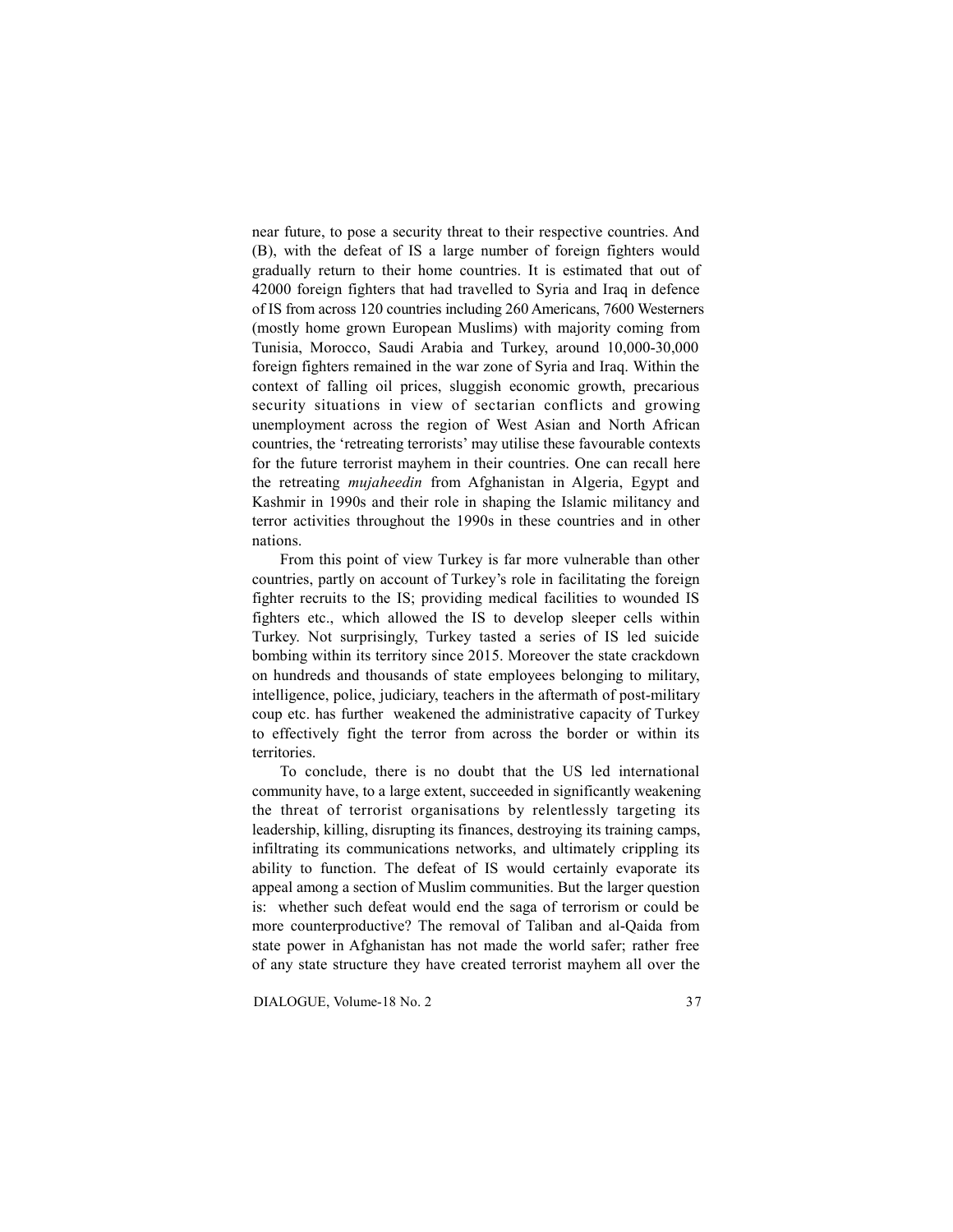world. If the Iranian revolution can be contained within its national boundary through multiple means including rigours of economic sanctions, there is a possibility to contain the terrorism within the state structure and national boundary through internationally sanctioned means. Moreover, the success of counter-terrorist strategy depends much upon its consideration of terrorism as mere tactic or ideology or combination of both. Unless and until the international community deals with ideological component of terrorism, it would keep emerging in different forms.

## **Notes**

- <sup>1</sup> Talal Asad, On Suicide Bombing, Columbia University Press, 2007, Also, his, 'Thinking About Terrorism and Just War' Cambridge Review of International Affairs, Volume 23, Number 1, March 2010, pp 4-24.
- <sup>2</sup> Antony Anghie, Imperialism, Sovereignty and the Making of International Law, Cambridge: Cambridge University Press, 2004, p. 278.
- <sup>3</sup> Michael Walzer, Arguing About War, New Haven: Yale University Press, 2004, p. 45.
- <sup>4</sup> See, Mahmood Mamdani, Good Muslim, Bad Muslim: America, the Cold War, and the Roots of Terror, Dakar, CODESRIA, 2004.
- <sup>5</sup> See, Anwar Alam, 'Islam and Violence' GITAM Journal of Gandhian Studies, Vol. 3 No. 1 pp. 112-142 Jan-June 2014.
- <sup>6</sup> See, Andrea Plebani, 'From Terrorist Group to Self Proclaimed State: The Origin and Evolution of IS' in Dash and Terrorist Threat: From the Middle East to Europe. Foundation of European Progressive Studies, Belgium, 2015, pp 34-52.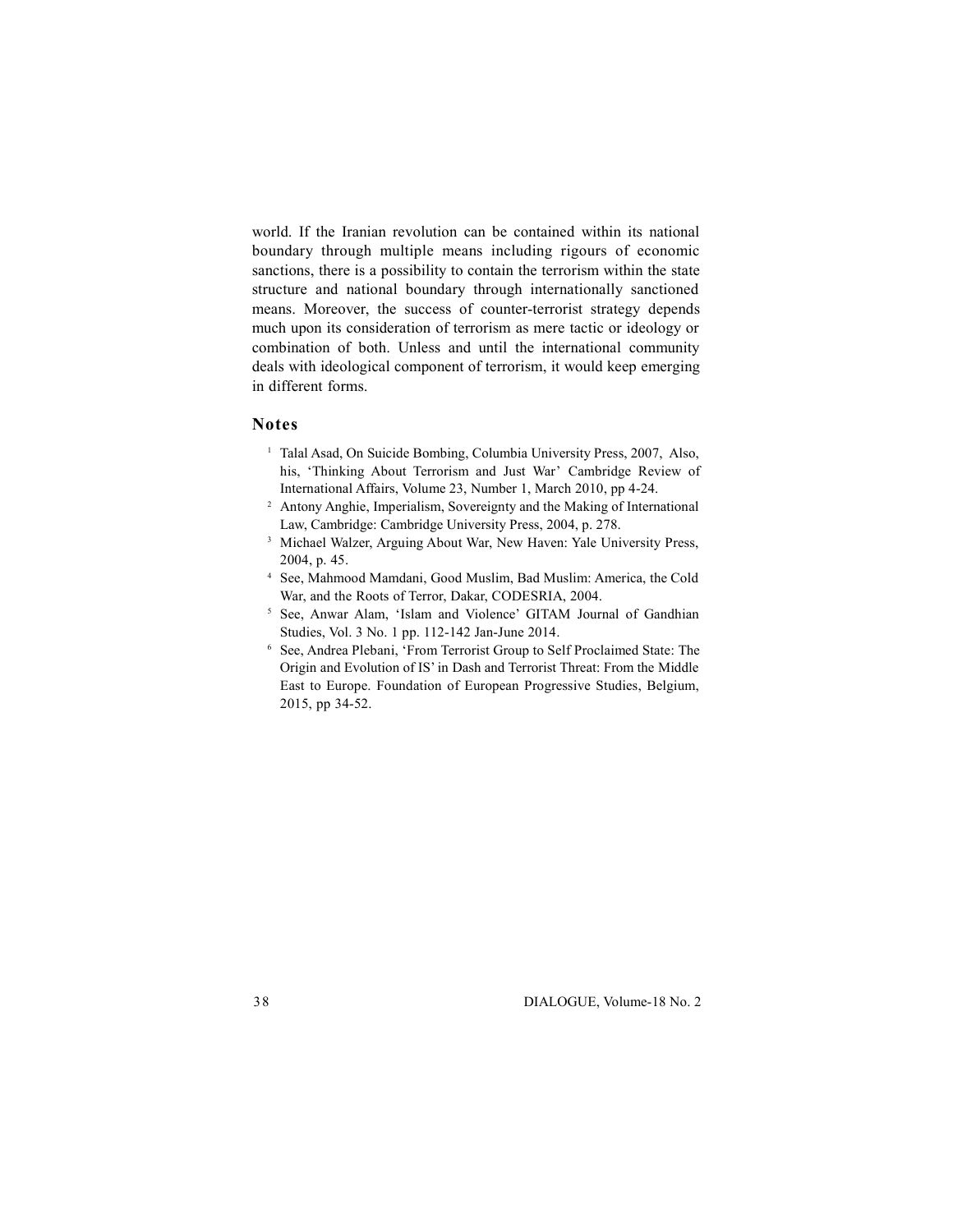## Islamic State and the Threat to India

## Prakash Singh\*

The greatest threat to world peace today is from the Islamic State and its attempt to build a unitary state or a Caliphate which eliminates all borders in the Middle East and extends them as far as India and Central Asia. According to Ahmed Rashid, a Pakistani journalist, "Not since Arab Muslim armies spread out to conquer the world in the aftermath of the death of the Prophet Muhammad in the seventh century have we witnessed such a powerful force that has combined brilliant military and political strategy along with abject cruelty and oppression of those who are under its thrall."

## **IS Strength and Weaponry**

It was on June 29, 2014, the first day of the Islamic holy month of Ramadan, that the ISIS (Islamic State in Iraq and al-Sham) spokesman announced the restoration of the Caliphate under the leadership of Ibrahim Awwad Ibrahim Ali al-Badri al-Samarra'iyy (Abu Bakr al-Baghdadi). It was declared that the group would henceforth be known as the Islamic State (IS) and Baghdadi its "Caliph Ibrahim." Baghdadi is an Iraqi national from the Al-Bu Badri tribe who claims to be a descendant of Prophet Muhammed. He had received a Doctorate in Islamic Studies before he founded Jamaat Jaish in 2003 to fight the US forces. Lister's view is that Baghdadi's clerical background puts him on a qualitatively higher religious level than Osama bin Laden or Ayman al-Zawahiri. The announcement was made after the ISIS had seized Iraq's second largest city, Mosul, on June 10. Soon after, by July 4, when Baghdadi made his first public appearance, the Islamic State controlled territories stretching from al-Bab in Syria's Aleppo Governorate to Slueiman Bek in Iraq's Salah ad Din Province, over 400 miles away.

<sup>\*</sup> The writer, a Padmashree awardee, was Director General of BSF, DGP UP and DGP Assam and a leading security expert in India.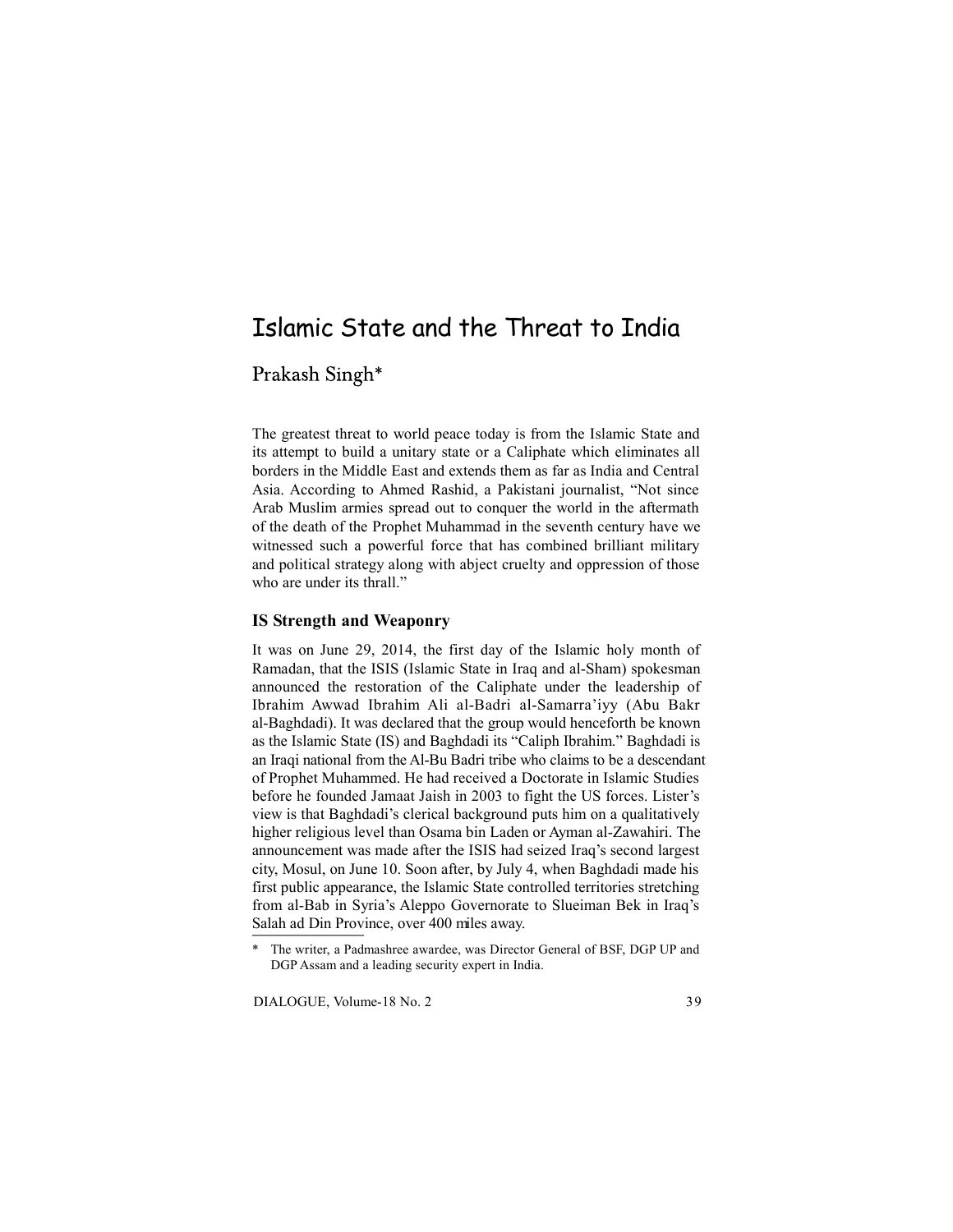The Islamic State managed to mobilise fighters and acquire a formidable array of weapons. To start with, they recruited fighters from the 1,000 or more regular army officers of the Iraqi army which was disbanded by the Americans. It is estimated that, by the end of 2014, IS had about 31,000 fighters and the numbers continued to grow. The American-led coalition undertook 6000 sorties and killed no less than 15,000 IS fighters, and yet the Caliphate continued to attract jihadis from across the world, and the total number of fighters went up to 70,000 including 20,000 foreigners from 90 countries. One US lawmaker called it "the largest convergence of Islamist terrorists in the history of the world." The IS arsenal includes tanks, armoured personnel carriers, field guns, howitzers, rocket launchers, anti-aircraft guns and an assortment of other weapons. Much of this was captured by them from the Iraqi army. Financially also, the IS has been well off. It has been described by Ahmed Rashid as "the richest terrorist force in history" due to its capture of oil wells, use of kidnappings for ransom, bank robberies, and taxes from businesses and shops under its control. It is estimated that it raked in over \$1 million per day. According to RAND Corporation, the group minimized costs by looting military equipment, appropriating land and infrastructure and paying relatively low salaries.

## **Plan to Dominate World**

Baghdadi wants to spread the "volcano of jihad" everywhere. The Islamic State, in fact, plans to take over large parts of the world including almost the entire Indian subcontinent within the next five years. The plan is detailed in a book entitled *Empire of Fear: Inside the Islamic State* by Andrew Hosken. It has a map which throws light on the IS plans to establish its authority over the Middle East, North Africa and most of the Indian subcontinent and parts of Europe by 2020. Another document purportedly written by the Islamic State terrorists and obtained by the US through a Pakistani source outlines a strategy to draw the US into an all-out war by attacking India. It states:

"This Caliphate will survive and prosper until it takes over the entire world and beheads every last person that rebels against Allah. This is the bitter truth, swallow it. Even if the US tries to attack (us) with all its allies, which it will, the Ummah (Muslim community) will be united, resulting in the final battle."

The IS strategy is to trigger the final conflict by unleashing attacks on India. The US would come to India's aid. The Islamic State would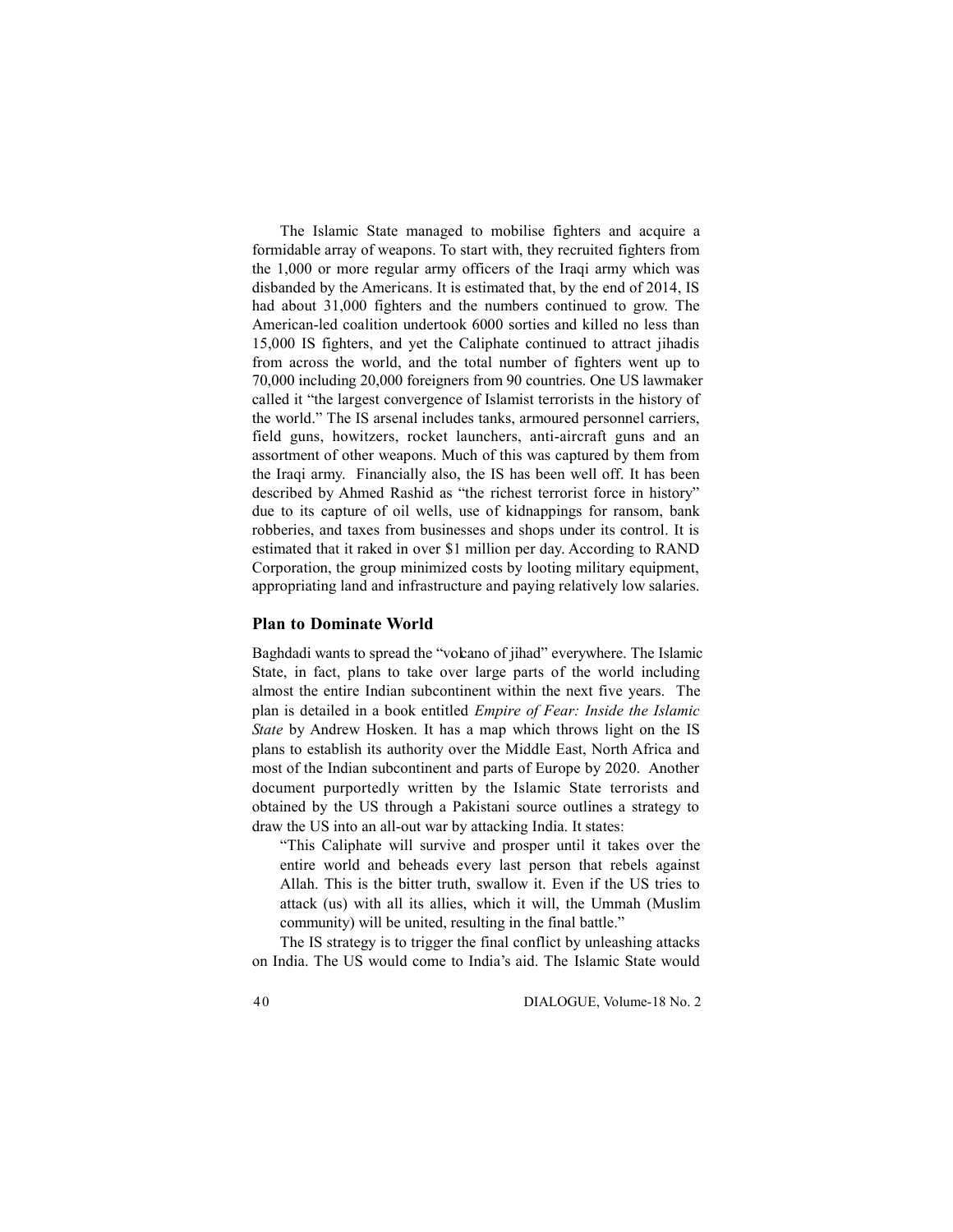then declare a global jihad, calling upon a billion Muslims to heed the call. Bruce Riedel, a senior fellow with the Brookings Institution, says that "attacking India is the Holy Grail of South Asian jihadis."

There is evidence to show that the Islamic State is gradually capturing the support base of Al Qaeda. Ayman al-Zawahiri, Al Qaeda's Chief, is said to be cut off from his top commanders and is just managing to keep the outfit afloat. According to Abu Muhammad al-Maqdisi, regarded as the most influential jihadi scholar alive: "Zawahiri operates solely based on the allegiance. There is no organizational structure. There is only communication channel and loyalty." Another radical preacher, Abu Qatada, a Jordanian, said that Zawahiri is "isolated" and that the IS has been winning the propaganda war against Al Qaeda. It is becoming apparent that the Islamic State is pushing Al Qaeda to the margins of global jihad.

## **Gravity of Threat**

How serious is the threat? Opinions would differ, but it would be an invitation to disaster if the country did not prepare for the contingency of an onslaught by the Islamic State. India becomes vulnerable to an onslaught by the IS by virtue of the fact that the militant outfit has already made inroads in the neighbouring countries. The Islamic State is no longer a distant phenomenon for India.

### **In the Neighbourhood**

The Pakistan Taliban has declared its allegiance to IS. The TTP spokesman Shahidullah said that all Muslim fighters in the Middle East should unite for the greater good. "We consider the fighters in Iraq and Syria as our brothers and are proud of their victories. We are their part and parcel in times of joy and sadness."

In Bangladesh, according to Animesh Roul, "the Islamic State's self-proclaimed Caliphate and the promise of its leader, Abu Bakr al-Baghdadi, to return to all Muslims their 'dignity, might, rights and leadership' seem to have infused a renewed Islamist fervor within a section of Bangladeshi youths and among existing radical elements." There have been several arrests of individuals engaged in recruiting Bangladeshis for the Islamic State. Dhaka had its night of horror on July 1, 2016, when five militants opened fire on the Holey Artisan Bakery, killing 29 people including 18 foreigners.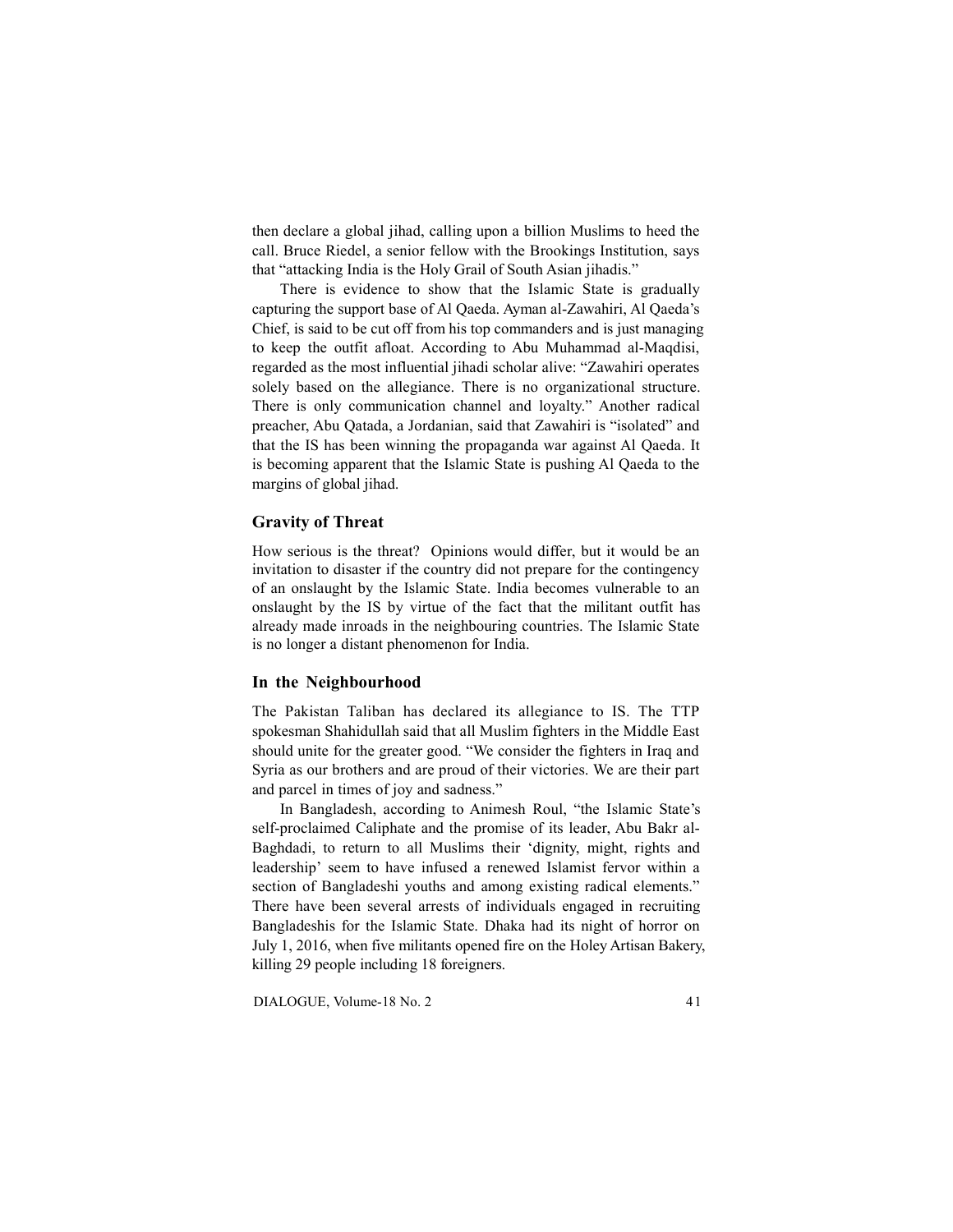In Maldives, entire families have left Maldives to participate in the so-called Caliphate's millenarian dystopia. Across the ocean, in Nigeria, Boko Haram has declared its allegiance to the ISIS.

## **In India**

The Islamic State has, in fact, already penetrated India. Ansar-ul-Tawheed (AuT), an ultra-religious off-shoot of the Indian Mujahideen, has declared its allegiance to the Islamic State and its self-styled Caliph. In a video, AuT's ideologue and chief, Abdul Rehman Nadvi, alleged that the United States, India, Saudi Arabia, Australia, France, Canada and a few other countries were forming an axis of evil. Expressing his determination to create an Islamic State in India, Nadvi said: "The Ummah could not afford to lose this battle as it will mean subjugation forever." AuT is actually the fourth group in South-East Asia to have declared its loyalty to the Islamic State, the other three being the Abu Sayyaf group of Philippines, Jamaah Islamiyyah of Indonesia and Al-Tawheed Batallion of Afghanistan-Pakistan region.

The Islamic State has followers/supporters across India. In **Maharashtra**, many youngsters have gone missing and are suspected to be in either Syria or Iraq. They include two students who were studying engineering while one was a mechanical engineer. In **Karnataka**, the Bangalore police arrested Mehdi Masroor Biswas, a management executive in an MNC, who was working as an IS propaganda activist. In **Kerala**, 21 people are reported to be missing and are suspected to have joined the IS. They include a doctor's family and a computer engineer, his wife and friends. In early October 2016 a six-member IS module was busted which included a graphic designer, an ex-engineering student with possible links with muslim outfit Popular Front of India (PFI) and with Gulf connections. In **Telangana**, the police intercepted 17 youngsters from different parts of the country while they were trying to cross over to Bangladesh. They were counselled and let off with a warning. In **UP**, two persons from Azamgarh, Abu Rashid Ahmed and Mohammad Sajid, featured in an IS video, threatening terror strikes in India. In **West Bengal**, suspected terrorist Mohammad Musiruddin was arrested for having gone to Kashmir to undergo training in terror. The state has a 2,200 km. porous border with Bangladesh and that makes it vulnerable to any transgressions by the Jmaat-ul-Mujahideen, Bangladesh. In Jammu and Kashmir, IS flags are hoisted by militants in the valley now and then. The Islamic State however wants Kashmir as part of the Caliphate and not as part of Pakistan.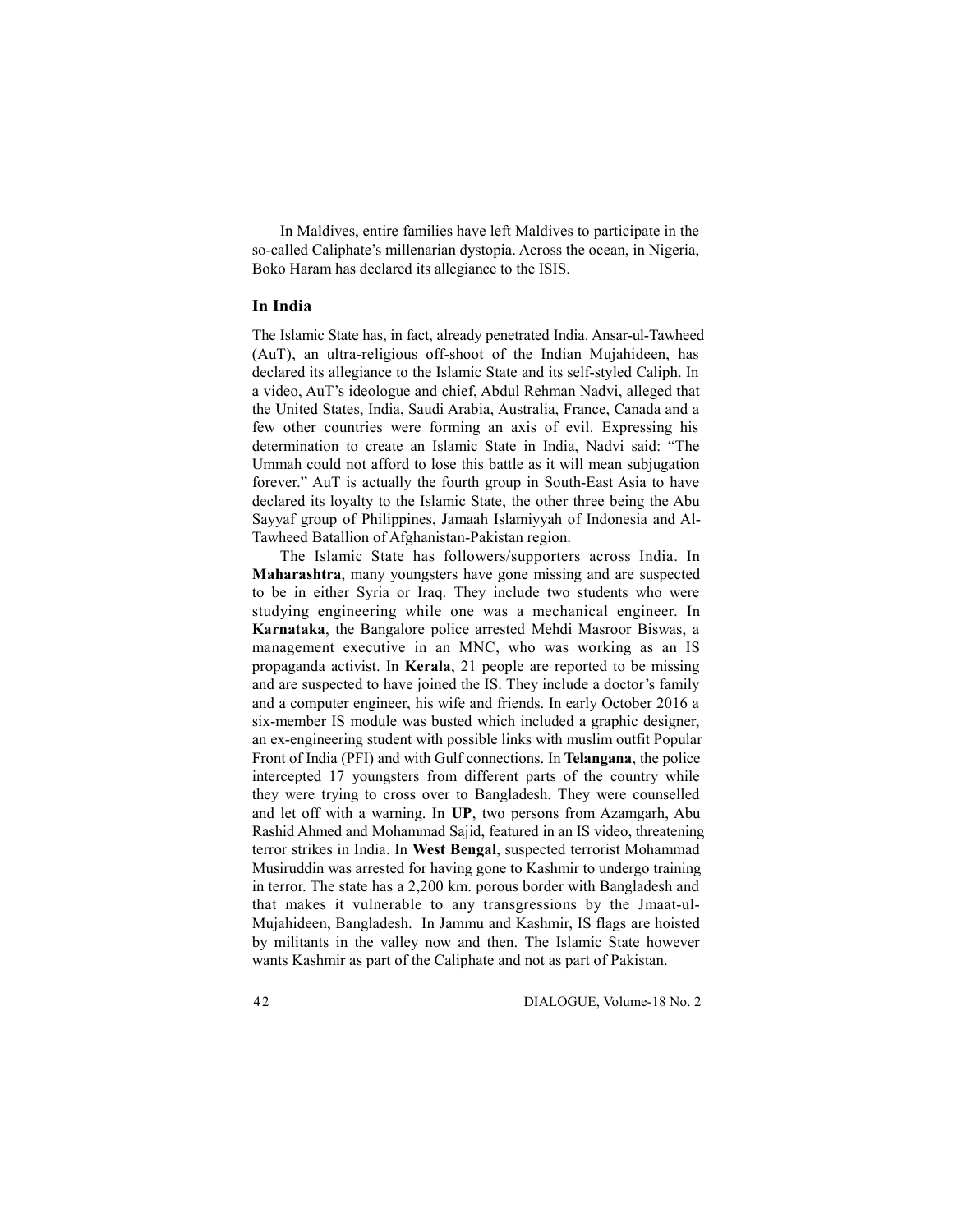## **Radicalisation of Indian Muslims**

There is enough evidence to suggest that the Indian Muslims are gradually getting radicalised. This was demonstrated in the response of Indian Muslims to the January 7, 2015 terror attack on *Charlie Hebdo.* Tufail Ahmad, a former journalist with the BBC, carried out a review of the facebook comments made by the Muslim youths in India on the Paris shooting and found that "the geography of this radicalization in India is indeed wide, fertile and raw." The overwhelming responses from across India were in favour of the attackers. Comments celebrating the killing were made on the facebook page by Muslim youths living in Kolkata, Patna, Chhapra, Lucknow, Dehradun, Aligarh, New Delhi, Srinagar, Jalandhar, Bhilwara, Indore, Jabalpur, Pune, Bangalore and other places. Those commenting included engineers, doctors, graduates, school students, both male and female. Tufail Ahmad's disturbing conclusion was that

"…there is no difference between their viewpoint and those of the jihadists of the Taliban, Al-Qaeda and Islamic State of Iraq and Syria (ISIS) when it comes to blasphemy and Sharia. It is unlikely that all or even a majority of them will become terrorists, but it certainly suggests that there is a fertile field of jihadist ideas being cultivated by Islamic scholars in India, notions of which young Muslims are fed regularly. This is a result of decades of Islamic teachings offered by *madrasas*. At any point in time and across countries, these ideas can be easily used to destabilise a society.

Hasan Suroor also expressed similar views:

"The nature of Indian Muslim radicalization stands dramatically transformed. There is now a global dimension to it with foreign jihadi groups looking upon India as a fertile new ground for recruitment as al-Qaida's decision to set up a separate Indian branch clearly shows…

Muslim radicalization is real and growing. But to put it in perspective given the size of India's Muslim population and compared to other countries it is still on a relatively small scale. But for how long?"

According to official estimates, the total number of people who have come to adverse notice for involvement in IS activities within the country is less than 100. This is, however, contested by independent analysts. Madhav Nalapat's estimate is that this number is now in four figures. Nalapat has also said that the Islamic State is systematically working on recruiting youths within the GCC (Gulf Cooperation Council),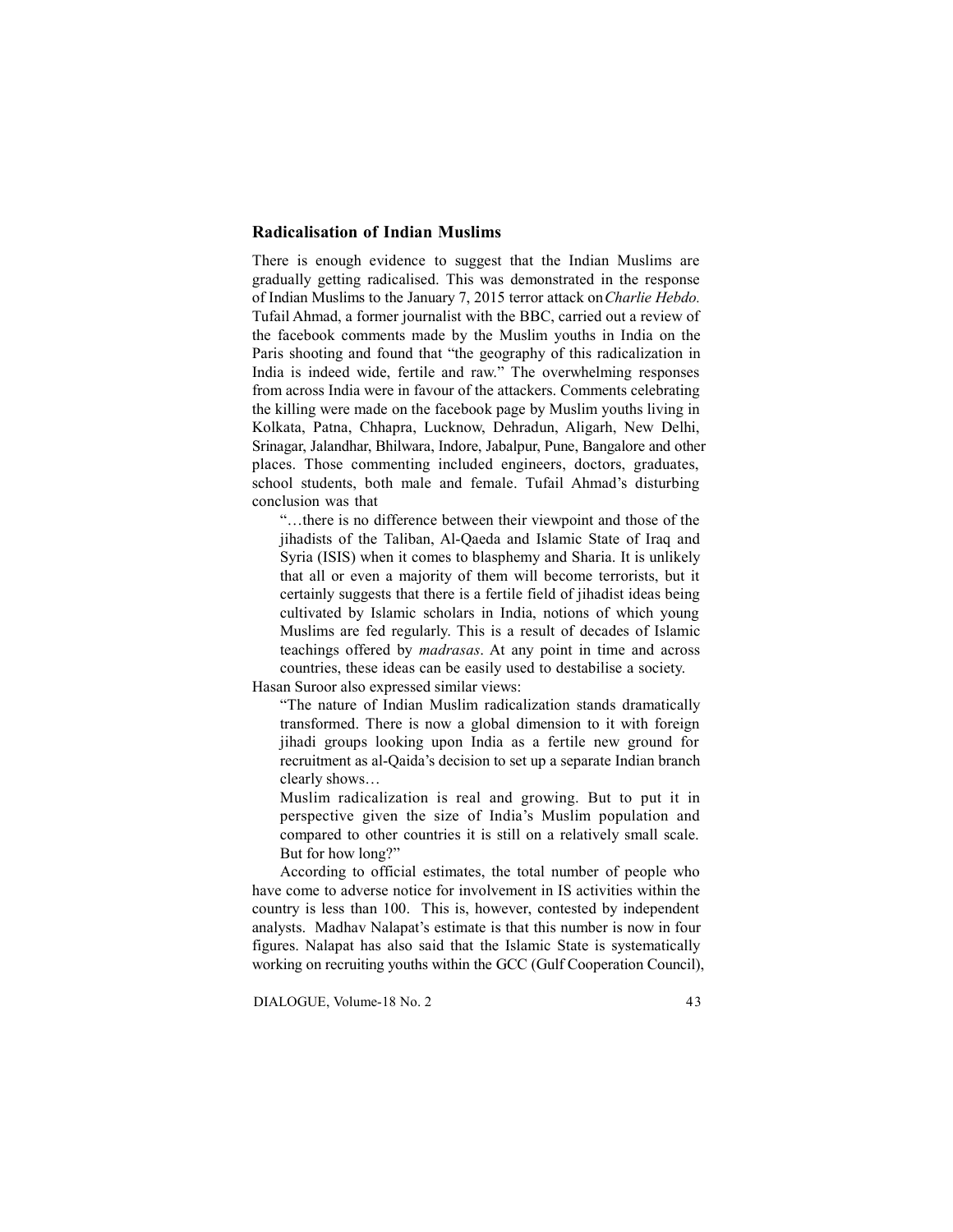where more than six million Indian citizens work. Apart from creating an IS Fifth Column in India, the group may, over time, create the same chaos within some GCC states as is now being witnessed in Syria and Iraq, thereby affecting the \$40 billion in remittances that this country gets annually from its nationals in the GCC. "That ISIS is already at war with India is a detail which seems to have escaped the attention of policy makers in India," according to Nalpat.

### **IS Violence in Different Countries**

Some incidents showed the phenomenal capacity of the Islamic State to perpetrate acts of violence beyond its borders. On June 26, 2015, in near simultaneous strikes, the Islamic State insurgents carried out attacks in France, Tunisia and Kuwait, leaving a bloody toll on three continents – Europe, Africa and Asia. In France, the attackers stormed a US owned chemical plant near Lyon, where they decapitated one person and tried to blow up the factory. In Tunisia, gunmen opened fire at a beach resort, killing at least 37 people. In Kuwait, there was a suicide bombing in one of the largest Shia mosques, killing at least 25 and injuring 200 worshippers.

The Islamic State has however suffered setbacks in the recent past. The Western and Russian bombers have pummelled the jihadis from the air while the local fighters have been pushing them back on the ground. The Kurdish *Peshmerga* has proved to be a formidable opponent. According to Brett McGurk, Obama's Special Envoy in the fight against Islamic State, the IS has lost 47 per cent of its territory in Iraq and 20 per cent in Syria. The US has also been targeting the IS leadership. In March, it killed Haji Imam, IS's Second-in-Command, and Abu Omar al-Shishani, its Minister of War, among other jihadi leaders. "We are systematically eliminating ISIL's cabinet, boasted Ashton Carter, America's Secretary of Defence. Financially also the IS has been hit. Its oil revenues have shrunk to half of what they were. As a result, the IS has slashed fighters' salaries in Raqqa, the group's defence headquarters in Syria by up to 50 per cent. Nevertheless, the IS is still able to generate about \$ 150 million a year. Even if an optimistic view is taken and the Caliphate fails, experts warn that hundreds, if not thousands, of battle-hardened soldiers would return home to continue the struggle in their respective countries. We have to, therefore, take a long-term view of the IS threat.

The CIA Director, John O Brennan is critical of the slow progress in the fight against Islamic State in countries other than Syria and Iraq.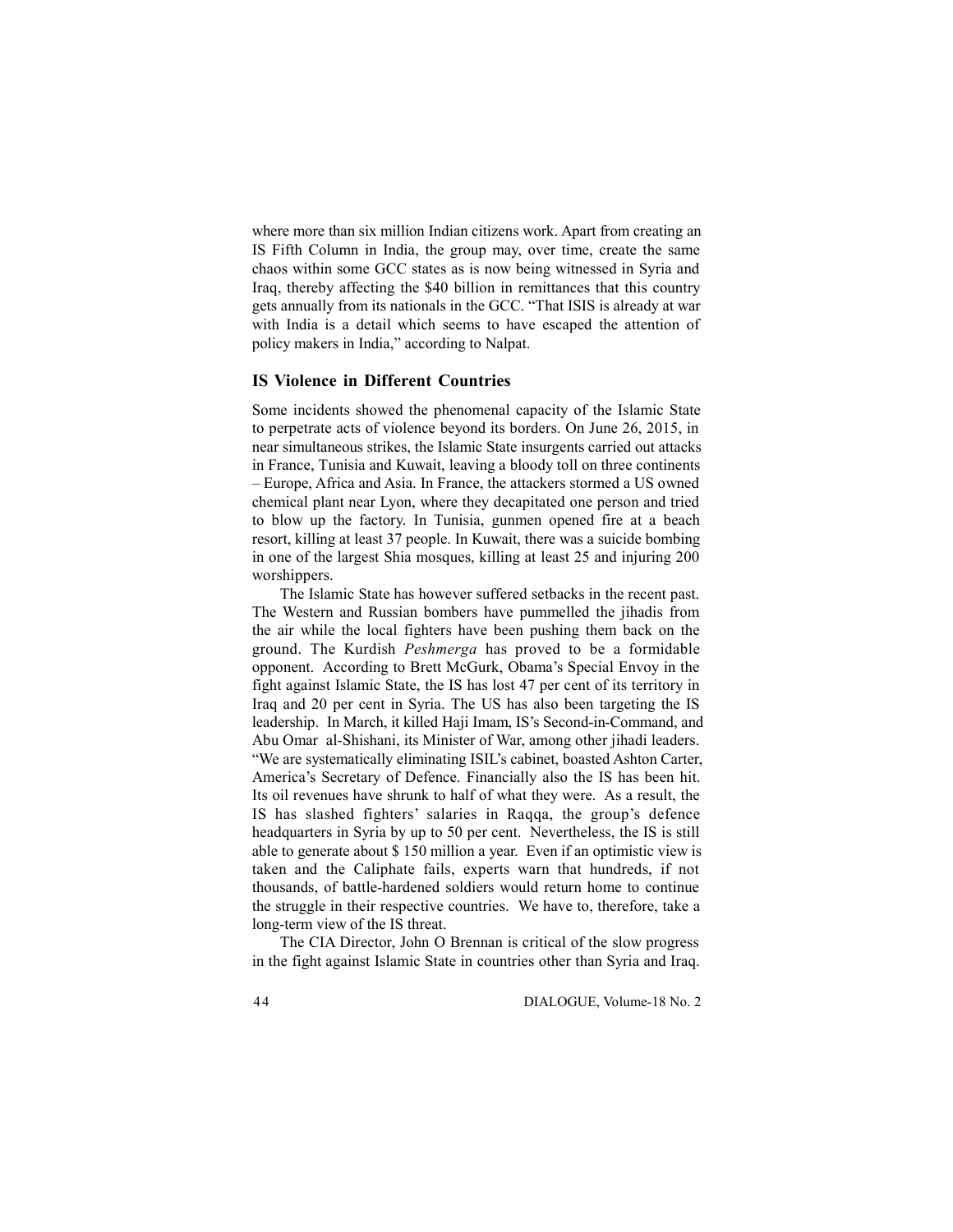In Jordan, IS maintains a strong support base in the southern city of Maan and areas within Zarqa, Irbid and Salt. Saudi Arabia has over 1000 nationals fighting in Syria and has a sizable support base at home. Turkey has been playing a dubious game and letting foreign fighters cross its borders to Syria. It is also known that IS maintains recruitment and facilitation networks in Ankara and Istanbul. "As the pressure mounts on Islamic State," according to the CIA Director, "it will intensify its global terror campaign to maintain its dominance of the global terrorism agenda."

## **Change in IS Strategy**

There has been a subtle change in the IS strategy lately. It is now exhorting its followers to carry out attacks in the countries of their origin. Adnani, who oversees IS's external operations, has called upon the followers to attack its enemies wherever and howsoever possible. The operations have now been de-centralised. As a result, the IS is now becoming, as stated by Eric Schmitt, "a larger, more sophisticated version of its stateless chief rival, al-Qaida."

There have been several deadly attacks in different countries by the franchise units of the Islamic State. In **Belgium**, there were two blasts at Brussels airport on March 22, 2016 in which more than eleven people were killed. A third explosion took place at Maelbeek metro station close to the European Union headquarters in which 15 people were killed. In **Turkey**, militants guided by the IS conducted a coordinated suicide attack on the Istanbul's Ataturk airport on June 28, 2016, killing 45 people and injuring 230. In **Bangladesh**, on July 1, 2016, militants attacked a Bakery situated in an affluent area of Dhaka with many embassies and killed 29 people including 18 foreigners and two police officers. Significantly, at least three of the identified militants were from privileged background. And, in **Iraq**, the Islamic State claimed responsibility for a bombing in Baghdad that killed more than 200 people on July 3, 2016. The powerful explosion came near the end of the Islamic holy month of Ramadan, when the streets were filled with young people and families out after sunset.

## **Government of India's Response**

The Government of India is unfortunately living in a state of denial. Speaking at a Conference on Counter-Terrorism in Jaipur on March 19, 2015, the Home Minister of India said that the influence of the Islamic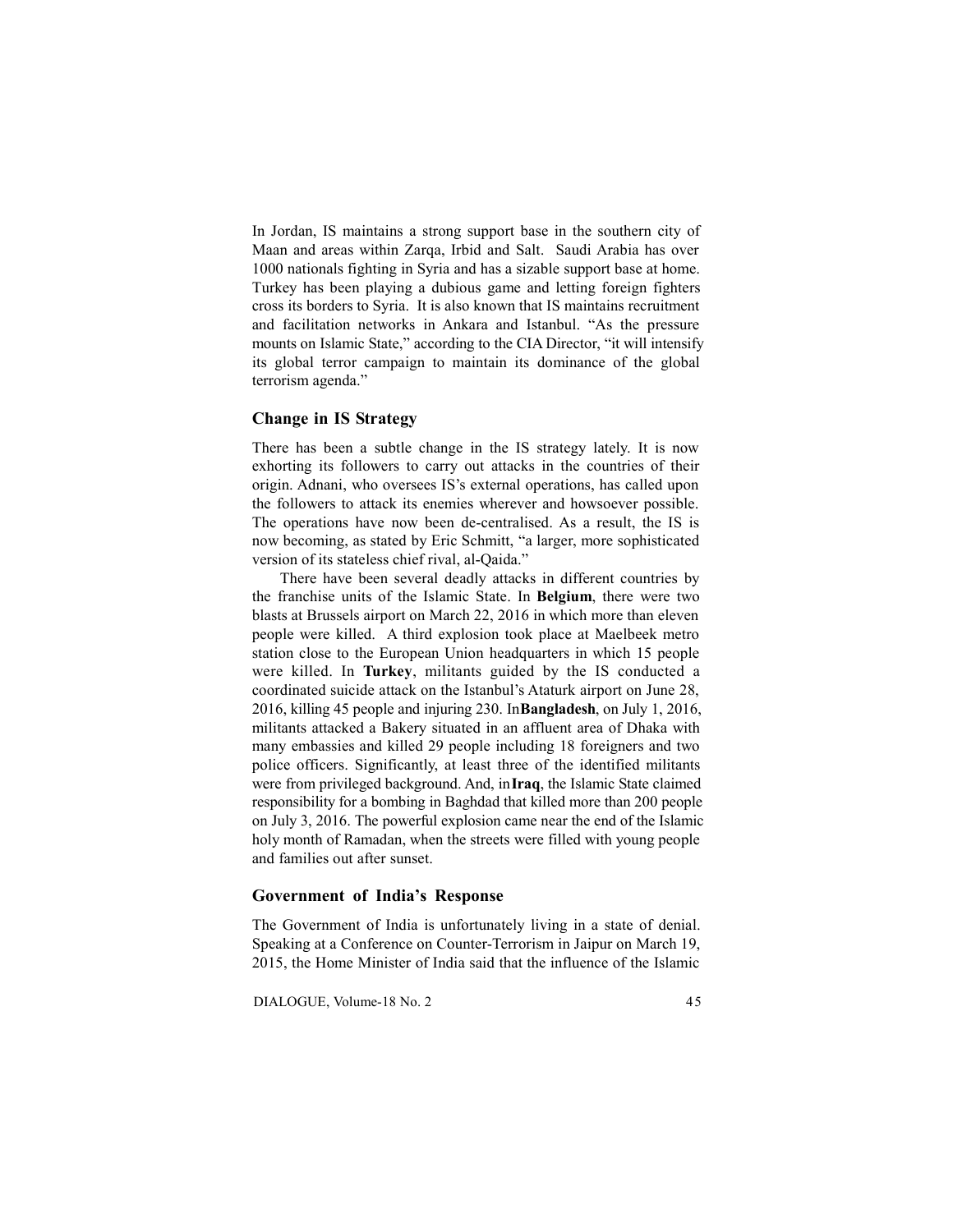State on the youth was negligible as only a handful of them had joined the ISIS and out of them some had returned after being persuaded by their families. It was stated in the Lok Sabha on August 2, 2016 that the Islamic state had "influenced or attracted very few youths from India." Besides, in another statement made on August 11, 2016, it was stated that 54 IS supporters or sympathisers of the IS had been arrested before they could carry out any terrorist attack within the country. It may all be true, but as stated in the *US Country Report on Terrorism* for 2014, "given India's large Muslim population, potential socio-religious marginalisation and active ISIL online propaganda efforts, there remains a risk of increased ISIL recruitment of Indian nationals." What should worry our policy makers is that if and when the Islamic State targets India directly, it would have full support of transnational terrorist groups like Lashkar-e-Toiba, Hizbul Mujahideen and Jaish-e-Muhammad as also the indigenous outfits like the Indian Mujahideen and SIMI.

### **Countering the Threat**

Any strategy to counter the Islamic State, as rightly said by Charles R. Lister in his book *The Islamic State*, "must address the sociopolitical conditions in Iraq and Syria that the organization has engendered and exploited to fuel its growth." At the international level, it would have to be a four-pronged strategy: first, the Arab states should be leading the coalition and not Washington; secondly, the Arab states should display political unity in their fight against the IS; thirdly, the rift between the Arabs and Iran should be patched up; and, fourthly, the Arab states must develop a common narrative and agree on a moderate interpretation of Islam. The battle would have to be fought ideologically as well as militarily.

On February 22, 2015, the Grand Imam of Egypt's Al Azhar mosque declared that extremism was caused by "bad interpretations of the Koran and the Sunnah (the doings of Prophet Mohammad)" and that what was taught in Islamic Schools and Universities needed to change. The doctrines of *Jihad* and *Takfir* are central to the debate. The extremists interpret jihad as mandating an offensive holy war. In a recent issue of *Dabiq,* the magazine of Islamic State, it was stated that the evidence from the *hadith* and renowned scholars that Islam is a religion of the sword is "so profuse that only a heretic would argue otherwise." *Takfir* is the process whereby Muslims declare other Muslims to be apostates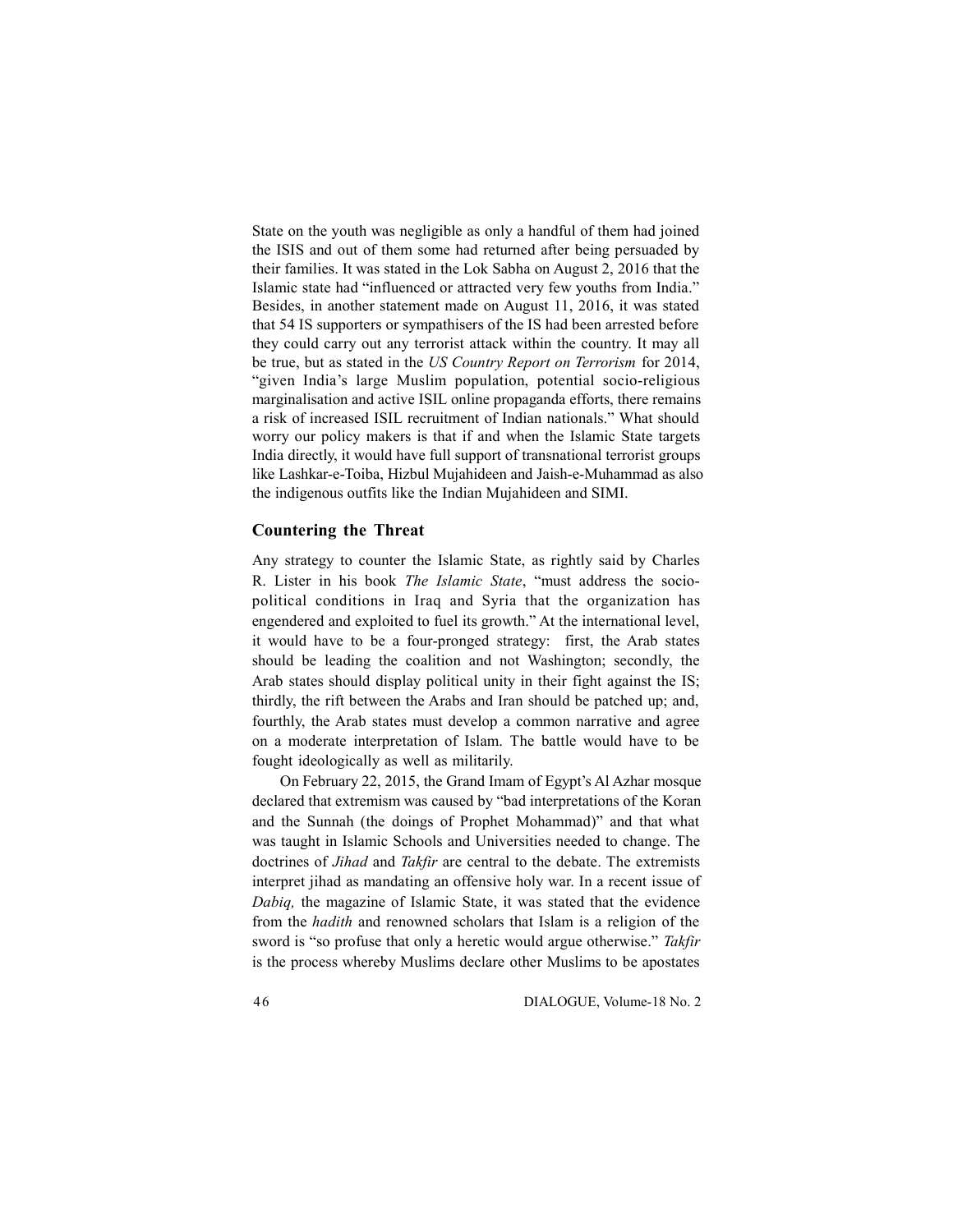or unbelievers for which the penalty is death. Al Qaeda applied the doctrine with some limits so as to avoid alienating other groups of Muslims. The IS however invokes *takfir* in a very sweeping manner, especially against the Shias. The mainstream critics, though not very vocal, do not agree with these views. Jihad, according to them, does not mean holy war but striving to achieve peace and anything good in obedience to Allah. Last year, 120 Muslims scholars wrote to Abu Bakr al-Baghdadi, leader of the IS, saying that he had misconstrued Islam by ignoring the context of the Koran.

According to a critic, "the problem with Islam is that it is stuck in a time-warp." The need is "to rescue Islam, and rescue the text and the religious philosophy from the orthodoxy and propagate ideas and interpretations that are in sync with modernity and scientific inquiry."

### **Encouraging Moderate Muslims**

We have eminent Muslim leaders holding moderate views. Maulana Wahiduddin Khan, late Asghar Ali Engineer, Daud Sharifa, Shaista Amber, Zeenat Shaukat Ali, Syeda Saiyidain Hameed, Uzma Naheed and quite a few others have been working for reforms, though their impact has been limited. It is a great pity that the majority of moderate Muslims prefer to keep quiet in the face of onslaughts by brutal, murderous, terrorist outfits. These moderate sections should be encouraged to articulate their views. Government will, of course, have to ensure their safety. The media, in our country, has unfortunately been giving space to communal cobras than to saner voices of moderate Muslims.

### **Education System**

A large population of Muslims in India get education either from *madrasas* or from Urdu medium schools. *Madrasa* is an Arabic word which means an educational institution. They were never limited to provide only religious education, but the concept has changed and *madrasas* have become the centre of religious education only. Although Muslim parents are attracted to the safe environment of these schools, they are aware that a purely religious education will not help their children earn a decent living. The Ministry of HRD has been running two schemes, namely

i. Scheme for Providing Quality Education in Madrasas (SPQEM) and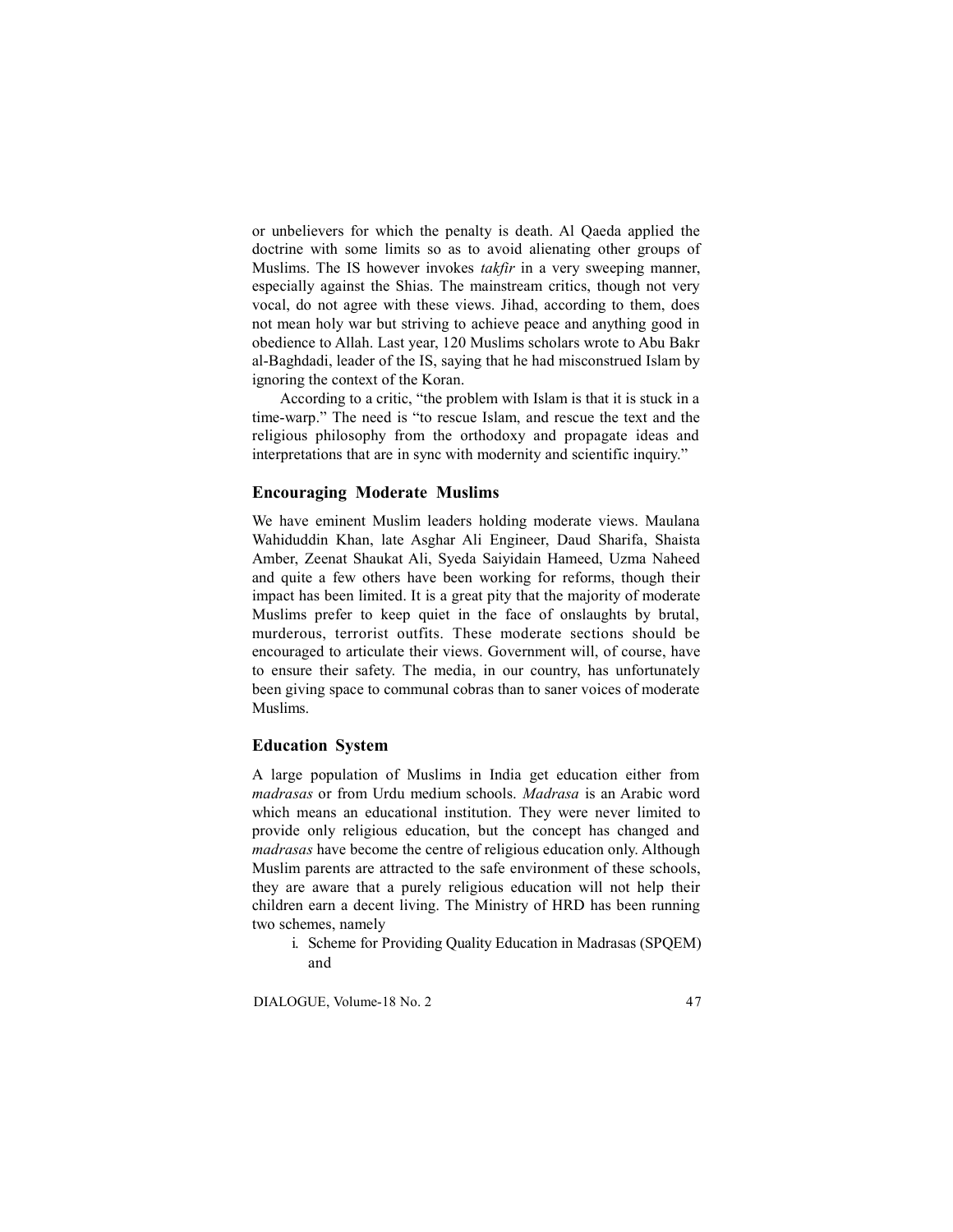ii. Scheme for Infrastructure Development in Private Aided/ Unaided Minority Institutes (IDMI) since 2008-09 for the educational upliftment of the Muslims

Under SPQEM, financial assistance is provided to the *madrasas* which introduce modern subjects *i.e.* science, mathematics, social studies, Hindi and English in their curriculum. However, the scheme is implemented through the State Governments. Under IDMI, financial assistance is provided to augment infrastructure in private aided/unaided minority schools/institutions in order to enhance the quality of education to minority children. However, under the scheme, only those *madrasas* which are imparting formal education and thereby following the prescribed syllabus of the State Education Board are covered. The IDMI scheme is also implemented through the State Government. Government has been giving priority to minority concentration districts in central schemes like Sarva Shiksha Abhiyan, Rashtriya Madhyamik Shiksha Abhiyan, Mid-Day Meal Scheme, Teachers' Education Scheme, Adult Literacy, Jawahar Navodaya Vidyalaya Scheme (JNV), setting up of Girls Hostels and Polytechnics, etc. in order to promote participation of minorities at all levels of education.

The *madrasa* system of education has been alienating Muslims from the mainstream. It needs to be revamped with the introduction of subjects like science and mathematics so that the boys and girls studying in these institutions are exposed to modern concepts and are able to get gainful employment. Tufail Ahmad's suggestion is that all the *madrasas* and mosques should be registered and their finances audited, though he adds that this would not be possible unless the same was done for temples and churches also.

## **Divisive Politics**

Politics which seeks to sharpen differences between the communities with a view to attracting their votes will have to be abjured. Political parties across the board should come to an understanding on the subject in the larger interests of democracy in the country that they shall not play divisive politics and that their efforts would be directed at ensuring harmony among the various religious groups.

## **De-Radicalization Programmes**

Government of India is worried over Islamic State's "poisonous ideology" infecting the youth in India. The Ministry of Home Affairs is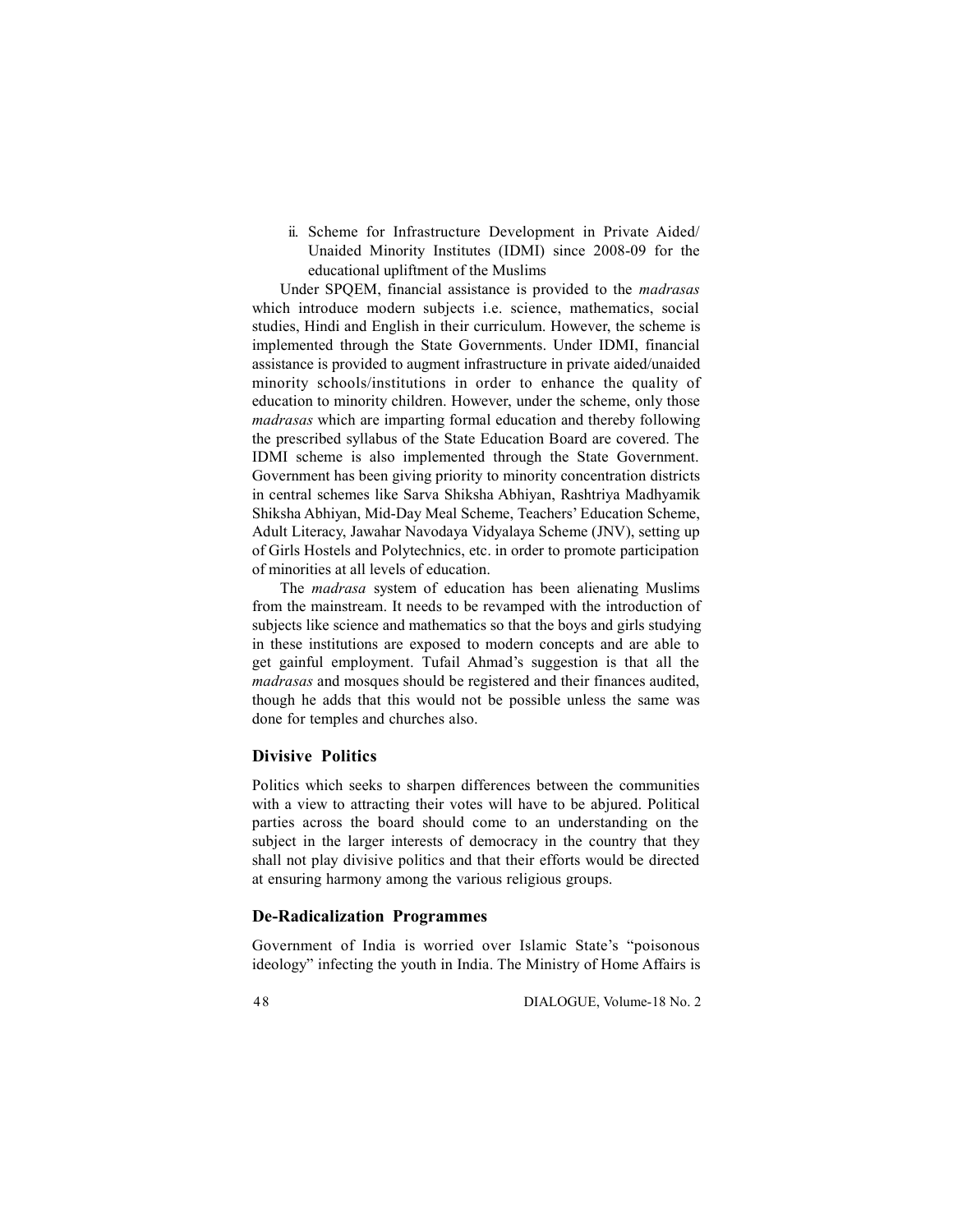examining the best practices followed around the world to wean off sections attracted to jihadi ideology. This includes US' counterradicalization program focused on community outreach, UK's Prevent and Channel programmes as well as Austria's latest de-radicalization counselling initiative.

A senior officer of the Government of India is reported to have stated that while US and UK's deradicalization programmes appear to have met with limited success, the Austrian helpline centre, which is not linked to the police but is manned by non-profit groups, got an encouraging response within a couple of months of its launch. The deradicalization centre also conducts educational lectures and puts out material to help identify potential threats.

## **Legal Framework**

The law of the land will need to be strengthened to deal with elements seeking to spread poison among communities, dividing them on religious lines, and seeking to destabilize democracy and establish some kind of a theocratic state in the country.

UK has already passed a *Counter-Terrorism and Security Act, 2015*. The Act seeks to enhance existing terrorism prevention and investigation measures to monitor and control the actions of individuals who pose a threat. The British Counter-Terrorism Strategy has been summarized in four words: prepare, prevent, protect and pursue.

Government of India would also need to strengthen its law enforcement apparatus and upgrade the existing counter-terrorism architecture.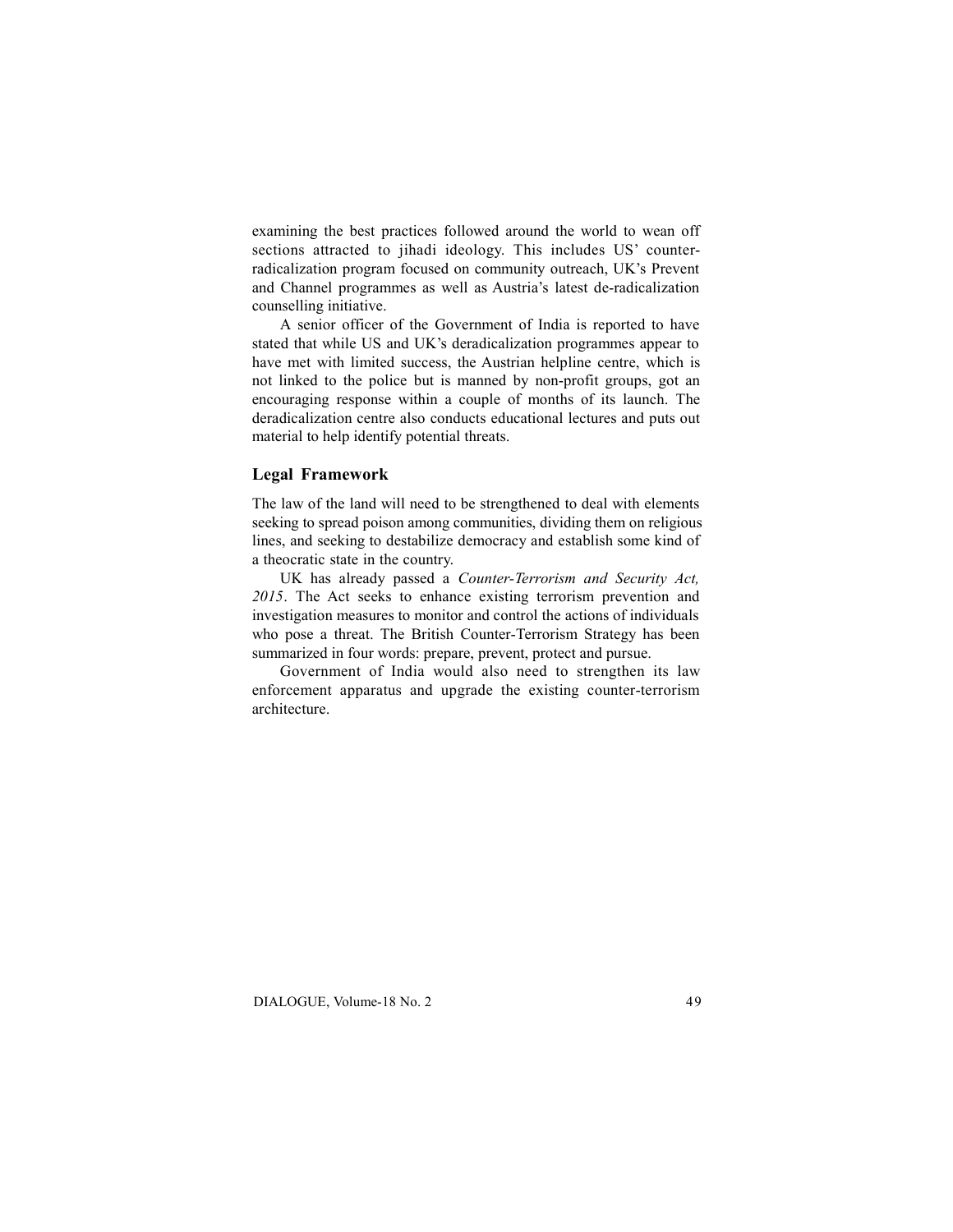# Changing Profile of Terror in India

## **Sushant Sareen**

After the terror attacks of 9/11, Indian leaders would never tire of boasting about how despite the second largest Muslim population in the world, not a single Indian was involved with international jihadist terror groups like Al Qaeda. Indian democracy and the strength of Indian society was held as an example for rest of the world to emulate in the fight against Islamic extremism. But while the inclusiveness and liberty offered by the Indian democratic system, coupled with the syncretic societal ethos was a great asset that India possessed, and it did act as a bulwark against the Islamist terror groups, the fact was that these defences were never going to be enough to keep the forces of fanaticism at bay, certainly not for any length of time. The reason was simple: the character of terrorism and the profile of terrorists was changing as fast as, if not faster than, the pace at which society itself was changing.

What many in India did not quite understand was that the jihadists operate with a millenarian mindset, best captured in the pithy comment of the Taliban in Afghanistan who would tell the Americans that while they had the watches, the Taliban had the time. While most countries and polities operate with the timeframe of an election cycle, the Islamists tend to take a far longer term view – often spanning decades – of their achieving their objectives. The Islamists work under the radar and in a very insidious manner to infect the minds of their target audience with their ideology. They slowly but steadily chip away the glue that binds different societies and inject their poisonous ideas and propaganda into the minds of ordinary folk. And one day, in a most unobtrusive way, the Islamists achieve success when people readily lap up and start believing them. The Islamist narrative essentially revolves around

Sushant Sareen, a well known security analyst is currently Senior Fellow, Vivekananda International Foundation, New Delhi.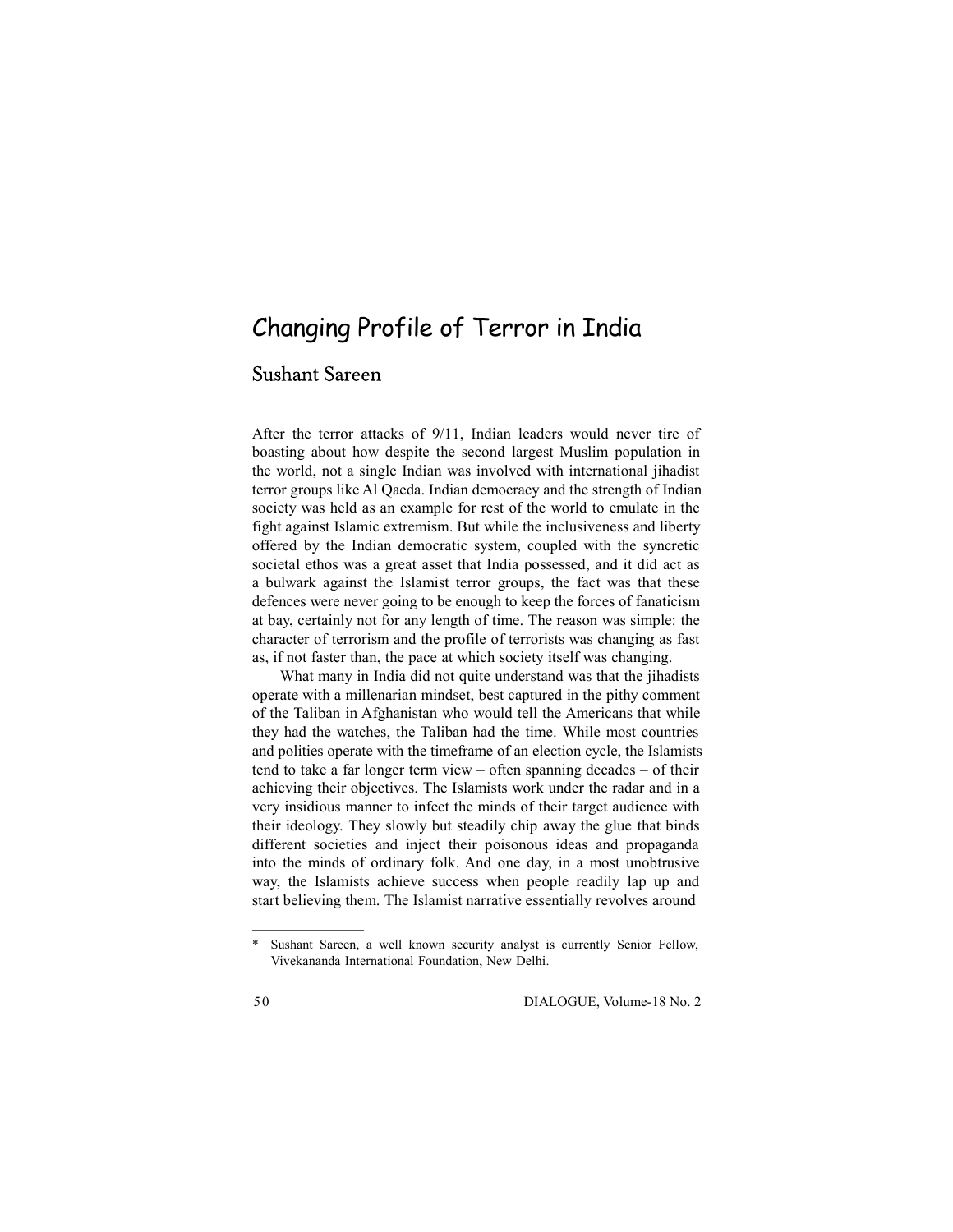how all over the world, the Muslim community is victimised by a grand international conspiracy, how Muslims are on the receiving end of the machinations of non-Muslims, and why all this is because Muslims have deviated from the right path. This is followed by building a new narrative that Muslims can regain their past greatness, and address, if not avenge, the injustices, some real but mostly manufactured, of the past and present.

A lot of this has been happening in India as well. It is perhaps not a mere coincidence that flags of the IS have been waved in Kashmir, young Muslims have posed for pictures wearing IS t-shirts in Tamil Nadu, cells of IS supporters have been busted from different parts of India, young techies have been caught spreading IS propaganda. In a recent video featuring some former Indian Mujahideen terrorists who have now joined the IS, an undisguised effort was made to incite and instigate Indian Muslim youth by raking up emotional issues like Babri Masjid, Gujarat, Muzaffarnagar and Kashmir. But more than this, it is the vehemence with which the video rails against not only the Indian Muslim clerics and politicians but also the social relationships and economic interdependence between Muslims and non-Muslims in India that suggests that the jihadists are aiming at Indian syncretism in order to advance their ideology and gain support in India. All of this indicates that even though infinitesimally small in relation to the Muslim population of India, there are growing number of people who have been seduced by the IS propaganda.

Unfortunately, India has been living in denial and has ignored the fact that even though there was no direct involvement of Indian Muslims in international jihadist terror groups, the ideological bent of many of the local groups – eg. Al Ummah or Abdul Naseer Madani's Peoples Democratic Party – was quite similar to that of the international jihadists. The terror attacks by these groups were seen as local acts and not tied with what was happening in rest of the world. By the mid 2000's, there were isolated cases of Indians being involved in terror attacks abroad. The involvement of an Indian in the Glasgow airport bombing should have served as a wake-up call for India. Unfortunately, the then Indian Prime Minister remained awake at night not so much because of what such an attack portended for the future but more because he was distraught at the thought of what the mother of the terrorist (who, it later transpired was utterly unrepentant over her son's action and was in fact responsible for infusing the jihadist mindset in him) would be going through after her terrorist son got burnt in the attack. The next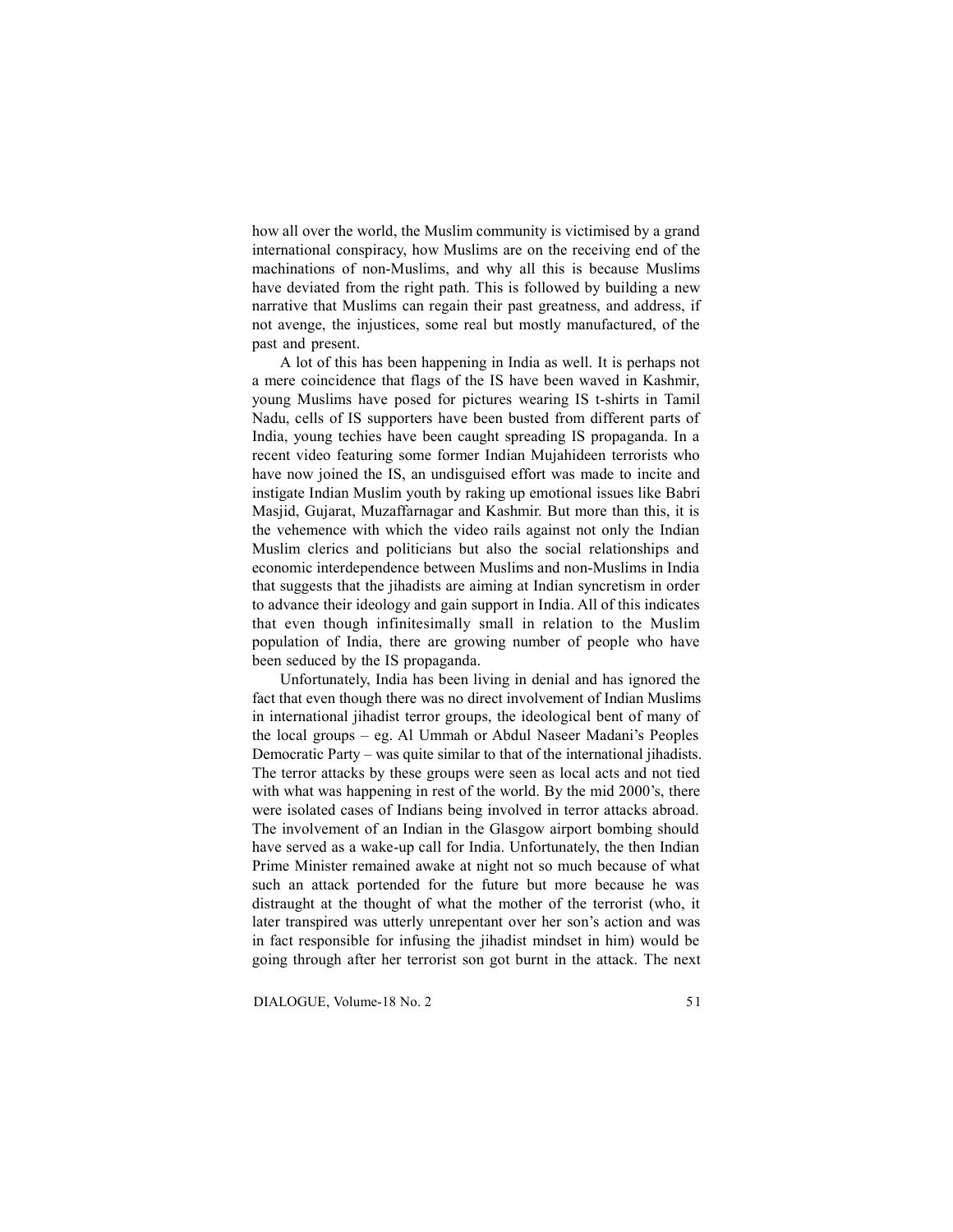big incident was the arrest of half a dozen young men in Bangalore who were planning to go to Afghanistan to join the Taliban fight against the foreign troops in that country. All this had started happening before the advent of the abominable Islamic State (IS) terror group. Post-IS this phenomenon became a lot more common.

Although the Al Qaeda had managed to establish a global footprint post 9/11, jihad became globalised in the real sense after the emergence of the IS in 2014. With people from over 80 countries making a beeline for joining the ranks of the IS, it was only a matter of time before the phenomenon would manifest itself in India. After all, India is no isolated island that is immune from the virus of radical Islamism. And notwithstanding the strengths of Indian society, the fact remains that even in the bygone era when it took months for news to travel, Indian Muslims did get affected and influenced by what happened in the middle-east. It was, therefore, nothing but a dangerous delusions for anyone to imagine that in this day and age of instant communication, the Indian Muslims will remain untouched and unaffected by the malign influences sweeping through Muslim societies from Morocco to Mindanao.

By all accounts then, the IS has today replaced other international, regional and local jihadist groups as the go-to group for many young Indian Muslims.For its part, even the IS is now actively reaching out to Muslim youth in the subcontinent, and finding some traction.But here a caveat is in order: the seduction of jihadism isn't so much related to an organisation as it is to the idea itself. The organisation is attractive to the extent it is successful. There was a time when Al Qaeda enjoyed the sneaking admiration of many people but its decimation (at least that is what seemed to be the case at one point of time) robbed it of support. The same could happen with the IS if the major setbacks it has faced over the last few months turns into a rout. In other words, even though today the IS is the go-to group, its defeat will also lead to its rejection. The only problem is that this will not lead to the defeat of the idea of jihadism, because it will only be a matter of time before another more virulent, violent and vehement group will replace the IS. In fact, already the Al Qaeda is making a big comeback and has been spreading its influence in a big way.

In India, part of the problem has been that terrorism has been analysed from a somewhat antiquated metric that no longer operates in the same way as it did in the past. For instance, terrorist groups generally had some kind of an organisational structure which included an identifiable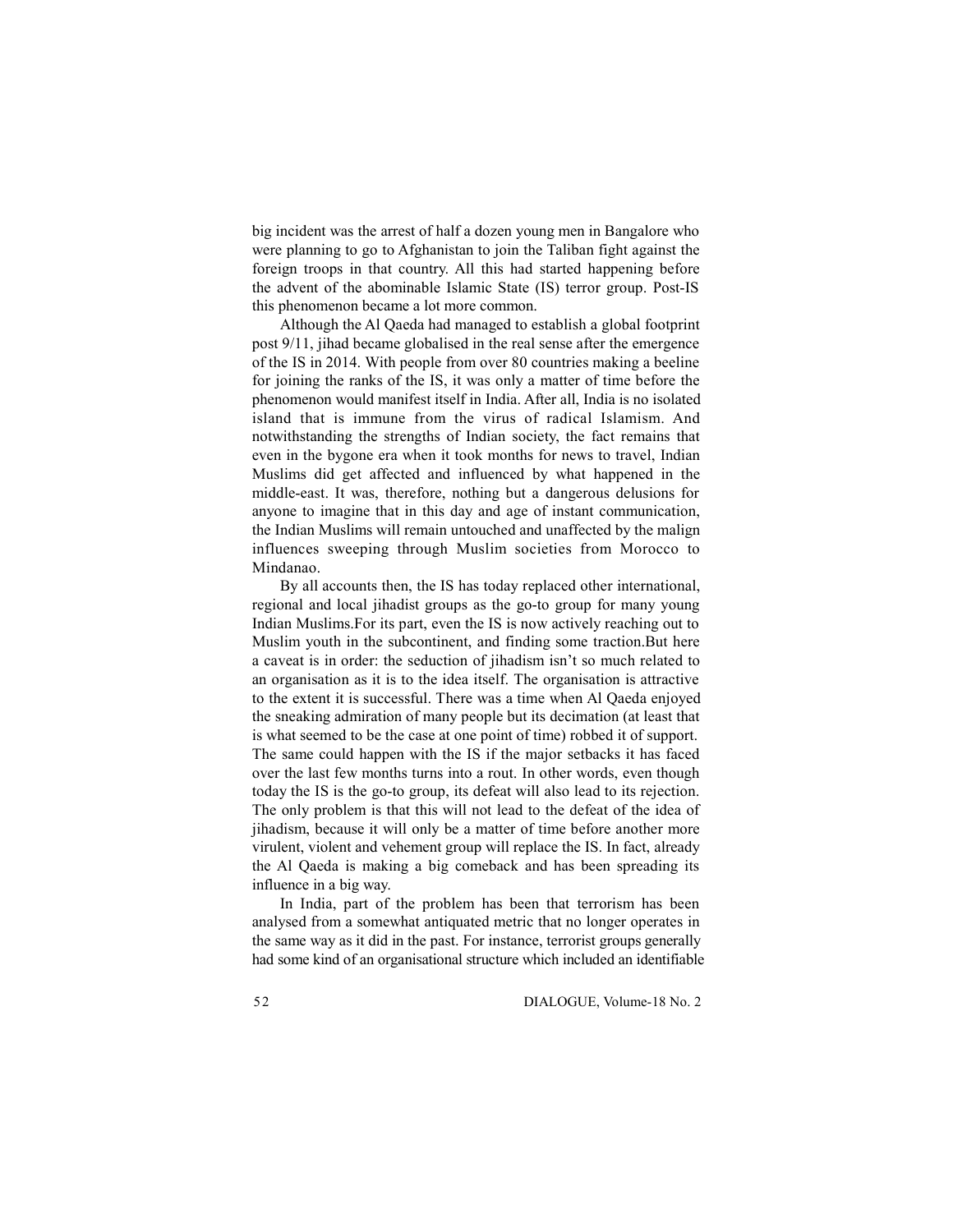hierarchy and a well-defined cause. No longer. Old world style organisational setups are now passé. The terror groups' organisational structures are much more diffused and are managed remotely from locations that themselves aren't spatially static. In other words, don't look for a centralised command centre of international jihadist groups in places like India because it won't be there. Also, don't expect them to hold a launching party or presser to declare their arrival. They invariably start their activities by staying unobtrusive and well below the radar screen. Starting small, they steadily build their networks and before anyone realises it, there is a monster to be confronted. This means that instead of being complacent and congratulating itself that only an infinitesimally small number of people in India have fallen for the IS propaganda, India should be extremely worried and working overtime to nip this problem in the bud.

It is also important to understand that terror groups today increasingly function like multi-national corporations and operate on the principle 'think global, act local'. In other words, a common ideological strand ties the franchises together, but in their own areas the franchises are pretty much autonomous to act. These franchises are more in the nature of cells and busting one module doesn't necessarily affect the functioning of the other modules. This means that different modules will have different efficiency and effectiveness levels. What is more, because these are small cells, they are more difficult to detect. On the other hand, because they are small, their ability to pull off a major, devastating or even debilitating attack is that much more difficult, though not impossible.

There has also been a sort of dumbing down of the phenomenon of radicalism. People bandy buzzwords words like 'internet' and 'social media', as though they are enough to explain why people are getting attracted to groups like the IS. The fact, however, is that the internet and social media are mere tools. In and of themselves, these tools are no different from something like a knife which can be used both for cutting vegetables as well as for slitting someone's throat. What is important is what exactly is making people use the social media and internet not as instruments for expressing their views, their dissent, or increasing their knowledge, but for linking up to and getting influenced by radical ideologies. In other words, what is it about radicalism that is captivating minds of so many young Muslims? Without finding an answer to this basic question, there is no way that the threat of terrorism can be countered effectively.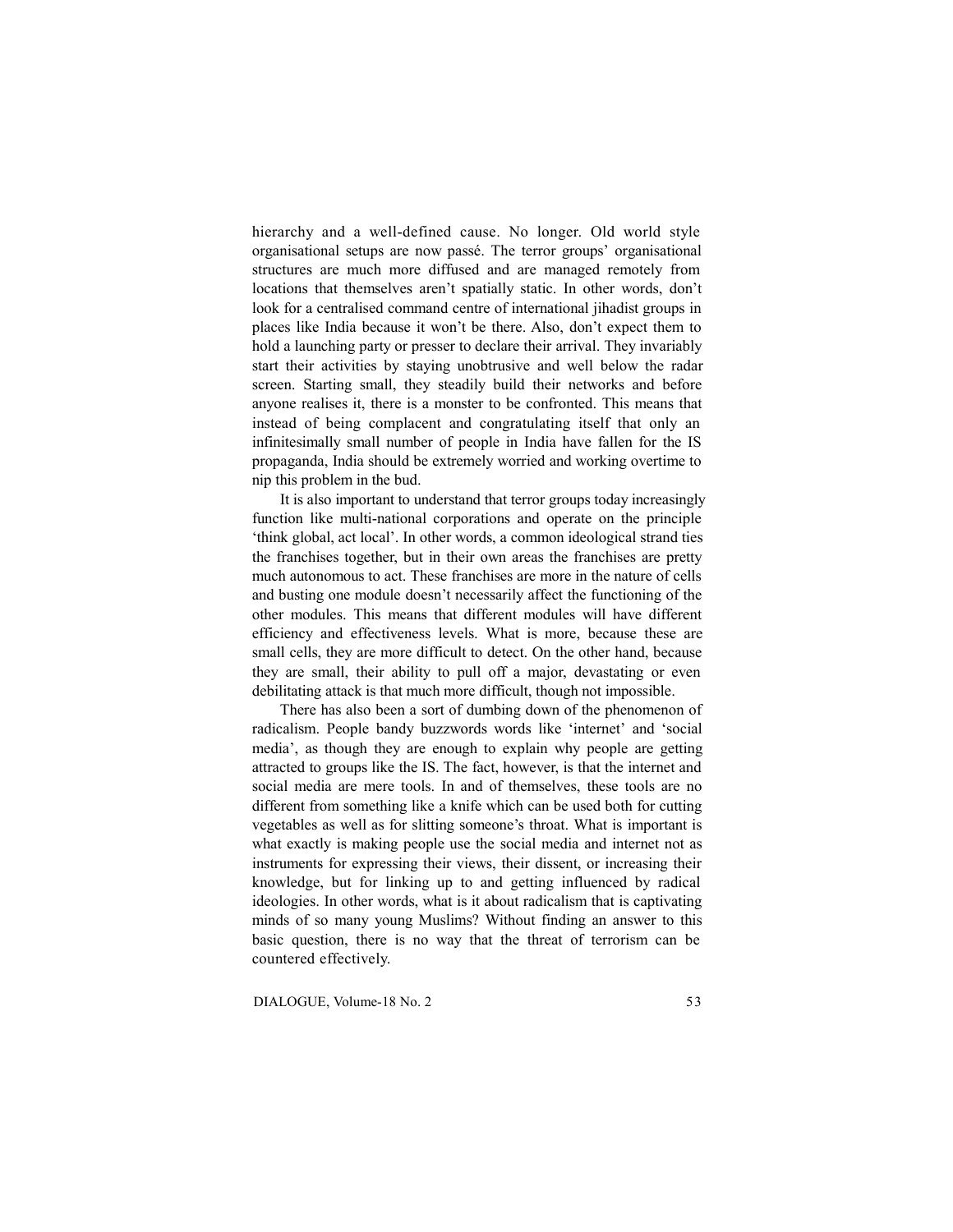The real failure of states and societies around the globe, including India, is their inability to understand that the radicalism that is sweeping the Muslim societies has transcended the traditional grouses of jobs, economic deprivation, social discrimination etc. Terrorism today is more driven by religion and ideology than by existential issues of politics, or for that matter economics. To put it differently, terrorism is less about this life and more about the after-life, and it is less about an organisation like the IS and more about a mindset. At the risk of repetition, even if the IS were to be eliminated tomorrow, it would be replaced by some other group selling the same poison under a different label. The reason is that a decades-long sustained propaganda that peddles the narrative of victimisation and real and imagined grievance among Muslim communities has slowly but steadily started capturing the mind-space and has practically reached the tipping point where it is finding more and more people subscribing to it. What is worse, even where the radicals are emphatically denounced by the spiritual and temporal leaders of Muslims communities, the conspiracy theories that form the basic building block, or if you will germ, for the radicals' narrative – for instance, Islam is under siege, or Muslim lands are under occupation of non-Muslims, or how IS is a creation of the West – are readily lapped up, and even offered as a sort of excuse to explain away what is clearly a problem with Muslim societies. Once this germ plants itself in the mindspace, it isn't difficult to mutate it to convince someone to fight, die and kill for a higher cause. Incidentally, this phenomenon isn't exclusive only to Islam. Other religions too have experienced it.

The other big change that is being witnessed is the sort of people who are getting attracted to the terror groups, and the areas from where some of the terror cells have been busted. The new phenomenon being witnessed is that of middle and upper-middle youth, well-educated and with reasonably bright career prospects, have been inclined to join international jihadist groups, and in particular the IS. Even some of the earlier terror modules like one of the breakaway factions of the Indian Mujahideen have linked up with the Khorasan chapter of IS in Afghanistan. While these elements are trying to recruit youngsters from India by stoking their real and imagined grievances, they themselves were more motivated by the international jihadist narrative than by any specific or general grievance in India. Surprisingly enough, most of the new recruits are also motivated more by the internationalist aspects of Jihad than by the domestic factors. This could change in the future if inter-communal harmony is disturbed in India, but as of now it isn't so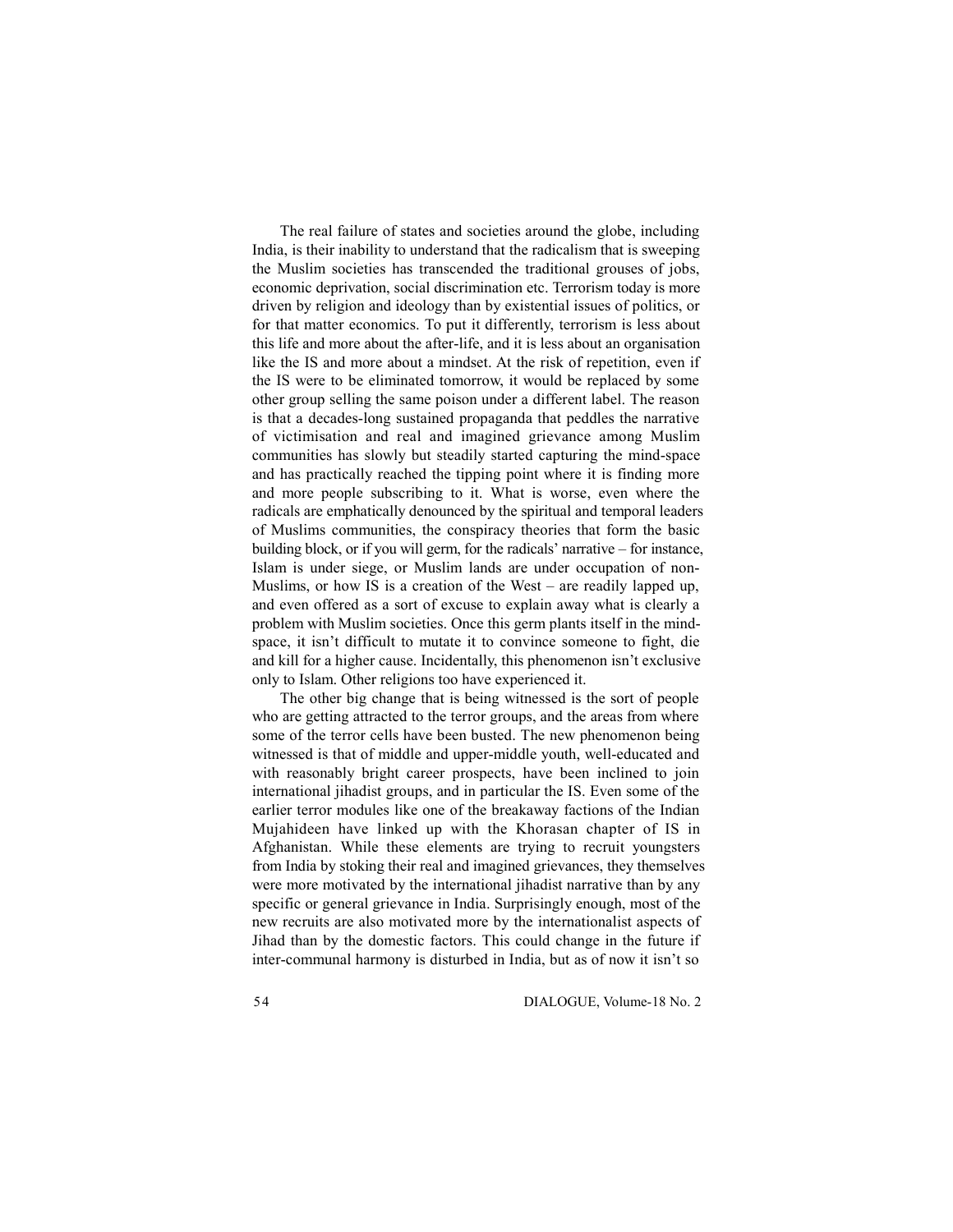much about what is happening in India but more about what is happening to Muslims in the world and also about a quest for living under a pristine Islamist dispensation that is attracting, nay seducing, young people. That many of them have been found to be misfits in Indian society, dysfunctional and even depraved as also misanthropic is also a factor for their inclination to the IS.

The other major change that is being witnessed in India is that the recruitment is no longer limited to bigger towns and cities, or for that matter in a particular geographical area. Many of the cells that have been busted have been located in small towns spread across the country. What is more, the cells are found in clusters that centre around one area. For instance, Hyderabad, Darbhanga, Bhatkal, Azamgarh etc. have become centres of some of these cells. It generally starts with one or two people who get roped in by the online propaganda and then they bring in their circle of friends and associates to form a cell. A small group then links up with other such groups or individuals who then start pulling the strings. It isn't all done through remote control or online. Invariably there is a local contact involved who then passes the instructions to the cell.

In Kashmir, however, another trend is visible. This is terrorism of and under the cover of mass disturbances. While it is being projected as an outpouring or reaction to the killing of the Hizbul Mujahideen terrorist Burhan Wani, in reality this is the manifestation of a strategy that had been devised way back around 2004 by the Pakistanis. Around that time, the Pakistanis rejigged their strategy in Kashmir to create the framework for a civil insurrection through mass protests and demonstrations. This was done through insidious indoctrination, infiltration and instigation. Where India made a mistake was in thinking that the jihad in Kashmir was over when in reality it was merely a strategic pause by Pakistan and a change in the tactics. In Kashmir also there is a generational shift in patterns of terrorism and unless the Indian state understands this shift, it will make the blunder of preparing to fight for a late  $20<sup>th</sup>$  Century terrorism even though it faces a new  $21<sup>st</sup>$ Century terrorism.

The bottom line is that terrorism is forever changing but the response to terrorism is invariably dated. Unless the response is as quick and rapid as the change in the nature and profile of terrorism, the Indian state will always be playing catch-up, and will therefore always be found wanting.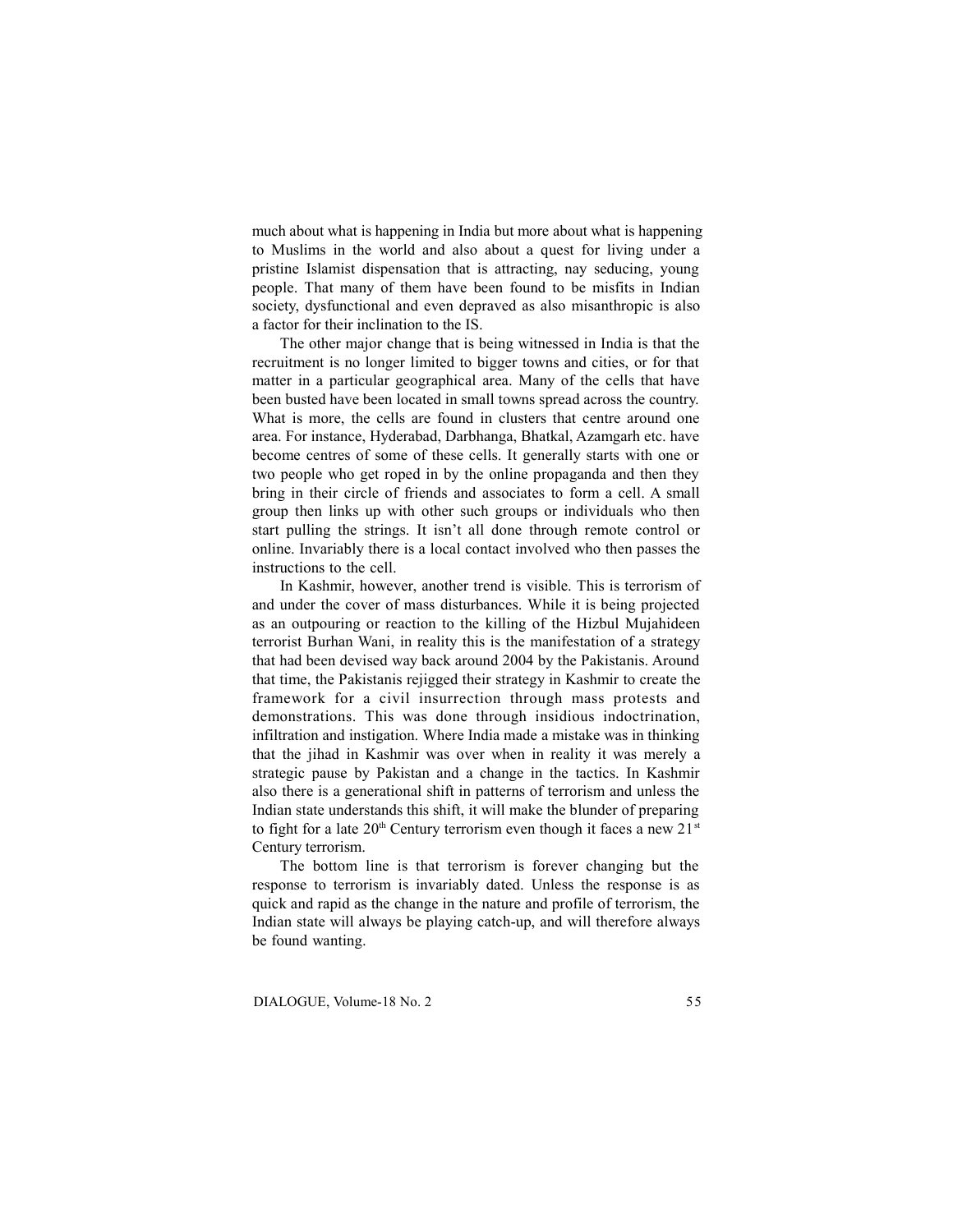# Changing Profile of Terrorism in India and Abroad

Vappala Balachandran\*

## **Brief History of Terrorism:**

The word "terror" comes from the Latin word "terrere" meaning to frighten. Terrorist acts spread fear among the public with unexpected violence. Terrorists use this to achieve certain specific objectives. These could be political, religious, freedom struggle or ethnic differences. Recorded history reveals that the earliest objective was to resist foreign occupation when the defenders did not have enough armed strength to wage open warfare. It was a David versus Goliath concept. During 73-70 B.C. "Sicari," an extreme Jewish group, targeted Roman occupiers and even Jewish collaborators. They were perhaps the first to practice suicides as a form of protests. The Sicari committed mass suicide with their families during 37-31 B.C. on the hill top of Masada in Southern Israel when a superior Roman army laid siege to arrest them. It is a tourist spot now.

In course of time use of clandestine violence was extended to other areas of conflicts: The first recorded incident of international terrorism was in 68 B.C. when Cilician (modern-day Cukorova, Turkey) terrorist-pirates burnt Ostia, a flourishing Roman port, destroying naval and commercial fleet of the then global superpower. Their aim was commercial and not political. That was the Roman "Pearl Harbour." Historians had recorded that the amber glow

<sup>\*</sup> The writer is a former Special Secretary, Cabinet Secretariat and member of the 2 man "High Level Committee" appointed by the Maharashtra Government to enquire into 26/11 terror attacks. He is also the author of "National Security & Intelligence Management – A New Paradigm". He writes regularly on security issues and policies.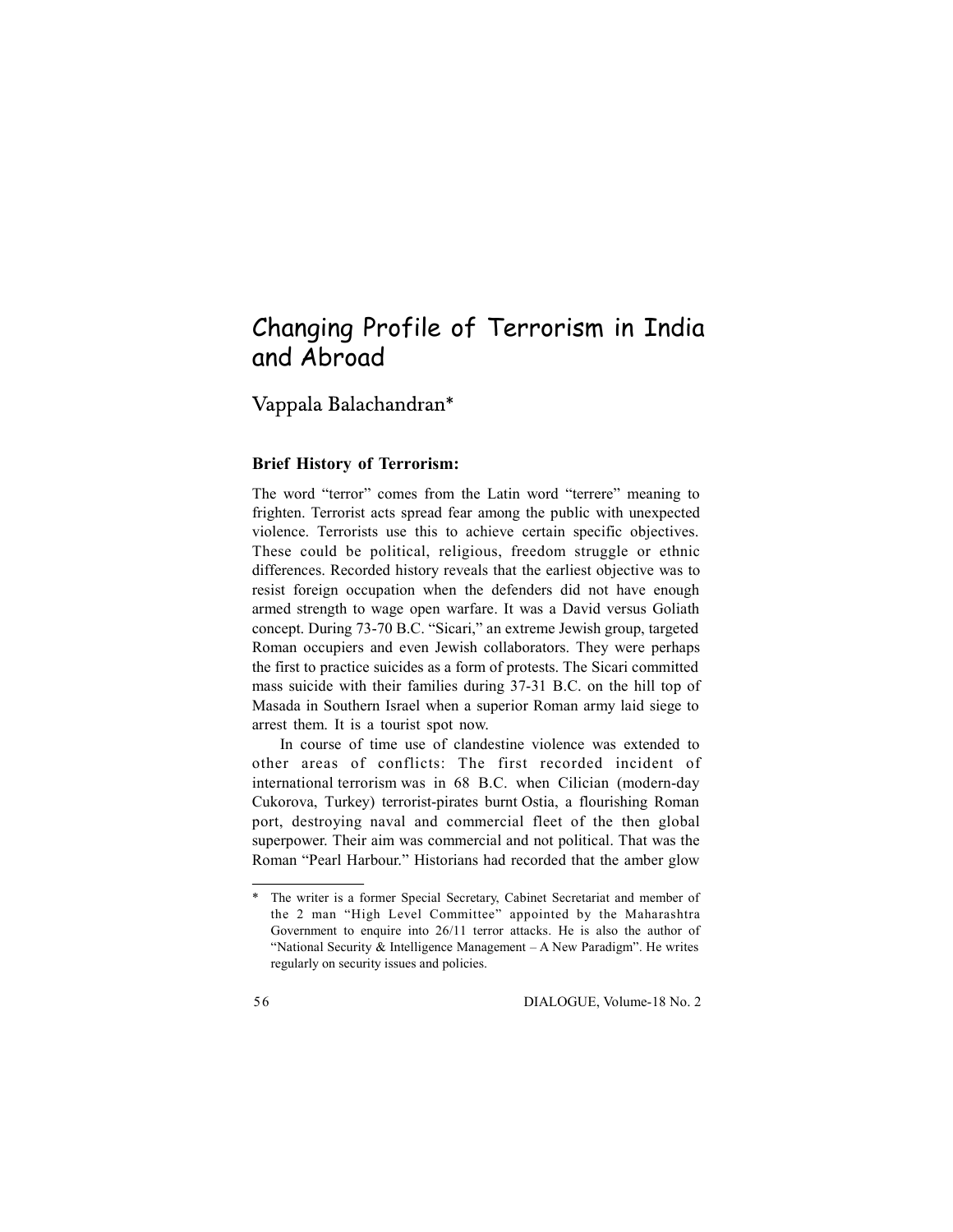of fire could be seen at night even from Rome. People were afraid that this would deprive them of food and make voyages unsafe.

The natural result of every such terrorist attack is accumulation of more coercive power by the executive. After the Ostia attack, the Roman Senate was forced to confer extraordinary powers on Pompey who was made the supreme ruler. Some said that this incident heralded the death of Roman democracy. Hitler also achieved the same position after the 1933 Reichstag Fire. In modern times 9/11 attack forced the US Congress passing the Patriot Act in 2001 conferring unprecedented powers on their Executive and investigation agencies.

### **Religious Extremism and Terrorism:**

Sicari also attacked other Jewish sects due to religious differences. They used to carry small daggers (sicae) concealed in their robes and suddenly stab others to death. In the eleventh century the "Order of the Assassins" ("Hashshashins") followers of Hassan I Sabha in Qom spread terror among Seljuk Turks and Sunni Muslims and later on Christians in Jerusalem. Traditionally Sunnis including Turks had mistreated Shias. Also Turks had captured large tracts of Persia. The Shias could not defeat them in open warfare. So they hid themselves on mountain tops and started attacking their targets by stealth. They were eliminated by the Mongols in 1256.

Some writers have described the eighteenth century thugs in India as "Hindu terrorists" since they worshipped goddess Kali. This is wrong. William Sleeman's writings clearly reveal that they were merely criminal gangs. Sleeman, who eliminated the menace by 1848, says that the thugs had Hindu and Muslim members. Several historians have said that religion as such did not breed terrorism. Very often it was only a façade to collect followers of a particular group. This is true even of modern Muslim groups.

## **Definition of "Terrorism":**

The dictionary meaning of "terrorism" is coercive intimidation for political ends or a movement that seeks to rule by instilling fear through terror**.** There are over 100 definitions of terrorism. However no internationally accepted definition exists. Terrorism was given different interpretations from time to time by historians, philosophers, rulers and also by the perpetrators. Acts of violence were described as "terrorism," "insurgency" or "freedom struggle" depending on which side of the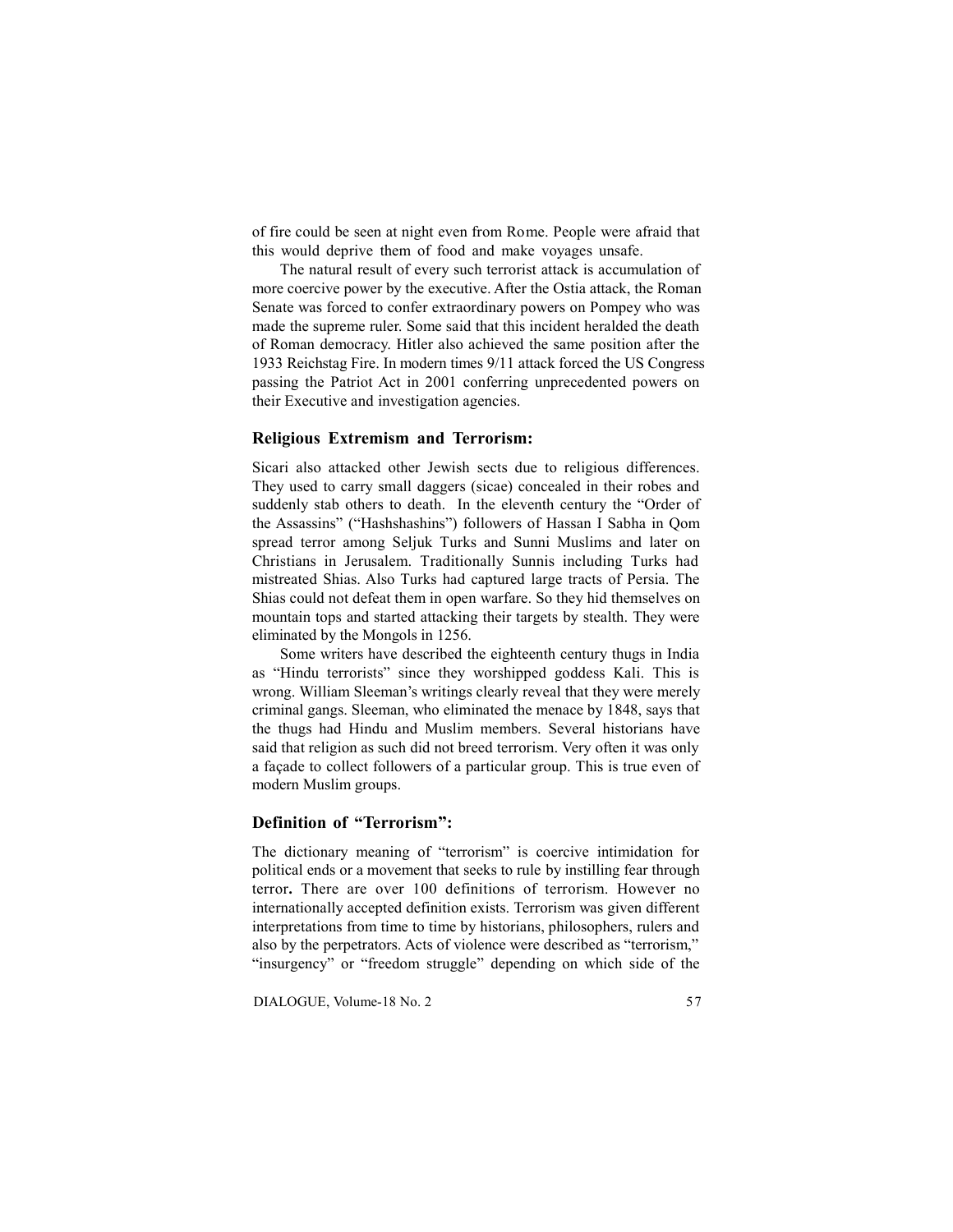fence one was placed. However mere violence as seen in communal riots or mass murders is not generally described as terrorism. Edmund Burke had used this word to describe the Jacobin atrocities during 1793-1794 after French Revolution. After the Jacobin Terror "White Terror" followed until Napoleon put a stop to this in 1799. However not many agree to this description now since stealth combined with violence by non-State actors is generally accepted as "terrorism."<sup>1</sup>

Four elements have to be present in terrorism: Ultimate goal (Political or religious), Immediate purpose (fear or causing further disorder), targets (Soft or hard targets) and method (combat like an army or stealth). Irrespective of any definition, the term "terrorism" denotes attempts to overthrow an established system or government through force directed against government or soft targets like civilians to undermine their morale.

## **Influence of "Anarchism" on Terrorist Groups:**

Historians have said that late nineteenth century-early twentieth century terrorist movements were guided by "Anarchists". These terrorists exhibited two features: Firstly, organizational structure and tactics were constantly modified to meet different objectives. Secondly, they justified terrorism as "rational" response to injustice. These two features were copied even by Osama bin Laden, ISIS and our Maoists. The earliest such organization was "Narodnyaya Volya" meaning "Peoples' Will" (1879-1884) which emerged out of the writings of "Nihilist" Sergey Nachayev (1847-1882) who published "Revolutionary Catechism" advocating "destruction of this filthy order." As a result Narodnyaya Volya assassinated Tsar Alexander II in 1881.

Other "anarchists" also recommended destruction. Karl Heinzen, nineteenth century German radical thinker had said in 1848: "If you have to blow up half a continent and cause a bloodbath to destroy the party of barbarism, you should have no scruples of conscience." Pierre Joseph Prudhon (1809-1865) who styled himself as "The First anarchist" wrote a book in 1840 titled "What is Property." He said that property is theft. Other anarchists like Prince Peter Alexeyvich Kropotkin (1842- 1921) who styled himself as "anarchist Communist" and Mikhail Alexandrowich Bakunin (1814-1876) who described himself as the "father of modern anarchism" were conspicuous. Bakunin said: "The passion for destruction is a creative passion." Lenin chose to defend terrorism in 1908, although he had earlier criticized "terrorism per se." This was in the context of stirring up revolution in other countries: "We cannot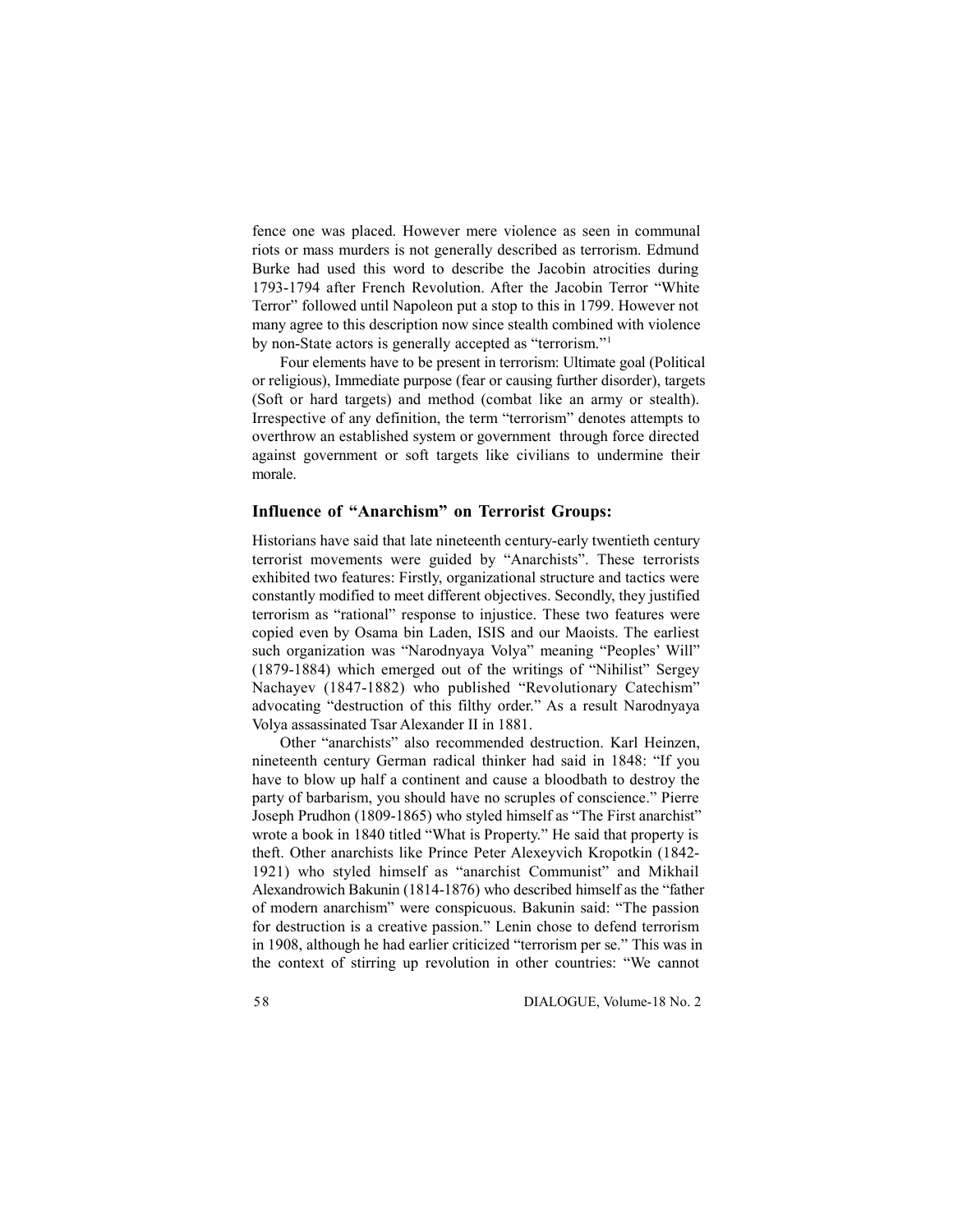reject terror, as it is the one form of military action which may be perfectly suitable or even essential at a definite juncture in battle." This became a trend setter for exporting "revolution" or for State sponsored terrorism.

Terrorism took the colour of being nationalist-separatist in the nineteenth century, extreme right in the 1920s, left wing in the 1970s and right-wing/fundamentalist since the 1990s. Frantz Fannon, the Martinique psychiatrist turned writer wrote in "The wretched of the Earth" (1963): "Terrorism unifies the masses and is a cleansing force, freeing the oppressed from an inferiority complex and from despair and inaction." This was written in the context of Algerian War of Independence. Jean Paul Satre wrote a long preface to this book. The LTTE used to quote this often.

Several others followed this during "Freedom Struggle." Lawrence ("of Arabia") organized the 1916-1918 Arab insurgency against Ottoman Turks. Mao's guerilla warfare ushered in Communist revolution in China followed by Fidel Castro and Che Guevara during the Cuban Revolution of 1959. While Mao, Castro and Che Guevara advocated rural rebellion, a Brazilian revolutionary Carlos Marighella (1930-1971), wrote the Latin American handbook on terrorism (The Minimanual of Urban Guerrilla Warfare), claiming that one man's terrorist is another man's liberator. He advocated urban guerilla warfare with "cities as the spring of rebellion." This was the bible for Baader Meinhof, which terrorized Europe in the 1960s-70s.

While Gandhiji used non-violence in Indian Independence struggle, nations like Kenya and Algeria used violence to achieve independence. Jewish groups like "Irgun" of Prime Minister Menachem Begin and "Stern Gang" of Prime Minister Yizhak Shamir blew up King David Hotel (1946), killed scores of Arab families in Deir Yassin (1948) and assassinated Count Bernadotte of Sweden heading UN Truce Commission (1948). Displaced Palestinian refugees struck back with a new form of terrorism by hijacking El Al airline in 1968. That was as startling as the 9/11 when commercial airliners were used to destroy buildings. In 1974 Yasser Arafat defended hijackings in his speech in the UN saying that it was Freedom Struggle. The 1972 hostage taking during Munich Olympics was yet another landmark. The LTTE was formed in 1976 to free Tamil areas from Sinhala control.

The modern form of suicide terrorism manifested in 1983 for the first time in Beirut when a Hizbollah car bomb killed scores of US marines and French troops. As a result of this the US and French troops withdrew from that country. A similar suicide attack in Jaffna by LTTE in 1987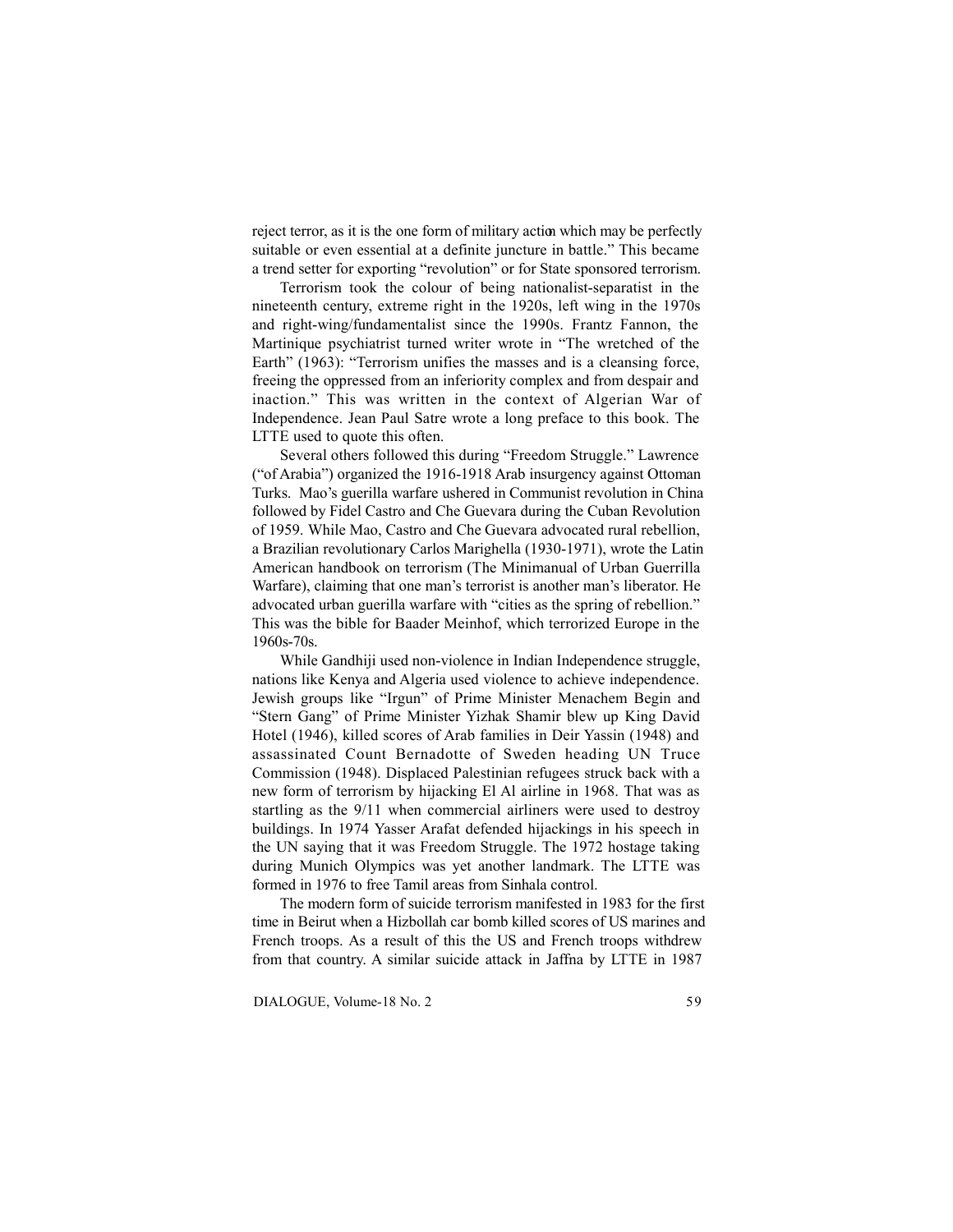reversed the advance of Sri Lankan troops. All these groups followed the philosophy of Karl Heinzen, Carlos Marighella and Frantz Fannon.

## **Differences Between Terrorists, Guerillas and Freedom Fighters Blurred.**

Pakistan was accused of supporting terrorists who attacked our Uri military camp on 18 September 2016. To rebut these accusations some Pakistani papers published the 1971 photographs of "Mukti Bahini" trainees alleging that India was the first South Asian country to indulge in cross border terrorism. A perpetual dilemma is— when does a terrorist become a freedom fighter? In the 1930/40s the Jewish underground groups were termed as terrorists but in 1944-45 they became "freedom fighters." India and Bangla Desh consider Mukti Bahini as "freedom Fighters." Celebrated American writer William Safire continued to call Yassar Arafat as "Chief of Terrorism" as long as he was alive.

"Guerillas" were Spanish and Portuguese resistance fighters against French occupation in Peninsular Wars (1808-14). Their violence was justified as response to injustice. This itself originated from the Italian "Condottieri" (mercenary soldiers or militias) who were used by different Italian Princes prior to the Reformation to wage local wars. "Terrorists" were the "Urban Guerillas" who in the 1960s evoked sympathy owing to their leftist leanings. Insurgents are expected to have public support in their areas of operations. In the 60s/80s the difference between guerillas and terrorists blurred as terrorists also claimed to be "freedom fighters" to gain sympathy.

### **Osama bin Laden and his Legacy:**

No terrorist leader in history had dominated the world's attention as Osama bin Laden. "New York Times" said on May 2, 2011 after his killing by US commandos: "He railed against globalization, even as his agents in Europe and North America took advantage of a globalized world to carry out their attacks, insinuating themselves into the very Western culture he despised." Ironically "the complex at Tora Bora where Qaeda members hid was created with the help of the C.I.A. as a base for the Afghans fighting the Soviets." His idea of a "Caliphate" extending from Afghanistan across the globe has been copied by the Islamic State of Iraq and Syria (ISIS), which is the current leader among Jehadis.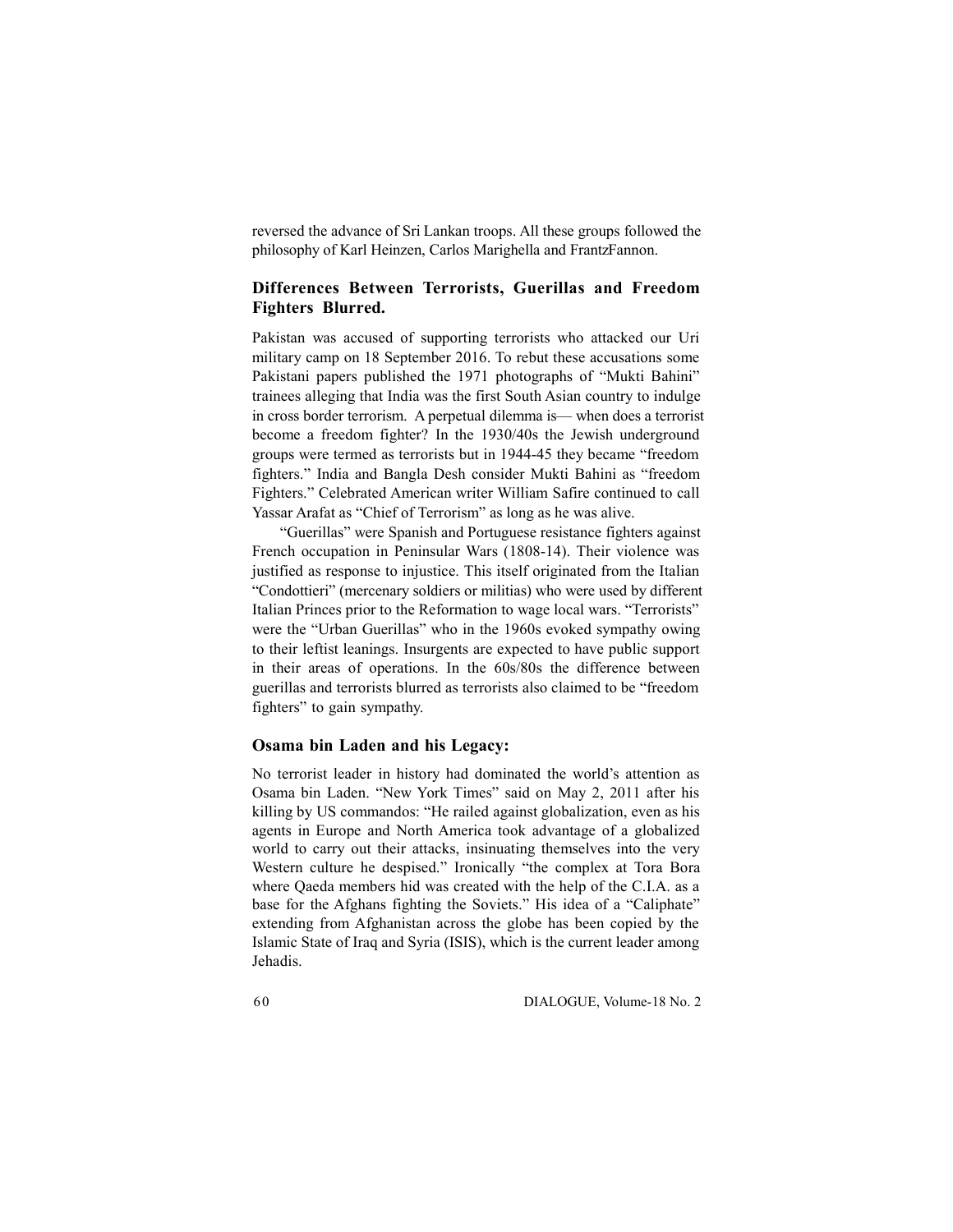The present "Jihadi terrorism" spread all over the world has been analyzed in the backdrop of Samuel Huntington's 1993 theory on the "clash of civilizations." However is it really a clash of civilizations or an attempt by certain Muslim extremists to alter their objectives and tactics to meet different objectives by giving it a religious façade? This will be clear if we analyze Osama bin Laden who fought on the side of USA and Saudi Arabia against Soviet Union and then trained his guns against USA.

Osama while a student of the Jeddah University came under the influence of Dr. Abdullah Azzam, a Palestinian-Jordanian of the "Muslim Brotherhood." Azzam later inspired the Palestinian "Hamas." During 1982-85 Azzam founded the "Maktab al Khidmat il Mujahideen al Arab" (MAK) popularly known as "Afghan Bureau." Osama became the chief financier under the patronage of Prince Turki, nephew of King Fahd and then the Saudi Intelligence Chief who funded and equipped the Mujahideen along with the CIA and ISI. He later came under the influence of Dr. Ayman Zawahiri, who was an accused in the Sadat killing. Differences cropped up later between Osama and Azzam over the Afghan strategy. While Osama supported Hikmatiyar, Azzam wanted to help Masood. In 1989 Azzam was mysteriously killed in Pakistan.

After the 1989 Soviet withdrawal Osama returned to Saudi Arabia but started creating problems for the regime. He was deported from the Kingdom in 1992 for criticizing presence of US troops on Saudi soil. Between 1992 and 1996 Al Turabi gave him refuge in Sudan. In 1994 he met Ramzi Ahmed Yusuf, accused in the 1993 World Trade Center bombing and conceived a plan to crash a plane on the Pentagon. He also plotted to kill President Clinton and the Pope during their visits to the Philippines, where Ramzi was hiding. However the plot failed and Ramzi escaped to Pakistan, where he was arrested. Meanwhile he plotted to kill Hosni Mubarak in 1995 and also conceived a plan to blow up a dozen US planes simultaneously. US/Saudi pressure on Sudan made him shift to Afghanistan in 1996. He organized the US Embassy bombings in Nairobi and Dar es Salaam in 1998, killing 225 and injuring 4000. In 2000 he attacked USS Cole, killing 17 sailors. In 2001 the Taliban appointed Osama as the head of the Taliban Militia with Uzbek terrorist Namangani as his deputy. Finally his outfit crashed 3 planes (AA11, UA 175 and AA77) on the WTC twin towers and the Pentagon on Sept 11, 2001 marking a new phase in international terrorism. The fourth plane UA 93 could not reach its target and crashed in between. 9/11 attack killed 2,996 and injured more than 6,000.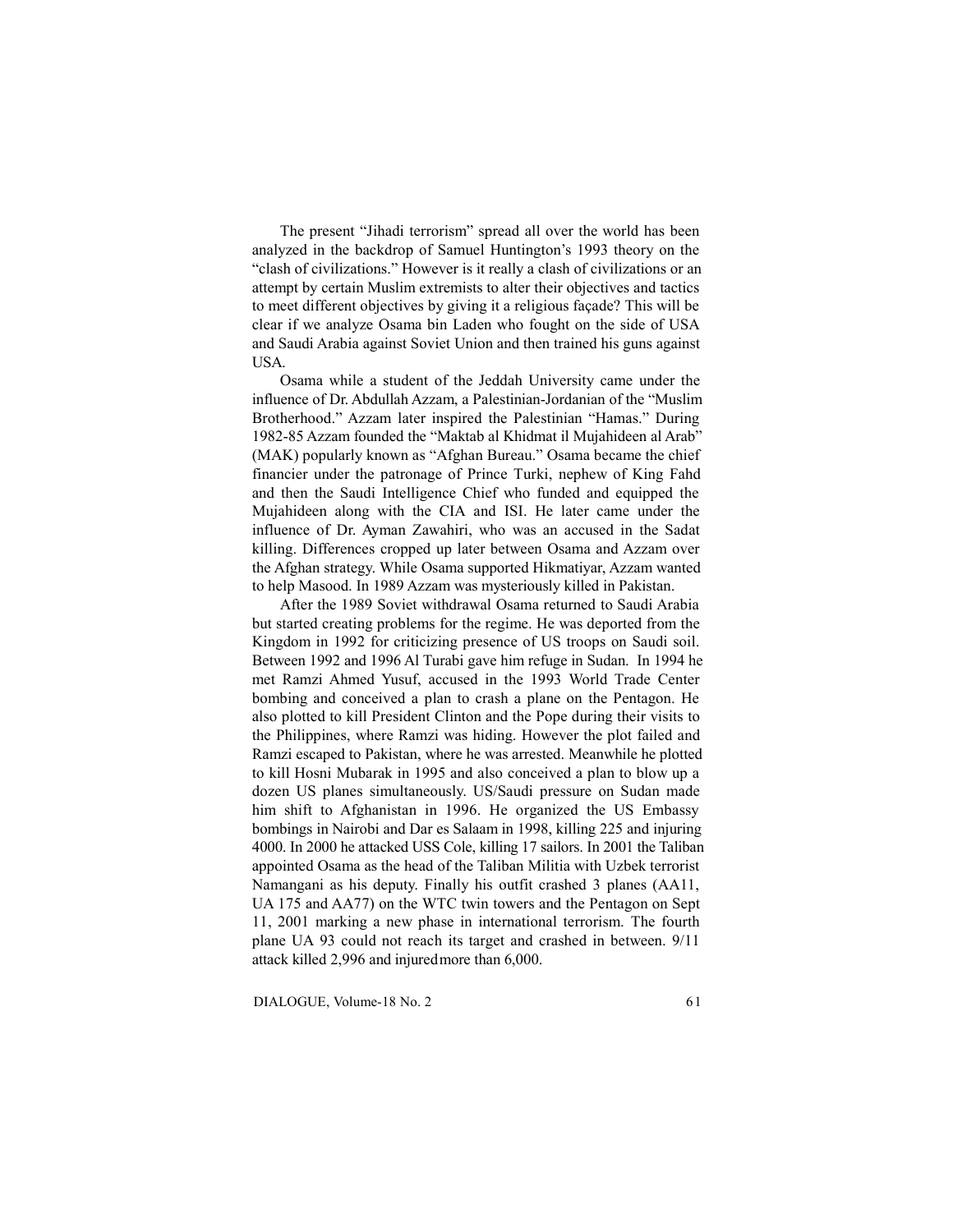### **Osama bin Laden and ISIS:**

Osama bin Laden was a great synergist in centrally conceiving destructive plans and also in dispersing the ideas of destruction to influence common Muslim masses. He conceived the idea of "Near Enemy-Far Enemy" concept. "Near Enemy" was the local apostate state and "Far Enemy" was America and the West. He twisted the Communist dogma "From each according to his ability to each according to his needs" to suit an ordinary Jehadi by coining the concept of "Do it yourself terrorism" which is now the biggest menace. He spread the poison far and wide.

Noted US journalist James Kitfield described this in "*al-Qaeda's pandemic" (*"National Review" September 1, 2006*):* "Global insurgency reacts to Osama bin Laden's radical ideology almost like distant and seemingly disconnected light particles respond in unison to an unseen wave." He reversed the "Top Down" recruitment of Jehadis replacing it with "Bottoms Up" self recruitment by Jehadis, using modern methods of communication. The earliest such recruits were Nigerian Christmas bomber Abdulmutallab (2009) who planted a liquid bomb in North West flight from Amsterdam to Detriot and Faizal Shahzad (2010), a Pakistani who tried to plant a bomb at the New York Times Square. Similarly the Tsarnaev brothers had self radicalized to be the Boston Marathon bombers on April 15, 2013.

### **The Emergence of ISIS:**

There are three theories on the origin of IS. The first connects it to the Jordanian-Iraqi terrorist Abu Musab al Zarqawi who was leading Tawhid wal Jihad (Monotheism and Jihad) from 2002 to 2006. Zarqawi had originally taken part in the US-Saudi-Pakistan supported Afghan Mujahideen wars (1979-1989) but developed serious differences with Osama bin Laden. He returned to Jordan in 1989 and founded Jund-al-Sham (soldiers of the Levant-Syria-Palestine). He was in a Jordanian prison from 1989 to 1999. In 2000 he fled to Pakistan when his "Millennium" plot to bomb Radisson hotel, Amman was discovered. From Pakistan he crossed over to Afghanistan, met bin Laden in Kandahar and set up his own training camp at Herat for Jordanian militants. This was known as Tawhid wal Jihad.

Zarqawi shifted to Iraq during the 2003 second Iraq War to resist US occupation. In fact Bush administration had wrongly quoted his presence in Iraq to justify the second Iraq War although Saddam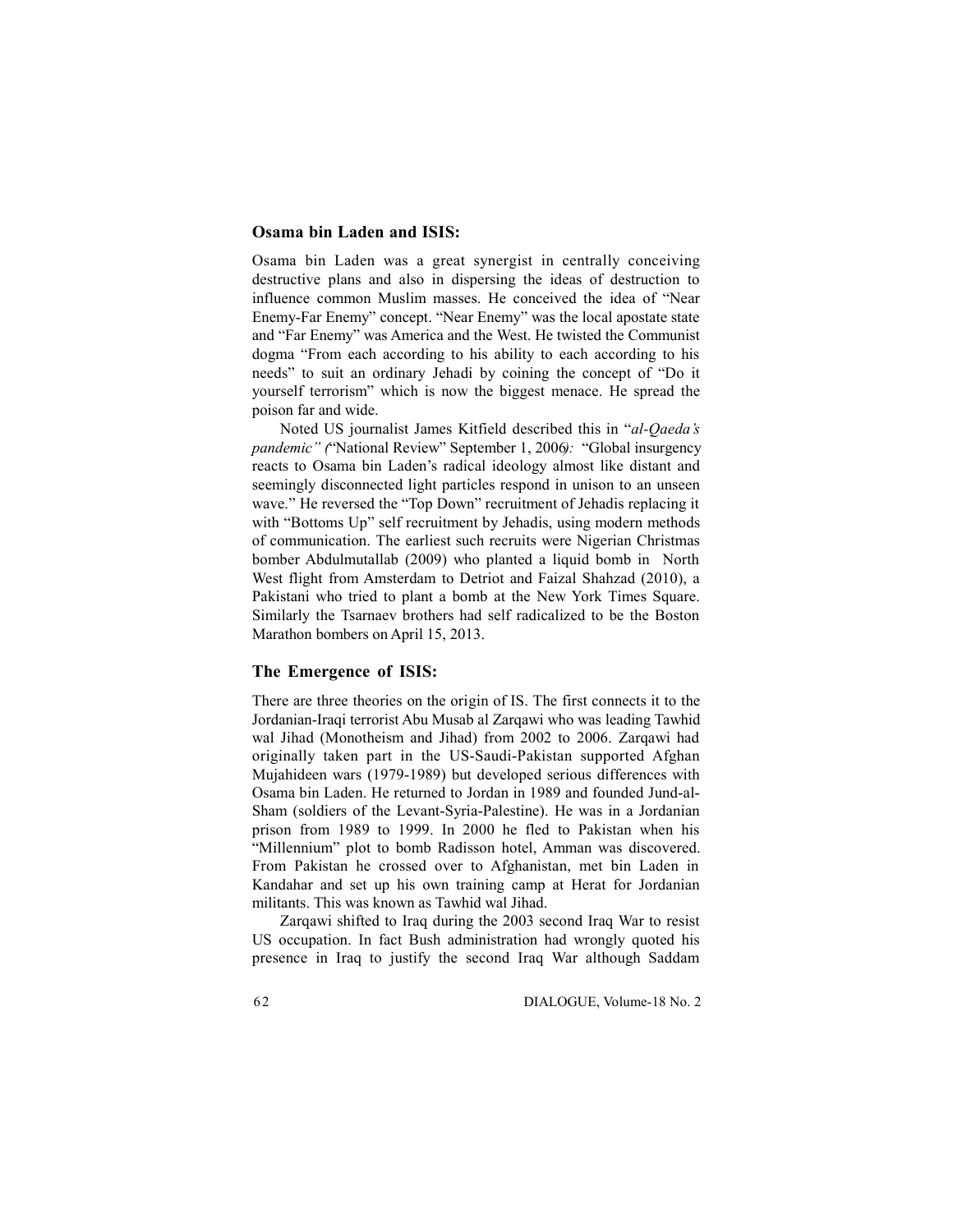Hussain never encouraged him. His organization was also called as al-Qaeda of Iraq (AQI) and he was known as the "Emir of al-Qaeda of Iraq." In this capacity he organized several attacks on Shias and American soldiers. In June 2006 he was killed during a US aerial bombing. Some US writers feel that AQI leaders "repackaged" the group as a coalition known as the Islamic State of Iraq (ISI) under the leadership of Ibrahim Awad Ibrahim al Badri al Samarra' (aka Abu Bakr al Baghdadi). By early 2013, the group was conducting dozens of deadly attacks a month inside Iraq.<sup>2</sup>

The other theory is that Baghdadi was a descendant of Prophet Muhammad's Quraysh tribe – one of the key qualifications in Islamic history for becoming the Caliph. This version was advanced in July 2013 by a Bahraini ideologue Turki al-Binali, writing under the pen name Abu Humam Bakr bin Abd al-Aziz al-Athari.<sup>3</sup> Turki al-Binali's version said that prior to the US invasion of Iraq in 2003, Baghdadi had received his PhD from the Islamic University of Baghdad, with a focus on Islamic culture, history, sharia, and jurisprudence and that he had preached at the Imam Ahmad ibn Hanbal Mosque in Samarra. Following the US invasion of Iraq, Baghdadi raised Jamaat Jaysh Ahl al-Sunnah wa-l-Jamaah (JJASJ) – the Army of the Sunni People Group – which operated in Samarra, Diyala, and Baghdad. US-led coalition forces detained him from February to December 2004 at Camp Bucca, but released him since he was not viewed as a high-level threat.

Meanwhile AQI changed its name to Majlis Shura al-Mujahidin (MSM-Mujahideen Shura Council) in early 2006. JJASJ pledged its allegiance to MSM. AQI again changed its name as Islamic State of Iraq (ISI). When ISI's leader Abu Umar al-Baghdadi died in April 2010, Abu Bakr al-Baghdadi succeeded him.

The third theory is based on an investigative report by Der Spiegel in April 2015.<sup>4</sup> It said that the original planner for IS was Col. Samir Abd Muhammad al-Khlifawi, of the Saddam's Air Force Intelligence who was known in IS circles as "Haji Bakr." He was not an Islamist. After Saddam's overthrow he was arrested and kept in Camp Bucca along with other future IS leaders like al- Baghdadi. His blue print for the future Islamic State running into 31 pages was discovered after his death. He was killed by other Syrian rebel forces in January 2014 in the Syrian town of Tal Riffat, north of Allepo.

In 2010, Bakr and a small group of former Iraqi intelligence officers made Abu Bakr al-Baghdadi, the emir and later "caliph," the official leader of the Islamic State. Bakr was not an Islamist and wanted to set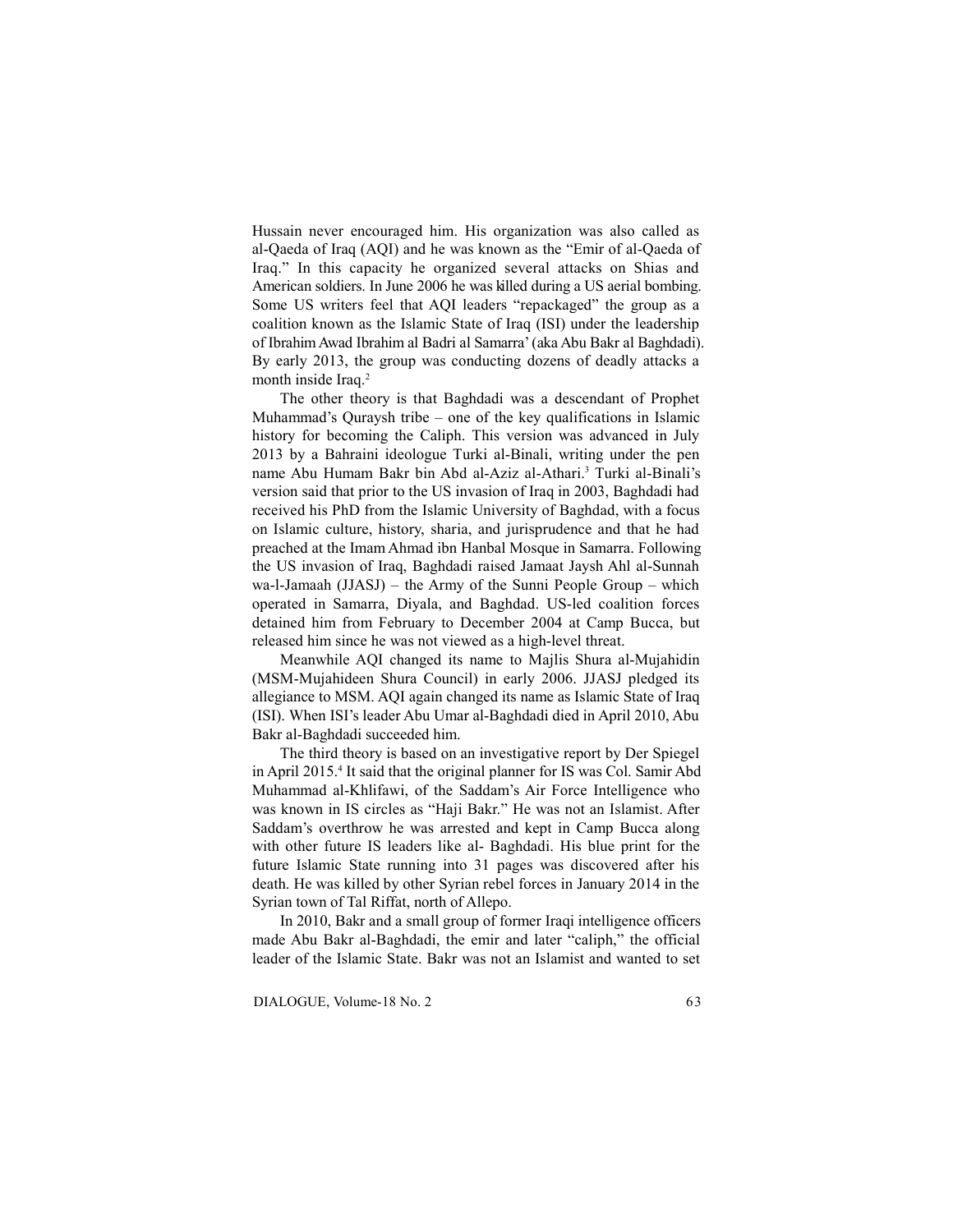up an authoritarian secular regime like Saddam's Iraq administered through repression and supported by intelligence. However they reasoned that Baghdadi, an educated cleric, would give the group a religious façade to attract Islamists. From then on underground activities of this group started. The Syrian civil war gave them an opportunity to extend their activities beyond Iraq. They started setting up innocent looking "Dawas" in Northern Syria as nucleus of the future Islamic State. By the end of 2012 they started setting up military camps. By 2013 nearly 2,650 foreign fighters were recruited. The first spectacular conquest was Raqqa in 2013. They used naked terror over the residents and subjugated the place. Kidnapping and murder were used to terrify the public.

Thus, it is generally accepted that the hard core of ISIS consists of the old Saddam Army. Patrick Skinner, a former CIA officer who had served in Iraq told the AP that Saddam-era military and intelligence officers were a "necessary ingredient" in IS' battlefield triumphs last year, accounting for its expansion from a "terrorist organization to a proto-state….Their military successes last year were not terrorist, they were military successes." These observers say that US run Bucca prison had became an incubator for IS. Saddam-era veterans also serve as "governors" for seven of the 12 "provinces" set up by IS in the territory it holds in Iraq.<sup>5</sup>

US was indirectly responsible for these developments. The Baathist Saddam Army was disbanded by Paul Bremer, US Coalition Provisional authority in May 2003, leaving 2,50,000 soldiers without jobs. Bremer also dismissed all Baath Party cadres from government jobs. These steps created a serious vacuum in the administration when civil war between Shias and Sunnis exploded after the fall of Saddam. Iraqi soldiers joined Sunni militia groups to protect Sunnis. Paul Bremer disputes this version and claims that the order came from the White House. <sup>6</sup>

A report in "Washington Post" by Liz Sly, their Beirut Bureau Chief says that under Abu Bakr al-Baghdadi, the recruitment of former Baathist military officers became a deliberate strategy. "Baghdadi embarked on an aggressive campaign to woo the former officers, drawing on the vast pool of men who had either remained unemployed or had joined other, less extremist insurgent groups." After U.S. troops left in 2011, Prime Minister Nouri al-Maliki started dismissing even those officers who had been rehabilitated by U.S. military. These officers brought in military expertise to the IS army and also the know-how of the smuggling networks maintained by Saddam Hussain to defeat the Western sanctions (1993-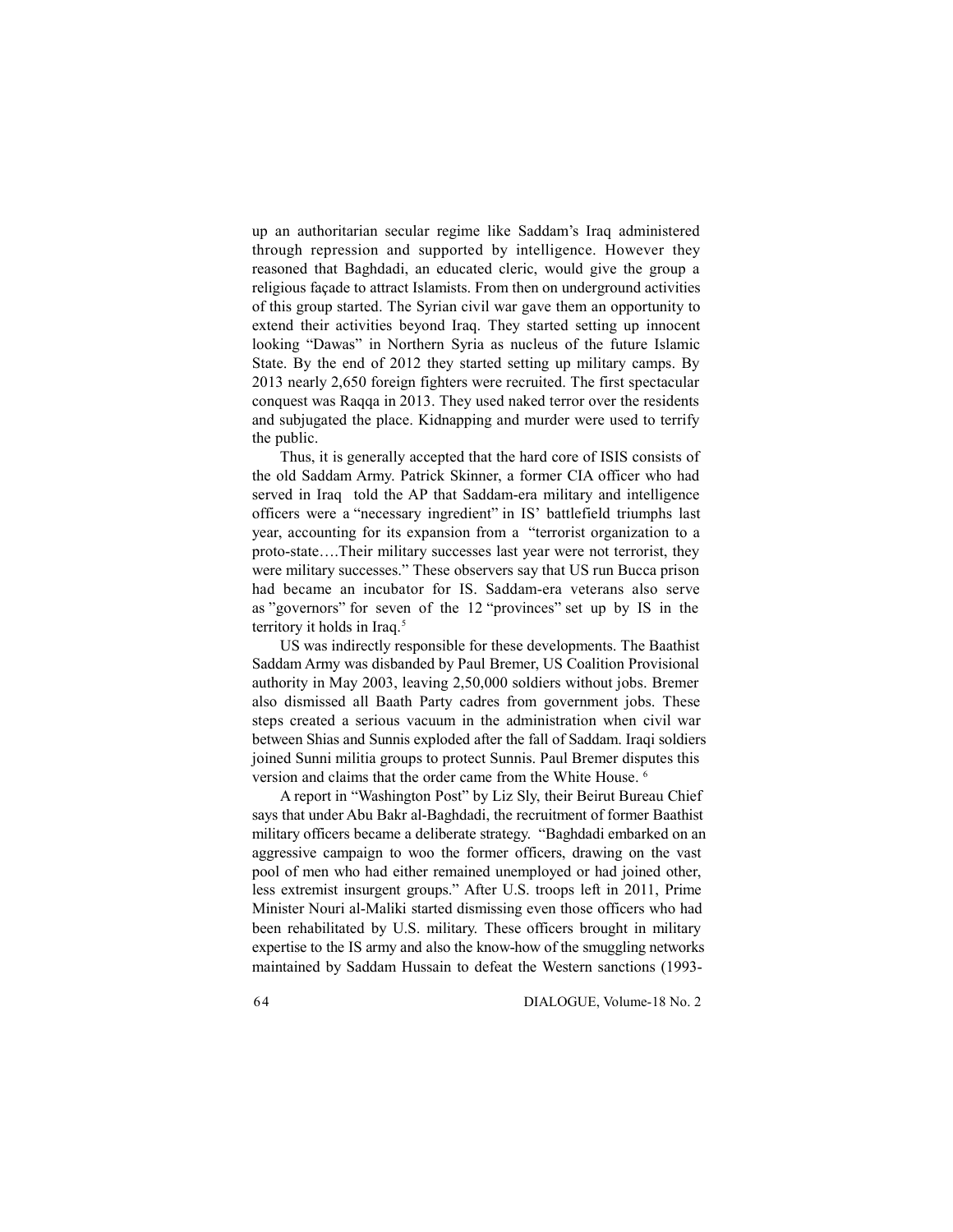2003) for clandestine export of oil, which is the main revenue for IS. Almost all of the leaders of the Islamic State like their Emirs and shadowy military and security committees are former Iraqi officers.<sup>7</sup>

A "New York Times" report (May 2015)<sup>8</sup> said that IS receives US\$ 1 million per day by extortion and taxation. They tax Iraqi government employees up to 50 percent of their salaries, thus getting at least \$300 million last year. Companies are taxed 20 per cent of their contracts and revenue. They received \$ 875 million when Mosul fell (June 2014). In the same year they stole \$ 500 million from banks, \$ 100 million from oil, and \$20 million from kidnapping. Oil income is falling. Salaries take \$ 3 to 10 million a month. The Islamic State also invests in police-state institutions, such as committees, media, courts, and market regulation, but provides relatively few services. The group minimizes costs by looting military equipment, appropriating land and infrastructure, and paying relatively low salaries. The group also limits its vulnerability by shifting operations, transitioning between expanding its territory and fueling terrorist activity. A huge American arms dump meant for Iraq army at Mosul including Black Hawk helicopters and "Humvees" were captured in June 2014. <sup>9</sup>

On 16 November 2015 Russian President Vladimir Putin said that he shared Russian intelligence data on Islamic State financing with his G20 colleagues. He said that IS was financed by 40 countries, including some G20 member states.

Der Spiegel says that "ISIS is primarily financed through a wide array of criminal activities, large and small, centered in the parts of Syria and Iraq that are under the group's control. ISIS steals livestock; sells foreign fighter passports; taxes minorities and farmers and truckers; runs a sophisticated extortion racket; kidnaps civilians for ransom payments; loots antiquities; and much more." In addition they also misuse Islamic charities. All volunteers joining IS are supposed to finance themselves.<sup>10</sup> A signed article in Huffington Post on June  $6$ , 2015 by "Country Risk Solutions" alleged that Kuwait, Qatar and Saudi Arabia have been funding IS to promote their collective anti-Shia agenda.<sup>11</sup>

### **Number of Foreign Fighters with the IS:**

The December 2015 report by the Soufan Group has said IS has about 27,000-31,000 foreign fighters from 86 countries. They were only 12,000 from 81 countries in June 2014. From June 2014 the flow of foreign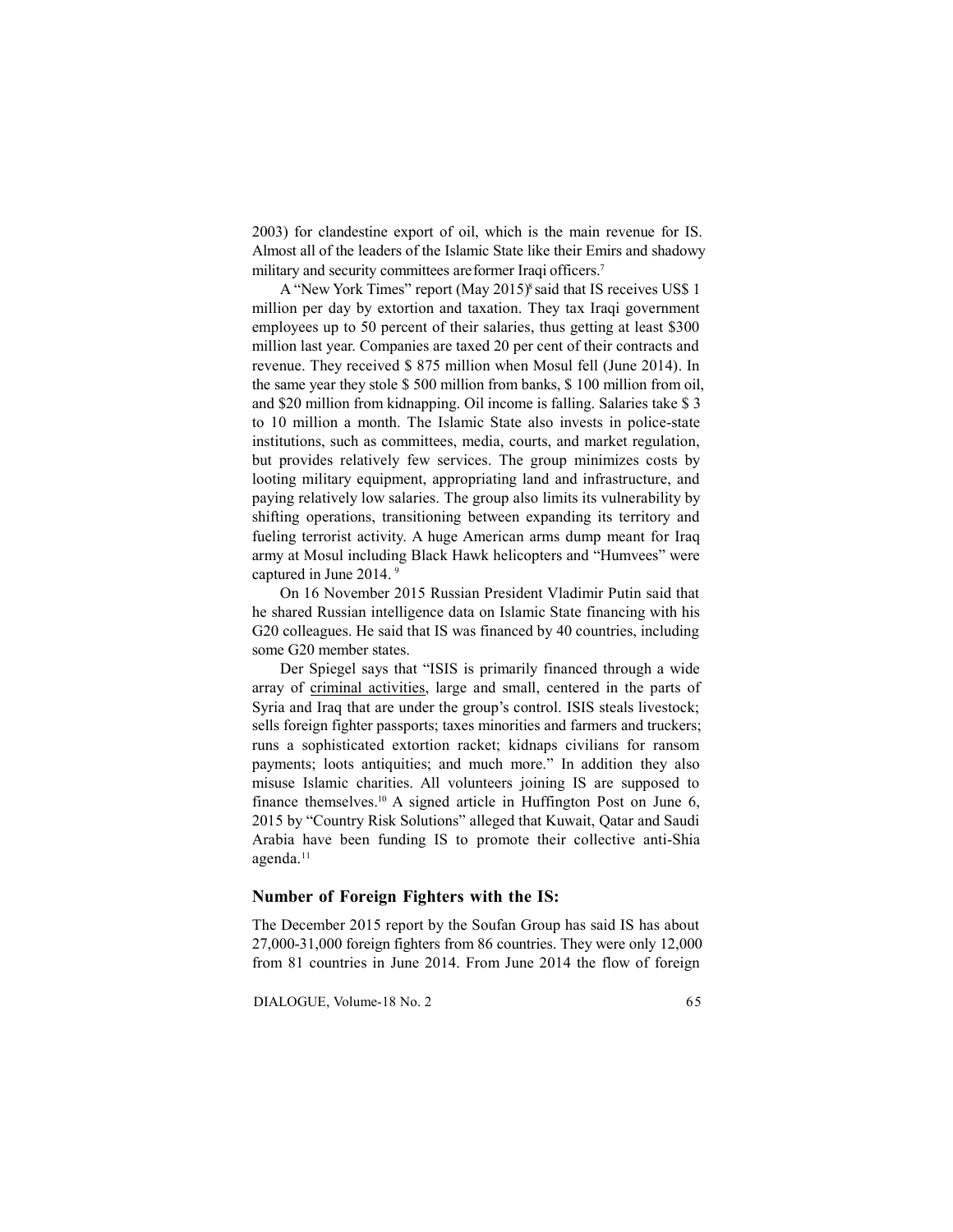fighters from Western Europe has more than doubled. Recruits from Russia and Central Asia have shown a near 300 per cent increase. Areawise recruitment was 8,240 from the Middle East, 8,000 from the Maghreb, 5,000 from Western Europe, 4,700 from former Soviet Republics, 900 from South East Asia, 875 from the Balkans and 280 from North America. Largest contributing countries were Tunisia (6,000), Saudi Arabia (2,500), Russia (2,400), Turkey (2,100) and Jordan (2,000). The report gives the figures for India which is 23 official but 40-50 unofficial with 1 returnee. For Pakistan it is 70 official but 330 unofficial.

Besides online propaganda, they found several "hotbeds" for recruitment like Lisleby district of Fredrikstad in Norway; Bizerte and Ben Gardane in Tunisia; Derna in Libya; the Pankisi Gorge in Georgia; and the Molenbeek district of Brussels. This indicated peer pressure on susceptible youth in close-knit groups generating a momentum of recruitment that spreads through personal contacts. More than a third of Tunisian fighters are from just 3 areas of Tunisia (Ben Gardane, Bizerte, Tunis). Secondly they had found that recruits had come from even interior Algeria or Uzbekistan where no internet or social media is available. While the power of the Islamic State's social media outreach is undeniable, it appears that it helped to prepare the ground for persuasion, rather than to force a decision which they do through ground activists.<sup>12</sup>

#### **Strength of ISIS- Its Social Media:**

In December 2015 the London based Quilliam Foundation did a study of 1,146 pieces of propaganda products released by the ISIS between July 17 and Aug. 15, 2015. A similar study was done in the same year by the Jakarta based Institute for Policy Analysis of Conflict (IPAC) to find out why these social media releases were so attractive to Indonesians. A lot of efforts were made to make the releases "Hollywood Style" with power of visuals, contrasting colours (Black uniform, orange jump suits), multiple cameras, tight focus, and intimate sounds. Earlier, the al-Qaeda visuals were drab with monotonous speeches by Osama bin Laden or Ayman Zawahiri.

ISIS had then 50,000 twitter accounts which were re-tweeted by their 35 affiliates. IPAC said that their films depicted "daily life in the Islamic State and the camaraderie of Indonesian fighters, smiling broadly with their new weapons or enjoying a dip in a hotel swimming pool after battle," "dreams of Sunni brotherhood and revived Muslim glory" and "An Army and alternative State".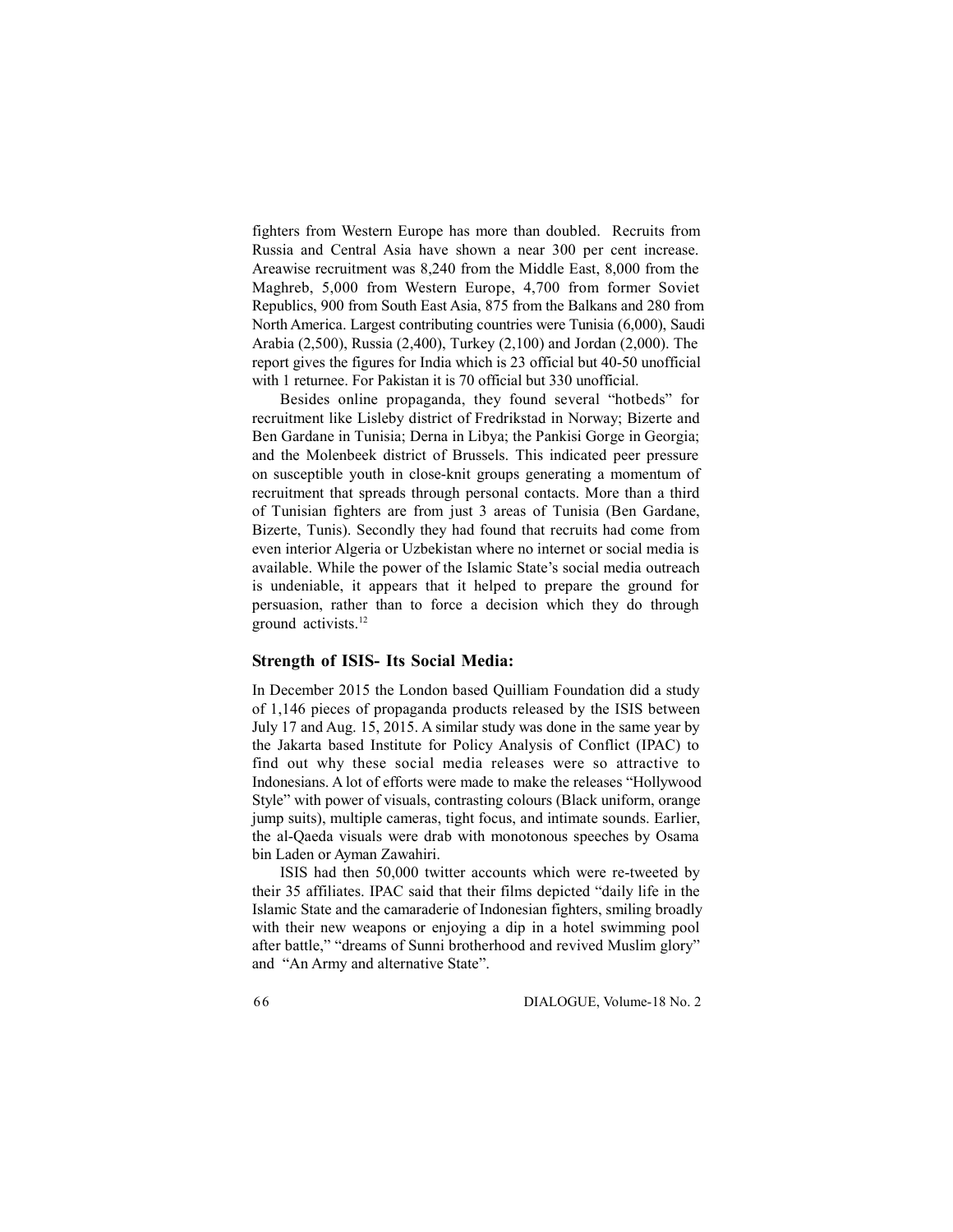Quilliam Foundation found that the video on "Games on the day of Eid" in the city of Tabqa was expertly choreographed, as there were a lot of people playing games. The propagandists were trying to convey a sense that it was only in the Islamic State's caliphate that Eid was so pristine and enjoyable and holy, as Islam was being implemented so thoroughly in this place. They found 696 similar pieces.

### **Weaknesses of IS:**

Reports in August 2016 indicate that the land area held by ISIS has shrunk by 25 per cent due to hardened Russian/US coalition air attacks. Still their lethal power by using home grown Jehadis especially in Europe has not diminished.

There are many weaknesses in the IS which need to be exploited. First there are serious differences between different nationalities. Fusing Arabs with Chechen and European fighters has not been successful. Religion has not been the perfect glue. There have been several instances of infighting which the even Western media has not been publicizing. Secondly the IS administrative structure has not been able to hold and administer territory except through terror.

The number of defectors is not known but many are escaping the brutal hold of the IS army. Their main theme is that the IS brutality terrifies everyone. International Center for the Study of Radicalization (ICSR) has brought out several reports on the grievances of defectors which the media has not exploited. On October 10, 2015 they published a report after examining the narratives of 58 defectors: (1) infighting among Sunnis (2) brutality towards other Sunnis (3) corruption (4) "harsh and disappointing life"<sup>13</sup> On December 4, 2015 they published a report that the number and quality of their media releases of IS, which were earlier very appealing, are declining. <sup>14</sup>

### **India Specific Threats:**

In the beginning India underestimated the ISIS threats. Even on May 24, 2016 our Home Minister told the media that ISIS posed no threat to India (Economic Times). However India had been targeted by IS propaganda twice in 2015. "USA Today" (28 July 2015) published an Urdu document obtained by the American Media Institute (AMI) circulating in Pakistani tribal areas calling for uniting Afghan and Pakistani Taliban into one army and launching attacks on India. Another manifesto released in December 2015 reiterated the earlier decision in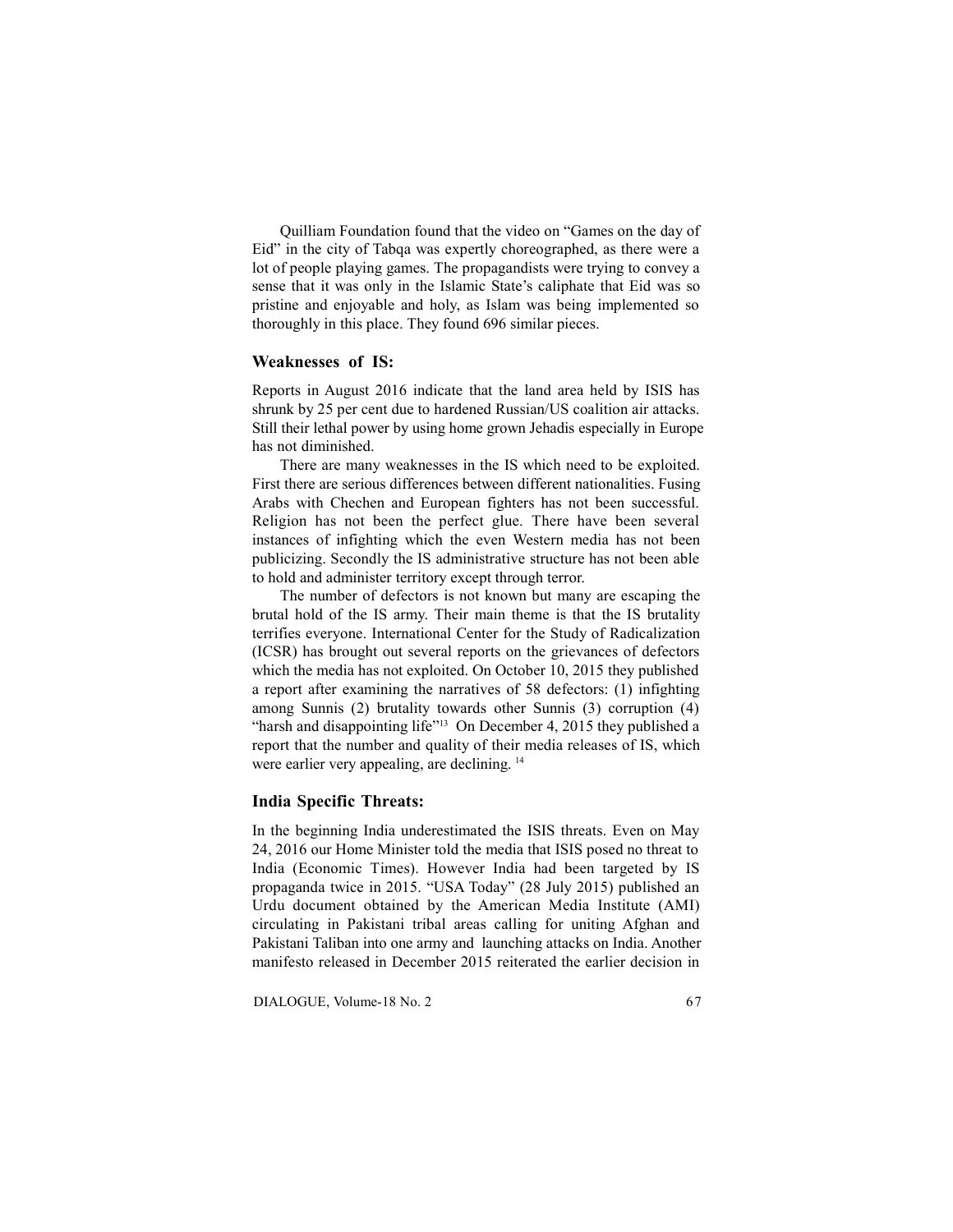the background of the "movement of Hindus" "who kill Muslims who eat beef." (Indian Express)

In 2014 I had told "The Week" (September 21, 2014): "Although the Islamic State does not have the capability to invade and capture other nations, a most worrisome factor is the back flush of those indoctrinated youth. We have the example of hundreds of Mujahideen from Afghanistan who returned home to Algeria after 1989 and fought their bloody civil war causing lakhs of deaths (1991-2002). That is the main danger to India".

Since then Indian anti-terrorist police forces and National Investigating Agency (NIA) have been quite active in locating the recruitment for ISIS. They have made a number of arrests. Maharashtra Anti-Terrorism Squad had prevented 15 Mumbai youths from joining ISIS through counseling.<sup>15</sup>

## **What Should India Do?**

The Soufan Report said that returning Jehadis were 20-30 per cent, presenting a significant challenge to security and law enforcement agencies. This is by far the biggest danger to India as it was for France & Belgium. Soufan report findings on South East Asia apply to India too. IS constantly exhorts them to come to Syria with their families to perform Hijrah. Some of them travelled on student visas. 141 of them who had no radical history had only wanted to be good Muslims believing that IS caliphate offered them a life of piety that would increase their chances of rewards in the afterlife. Some radicalized youths who could not travel to Syria were prepared to carry out attacks at home to punish their governments.

One of our biggest problems is lack of dependable data on the presence of overseas workers in the Middle East, where the recruitment is done by ISIS. For example the 2012-13 annual report of the former Ministry of Overseas Indian Affairs (MOIA) listed only 18,000 Indians in Iraq. As against this, "Iraq Business News" (May 17, 2010) said that "at least" 50,000 Indian workers were working in Iraq including some who had entered through Kuwait or UAE, when India had imposed a ban (2004-2010) on recruitment. Such workers do not register at our missions. It is a pity that the NDA government has downgraded the MOIA by placing it under a junior minister in the Ministry of External Affairs. The UPA government had recognized its importance and upgraded its supervision to a cabinet minister.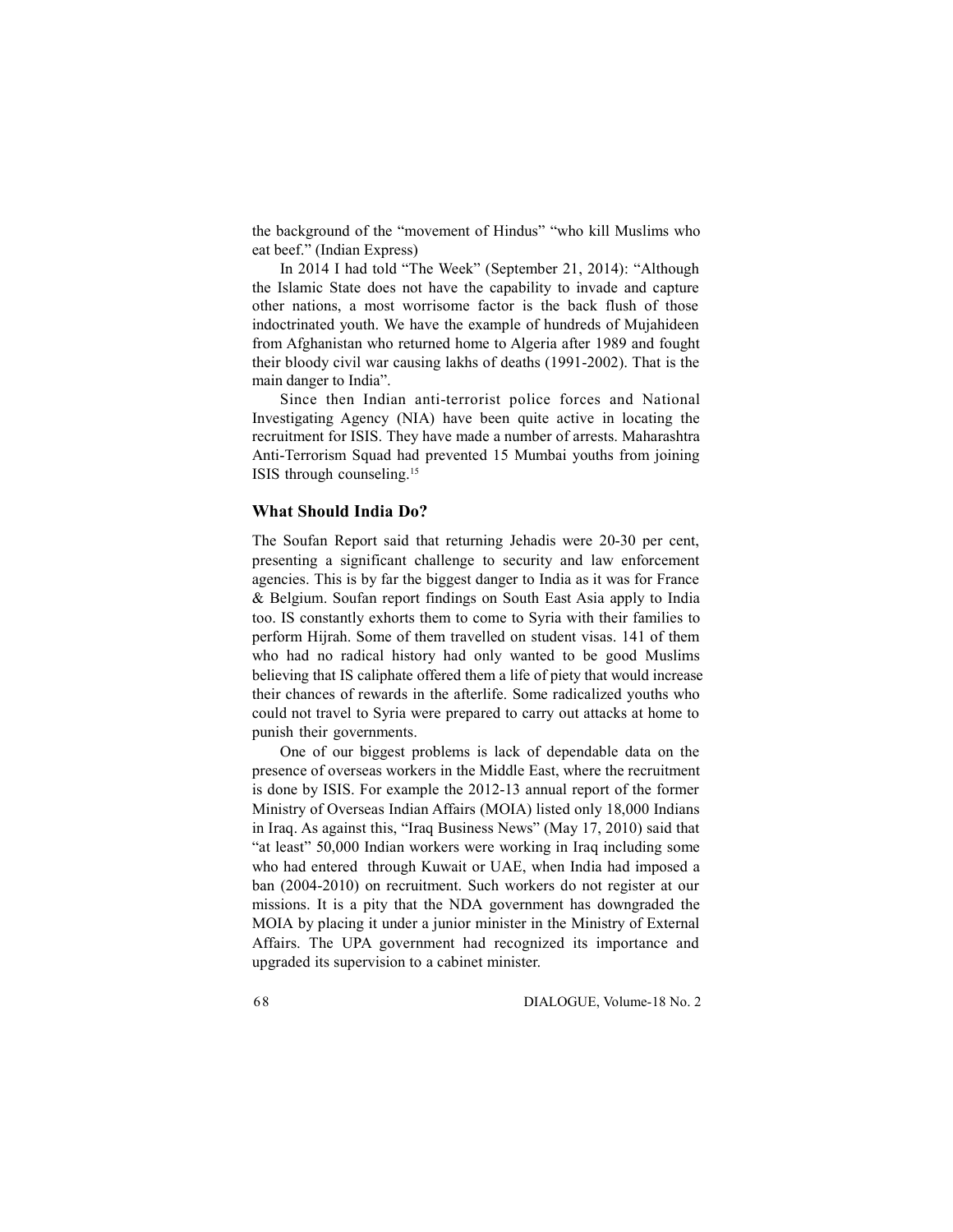When the ISIS overran Mosul, the second largest city in Iraq in June 2014, they took 40 Indian construction workers captive. In November 2014 one Harjit Masih, who managed to escape from their clutches told the Indian authorities that 39 of them were killed. This was denied by Gen.V.K. Singh, Minister of State MEA on July 22, 2015. He said that they were safe according to several intermediaries who were approached by our government. However their families in India have received no communication from them. Unfortunately our government is not able to give any clear idea where they are held and how they are considered alive. This contrasts with the initial self congratulatory reports in our media that India was confident of getting their release through our National Security Adviser's secret diplomacy. At the same time 49 Turkish consulate employees who were taken hostage on June 11, 2014 by the Islamic State were released on September 20 through the efforts of their intelligence organization.

I would recommend the following steps:

Restore the importance of the MOIA to what it was during the UPA rule by placing it under a cabinet minister against its present unimportant position of being an adjunct of the Ministry of External Affairs.

MOIA should closely follow the movements of our overseas workers, collect correct statistics by liaising with reputed NGOs like "International Organization for Migration" (IOM).

Appoint a second or first secretary level officer in every Middle East mission to collect reliable data on the identity and presence of Indian labour. These officials should report directly to MOIA.

Our state and central intelligence services should strive to collect reliable statistics on our population going abroad, not just depending on the Protector of Immigrant statistics. For this ground intelligence is needed.

We recognized the importance of Indian Diaspora only towards the end of the 1990s but confined our attention only on the educated and wealthy. Till 2004 we thought that migratory labour was more of a nuisance. No systematic thought was given on the poorer segment despite their greater contribution to our GNP.

There is a mistaken impression among our intelligence agencies that monitoring of social media is enough to check radicalization. The Soufan Report of December 2015 has clearly said that recruitment to IS is mainly due to "Peer Pressure" and not merely online. While the power of the Islamic State's social media outreach is undeniable, it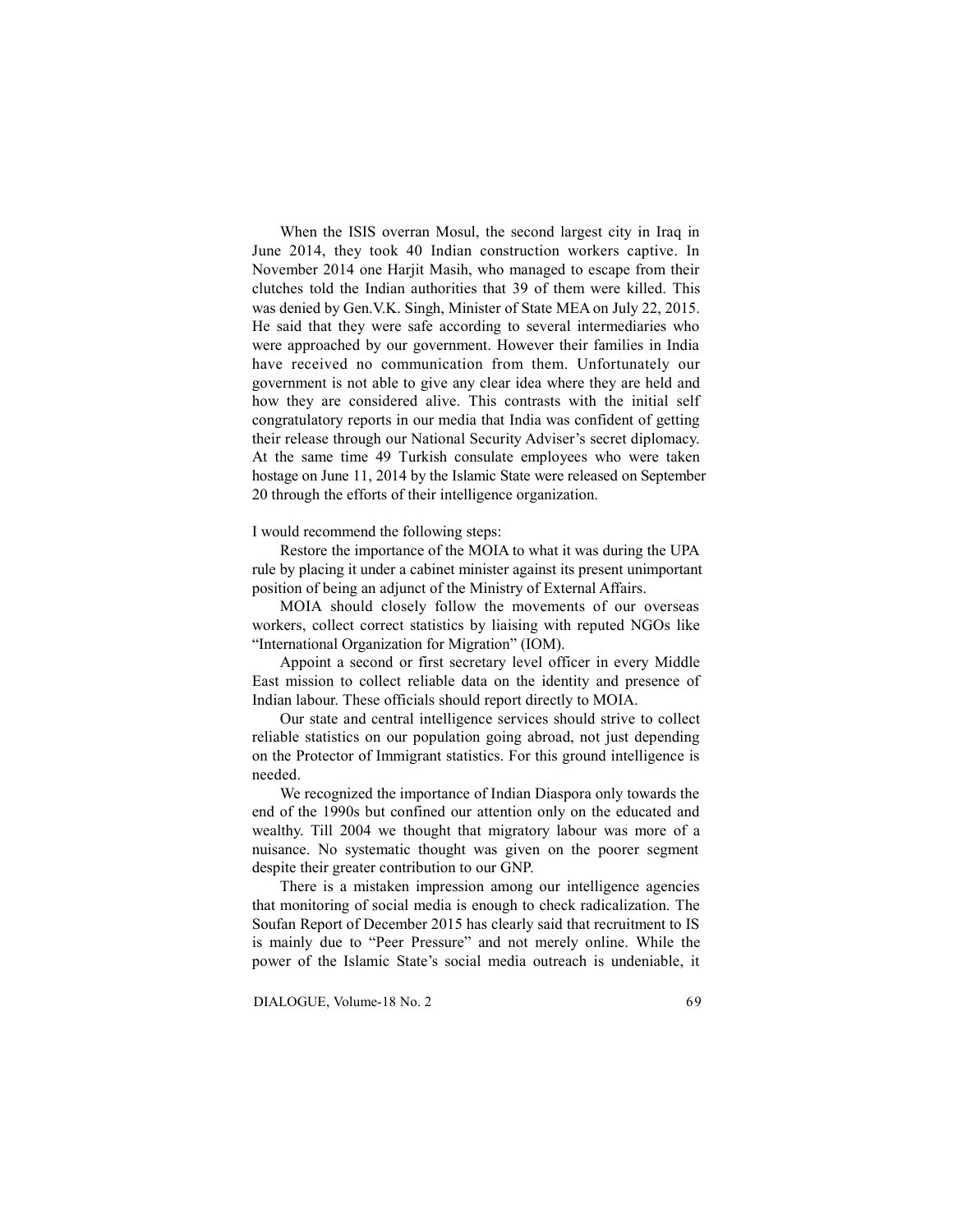appears that it helped to prepare the ground for persuasion, rather than to force a decision which they do through ground activists. This would indicate the need for more ground intelligence in addition to social media monitoring.

It is generally estimated that the Singapore "De-Radicalization" programme is the best to prevent "re-engagement" of misguided youths from rejoining radical movements. They do it through "Religious Rehabilitation Group (RRG)" helped by the police. In India no thought as yet has been given by the government on any initiative to involve Social Welfare Organizations in the "De-Radicalization" programmes which should be called "Counter-Narratives." Entrusting this responsibility only on the police is not a good strategy considering the trust deficit of minorities in police.

Singapore programme lays emphasis on looking after the families of arrested militants through their After Care Services Group (ACG). This is worth adopting in India. ACG gives support to the detainees' families through community service bodies to prevent emergence of second generation extremists. This is very important considering the frank statement made by Shri Anurag Sharma, Director General of Police (Telangana State) on December 20, 2015 at the DGPs Conference in Bhuj. He said that random arrests of Muslim Youths had in the past made them more radicalized. <sup>16</sup> "He highlighted how areas inhabited by minorities "were generally bereft of civic amenities and dearth of economic opportunities."

## **Notes**

- <sup>1</sup> Annie Besant used the word "terrorism" to describe the activities of those including Congress opposed to "Home Rule" by using violence preventing elections under British rule. (See page 210 of "The Future of Indian Politics" Theosophical Publishing House, London, Adyar, Benares, Bombay-1922)
- <sup>2</sup> (https://fas.org/sgp/crs/mideast/R43612.pdf (Congressional Research Service: The Islamic State crisis & US Policy)
- <sup>3</sup> (http://www.bbc.com/news/world-middle-east-28560449)
- <sup>4</sup> http://www.spiegel.de/international/world/islamic-state-files-showstructure-of-islamist-terror-group-a-1029274.html
- <sup>5</sup> https://www.rt.com/news/311988-saddam-veterans-isis-command/ http://www.slate.com/articles/news\_and\_politics/war\_stories/2007/09/ who disbanded the iraqi army.html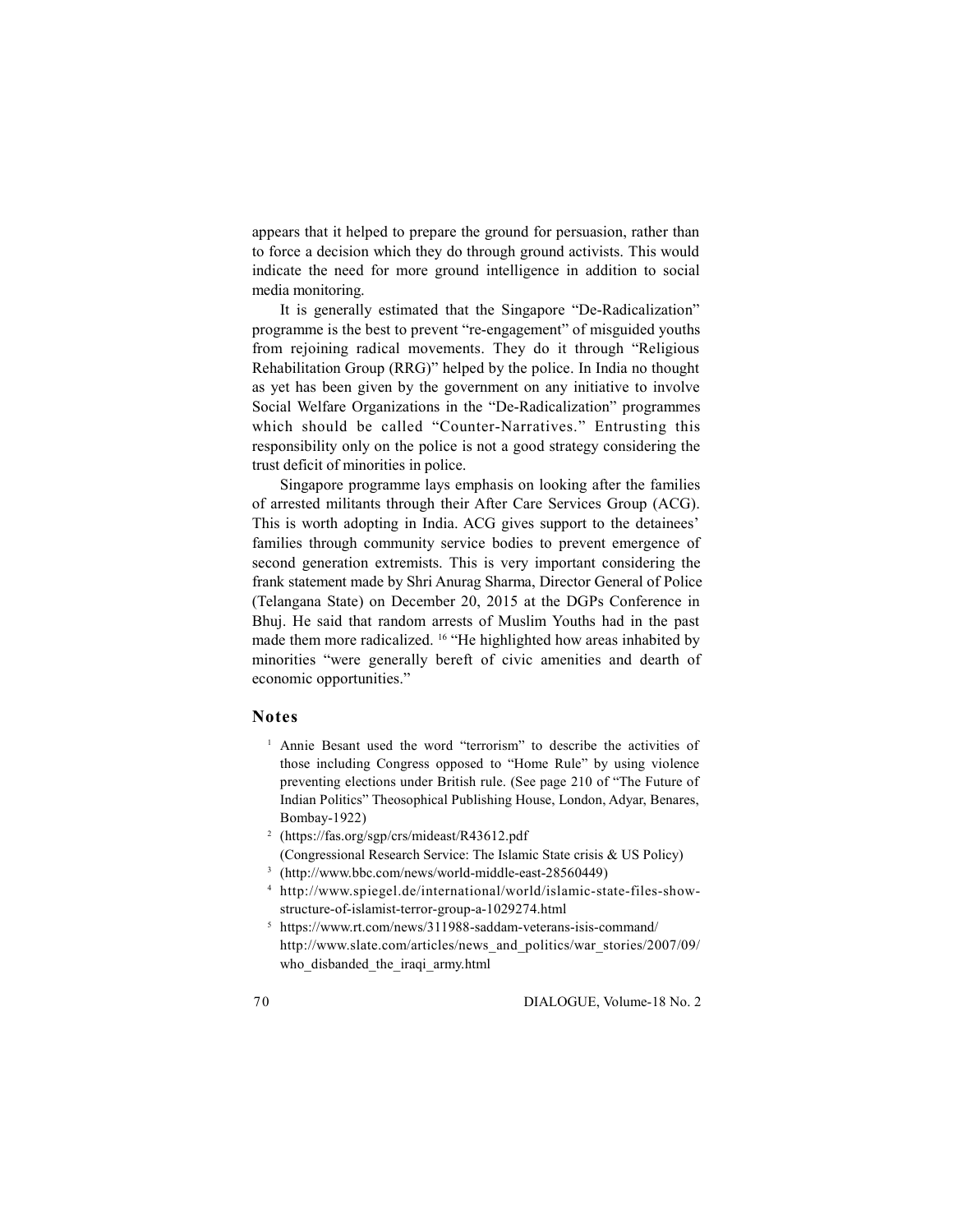- <sup>6</sup> However President Bush denies to have issued any such order. Fred Kaplan, US journalist suspects that the orders were issued by Vice-President Dick Cheney on the advice of the wealthy Shia banker Ahmed Chalabi, who was also a long time CIA asset. He went on exile in 1992 and set up Iraqi National Congress and wanted to overthrow Saddam Hussain. In this he had received support from the "neo-Cons" like Paul Wolfowitz, Richard Perle etc. It was his secret information on Saddam's weapons of mass destruction (WMD) code named "Curve-Ball" that was responsible for the Iraq invasion in March 2003.
- <sup>7</sup> https://www.washingtonpost.com/world/middle\_east/the-hidden-handbehind-the-islamic-state-militants-saddam-husseins/2015/04/04/aa97676ccc32-11e4-8730-4f473416e759\_story.html
- <sup>8</sup> http://www.nytimes.com/interactive/2015/05/19/world/middleeast/isisfinances.html? r=0
- <sup>9</sup> http://www.zerohedge.com/news/2014-06-11/al-qaeda-jihadis-loot-over-400-million-mosul-central-bank-seize-saddams-hometown?page=2
- $10$  http://www.spiegel.de/international/world/islamic-state-files-show-structure-of-islamist-terror-group-a-1029274.html structure-of-islamist-terror-group-a-1029274.html<br>
10 http://www.spiegel.de/international/world/islamic-state-files-show-<br>
structure-of-islamist-terror-group-a-1029274.html<br>
11 http://www.huffingtonpost.com/daniel-wagner/w
- \_b\_7518012.html?ir=India&adsSiteOverride=in 11 http://www.huffingtonpost.com/daniel-wagner/why-there-is-no-stopping-<br>
11 http://www.huffingtonpost.com/daniel-wagner/why-there-is-no-stopping-<br>
12 http://icsr.info/2015/10/icsr-report-victims-perpetrators-assets-narrat
- 
- 13 http://icsr.info/2015/10/icsr-report-victims-perpetrators-assets-narratives-<br>
islamic-state-defectors/<br>
<sup>14</sup> http://icsr.info/2015/12/icsr-insight-decline-islamic-state-media-output/<br>
<sup>15</sup> Mumbai Mirror 22 September 201
- 
- 
- <sup>14</sup> http://icsr.info/2015/12/icsr-insight-decline-islamic-state-media-output/<br><sup>15</sup> Mumbai Mirror 22 September 2016<br><sup>16</sup> http://indianexpress.com/article/india/india-news-india/random-arrests-ofmuslim-youths-leading-to-radicalisation-telangana-police-chief-2/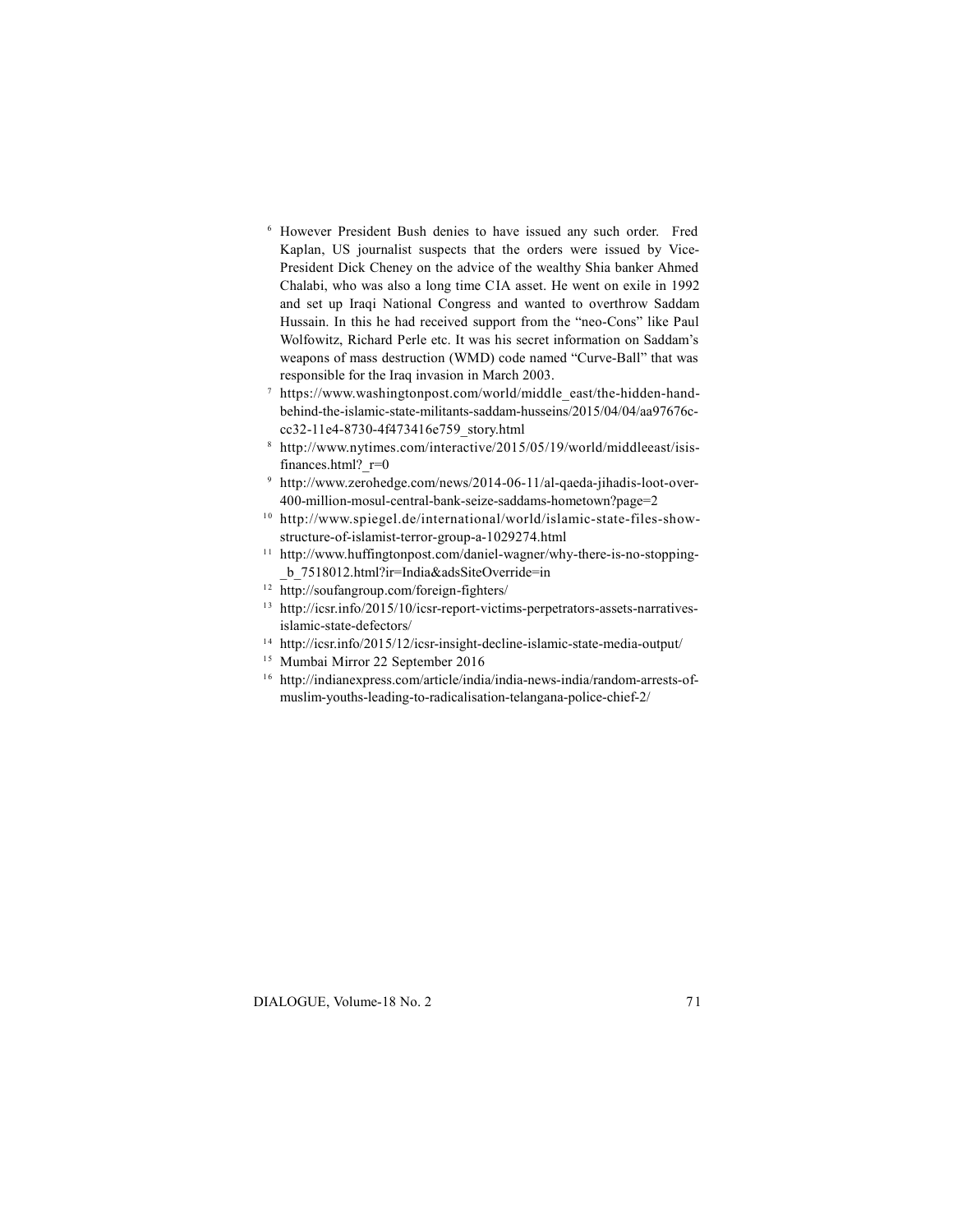# What After the Islamic State?

## Omair Anas\*

## **Abstract**

As the decline of the Islamic State began; many ISIS held cities being liberated, the political process towards a lasting peace has not yet started. An ISIS free Iraq and Syria without a credible political process in which all the communities can fairly participate, will remain vulnerable to another round of instability, violent protests and eventually terror recruitment. Sectarian divide; Sunnis remain on the margin and Shias have dominated most of the military, intellegnce and other state institutions, remains unbridged. A post-ISIS scenario is not much optimistic as it does not promise any inclusive politics in Iraq and Syria and hence forces of instability will continue to define the region.

The Islamic State is functioning within the fault lines created by the failures of the Iraqi and Syrian states, though certainly it has not emerged from this gap only. However, this simplified version of the crisis put Saudi Arabia and Qatar and other Sunni neighbours in black shade for their apparent complicity with the Islamic State and put Iran and the Syrian regimes in the rather white shade because their principle opponents are those, who are against the Assad and Iraqi regimes. It is not necessary that the beneficiary is always the creator of the group.

Islamic State is projecting itself as a credible alternative to the modern political institution called 'state' by introducing a host of institutions by using historical Islamic nomenclatures towards receiving popular Islamic approval. They are carefully using Islamic terminologies including the name of "Islamic State," which was never used by any

Dr. Omair Anas is PhD in West Asian Studies from Centre for West Asian Studies, Jawaharlal Nehru University and a research fellow at the Indian Council of World Affairs in New Delhi. His expertise include conflicts in West Asia, Turkey and Arab media. E-mail: omairanas@yahoo.com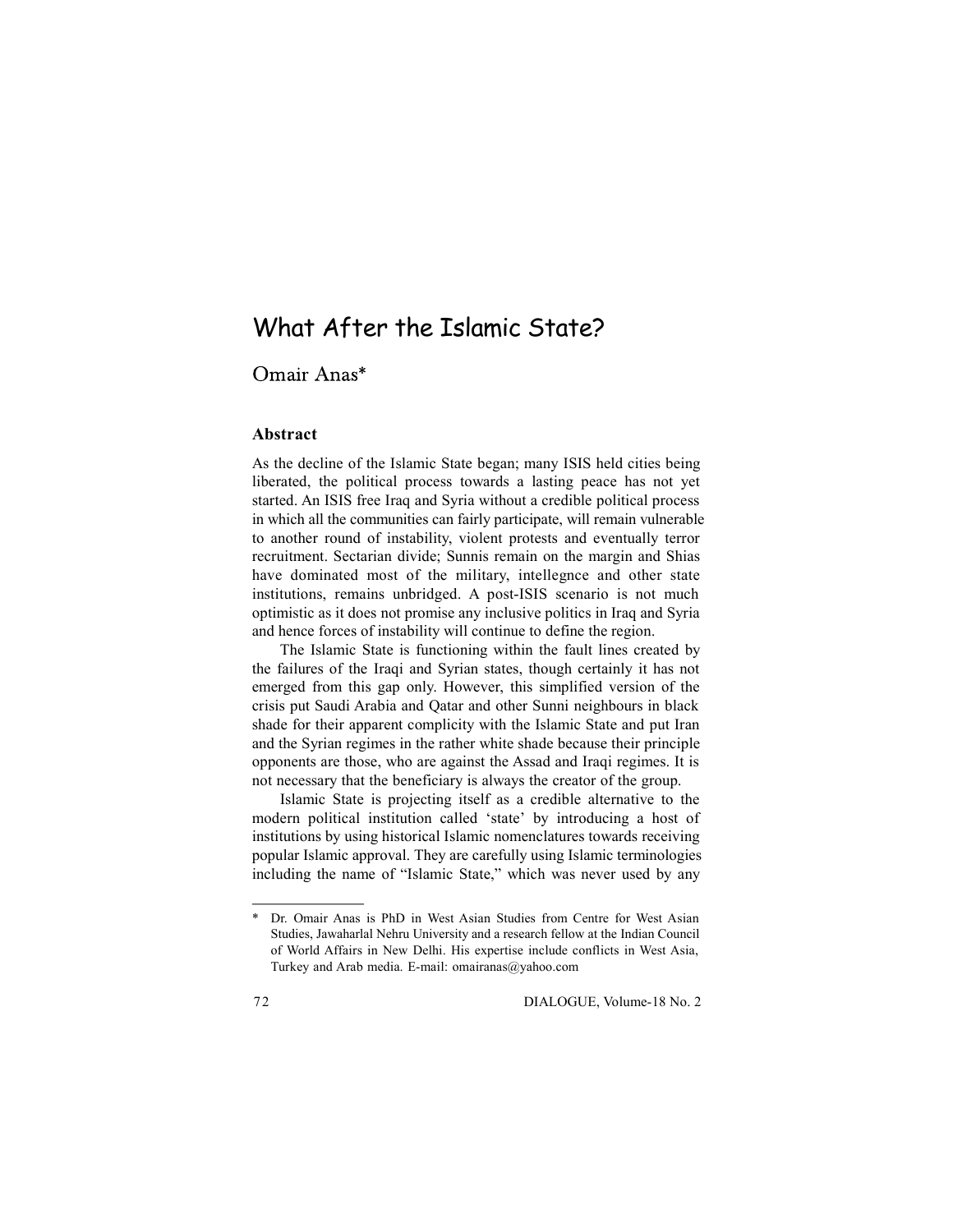Muslim dynastic Caliphates in the past. The literature promoted by the Islamic State suggests that it has achieved spectacular success in reaching its goals even faster than the mainstream Islamist groups, which have been active for many decades. Among their most important objectives are the establishment of *Deen* (religion) and propagation of oneness of God; establishment of Islamic Caliphate with sovereignty of God, one that is suspended by all Arab rulers; support to weak Muslims around the world; and to free occupied lands of Muslims, to free Muslim prisoners, treating non-Muslims as per the guidelines of God, which is to ask them to enter Islam, pay Jizya or face war; to maintain security and justice among people and implement brotherhood among Muslims.<sup>1</sup> After they have already established themselves on ground and have controlled vast territories and resources, many questions are in discussion about their future, durability and sustainability as an Islamic State. Many security scenarios are being projected with the Islamic State as a reality. Questions such as whether the Islamic State could have a global appeal among the Muslims of more than 100 countries, whether India or countries like India face a real threat from the potential of Islamic State expanding into the Indian Muslims' minds and souls and hence constituting a very serious national security threat both in territorial and ideological sense, and what is the real size and nature of threat emanating from the Islamic State and its expansion and hence, what are the possible corrective as well as preventive measures against this threat?

Despite its being an existential threat to the Gulf monarchies, a challenge to the territorial integrity of Turkey, Jordon and Syria and permanent threat to the neighbouring regions of Central Asia, South Asia, Caucasus and Europe, there is no common ground among all stakeholders to fight against the Islamic State. Their inability or reluctance may not necessarily be linked to their complicity with the terror group; rather, it may be linked more to a geo-strategic evaluation of the threat in which the Islamic State may or may not qualify as the 'only' or as 'the most serious' threat. Most important dividing factor among all these regional and international players is the collapse of the system in Iraq and Syria where the vaccum is effectively filled by nonstate militia supported by their respective allies in the region.

For the Sauids and other Gulf authorities, the emergence and dominance of Shiite militant groups,<sup>2</sup> supported and armed by Iran such as the Popular Mobilization Units in Iraq (Al-Hashd al-Shabi) is the main source of destabilization.<sup>3</sup> Turkey's main concern is that Kurdish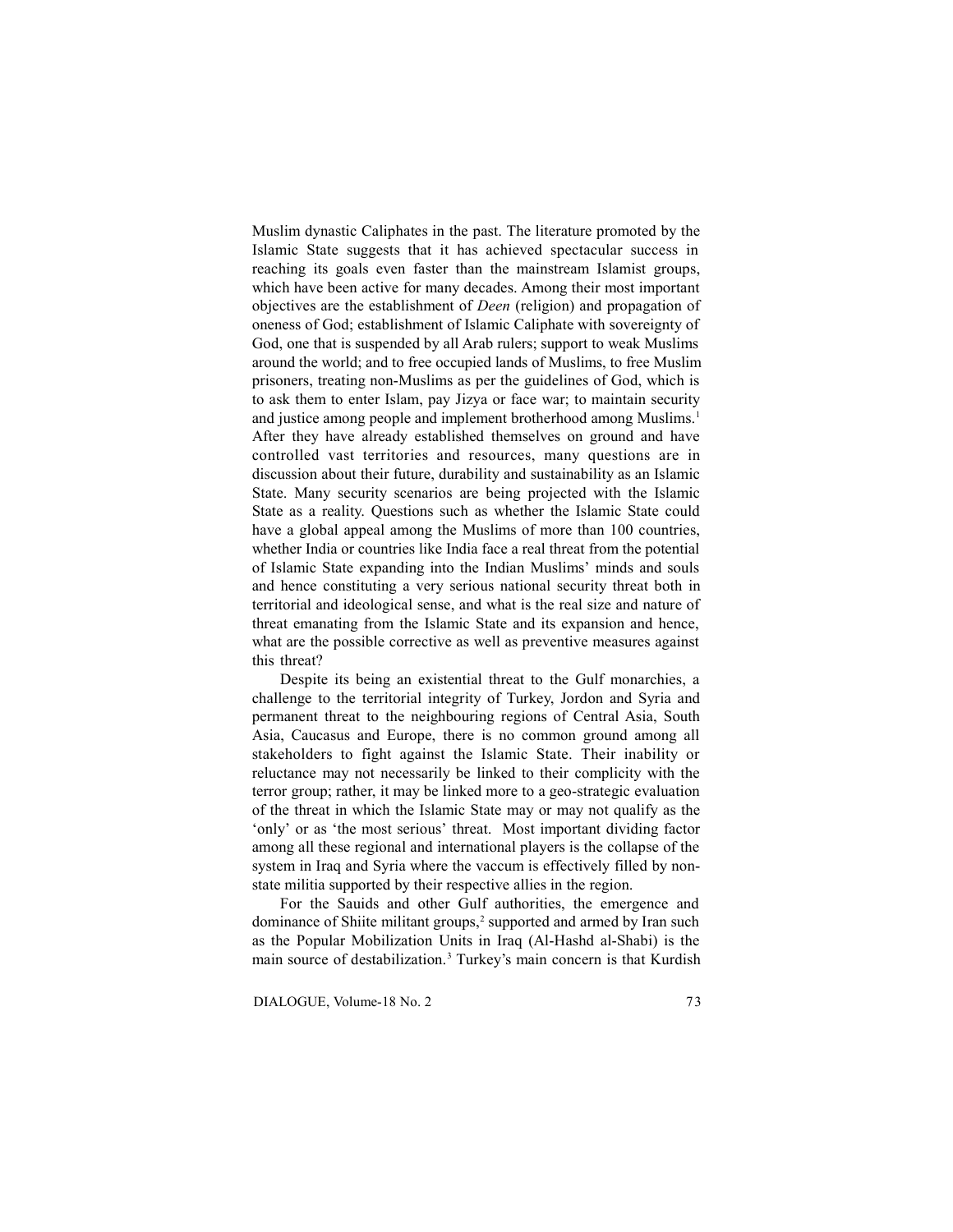separatist groups linked to US listed terror group PKK, is manipulatant the situation to carve out another independent state in its southern border.<sup>4</sup> A systematic exclusion of Sunni population from Iraqi military, intelligence and politics by the Nouri Al Maliki led Iraqi government has left Sunni tribes at the mercy of Shiite militant groups. In Iran, there is growing anti-Arab sentiments both at official and popular levels. Recently, the Tehran MP, Ali Reza Zakani boasted that Iran had three Arab capitals in the bag with Sana soon to follow.<sup>5</sup> The role of Iran's Islamic Revolutionary Guard Corps (IRGC) is also seen in line with Iran's effort to revive the earlier abandoned policy of exporting revolution, this time with armed struggle.<sup>6</sup> The Iraqi Kurdish authorities are equally worried and dismissive of the role of Iran backed Shiite militias.

The KRG President, Massoud Barzani, in his talk at the Council for Foreign Affairs, underscores the failure of Iraqi state, particularly, the failure of Iraqi Prime Minister, Nouri Al Maliki for Islamic State's success. KRG's perspective on how to take Mosul from Islamic State is different from that of Bagdad's.<sup>7</sup> Turkey, which has a long border with both Iraq and Syria, has two major concerns; first, the emergence of Islamic State is directly linked with the repressive Syrian regime and the exclusion of Sunni population in Iraq; secondly, the Syrian Kurdish groups should never be allowed to create a new state. On both fronts, Turkey has received no major assurance from its Western allies, rather, the US has started arming the Syrian Kurdish group YPG against Turkish wishes.<sup>8</sup>

Iraq and Syria have become a real battleground of private militias, mercenaries fighting on behalf of their groups, state and non-state religious, tribal, ideological, ethnic and sectarian entities. There are nearly 48 militant groups fighting against the Islamic State, mostly Shia and Iran-backed or state supported, but accountable to individual leaders, rather than to the national military leadership. The largest and perhaps the strongest private militia is the umbrella group, Popular Mobilization Forces (PMF) known as *Hashd Shabi,* fighting in concert with the Iraqi state. Though it includes a few Sunnis, but its leadership and most of its fighters and constituent groups are Shia militias. Major constituents of the group are the *Badr*, *Hezbollah* (of Iraq), *Asaib Ahl Al Haq*, *Saraya Salam* (former Jaish Al Mahdi of Moqtada Al Sadr) and *Lewa Khorasan*, *Sheibani Network*, *Quds Force*, *al Sayed Al Shaheed*, *Lewa abul Fazl Al Abbas*, *Katiba dar'a al Shiya*, *Al Tayyar al Risali*, *Sariyya Ashour, Katiba Amlek Al Ashtar*, *Harkah Iraqiya, Harka Abdal, Jaish* Al Mokhtar etc.<sup>9</sup> There is growing international concern over the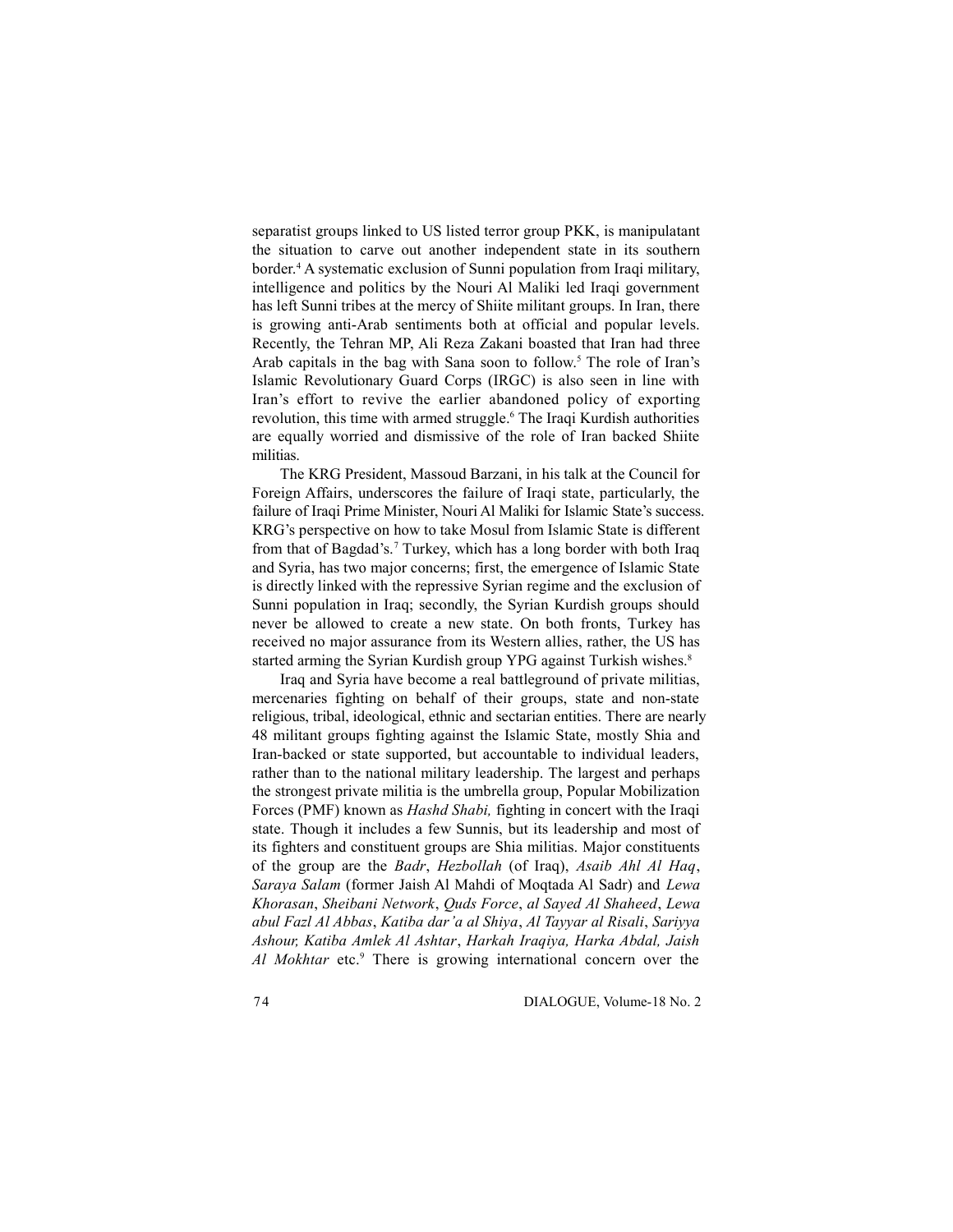command of these private militias, as most of them are taking orders only from their religious leaders, not from the military or the leadership of Hashd Shabi. Its popularity and legitimacy is based on a fatwa issued by Iraq's supreme religious authority Ayatollah Ali Al Sistani, which the Iraqi Prime Minister Haidar Al Abadi had used to legitimise the group.<sup>10</sup> The Fatwa asks all "Iraqi citizens, who are able to take up arms, should volunteer in the ranks of the security forces to defend the country." There is misinterpretation of this Fatwa that he had called Shiites to take up arms against the Sunnis.<sup>11</sup> However, the decision to allow such a militia parallel to Iraq's national army was not well received by all political parties within Iraq as well as by the international human right groups and neighbouring countries.<sup>12</sup> Even before formal announcement of *Hashd Shabi*, there started international mobilization among Shia Muslim youths to protect the holy shrines. In India, the Shia Islamic scholar, Kalbe Jawwad was detained while trying to fly to Iraq from Indira Gandhi International Airport.<sup>13</sup> Human Rights Watch has reported many serious human rights violations by these private militias, which include the killing of many Sunni tribesmen, who were not involved with the Islamic State.<sup>14</sup>

Similarly in Syria, there are many groups active against the Islamic State, who are protecting the Assad regime. Prominent ones are *Liwa Suqur al-Quneitra, Liwa al-Quds, Jaysh al-Tahrir al-Falastini, Nusur al-Zawba'a, Katibat al-Jabal, Hezbolla*, and many of them are organized in similar popular resistance forums, such as Iraq's PMF. According to the Carnegie Endowment Report, the largest pro-Assad militia is the National Defense Forces (NDF), some units of the groups are armed with tanks and rocket launchers. The second largest militia is The Baath Battalions, followed by the Jerusalem Brigade, The Syrian Social Nationalist Party (SSNP), The Popular Front for the Liberation of Palestine-General Command (PFLP-GC), and their recruits are gradually declining.<sup>15</sup>

The increasing role of Iran backed militants has complicated the situation further. The largest and perhaps the strongest private militia is the umbrella group, Popular Mobilization Forces (PMF) known as *Hashd Shabi,* fighting in concert with the Iraqi state. A major concern is that the Iraqi state has no control over these groups, their funding, arms and recruitment. There is information that several thousand Afghanis and Pakistani Shias have been recruited to fight along with the ranks of PMF. A Fatwa issued by Iraq's supreme religious authority Ayatollah Ali Al Sistani has been used to justify a global recruitment of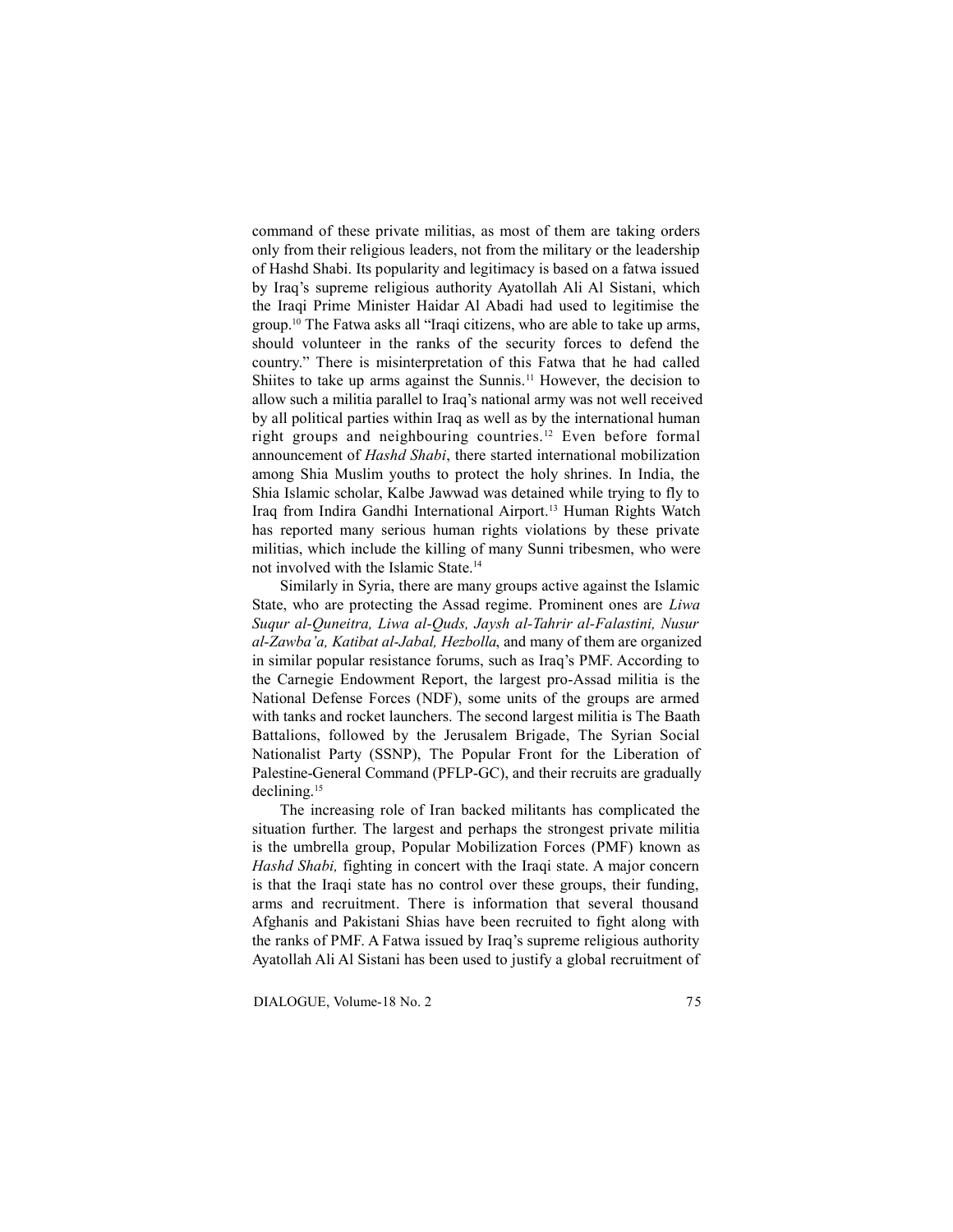Shias to fight to defend Shia shrines.<sup>16</sup> There is misinterpretation of this Fatwa that he had called Shiites to take up arms against the Sunnis.<sup>17</sup> In India, a recruitment drive was launched by the Shia Islamic scholar, Kalbe Jawwad who was even stopped at Delhi airport from flying to Iraq.<sup>18</sup>

## **After Falluja Operation**

After a long time, some good news is coming from Iraq indicating that the Iraqi forces have successfully liberated Fallujah, a stronghold of Islamic State. Only a few days before, the US had cast some doubts that the Iraqi army may not be in full control of Fallujah. To send a strong message, Prime Minister Haidar al Abadi made a televised message from Fallujah to congratulate the Iraqi people. The message was clear that neither Islamic State is invincible nor the Iraqi state has lost its collapse. Now the seize of Mohil the second largest city of Iraq is under IS control.

That said, the challenge is not yet over. There are three major sources to fear that the celebration may be short-lived. Since the American invasion of Iraq, Fallujah has been a restive region as the province is strong hold of Sunni forces, many militants among them, opposed to the American invasion and subsequent Shia led Iraqi government. The deadliest attack on Fallujah was in April 2004 which had made global headlines as they involved serious human right violations by the American forces.

The victory has exposed the over reliance of Iraqi state on Shia dominated umbrella militant group al Hashd al Shabi (People's Mobilization Forces; PMF). The Iraqi Sunnis have been accusing the group of indulging in serious crimes against Sunnis. International rights groups, mainly the Human Rights Watch has been demanding the Iraqi government to make the PMF accountable to the state or the Iraqi military. A few weeks before the Human Rights Watch had again said that "the Iraqi government needs to control and hold accountable its own forces if it hopes to claim the moral upper hand in its fight against ISIS." The very making of the PMF is based on a sectarian solidarity which has strong anti-Sunni feelings that holds the entire Sunni population responsible for the crimes Saddam Hussain had committed against Iraq's Shia population. Human Right Watch had documented serious human right violations, mostly unaccountable, that many pre-existing Shia militias had executed in the areas of their deployment,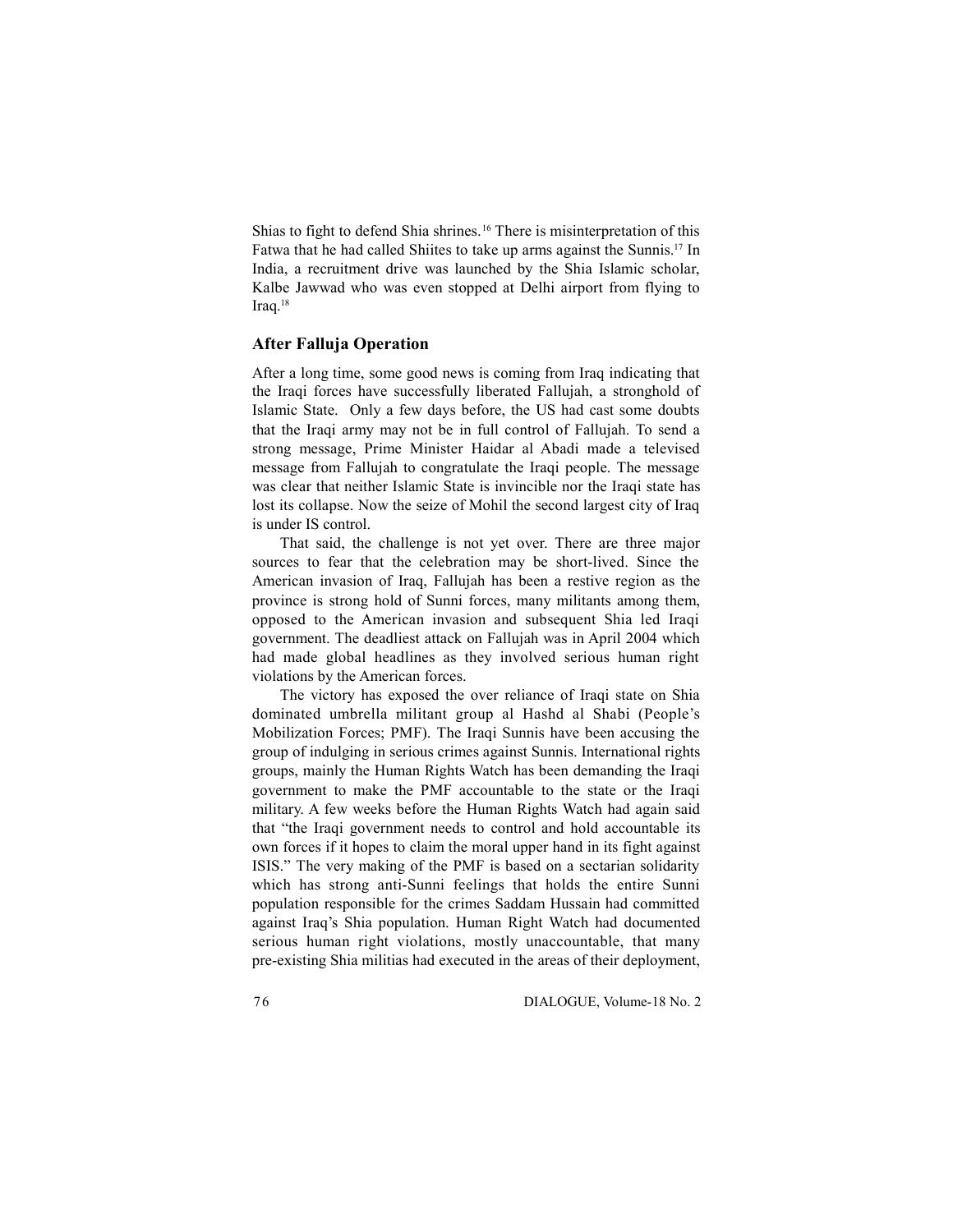including Fallujah. These groups have also close coordination with Iran's Islamic Revolutionary Guard Corp and its leader General Qasim Suleman. The Iraqi state's deepening reliance on such a militant group had divided the Iraqi political groups; secular Shias and Sunni and Kurd leaders have been critical of these groups. Kurdish leader Mahmud Barzani, the President of Kurdistan Regional Government, had asked PMF to stay away from entering the Kurdish region.

Second most important factor that can help the victory sustain is an expedient rehabilitation of Iraqi Sunnis who have faced brutalities from Islamic State or have fled their homes to live in inhuman conditions within the country. The mass exodus of Sunnis dramatically rose when Shia militant groups had advanced to liberate the city. Soon after Islamic State's takeover of the city, the UN had reported that more than nearly 72,910 families were registered as displaced in 2014 mostly from Anbar. Weeks before this operation began, as many as 50,000 Iraqis were besieged in Falluja and thousands are in camps set up by the Iraqi army. Their expeditious rehabilitation will be the key challenge for Abadi government to defeat Islamic State militarily as well as politically.

Third factor to stabilize Iraqi advances against Islamic State will be implementing long held political reforms. Just last month, supporters of Iraq's most influential Shia leader Moqtada Al Sadr had stormed Prime Minister Office and protesters chanted anti-Iran slogans criticizing Iran's interference in Iraq's internal affairs. Anti-Iran protests are common among Sunnis but a Shia protest against Iran had immediately become news. In 2007, Sunni's anti Al Qaida group al-Sahwah al-Sunniyah and Abna' al Iraq were the main force behind the complete defeat of al-Qaida and Abu Musab al Zarqawi.

However, Sunnis were gradually marginalized, and excluded from major security forces and other public offices that led to a boycott policy resulting into a legal exclusion of Iraqi Sunnis. The gradual exclusion accompanied with the decline of Iraqi secular politicians against the Iran backed Shia religious political leadership particularly Nouri al Maliki.

Nouri al Maliki set aside all reforms and followed a strict exclusivist policy; Iraqi Sunnis accused him of employing a sectarian agenda. Nouri al Maliki, though he enjoyed full support from Iran, had gradually lost legitimacy amid deepening sectarian crisis. Iraq's secular Shia leaders as well as some religious leaders such as Moqtada al Sadr, played an important role to force Maliki out of power. The dramatic rise of Islamic State was seen as an outcome of Nouri al Maliki's failing policies against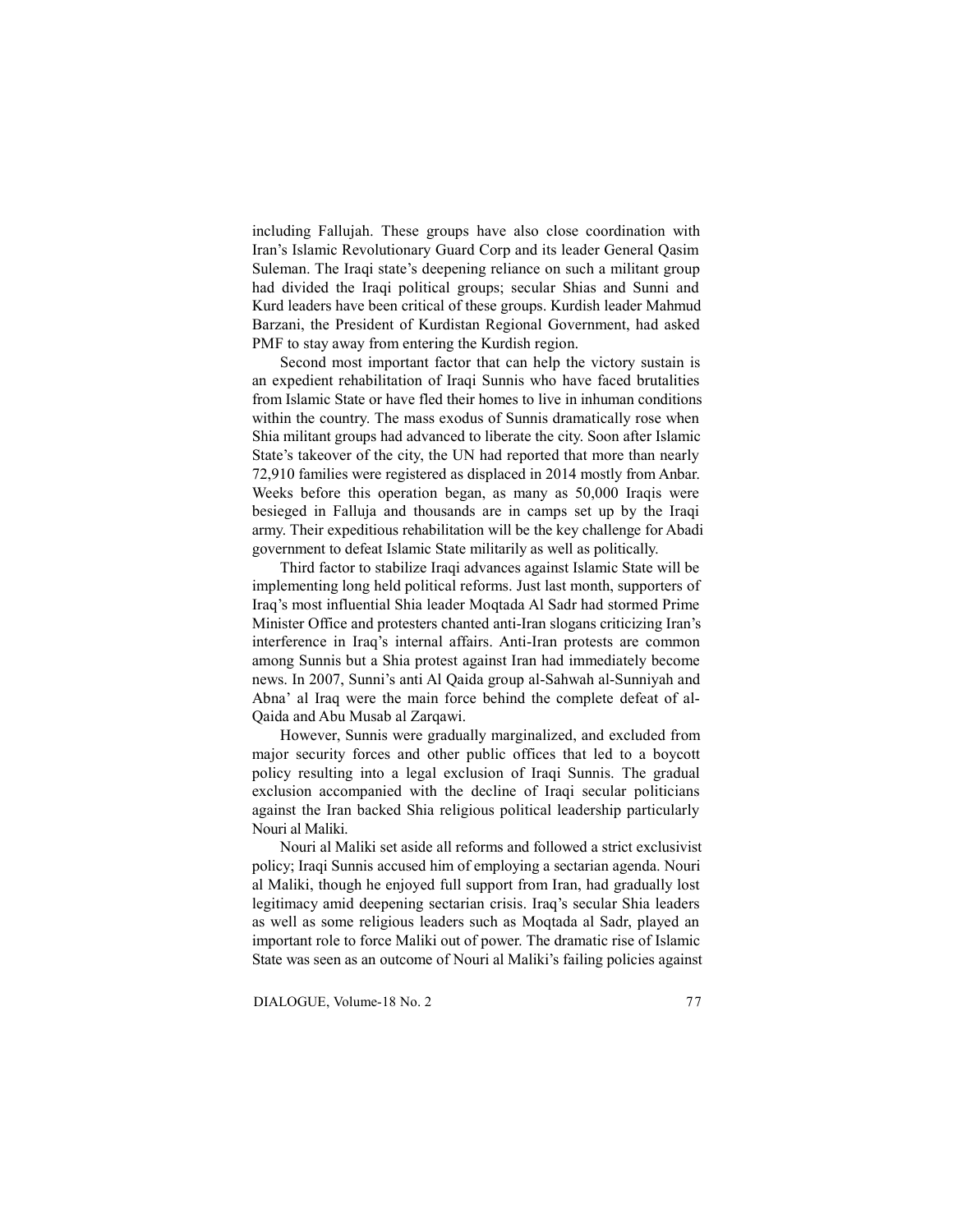Iraqi Sunnis who did not find any change in their life in both situations.

The Iraqi Sunnis' active support could be secured only when the new Prime Minister Haidar Al Abadi announced certain reforms. Other than fair representation in the Iraqi government, Iraqi Sunnis have been demanding for the release of thousands of Sunnis jailed on terror charges but the right groups call these cases mostly politically motivated. Abadi has promised to decentralize Iraq's security forces which will be accountable to their provincial governments instead of the central government. Sunnis predicament in a common struggle against ISIS is driven from the sense of alienation and insecurity for which the central government holds much responsibility. For example, rather than disbanding all non-state militant groups, such as Shia's Al Hashd al Shabi (PMF) and Kurds' Peshmarga, and forming an inclusive Iraqi military, Iraqi state is seen as complicit with Shia and Kurd militant groups when it allows them to have arms and refuses Sunni groups the same. Sunnis became underrepresented in Iraqi military after a debathification law disbanded entire Iraqi army and banned them from joining any public jobs.

An expedient rehabilitation programme, implementation of the overdue political reforms and disbanding all militant groups, regardless of their sect and ethnicity, to form an inclusive and representative Iraqi military are the main steps towards forcing the ISIS and similar extremist groups away from Iraq.

For Indian government, it is extremely sensitive issue as it has a responsibility to stop the sectarian politics coming to India where 20 per cent population of Indian Muslims belong to Shia community. A scenario that some suspected Shia and Sunni fighters fighting for Al Hashd Al Shabi or Islamic State and will return to India, will have deeper implications for India's hitherto peaceful sectarian environment.

India's war against terrorism and al-Qaida will weaken and take a sectarian turn if its nationals join either side of the conflict in Iraq and Syria. The Islamic State, with its clear vision and ideology, is against the very state system on which the existing West Asia and Muslim world is based. A threat to the entire state system is a threat to the global peace and order. It may not establish a Pan-Islamic Caliphate in near future but its ideological reach will itself create divisions within Islamic societies around the world. India's immediate security concern is the gradual expansion, of the Islamic State, both territorial and ideological, in Afghanistan and Pakistan and its alliance with the already active militant networks. Also the mass recruitment of Shia fighters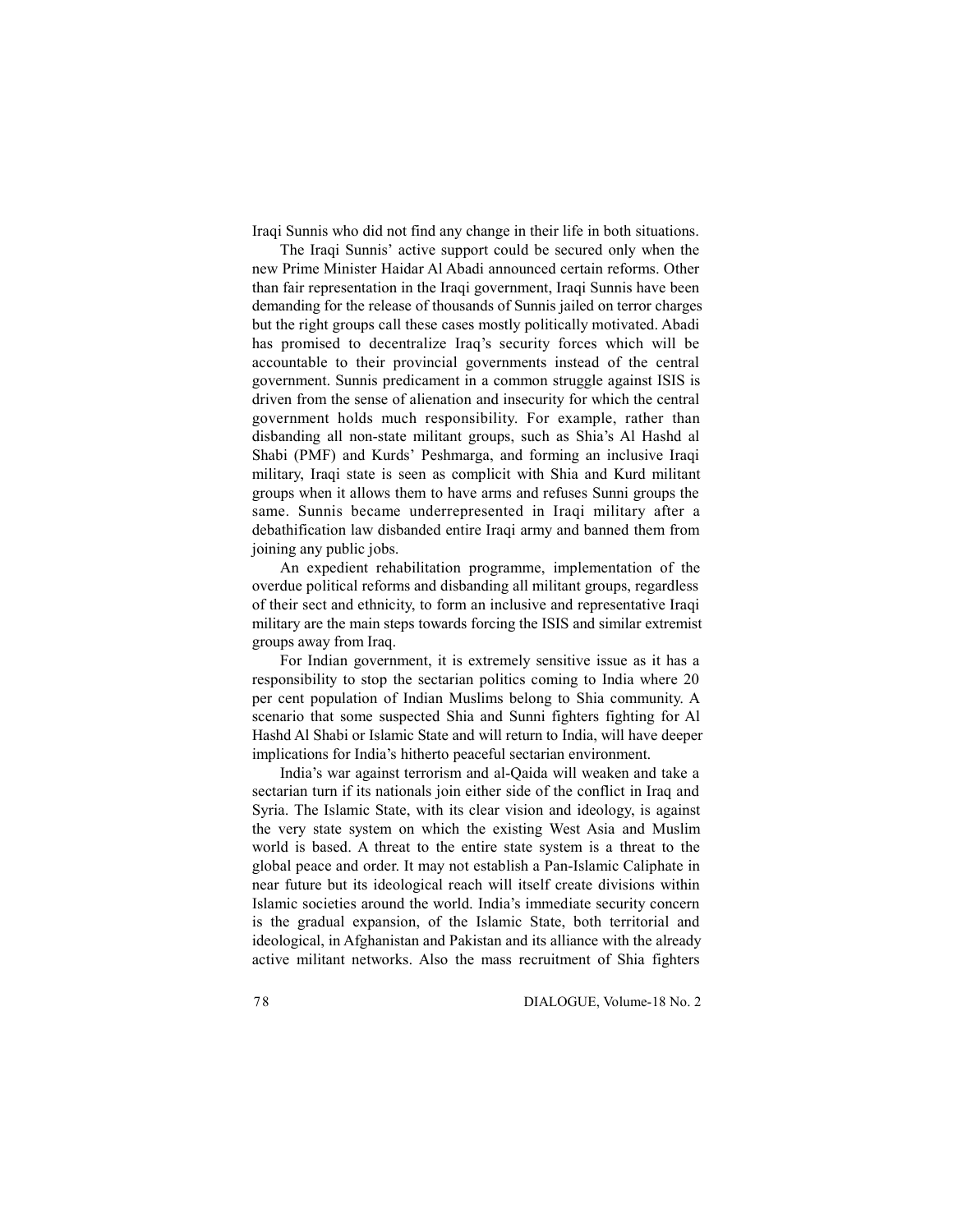from Pakistan and Afghanistan should be closely watched as their return from Iraq and Syria may deepen a sectarian divide in the region and can also create a ground for import of Shia Islamic revolution from Iran and Iraq.

## **Notes**

- <sup>1</sup> Objectives **o**f Islamic State, Website of Islamic State in Arabic: https:// akhbardawlatalislam.wordpress.com
- <sup>2</sup> See statement of Iraqi defence minister Khalid Al Abidi in Al Jazeera on 10 March 2015
- <sup>3</sup> Ibrahim Al Hatlani, "The Islamic State is coming for the Gulf," 9 July 2015, Retrieved: http://www.al-monitor.com/pulse/originals/2015/07/gulfislamic-state-expansion-sunni-shiite.html#ixzz3l7lhBekN
- <sup>4</sup> "Kerry Seeks Arab Consensus in Campaign Against ISIS," 11 September 2014, Retrieved: http://www.nytimes.com/2014/09/12/world/middleeast/ john-kerry-saudi-arabia-isis-strategy.html? r=0
- <sup>5</sup> "Iran expands regional 'empire' ahead of nuclear deal", Reuter, 23 March 2015 Retrieved: http://www.reuters.com/article/2015/03/23/us-mideast-iranregion-insight-idUSKBN0MJ1G520150323
- <sup>6</sup> Amir Taheri, "Opinion: Khamenei tries to force generals back into line," Al Sharq Al Awsat [English] 26 June 2015 Retrieved: http:// english.aawsat.com/2015/06/article55344131/opinion-khamenei-tries-toforce-generals-back-into-line
- <sup>7</sup> "Iraqi Kurdistan and the Islamic State Group: A Conversation with Masoud Barzani," 8 May 2015 Retrieved: http://www.cfr.org/iraq/iraqi-kurdistanislamic-state-group/p36525
- <sup>8</sup> Talmiz Ahmad, "Why India needs to join the war against the IS," 30 October 2014, Retrieved: http://www.dailyo.in/politics/why-india-needsto-join-the-war-against-the-is/story/1/508.html
- <sup>9</sup> "Why Iraq needs to depoliticize their Popular Mobilization Units," 10 July 2015 Retrieved: http://www.al-monitor.com/pulse/originals/2015/07/
- iraq-popular-mobilization-forces-politics-isis.html  $10$  "Statement of Iraqi Prime Minister Haidar Al Abadi: Fatwa of Ali Al Sistani rescued Iraq," (Arabic), Al Alam, 12 June 2015, Retrieved: http:// www.alalam.ir/news/1710880
- <sup>11</sup> "Why Iraq needs to depoliticize their Popular Mobilization Units," 10 July 2015, Retrieved: http://www.al-monitor.com/pulse/originals/2015/07/ iraq-popular-mobilization-forces-politics-isis.html#ixzz3ks5lNY9m
- <sup>12</sup> The Guardian, "Is Iran creating its own state within Iraq?" 18 May 2015, retrieved: http://www.theguardian.com/world/2015/may/18/irans-statewithin-state-in-iraq-shia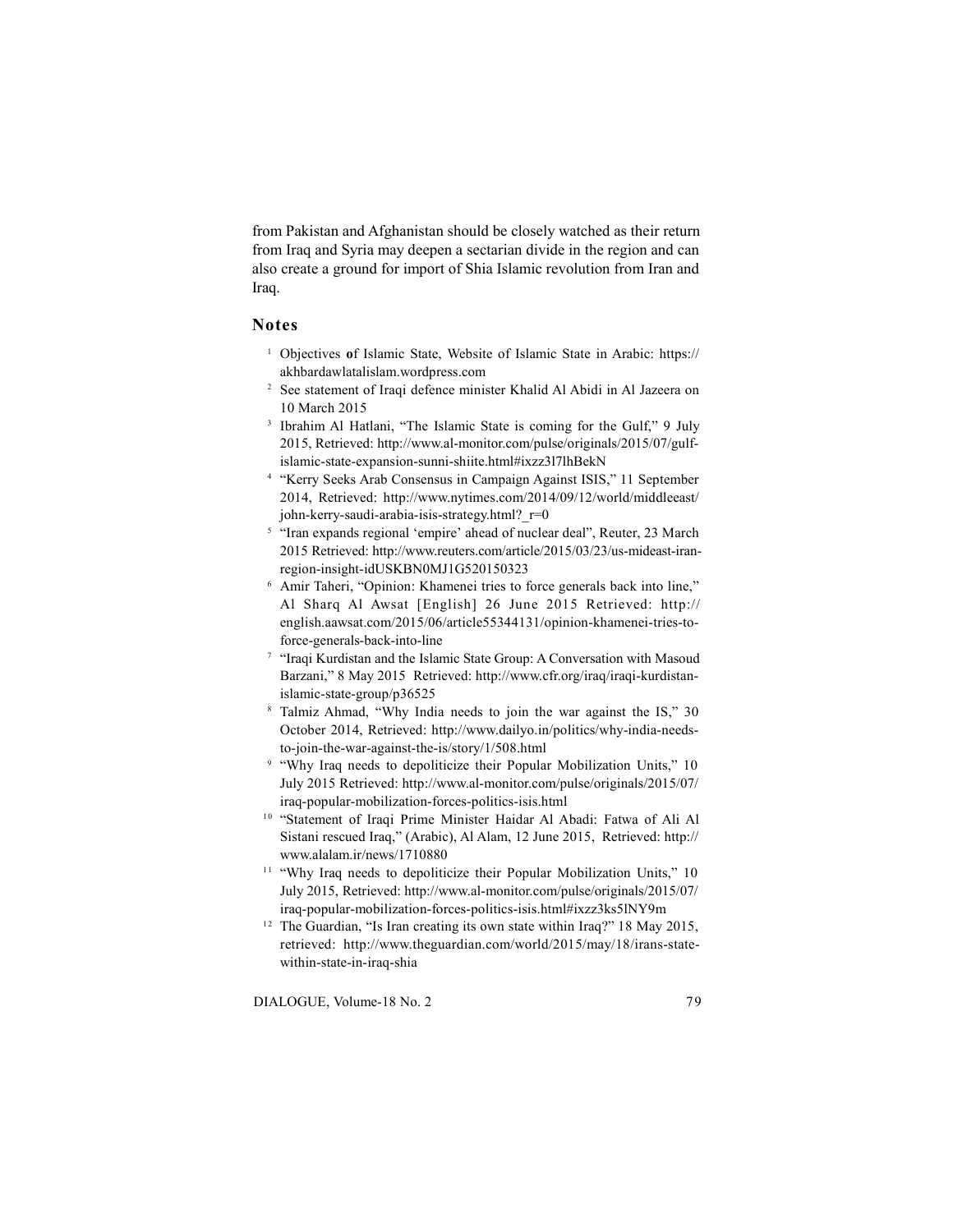- <sup>13</sup> "Shia youth 'who fought ISIS' gets grand welcome home in Lucknow." The Indian Express 20 October 2014. Retrieved: http://indianexpress.com/ article/india/uttar-pradesh/shia-youth-who-fought-isis-gets-grand-welcomehome-in-lucknow/#sthash.L3qJllXo.dpuf Also see: "Shia group stopped from flying to Iraq" The Indian Express 25 November 2014, retrieved: http://indianexpress.com/article/cities/delhi/shia-group-stopped-from-flyingto-iraq/  $14$  Human Rights Watch, "Iraq," Retrieved: https://www.hrw.org/middle-east/
- n-africa/iraq also see: "Iraq: Militia Attacks Destroy Villages, Displace Thousands," HRW 18 March 2015, Retrieved: https://www.hrw.org/news/ 2015/03/18/iraq-militia-attacks-destroy-villages-displace-thousands, 15 "Who Are the Pro-Assad" 2 March 2015, Retrieved: http://
- carnegieendowment.org/syriaincrisis/?fa=59215<br><sup>16</sup> "Statement of Iraqi Prime Minister Haidar Al Abadi: Fatwa of Ali Al <sup>15</sup> "Who Are the Pro-Assad" 2 March 2015, Retrieved: http://<br>carnegieendowment.org/syriaincrisis/?fa=59215<br><sup>16</sup> "Statement of Iraqi Prime Minister Haidar Al Abadi: Fatwa of Ali Al
- Sistani rescued Iraq" (Arabic), Al Alam, 12 June 2015, Retrieved: http:// www.alalam.ir/news/1710880
- <sup>17</sup> "Why Iraq needs to depoliticize their Popular Mobilization Units," 10 July 2015, Retrieved: http://www.al-monitor.com/pulse/originals/2015/07/ iraq-popular-mobilization-forces-politics-isis.html#ixzz3ks5lNY9m
- <sup>18</sup> "Shia youth 'who fought ISIS' gets grand welcome home in Lucknow." The Indian Express 20 October 2014 Retrieved: http://indianexpress.com/ article/india/uttar-pradesh/shia-youth-who-fought-isis-gets-grand-welcomehome-in-lucknow/#sthash.L3qJllXo.dpuf Also see: "Shia group stopped from flying to Iraq" The Indian Express 25 November 2014, retrieved: http://indianexpress.com/article/cities/delhi/shia-group-stopped-from-flyingto-iraq/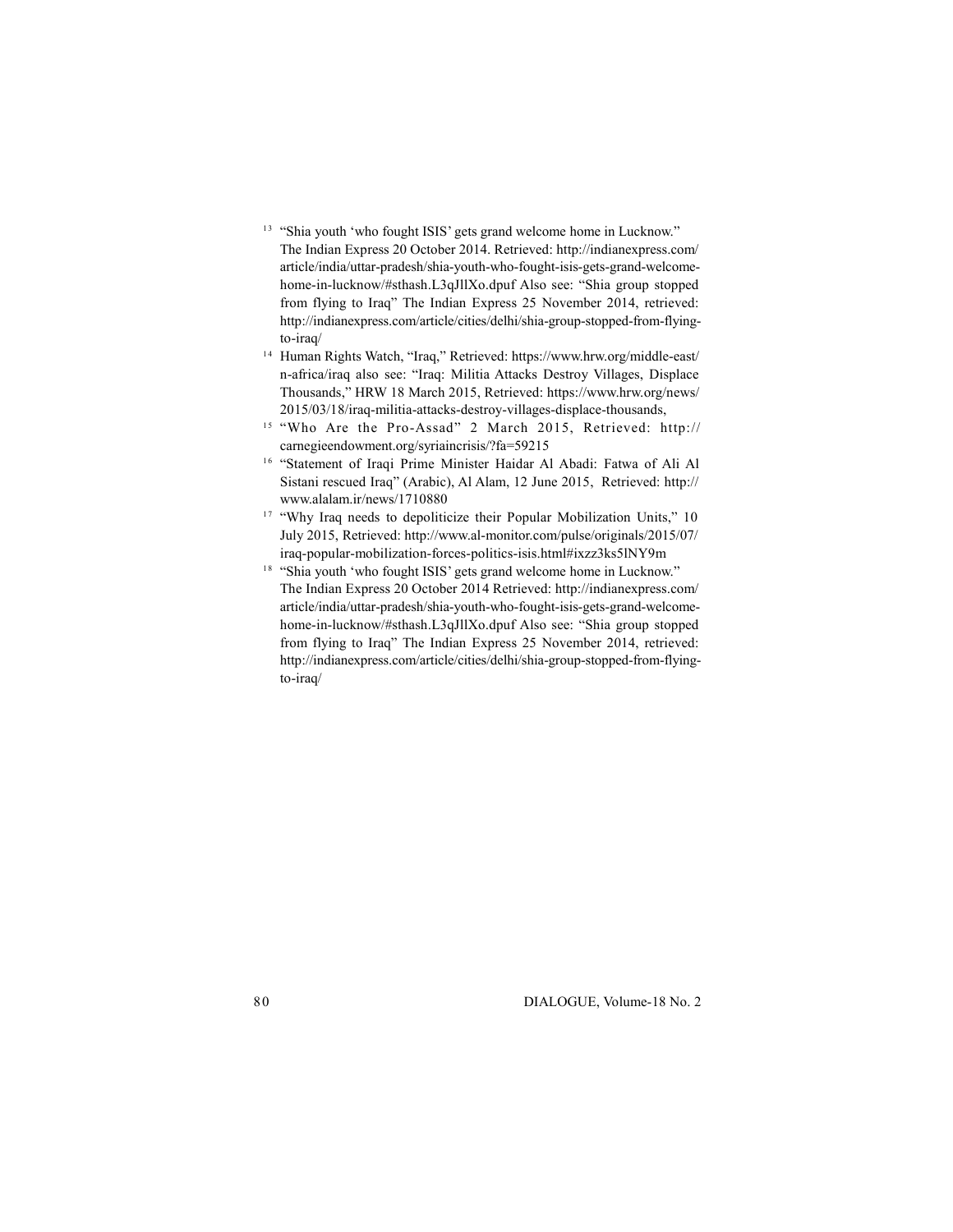# Kashmir Valley in Turmoil – Awaiting New Leadership

J.N.  $\mathrm{Roy}^*$ 

The over four month long current upsurge in the 10 districts of the Kashmir Valley (not other parts of the state), has led to over 90 deaths, over 10,000 injuries, including several hundred eye injuries in use of pellet guns by the security forces. Over hundred are said to have been permanently blinded. It has been accompanied by prolonged curfews lasting over 90 days and shut downs on the calls of the separatist – leaders. Schools are closed for the last four-months and now (Nov 10, 2016) 33 have been burnt down by "unknown" people. Several thousand (over 7000), including children (13-15 years) have been arrested. Its intensity, as of all storms, has dwindled but no early end seems in sight as the separatist leaders, now for a change on one platform, are interested in prolonging it. Pakistan, expectedly is jubilant over the development to embarrass India as a grave human rights issue.

The current upsurge, unlike the 2008 and 2010 ones, is spontaneous, generated by unattached youth and leaderless. The protestors are only relating to various protest progammes being dished out by the separatist leaders SAS Gillani, Mirwaz, and Yasin Malik, whom they do not seem to acknowledge as leaders. Rather they are suspicious of all old leaders and processes. It is for a change home grown movement and nothing to do with Pakistan, and Hurriyat leaders are taking advantage of it to defame India. Death of popular Hizbul Mujahidin "Commander" Burhan Wani on July 8, 2016 in an encounter with the security forces (SF) triggered the "intifada" like (as in 2010) movement with youth even children, pelting stones at the SF/Police, and schools/offices and shops remain closed. School burning is the latest mode of protest which the separatist leaders condemn and as usual blame the govt. for it. 33 school

<sup>\*</sup>J.N. Roy IPS (Retd.) is a security analyst. He has served in Jammu and Kashmir.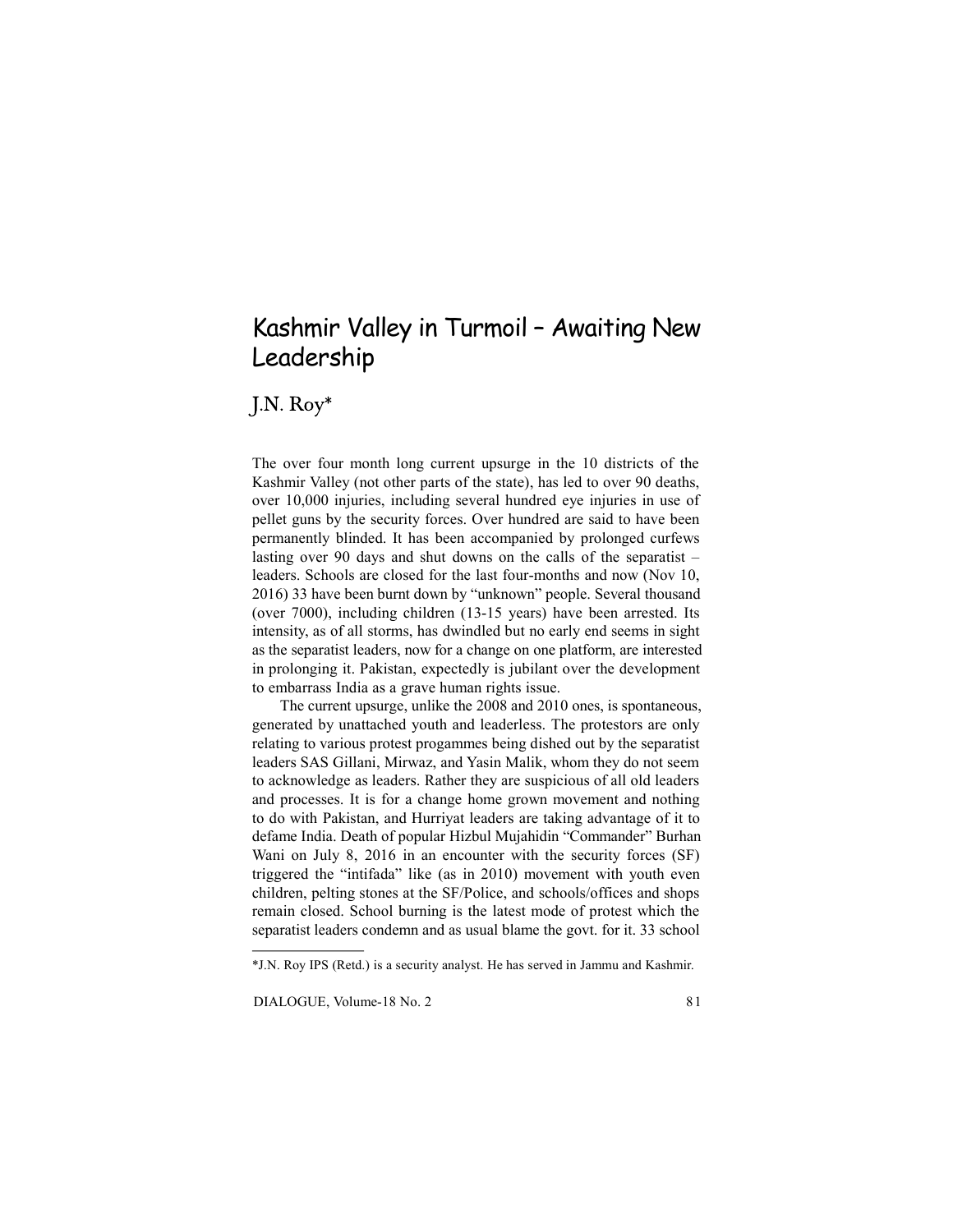buildings had been set fire to (Nov 10, 2014) ostensibly to thwart the govt. effort to hold examinations in November. This did not succeed and students in large number appeared for the examinations.

There is a déjà vu about the situation vis-à-vis the 2008 (over lease of land to Amarnath Shrine Board); 2010 over alleged security forces excesses, and even the 1989-90 period beginning of the armed militancy. A valued friend and colleague whose views I respect, was unhappy when I said that it will continue to recur from time to time as the basic issue alienating the Valley Muslims remains unaddressed and the popular perception in the country (not the govt.) is opposed to any engagement with them because in essence it is perceived as separatist with Pakistan connection and the increasing Islamisation of the movement. He felt that the Valley muslims were totally 'alienated' (they were always), and SF actions against peaceful protestors and civilian deaths are unacceptable. I do agree with him, particularly the civilian casualties are something we cannot live with as a civilized country and must change the terms of engagement to minimize it, if not totally avoid it an future. But, I still stick with my proposition of periodic recurrence of such protests and violence over any pretext or incident with pro-Pakistan separatist leaders as instigators. Armed militancy ebbing this kind of periodic upsurges suit Pakistan to keep Kashmir in front pages.

It is but natural for the experts, journey-men journalists, liberals and intellectuals to wade into the situation and generally condemn the Govt. of India for "oppressing and suppressing" the Kashmiris, and worse "the breach of trust and promises" over the years. A refrain regularly reinforced by the Valley media and Kashmiri moderates, separatists and politicians. Betrayals by Nehru (on self-determination) and Govt. of India for alleged dilution of Art 370, 1952 Agreement and autonomy of state form the main plank of their arguments. This is further reinforced by suggestions like, opening talks with the stake-holders, winning the hearts and minds of the Kashmiri youth, (they mean valley muslim youth as youths of Jammu and Ladakh region are not alienated); involve separatist leaders in discussions and talks for restoring normalcy in the state (they mean the Valley). Some Indo-Pak experts evoke the litany of the visceral Indo-Pak animosity or enmity to predict stalemate as Pakistan will not allow, using pro-Pak separatist leaders and militants, any normalcy in J&K till Kashmir agenda is resolved to Pakistan's satisfaction. They are perhaps right.

No past event whether 1989-90, 2008, 2010 and current 2016 are same in details, reasons, protagonists or the trigger, even if the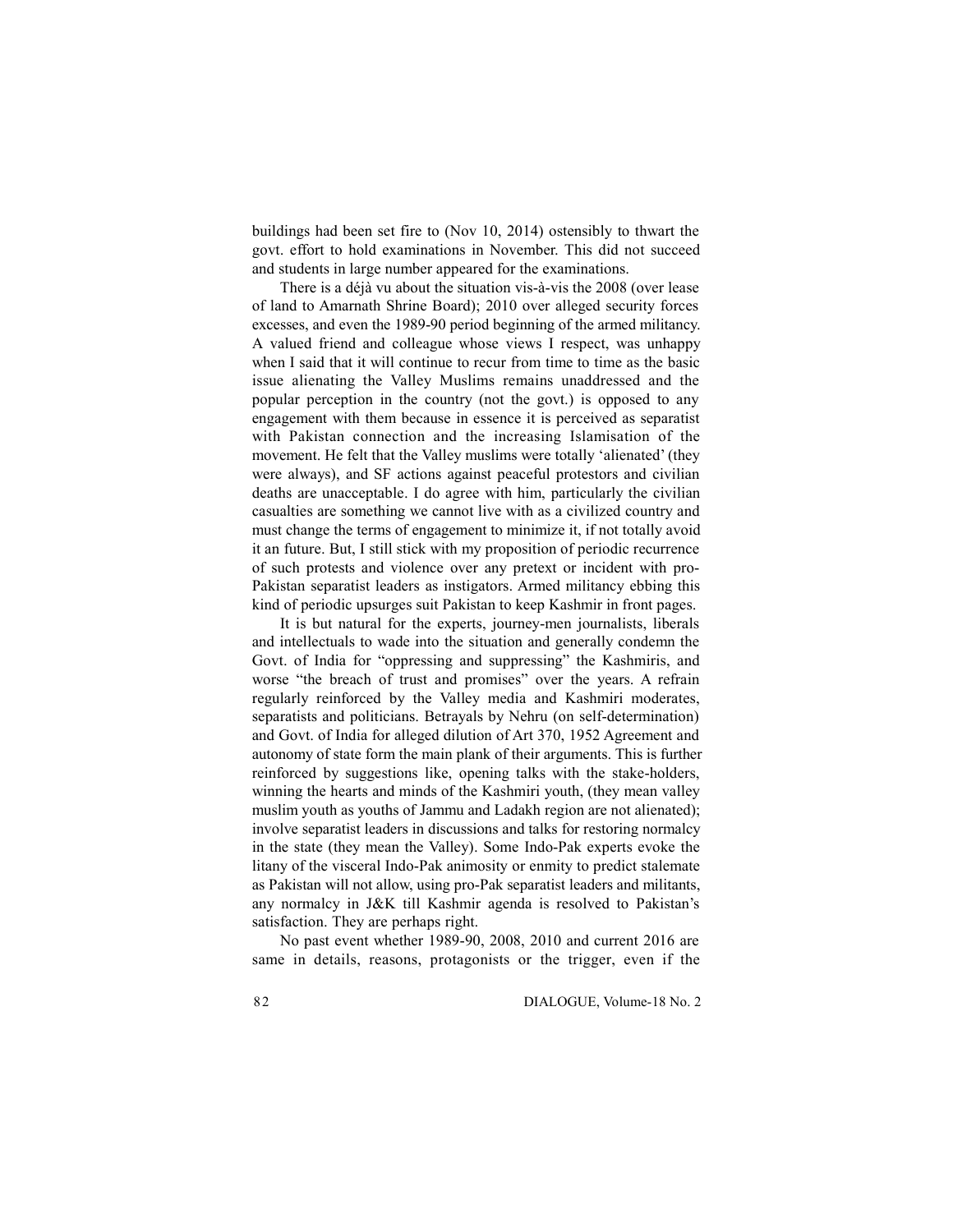substantive reason remains constant A.G. Noorami (Asian Age Oct 30, 2016) feels "the situation in Kashmir today is far worse than what it was even at the peak of the militancy from 1989 to 1994." Many, including some J&K experts agree, and worry. The issue of alienation total, substantial or partial, has been the main cause of country's initiatives in the Valley, at least since the 1996 onwards. Vajpayee govt's. initiatives for Round Tables with the separatist leaders. (Gillani opposing all the while); and efforts of the UPA govt. between 2007-11, in forms of Round Tables, Working Groups and a Group of Interlocutors were steps meant to engage and resolve the issue of Valley's alienation to restore normalcy. But these efforts failed and seem to have run their course and are no more relevant including the present separatist leaders of the Hurriyat, hardcore SAS Gillani and Azadi proponent Yasin Malik et al. They are past their prime and efforts of the Parliamentary Delegation and Yashwant Sinha led Advocacy Group to talk to them in September/ October, 2016 only makes them relevant and should be avoided. There is no issue which has not been discussed and recommendations made, but there is no meeting ground and there cannot be any with them. Talks imply give and take, adjustments and above all goodwill and trust. These do not exist as the demands like azadi, autonomy, going back to 1952 Agreement etc. are not acceptable to the people and govt. of India. Many experts, including AG Noorni, R.C. Guha etc. blame the govt. for breach of trust and not adhering to Art 370 and promises made to J&K and its people. Extensions of the jurisdiction of the Centre in the state has taken place legally under the J&K Order 1954 with consent of the state Govt. Art 370, stands and is not deleted and J&K's special status remains. Centralising or closer integration with the country is not a dirty word besides the compact was with all the citizens of the state and not with Valley muslims alone. People of Jammu and Ladakh have no problems over the issues. Any hope that any engagement with the separatist leaders willyield results is a non-starter. Their positions, with Pakistan backing them remains unchanged. The constraints of Govt. of India, in a deteriorating strategic environment in the neighbouring region are mounting leaving little room for accommodation and manouere. There is no point in carrying on the charade of talks etc. with the protagonists whose positions are well known and fixed.

There is no similarity between the 1989-90 upsurge and the current one, 2008/2010, except in one important respect. The 1989-90 one was a result of euphoria, hope, optimism and enthusiasm. The current one is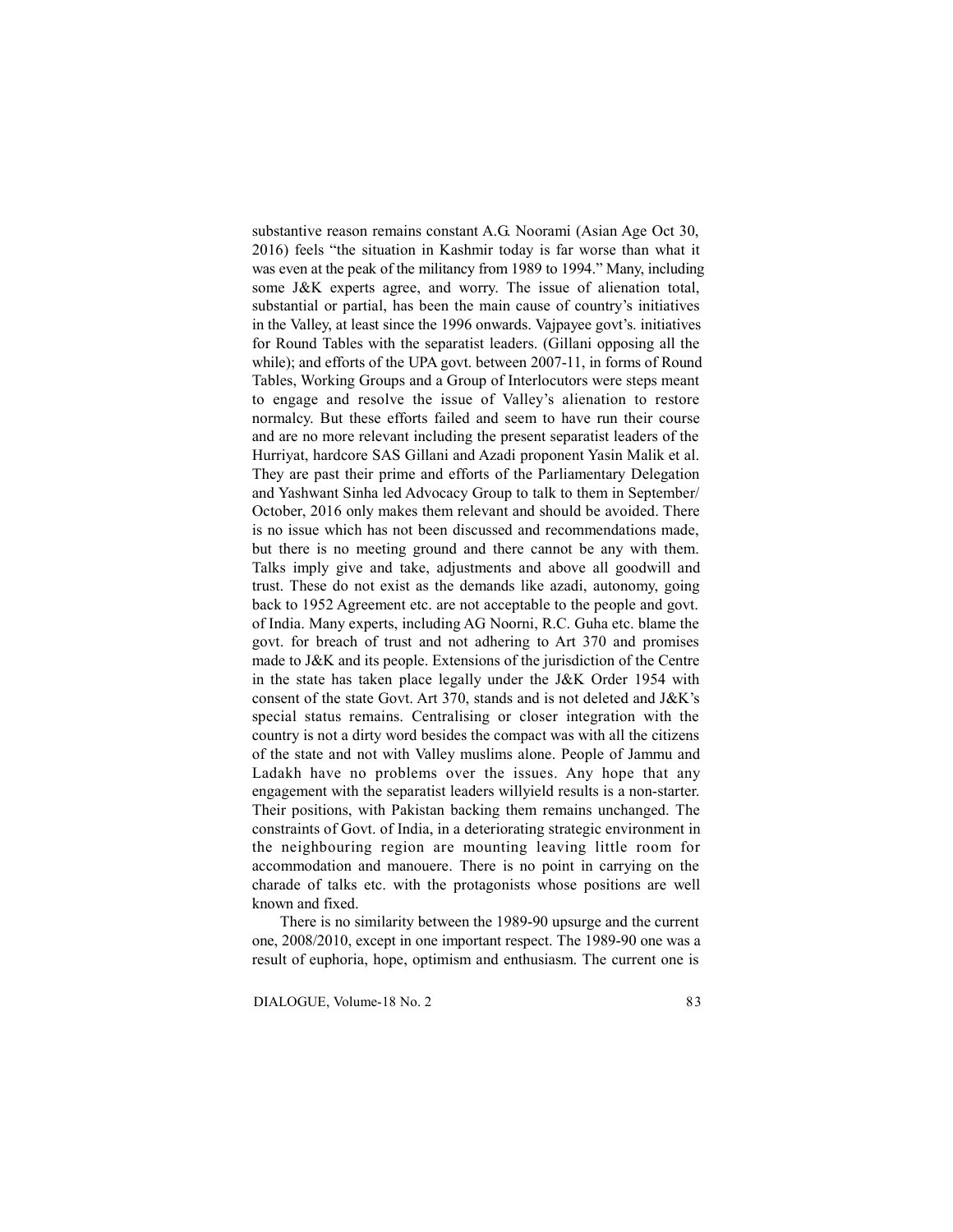the result of pent-up frustration, hopelessness and bewilderment of the new generation of youth. Their demands which they feel is based in righteousness of the cause; whether of Azadi or autonomy or faith, and in protest against suppression of their voices in 2008 and 2010 agitations. Unfortunately, the 1989-90 movement chose the passage of arms to press their demands, while the current one has adopted relatively peaceful 'intifada' type protests of stone-pelting, shutdowns etc. About seven attacks on SF and camps and snatching of 25 rifles could be described as aberrations. However, an important similarly between the two is that both were and are home-grown and leaderless. The 1989-90 movement was led by four half- educated JKLF youth with 'Azadi' as their slogan and without any formal organisation at the grass-roots. It thrived on popular mood and support. In substance it was home grown and Pakistan had no control till they supplanted them by end 1990 with pro-pak Hizbul Mujahedin, a pro-JEI set-up. Although SAS Gillani and JEI had some influence on JKLF, they did not lead them.

The current one is also homegrown by unattached youth and without any formal organisation and is riding the popular sentiment of deepening alienation, informed by growing, islamisation of the movement and perceived insensitivity of Govt. of India over finding a solution to Kashmir issue which they feel the central govt. is not interested in. With firm belief in the righteousness of their cause, they find the Indo-Pak engagement in cold-storage and Indian hardline on Pakistan; total lack of initiative to talk to Valley separatist groups. Return of BJP govt. in Delhi (2014) is fuelling apprehensions of a majoritarian agenda driven by the RSS. Formation of PDP-BJP alliance govt. in the state was like a red-rag to the bull, and a challenge to the religio-ethnicity based agenda of the Valley Muslims, to dominate not only the Valley, but the whole state. They fear the very ethnic muslim aspirations of the Valley muslims will suffer at the hands of outsiders (Congress & BJP) and they would be suppressed.

The death of Burhan Wani was nothing more them a trigger to release these pent-up, ethnic frustrations and fears, as were Shrine Board land lease in 2008 and alleged security force excesses in 2010. Burhan Wani was a social-media created warrior, whose call to Kashmiri youth to fight for his rights, with considerable Islamic input, was timely with which the frustrated youth could relate to. He caught their imagination with his debonair looks, youth and appeal. Burhan was not a normal militant trained in Pakistan or fighting in the field like Ashfaq Wani (JKLF) who died in 1990 and others. He brought the youth once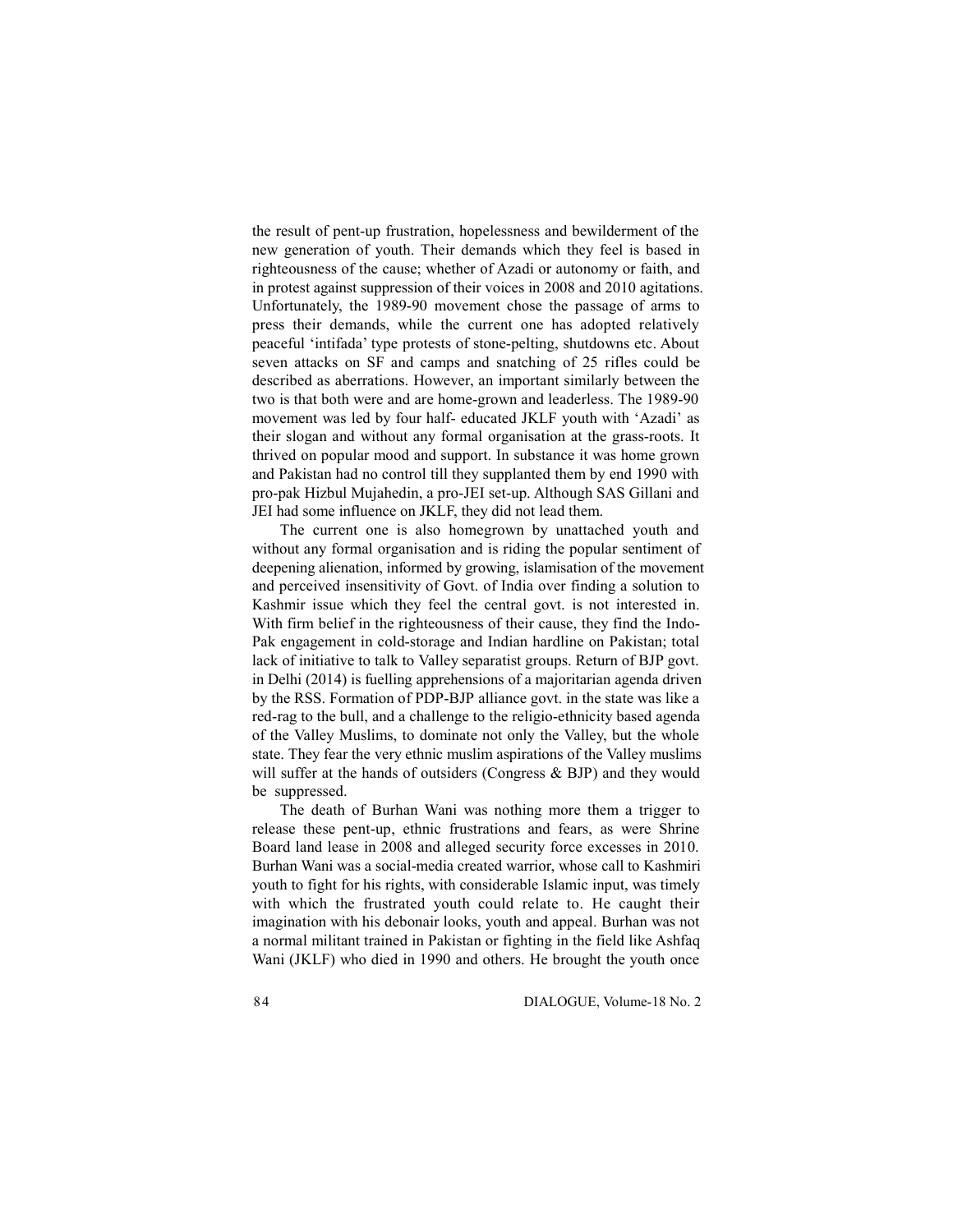again in the fore-front. But his influence is overstated. Hizbul Mujahedin, of which he, was commander has now meagre presence (about 93 militants) in the Valley. His death has not led to large number of valley youth joining HM as was a apprehended. Only about 40 are reported to have joined. The prolonged agitation of frustrated Valley youth will symbolise his presence for sometime but it's the real issues which will overtake the future developments, with new youth leaders emerging. Resort to violent means will be a grievous mistake and waste of all the sacrifices. The current agitation offers a window of opportunity if it succeeds in dumping the traditional pro-Pak separatist leaders-hardliners and moderates – and is led by the leaders who are pragmatic with whom the govt. can engage with purpose.

To do that the govt. and people of India must understand the wellsprings of frustration and alienation of the Valley muslims. Lot of history rides it including the conflicting regional templates. Presently, particularly relevant is the 100 years of Dogra rule (1846-1947), in which Kashmiri speaking Valley muslims were on the margins, and Hindus, particularly the Pandits, cornered land, jobs, business concessions, engendering anger and deep resentment among the Valley muslims who were the erstwhile rulers. During the Sikh (1819-46) and Dogra rule, Valley muslims suffered considerable oppression and suppression. The efforts of the Valley muslims from mid 1920's to protest to improve their status was suppressed harshly.

It is in this background that the movement of Valley muslims for betterment of their status and against the Dogra rule and outsiders has to be seen. From the petitions (1925) to Lord Reading, setting up of the Reading Room (1930) to protest against discrimination against muslims, brutal suppression (1931) of protesting muslims and formation of Muslim Conference (1932) demanding jobs for Muslims and reopening of mosques shutdown by the regime, and later its conversion into National Conference (1939) by Sheikh Abdullah to broadbase the agitation against the Dogra Rule, to the communist influenced Naya Kashmir Charter (1944) of the National Conference and the "Quit Kashmir" notice (1946) to Dogra Ruler forms one common thread of the rise and consolidation of the Kashmir valley muslims and articulating their aspirations.

It started essentially as a protest movement of Kashmir speaking Sunni muslims of the Valley against the deprivation in jobs, businesses and subjugation. Cocooned in a lush Valley of 120×60 Kms, their ethnic religious and national identity was clear but suppressed for over a century. From the very begning (1930) Sheikh Abdullah dominated and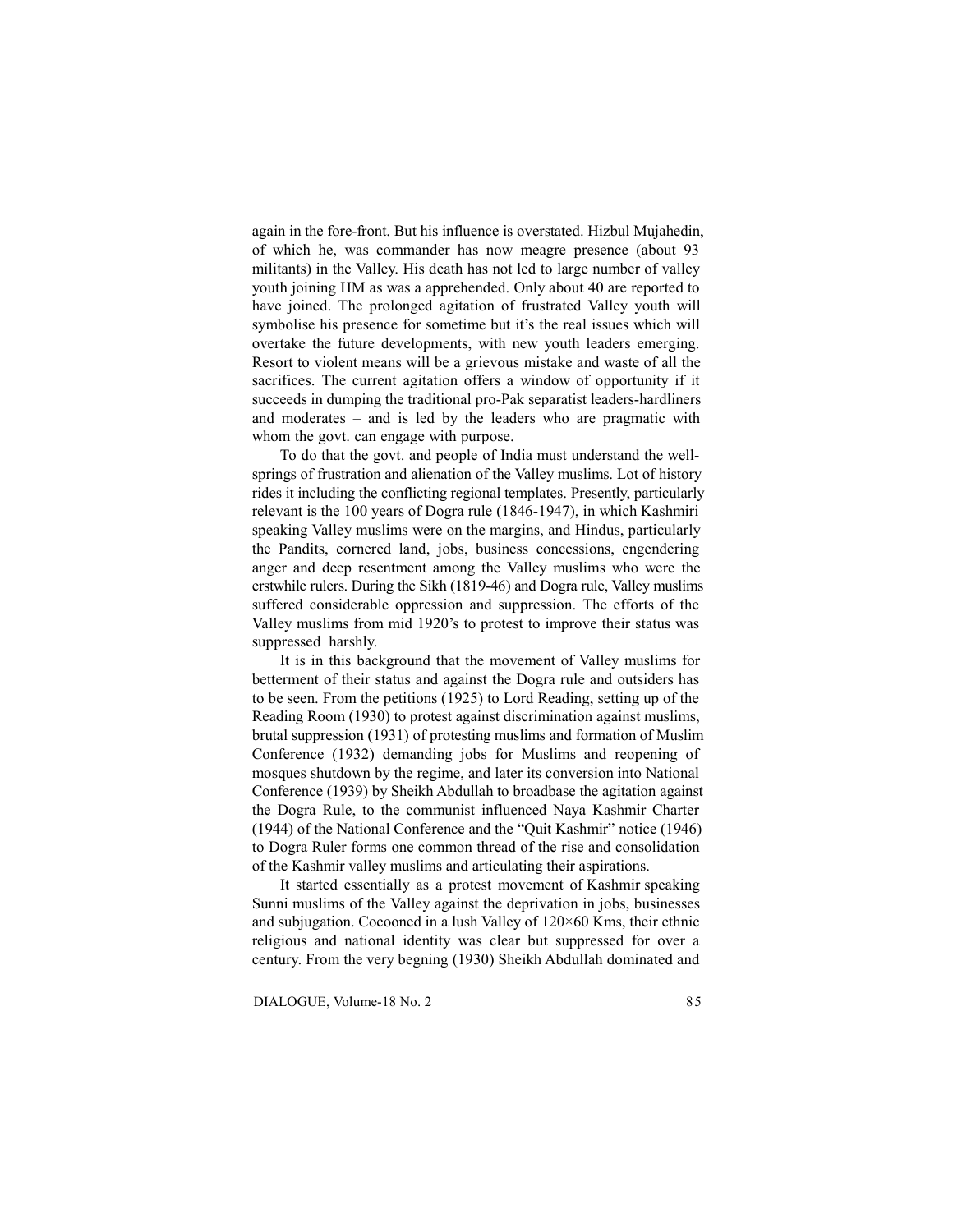guided it, outmanouvring his opponents. He turned it into a mass movement from its uppercrust and elitist beginnings, converting Muslim Conference (1932) into National Conference (1939). Its search for identity and national goals went through turns and twists and conflicts but in the course acquired certain attributes which abide till today and influence and bedevil the state as a whole. These trends and characteristics have been aptly described in following excerpt from "In Search of Future – the story of Kashmir" (page 37): by David Devdas.

Quote "Although it had been born out of the anti-Pandit resentment ………The party had evolved since 1932 into an instrument for the advancement of Kashmiri interests. And packaged though it was as representative of all the people of the state, Abdulla's party had become the tool of ethnic Kashmiri who lived in the high terraces in the middle of the valley…. Abdullah was trying to forge a unity that Kashmir 's web of hierarchies had hitherto prevented. But the construction of every identity excludes others. If the muslim identity excluded minorities within Kashmir, the Kashmiri identity excluded people of other parts of the state "unquote"

Infact the current situation in J&K particularly the Valley including the 1989-90 one, is the legacy of life-long struggle of Sheikh Abdullah as his core agenda to ensure dominance of the Kashmiri speaking ethnic Valley muslims in the affairs of state with maximum autonomy, to govern, and if possible, an independent or near independent state. He felt that never again should an outside force rule or dominate the Valley and the state. That is why he opposed the presence of outside political groups viz. congress, BJP (then BJS) etc in the Valley and the state.

It must be said to the credit of Sheikh Abdullah that he never wavered from the core agenda of his political vision. Depending on circumstances and constraints he made temporary truces and compromises, but continued to test the limits to which he could push his agenda.

Meanwhile taking advantage of dispute with Pakistan and interest of USA in the matter; he continued to explore the possibility of a semiindependent status for Kashmir even while the Prime Minister of an Indian state. His discussions in this regard with the U.S. envoy Loy Henderson and the visiting Senator Adlai Stevenson are now matter of record (unclassified US Congressional papers) and can be easily accessed. Ambassador Henderson's report (1950) on his discussions with Sheikh would confirm that he was in touch with the Azad Kashmir leaders also to push the agenda for independence. All these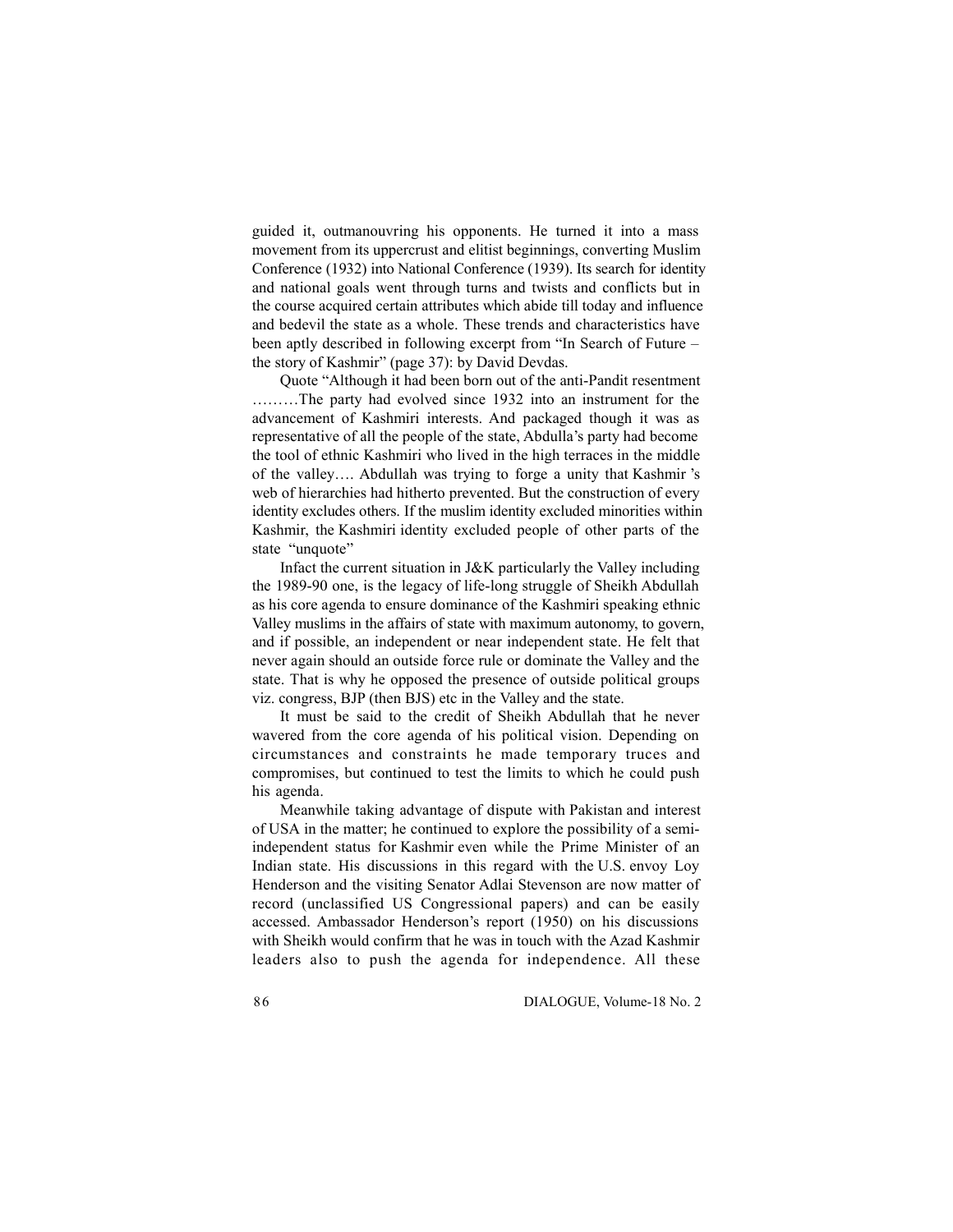developments leading to his ouster in 1953, helped in strengthening and firming up an anti-integrationist sentiment among the muslims of Valley which in due course acquired, anti-India hue. Thus the popular feeling in the Valley that Nehru's promise of "self-determination" has not been fulfilled forms the core of the separatism and anti-Indianism in the Valley and is rooted in Sheikh's vision of ethnic muslim superiority in the Valley.

It is this mindset which is at the root of the current trouble and has to be factored in all dealings with Valley politicians of any variety. Many experts blame Nehru for not being honest in avoiding the referendum in Kashmir but vis-à-vis Sheikh he was more sinned against than sinning. Sheikh had changed and Nehru failed to comprehend that in time, despite evidence to the contrary.

The above narration of Sheikh Abdullah will arouse ranconr and protest but an objective study of his political journey and beliefs, and pragmatic compromises, strong religious under-pinnings of his personality and politics is yet to be made. What we have are the popular perceptions and make believes. This is neither to belittle nor critique him to paint him negatively, but to suggest the need to properly evaluate him. He will perhaps emerge as a taller leader and person with unwavering faith in his beliefs and destiny of ethnic Kashmiris than we presently think; even if it does not suit India.

Overall the current environment in the state is of a deeply divided regional template. Majority Valley muslims are alienated over the denial of their right of self-determination, alleged injustice, suppression of the right to freedom of speech etc. A general sense of victimhood and violation of autonomy enshrined in Art 370 and 1952 Delhi Agreement etc. exist. The very nature of the alienation in the Valley straddles two worlds. The separatist one is over the denial of self-determination and the other one is over erosion of autonomy which by implication accepts the Indian constitution. Many in the Valley subscribe to both the different templates, which many experts fail to distinguish, when they speak of widespread alienation.

Presence of the security forces and their anti-militant operations has not only caused suffering but widespread discontent and alienation in the valley. This narrative has received considerable support from the Valley media, political leaders and mainland left liberals and other intellectuals – painting govt. of India as the main Villan. This narrative also accuses the govt., alongwith the separatist leaders of insincerity in talks with the various leaders in the Valley and erosion of promised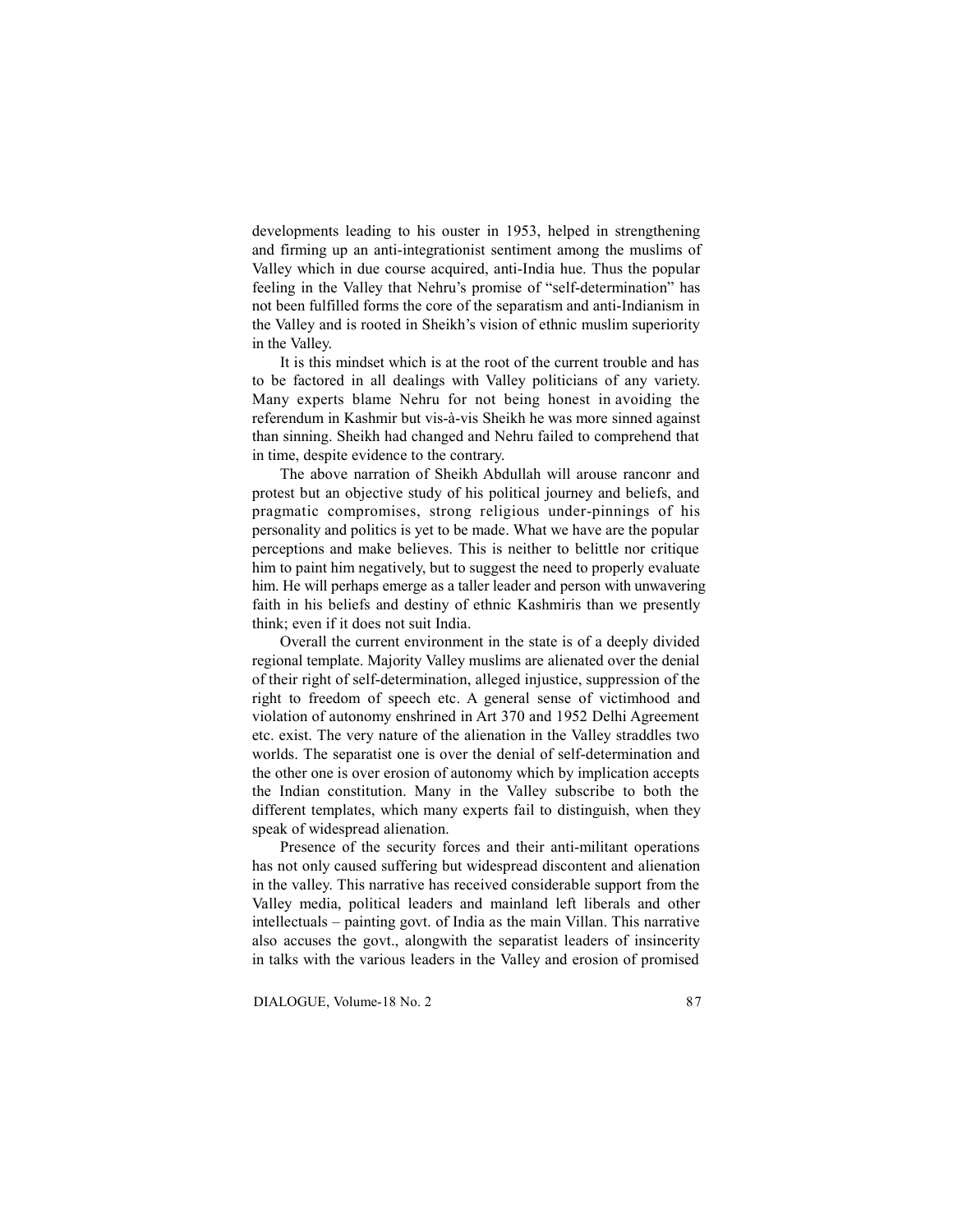and guaranteed autonomy to the state. Such attacks including recommendations of various groups etc. winning minds of the Kashmiris (Valley) and their youth, withdrawal of army etc. the latest addition, and rightly so, is the allegation of highly partial and provocative coverage of the current upsurge by a section of visual media, painting the youth and valley muslims as anti-national and furthering Pak agenda in the state. No mainline commentators and intellectuals criticised such national media for its excesses in the name of freedom of press. Infact, it further alienated the agitating youth.

The above observations are by and large constants in Kashmir story over decades of violent movement (1989-90), various protests and agitations, efforts at talking to Valley leaders, both separatist and mainline, in addressing their concerns. The other constant in these narratives is the alleged villainy and insensitivity of the central govt. and victimisation of the Valley muslims for demanding their just rights. Liberals and Intellectuals subscribe to it, including the need to talk to Pakistan to resolve the Kashmir problem. Any objective analysis will find it difficult to subscribe to this one sided narrative, which at times is due to being ill-informed, ignorant and at times motivated. The middle class intellectuals in India as in other countries, tend to adopt a high moral ground, being elitist and look down upon the motives and actions of the mundane practitioners of governance, state craft, strategic and security needs of a country including the popular moods or perceptions of the people at large. This class is confident of itself and does not admit of any doubts. They consider the imperatives of the nitty-gritty of the governance and security beneath their self-proclaimed moral and intellectual compass. Vis-à-vis Kashmir for example, they think nothing of the verities, realties, truths against false assertions if it does not fit in their notions of the truth. They do not mention the expulsion of over three lakh people (65000 families) from the Valley in early nineties manifesting Islamilsation of the movement. They have no patience to consider the efforts of the Govt. over the years to engage the Valley's separatist leaders and Pakistan, but to no avail. While advising and admonishing the govt. they fail to admit that all these suggestion and efforts of the govt. only help the separatists to harden their postures. No govt. worth its salt can accept the terms of SAS Gillani for dialogue nor that of autonomy by the main line parties as they only talk of the 1952 Agreement, ignoring the 1975, Indira – Sheikh Abdullah Agreement, though it is the latest one and Sheikh Abdullah was the main player in both the Agreements. The interlocutors etc. never tire of advising the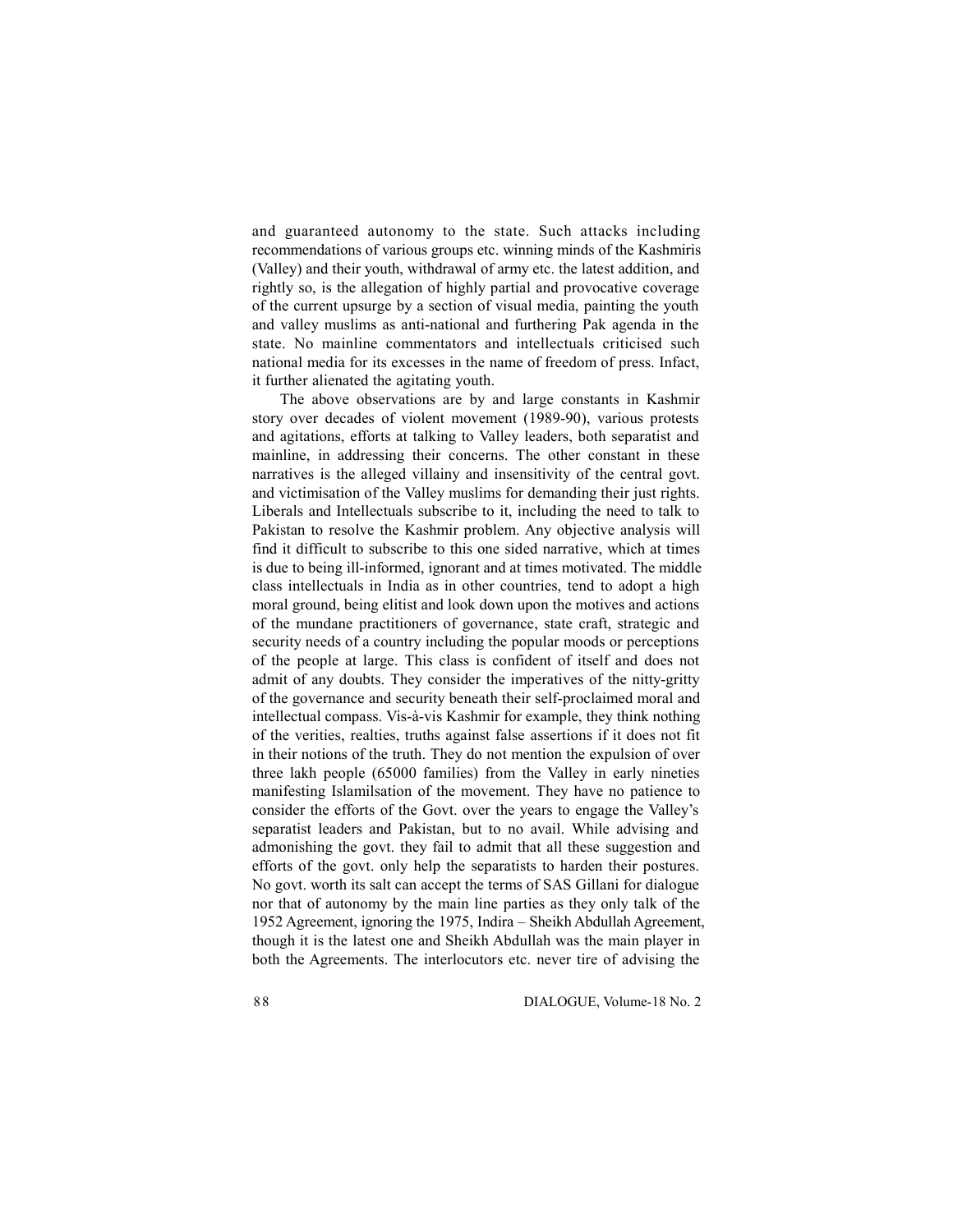govt., but have nothing to say about the obstinacy of the Valley separatists and their impossible conditions. The Govt. all along had been reasonable and bent backwards to placate them to see reason. But, these have been interpreted as admission of guilt by the govt. It is this mindset, which in the context of the death of Burhan Wani, felt that he should have been arrested rather than killed, to avoid the current agitation. It was indirectly articulated by the chief Minster and then directly by Vice-Chancellor of Jammu University Prof. R.D. Sharma (Indian Express 10.11.2016). It is this kind of double talk which is unfair to the security forces, as if they had a choice and deliberately murdered him. The final fate of Burhan Wani comes with the territory he chose to tread. No govt. in the world can give an either or kind of directive to its security forces in dealing with an armed militant commander. It must be clear that the forces are there on the ground because of armed militancy, and will be there till it lasts. And they are not happy to be there, but are doing their duty. The Valley mindset in this regard is not honest, when they rail over the overwhelming presence of the forces in the Valley.

The nature and content of the current movement, while worrisome over the depth of alienation, also offers an opportunity to, begin a new kind of dialogue and solution process and break from the old procedures and mindsets. There is a need for the govts. of the state and centre to reach out to these youth before old separatist leaders succeed in coopting them. Emergence of a new leadership in the Valley to explore some new options is needed. It may seem daunting in view of the fact that there are enough spoilers and vested interests on both sides. It may take time but is not impossible. But it requires shedding of a number of shibboleths, prejudices and mindsets on part of Govt. India and the agitating Kashmir Valley youths. In immediate terms the govt. of India and the state govt. must respond open heartedly to humane concerns and handling of the outburst, which like all, such outbursts is abating. A sense of sympathy, transparency and sincerity must define govt. response.

Some immediate steps to be taken could be:

- (i) Immediate release of hundreds of children, and youth arrested for stone pelting across the board,
- (ii) Specialised treatment of those with serious eye injuries by pellets
- (iii) A clear stand on use of pellet guns,
- (iv) Reach out to those who have suffered in recent riots and quick assistance to them,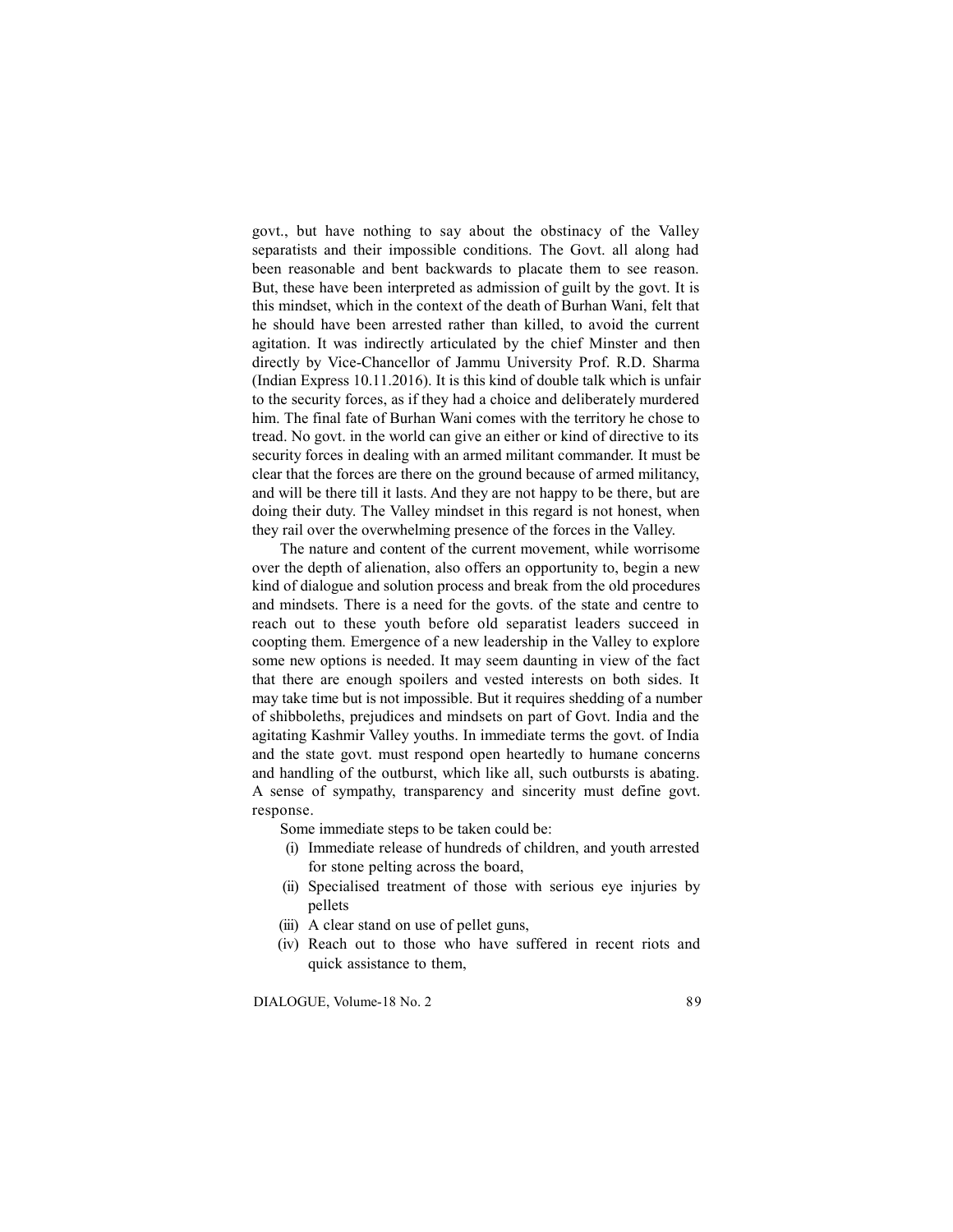- (v) Review all the cases of recent detention orders, particularly of Human Rights & social workers.
- (vi) Compensate those whose houses have been destroyed in SF actions where militants take shelter, unless known collaborator,
- (vii) No undue importance to the separatist leaders both hardline and moderates – as they are spoilers and deal with only new emerging youth leaders or unattached community leaders if they come forward,
- (viii) Clear and open instructions to the SF and the police to use minimum force and eschew confrontation and retribution, and
- (ix) Above all, ensure and respect the right to freedom of speech and peaceful protest of the citizens, even if it involves some risk.

In the long term, the narrative on both sides will have to change if a pragmatic engagement and solution is to be found. It will have to take into account the India govt. of India's dilemma imperatives of strategic consideration over the moral compulsions of governance. Rajmohan Gandhi (Indian Express 30.8.2016) has aptly summed up the new terms of engagement on both sides. He felt that if India was serious about its standing in the world as major global power then it will have to exhibit courage to find an agreement with genuine representatives of the people of Kashmir. Similarly, he felt, that if the Kashmiris are serious about wanting a decent future for their future generations, they will have to think of fresh methods, free of radical Islam and free of violence for protesting excesses and demanding azadi. Above all they need to fashion a united leadership. Rajmohan Gandhi had also contended that to eschew violence is no betrayal of Kashmiri dreams which infuriates the Indian people; a peaceful protest will shame and embarrass them (Indians) and is likely to succeed. For the story of violent movements in face of might of the state is rather depressing and counter- productive.

As to the nature of settlement, Gandhi feels "the most that currently be hoped for is an agreement between New Delhi and Kashmiri political coalition to bring genuine and substantial self-governance to Kashmir."

Politics is an art of the possible. Pragmatic solution in an emotionally charged environment where Kashmir Valley muslims strongly feel justice has been denied to them; and people in India are enraged at the Pakistan element and Islamisation of the movement; are not easy to reconcile. In recent decades, particularly after 2008 Mumbai massacre, the Indian public opinion has become increasingly anti-Pakistan and against those supporting its claim over Kashmir. No govt. in Delhi can now ignore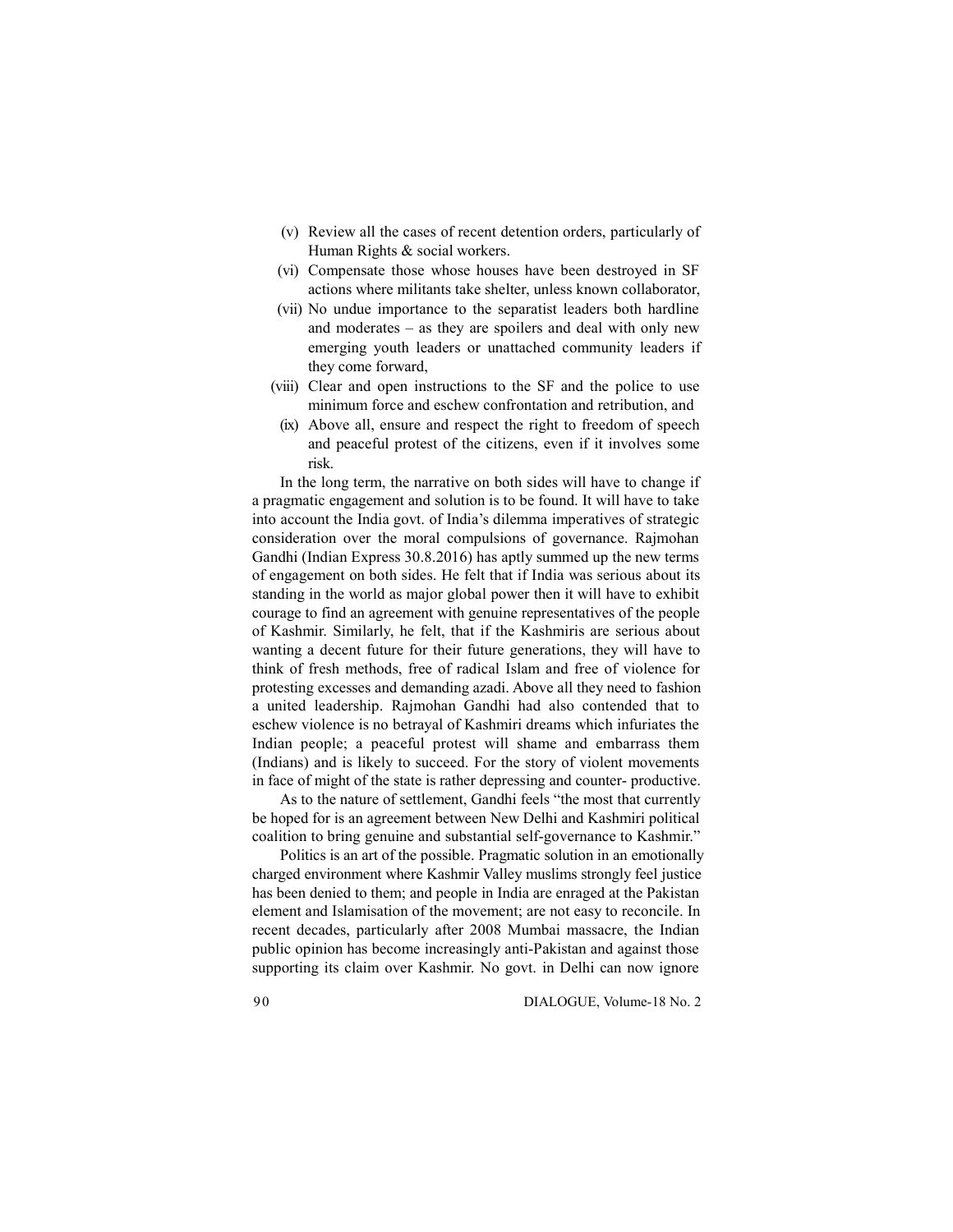this popular sentiment, as it cuts across party lines. Besides, almost two and half decades of violent movement in Kashmir Valley has spawned its own set of grievances, counter-narratives and blood trails. The path to a solution will have to overcome all these. The Central Govt., and people will have to understand that they cannot govern a part of the state against its wishes and mandate, and the Valley muslims must realize that they only represent a region with majority population and not the whole state as the people of Jammu and Ladakh regions are not alienated from India. Imbued with a legacy of ethnic superiority, the Valley muslims will find it difficult to forge a united front with other groups and regions, which is a must for a meaningful solution and engagement. The most difficult journey for people of Kashmir will be a realization that:

- a) The final solution will have to be found with India as the nuclear status of both India and Pakistan has frozen the status quo and Kashmiris need to be pragmatic about it. Therefore, Pakistan and Islam cannot be part of the narrative;
- b) Azadi and full autonomy, 1952 Agreement etc are not on the table only some form of self-rule around Article 370 will have to be attempted;
- c) That only peaceful movement will move and convince the people and govt. of India,
- d) On their part the Govt. of India and people must shed their ego and treat Kashmiris fairly as equals and their own. And above all not as a favour.
- e) Govt. must ensure the freedom of speech of the citizens and their right to peaceful protests, and
- f) the state govt. and the Centre should embrace the new youth leadership, if and when it emerges with sincerity and transparency.

In brief, all round sincerity and time is needed for the basic formulations of the narrative on both sides to change the terms of engagement and change for the sake of India's prestige as a democracy and the future of Kashmiris. The current cul-de-sac must be breached with lot of spoilers around and history riding it. Let us live in hope as neither Kashmiris in their eternal turmoil and victimhood nor India celebrating its 100 years of freedom in 2047 with a section of its population in alienation, will look pretty or proud. The present turmoil in the Valley offers that window of opportunity to both sides to make history in humility, introspection, and goodwill. But the initiative must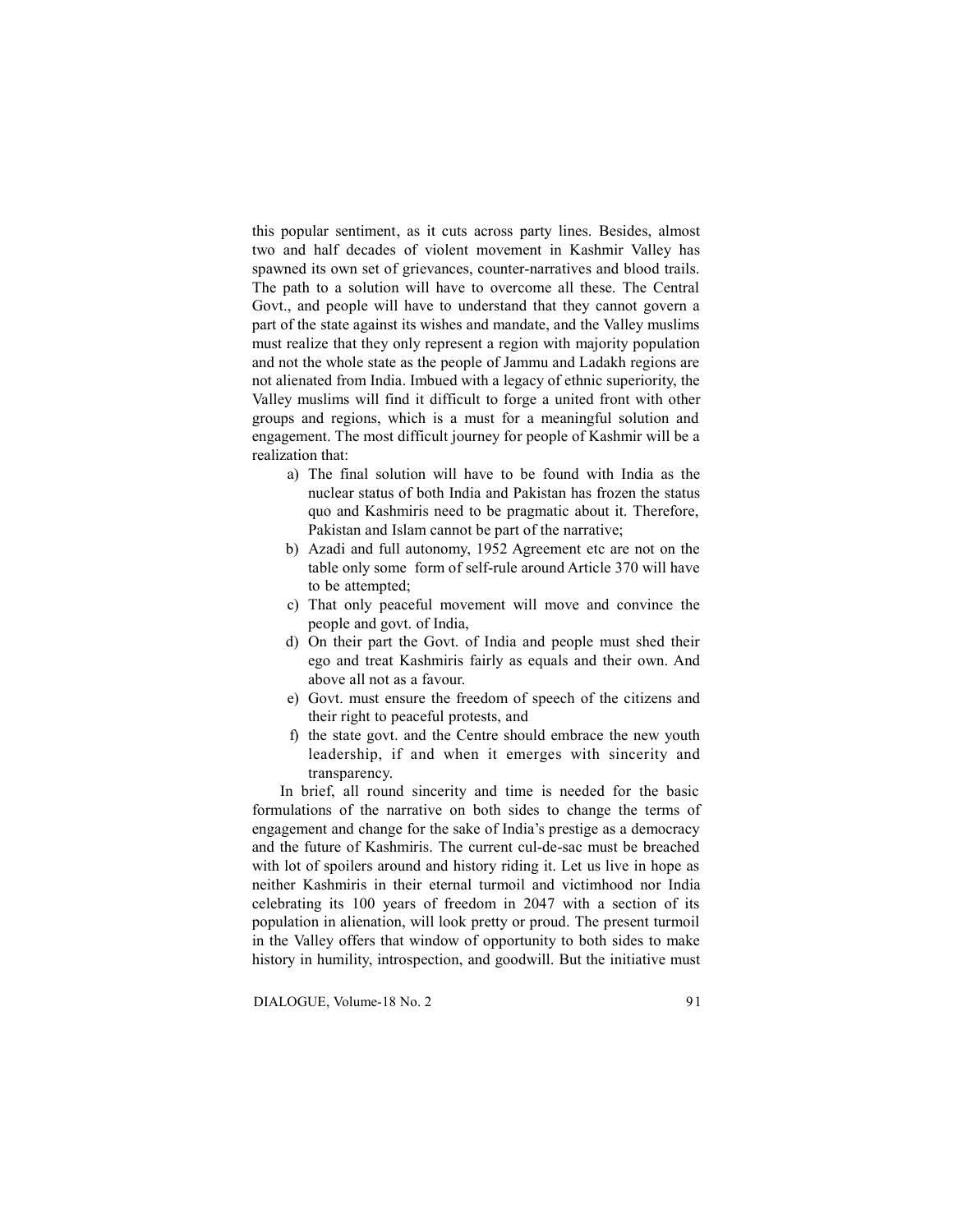come from the state govt. and the Central govt. to break the ice. But finally its for the people of Valley to decide what kind of future they envisage for their future generations. And if they are willing to shed their egos, forge unity among themselves and then with other stake holders in the state for a normal future. Presently they are so overwhelmed and consumed by their grievances that they fail to see that the state has become part of a power game between three countries, viz. China, Pakistan and India, and stakes are fairly high in strategic terms. India need reassure the Valley Muslims that the country will embrace then as their equal and own them. On their part, they need shed false hopes of outside help (Pakistan) and look ahead. In brief it may sound harsh but it is the call of the Valley muslims about their future. The govt. cannot act beyond a point in a deteriorating strategic environment around the state. Both sides have to transit from confrontation to convergence.

If the terms of new engagement with new leaders and thinking does not happen, I am afraid such periodic upsurges on new issues and pretexts will keep recurring with Valley suffering and bleeding and India facing periodical embarrassments. This could well be the new pattern of Pakistani strategy in Kashmir Valley.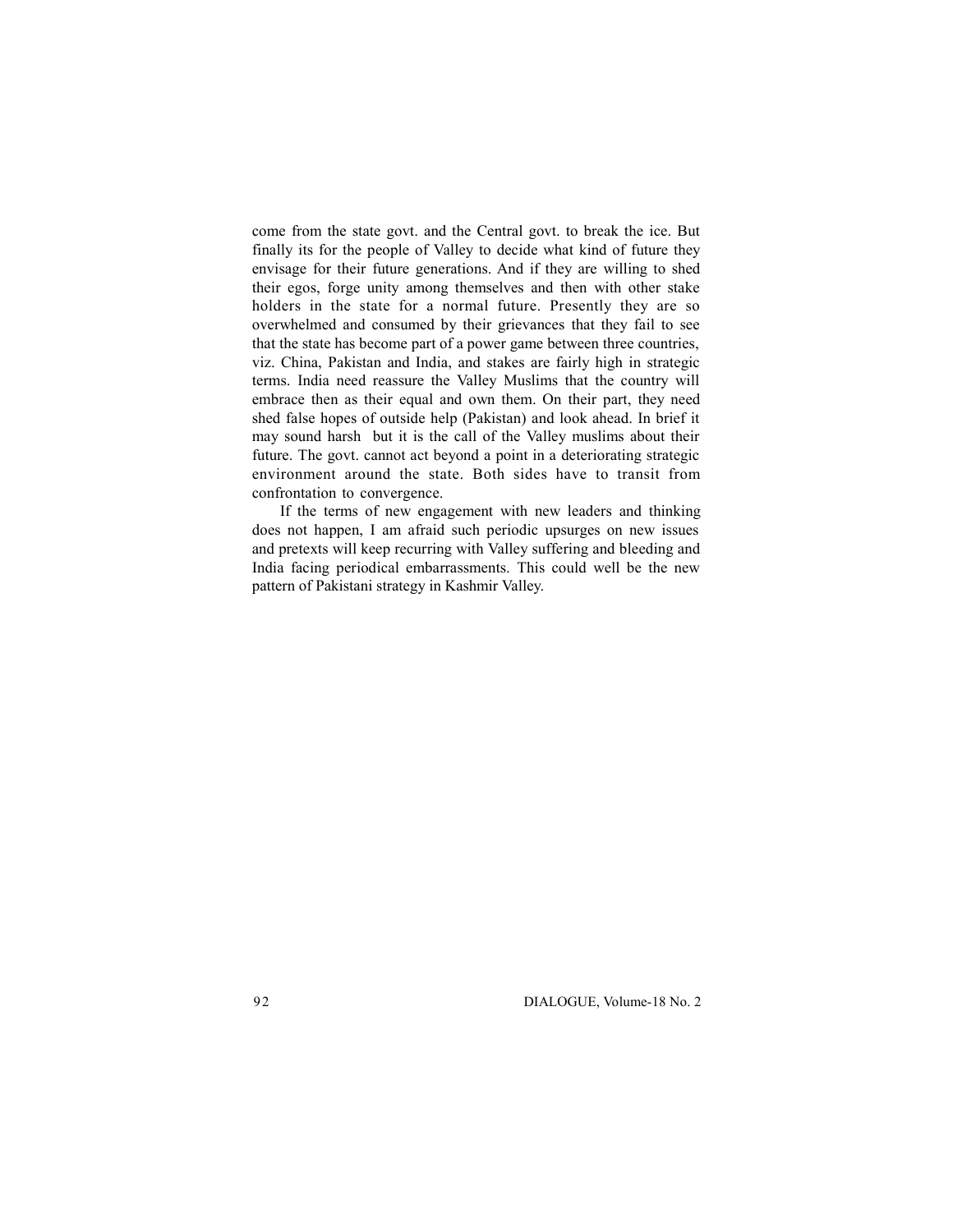# Afghanistan, Global Jihad and Intra-Islamic Fault-lines

B.B. Kumar\*

The last column of the Soviet 40<sup>th</sup> Army led by its Commander, General Boris Gromov crossed the Friendship Bridge over the Oxus River on 15 February 1989. The 3,331 days' war ended, and so was the Soviet presence in Afghanistan. Milt Bearden, as Christina Lamb writes, sent a two word cable from the CIA station in Islamabad to his headquarters at Langley: '"WE WON,' it said, in giant letters made from Xs. That night, for the first time in three years, he turned the light off in his office before leaving. His office faced that of his Soviet counterpart, and he had liked them to think he was working all night to defeat them."<sup>1</sup>While America was happy, Pakistan was not. Najibullah was still the President in Kabul; the Communist rule has not yet ended. The new set of Americans replacing the old CIA ones after Geneva Accords lacked the warmth. A Pakistani Army colonel remarked: "Those CIA people who'd been working with us for ten years were excellent. They'd give us things without asking. If they knew I was going inside they would give me photographs, maps, gadgetry, communications gear, etc. After the Geneva Accords new people came who treated us as if we were the corrupt police of a Third World country."<sup>2</sup>

The US, as mentioned above, was happy, as it ignored the danger emanating from the monster, which has taken birth from the womb of the Afghan War. There was global spread of thousands of 'warriors' trained in the use of most sophisticated arms. Equipped with most resilient ideology of global jihad and war with the 'distant enemy,' the new Al Qaeda attacked the US few times. After 9/11, the US retaliation led to decimation of Al Qaeda and the Taliban government of

<sup>\*</sup> The author is the editor of this journal and the writer of the book, *Understanding Islam*.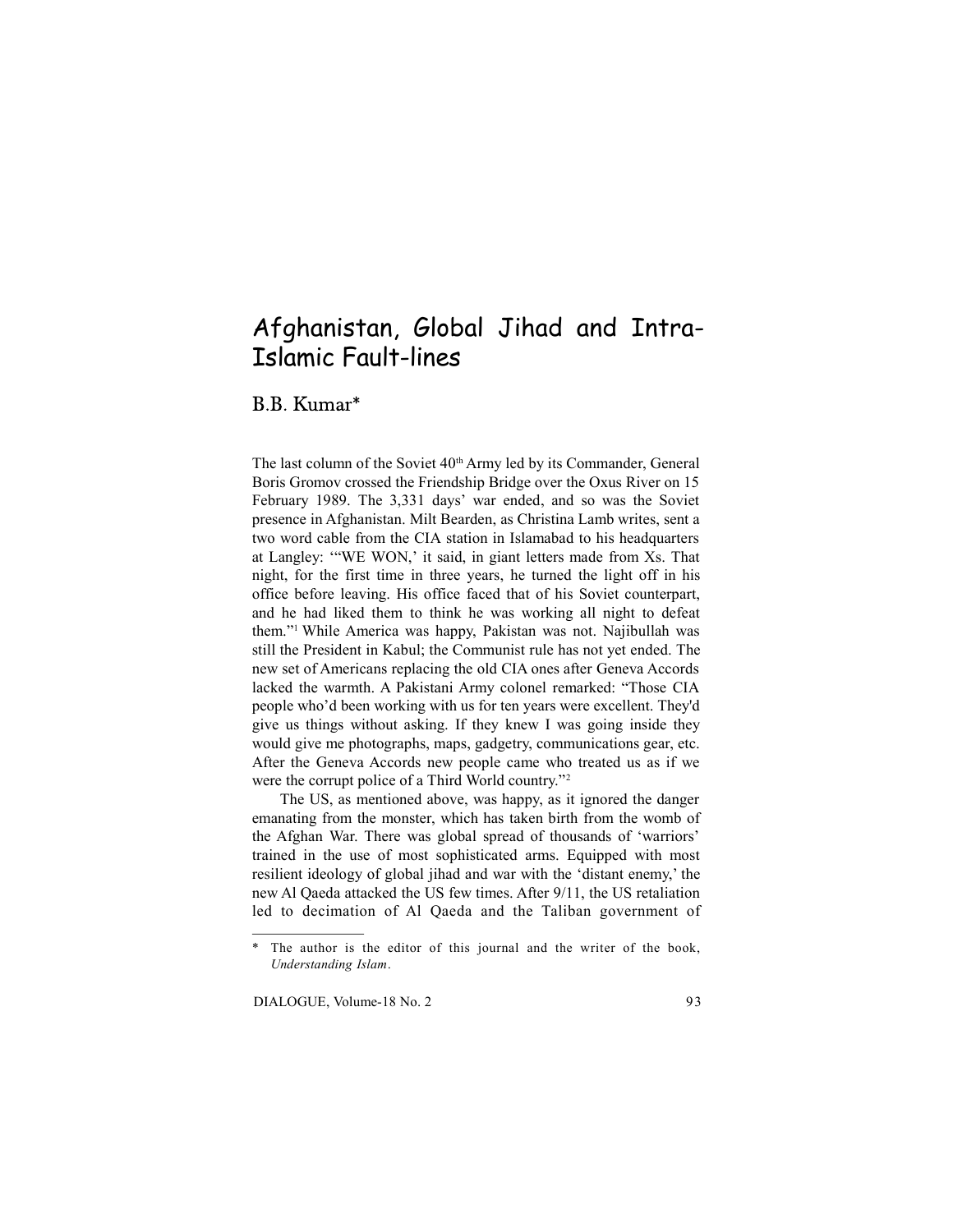Afghanistan; then the war spread to Iraq. The first war cost the Americans only \$5 billion and no American was killed. The second war is still continuing, though more than "\$3 trillion had been spent in Iraq and Afghanistan in response to a terrorist attack that cost only between \$400,000 and \$500,000 to mount," and in spite of "the might of NATO, forty-eight countries with satellites in the skies, 140,000 troops dropping missiles." The NATO casualties, up to more than a year earlier, have been 3,484; on the other hand, 15,000 Afghan troops and 22,000 civilians have died apart from the casualties in Iraq and Syria. The irony is that the entire effort was "to defeat a group of ragtag religious students and farmers led by a one-eyed mullah his own colleagues described as 'dumb in the mouth.""3

Two events proved to be of tremendous morale boosters for the Islamists like Osama bin Laden. The first was that the clerical regime of Iran held US diplomats as hostages for 444 days in Tehran, and thus defied and humiliated number one Super power of the world. The second was the defeat of the world's largest army, the Soviet army, in decade long protracted jihadist guerrilla campaign; thus the second Super power of the world was not only defeated and humiliated, but was also later disintegrated. This psychological factor led to the upsurge in jihadist activities throughout the world. Numerous jihadi *tanjims* were formed, the existing ones were activated; jihadist terrorism raised its face not only in non-Muslims countries, such as Kashmir in India, Chechnya in Russia, but even in the Islamic countries to fight the "the near enemy," that is the "false and corrupt Muslim rulers." Osama bin Laden targeted the "distant enemy," the US, although, "many of his aides objected to the idea as too dangerous."<sup>4</sup> Muhammad Salah Al-Din Al-Zaidan, a former Egyptian army colonel, was one of them, who "opposed 9/11 strike, arguing that it would end in the destruction of al-Qaeda's infrastructure and the Taliban's Islamic State."<sup>5</sup>Bin Laden was adamant. His efforts culminated in 9/11, leading to US war on terrorism, and ultimately his death also.

Thus, the humiliation of the US by Iran, and defeat of the USSR by the Mujahideens generated so much confidence among the Islamists that they even thought of defeating the US. On the other hand, the West, due to hangover of the colonial arrogance, combined with lack of understanding of the jihadist ideology and its resilience, never thought that even they may be targeted. This wide perceptional gap in understanding, inevitably, led to the 9/11. The West was not only overconfident and ignorant, it was also utterly insensitive towards the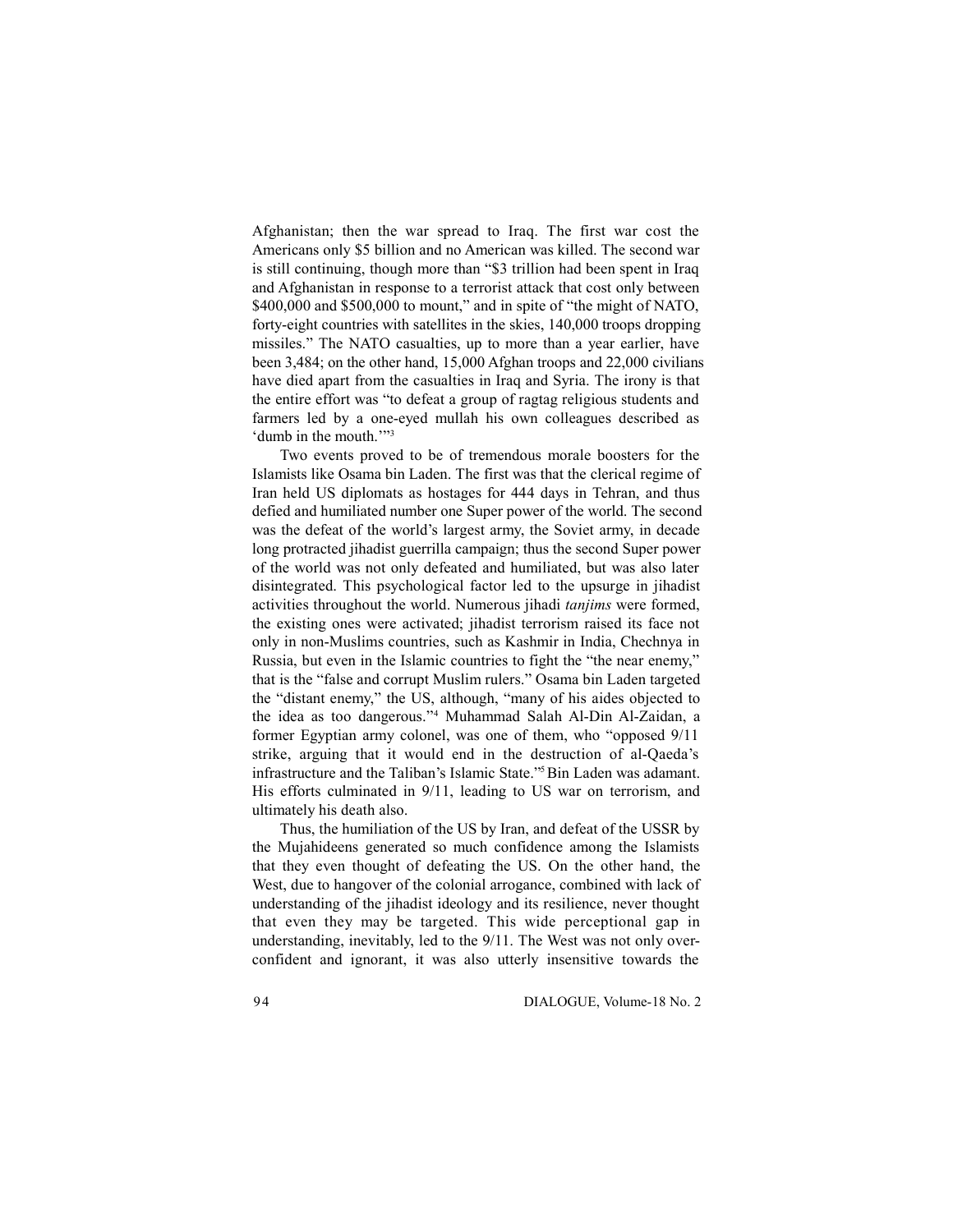'others' suffering due to jihadist violence. When thousands were being massacred in Tajikistan, a small Central Asian country, the offices of the jihadist outfit, Hizb-ut-Taharir, were openly running in the West.<sup>6</sup> Al Qaeda's predecessor, Maktab-al- Khadimat (MAK) had thirty offices in US and Europe.<sup>7</sup>

This psychological morale boost of jihadists led to global upsurge in terrorist activities; new jihadi outfits were formed everywhere, including India. (Bruce Riedel, p. 40) At one point, there were 180 terrorist groups in Kashmir to fight against India. There were "riots and violence throughout Kashmir. Incidence of violence jumped from 390 in 1988 to 2,100 in 1989 and almost 4,000 in 1990. Hafez Sayeed's Lashkare-Tayyiba began setting up its infrastructure inside Kashmir, while its camps in Afghanistan and Pakistan trained hundreds of militants."<sup>8</sup> The strange reason given for the upsurge in violent jihadist activities in Kashmir by a senior CIA functionary, Bruce Riedel, was "Years of heavy handed oppression by India."<sup>9</sup> Was it really so? In reality, Kashmiris were treated most favourably in terms of developmental input by Central Government; they enjoyed the fruits of democracy, whereas the same was mostly denied to the Pakistanis, including its eastern wing (now Bangladesh). Whereas the population of the Hindu minorities dwindled from 16.5 per cent to 1 per cent in Pakistan, and 29 per cent to 8 per cent in Bangladesh due to their excessive oppression, the minority Muslim population increased in India from 9.7 per cent to about 14 per cent due to most favourable treatment. Unfortunately, US and Europe continued to ignore this humanitarian aspect, and persons like Bruce Riedel continued to indulge themselves in myth-making or facile simplistic explanations.

There was dispersal of the jihadist warriors in the large part of the globe after the ouster of the Soviets from Afghanistan. Robert Gates, the Deputy Director of CIA and the man responsible for all intelligence analysis, wrote about their global spread in 1996, five years before 9/11, which was the first attack on USA after 1840:

"Most fought with the Islamic fundamentalist Muj<sup>10</sup> groups, particularly that headed by Abdul Rasul Sayyaf. We examined ways to increase their participation, perhaps in the form of some sort of "international brigade," but nothing came of it. Years later, these fundamentalist fighters trained by the Mujahedin in Afghanistan would begin to show up around the world, from the Middle East to New York City, still fighting their Holy War—only now, including the United States among the enemies. Our mission was to push the Soviets out of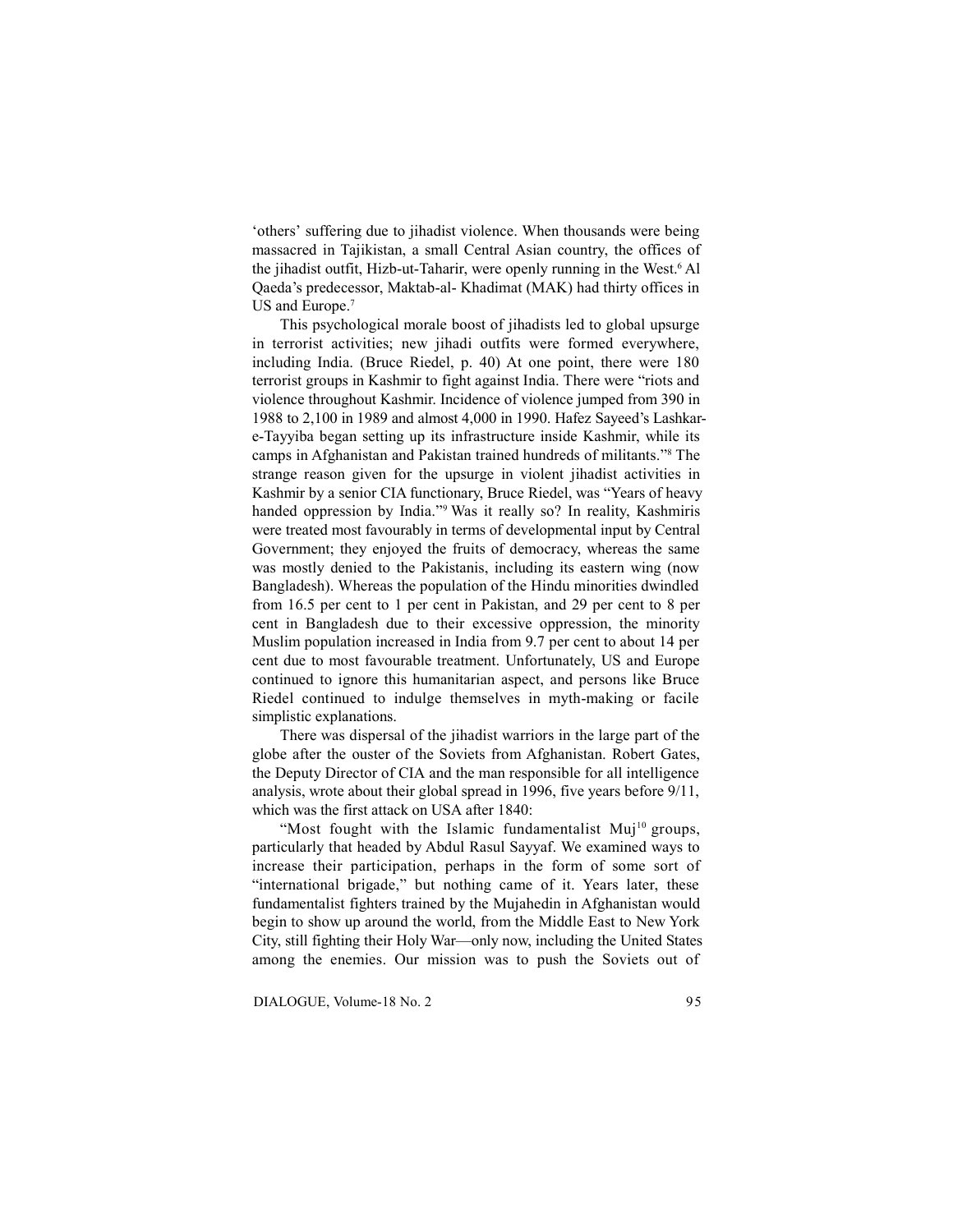Afghanistan. We expected post-Soviet Afghanistan to be ugly, but never considered that it would become a haven for terrorists operating worldwide."<sup>11</sup>

# **Genesis of Afghan Crisis**

It is not that the ideological antagonism between the communists and the radical Islamists in Afghanistan was a post-Soviet invasion phenomenon. Really, it started during Muhammad Zahir Shah's monarchic regime, and even during the regime of Muhammad Daud's. Similarly, American collusion with the Middle East and Afghan affairs was not a new development. Islamist radicalism, on the other hand, always dominated in the region. The success of Ayatollah Khomeini's Iranian revolution of 1979, immediately before the Soviet invasion of Afghanistan was, as we know, the success of Islamist radicalism itself.

The existence of illegal communist parties in Afghanistan, including the NDPA, as well as the radical Islamic party, 'The Organization of Young Muslims,' during mid-1960s, and the conflict between them, ultimately led to the crisis situation in Afghanistan. Gulbuddin Hikmatyar, Mullah B. Rabbani and A. Sayyaf were associated with the latter one. The ideological antagonism between the two, as some scholars believed, and an event of April 1970, led even to the downfall of Muhammad Zahir Shah. According to Bladimir Bosov, a leading Russian expert on Afghanistan, and advisor to the NDPA Central Committee, "Leftists printed a newspaper for Lenin's 100th year anniversary and they published a poem dedicated to him. They called Lenin the 'instigator of revolution' and they used an Arabic term, which is applied only to the eulogy of Prophet Muhammad. This was a call to Islamists. They tried to force the King to forbid such leftist organizations and their publications. Mullahs gathered around mosques and went to the squares to protest against the growth of the leftist danger. The royal family failed to devise an appropriate way of dispersing the crowd. Mullahs were put on buses and taken out of Kabul. For believers, this was an inexcusable act. In leaflets and sermons in mosques they began saying that the king had retreated from the protection of Islam. A *fatwa* of damnation was not carried out and *khutbas* and toasts continued to be included in the Friday prayers. This indicated that the clergy hoped to reach mutual understanding with the king. But, radical Islamists took new action. They shaved a dog's forehead so it would look similar to the king and wrote the word 'Zahir Shah' in blood on its forehead so that nobody would mistake the comparison. They then left the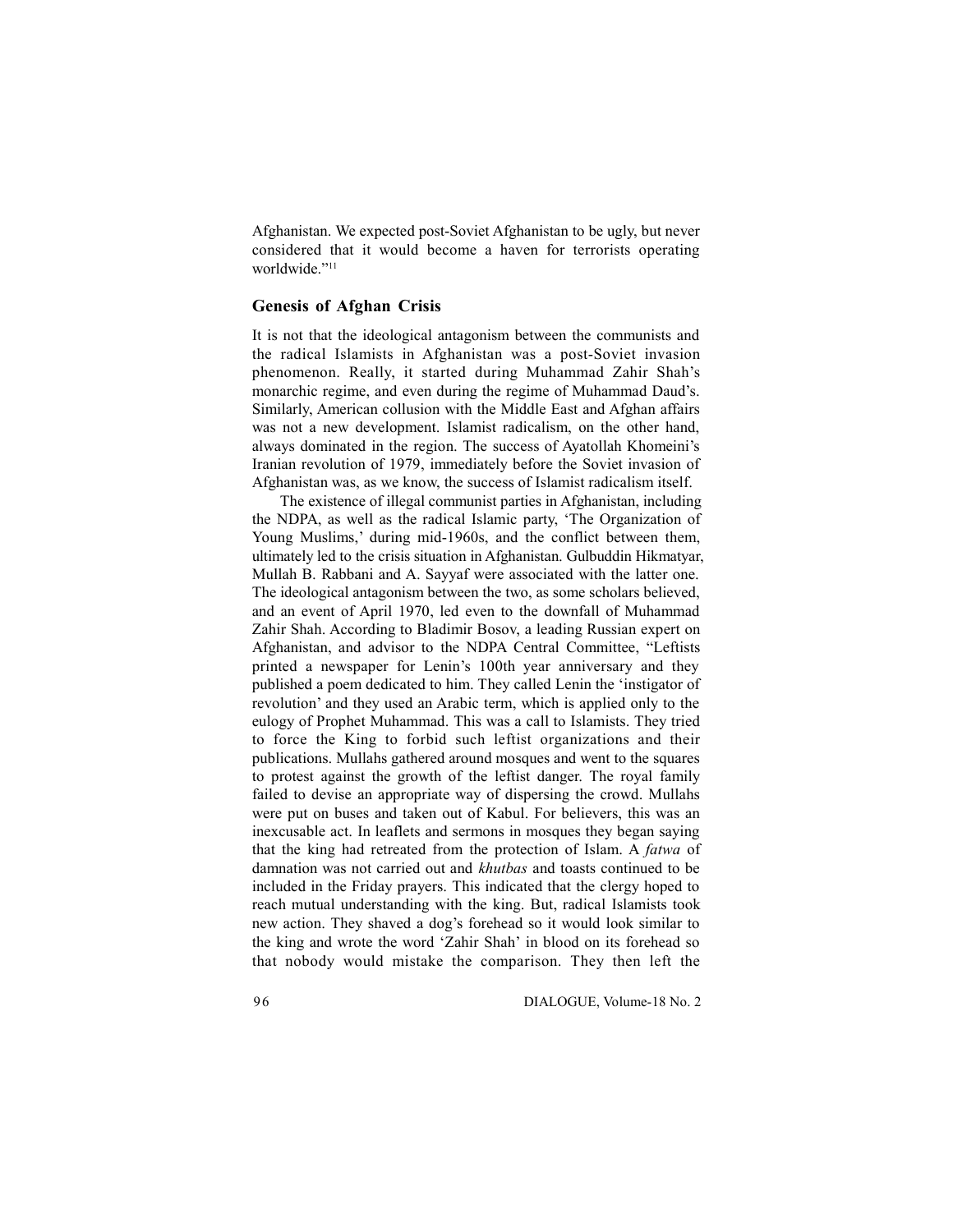unfortunate animal into the streets."<sup>12</sup> The situation gradually worsened and the king was ousted. Situation did not improve, however, when Muhammad Daud came to power. Radical Islamists accused him of being loyal to the communists. They tried to stage his ouster with the help of the army during 1975. The revolt was, anyway, suppressed and the radical Islamists had to migrate to Pakistan. But, Daud's regime was overthrown by the Marxist officers of the Afghan army in April 1978 and the Communist regime led by N. Taraki came to power. The rural countryside of Afghanistan rose in rebellion; Pakistan's dictator, Ziaul-Haq asked the ISI director, General Akhtar, himself a Pashtun, to arm and help the rebels, who were already in contact with ISI and Pakistan's religious parties, especially the Jamaat-i-Islami. The communist Afghan government appealed Moscow for arms, advisors, and finally for troops. Moscow was reluctant at first, but, ultimately sent 85,000 Soviet troops on the eve of December 25, 1979.<sup>13</sup>

### **Expanding Network to Oppose the Soviets**

After the entry of Soviet army in Afghanistan, Muhammad Zia-ul-Haq immediately turned to Saudi Arabia for help. The response of the Saudis, who were already worried about a Marxist threat in Afghanistan even before the officer coup, and whose intelligence chief, Prince Turki bin Fayal had even warned Afghanistan's President, Muhammad Daud Khan, of a communist officer threat during latter's visit to Riyadh, was positive and immediate. King Fahd put Turki's General Intelligence Directorate (GID) in immediate touch with Pakistan's ISI, and provided funds in support of the Mujahedin. Apart from that, Saudi authorities also encouraged their citizens to lend private financial support to the Afghans fighting against the Soviets and to join in their jihad. America's CIA joined the ISI-GID alliance after that.<sup>14</sup>

Thus, the Soviet invasion of Afghanistan led to a massive flow of money, weapons and Mujahedin volunteers from throughout the world to Afghanistan through Pakistan. An Arab expedition, apart from others joining in, took shape in Pakistan. According to an estimate, "more than 15 thousand people passed into Afghanistan through this Arab base (three thousand Yemeni, two thousand Egyptians about three thousand Algerians, 400 Iraqis and Tunisians, 200 Libyans, Jordanians and Syrians as well and others). Saudis represented the largest group, numbering over five thousand people. There were four thousand young Muslims who came from the city of Medina alone."15 This was apart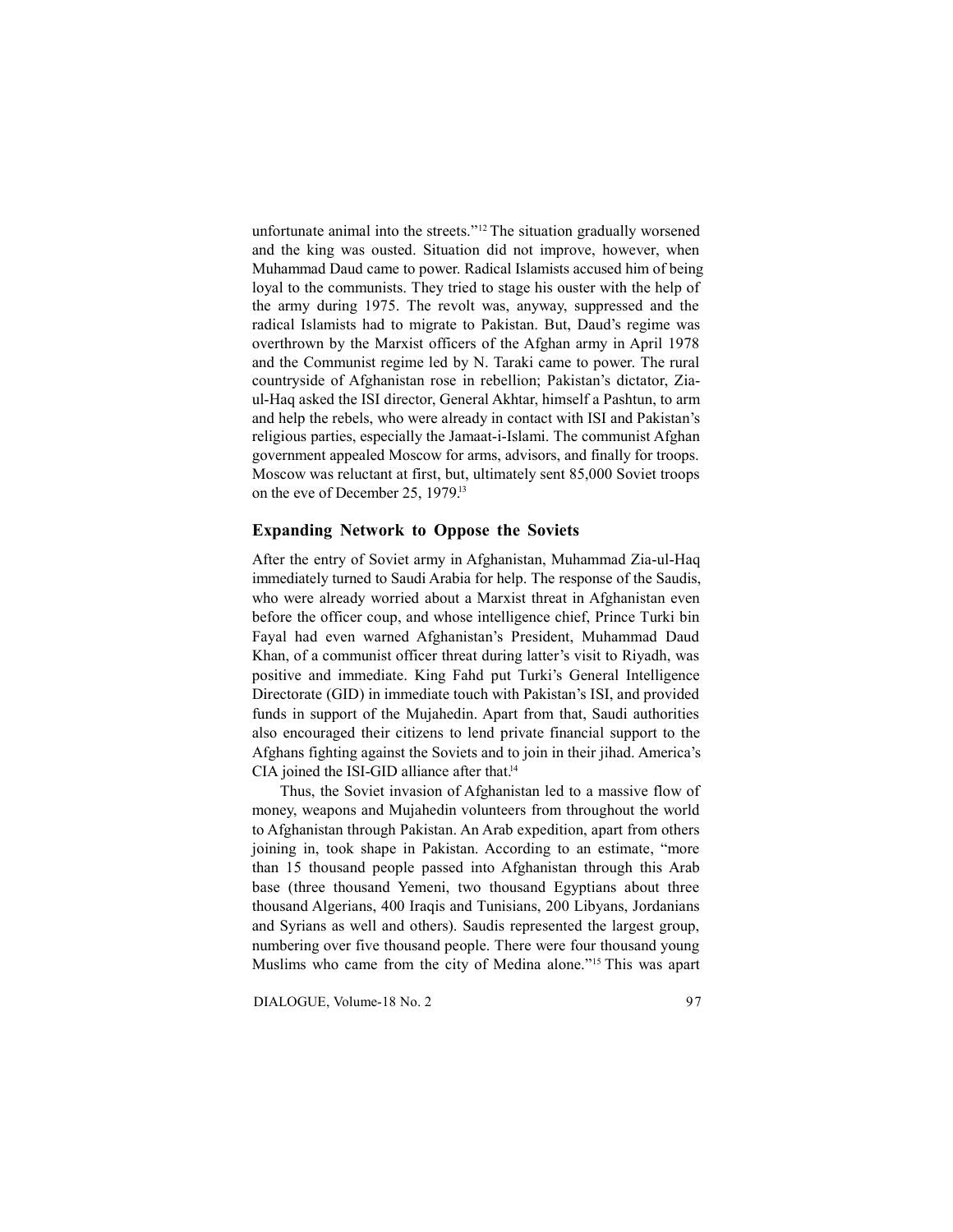from the men and resources coming from other Muslim countries of the world to join the war efforts including Pakistan.

# **America Joins the War Effort**

The US also joined the war efforts of the Mujahedin in a big way. Here it needs mention that it was not the first time that America joined hands with the Islamic States or groups for any common purpose; such things happened earlier also during the cold war period when the US and the Arabic States came together to fight communism. Ayatollah Khomeini, after the success of Iranian revolution in 1979, allowed well-known Egyptian publicist and public figure, Muhammad Hasaneyn Haikal to work in Shah's archives. He found some documents, according to which, in the beginning of 1970's there was an informal group patronized by the United States administration (particularly Henry Kissinger). It included Alexander de Maranch, head of the French Documentation and Counterespionage Service (SDECE) since 1979, Anwar Sadat, Shah of Iran, Muhammad Raza Pahalavi, King of Morocco, Hasan II and Kamal Adham, head of Saudi Arabia's General Investigation Unit. Haikal named it the Safari Club. The tasks of the group were to work against communism, work to prevent the penetration of Soviet influence into countries of the third world, prevent the spread of leftist ideas, and to work against the appearance of regimes of socialist orientation. The members began using Islam for solving their problems. Working through King Faisal of Saudi Arabia, a meeting between Egyptian President Anwar Sadat and heads of the radical organization, Muslim Brotherhood, was organized in 1979; the resulting reorientation led to exclusion of Soviet military experts from Egypt in 1972. With the permission of the Egyptian authorities, and under both Saudi and Egyptian organizational and ideological control, Saudi Arabia organized thousands of Islamic groups to "struggle" against atheist Marxism.<sup>16</sup>

Communist takeover of Afghanistan, coupled with fall of Shah of Iran, prompted America to renew its love affair with Pakistan. President Carter ordered CIA to provide low-level assistance to the rebellion against the communist regime. This was six months before the invasion. After Soviet invasion, President Carter's national security advisor, Zgibniew Brzeziniski came to Pakistan; he offered more assistance to Mujahedin and Pakistan, which was, however, rejected by Zia as 'peanuts.' Zia, however, came around; bilateral ISI-GID relations became trilateral one between CIA, ISI and GID. As per the arrangement, Washington and Riyadh provided matching grants of money and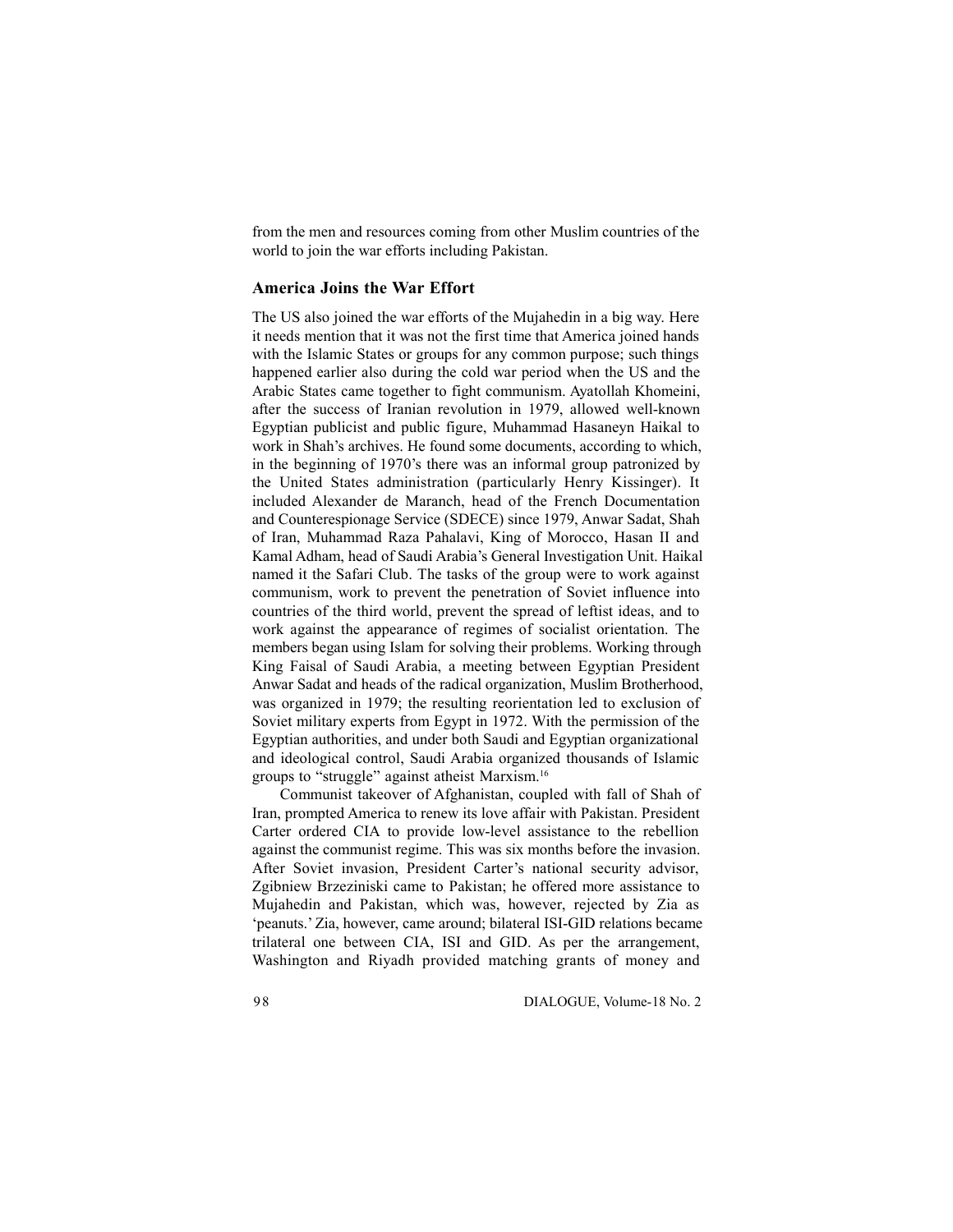purchased arms; Islamabad handled the task of distribution of the same and the training. CIA funding gradually increased to \$250 million annually and peaked in 1987 and 1988 to \$400 million annually. Apart from William Casey, CIA director, a colourful personality, Charlie Wilson, who sat on key House committees, was enthusiastic supporter of Afghan war. He always recommended the payment of more than what CIA asked for.<sup>17</sup> Christina Lamb writes about him: "One of the most passionate about the cause was a colourful Texan Congrssman with a penchant for beauty queens with names like Snowflake. Charlie Wilson was on the powerful House Appropriations Committee, and under his campaigning the US went from supplying Lee Enfield rifles to AK47s and surface-to-air missiles.<sup>18</sup> Charlie Wilson visited a Peshawar hospital and asked a wounded Afghan, and asked him as to "how he could help, and the man had asked for something with which to shoot down Soviet helicopters. It was largely his lobbying that led to the mujaheddin being given the Stinger missiles in 1986 which really turned the war around." The Stingers made a lot of difference; Russians lost a few hundred helicopters, "which was very decisive in their decision to withdraw."<sup>19</sup>

# **Parties with Distinct Agenda**

The jihad in Afghanistan succeeded due to input from various parties. As bin Laden noted, "Volunteers from all over the Arab and Muslim countries … were trained by the Pakistanis; the weapons were supplied by the Americans, the money by the Saudis."20 The war brought five parties together, each with own distinct agenda. They were:

- i. The Americans, whose agenda was to defeat the Fortieth Red Army of USSR for which CIA director William Casey and Charlie Wilson were wholeheartedly supporting Pakistan's President, Muhammad Zia-ul Haq.
- ii. The ultimate agenda of the Pakistan's dictator, Muhammad Zia-ul-Haq, was to prepare for the jihad in Kashmir and India. This also gave him opportunity to continue his nuclear programme unhindered.
- iii. Defeat of the Communists and ouster of the Soviet army from Afghanistan was the agenda of Saudi Arabia.
- iv. The agenda of the Mujahids, especially of Umar, the Afghan clergy, was fighting for the establishment of the Islamic Emirate in Afghanistan.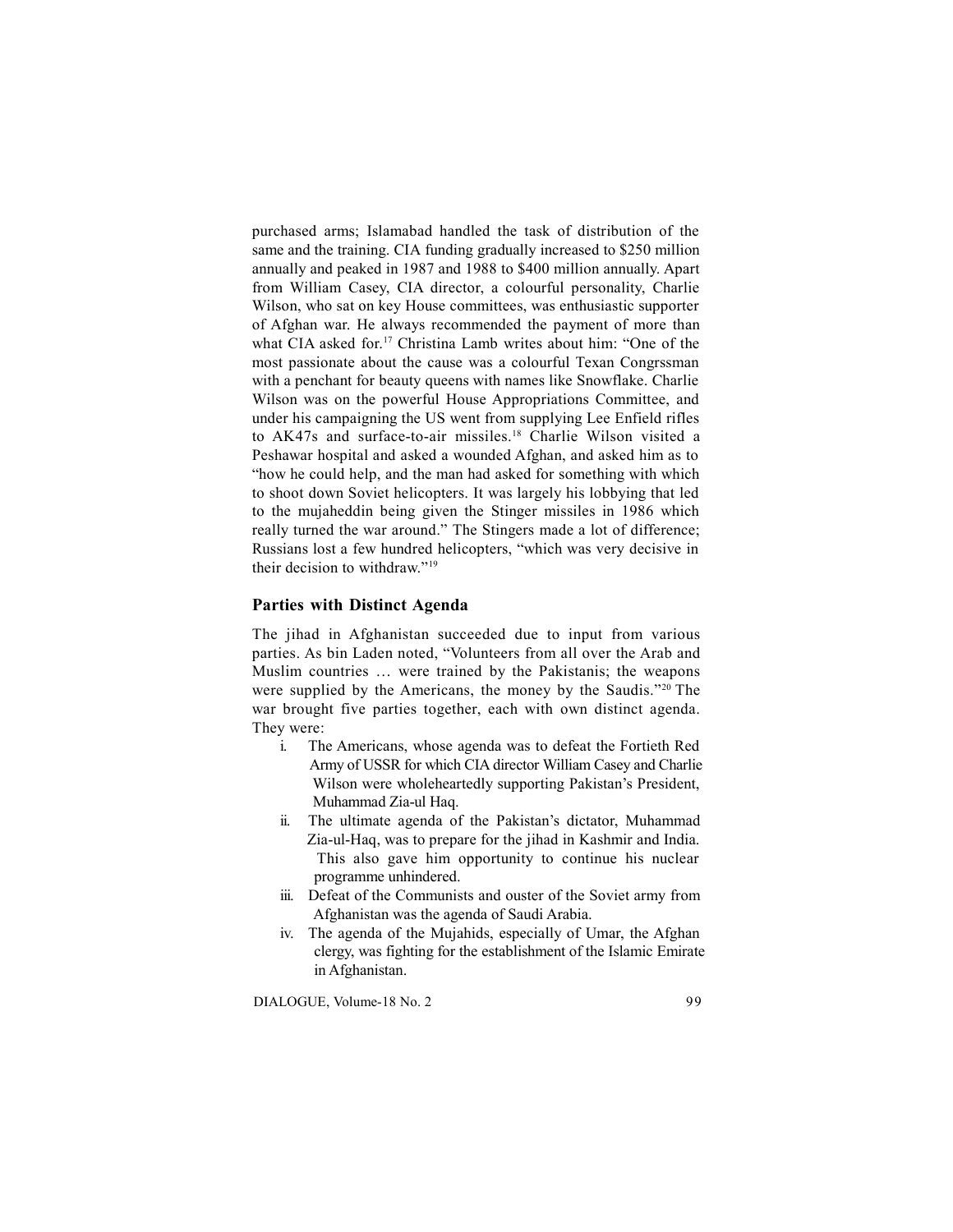v. Lastly, there were persons like Abdullah Yusuf Mustafa Azzam, Osama bin-Laden and Ayman al-Zawahary who were working for the fulfillment of their agenda of global jihad.

# **Zia's Jihad Agenda**

As Bruce Riedel writes: Zia, from the earliest days of Afghan war, "had already begun planning for the next stage of jihad, to be waged in India and Kashmir. He first approached Jamaat-i-Islam Party, with which he and the army had long-standing ties. Jamaat's founder and Islamist writer, Mawlana Sayyid Abu A'ala Mawdudi, had advocated force to establish a Muslim state in India …"<sup>21</sup> Everything continued according to Zia's plan. Bruce Riedel writes about the steps taken by the ISI in managing the overflow of resources: "The ISI thus took great pains to oversee the flow of outside help, and arms to the various mujahedin factions. This also meant it could favour some factions, notably the Pashtun and Islamic groups, at the expense of non-Pashtun and more modern elements. The man who ran the operation for much of the 1980s was Mohammad Yousaf, the chief of the ISI's Afghan bureau. His two accounts, *Silent Soldier: The Man behind the Afghan Jehad* and (with Mark Adkin) *The Bear Trap: Afghanistan's Untold Story*, are the best pieces on the war from the Pakistani perspective. *The Bear Trap* describes the "pipeline" for US aid as follows: "As soon as the arms arrived in Pakistan, the CIA's responsibility ended. From then on it was our pipeline, our organization that moved, allocated and distributed every bullet that the CIA procured."<sup>22</sup>

Zia took every step to promote and strengthen the Islamization of Pakistan. In view of Shuja Nawaz, the foremost expert on the Pakistani army, "Islamization was the legacy (Zia) left Pakistan."<sup>23</sup>

Zia strengthened ISI. He hand-picked Akhtar Abdur Rahman, a Pashtun, better-known as General Akhtar, as director, ISI during 1979. Akhtar was a "cold, reserved personality, almost inscrutable, always secretive," who "hated publicity and press, avoided being photographed, and was difficult to fathom even among his most senior lieutenants—but he was a gifted intelligence officer. He developed close working ties with many of the Afghan Mujahedin leaders, especially fellow Pashtuns, and organized them into political parties to give more legitimacy to their struggle. Akhtar also built strong ISI links to the CIA and Saudis."<sup>24</sup> There was tremendous expansion in the strength of the ISI, whose staff jumped within a decade from 2,000 in 1978 to 40,000 in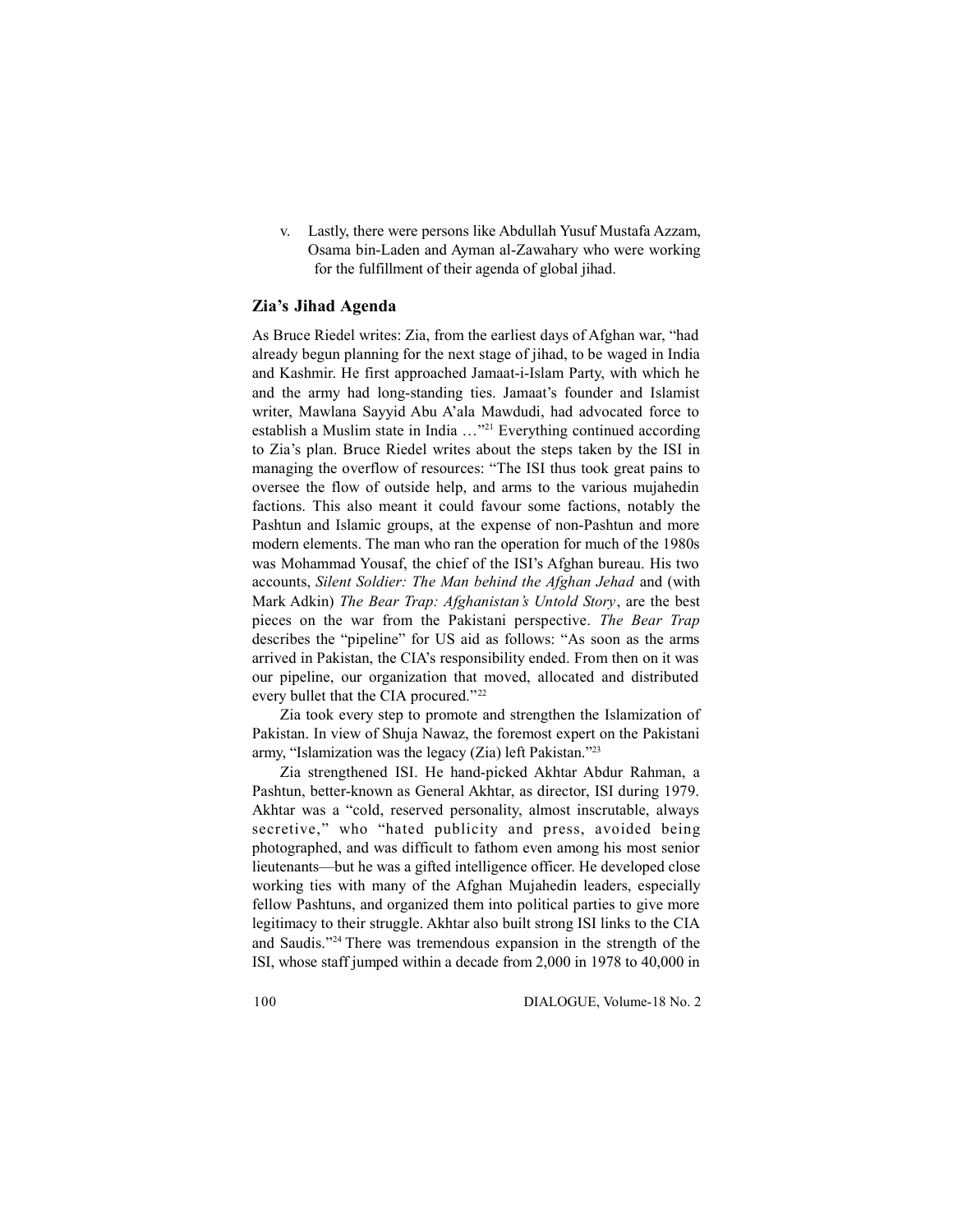1988. This was with the twin objective of keeping Zia in power, and for waging jihad. (Ibid) Keeping the next stage of jihad, i.e., jihad in Kashmir, in mind, Zia and ISI wanted Kashmiri militants to join his training camps; the JKLF militants, after initial hesitation, joined ISI training camps in 1987.<sup>25</sup>

There was tremendous expansion of Islamic schools in Pakistan, and even government school curriculum was radicalized. The number of officially registered madrassas jumped from 900 in 1971 to 8,000 in 1988, and there were another 25,000 unregistered ones. The worst thing which Zia did, apart from changing the mindset of the army men, was the poisoning of the minds of the Pakistani young ones by bringing drastic change in school curriculum of the social sciences and Urdu. As a Pakistan based study opines: "The military government of General Zia-ul-Haq, after the coup in 1977, had its own problem of legitimacy, which it tried to guise in an overarching quest for Islamization of the society. Education was among the first of its victims. Religious political parties became enthusiastic partners in this quest. In the educational sphere, this amounted to a distorted narration of history, factual inaccuracies, inclusion of hate material, a disproportionate inclusion of Islamic studies in other disciplines, glorification of war and military, gender bias, etc. Subsequent governments either failed to check these harmful deviations, or willingly perpetuated them.<sup>26</sup>

The Pakistani army was radicalized during Zia's time to much extent, which coupled with jihadi agenda of the extremely powerful ISI made the life of the persons, sitting even on the top, extremely unsafe.

Thus, the situation in Pakistan became so bad that none was safe in that country. Benazir suspected that ISI and the Pakistan army were plotting against her, which ultimately proved to be true. She was removed from prime ministership twice, and was ultimately assassinated on October 18, 2007, probably by al-Qaeda and its Pakistani Taliban allies, when she came to power as Prime Minister of Pakistan for the third time. According to UN inquiry, Musharraf government did not give adequate protection to her. On the other hand, ISI obstructed the process of proper inquiry of her assassination.<sup>27</sup> ISI's role remains suspect in Pakistan, as even attempts were made to assassinate Musharraf. General Asif Nawaz, the chief of army staff, determined to get the Pakistani "army out of politics," in the very first order of the day, Nawaz stated that "the army must allow the democratic process to work and return to the business of being a professional military." Further, "his goal was to try to persuade Nawaz Sharif and Benazir Bhutto to reconcile for the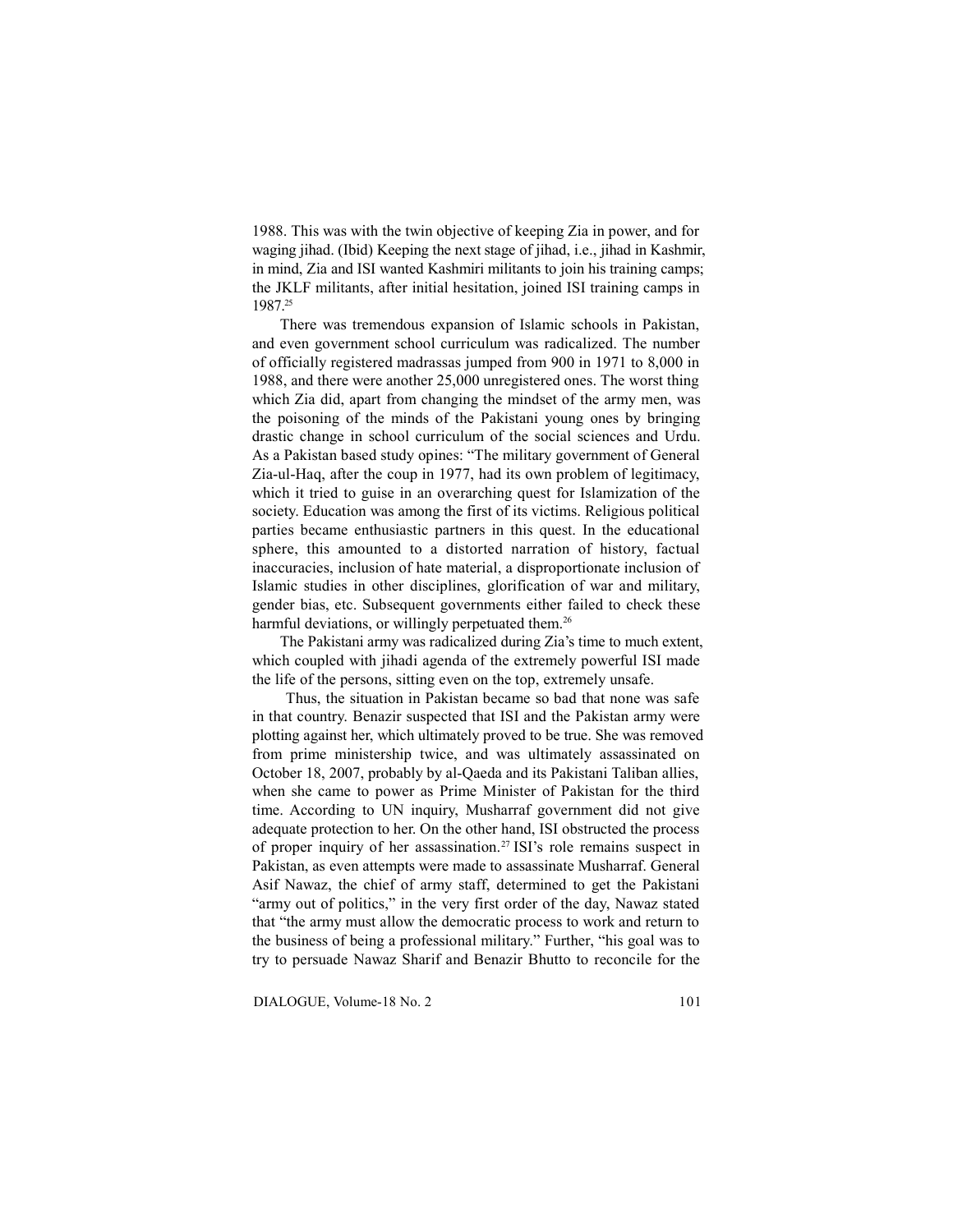good of the nation." Unfortunately for Pakistan, he died suddenly. According to his wife, "he had been poisoned and that the plotters may have included Prime Minister Sharif."<sup>28</sup> Thus, even a well-meaning topmost army officer had no scope to act for the better in Pakistan.

Ideological alignment of the Pakistani army officer cadre, and the rank and file with the terrorist groups, such as LeT and Tehreek-e-Nafaz-e-Shariat-e-Muhammad, numerous instances of involvement of the regular officers and men from the army "in terrorist activities either directly or indirectly as facilitators and trainers for groups like the LeT and the JeM, the influence of extremist ideology of Tablighi Jamaat and Hizb-ut-Tahrir, the formation of a radical group of retired army men and officers, like Tanzeem—ul Ikhwan, and motivation for coup attempt, were not innocent phenomena; these were the result of Zia's jihad. An audio cassette titled *Crush India*, containing "provocative songs, speeches and apocryphal stories about martyrs hoping to imbibe in soldiers the spirit of jihad," was circulated among the Pakistani troops. It said, "Since independence, our army has been fighting with the enemy which is five times larger and equipped with latest weapons. But our army is equipped with a special weapon the enemy doesn't have, the spirit of jihad … Every Pakistani soldier is a soldier of Islam. He will be rewarded by Allah." A booklet on jihad, circulated as a part of the junior officers' campaign, proclaimed, "One who kills a *kafir* will not go to Hell ever and there will be no shortcoming in his prosperity as regards to wealth and good food. The soldiers of Islam should know that winning or losing is in the hands of the Almighty and defeat can only be provided by God … if soldiers die during a jihad, their pain would be equivalent to that of a mosquito bite."<sup>29</sup> For Hamid Gul, involved in Afghan Jihad, it was a 'soft Islamic revolution; as he argued, "Pakistani Army soldiers have always been religious, but now a growing number of officers have turned Islamist."30

## **Ideologues**

The ideological input in Afghan war was provided by Abdullah Yusuf Mustafa Azzam, an accomplished intellectual. His book, *The Defense of Muslim Territories,* the foreword of which was written by Sheikh Abdul Aziz bin Baz, Saudi Arabia's leading Wahhabi scholar and religious figure, gave new direction to the Afghan Jihad, and future course of global jihad.

Azzam, born in 1941 near the city of Jenin in the British mandate of Palestine, whose family migrated as refugee, to the Jordan's East Bank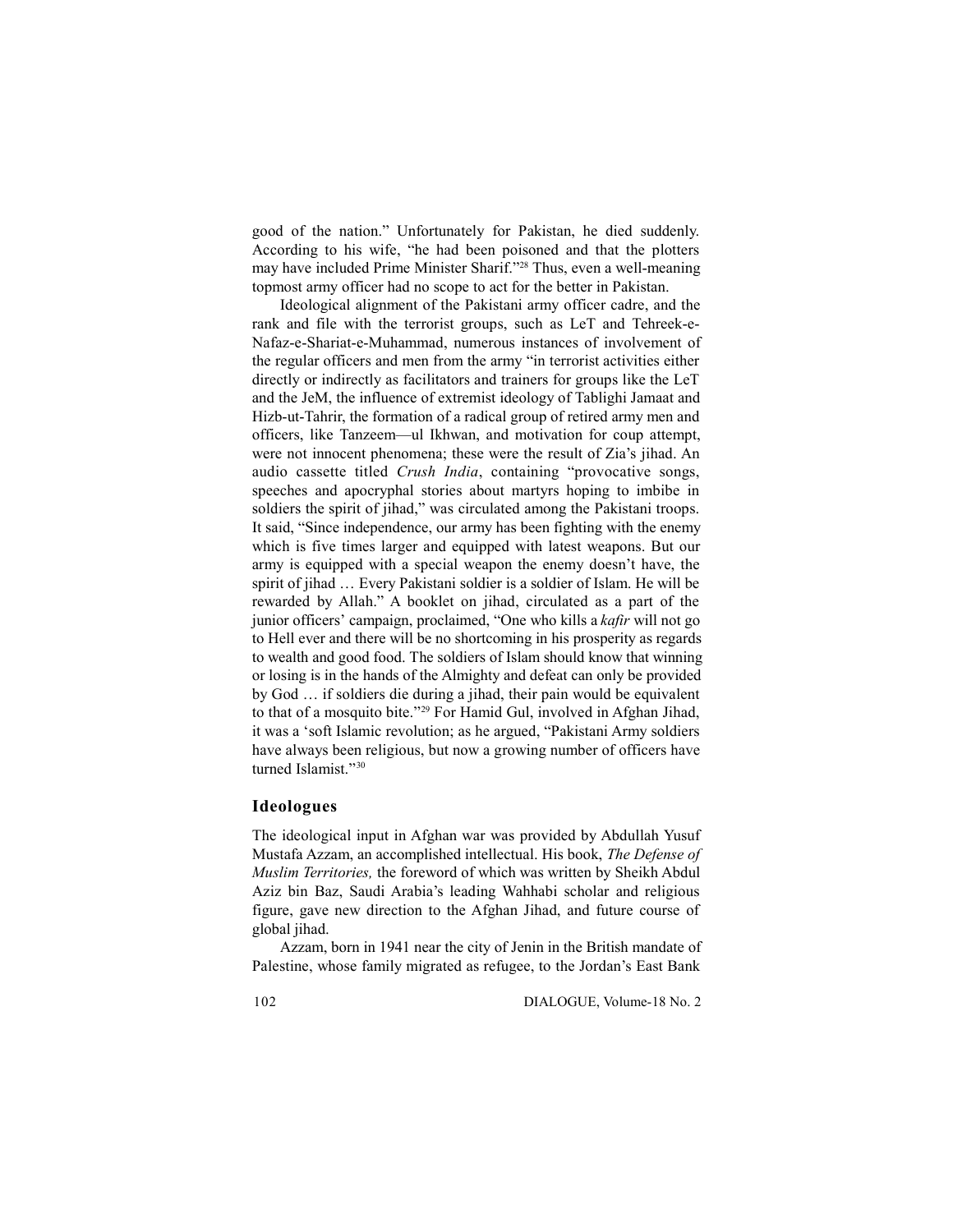after the 1967 Arab-Israeli war, and settled in a refugee camp outside the city of Zarqa, joined Palestinian *fida'in* resistance movement. Here, it needs mention that the first massive Palestinian refugee migration also took place due to Arab-Israeli war of 1947-48, in which his family must have suffered. Palestinians refer to the same as *Naqba* (catastrophe). Azzam, however, preferred to go for higher education, and, had impressive credentials as an Islamic scholar.

Azzam had degree in Islamic law from Damascus University in 1966 and then master's degree from Al Azhar; he then taught at Jordan University before joining Al Azhar in 1971 for doctorate. After obtaining his doctorate in 1973, he joined teaching profession in Amman University. While serving in Amman, he became a well-known Islamic leader and speaker. When General Intelligence Directorate (GID, intelligence service of Jordon) pressured him to tone down his statements, he left Amman and joined at King Abdul Ibn Saud University in Jidda; and within a year left that university also to join Islamic University of Islamabad in Pakistan. In Islamabad, Azzam came in contact and under the influence of Zia's jihad in Afghanistan. He played distinct role not only in providing ideology—though that was in no way different from those provided by Islamic ideologues, such as Ibn Taymiyyah, Muhammad Ibn Abd al Wahhab and Sayyid Qutb; only the emphasis differed—but also in the establishment of jihadi outfits and bringing in the mujahids and jihadi leaders to Pakistan for joining jihad in Afghanistan by his call of 'join the caravan.' Other two important writers whose writings the jihadis consult the most are Abu Khalid al-Suri and Abu Bakr Naji.

## **The Ideology**

Earlier, while in Al Azhar and Jedda, Azzam was under the influence of Muslim Brotherhood and Wahhabism. Later on, of course, he thought Muslim Brotherhood to be too timid and broke his links with it. His views gradually hardened, and he was all for Salafi jihadism. About jihad, Azzam wrote: "Whenever jihad is mentioned in the (Quran), it means the obligation to fight. It does not mean to fight with the pen or to write books or articles in the press, or to fight by holding lectures."<sup>31</sup> His slogan was, "Jihad and the rifle alone, no negotiations, no conferences and no dialogue."<sup>32</sup> In this connection, it may be said that Azzam's statement is in line with what the Qur'an says in its numerous *Suras.*<sup>33</sup> Of course, the Qur'an also says that there is no compulsion in religion (*La ikrah fi'l din*).<sup>34</sup> The fact cannot be denied that the voice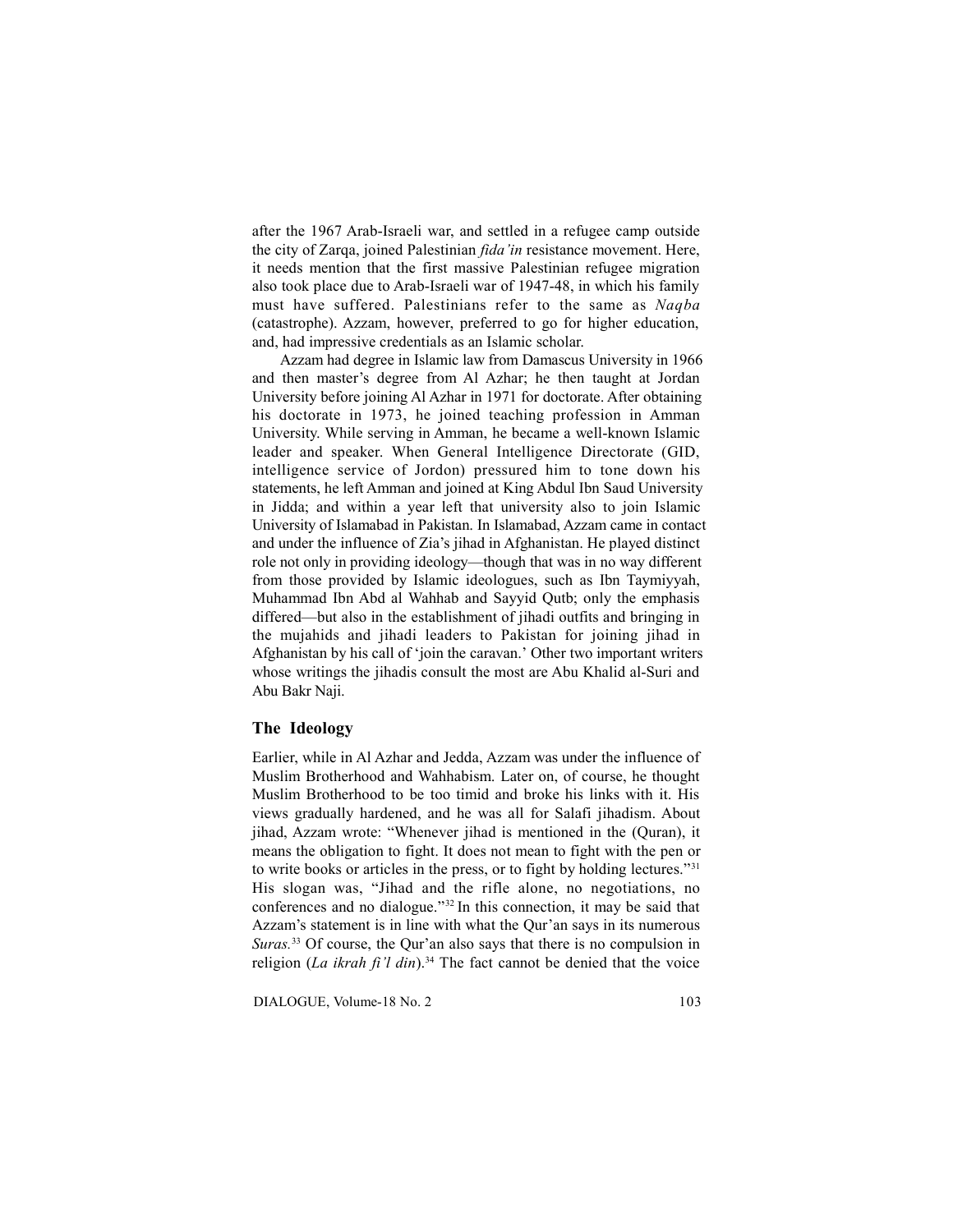of the Medinan *Suras* of Qur'an is certainly the voice of sword, violence and terror, and that is what was practiced during the Empire building phase of Islam.<sup>35</sup>

As Azzam said, it was obligatory on the part of every Islamic state 'to send out a group of mujahedeen to their neighbouring infidel state. They should present Islam to the leader and his nation. If they refuse to accept Islam, *jizyah* (a tax) will be imposed upon them and they will become subjects of the Islamic state. If they refuse this second option, the third course of action is jihad, to bring the infidel state under Islamic domination.' According to Azzam, as argued in his book, *Defence of the Muslim Lands*, 'it was a great sin not to wrest control of Afghanistan, Palestine, the Philippines, Kashmir, Lebanon, Chad, Eritrea, etc. which had 'previously fallen into the possession of the infidels.<sup>"36</sup>

In February 1989, nine days before the Soviet army left Afghanistan, Azzam outlined his vision of the Islamic state in a sermon delivered in Islamabad. He said: "We will fight, defeat our enemies and establish an Islamic state on some sliver of land, such as Afghanistan. Afghanistan will expand, jihad will spread, Islam will fight in other places, Islam will fight the Jew in Palestine and establish Islamic state in Palestine and other places. Later these states will unite to form one Islamic state."<sup>37</sup> Jihad for Azzam was global cause to be unitedly fought as a pan-Islamic struggle by the entire ummah providing solid base (*qaeda sulba*).<sup>38</sup>His emphasis on the cult of martyrdom, and for the participation of global *ummah* in Afghan war has tremendous impact throughout the Muslim world.

During the jihadist struggle going on in Iraq and Syria, the jihadists take advantage of the writings and strategies suggested by Abu Khalid al-Suri and Abu Bakr Naji. "Chastened by two decades of failure, Suri published a massive tome on line. The Call of the Global Islamic Resistance, explaining where the jihadist movement had gone wrong and how to put it right again. The 1600-page book came out around the same time Naji published his *Management of Savagery*.<sup>39</sup> Naji did not restrict himself to Muslim strategists in his writings and suggested his jihadist readers to learn from the writings and examples of non-Muslim insurgents, military strategists and political theorists. Rather than the Prophet, he quoted American historian, Paul Kennedy, as one of the very first people, who wrote about the dangers of military overreach: "If America extends the use of its military power and strategically extends more than necessary, this will lead to its downfall."<sup>40</sup> Naji based on this quote as the main principle of his entire strategy for provoking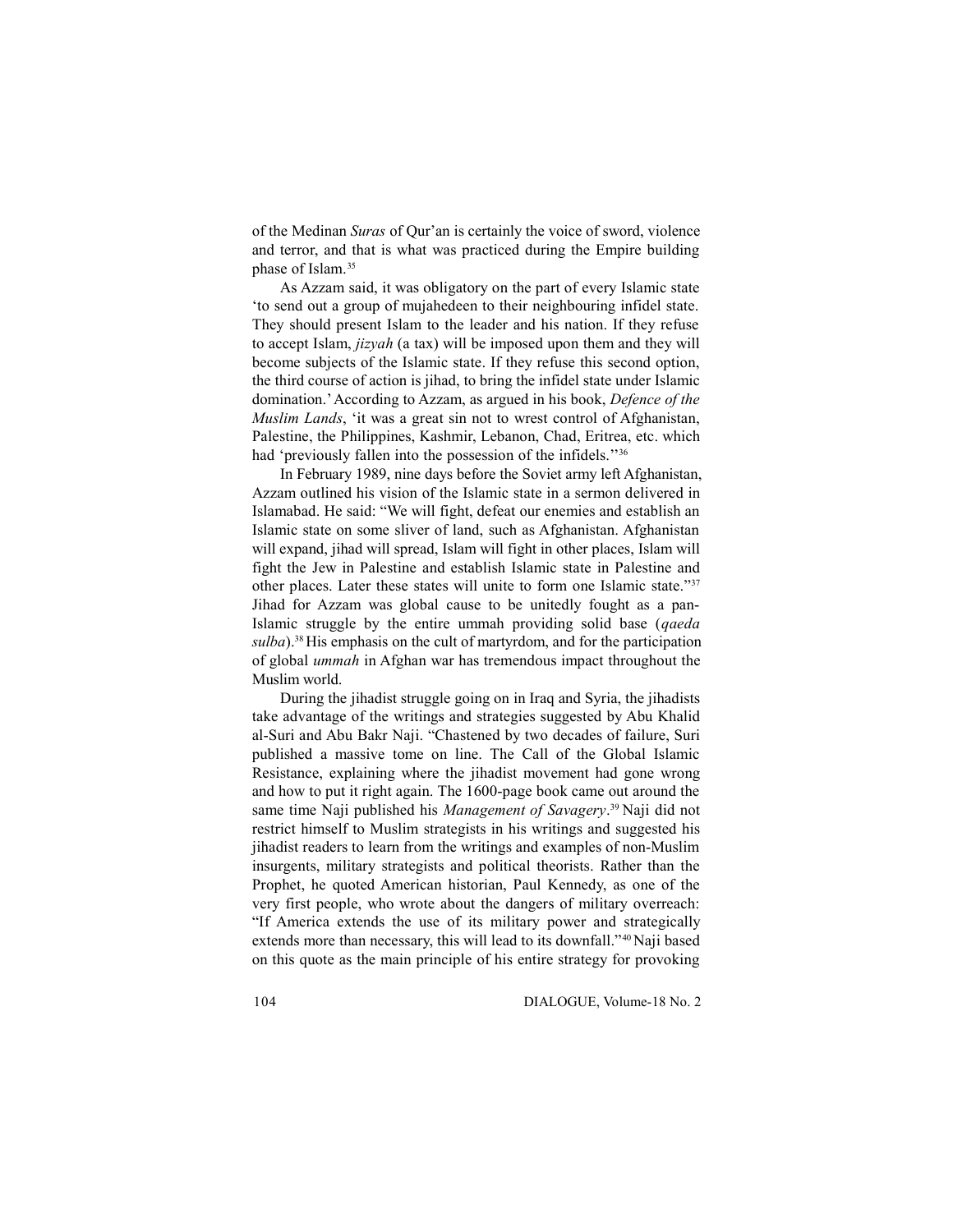the US to overextend itself militarily. Universal laws of insurgency are usually compatible with Shari'a laws, Naji argues.<sup>41</sup> Naji advocated utmost ruthlessness towards the enemy,<sup>42</sup> and advises even to kill their women and children,<sup>43</sup> though the Prophet advised to the contrary.<sup>44</sup>

# **Cult of Martyrdom**

Azzam advocated the cult of martyrdom. According to him, the jihadists, if dead, while fighting to repel the outsiders, or "the far enemy" would be glorified as martyrs and assured a special place in heaven.<sup>45</sup> This is what the Qur'an says.<sup>46</sup> The apostle, during the battle of Badr, told that martyrs shall go straight to Paradise. During the battle of Uhud, Umayr, son of al-Humam, who was eating some dates which he had in his hand, heard the Prophet saying that Martyrs shall go to Paradise. After hearing him, he said: "Fine, Fine, is there nothing between me and my entering Paradise save to be killed by these men?" He flung the dates from his hand, seized the sword, and fought the enemy till he was slain."<sup>47</sup> It needs mention that the Muslim young ones have special charm for the paradise, and especially the *hurries*. Arif Jamal, a Pakistani journalist, studied the last letters of six hundred jihadists active in Kashmir, and he found hardly a letter in which there was no mention of 72 *huries*. Arif Jamal's research paper was published in *Asia Times*.<sup>48</sup> According to another study, a majority of Hizb ut Taharir followers in Tajikistan were of 15-20 year age group, among whom the charm of the *hurries* is the greatest. Of course, many of them might have believed that Islamic rule may bring an end to their poverty linked problems.<sup>49</sup>

The jihadist outfits not only run training camps for the terrorists, arrange for fidayin attacks, but organize social welfare and produce huge jihadi literature. MDI (Markaz–ud-Dawa-wal Qrshad) or JUD (Jamait-ud-Dawa), as for example, publishes many journals. A perusal of its literature reveals as to what extent they may go to motivate the jihadists. "A sample reading from an issue (February 2007) of its children's magazine, *Nanhe Mujahid* ('Child Warrior') reveals, as Wilson John writes: "that the group has given an entirely new dimension to literature for children: 'Jihad is unique tourism. In other types of tourism, one spends money. But in jihad, one earns a lot of money, female slaves and concubines in paradise. When a Muslim conquers the land of infidels, he becomes (the) owner of their property. He becomes owner of their Women …'"<sup>50</sup>

Today, we read a lot about the *fida'ins* (*fida'is*) in the newspapers. It is interesting to know that the *fida'is* were employed even a thousand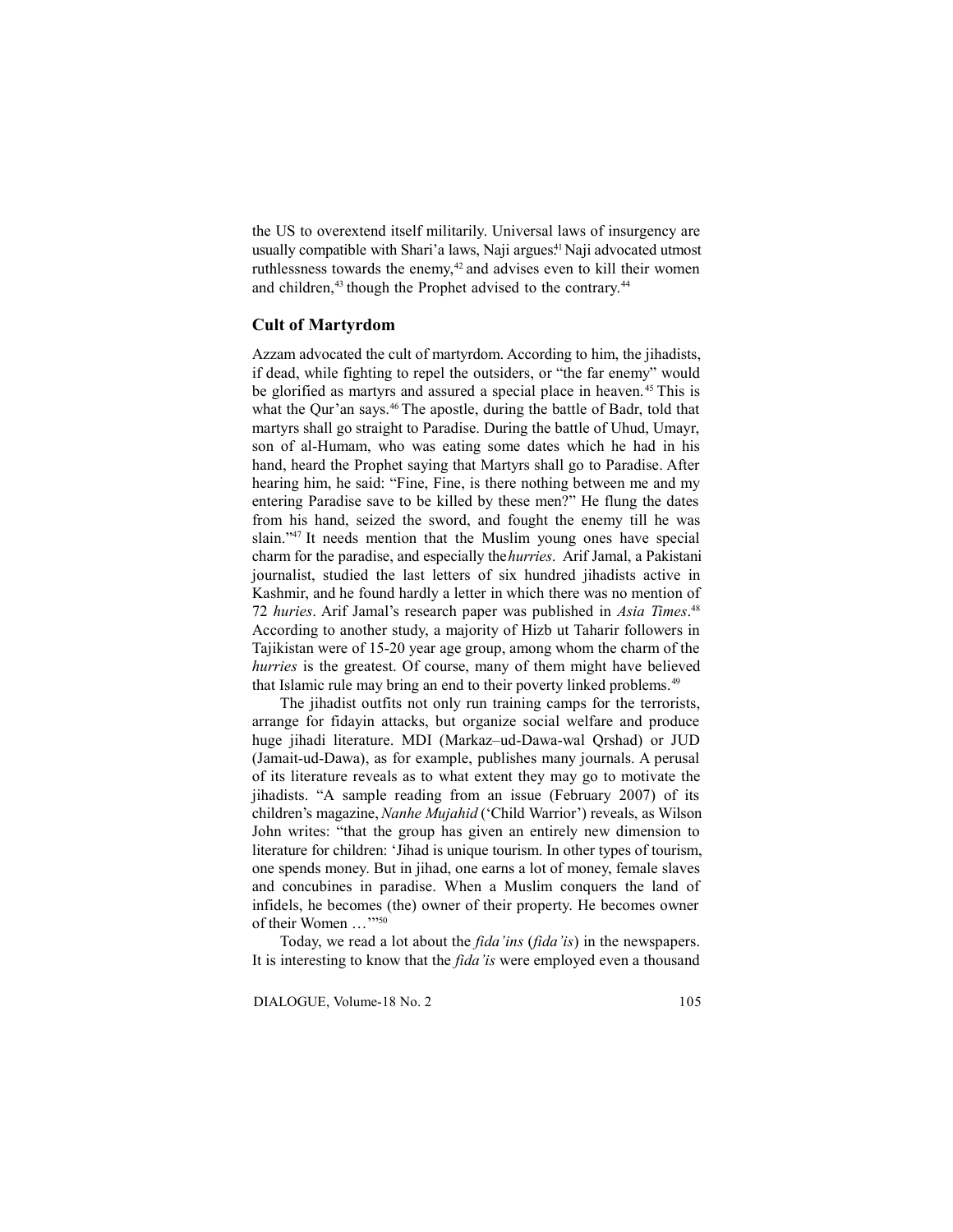years earlier to kill the enemies. Carl Brockelmann writes about them in Seljuq empire during Malikshah's reign: "The murder of an enemy of the true faith designated by their master was presented to them as a work well pleasing to God, the execution of which would assure them of the joys of Paradise. Such murderers were called *Fida'is*, "the Self-Sacrificers," or *Hashishis* (whence Assassins); those intoxicated by *hashish*, the narcotic element in hemp. The use of stimulants was widespread in mystic circles elsewhere as well; in the sixteenth century coffee was used for such purposes in South Arabia. Accordingly, what the Venetian world traveller Marco Polo reported when some two hundred years later (1271 or 1272) passed through the territory of Alamut, may be mere legend: namely, that the *fida'is*, while intoxicated by *hashish*, were placed in a section of the Alamut garden fitted out as Paradise, with young women as *hurries*, in order to make the assassins amenable to the orders of the leader by giving them a foretaste of the pleasure awaiting them in the hereafter."<sup>51</sup>

The use of the young ones, and sometimes children, for suicide bombing, by the jihadists is also a well-known fact, and the studies made in the field confirm the fact. Christina Lamb writes about one such study: "… the UN mission to Afghanistan (UNAMA) commissioned a study by American academic Christine Fair on who was carrying out the suicide bombings. Her report found that they 'appear to be young (sometimes children), poor, uneducated, easily influenced by recruiters and draw heavily from madrassas in Pakistan.' Some were school children, 'lured with promises of adventure or material gain such as motorbikes and cell phones,' others had been abducted outright. Some were Afghan refugees settled in Pakistan."<sup>52</sup>

Christina Lamb further writes: "I'd heard the story of children being recruited from madrassas from many bereaved families in Pakistan, though they were always too fearful to give their names. As in the story Karzai told me from the Afghan in Karachi, it seemed there were jihadi talent-spotters who went to madrassas and took selected students off for 'extra tution.' This meant training at camps run by militant groups such as Jaish-e-Mohammad and Harkat-ul-Mujaheddin, which Musharraf had told the US Ambassador Wendy Chamberlin he would not close. Often families didn't know their children had any involvement in such activities until they got a call saying, 'Congratulations, your son carried out a successful martyr mission.' People also talked of middlemen being paid to scout villages for recruits."53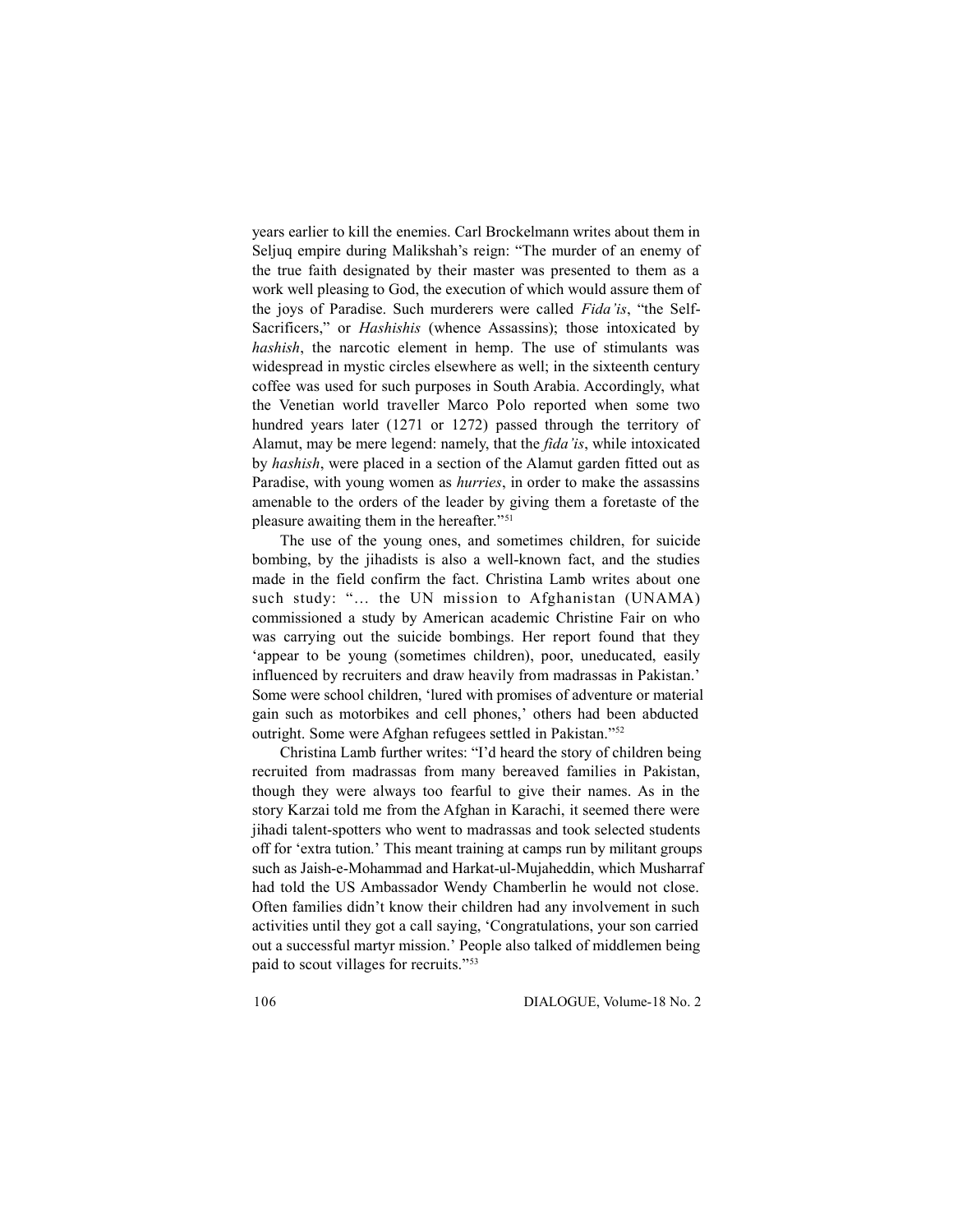There is large-scale recruitment of the child soldiers by the ISIS; "the boys, as young as 13, has been tasked to carry weapons, guard strategic locations or arrest civilians;" "children are taught how to behead another human being, and are given blond dolls on which to practice." The children of ethnic minorities, especially the Kurds and Yazidis, are captured and forced to join ISIS.<sup>54</sup>

The martyrdom, advocated by jihadist outfits is based on the perceived victory both ways. In such a case, even a loser in war is a winner. Wafa Sultan has cited the case of the Lebanese Shiite Muslim cleric and Hezbollah (the party of Allah) leader, Hassan Nasrallah. In a ruinous war with the Jews, his 1,000 people were dead, 5,000 wounded, and one million displaced, as against loss of 100 people by the Israel. But on the evening of the ceasefire, Nasarulla declared his victory.<sup>55</sup>

## **Jihadists Joining the Caravan**

Thousands of the Jihadists came to join the caravan on the call of Azzam; the prominent among those who came were Osama bin Laden, Abu Musaib al-Zarqawi, Riduan Isamuddin (also known as Hambali; he helped create Jamaah Islamiyah and carried out a wave of terror attacks in South East Asia, including October 12, 2002 bombing in Bali), Abu Mus'ad al-Suri (a Syrian writer of 1600 page *Global Islamic Resistance Call*) and Khalid Sheikh Muhammad (a Pakistani, serving as aide to Azzam for brief period).

Abd al-Aziz, born in Riyadh (Saudi Arabia) in 1973, was heavily influenced by Azzam's works; he came to Pakistan just after his death and became the disciple of bin Laden, as was the case with Suri. After some time, he returned to Saudi Arabia; he wrote a jihad manual, *A Practical Course for Guerrilla War*.

## **Jihadi Outfits**

Azzam created Service Bureau (Maktab al Khidmat) in Peshawar to assist jihadist arriving from all points of the *ummah* to join the Afghan war, and to provide them with housing and food. Osama bin Laden, a previous student of Azzam at Jidda and in whose house he lived there, was the co-founder of the organization. In the beginning, they set up hostels for jihadists in Peshawar, and then the training camps for them, who joined Afghan war subsequently. Bin Laden, a scion of the Saudi Arabia's wealthiest construction magnet, provided financial support. Of course, Azzam also collected huge fund during his tours, including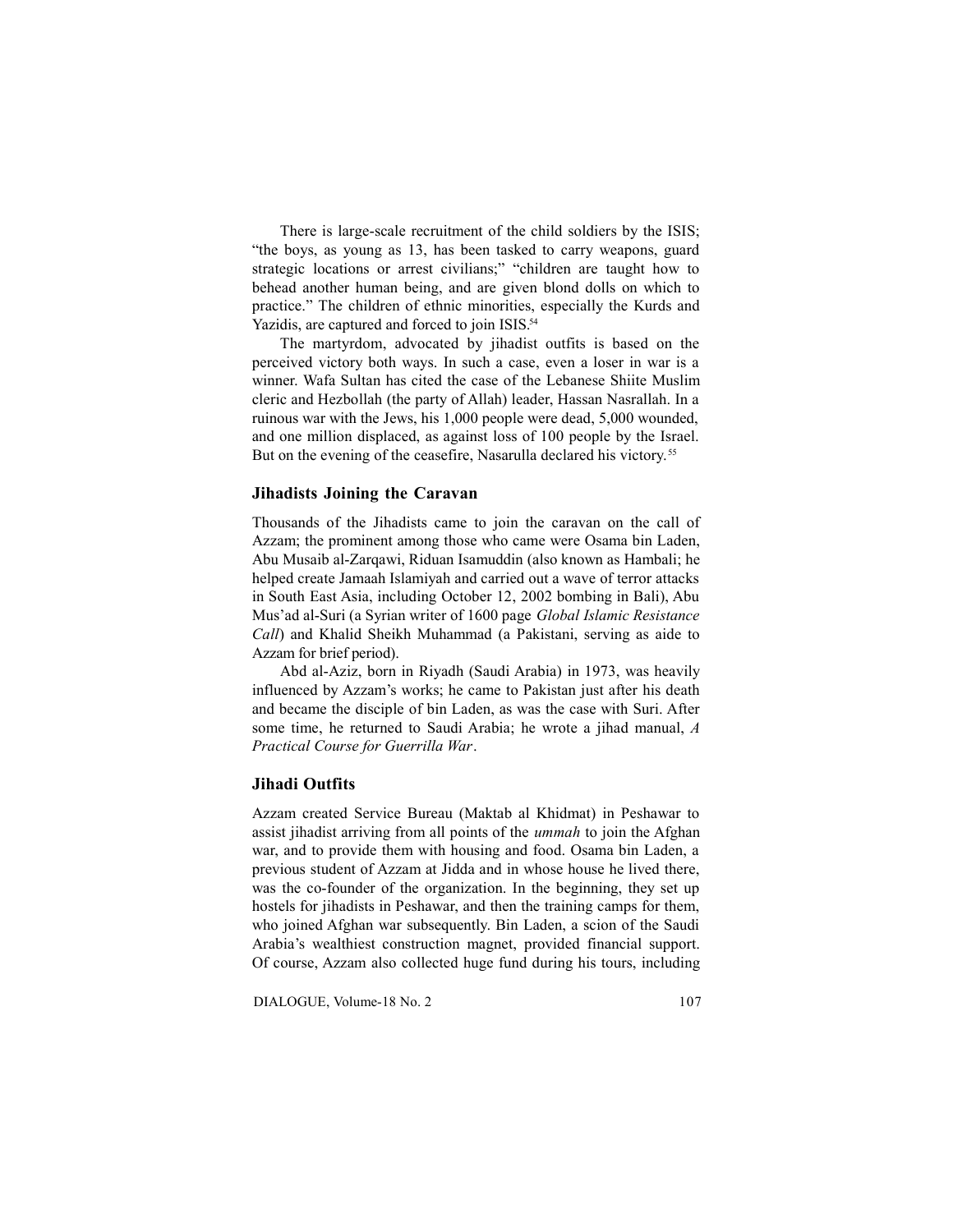in the USA for the purpose. Osama bin Laden, however, distanced himself from Azzam on the advice of his Arab supporters, and also his Egyptian advisor, Ayman al-Zawahiri.<sup>56</sup>

Inspirational role of Azzam, in the creation of Harakat al-Muqawamat al-Islamiyah (Hamas; Islamic Resistance Movement) in 1987, is dully recognized. He was also instrumental in setting Markaz-ud-Dawa-wal-Irshad (MDI; Centre for Proselytization and Preaching) with the help of Hafez Saeed and Zafar Iqbal, with the mission 'to apply the lessons of Afghan war—which was winding down in 1987 as the Soviet forces prepared to leave—to Kashmir and India.' MDI's 'first priority was to train Kashmiris to fight alongside the mujahedin in order to gain combat experience. Camps were set up in Afghanistan's Konar Province for the purpose. The ISI helped get the new group set up, and trained MDI operatives in its camps as well. A military wing of MDI named Lashkare-Tayyiba (LeT), or the Army of the Pure, would become the most violent and effective terrorist group fighting India."<sup>57</sup> LeT has grown tremendously since its formation. It has numerous training camps; according to an estimate, 200,000 jihadists were trained in LeT camps up to some years back.<sup>58</sup> In 2001, when MDI, was banned due to attack on Indian Parliament, the name of the outfit was changed to Jamaat ud-Dawa (JuD).

The LeT did not keep its activities confined to Pakistan only. As Wilson John writes: "the fact that the LeT has had a presence in almost twenty-two countries," and it "proves its capacity to work undercover in alien surroundings, a characteristics normally related to intelligence agencies."<sup>59</sup> This underscores the close ISI links with LeT.

## **Post-Soviet Scenario**

With the withdrawal of the Soviet forces and the collapse of the Soviet Union, the cold war ended. There was no role for the USA and Saudi Arabia after that. The US withdrew from the Afghan scenario. The new phase of jihad of Omar (Taliban) and Osama bin-Laden began just after that. But, the US had to come back to Afghanistan again after 9/11 attack. Zia, Akhtar, US Ambassador in Pakistan, Arnold Raphel and several senior Pakistani generals died in a mysterious plane crash on August 17, 1988, when the war with the Soviets was coming to an end. But, although the Soviets left Afghanistan, the Communists were still controlling the country, and they continued to rule Afghanistan until 1992. After the end of the Communist rule also, the intra-Mujahidin war continued. Ultimately, Taliban (Students' Movement) came to power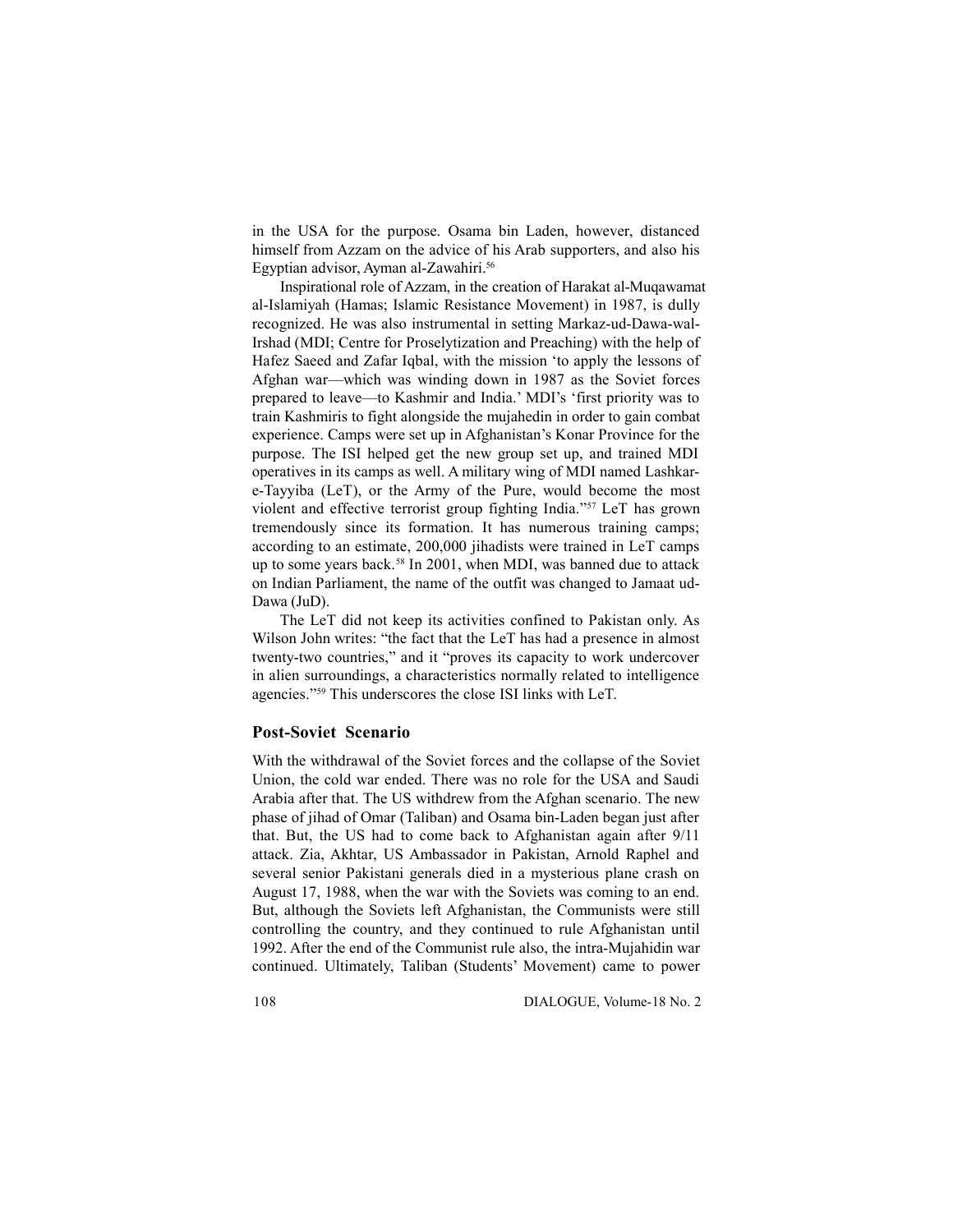under the leadership of Omar (Umer), which collapsed after American war on terror. Northern Alliance helped the US in the war.

In 1992, the Communist regime collapsed; Abdul Rashid Dostam defected to the Mujahedin; jihadists occupied Kabul. The intra-Mujahedin war, however, continued after that, and Pakistan continued to extend its support to a section of the Mujahedin, especially Gulbuddin Hekmatayar's Pashtun group. As usual, it opposed groups, such as Tajik group of Ahmad Shah Masoud. The fall of Kabul also led to the emergence of Taliban. Bruce Riedel writes: "The years of anarchy following the fall of Kabul to the mujahedin fomented what came to be known as the Taliban or students' movement—the most extreme Islamist movement ever to govern a country."<sup>60</sup>"It is one of the many paradoxes of Pakistan's history," Bruce Riedel writes: "that the most liberal and enlightened of its leaders, Benazir Bhutto, would be the one to help midwife the Taliban, an action that ultimately led to her assassination."<sup>61</sup>

#### **Al Qaeda and the Global Jihad**

Al Qaeda, apart from facilitating the Islamists' war efforts, was managing anti-Soviet Afghan training and operational infrastructure also in a big way. Its predecessor, Maktab-al- Khadimat (MAK) had thirty offices in US and Europe and worldwide network, which Al-Qaeda inherited. Al Qaeda's role, however, changed in February 1989, just before the Soviet withdrawal. As the international community neglected Afghanistan after Soviet withdrawal, the country, and Pakistan which was the frontline state in the anti-Soviet struggle, "became the international center for ideological and physical warfare trainings of Islamist guerrilla and terrorist groups. Afghanistan replaced the Syrian controlled Bekka valley as the principal center of international terrorism. As the West looked the other way. Afghanistan evolved into a 'Terrorist Disneyland.' Several Islamist groups, principally Al Qaeda, and Al Qaeda along with Islamic Movement of the Taliban, the ruling party of the Islamic Emirate of Afghanistan trained 70,000-130,000 mujahideen until the US-led coalition's intervention in October 2001."<sup>62</sup>

Al Qaeda also helped Islamist groups in different conflict zones of the world, such as Tajikistan, Kashmir, Bosnia, Chechnya, Dagestan, Mundanao and Xinjiang, by providing trained recruits and funds. The Arab Mujahedin and their leader Bin Laden remained in Afghanistan and Pakistan even after the war, because they were not welcome in their own countries.<sup>63</sup> Bulk of them living in Pakistan, however, moved to Sudan, where Al Qaeda had established its headquarters in December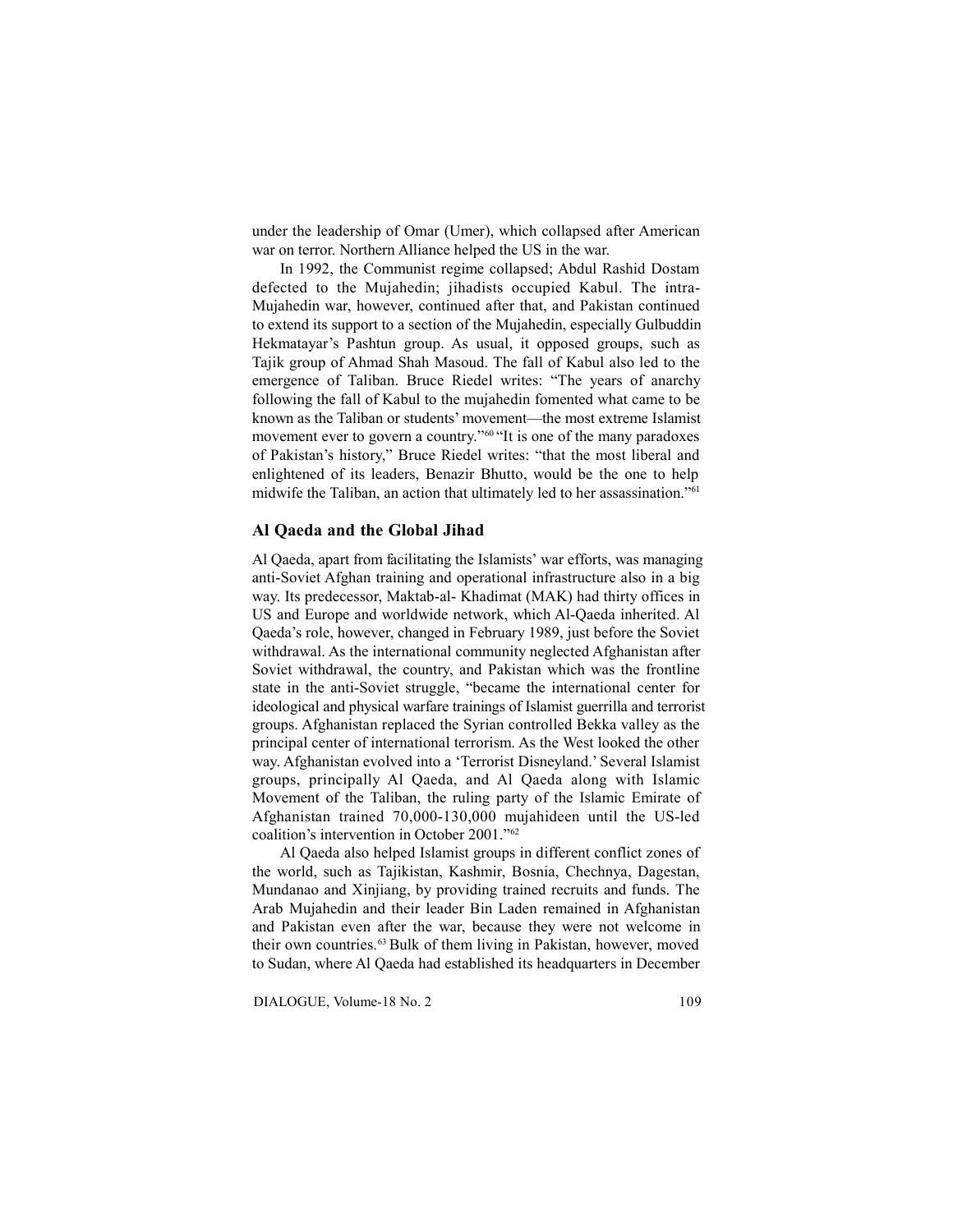1991, especially after the first World Trade Centre attack in February 1993, when the US threatened Pakistan to either get rid of the Mujahedin or be declared 'a terrorist state. Pressure on Sudan by US and UK in May 1996 forced Al Qaeda to relocate to Afghanistan. The organization had added advantage there, as Western intelligence agencies failed to monitor it in that country. There the Al Qaeda strengthened its old links and developed new ones. Gunaratna writes: "After having established new, and consolidated old relationships with Balkan, Caucasian, Middle Eastern and East African groups when based in Sudan, Al Qaeda was able to develop closer and deeper ties with Asian groups after its relocation to Afghanistan. As an organization with global membership, Al Qaeda had diverse capabilities as well as access to unprecedented resources. It armed, trained, financed, and ideologised 36 odd Islamic groups from Asia, Africa, Middle East, and Caucasus. In addition to its own training camps in Afghanistan, Al Qaeda dispatched its own trainers to establish or serve in the training camps of other groups in Asia, Africa, Middle East and the Caucasus."<sup>64</sup>

Gunaratna further writes: "Al Qaeda's distinct ideology of an universal jihad provided the framework for cooperation with disparate groups waging local and regional conflicts. In contrast to its associated groups, Al Qaeda's overarching ideology advocated a struggle that was not bound by territorial boundaries. Although these local and regional groups waged parochial struggles, there interaction with Al Qaeda made them committed to fighting both their territorial and international enemies. As a part of the ideological training, Al Qaeda was able to successfully instill in some cadres thoughts that both the near and the distant enemies must be targeted. In most cases, the near enemies were the "false Muslim rulers" and the "corrupt Muslim regimes," and the distant enemy was the US. Defining the US as the "head of the poisonous snake," protecting and shielding the false rulers and corrupt regimes of the Middle East, Bin Laden justified the attacks against the US and its interests."<sup>65</sup>

Osama bin Laden not only helped Omer in Afghan War by providing trained Arab Mujahedin, but also by providing financial resources. He had advised Mullah Omar to destroy the sixth century statues of Lord Buddha at Bamiyan as a sign of Islamic piety, with a view to further radicalizing the Taliban," and visited them to oversee their collapse. After that, he wrote to Omar congratulating him for "success in destroying the dead, deaf and mute false gods." He, then, urged him to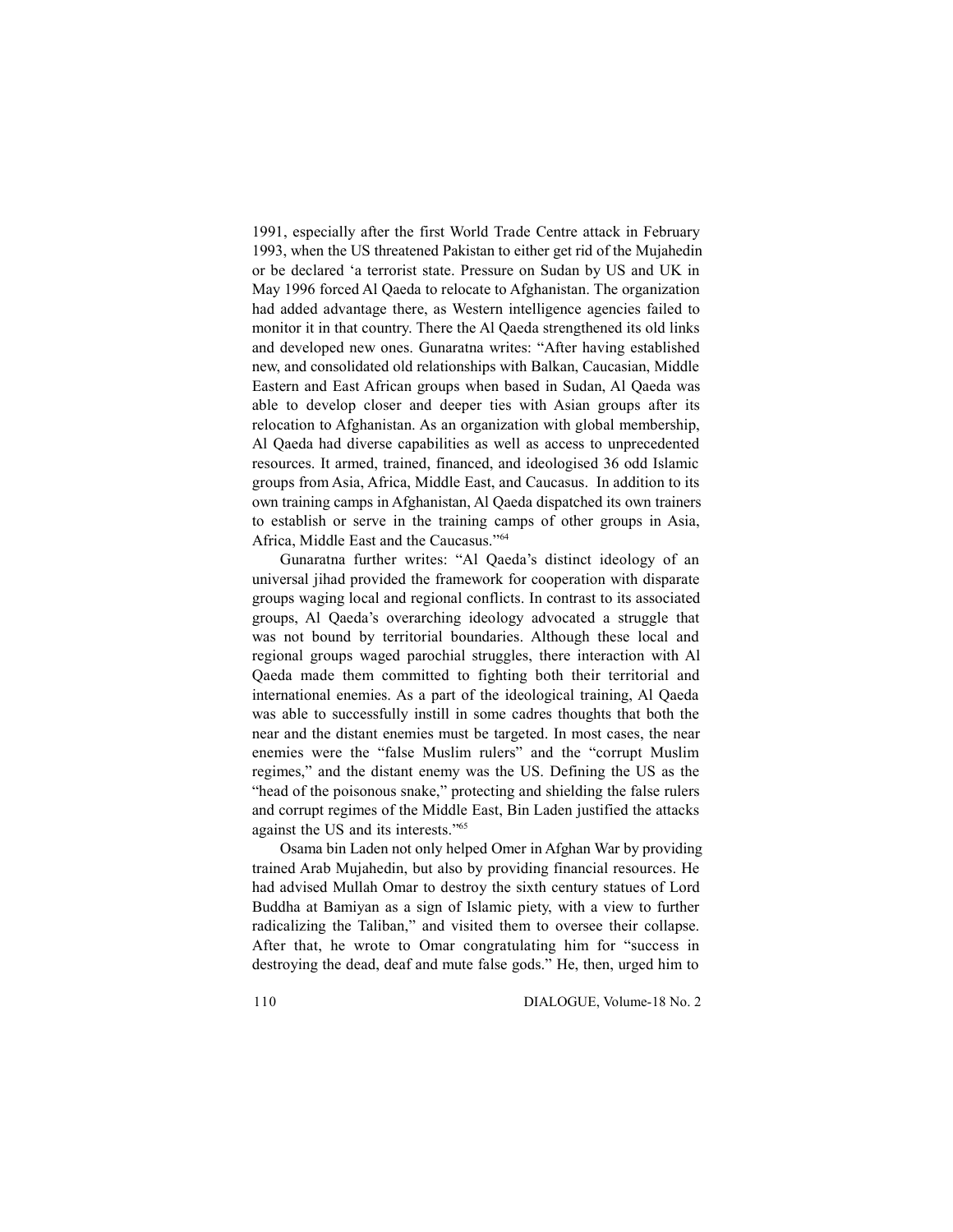now turn to "destroying the living false gods," meaning the United States.<sup>66</sup>

With the US-led intervention in Afghanistan in October, 2001 due to attack and destruction of the Twin Trade Towers, Al Qaeda had suffered the destruction of its state-of-the-art training and operational infrastructure in Afghanistan; loss of 60-70% of its core and operational leadership; 4,100 operatives in 102 countries had been captured. In spite of these losses, its intention to attack, and nurture robust Islamist milieu remained intact.<sup>67</sup> Al Qaeda, after the attacks on US embassies in Kenya and Tanzania in 1998 and the bombings of the USS Cole in 2000, was under the impression that it may continue to hurt America without being known; emboldened it to hurt the US most on 9/11, and was almost destroyed after the US retaliation. But there was silent revival of Al Qaeda. In 2001, Al Qaeda existed at a few homes in Kabul, at the Tarnak Farms base in Kandahar and a smaller facility at Herat. Today, Apart from Al Qaeda Central, its affiliates are AQAP (Al Qaeda in Arabian Peninsula), Al Shabaab in Somalia, AQIM (Al Qaeda in Islamic Maghreb) in Africa, Jabhat al-Nusra in Syria, and Al Qaeda (now ISIS) in Iraq. This is apart from its numerous allies, such as Lashkar-e-Tayyiba, Tehreek-e-Taliban Pakistan, Haqqani network, Afghan Taliban, JEM, HUJI, Boko Haram, Ansar al-Din, Ansar al-Sharia, Libya, Ansar al-Sharia, Tunisia, East Turkistan Islamic Movement, Islamic Movement of Uzbekistan, and numerous others.

In spite of America's war against terror, there is revival of Taliban; ISIS has emerged as one of the most lethal jihadist organizations. This is certainly not without valid reasons. Some of the reasons for the same are: (i) The American allies are working on cross purposes; whereas "the ideology of al Qaeda and IAIS draws a great deal from Wahhabism, it is promoted by the states like Saudi Arabia and Qatar, who are opposed to al Qaeda and ISIS.<sup>68</sup> (ii) Pakistan is the American ally, but ISI has links with Al Qaeda<sup>69</sup> and Haqqani network.<sup>70</sup>(iii) The US keeps civilian detainees and others with trained jihadists together in the same camps; thus, their camps become an academy of Islam;<sup>71</sup> (iv) Pakistan provides operational support for Taliban;<sup>72</sup> the presence of Urdu speaking Taliban, and Gurkhas calling an area Pakistani Alley, clearly indicated that there was regular supply of Pakistani Taliban fighters from Pakistan to Afghanistan.<sup>73</sup>(v) Jihadist outfits are taking fullest benefit of propaganda through social media, especially twitter; non-Arab Muslims have special attraction for apocalyptical end-time prophesies and are flocking to the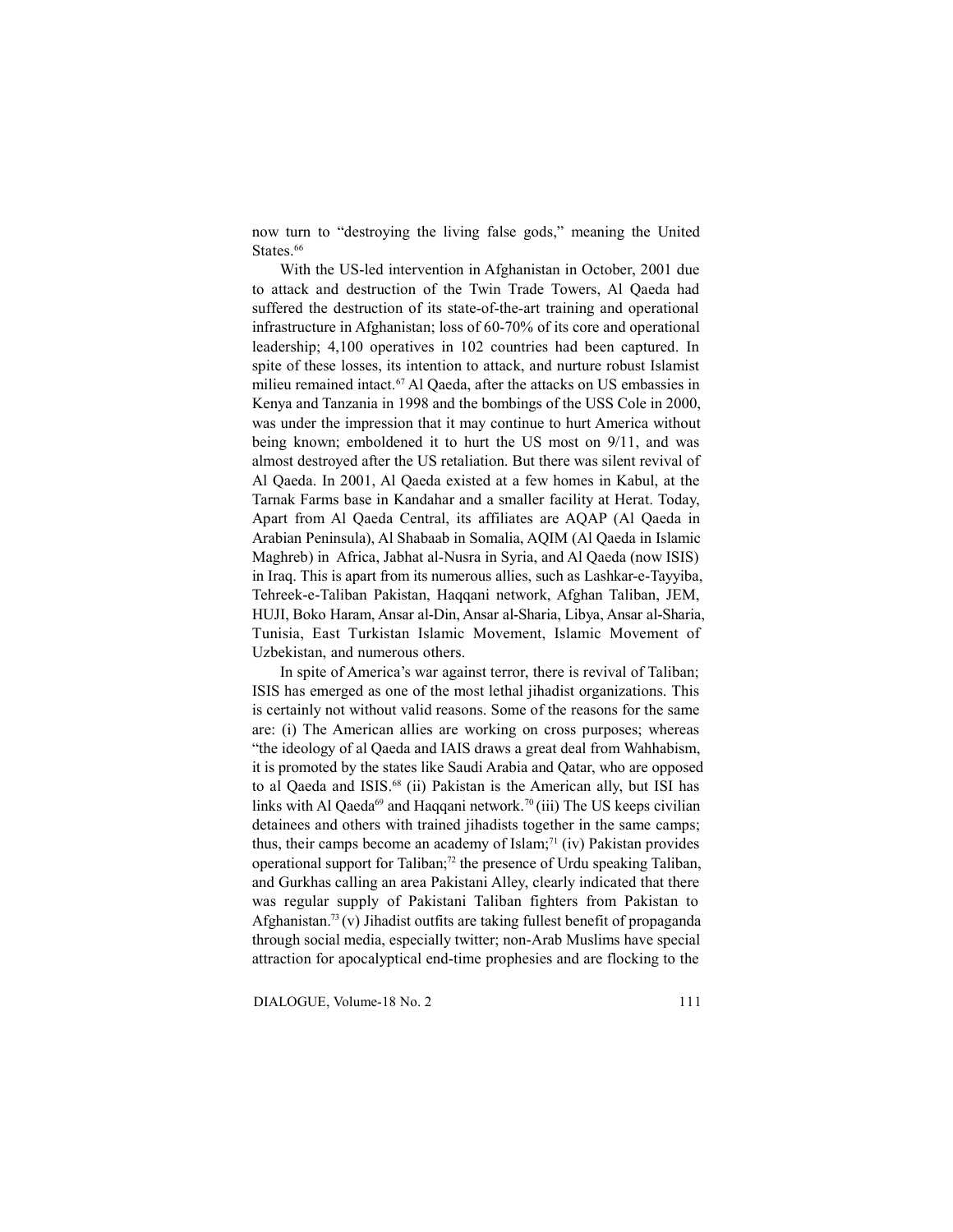war fronts of Iraq and Syria. They hope to get the dream of Islamic Empire fulfilled by their martyrdom.

The situation is gloomy in the Islamic State (ISIS) held areas, especially for the poor people, women and minorities; millions have been subjugated, minority community women have been the worst victims; they have been captured, enslaved and sold. Captives have been most cruelly beheaded. Some 7000 Yazidi Muslim women were taken captive in August 2014.<sup>74</sup> They have become sex slaves.<sup>75</sup> Islamic State believes in the use of terror for control and subjugation. Bin laden also believed in the same, and initially supported ISIS in this case. He, however, changed the policy at least in the case of intra-Islamic conflicts. Al Qaeda has learnt the lesson from its past experience; the 'General Guidelines for Jihad,' issued by al-Jawahiri in September 2013, orders an end to terrorist acts in markets and mosques, violence against non-Sunni sect and hasty imposition of shari'a law.<sup>76</sup> AQAP learnt the lesson, and changed itself accordingly.<sup>77</sup>

## **Intra-Islamic Faultlines and Fluid Loyalties.**

Islam shows its united face at its religio-cultural frontiers; it unitedly confronts the 'other.' But, it also has multiple intra-Islamic faultlines based on sect, ethnic and other differences. Intra-societal conflict is in-built in Islam. In the power conflict, just after the death of the Prophet, and before he was even interned in the grave, three parties confronted each other for the caliphate. Believers confronted even the Prophet for the share of the plundered booty (*male ghanimah*)*.*

Difference in strategic orientation and fluid loyalties generate conflict between the parent organization and its affiliates. As soon as an affiliate organization gathers strength, it declares its free existence, revolts, and even confronts the parent organization, as we find in case of the conflict/war between Al Qaeda and the Islamic State,<sup>78</sup> and the conflict between Islamic State and Nusra Front (Jabhat al-Nusra, Syria). The affiliated organizations often ignore the guidelines or dictates of parent organization. The tanjims often split into splinter groups, which behave anarchically.<sup>79</sup>

## **Jihad Along Intra-Islamic Fault-lines**

Islam shows its united face at its religio-cultural frontiers; it unitedly confronts the 'other.' It, however, has multiple intra-Islamic fault-lines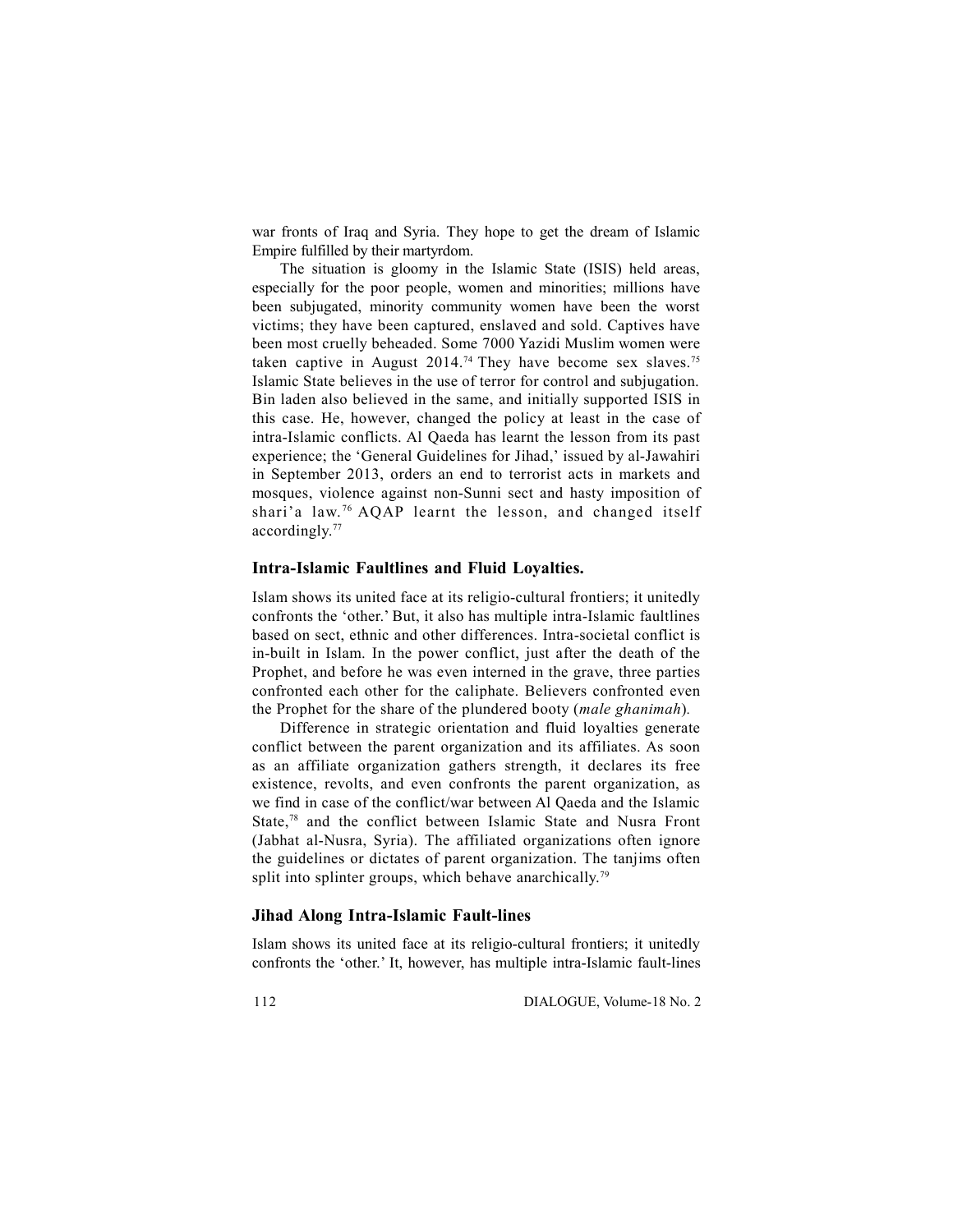based on sect, ethnicity and other differences, and Intra-societal conflict is in-built in Islam. Therefore, it also confronts the 'Muslim other,' as is happening in Iraq and Syria today. Here, it needs mention that such conflicts are not new for the Muslims. In the power conflict, even just after the death of the Prophet, and before he was even interned in the grave, three parties confronted each other for the Caliphate.<sup>80</sup> Believers confronted even the Prophet for the share of the plundered booty (*male ghanimah*)*.*<sup>81</sup> Intra-Islamic fault-line appeared within three decades of the death of the Prophet, leading to the great schism, which ultimately resulted into the creation of two warring sects of Islam—the Sunnis and the Shi'ites. The present war going on in Iraq and Syria is the manifestation of the same. Unfortunately, America and European countries continued to ignore the acts of their Arab allies working on the cross purposes. Patrick Cockburn brings out that fact to our notice; he writes:

"In 2009, eight years after 9/11, a cable from the US secretary of state Hillary Clinton, revealed by Wikileaks, complained that donors in Saudi Arabia constituted the most significant source of funding to Sunni terrorist groups worldwide. But despite this private admission, the US and Western Europeans continued to remain indifferent to Saudi preachers whose message, spread to millions by satellite TV, You Tube, and Twitter, called for the killing of the Shia as heretics. These calls came as Al Qaeda bombs were slaughtering people in Shia neighbourhoods in Iraq. A sub-headline in another State Department cable in the same year reads: "Saudi Arabia: Anti-Shi'ism As Foreign Policy?" Now five years later Saudi supported groups have a record of extreme sectarianism against non-Sunni Muslims. Pakistan or rather Pakistani military intelligence the Inter Services Intelligence (ISI) was the other parent of Al Qaeda, the Taliban, and jihadi movements in general."<sup>82</sup>

### **US Ignored the Inimical Acts of its Allies**

It is a surprising act that the US and the West ignored the inimical acts of its allies. It happened just after 9/11 and also in Afghanistan, and that was also a reason that the war on terror did not succeed. Patrick Cockburn writes: "The 'war on terror' has failed because it did not target the jihadi movement as a whole and, above all, was not aimed at Saudi Arabia and Pakistan, the two countries that fostered jihadism as a creed and movement. The US did not do so because these countries were important American allies whom it did not want to offend. Saudi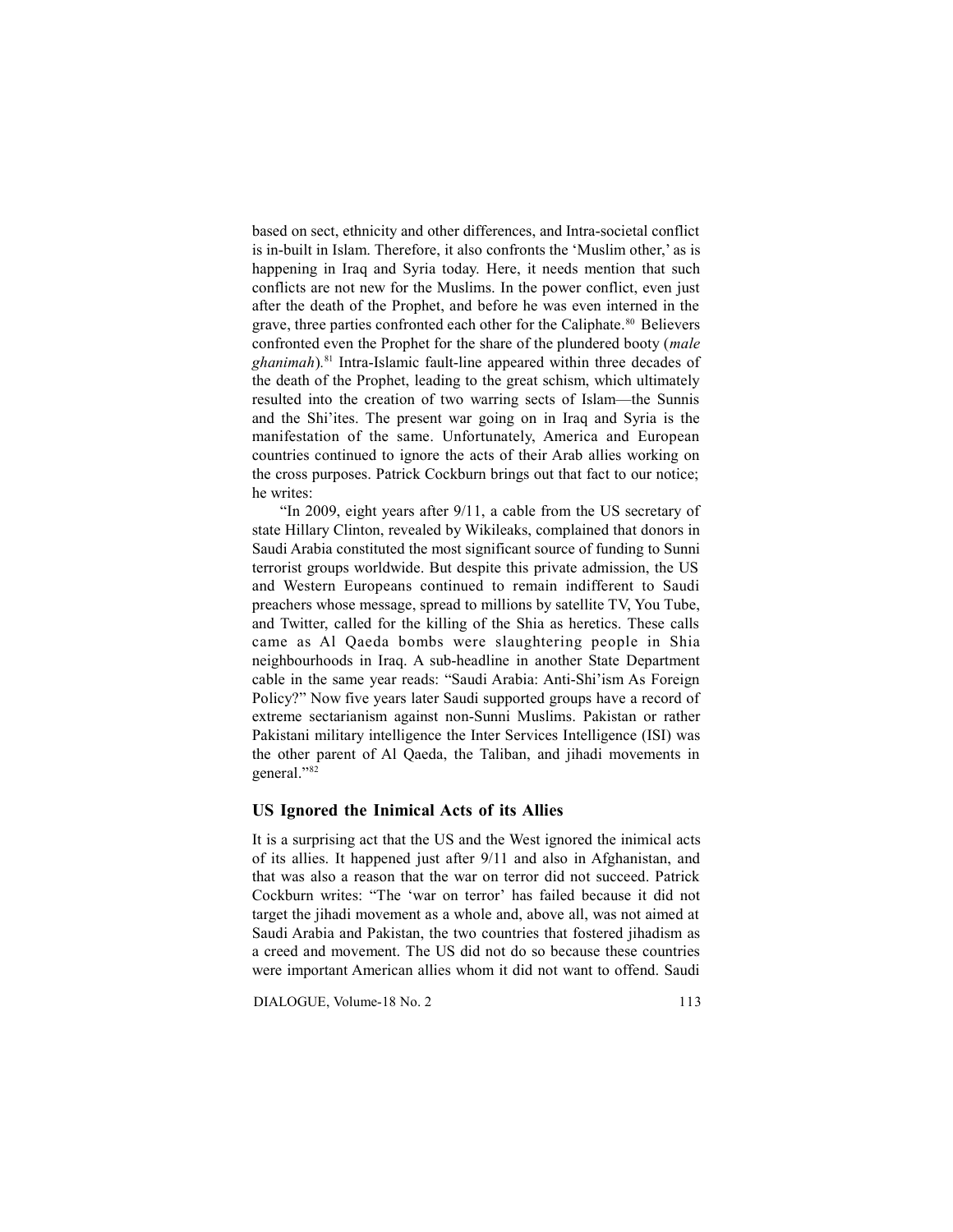Arabia is an important market for American arms, and the Saudis have cultivated, and on occasion, purchased influential members of the American political establishment. Pakistan is a nuclear power with a population of 180 million and a military with close links to the Pentagon."<sup>83</sup> "When the Taliban was disintegrating under the weight of US bombing in 2001," Patrick Cockburn writes: "its forces in northern Afghanistan were trapped by anti-Taliban forces. Before they surrendered, hundreds of ISI members, military trainers, and advisors were hastily evacuated by air. Despite the clearest evidence of ISI sponsorship of Taliban and Jihadis in general, Washington refused to confront Pakistan, and thereby opened the way for the resurgence of the Taliban after 2003, which neither the US nor NATO has been able to reverse.<sup>84</sup> The strange thing is that such faulty decisions were taken after 9/11 also." Cockburn further writes:

"The keydecisions that enabled al-Qaeda to survive and later to expand were made in the hours immediately after 9/11. Almost every significant element in the project to crash planes into the Twin Towers and other iconic American buildings led back to Saudi Arabia. Bin Laden was a member of the Saudi elite, and his father had been a close associate of the Saudi monarch. Citing a CIA report from 2002, the official 9/11 report says that Al Qaeda relied for its financing on a variety of donors and fundraisers, primarily in the Gulf countries and particularly in Saudi Arabia." The report's investigators repeatedly found their access limited or denied when seeking information in Saudi Arabia. Yet President George W. Bush apparently never even considered holding the Saudis responsible for what happened. An exit of senior Saudis, including Bin Laden's relatives, from the US was facilitated by the US government in the days after 9/11. Most significant, twentyeight pages of the 9/11 Commission Report about the relationship between the attackers and Saudi Arabia were deleted and never published, despite a promise by President Obama to do so, on the grounds of national security.<sup>85</sup>

### **References**

- <sup>1.</sup> Christina Lamb, *Farewell Kabul, From Afghanistan to a more Dangerous World*, William Collins, London, 2015; p. 451. Hereafter, Christina Lamb.<br><sup>2.</sup> Ibid. 3. Ibid, pp. 8-9.
- 
-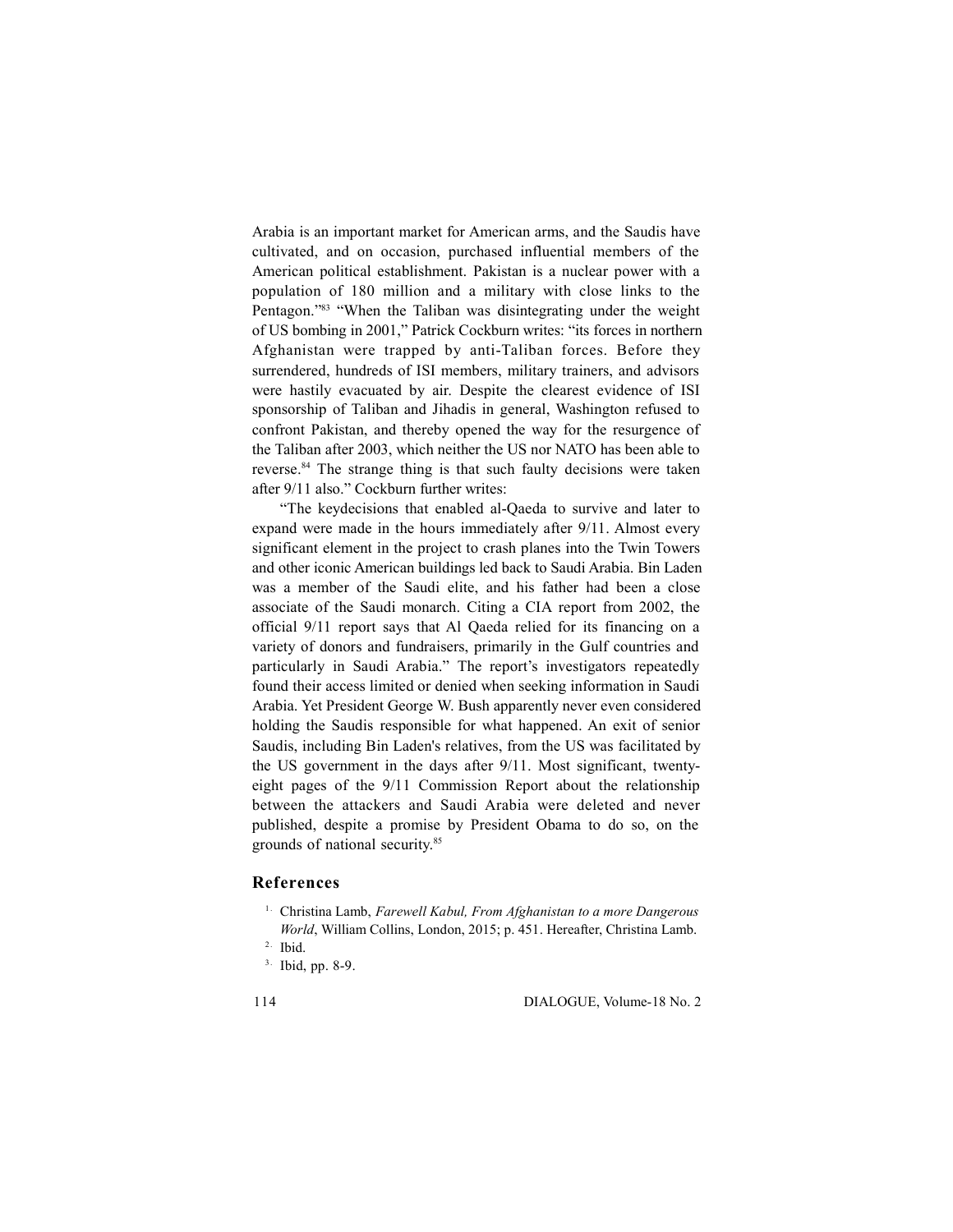- 4 . Bruce Riedel, *Deadly Embrace*, *Pakistan, America and the Future of Global* Jihad, HarperCollins Publishers India, Noida, 2011; pp. 79-80. Hereafter<br>
Bruce Riedel.<br>
<sup>5.</sup> Praveen Swami, *The Indian Express*, September 12, 2016.<br>
<sup>6.</sup> Kurbonali Muhabbotov, *Religious oppositional groups Tajikistan:*
- 
- *Ut Tahrir*, in *Combating Religious Extremism in Central Asia: Problems and Perspectives*, Conference Materials, Dushanbe, Tajikistan, April 25, 2002; p. 64. Hereafter, OSCE Conference minutes. 7 . Rohan Gunaratna, *The Terrorist Threat After Afghanistan: Development*
- *in the Evolution of Al Qaeda and its Associated Groups*, in "India and Central Asia: Advancing the Common Interest," Edited by K. Santhanam and Ramakant Dwivedi; p. 234. Hereafter, Gunaratna.<br><sup>8.</sup> Bruce Riedel, p. 39.<br><sup>9.</sup> Ibid.<br><sup>10.</sup> Muj is shorter form of Mujahedin; Americans, usually shorten and use
- 
- 
- the terms like that. As similar case, we find that al-Qaeda is the shortened form of Qa'idat al-Jihad (Base of the Jihad) and al-Qaeda means only 'the base.'
- 11. Bruce Riedel, p. 18; Riedel quotes Robert M. Gates, *From the Shadows: The Ultimate Outsider's Story of Five Presidents and How They Won the Cold War*; New York, Simon and Schuster, 1996, p. 349.
- 12. Sulton Khamadov, *The International context the Afghan factor*, pp. 107- 108; in OSCE Conference minutes, pp. 107-108.
- 13. Ibid, p. 108; Bruce Riedel, p. 23.
- 14. Bruce Riedel, p. 23.
- 15. OSCE Conference minutes, pp. 108-109.
- 16. Ibid, pp. 106-107.
- <sup>17.</sup> Bruce Riedel, pp. 27-28.
- 18. Christina Lamb, p. 443.
- 19. Ibid, p. 450.
- 20. Ahmed Rashid, *Taliban, Militant Islam, Oil and Fundamentalism in Central Asia*; Yale University Press, 2001; p. 132; quoted by Bruce Riedel, p. 32.
- 21. Bruce Riedel, pp. 25-26.
- 22. Ibid, p. 25.
- 23. Shuja Nawaz, *Crossed Swords: Pakistan, Its Army, and the Wars Within*; Oxford University Press, 2008, p. 361.
- 24. Bruce Riedel, p. 21.
- 25. Ibid, p. 26.
- *26. The Subtle Subversion, The State of Curricula and Textbooks in Pakistan* , Sustainable Development Policy Institute, Islamabad, Preface.
- 27. Bruce Riedel, p. 77.
- 28. Ibid, pp. 42-43.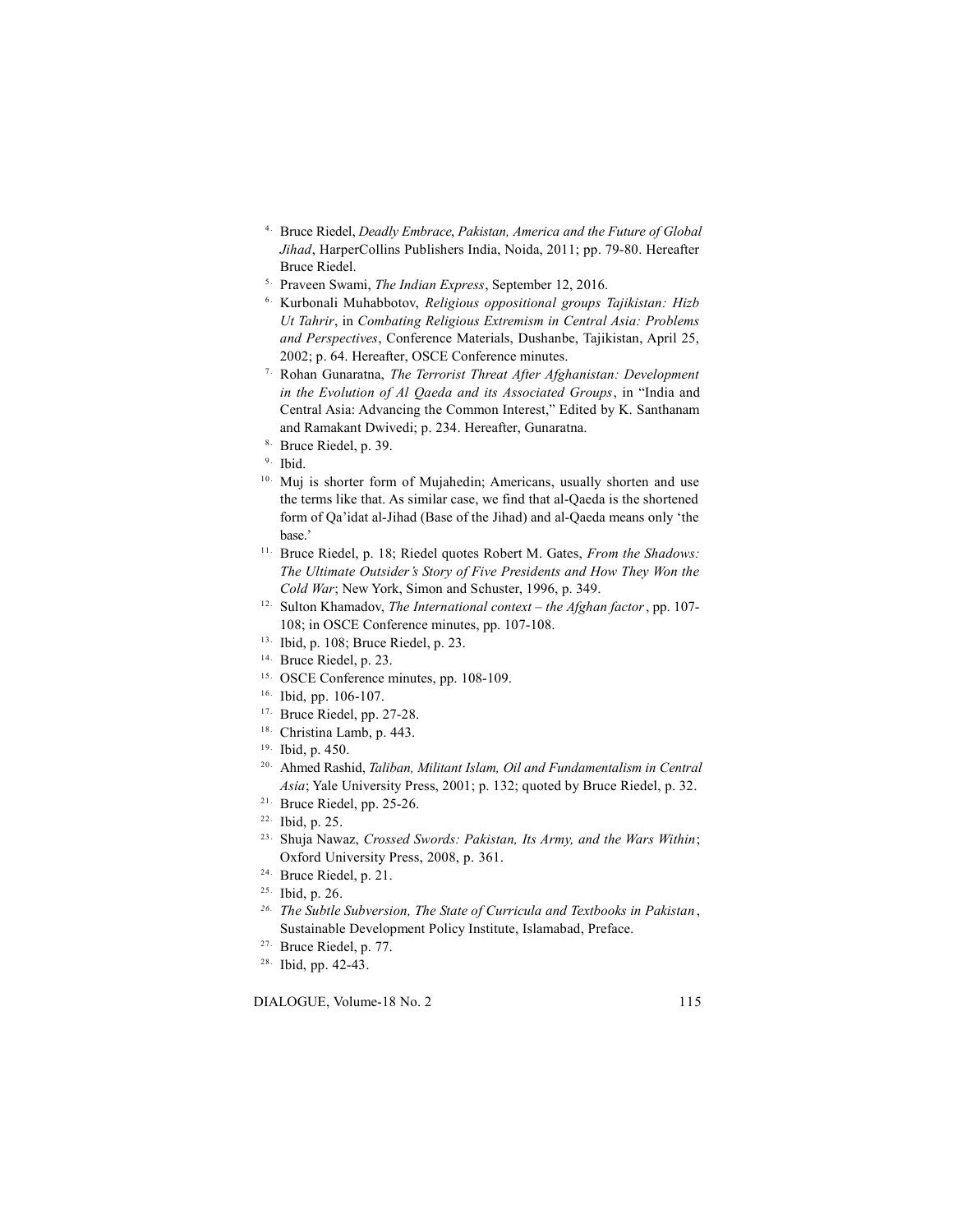- 29. Wilson John, *Caliphate's Soldiers*, *The Lashkar-e-Tayyeba's Long War*, Amaryllis in association with Observer Research Foundation, New Delhi, 2011; pp. 196-97. Hereafter, Wilson John.
- 30. Ibid, p. 197.
- 31. Jessica Stern and J.M. Berger, *ISIS, The State of Terror*; William Collins, 2015; quoted on p. 9. Hereafter, Jessica Stern & Berger.
- 32. Wilson John, p. 13.
- 33. Qur'an 2:191, 2:154, 2:216; 4:91-92; 8:12, 8:39; 9:5, 9:14, 9:15, 9:23, 9:29, 9:39, 9:73, 9:123; 25:52; 48:29, 49:15; 61:4; 66:9; 69:30-31.
- 34. *Sura* 2:256.
- 35. B.B. Kumar, *Understanding Islam*, pp. vii-viii, 224-228, 332-342. Hereafter, B.B. Kumar.
- 36. Sheikh Abdullah Azzam, *Defense of the Muslim Lands—the First Obligation After Iman*, quoted by Wilson John, p. 13.
- 37. Asaf Maliach, *Bin Laden, Palestine and al Qaida's Operational Strategy*, p. 364.
- 38. Bruce Riedel, p. 31.
- 39. William McCant, The ISIS Apocalypse, *The History, Strategy, and Doomsday Vision of the Islamic State*, St. Martin's Press, New York, 2016; p. 87. Hereafter, William McCants.
- 40. William McCants, p. 84; Naji, *Management of Savagery*, p. 7; according to McCants, the quote seems to be the paraphrase of: "if a state overextends itself strategically—by, say, the conquest of extensive territories or the waging of costly wars—it runs the risk that the potential benefits from external expansion may be outweighed by the great expense of it all;" Paul Kennedy, *The Rise and Fall of the Great Powers*; New York, Random House, 1987; p. xvi.
- 41. William McCants, p. 84; Naji, 98.
- 42. Naji, p. 31.
- 43. Ibid, p. 98.
- 44. *Sahih Bukhari, Hadis* 4:257; *Sahih Muslim, Ahadis* 4319, 4323; Ram Swarup, *Understanding Islam through Hadis*, p. 100; Margoliouth, *Mohammed and the Rise of Islam*, p. 400; B.B. Kumar, p. 252.
- 45. Bruce Riedel, p. 31.
- 46. Qur'an, 7:74.
- 47. Ibn Ishaq, *Sirat Rasul Allah*, p. 390.
- 48. *Bhaswar Bharat*, Hyderabad, July 2016 issue; p. 19.
- 49. *OSCE Conferrence minutes*, p. 83.
- 50. Wilson Johns, p. 124.
- 51. Carl Brockelmann, *History of the Islamic Peoples*, Routledge & Kegan Paul Ltd, Reprint, 1956, p. 179.
- 52. Christina Lamb, p.342.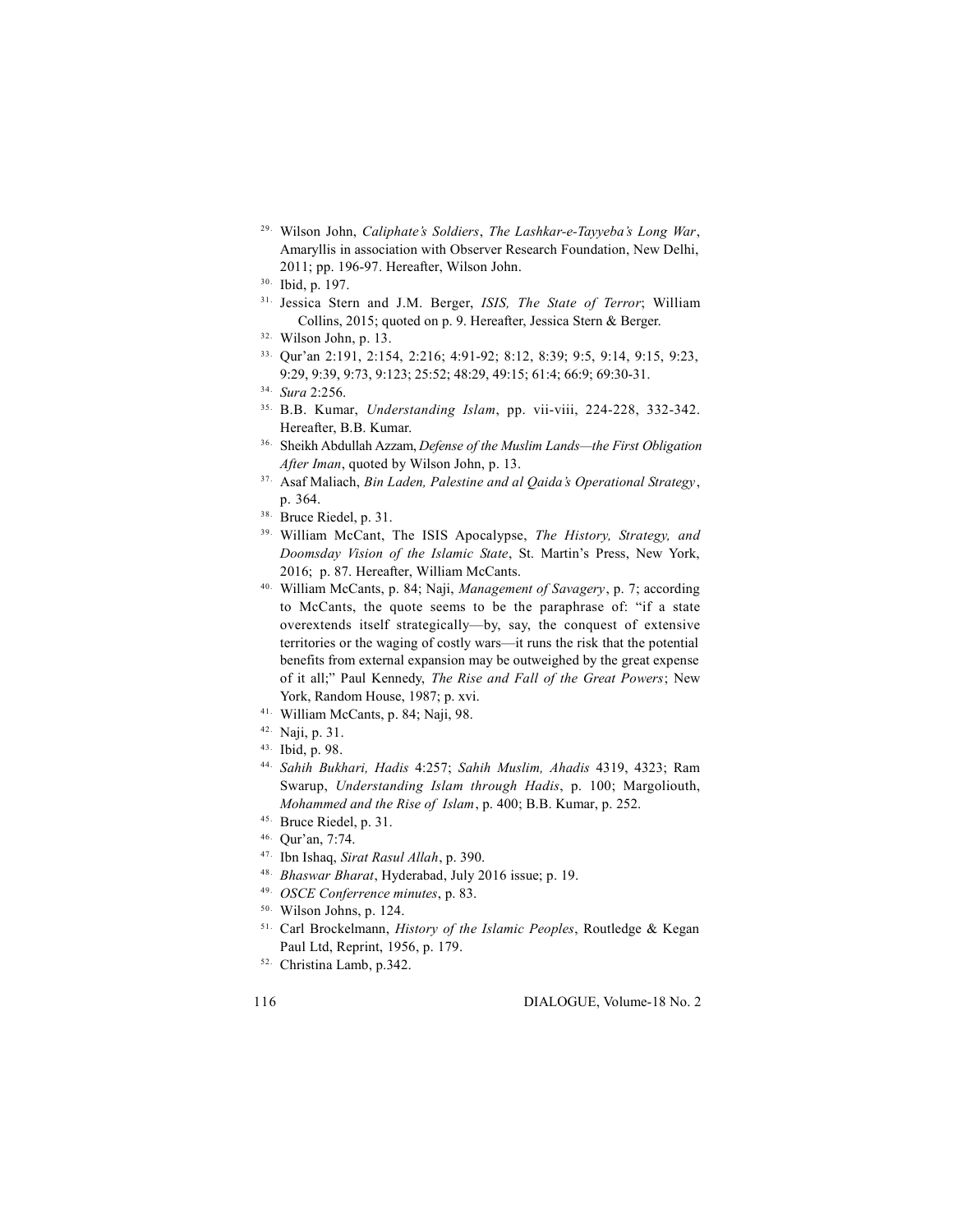- 53. Ibid.
- 54. Jessica Stern & Berger, pp. 110-15, 212.
- 55. Wafa Sultan, *A God Who Hates*, St. Martin's Griffin, New York, 2009; pp. 182-83.
- 56. Wilson John, p. 12.
- <sup>57</sup>**.** Bruce Riedel, p. 32, Wilson John, pp. 11-12.
- 58. Bruce Riedel, p. 39.
- 59. Wilson John, p. XXVII.
- 60. Bruce Riedel, p. 43.
- 61. Ibid, p. 37.
- 62. Gunaratna, p. 234.
- 63. OSCE Minutes, p. 112.
- 64. Gunaratna, pp. 234-35.
- 65. Ibid, p. 235.
- 66. Bruce Riedel, p. 79.
- 67. Gunaratna, p. 233.
- 68. Patrick 20**.**
- 69. Bruce Riedel, p. 51.
- 70. Christina Lamb, p. 569.
- 71. William McCants, pp. 75-76.
- 72. Christina Lamb, pp. 325-26.
- 73. Ibid, 287.
- 74. Jesica Stern & Berger, p. 216.
- 75. William McCants, 112-13.
- 76. Praveen Swami, op. cit.
- 77. William McCants, pp. 60-61.
- 78. Jessica Stern & Berger, pp. 177-98.
- 79. William McCant, pp. 140-41.
- 80. Ibn Ishaq, pp. 685-689.
- 81. Ibid, pp. 592-597.
- 82. Patrick Cockburn, op. cit., p. 55.
- 83. Ibid, pp. 55-56.
- 84. Ibid, p. 55.
- 85. Ibid, p. 54.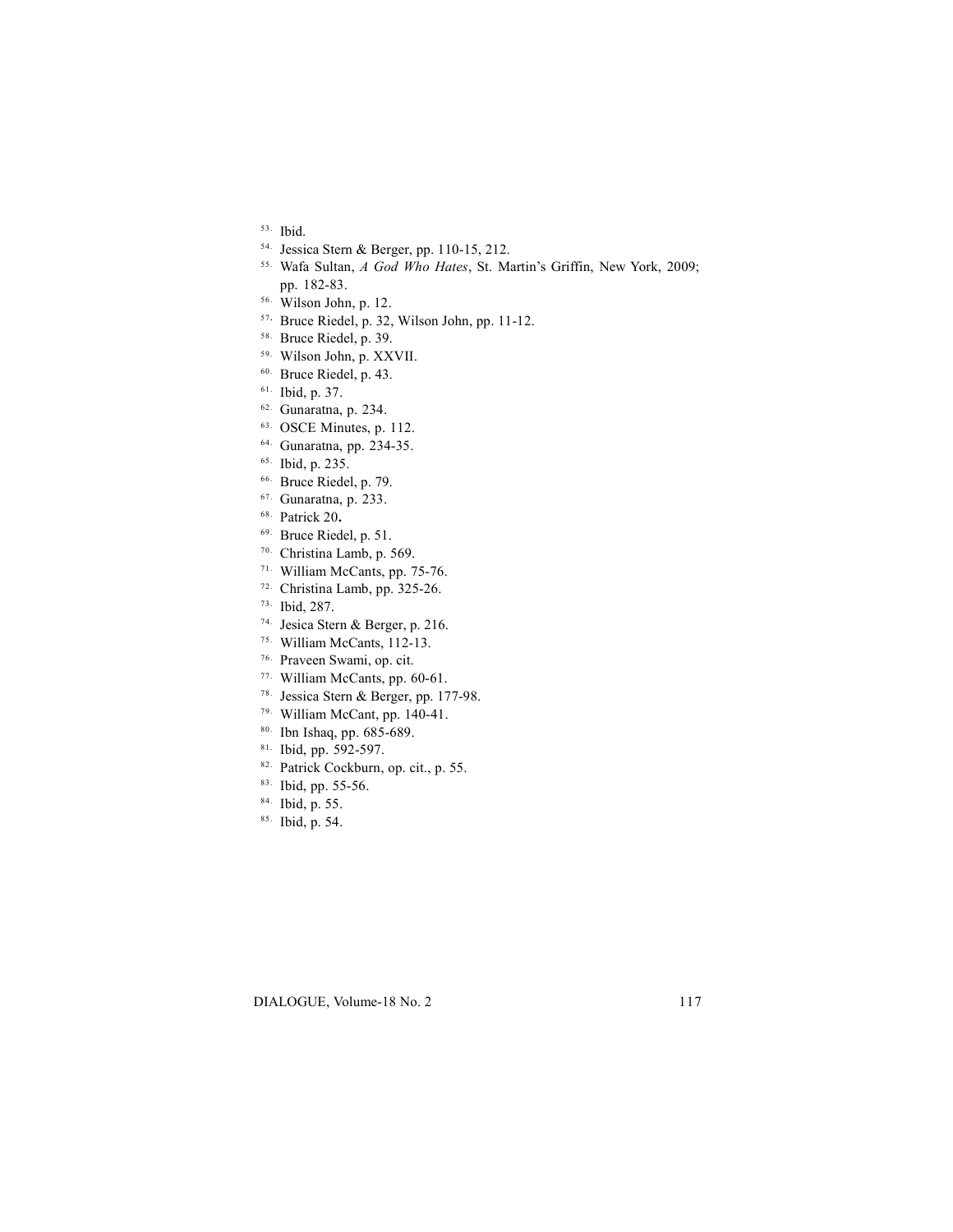# Islamic Terrorism in Bangladesh: The Background and Development

Bimal Pramanik\* and Mintu Barua\*\*

Immediately after Bangladesh became independent, a process was set in motion to include the country in the Islamic block. Although mainstream Awami League (AL) leadership tried to establish the freedom struggle on a nationalistic pedestal, culturally there was little transition from the Islamic psyche to the Bengali psyche in post-independent Bangladesh. After the death of Sheikh Mujibar Rahman, the process of Islamisation completely over shadowed Bangladesh. Although religion is an important subject matter for the common people of Bangladesh, there was a great chance of shaping Bangladeshi polity on the basis of the ideals of democracy and secularism, following the success of the liberation war in 1971, which upheld these ideals. A few people persisted in pursuing these ideals, but the dreadful massacre of liberation war leadership, including Sheikh Mujibar Rahman in 1975, drastically changed the fate of the ideal of secularism. Later, even the Awami League, which adhered to the ideals of Sheikh Mujibar Rahman, failed to embrace the principles of secular political practice.

# **Emergence of Islamic Extremist Groups in Bangladesh**

To a large extent, at the fag end of Pakistani rule and the early period of Bangladesh, AL did not use religion as the primary source of its political influence. The use of religion in Bangladeshi politics started after the

<sup>\*</sup> Bimal Pramanik is the Director of Centre for Research in Indo-Bangladesh Relations, Kolkata.

<sup>\*\*</sup> Mintu Barua is the Research Associate of Jayanta Kumar Ray, National Research Professor, Government of India, at the Institute of Foreign Policy Studies, University of Calcutta.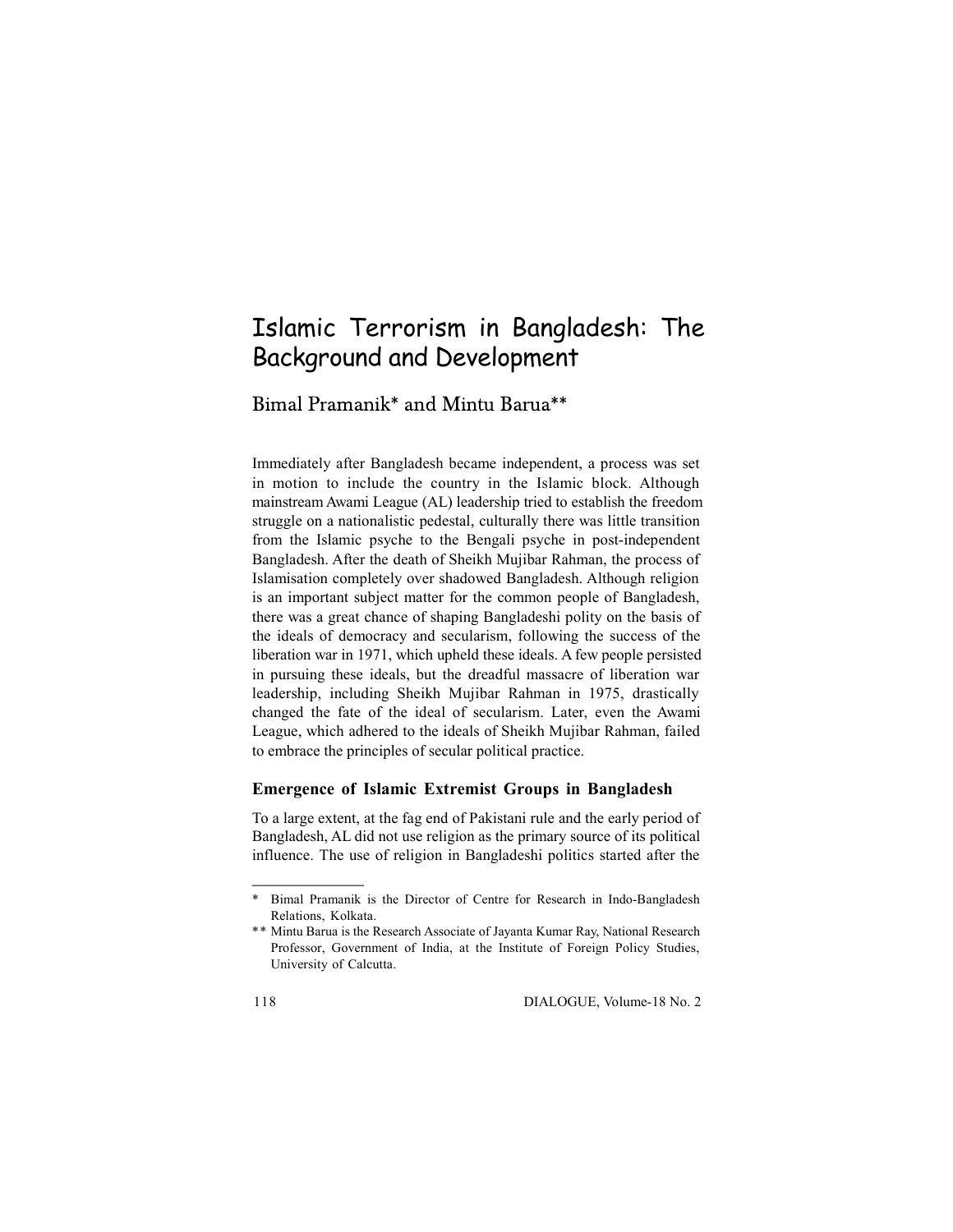killing of Sheikh Mujibar Rahman in 1975. Religious influence flooded the society, like tidal waves. Even Sheikh Hasina, leader of a liberal democratic party like AL, performed Hajj a number of times and wore *hejab*. She had to sign a five point agreement on religiosity with a fundamentalist party, Islami Oikya Jote (IOJ), for the purpose of holding the Muslim vote bank.<sup>1</sup> Moreover, she retained such provisions as "Bisssmillah-er-Rahaman-er-Rahim" in the preamble to the Constitution of Bangladesh, and "Islam as State Religion," (15<sup>th</sup> Amendment in 2011), in spite of receiving the judgement for abolition of the  $5<sup>th</sup>$  and  $8<sup>th</sup>$ amendments, which contained these provisions, from the highest court of the country. From all such events, we can easily gauge the overall situation of Bangladesh.

Sheikh Mujib and other national leaders were killed due to an army coup. General Ziaur Rahman captured power in connivance with the Islamic and Pakistani lobby. At the time of General Zia, Islamic fundamentalist and terrorist outfits rapidly engulfed Bangladesh polity and society. The concept of international Islamic solidarity began to gain ground in the society, and the role of political leadership was important in this regard. In the early 1980s, a lot of Madrassa students were recruited as volunteers to fight in Afghanistan and Jammu & Kashmir as a part of international *jihad*, which is an open secret today. No political parties and social organizations protested against these activities. Actually, most of the people thought that it was an attempt at building Islamic solidarity and unity. Gradually, a large number of students from Bangladeshi Quami Madrassas joined the international radical Islamic terrorist network, and thus Bangladesh got importance in the Islamic countries. Subsequently, a rapid growth was observed in the sector of Islamic NGOs. During 1982-1990, Maolana Abdul Mannan, former AL Badr,<sup>2</sup> i.e. collaborator of Pakistan in 1971 liberation war, acted as the Minister of Religious Affairs in

General H.M. Ershad's Cabinet, and also remained the leader of Jamiatul Mudarresin (an umbrella organization of Bangladesh Qaumi Madrassas). Abdul Mannan played a vital role in organising *jihadi* cadres (radical Islamic terrorists) from Qaumi Madrassas for Afghanistan and Jammu & Kashmir wars, while he enjoyed the patronage of General Ershad.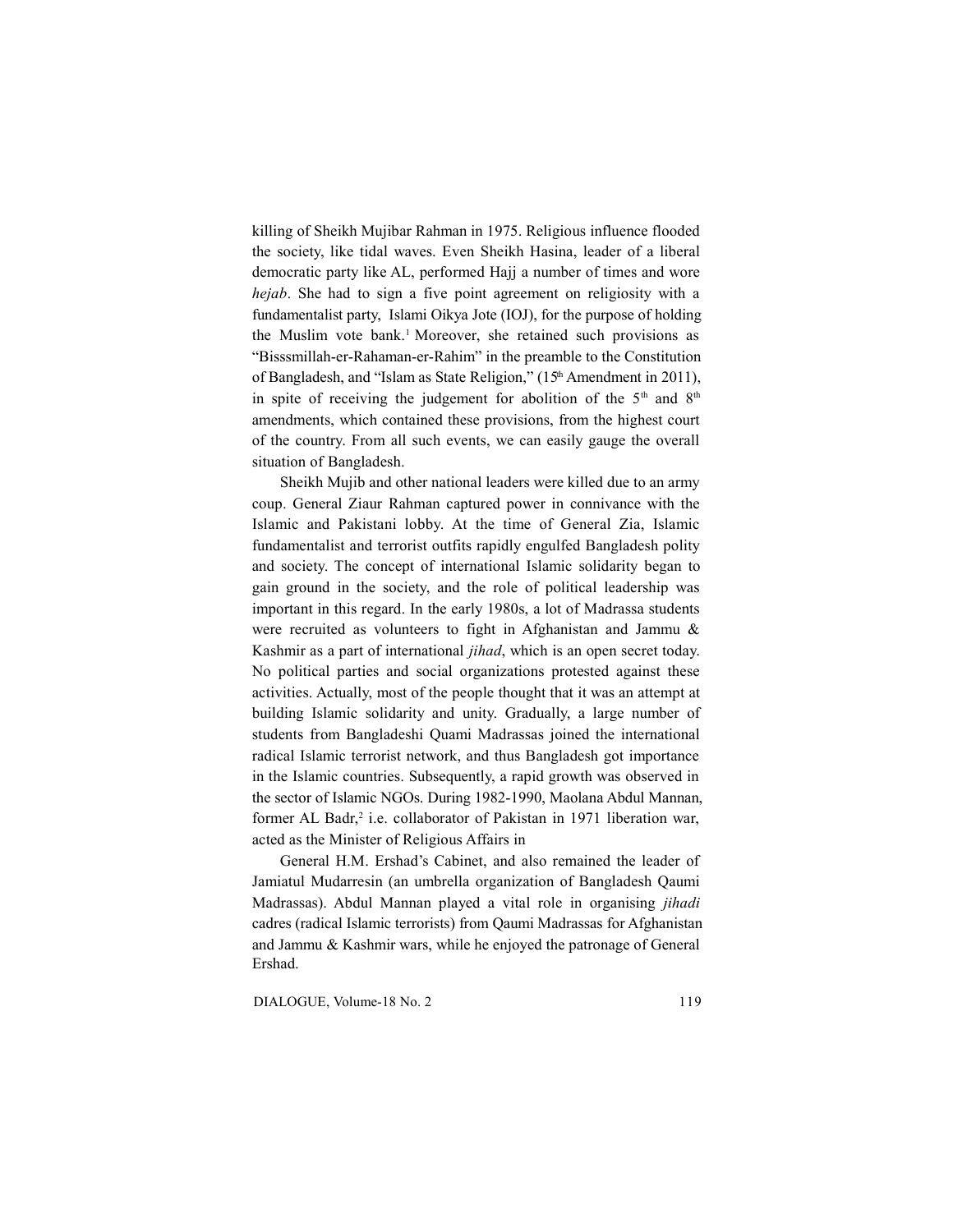# **Expansion of Terrorist Networks in Bangladesh with the Connivance of Government**

After the defeat of the Soviet Union in Kabul, a large number of radical Islamic terrorists started to return to Bangladesh from Afghanistan, Jammu & Kashmir and Pakistan. At this juncture, a number of new terrorist outfits emerged in Bangladesh, e.g. Harkatul Jihad, Harkatul Mujahidin, Jamatul Mujahideen Bangladesh, etc. These organizations gained importance all over the country and abroad. Since the mid-1980s, Bangladesh state and society were getting recognised as a safe haven for all kinds of terrorists. A good number of the most wanted Indian terrorists settled in Bangladesh with the help of their friends or former classmates at Deoband Madrassa of Uttar Pradesh in India. Their Bangladeshi friends played a very important role in providing jobs to them in Madrassas, and, food and shelter among local sympathizers. A good number of former Bangladeshi students of Deoband fought in Afghanistan, Jammu-Kashmir and other places in India along with Indian terrorists. From the 1980s, for two or three decades, Bangladeshi governments and administration sponsored several terrorist outfits, including radical Islamic outfits, to carry out sabotage on the Indian soil. This is now an open secret. Nevertheless, Bangladeshi governments and administration always denied these facts. During Hasina's tenure, from 2009 onwards, the hidden truth about the activities of radical Islamic outfits, and a group of Indian terrorist organisations from northeast India came to light. On the other hand, Jamatul Mujahideen Bangladesh (JMB) established foreign branches in Malda, Murshidabad and Nadia in West Bengal and different districts in Assam, which have now been disclosed by the National Investigation Agency (NIA) after it started investigations into the Khagragarh blast (Burdwan) of 2014. <sup>3</sup> It is mentionable that during the tenure of the caretaker government (2006-2008) of Bangladesh, six top leaders of JMB were hanged after a closed door summary trial in 2007. After this incident, a good number of JMB leaders and cadres took shelter in West Bengal and Assam. After the Khagragarh blast, all these facts have gradually come out in the open due to the investigations conducted by the NIA.

# **Internal and International Pressure that Unmasked Bangladesh**

Leaders of radical Islamic terrorist groups in Bangladesh thought that Bangladesh had a conducive atmosphere for Islamic revolution, and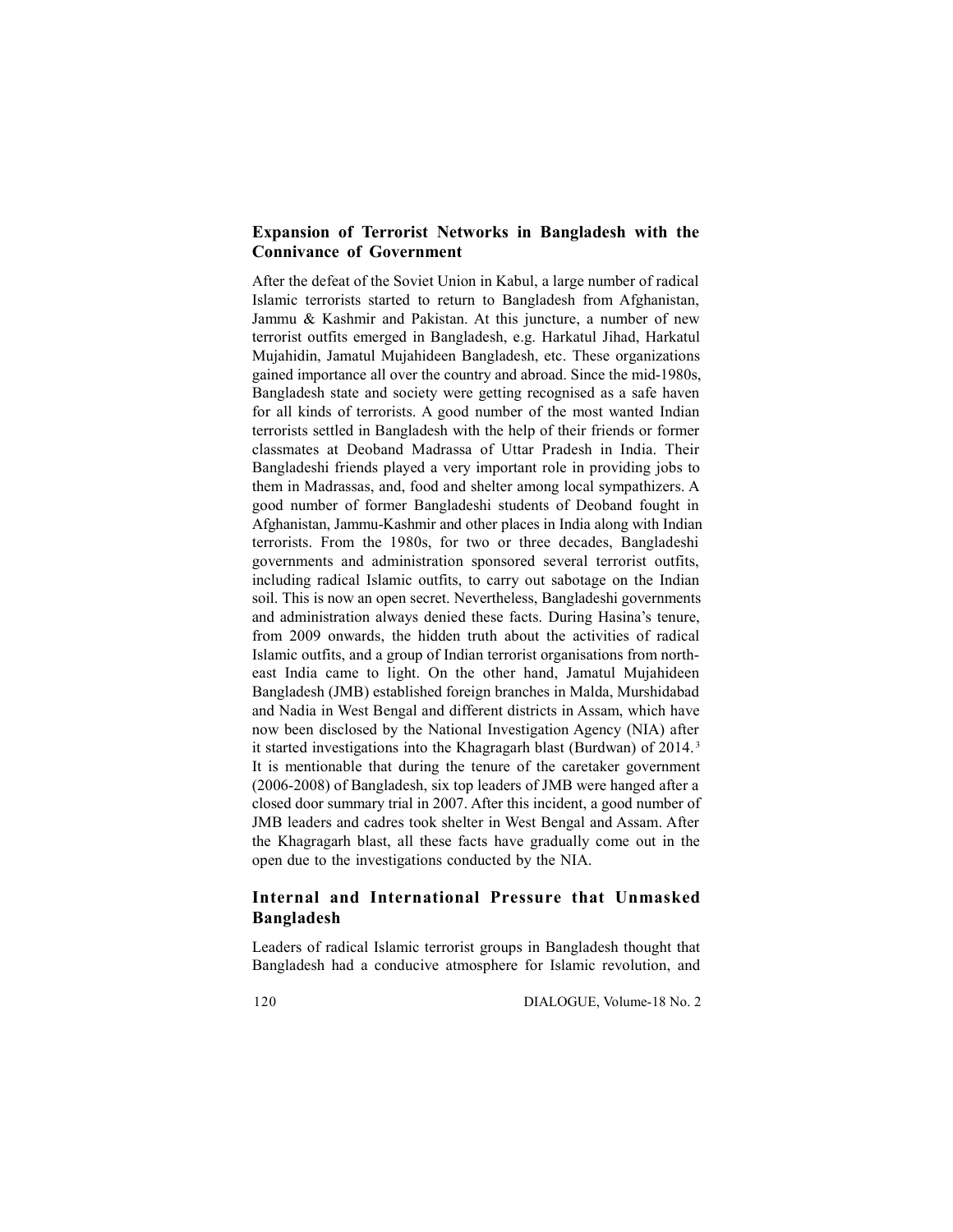therefore, they launched an offensive with the connivance of BNP-BJI alliance government. The alliance government played a very minimal role to suppress it. Incidentally, when more than 500 bombs exploded at a time all over Bangladesh on 17 August 2005, international agencies sharply reacted.

Bangladesh apparently worked as a terrorist state in the eyes of international leadership. Therefore, Non Resident Bangladeshis (NRB), especially those who are living in USA or in Europe, came under international pressure. Representatives of the United Nations (UN) urged Bangladesh authorities to take immediate measures to curb terrorists. Thus, BNP-BJI alliance government came under tremendous internal and international pressures. The alliance government banned the JMB outfit at the fag end of its tenure. Meanwhile, a military-backed caretaker government took over charge.

During the second tenure of Sheikh Hasina (2009-2014), BNP-BJI had launched a massive anti-government agitation. Most of the radical Islamic outfits helped them to continue this movement for a long time. At this juncture, the Bangladesh government decided to watch and monitor the following Islamic militant organisations aiming at controlling the ongoing movement led by the opposition front, particularly BNP-BJI. The names of such organizations are given below:

# **Militant Islamic Outfits in Bangladesh <sup>4</sup> Outlawed Groups (Dates of banning given in the brackets)**

- 1. Shadat al Higma/Shahjadat-e-al Hagima (SAH) [09 Feb 2003]
- 2. Jama'atul Mujahideen Bangladesh (JMB) [23 Feb 2005]
- 3. Jagrata Muslim Janata, Bangladesh (JMJB) [23 Feb 2005]
- 4. Harkatul Jihadi Islami (HUJJI)-Bangladesh [17 Oct 2005]
- 5. Hizb-ut-Tahir al-Islami Bangladesh [22 Oct 2009]

## **Blacklisted Groups**

- 6. Alla'r Dal
- 7. Al Markajul al Islami
- 8. Ansarullah Bangla Team (ABT)
- 9. Hizb-ut-Tawhid/Hizbut Touhid
- 10. Islami Samaj
- 11. Islamic Democratic Party
- 12. Shahadat-e-Nobuwat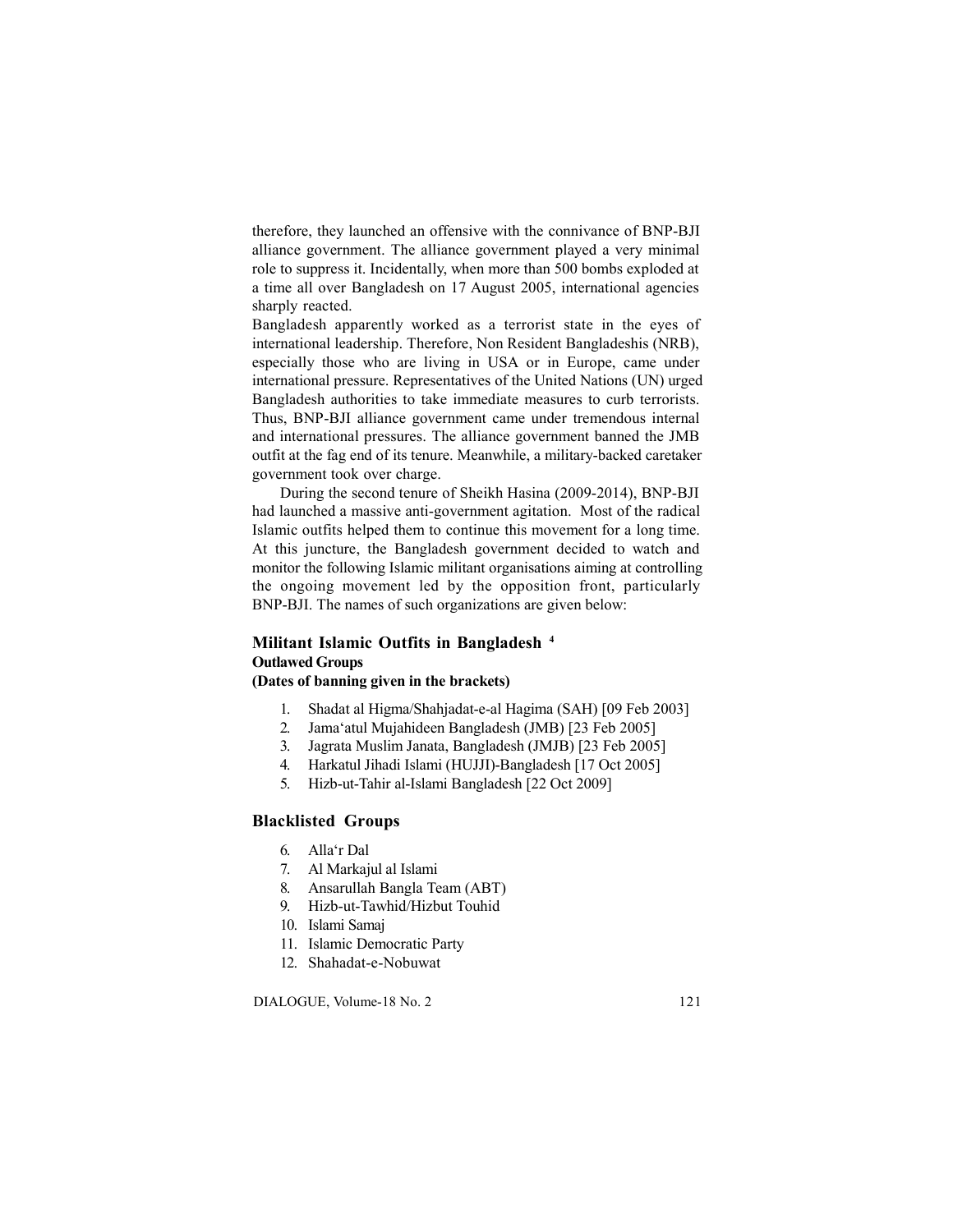- 13. Tawhid Trust/Touhid Trust
- 14. Tamir-ud-Deen
- 15. Ulema Anjuman al Baiyinaat

# **Groups Under Watch**

- 1. Ahle Hadith Andolon Bangladesh
- 2. Al-Harat al-Islamia
- 3. Al-Jihad Bangladesh
- 4. Al-Khidmat Foundation
- 5. Al-Sayeed Mujahid Bahini
- 6. Amanatul Forkan Al Khayriya
- 7. Ahsab Bahini
- 8. Bangladesh Anjumane Taklamije Islamia
- 9. Hayatul Igasa
- 10. Hizbul Mahdi
- 11. Ibtedatul Al Muslemin
- 12. Iktadul Tulah Al Muslemin
- 13. Islami Jihad Group
- 14. Jamayatul Falaiya
- 15. Jamiatul Ehhia-ut-Turaj
- 16. Jummatul-al-Sadat
- 17. Khidmat E Islami Foundation
- 18. Tanjeem Bangladesh
- 19. Tawhidi Janata
- 20. Muslim Millat Sariyah Council
- 21. Warat Islamic Front
- 22. World Islamic Front for Jihad

## **Other Groups**

1. Ansar al Islam (AAI) Bangladesh

In spite of concern about the activities of such a large number of radical Islamic organizations in Bangladesh, the government banned only a few of them. In other words, there is a soft feeling towards these Islamic terrorists all over Bangladesh, which helps them to grow inside the country.

Now the crucial question that we need to ask is  $-$  why is the government unable to control the radical Islamic activities and atrocities on Hindus, which are occurring all over Bangladesh? Interestingly, it is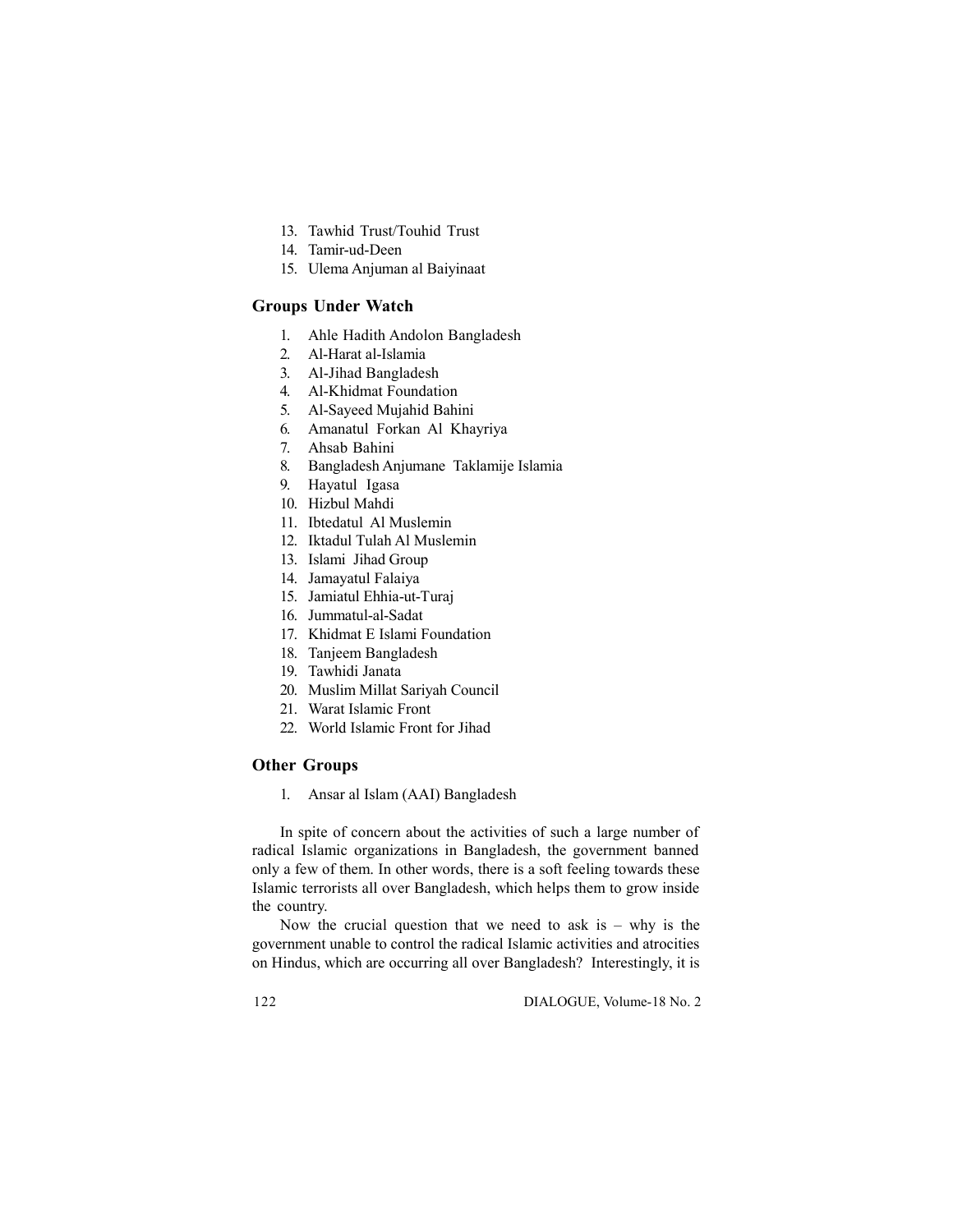not a recent phenomenon; rather, it has been happening since its very inception in 1971.

#### **Society is Unabatedly Moving Towards Islamisation**

Although the Bangladesh government has adopted a counter-terrorism strategy, such as killing of terrorists in Artisan Bakery, Kalyanpur counter-terrorism incident, etc. the counter-terrorism strategy of the government attracts minimal attention from the international community due to frequent occurrence of torture over the minorities and Islamist violence in the country. Bangladesh lies at the strategic crossroads of South and Southeast Asia. Potential terrorist movements and activities in or through Bangladesh pose a potentially serious threat to India, Nepal, Bhutan and Myanmar as well as Bangladesh itself. Consequently, the Bangladesh government has banned a number of Islamic extremist groups in recent years. The Bangladesh government has also intensified the crackdown on Islamic terrorist groups involved in killing, but all this is not enough. Bangladesh has effectively been transformed into an Islamic State. As a result, Islamist parties and forces have been able to assume a growing role in the country's politics. A large number of Islamic forces are openly active within the mainstream political parties, including AL, BNP, JP, etc. It is a correct contention that, the introduction of the 15<sup>th</sup> Amendment Bill of the Constitution on June 30, 2011, which retained Islam as the "State Religion," helped the radical Islamists to increase their influence in the politics of the country. It also legalised religion-based political activities. Thus, BJI got the legal political status in the country. Actually as early as 1976, Jamaat got recognition through Political Parties Regulation (PPR) in independent Bangladesh under the banner of Islamic Democratic League (IDL) with Nezam-e-Islam. Jamaat re-emerged formally through an open political convention on 22-27 May 1979. In 2010, when the Supreme Court declared it as void, the Fifth Amendment of the Constitution, Jamaat automatically lost its right as a political party. But in 2011, the Bangladesh Parliament amended the Constitution without imposing any bar on religion-based political parties. Then a good number of MPs in the parliament raised questions regarding a ban on Jamaat, but Sheikh Hasina herself was against imposing any ban on Jamaat. As a result, Jamaat and other religion-based political parties retained their rights to perform their usual activities in the country. According to the party constitution, it has been working since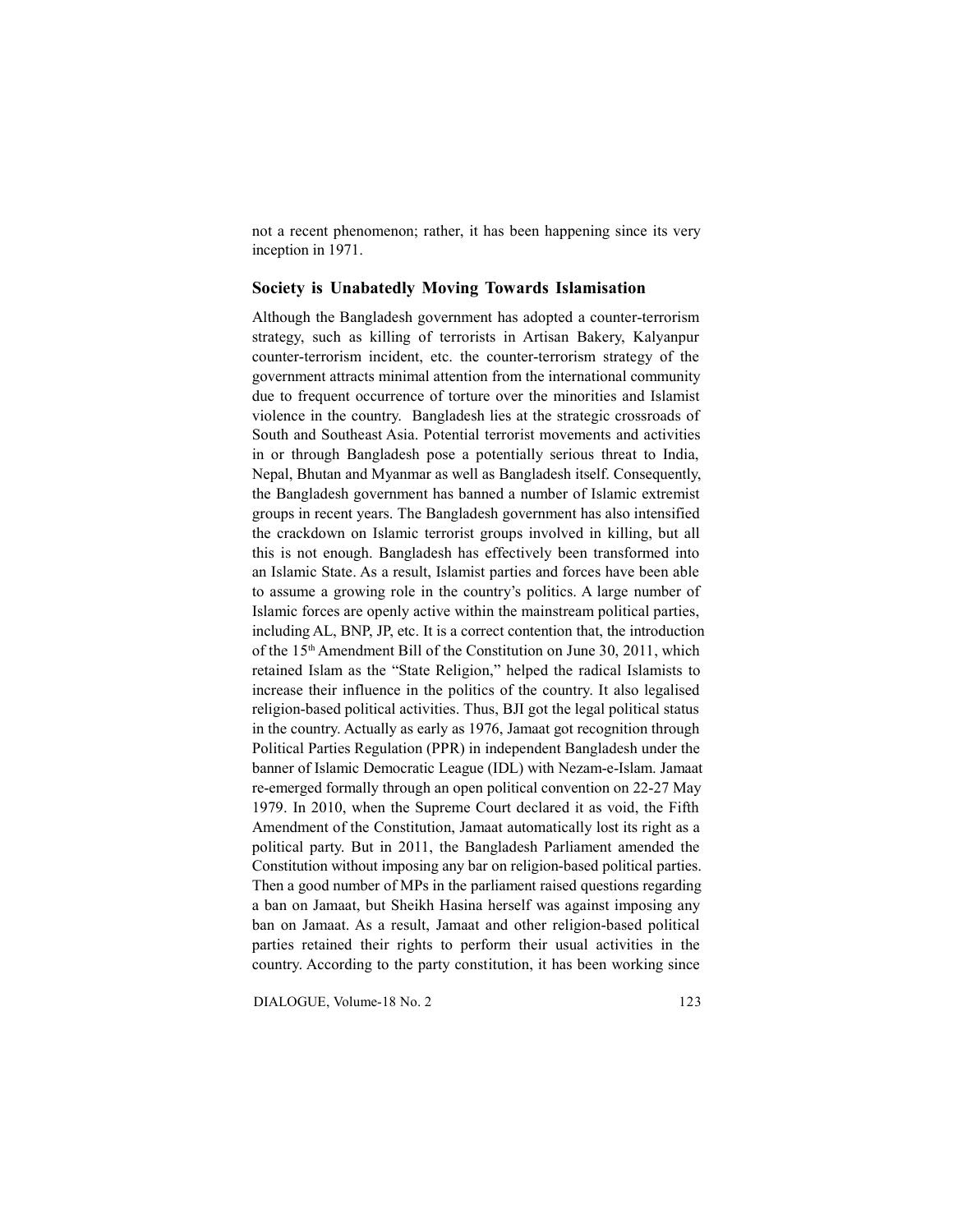its inception to build Bangladesh as an Islamic country. In 1988, General Ershad included Islam as state religion in the Constitution. Thus, one of the major demands of Jamaat was automatically achieved without any hindrance even when they were not in power. A fresh demand of ban against Jamaat was raised by the student community in February 2013 at Shahbag Square for their collaboration with the Pakistani army and the brutal killing of Bengali people in 1971, during the liberation war. True, AL has been trying to quell Jamaat by hanging a few top leaders on the plea of trial of "war criminals," but the roots of the radical Islamic groups remained in the country as before. In recent times, we are witnessing a number of radical Islamic terrorist activities in the capital city of Dhaka and districts, e.g. Artisan Bakery killing (1 July 2016), Solakia-Kishoreganj killing (7 July 2016), killing of 6 bloggers, murder of 6/7 Hindu priests as also of, a few foreigners, etc.

#### **Religious Minorities are the Main Victim**

It is unfortunate that planned attacks were carried out on minority communities in Brahmanbaria and other districts from 30 October 2016 onwards with the connivance of the ruling party and administration during the season of religious festivals of the Hindu community. Shockingly, only in Brahmanbaria, more than 15 temples were destroyed, and more than a hundred Hindu houses were looted, burnt, and ransacked.<sup>5</sup>

Here it is indeed important to recall that the carnage, which was orchestrated in Ramu on 29-30 September 2012 during the tenure of AL government, will always be remembered as a dark episode in the history of Bangladesh. The villages of Ramu, Ukhiya and Teknaf of Cox's Bazar district and Potiya of Chittagong district suffered from massacre and devastation like never before when dozens of Buddhist temples including the 250 year old Maitri (Friendship) Temple and at least 50 homes of Buddhists were set ablaze in the most atrocious manner. The perpetrators then went on a looting rampage.<sup>6</sup>

The local police and administration were astonishingly silent during the wild burning and looting. Even the local MP and other area representatives were conspicuously absent during the violence. No one was there to stand up for the victims. In this event, Muslim radicals destroyed Hindu temples, too.

From January 2007 to October 2016, 1,714 temples were destroyed and burnt, and 302 members of the minority community were killed,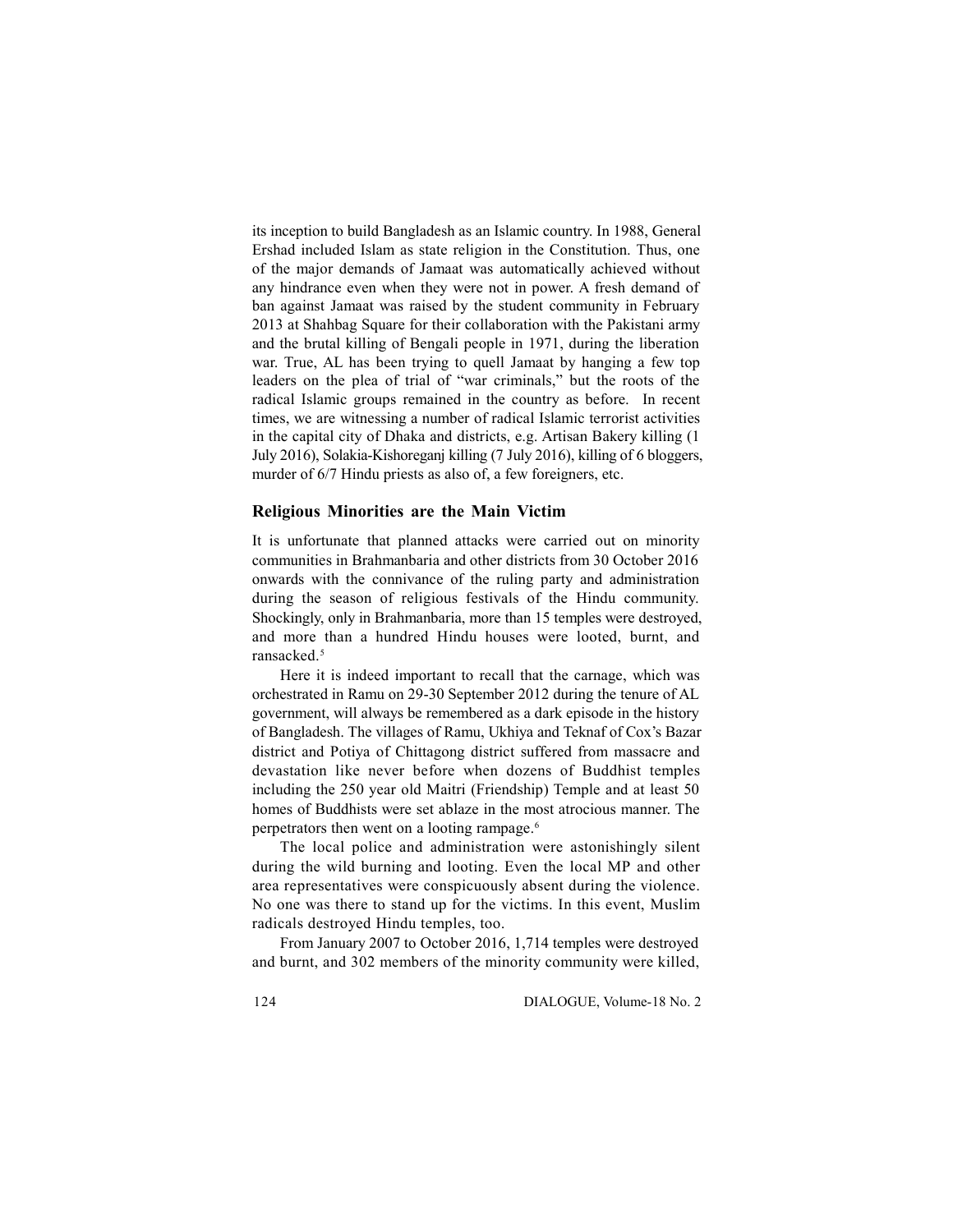and 392 were raped. Severe attacks on minority settlements were conducted in Chirirbandar of Dinajpur (4 August 2012), Hathazari of Chittagong (9 and 10 February 2012), Kaliganj of Satkhira (31 March and 1 April 2013). Minority properties, temples, and houses were looted, ransacked, and burnt.<sup>7</sup> According to a Human Rights Organisation 'Ain-O-Salish Kendra,' during the previous five years, atrocities on Hindus in Bangladesh could be easily gauged from the facts of the total number of attacks on houses, shops and temples was 2803. All these establishments were looted, ransacked, destroyed and burnt.<sup>8</sup>

## **Concluding Observations**

A significant observation is, always the younger generation of the Bangladeshi Muslim society was so influenced by the radical Islamic ideology that they attacked minority religious groups in different places in Bangladesh. Brahmanbaria and other incidents of violence on religious minorities are the latest examples.

The ground realities of the Bangladesh society changed so much during the last four decades that there are so many Islamic organizations in present-day Bangladesh, and the Government of Bangladesh is soft towards them. Even a number of members of the present ruling front have close connections with these Islamic organizations through many religio-cultural activities.

All the above facts and incidents in Bangladesh are nothing but a clear manifestation of the society where a deep rooted radical Islamic perception engulfed the entire polity since independence in 1971. We apprehend that no remedial measure can now be applied by any political party or government.

#### **Notes**

- 
- 1 . Bimal Pramanik, *Religious and Cultural Transformation of Bangladesh*, *Eternal India*, Vol. 2, No. 2 (November 2009), p.89. 2 . Muntassir Mamoon, *Bangladesh: Rajniti, Dharma o Moula jangibader Bikash*, Dhaka, Shomoy <sup>2.</sup> Muntassir Mamoon, *Bangladesh: Rajniti, Dharma o Moula jangibader Bikash*, Dhaka, Shomoy Prakashan, 2016, p.39.<br><sup>3.</sup> Bimal Pramanik and Purnima Naskar, *Socio-Political Implications of*
- *Khagragarh (Burdwan) Blasts in West Bengal*, *Dialogue*, Vol. 16, No. 3 (January-March 2015), pp.191-195. 4 . Islamic Militant Outfits, http://www.globalsecurity.org/military/world/
- bangladesh/religion-islam-militant-outfits.htm, accessed 25 October 2016.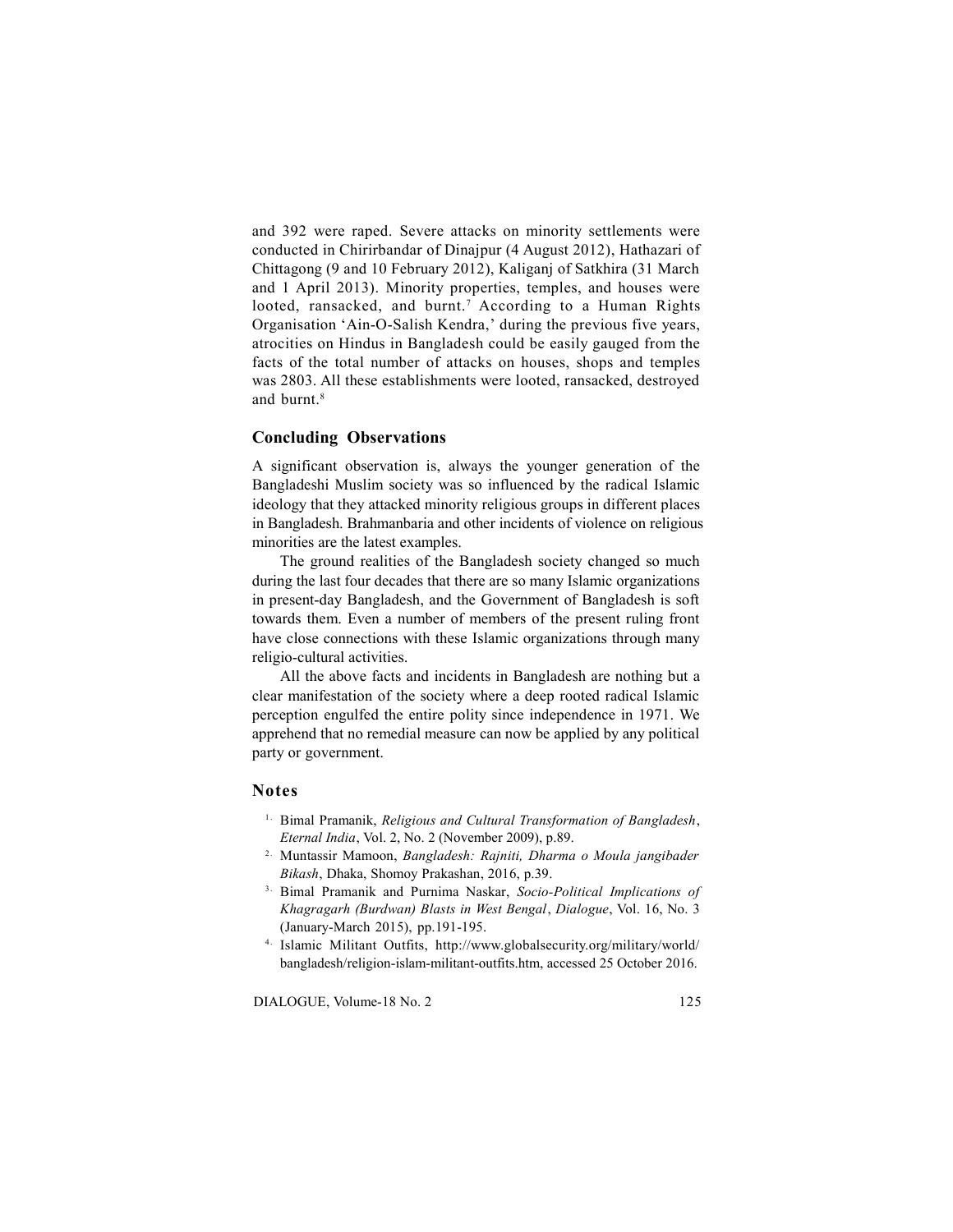- 5 . Edwin Mora, *Bangladesh: Muslim Mob Attacks Hindu Temples, Homes over Facebook Post*, *Breitbart.com*, 1 November 2016, http:// www.breitbart.com/national-security/2016/11/01/bangladesh-muslims-lootattack-hindu-temples-houses-facebook-post/, accessed 2 November 2016; Rashid Riaz, 'Nasirnagare Golojogkarider Biruddhe Dui Mamla, Asami Barosho', *Amadershomoy.com*, 31 October 2016, http:// www.amadershomoy.biz/beta/2016/10/31/727986/#.WCl-2tV97IV,
- accessed 1 November 2016. 6 . Israfil Khosru, 'Ramu: Lessons unlearnt', *bdnews24.com*, 21 October 2012, http://opinion.bdnews24.com/2012/10/21/ramu-lessons-unlearnt/
- accessed 24 October 2016. 7 . Milton Biswas, 'Samprodaik Sampritir Bangladeshe Keno Ei Hamla? 2', *Amadershomoy.com*, 9 November 2016, http://www.amadershomoy.biz/
- beta/2016/11/09/734338/#.WCl6tdV97IV, accessed 9 November 2016. 8 . Arifur Rehman, 'Bangladeshe Sankhalaghu Nirjataner Bichar hoy na keno?', *Amadershomoy.com*, 11 November 2016, http://www.amadershomoy.biz/ beta/2016/11/11/735925/#.WCl5OtV97IV, accessed 11 November 2016.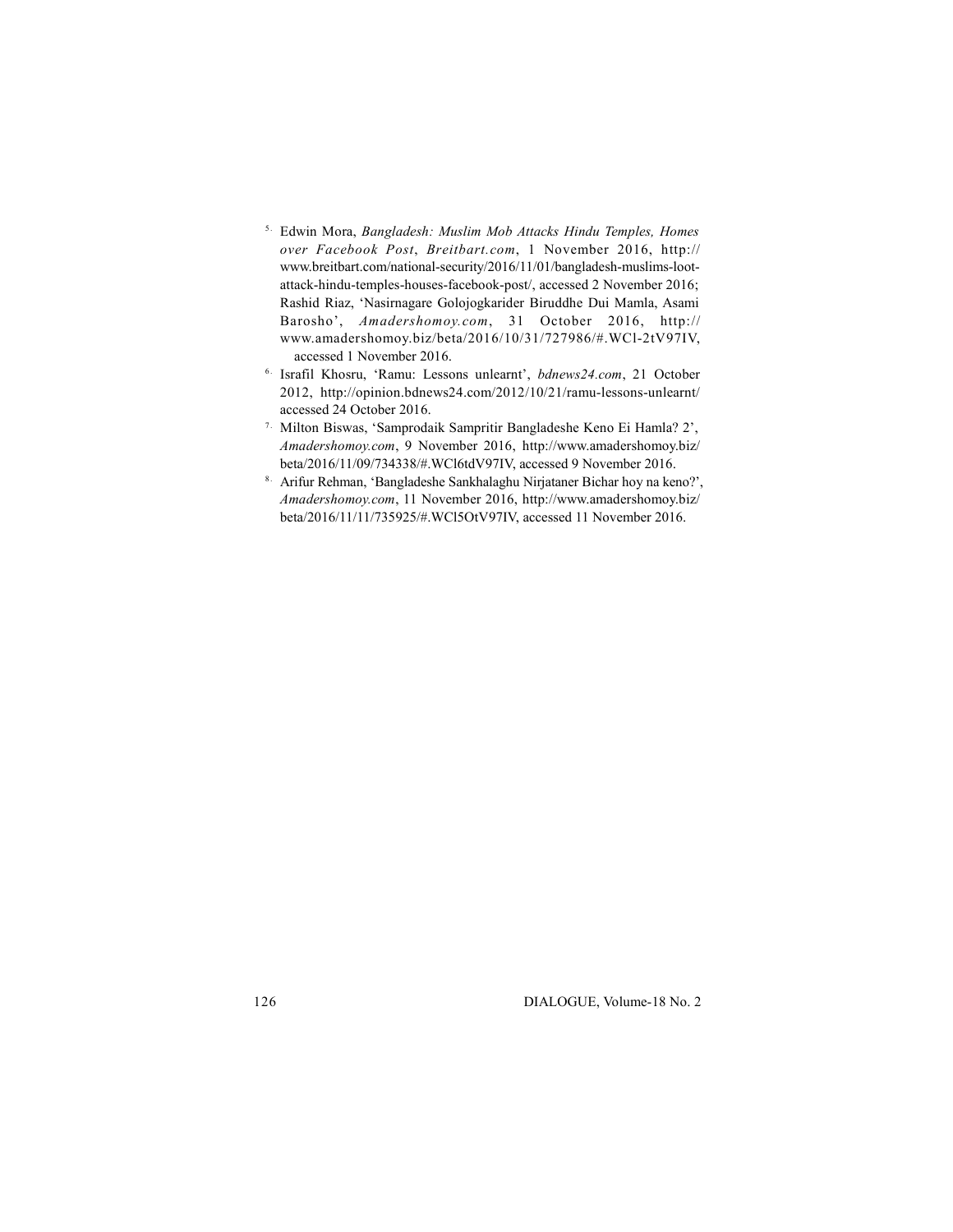# The Islamic State of Iraq and Syria: Its Evolution and Consequences

Alvite Singh Ningthoujam\*

# **Point of Origin**

The Islamic State of Iraq and Syria (ISIS), which has evolved and become a dreaded terror phenomenon, spread its influence in different parts of the world. As it is understood, the primary motive behind the inception of this Sunni militant outfit was to establish a Caliphate, or an Islamic State, to be governed by rigid Islamic laws. Abu Bakr al-Baghdadi in late July 2014 declared himself as the new Caliph of this group. Ibrahim Awwad Ibrahim Ali al-Badri al-Samarrai, the real name of the self-appointed Caliph studied in the Islamic University of Baghdad, and obtained a degree in Islamic Studies.<sup>1</sup> Since his taking over of the terror outfit, he is referred to as Caliph Ibrahim by his followers. It is understood from this name, which otherwise means "succession" in Arabic that the ultimate ambition of the leader is to establish the Islamic State globally. This outfit was earlier a part of Al-Qaeda in Iraq (AQI), the group that was formed in 2004 when the United States (US) led coalition forces tried to establish control in Iraq after Saddam Hussein's Ba'athist regime was toppled. With such lineage, the fighters in outfit were mainly composed of soldiers who earlier served in the said regime. But their leader Abu Musab al-Zarqawi who was killed in a US airstrike in October 2006 was replaced by Abu Ayyub al-Masri. The new leader then changed the outfit's name to Islamic State in Iraq (ISI), and appointed Abu Omar al-Baghdadi as the leader. Similar to al-Zarqawi's fate, this leadership lasted only for a few years, and from

Alvite Singh Ningthouam is Senior Research Associate at Vivekananda International Foundation, New Delhi. The Views are personal.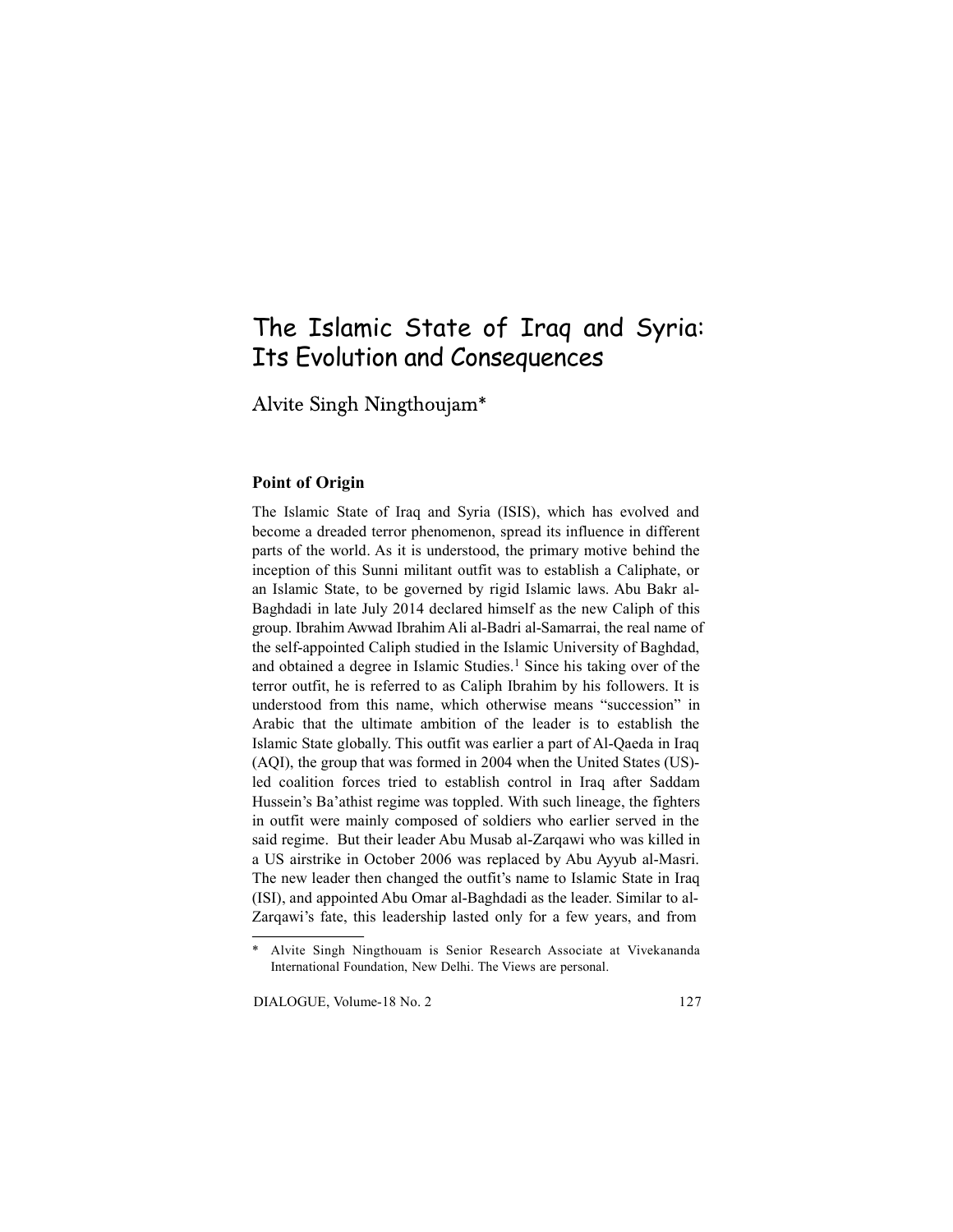April 2010, the onus of running ISI fell on Abu Bakr al-Baghdadi, who finally gave the name Islamic State in Iraq and the Levant (ISIL) or ISIS. Abu Bakr al-Baghdadi declared ISIL in early 2013 after the absorption of Al-Qaeda backed militant group in Syria, known as Jabhat al-Nusra or Al-Nusra Front,<sup>2</sup> which is now renamed as Jabhat Ftah al-Sham (Conquest of Syria front). Consequently, Abu Bakr al-Baghdadi's announcement of this merger had led to the rift between Al-Nusra and ISIS resulting into their going separate ways since February 2014. The commonly discussed belief that ISIS's extreme brutalities towards the local civilian populations ran contrary to Al-Qaeda's mission to unite all the Muslim across the region and this difference led to the eventual divorce between them.

What had initially started as an Al-Qaeda franchise, ISIS has become one of the most powerful, organised and feared terrorist organisations the international community has ever seen. Moreover, the unfolding in Middle East during early 2015, where ISIS militants captured two strategically and historically important places (such as Ramadi in Iraq and Palmyra in Syria), indicated its vigour to consolidate control and expand its territories. By capturing these cities, with wellplanned tactics, the outfit demonstrated its capability to operate on multiple fronts and carry out effective offensive operations. These triumphs had become one of the most important recruiting factors due to which thousands of foreign fighters from Europe, Middle East and Asia-Pacific countries flocked towards Syria and Iraq. However, with the recent loss of territories, the dream of establishing a global Caliphate began to crumble. The succeeding sections highlight the problems which are being faced by the outfit since early 2015.

#### **Territorial Shrinkage**

For an outfit like ISIS, loss of territory is definitely a setback. The coalition military campaign led by the US since September 2014 checked on the further experience of the outfit, particularly in Iraq. During 2015 and early 2016, ISIS started to lose its grip in some of the areas it controlled in both these countries. Before taking over Ramadi in May 2015, Iraqi forces, in coordination with tribal forces and locals, recaptured the strategic city of Tikrit in April. Then on, the efforts to free Mosul most important cilt under ISIS ……. bearer. In November 2015, Kurdish Peshmerga fighters and Yazidis were able to take full control of Sinjar in Iraq, and parts of a road which served as a link with Syria.<sup>3</sup> This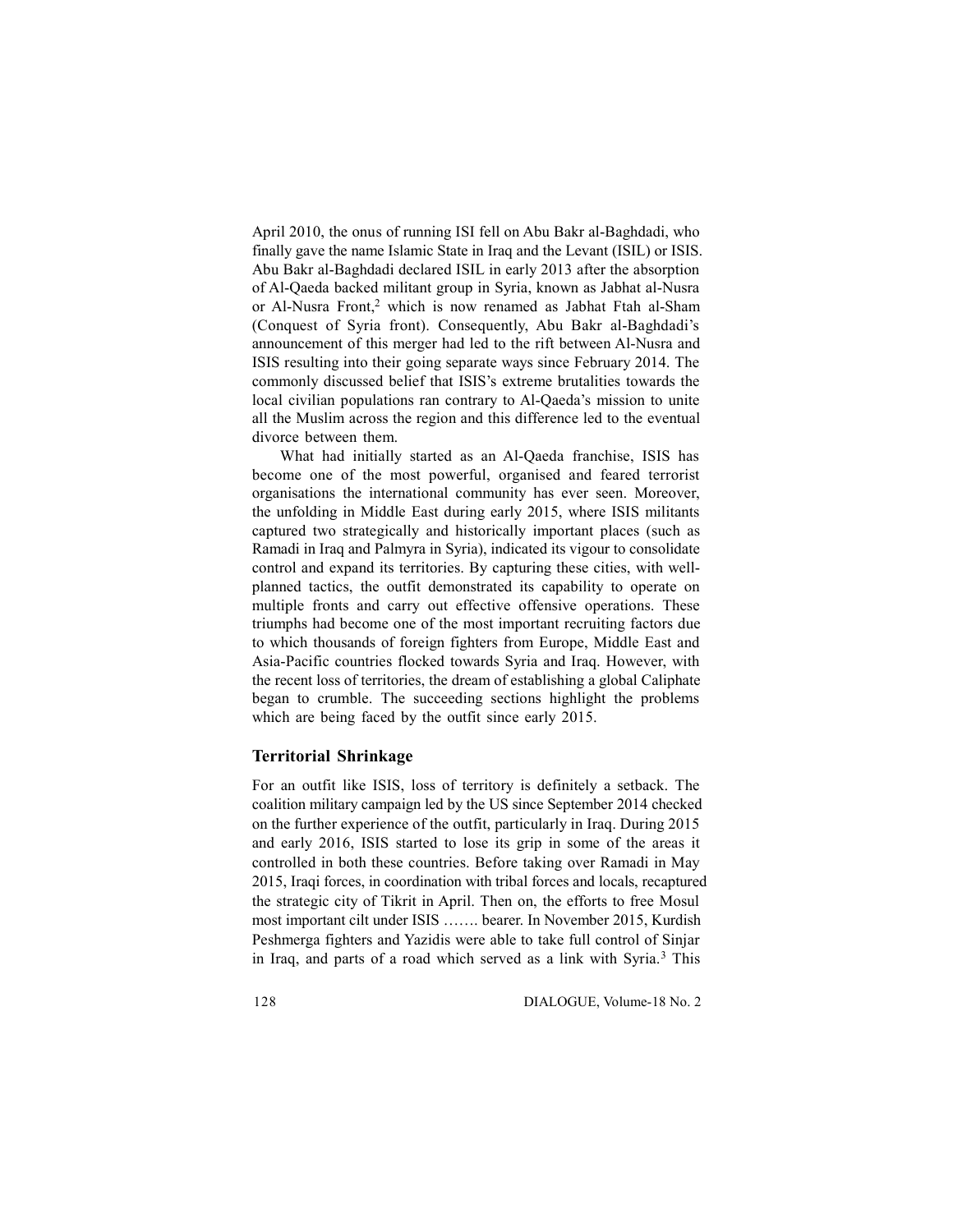restricted the movements of fighters, curbed smuggling of weapons, and caused financial strain. Quickly, a US-led coalition campaign liberated Ramadi in late December 2015. Since then, the outfit could not make significant progress in their attempts to occupy more territories though it continues to carry out attacks.

Similarly, territories inside Syria began to shrink although its socalled headquarters at Raqqa is still under its control. From early 2015, Syrian Kurds, who are fighting against the ISIS militias, made concerted efforts to take back the border town of Tal Abyad in Syria, which is close to the Turkish border. This was a strategic asset as ISIS fighters used it to cross into Turkey, and it also served as a supply conduit for Raqqa. The Kurdish Popular Protection Units (YPG), backed by the US air strikes, assisted in the liberation campaign. Alongside, the financial system was severely affected in both the countries, and casued rifts amongst the fighters. Amidst these developments, Turkey remained extremely concerned about the rising capabilities of the Syrian Kurds along its borders as they have been demanding a separate entity for themselves. The divergence of interests is the reason as to why external players, including Turkey, the US, and Russia, do not see eye-to-eye on combating ISIS or any other outfits unitedly.

In 2015, ISIS's territory (in Syria and Iraq) shrunk from 90,000 sq km to 78,000 sq km, or a net loss of 14 per cent. A data released in early October 2016 mentioned that there was a decline from 78,000 sq km to 65,000 sq km in the first nine months of this year.<sup>4</sup> The commencement of the Russian air strikes from 30 September 2015 contributed to the cornering of ISIS in Syria. The Russian intervention enabled Assad's forces and its allies to push out the outfit from Palmyra during late March 2016. After Russian President Vladimir Putin announced the drawdown of troops from Syria on 14 March 2016, the Russian military campaigns shifted its targets towards Palmyra and the nearby areas resulting into the breakthrough. This reignited the debate over Russia's potential return to Middle East as a major player.

As ISIS upholds the centrality of establishing an Islamic State, the continuous shrinking of territories became a serious drawback. Even its parent-organisation al-Qaeda could not hold defined territories (despite its enormous network) of such magnitude since its inception in the late 1980s. The idea of having a Caliphate with administrative units, currency, social services, judicial, educational and banking systems has attracted like-minded terror outfits, supporters and sympathisers from different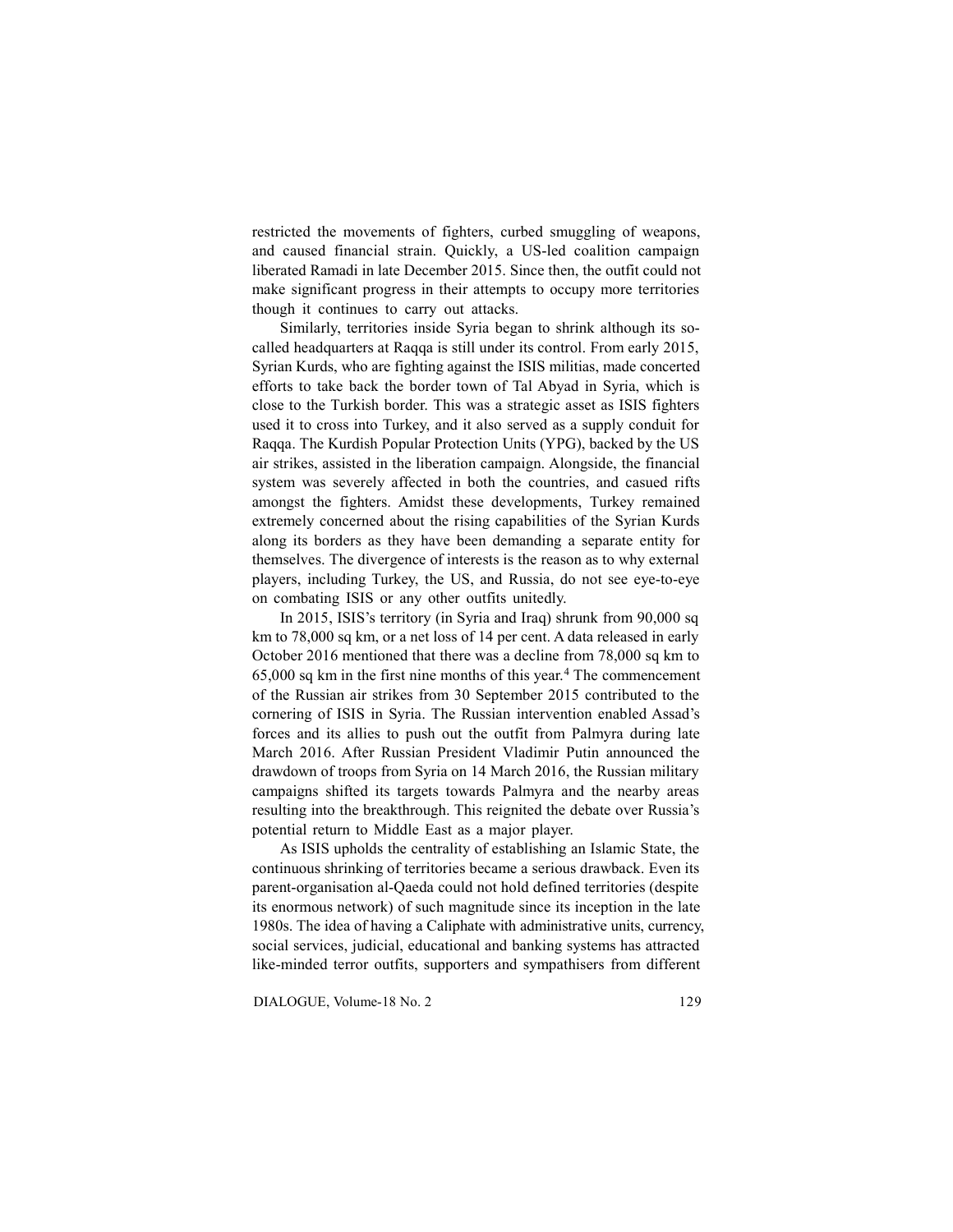corners of the world. When the territorial control starts crumbling, the ambition of raising such an entity diminishes.

Despite the gradual retreats from Iraq and Syria, ISIS still managed to keep certain areas intact. The leadership continues to make strategic decisions and give orders vis-à-vis operations for the region and beyond. Moreover, the physical and logistical capabilities to conduct attacks have not been fully contained or destroyed. Another worrisome factor is the potential chemical or biological attacks. After an alleged use of such lethal weapons against the Kurdish forces in August 2015,<sup>5</sup> the European Parliament and US intelligence warned of the possibility of such attacks, particularly in Europe. A serious debate on this issue was kick-started after the 13<sup>th</sup> November, 2015 Paris attack.<sup>6</sup> The profiles of the foreign recruits, mostly with educational and professional experiences on technical subjects such as physics, chemistry and computer science was another reason to be concerned in this regard.

As the outfit started to lose grounds in Iraq and Syria, it has begun to export its terror activities abroad. There have been several attacks either directly linked to ISIS or inspired by it. Some of the major incidents took place between late 2014 and March 2016 in France, Yemen, Tunisia, Turkey, Belgium, Kuwait, Saudi Arabia, Lebanon, Bangladesh, Afghanistan, Australia, Libya, Indonesia and Egypt.<sup>7</sup> The carnage, particularly in Paris<sup>8</sup> and Brussels, are clear manifestations of ISIS's rising ability to strike overseas targets with meticulous planning. They also signified the level of proficiency. Further attacks cannot be ruled out as there are already vast Islamist networks with access to weapons systems, financial assistance and returnees with battlefield experiences. This is also applicable to the South and Southeast Asian context from where fighters have moved towards West Asia, and disaffected groups and local terror outfits are looking for the right moment to strike.

Merely liberating territories alone will not break the backbone of ISIS but fighting its extremely pernicious ideology would be helpful in the long run. But the reality is that there are still no effective counternarratives or de-radicalisation programmes that could prevent impressionable youths from blowing themselves up in the name of *holy war*. The outfit has gone transnational in its campaigns effectively using the social media. Tackling these eminent problems is going to be a major challenge in the future.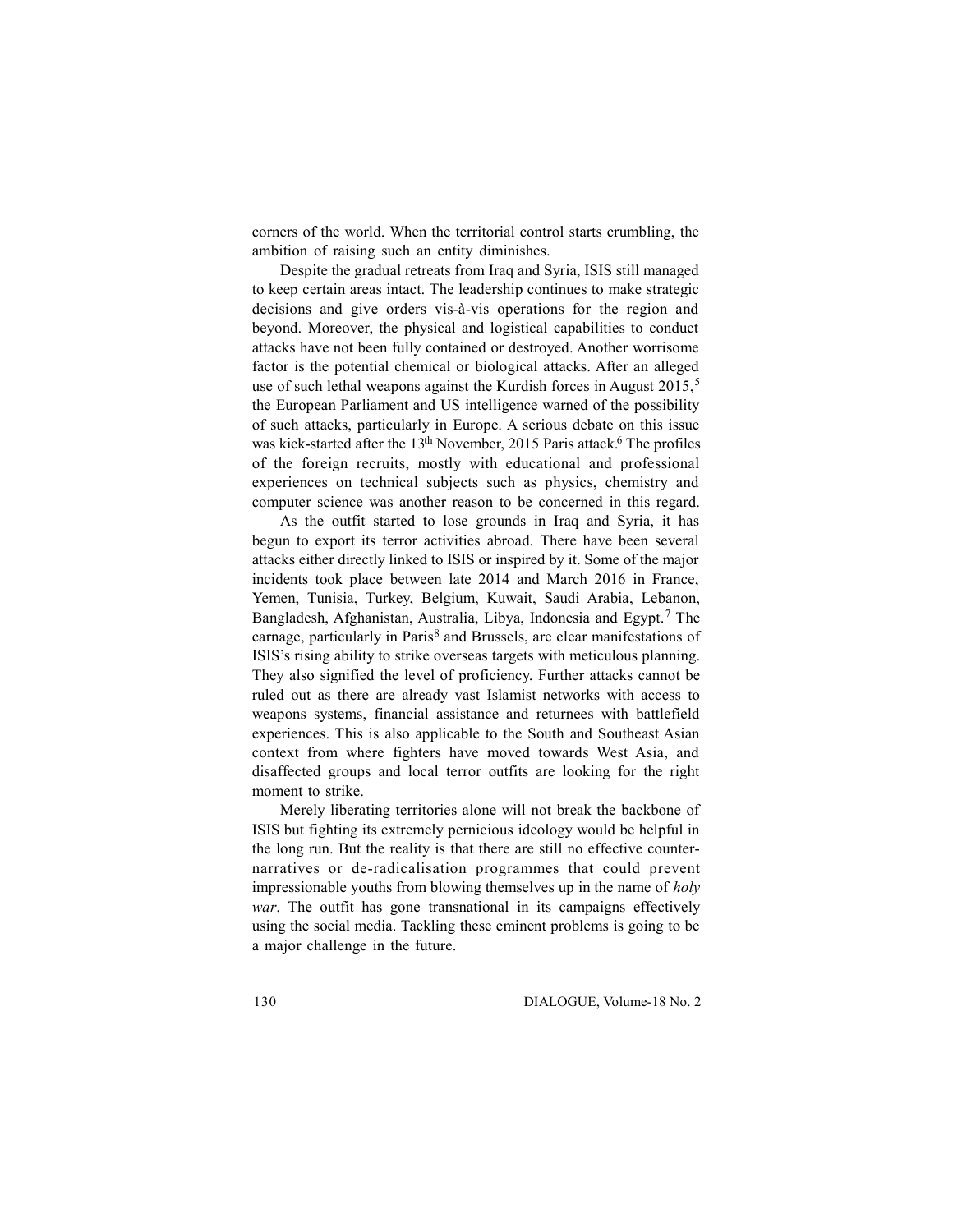# **Parallel Problems: Financial Shortcomings and Internal Discords**

From being considered as the world's wealthiest terror organisation in 2014, ISIS faced financial constraints. In mid-2015, its overall monthly revenue in the territories under its control in Syria and Iraq was estimated at US\$80 million but plummeted to US\$56 million in March 2016. This has come about with the destruction of several oil fields by air campaigns conducted by the US-led coalition and that of the coordinated efforts between Russia and its allies. A direct impact is being felt by the fighters and the outfit struggled to maintain its military infrastructure. Moreover, oil trade has become more difficult due to the recapture of strategic cities (in Syria and Iraq) which were once used as routes for illegal trade, movements of fighters and smuggling (particularly along Turkish borders). Earlier, a significant amount of oil was reportedly marketed within Iraq and in ISIS-controlled and rebel-held territories in northern Syria.<sup>9</sup> Beyond the borders, Turkey has been identified as an alleged buyer of such oil. The air strikes have resulted into the destruction of almost 30 per cent of the outfit's oil infrastructure.<sup>10</sup>

The resulting financial problems led to the slashing of the salary of the fighters in Syria and Iraq by almost 50 per cent. While it is unclear as to how much amount every fighter was paid during the outfit's heyday, the reduced monthly salary for Syrian fighters is estimated at US\$200 and, US\$400 per month for the foreigner fighters.<sup>11</sup> The perception that the outsiders are paid higher on the grounds that they have left behind them their comfortable lives in their respective countries triggered serious "ire and resentments of local ISIS members."<sup>12</sup> Such an anomaly has given rise to internal discords amongst the fighters. The foreign recruits have been blamed by the locals for the fall of territories due to their incompetence, and there are complaints pertaining to their disregard for the local culture, traditions and tribal structures.<sup>13</sup> The former rationale somehow fits well into the assumption that the fighters, mainly from India, Pakistan, Bangladesh and African are inferior and "expendable" as compared to the Arabs and the Western counterparts.<sup>14</sup> Further, there is also a belief that the estrangement is caused due to the dominant nature of the foreign recruits over the local fighters. An amalgamation of these factors is leading to a serious internal strain within the group.

Subsequently, there is a rising rift between the fighters—locals and the foreigners—resulting into a decline in the influx of foreign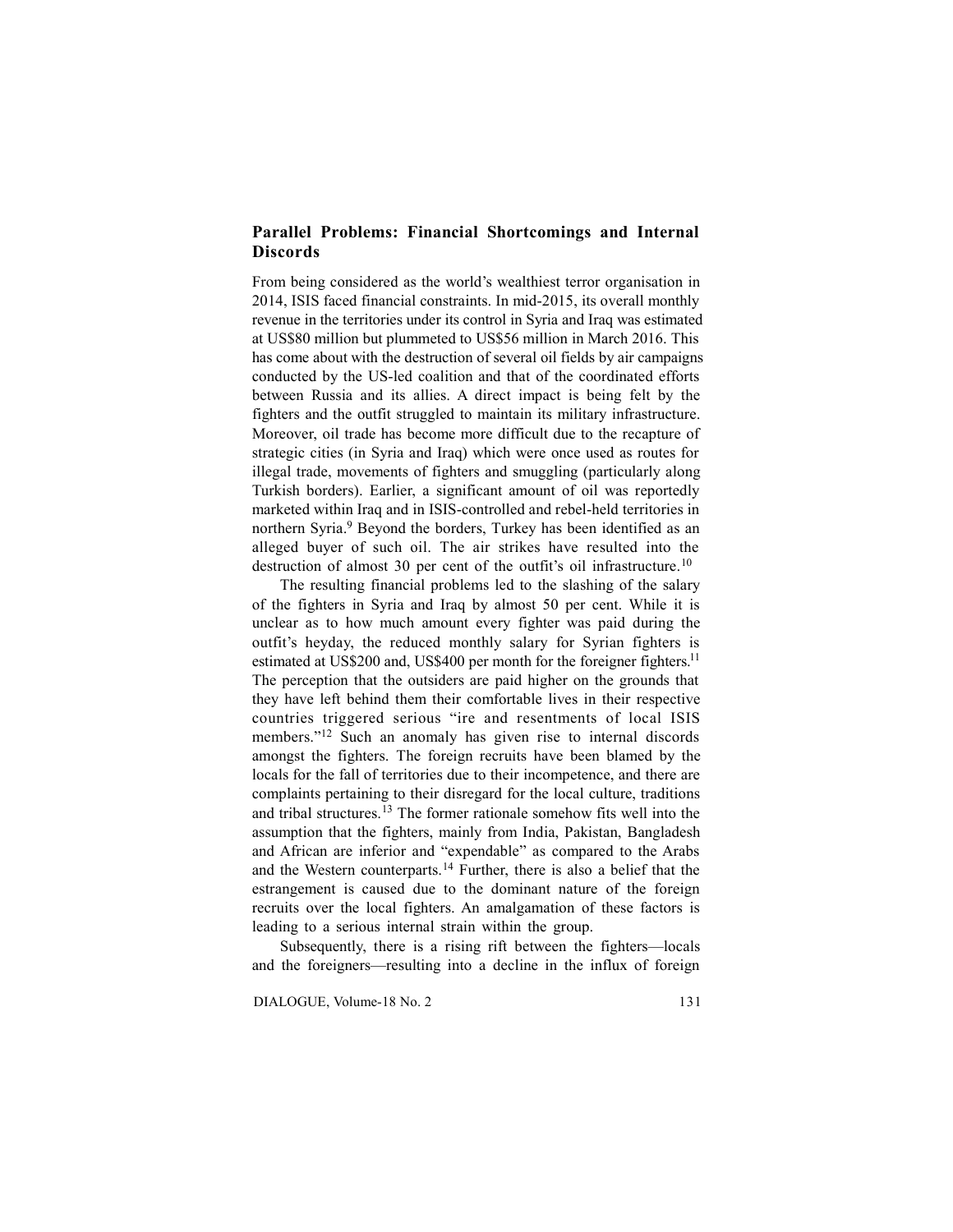recruits. From an average influx of about 1,500-2,000 fighters (monthly) till recently, the current speculated number is between 200 and 500.<sup>15</sup> This is a major setback for the outfit which has boasted about its ability to recruit thousands of fighters from across the globe.

These challenges within Iraq and Syria are apparently leading to the expansion of activities elsewhere, and the outfit is adopting new strategies or tactics. The increasing ISIS-connected activities in North Africa, Europe, Afghanistan, Bangladesh and Southeast Asia are the manifestations. Some of the foreign recruits started moving towards other places where the outfit has established links or drawn supports. The attackers in Paris and Brussels were once in Syria where they received training. There is likely to be recurrences of similar assaults, particularly in other parts of Europe. This is also primarily due to the reason that there are already Islamist networks in quite a few European countries which are capable of providing logistical supports for carrying out attacks. Orders for further attacks need not come from the leadership in Syria but can be executed by the returnees or local outfits and supporters which have been heavily influenced by ISIS. In the wake of this, ISIS-connected developments in India are a worrisome factor. The loss of territory and influence in Iraq and Syria is likely to lead to growth if local level outfits owning allegiances to the ISIS link operating the independently as low war far or groups.

#### **India Not Immune to ISIS's Terror Propaganda**

Any political and security disorder in the Middle East is watched by New Delhi with utmost concerns. Likewise, the manner in which ISIS rose to prominence in this oil-rich region by capturing vast swathes of territories was overtime taken seriously by India as well.<sup>16</sup> During the initial days, India was concerned more about the safety of its citizens residing in the Middle East and it did not take that seriously that the ISIS influence would penetrate into the country.<sup>17</sup> But this perception was short lived as it witnessed several ISIS-connected activities during the last couple of years. The initial complacency of the Indian establishments was because of the reason that less number of Indian Muslims joined the outfit in Syria or Iraq and there has been no attack conducted by it. Many were under the impression that the Muslims in the country are well integrated into the mainstream society, and are not affected by the extremist ideology. Owing to this, ISIS was not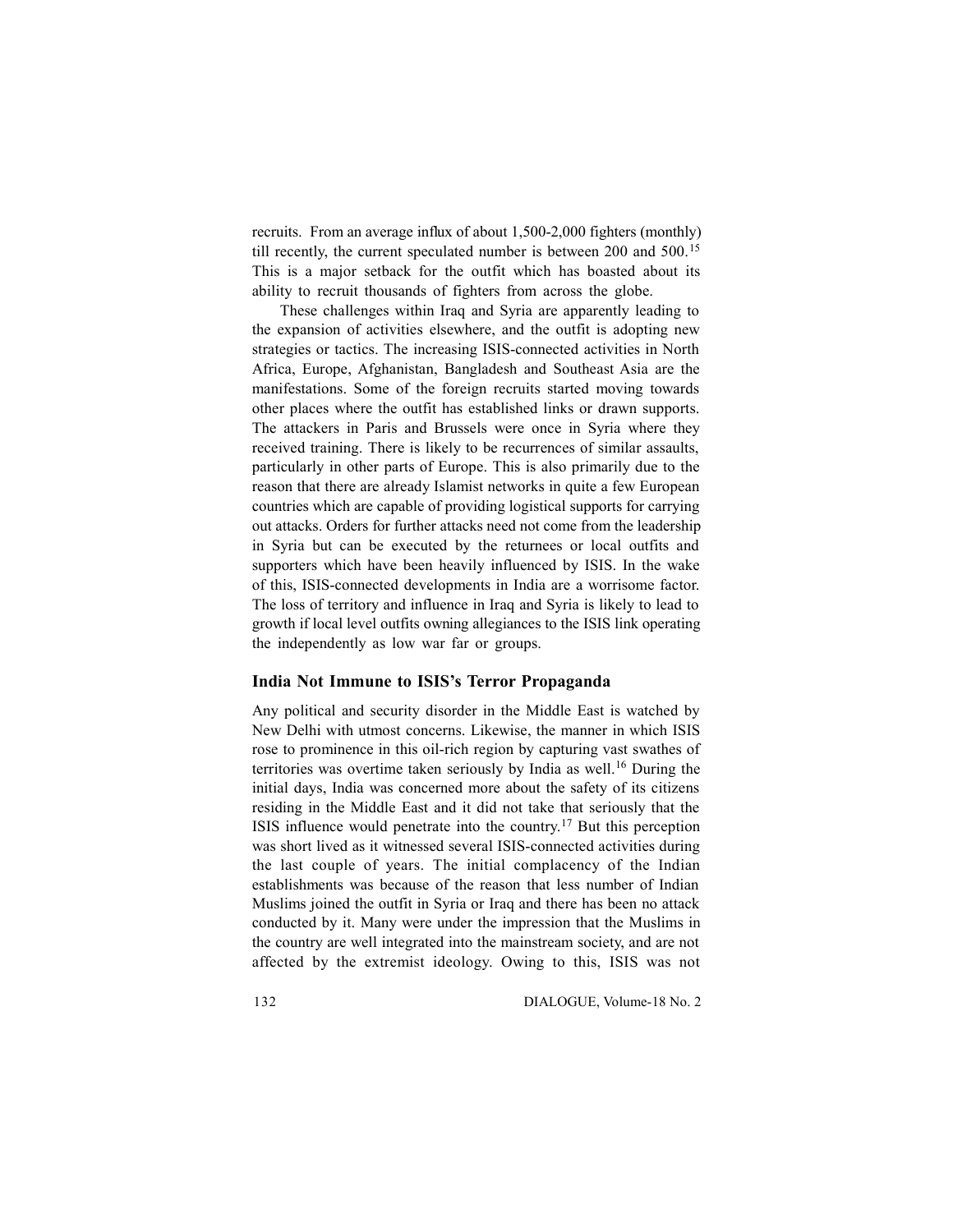considered to be an immediate threat while there are others who remain wary, particularly considering the outfit's export of terror and ideology in a systematic manner. The departure of four Muslim youths from Kalyan in Maharashtra to Iraq in July 2014 received some attention but it did not trigger an immediate concern. However, the situations hanged after one of the youths returned to India after serving briefly in the socalled "Caliphate" and revealed previously unknown facts, including the role of social media in radicalisation and recruitment, presence of insiders within the country who make necessary arrangement for travel, and most importantly, the nexus that exists between Indians in the country and abroad, particularly in the Persian Gulf countries. These are some of ISIS's characteristics which are noticeable in other countries too.

Over a period of time, ISIS-connected activities in India escalated. Security agencies, mainly the National Intelligence Agency (NIA), Anti-Terrorist Squad (ATS) and state polices, have arrested over 50 ISIS supporters/sympathisers between late 2015 and mid-2016.<sup>18</sup> This should dispel the myth that Indian Muslims are immune to the lure of ISIS propaganda. Despite a strict surveillance being put into place in India, instances of radicalisation and recruitment have been discovered, and this concerned the government, the security agencies and the civil society. is taking place at this crucial stage when ISIS's end is repeatedly predicted by looking at the While, on one hand, it is losing ground in Syria, Iraq and Libya, ISIS's ideology has successfully penetrated into various countries, and fighting this is going to be a difficult task.

Since the beginning of 2016, several ISIS-linked persons sympathisers, recruiters and supporters—have been arrested, including the alleged head of India's ISIS wing, Muddabir Mushtaq Shaikh from Maharashtra (in January). He was reportedly a close associate of his Syria-based handler Shafi Armar. Muddabir was also the "emir" of Janood-ul-Khalid-al-Hind, the ISIS inspired radical outfit.<sup>'19</sup> It is through these people that the mechanisms of recruitment, presence of similar people in different Indian states, conduct of training-related meetings in Karnataka, Maharashtra, Uttar Pradesh, and Telangana, were exposed. The follow-up investigations also revealed their plans to carry out attacks in strategic locations in India. This has indicated the expansion of the outfit's influence in the country. More alarming aspect is the alleged bomb-making lesson a few of them received through online contents, and by using readily explosives such as hydrogen peroxide,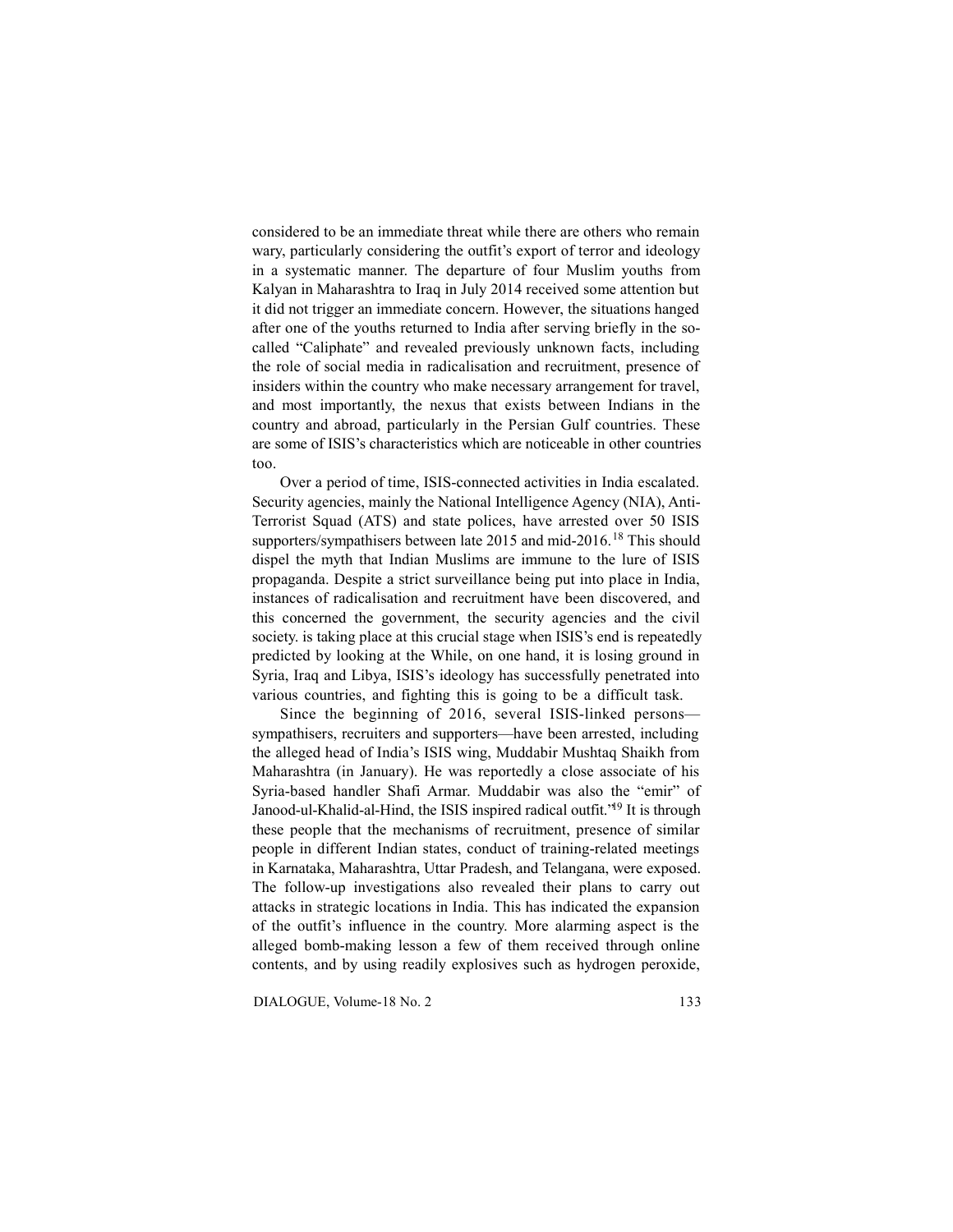ammonium nitrate and potassium chlorate. It cannot be denied any more that ISIS operatives, or sympathisers and supports, in India were planning for some violent activities within the country.

While the threats from ISIS need not be exaggerated or underplayed, the authorities in India and its citizens should at least be aware of the fact that the country is under the radar of people who are highly indoctrinated by this outfit. This is where the threats from the radicalised youths hold substance. Regardless of how many radicalised people were attracted to the 22-minutue video clip released in May 2016 by ISIS,<sup>20</sup> with a specific focus on India and South Asia, it happened at the stage when radicalised Muslim youths are either allegedly travelling to Syria or are planning operations by remaining in the country. The outfit has tried to invoke anti-state sentiments by referring to the "violence against Muslims in many places, including Mumbai, Gujarat, Assam and Moradabad."<sup>21</sup> The reports of 21 youths from Kerala, who went missing, and a few allegedly joining ISIS, and the arrests in Hyderabad by the NIA are an indication of the developments which had taken place in India. These impressionable youths had access to weapons systems, possessed lethal explosive-related chemicals, and received financial assistance from their handlers, both in India and abroad. What was more worrisome was the discovery of triacetone triperoxide (TATP), a chemical which the ISIS suicide bombers used in Paris and Brussels, from one of the youths' basement in Hyderabad.<sup>22</sup> These developments have shown the evolution of ISIS-related activities in the country. It is no longer a mere case of Indians travelling to Syria/ Iraq but endeavours of a few zealous and radicalised lots to stage attacks inside the country.

There are constant efforts from the Ministry of Home Affairs (MHA), which is also coordinating with state polices, not just to nab terror-linked people but also to prevent departure of such elements to the conflict-ridden Middle Eastern countries (Syria/Iraq). The authorities are also roping in families and peer groups while fighting the problem of radicalisation. It is because of this, the Indian Home Minister emphasised the strength of "India's traditions and values." A constant monitoring on suspicious youths and their activities is in place. Moreover, as this phenomenon is predominantly seen in the Muslim society, several religious leaders, Non-government organisations (NGOs), and civilian organisations from the community itself are coming out in the public and condemned the atrocities committed by outfits like ISIS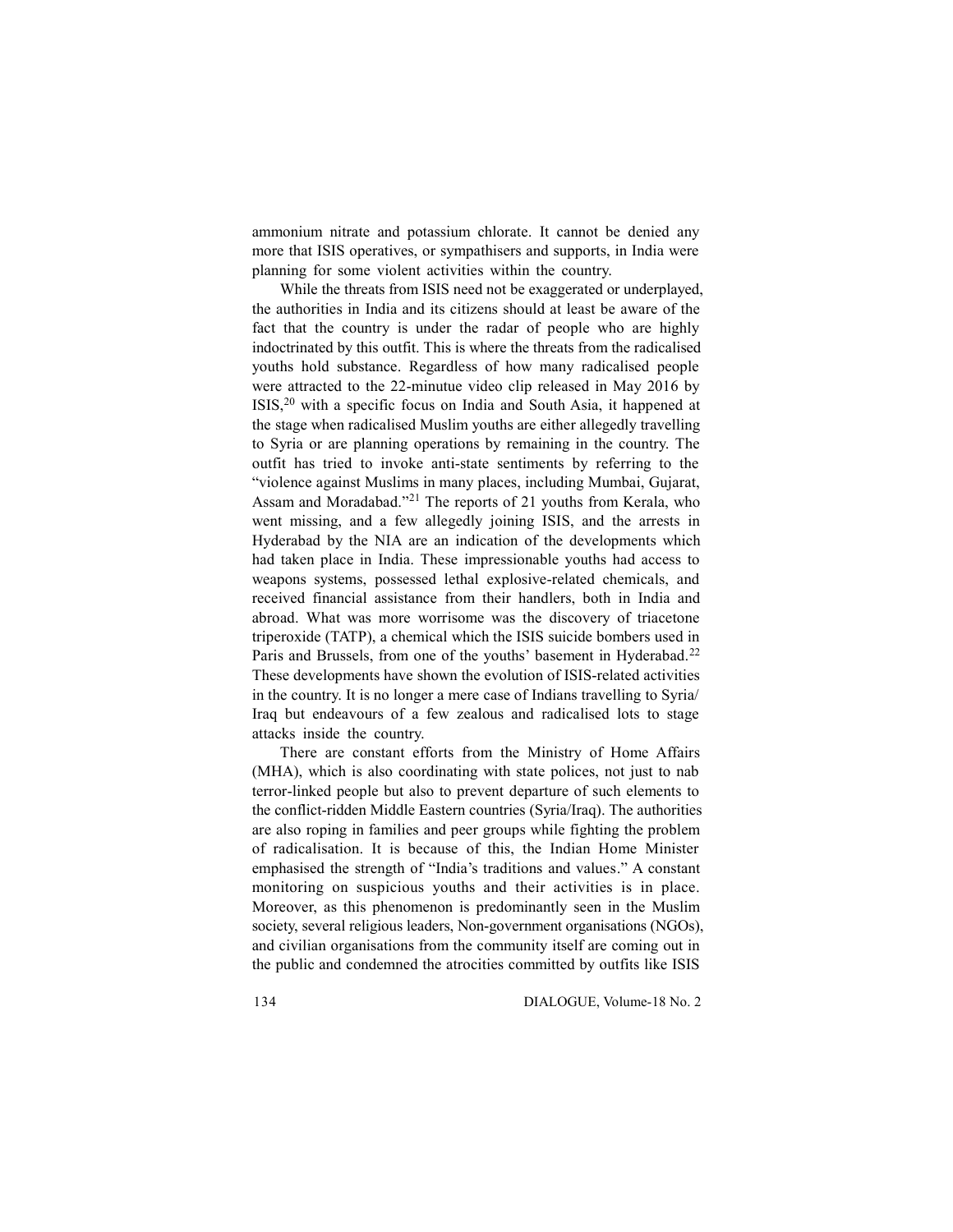in the name of religion. Several clerics have issued fatwas against ISIS and its extremist ideologies, and they also called for outreach programmes in educational institutions. Furthermore, the role of modernday social media tools such as Whatsapp in countering the false interpretation of Islam has been discussed by the Muslim leaders, and this is a welcoming move in the country. Notwithstanding these positive arrangements, the challenges ahead are still enormous as it is not only a fight against individuals or a terror group but against an ideology. The phenomenon of radicalisation of youths in different Indian states should be monitored closely, and be dealt accordingly.

### **ISIS Sowed the Seed of Terror**

The ISIS has brought to the fore the most sectarian, brutal and extreme form of terrorism in the recent times. It has been able to sow seeds of terror globally through different manifestations. While the ongoing coalition military operations in Syria and Iraq is putting tremendous pressures on ISIS militias, there are other parallel activities taking place in distant foreign lands. Firstly, the return-journeys of well-trained foreign fighters to their native countries are causing considerable concerns. Secondly, the rise of lone-actor/wolf attacks, both in the US and Europe cannot be ignored anymore. This is also a particular phenomenon which is raising lots of security concerns, and South and Southeast Asian countries need to be careful about this trend.

In the past, terrorism was comprised of coordinated attacks by existing organisations which had developed the wherewithal to inflict damages. But this is changing with the induction of lone wolves whose actions are difficult to detect and deter. A vast majority of attacks in the Western world in the recent months have either been carried by ISIS operatives or by the lone wolves who drew inspiration from the outfit. Activities by these individuals have gone in favour of this outfit which continuously attempts to spread its tentacles everywhere possible.

 With the significant decline in the influx of fighters into Iraq and Syria, a pertinent question has arisen whether "terrorism threat is actually easing or just morphing into a more dangerous new phase?"<sup>23</sup> This is when the relevance of the returnees comes into the picture as a new phase may be in the offing. There is this possibility of the returnees teaming up with those radicalised who did not get an opportunity to travel abroad. In other words, the return journeys are likely to exacerbate the problem of violent extremism domestically.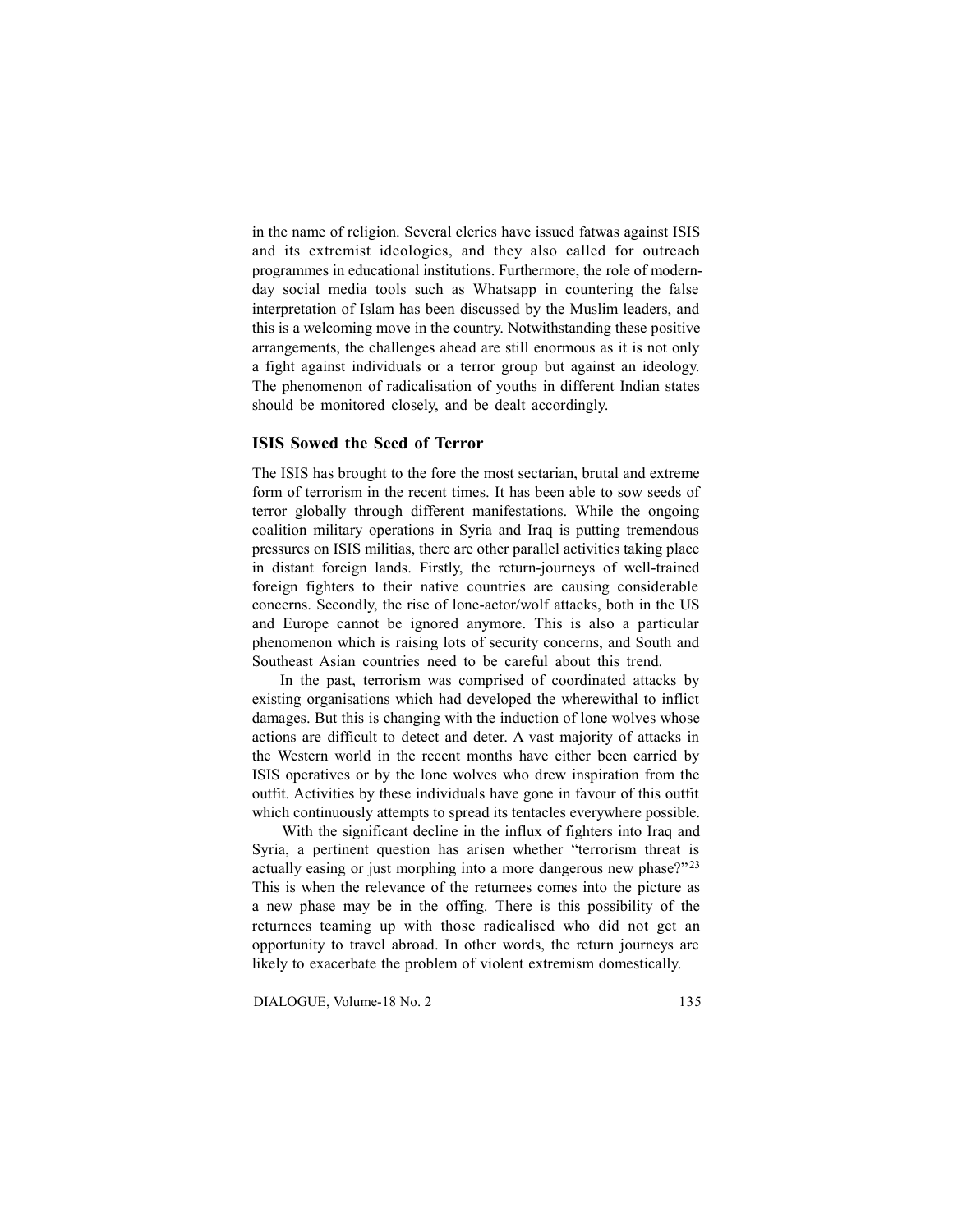The concerns emanating out of such reversal will be serious not only in countries from where highest numbers of foreign fighters joined ISIS<sup>24</sup> but also in Europe and as far as Australia. The problem is not solely anymore about people departing towards Syria/Iraq but the threats emerging from those who are fleeing the outfit's strongholds. Simultaneously, it has to be acknowledged that not all the returning foreign fighters will want to continue fighting or "form the next generation of global jihadists."<sup>25</sup> A study conducted by the Sydneybased Lowy Institute categories "the future foreign fighter cohort in Syria and Iraq into four categories," including "…those who chose to remain in Syria and Iraq; those who leave in order to continue violent jihad in another theatre, either at home or elsewhere; those who seek to return to their country of origin; and those who go to a third country of refuge."<sup>26</sup>

Being concerned with the surge in attacks, security officials from the European Union (EU) countries and the US have expressed their concerns over the likely fallout of ISIS's military defeats. The risk is acute in France which faced a few brazen attacks within a period of one year. French Prime Minister Manuel Valls mentioned that there are "nearly 700 jihadists who are either French or live in France are in Iraq and Syria at the moment," and "their return represents an additional threat to our national security... it's going to be a long fight."<sup>27</sup> Moreover, news of ISIS-connected lone wolves activities and similarly terrifying incidents have been widely reported from Belgium, Germany and the US in the last few months. While some of them turned out to be ISIS-directed/inspired, there have been cases when the outfit's connections with the perpetrators were tenuous. The lone wolves attacks are gradually instilling fear amongst the civilians. This is more so because of the nature of their target audience and the locations such as theatres, pubs, malls, train stations, airports, etcetera.

#### **Likely Consequences and Necessary Measures**

Although the end of ISIS, as a physical entity in Iraq and Syria is apparently around the corner, the international community cannot afford to remain complacent by merely looking at the defeats in Iraq and Syria. While the military measures are destroying the capabilities of this outfit and territories being recaptured, not enough approaches have been made to counter the terror ideology propagated by ISIS. This outfit, moreover, has set a precedent for motivated radicalized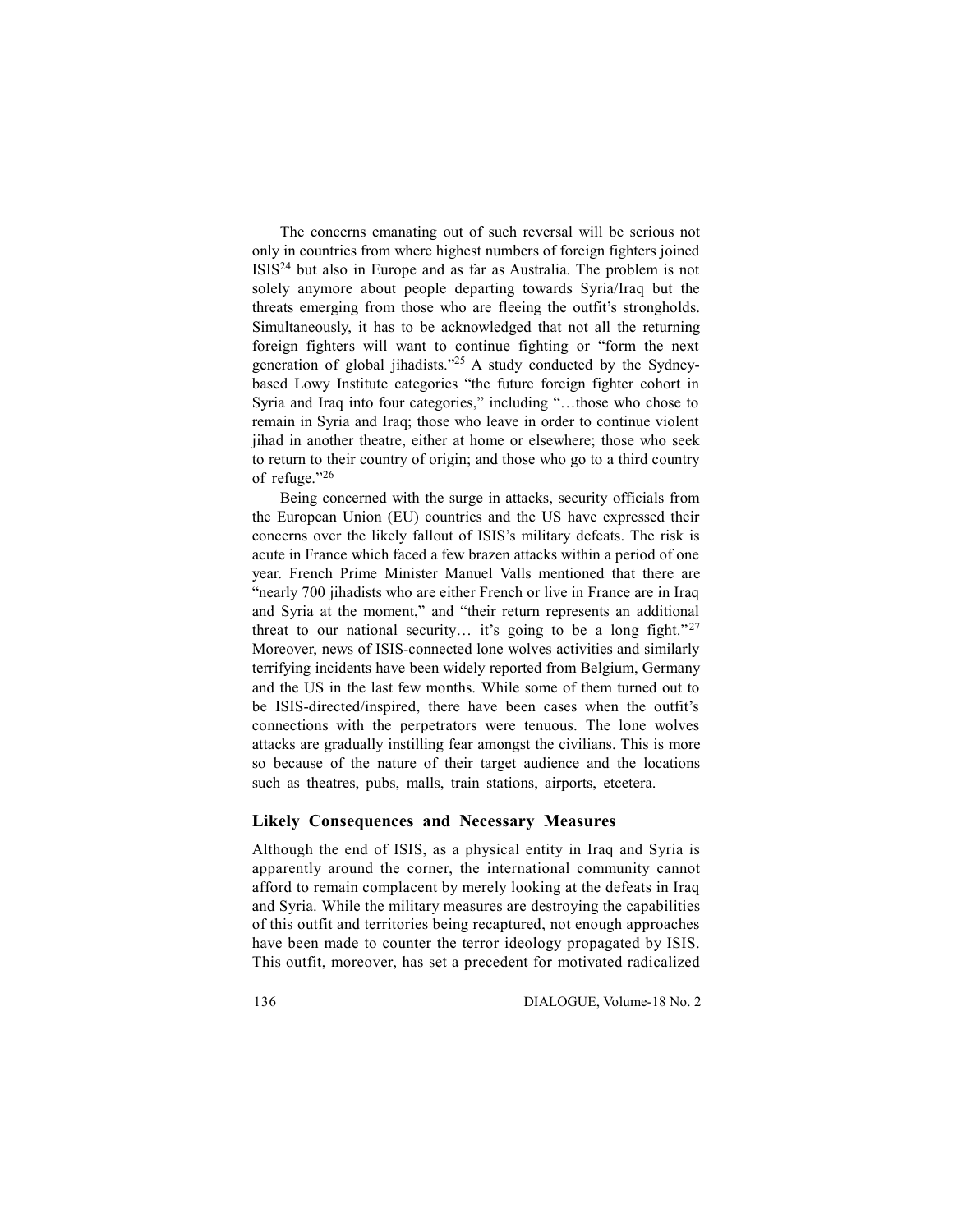people and like-minded terror outfits and with similar ambitions of establishing their own version of Islamic State. As fallout of the military campaigns in the Middle East, ISIS is likely to turn to insurgency in its core areas while its fleeing fighters will likely conduct sporadic attacks in their native countries. The latter scenario is a matter of grave concern given the rising phenomenon of homegrown extremism and radicalization in different countries at this juncture. In the wake of the threats coming from radicalized individuals, returnees and terrorist operatives, there is a need for greater security vigilance and enhanced coordination between agencies of different countries.

### **Notes**

- <sup>1</sup> Patrick Cockburn, "Who are ISIS? The Rise of the Islamic State in Iraq and the Levant," The Independent, 16 June 2014.
- <sup>2</sup> For a brief introduction to Al-Nusra Front, see "Al Nusra Front," Mapping Militant Organizations, 24 July 2014, Stanford University, http:// web.stanford.edu/group/mappingmilitants/cgi-bin/groups/view/493.
- <sup>3</sup> Sergio Pecanha and Derek Watkins, "ISIS' Territory Shrank in Syria and Iraq This Year ," The New York Times, 22 December 2015.
- <sup>4</sup> "ISIS has lost quarter of its territory," Daily Mail, 9 October 2016.
- <sup>5</sup> "Tests show Isis used mustard gas in Iraq, says diplomat at chemical watchdog," The Guardian, 16 February 2016.
- <sup>6</sup> For further discussions, see "ISIL/Da'esh and 'non-conventional' weapons of terror," Briefing, European Parliament, December 2015. Also, Naomi Bar-Yaacov, "What if Isis launches a chemical attack in Europe?" The Guardian, 27 November 2015.
- <sup>7</sup> For detailed information, see Karen Yourish et al., "Where ISIS Has Directed and Inspired Attacks Around the World," The New York Times, 22 March 2016.
- <sup>8</sup> For further analysis, see Alvite Singh Ningthoujam, "Paris is Both A Lesson and A Message," Tehelka, Issue 28, Vol. 12, pp. 38-39.
- <sup>9</sup> Erika Solomon, et al., "Inside Isis Inc: The Journey of a barrel of oil," Financial Times, 29 February 2016. On Turkey, see David L. Phillips, "Research Paper: Turkey-ISIS Oil Trade," The Huffington Post, 15
- December 2015.<br><sup>10</sup> Benoit Faucon and Margaret Coker, "The Rise and Fall of Islamic State's<br>Oil Tycoon," The Wall Street Journal, 24 April 2016.
- <sup>11</sup> "Islamic State to halve fighters' salaries as cost of waging terror starts to bite," The Guardian, 20 January 2016.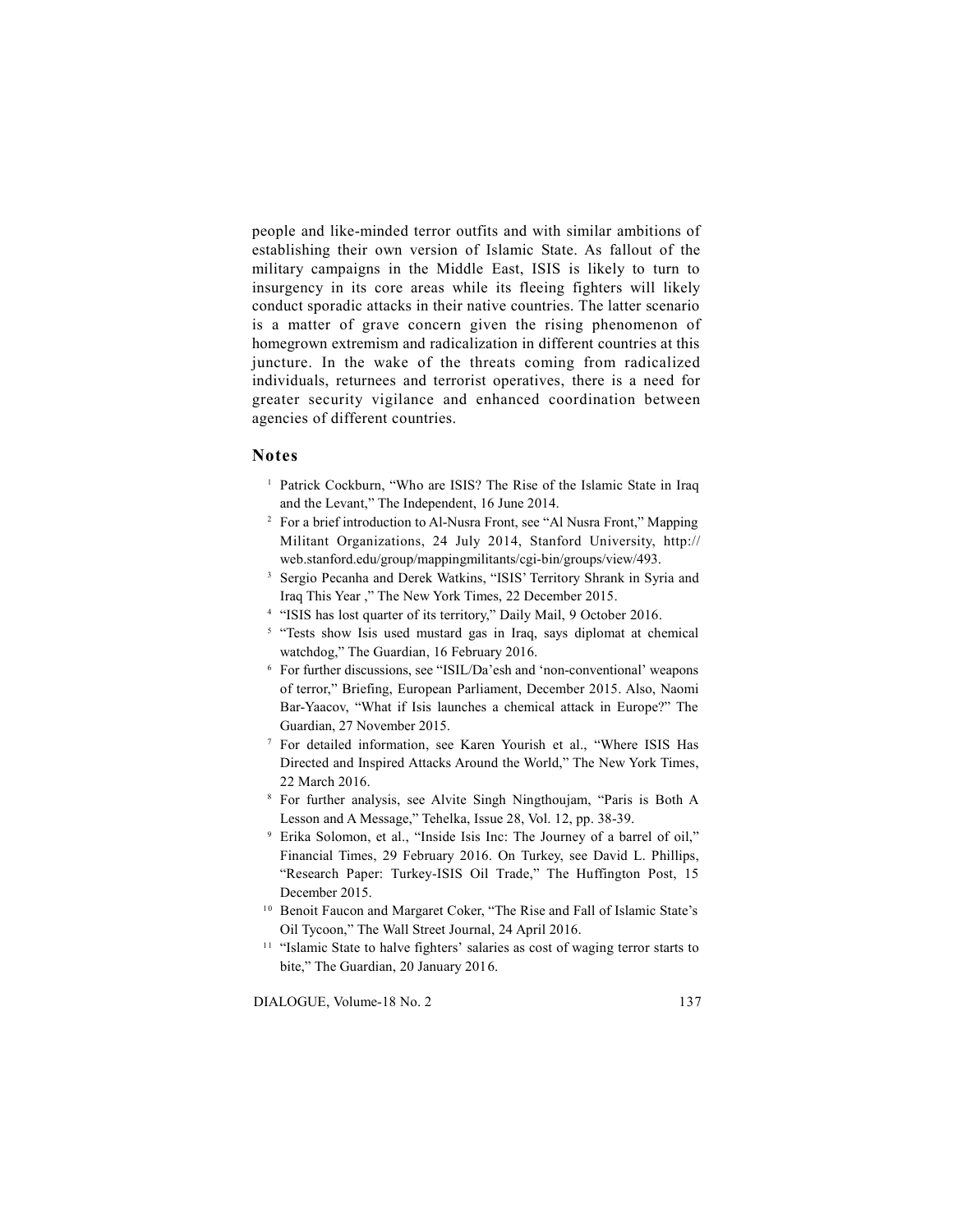- <sup>12</sup> Brad Nelson and Yohanes Sulaiman, "How Internal Division Could Shatter ISIS," The National Interest, 8 April 2016. <sup>12</sup> Brad Nelson and Yohanes Sulaiman, "How Internal Division Could Shatter<br>ISIS," The National Interest, 8 April 2016.<br><sup>13</sup> Matt Bradley, "Rift Grows in Islamic State Between Foreign, Local
- Fighters, The Wall Street Journal, 25 March 2016.<br>Fighters, The Wall Street Journal, 25 March 2016.<br><sup>14</sup> "ISIS Considers Indian Recruits Inferior to Arabs, Treats Them as Cannon
- 
- Fighters, The Wall Street Journal, 25 March 2016.<br>
<sup>14</sup> "ISIS Considers Indian Recruits Inferior to Arabs, Treats Them as Cannon<br>
Fodder: Report," NDTV, 23 November 2015.<br>
<sup>15</sup> Warren Strobel and Phil Stewart, "U.S. milita <sup>15</sup> Warren Strobel and Phil Stewart, "U.S. military softens claims on drop in Islamic State's foreign fighters," Reuters, 28 April 2016.<br><sup>16</sup> Alvite Singh Ningthoujam, "Rising Presence of Daesh in India," Articles, Viveka
- 
- <sup>17</sup> For a detailed analysis, see Alvite Singh Ningthoujam, "Islamic State of I'm a detailed analysis, see First Singh Funganoujain, Tsiame Sate of<br>Iraq and Its South Asian Connection: An Indian Perspective," Occasional<br>Paper, Vivekananda International Foundation, November 2014.<br><sup>18</sup> "Making of a ji
- 
- <sup>18</sup> "54 ISIS supporters arrested: Govt," The Times of India, 26 July 2016.<br>
<sup>19</sup> "Making of a jihadi: How Mudabbir Mushtaq Shaikh became Indian face<br>
of Islamic States," The Economic Times, 9 February 2016.<br>
<sup>20</sup> "Islami
- <sup>20</sup> "Islamic States Releases video allegedly showing Indian jihadists fighting<br>in Syria," The Indian Express, 20 May 2016.<br><sup>21</sup> "Coming to avenge Babri, Kashmir, Gujarat, Muzaffarnagar: ISIS video,"
- The Indian Express, 20 May 2016.<br>
<sup>21</sup> "Coming to avenge Babri, Kashmir, Gujarat, Muzaffarnagar: ISIS video,"<br>
<sup>22</sup> "Explosives links Hyderabad to Paris & Brussels," The Times of India, 1
- <sup>22</sup> "Explosives links Hyderabad to Paris & Brussels," The Times of India, 1<br>July 2016.<br><sup>23</sup> Griff Witte, et.al, "Flow of foreign fighters plummets as Islamic States
- 23 Griff Witte, et.al, "Flow of foreign fighters plummets as Islamic States<br>loses its edge," The Washington Post, 9 September 2016.<br><sup>24</sup> For further discussion, see "Foreign Fighters: An Updated Assessment of
- the Flow of Foreign Fighters into Syria and Iraq," The Soufan Group, <sup>24</sup> For further discussion, see "Foreign Fighters: An Updated Assessment of the Flow of Foreign Fighters into Syria and Iraq," The Soufan Group, December 2015.<br><sup>25</sup> Liz Burke, "Returned Jihadists: The horror that comes a
- December 2015.<br>
<sup>25</sup> Liz Burke, "Returned Jihadists: The horror that comes after Islamic State,"<br>
<sup>26</sup> Lydia Khalil and Rodger Shanahan, "Foreign Fighters in Syria and Iraq:
- The Day After," Lowy Institute, September 2016, p. 7.<br>
<sup>26</sup> Lydia Khalil and Rodger Shanahan, "Foreign Fighters in Syria and Iraq:<br>
<sup>27</sup> "Ticking Time Bomb Of Foreign ISIS Fighters Returning Home," NDTV,
- 9 September 2016.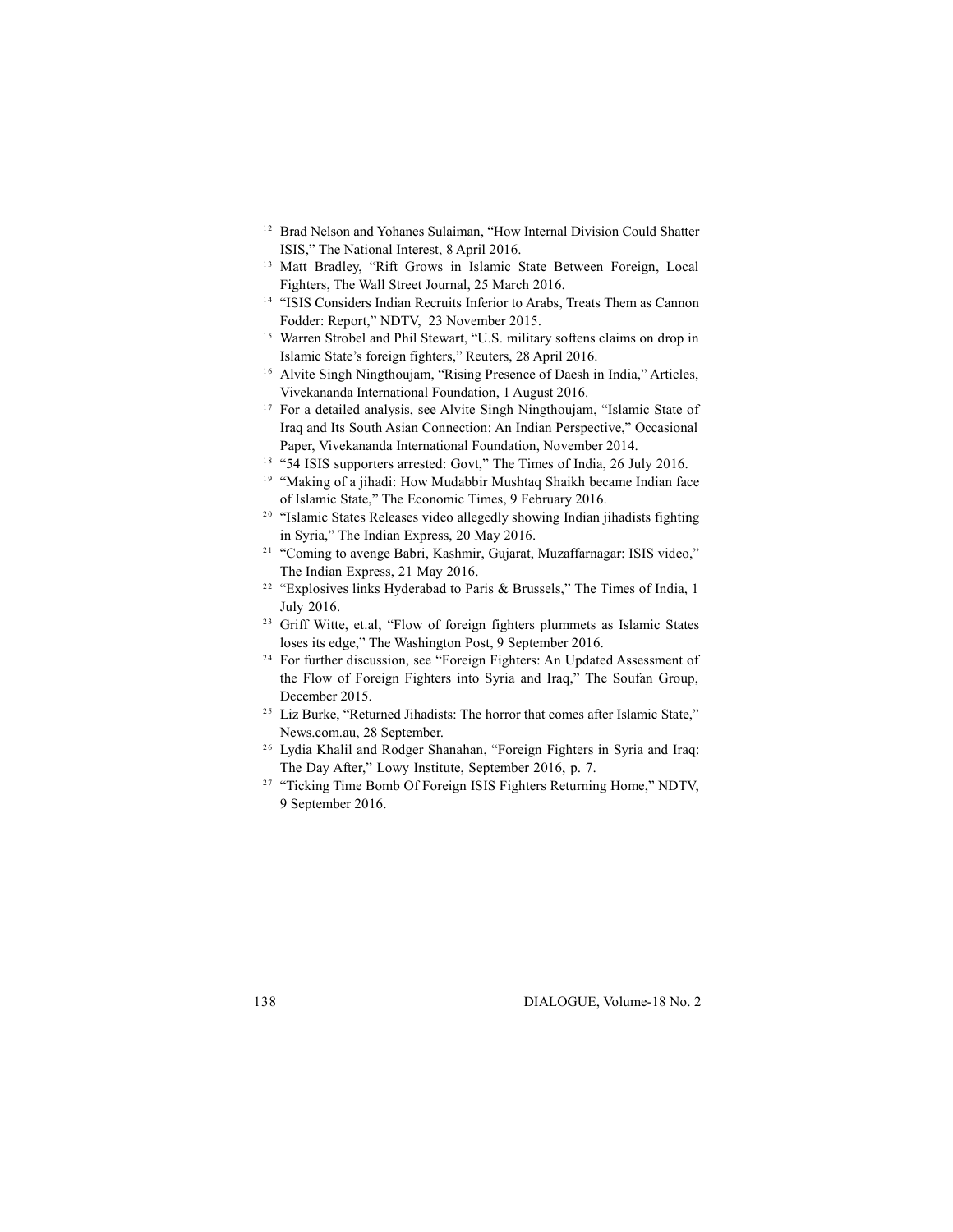# **Book-Review**

# How to Comprehend Islam\*\*

# Shankar Sharan\*

Understanding Islam has been one of the most neglected tasks of Indians, especially Hindus. It appears quite inexplicable that a highly learned and ancient civilisation ignored the very phenomenon that wounded it so deeply and for so long! To be sure, they did rebuff Islamic aggressors for centuries, but by all accounts took them as just another marauders. Islamic attacks on India started right in the wake of Prophet Muhammad. Starting from the first raid on Sindh in the early eighth century, the aftereffects in India continue till date. Yet almost no effort was made by the Indians to know and understand the aggressors in essence. What propelled the Islamic aggressors into doing what they did repeatedly here and elsewhere? This question never seriously engaged the Hindus, or at least not adequately.

Historically, it is really a recent affair that the Indian thinkers, particularly Indian scholars, started studying Islam in earnest and making an independent evaluation of it. Swami Dayananda Saraswati made the first systematic analysis of the *Quran* in his *Satyartha Prakash* (1875). After Dayananda, though some Hindu thinkers off and on commented on Islam, another systematic analysis appeared not until about a century passed. Rahul Sankrityayan and Dr Bhagwan Das did in between publish their takes on Islam. These largely remained at the customary politically correct level, that is, more a willful endorsement of Islam than a genuine study. In scholarly terms, after Dayanand Saraswati the contributions of Ram Swarup and Sita Ram Goel are the only works that deserve a place amongst the foremost scholars on Islam. According to Koenraad

<sup>\*</sup> Associate Professor, Political Science, NCERT, New Delhi. bauraha@gmail.com

<sup>\*\*</sup> A review of 'Understanding Islam' by Dr. B. B. Kumar, Vimarsh: New Delhi, 2016, pp. ix+435, Rs. 325 (PB); Rs. 950/- (HB).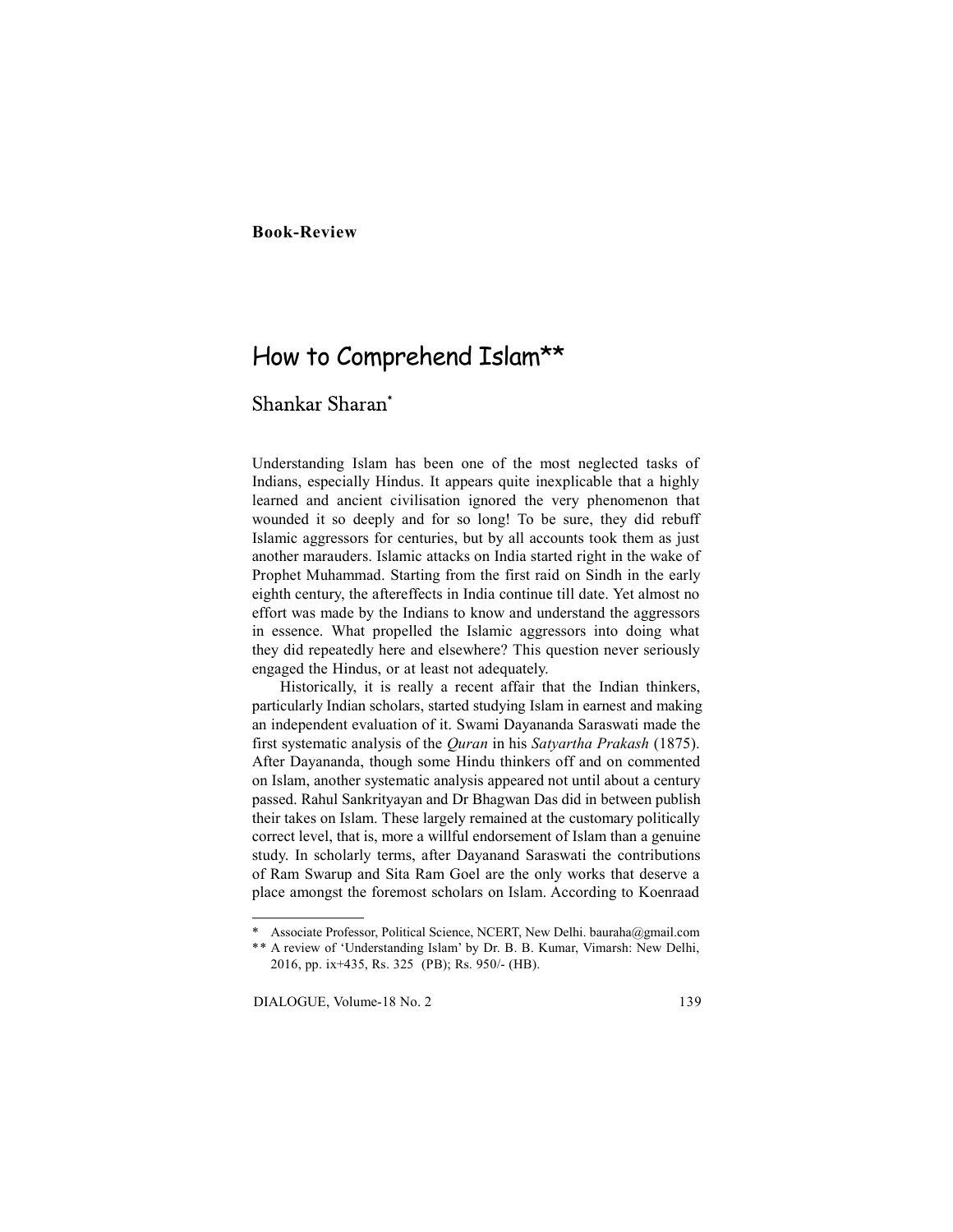Elst, himself a distinguished academic, some of their insights are so original and scientific that even the best minds of Europe today have not surpassed it.

It shows, among other things, that the neglect by the non-Muslims in studying Islam in its entirety along with its historical record was a great lapse. Why it had been so during all these centuries is a curious and interesting question. Here it is pertinent to note that the illiteracy about Islam among Hindus is now giving way to a slow but increasing awareness of the need to understand Islam as it really is.

The latest book by Dr BB Kumar, *Understanding Islam* (2016), is an evidence of this growing trend. Dr Kumar is a versatile scholar and experienced observer of the multi-cultural society that our country is. Before undertaking to study Islam, he has already authored more than a hundred books including on caste, tribe and society, many of which have received acclaim. Armed with such an extensive experience of life and times and scholarship, his new book on Islam is a timely intervention, capable of catalysing further debate on the most visible, yet little considered, subject.

For those interested in learning Islam from the beginning, this is a good volume. *Understanding Islam* is an example of a simple honest scholarship. Spread in more than 400 pages with a suitable bibliography, authentic references for all crucial information contained in it and an index, this is a commendable introduction to understand the theory and practice of Islam. Based on some of the best sources available in the world today, this book explains the basic tenets and specific features of Islam in its proper historical setting in its early years.

The book is divided in 10 chapters with first setting the historical background of the Arabia where Prophet Muhammad was born. The initial chapters, especially the 'Background', including information on Prophet's family and ancestors, and pre-Islamic Pagan society of Arabia (pp. 3-45) and 'Pre-Prophetic phase' (pp. 79-108), do it adequately. Knowing the life and times of Arabia just before Muhammad is necessary to evaluate the Islamic doctrines, especially its claim of divinity and of being the 'only truth'. This claim and the attitude of Muslims towards it are important, and should always be kept in mind while dealing with Islam or with issues Islamic. Many a mistake have been made by even great men, particularly the non-Muslims, precisely because they took Islam as any other religion. It is not so, and that is why this kind of book, as Dr. Kumar has produced, are necessary all the more for non-Muslim readers.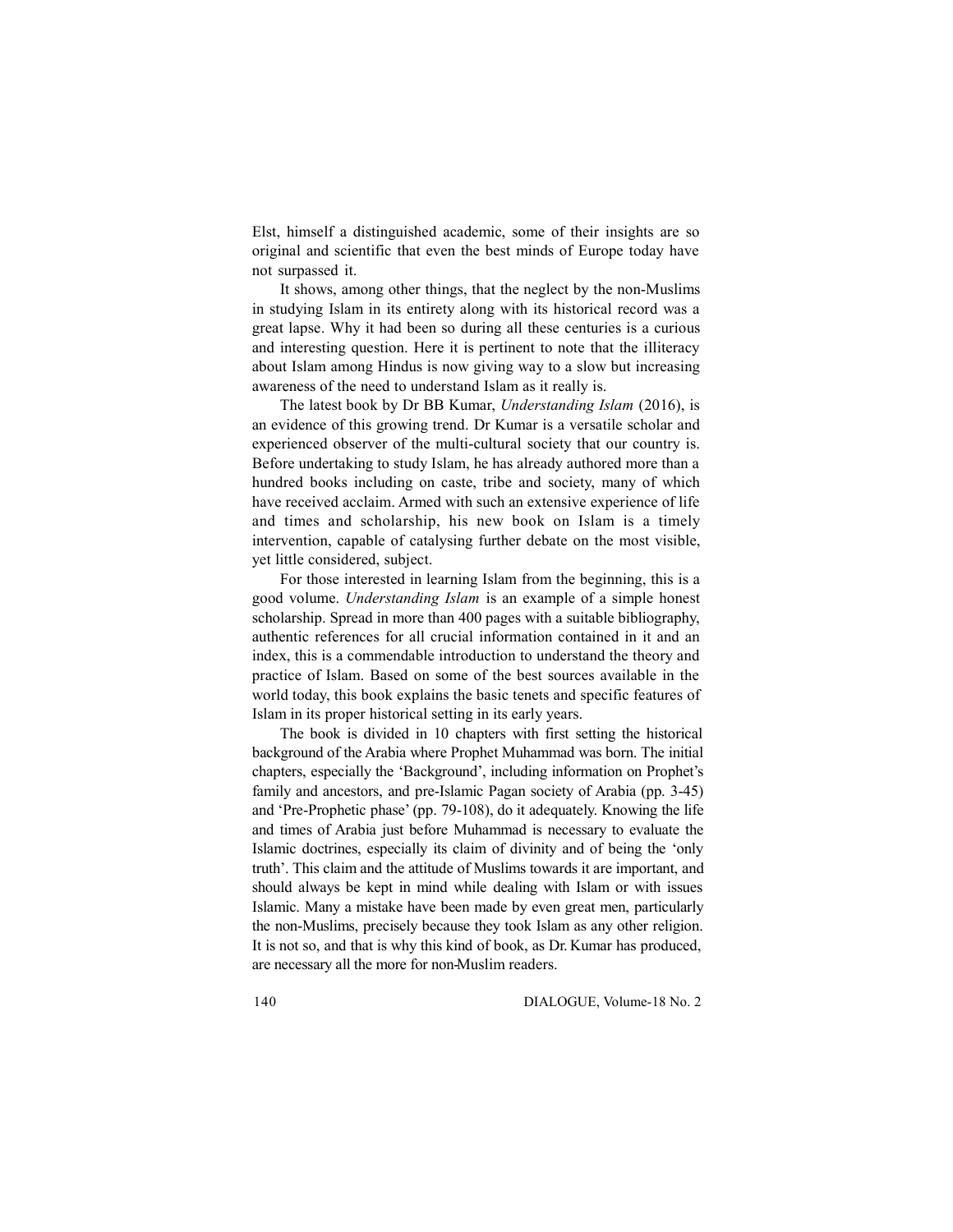The fourth chapter traces the process of Muhammad turning into a self-proclaimed messenger of Allah. Allah was the name of the supreme God among the Arabs before Muhammad, and there were other deities too worshipped by the Arabs. Muhammad proclaimed that except Allah, all others are false.

The process of preaching Islam started secretly during the early days; initially, Islam was a secret society operating in a very limited circle. Afterwards, the Prophet started preaching openly, but he did not oppose the prevalent religious beliefs. Therefore, people did not resist him. But when he started talking against the Arab deities, it led to conflict between the followers of Muhammad and the Pagan Arabs (p.119).

As the author describes in the Medinan phase, the society in Medina before the Prophet's migration there, two interesting points emerge. This period saw the new sect grow into bloom, and the economic status of the migrants changed from utter poverty to riches; the main source of income being the 'loot from raids on non-Muslim tribes' (p. 165). The Prophet's share in the booty was one-fifth. As the *Hadis* of *Sahih Muslim* informs, 'He would meet the annual expenditure of his family from the income thereof, and would spend what remained for purchasing horses and weapons as preparation for Jihad.' (p. 166) It becomes a moot point whether it was the material benefit, of unearned riches coming easily, that helped Islam grow; and whether the same is still a paramount motive for guarding the faith from criticism. Any consideration of spiritual factor seems non-existent, since then till now, as to the acceptance or in defence of the creed.

The sub-chapter, 'Prophet and the Poets' (pp. 169-181), is also illuminating in itself and in understanding the point just raised above. Muhammad did not like the poets criticising him. He had them all killed, including even the hundred-year-old poet Abu Afak. Poetess Asma, sleeping with her infant baby, was treacherously killed. Was it for fear of questioning per se? Islam does not tolerate questioning of any kind. This trait is still intact among the *ulema*, the guardians of Islam, all over the world.

The sixth chapter illustrates the Islamic society, polity and economy. In this a sub-chapter is on 'women in Islam' (pp. 202-20) and another on 'Dhimmis and dhimmitude' (229-32). These two chapters cover the most criticised aspects of Islam in modern times. No satisfactory justification about them can be found in the Islamic scholarship anywhere, at least to the satisfaction of non-Islamic discussants.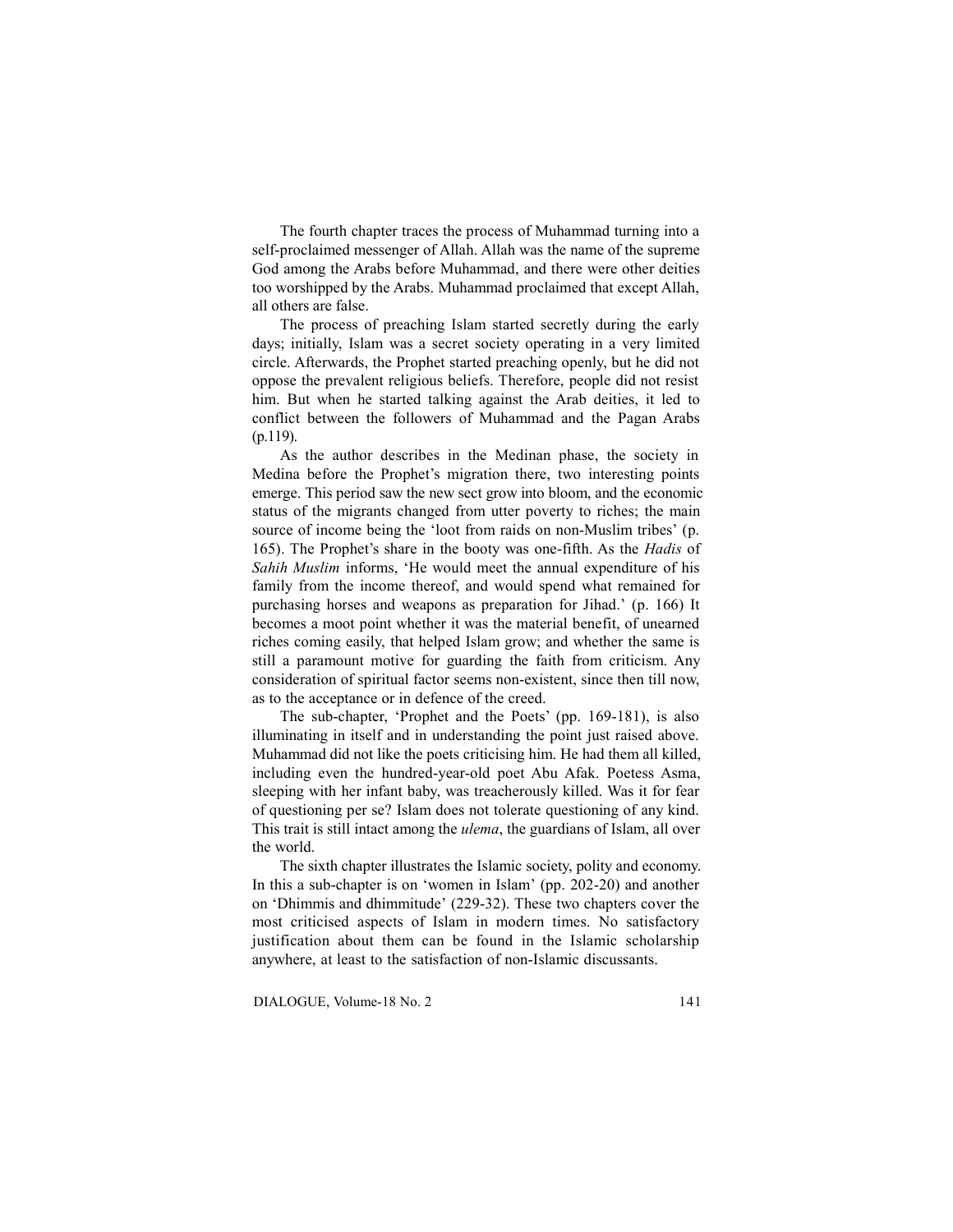The chapter 'Islam and the people of the Book' includes the famous episode of the massacre of Banu Qurayza by the Prophet (pp. 297-303). It has been argued by Muslim authors as a masterly example of the Prophet, the politician and strategist. It brings out the importance of terror (also discussed separately) as an instrument of Islamic war.

The 'Pillars of Islam' is also a remarkable chapter in the book. It clears some common doubts. Are the pillars five or more? The author finds that the ideas of Paradise, Hell, the Doomsday or the Day of Judgment, *jihad* (war against non-believers), *jizya* (tax on non-believers) and *ghanimah* (war booty) are also among the pillars of Islamic faith (p.307). This has the authority of Muhammad himself that the "fight against people" will go on "till they testify that there is no God but Allah, that Muhammad is the Messenger of Allah…" It leaves no doubt that the source of all violence stems from this exclusive belief and none else. From the beginning till today the point of bloody contention remains essentially the same.

The author has also taken up the theology of Islam in some detail. We find the interesting fact that while the various names of the Allah are acceptable in Islam, the famed 'ninety-nine names of Allah', the variety of forms is prohibited (pp. 347-48). It seems contradictory. If the God can have various names, how can His various forms be denied? Because the names, the words do have different attributes. That is why they vary. But Islamic theology is adamant on it. Because it might otherwise lose the exclusivity claim on faith per se. Therefore, only those names of Allah are accepted which are mentioned in the *Quran*. Others names are also prohibited.

Finally, the book discusses the strength and the weaknesses of Islam from its inception (pp. 381-86). Apparently its strength and weaknesses intertwine. As the author says, "Both solidarity and conflict is inbuilt in Islam." The means are just two: 'terror and treasure'. Thus, from the beginning, the material factors, i.e. fear and greed, remained undoubtedly more important than spiritual ones. Although it brought benefits to the new converts, it also had permanent problems. The author underlines, "Whereas the new identity worked excellently against its opponents, in matters of intra-Islamic solidarity it proved to be most fragile."

That is why the Islamic proclamation that all Muslims are true brothers and sisters, and killing each other leads them to Hell had little effect on Muslims from the very beginning. Killing other Muslims, even the nearest kith and kin, for power and material gain started right after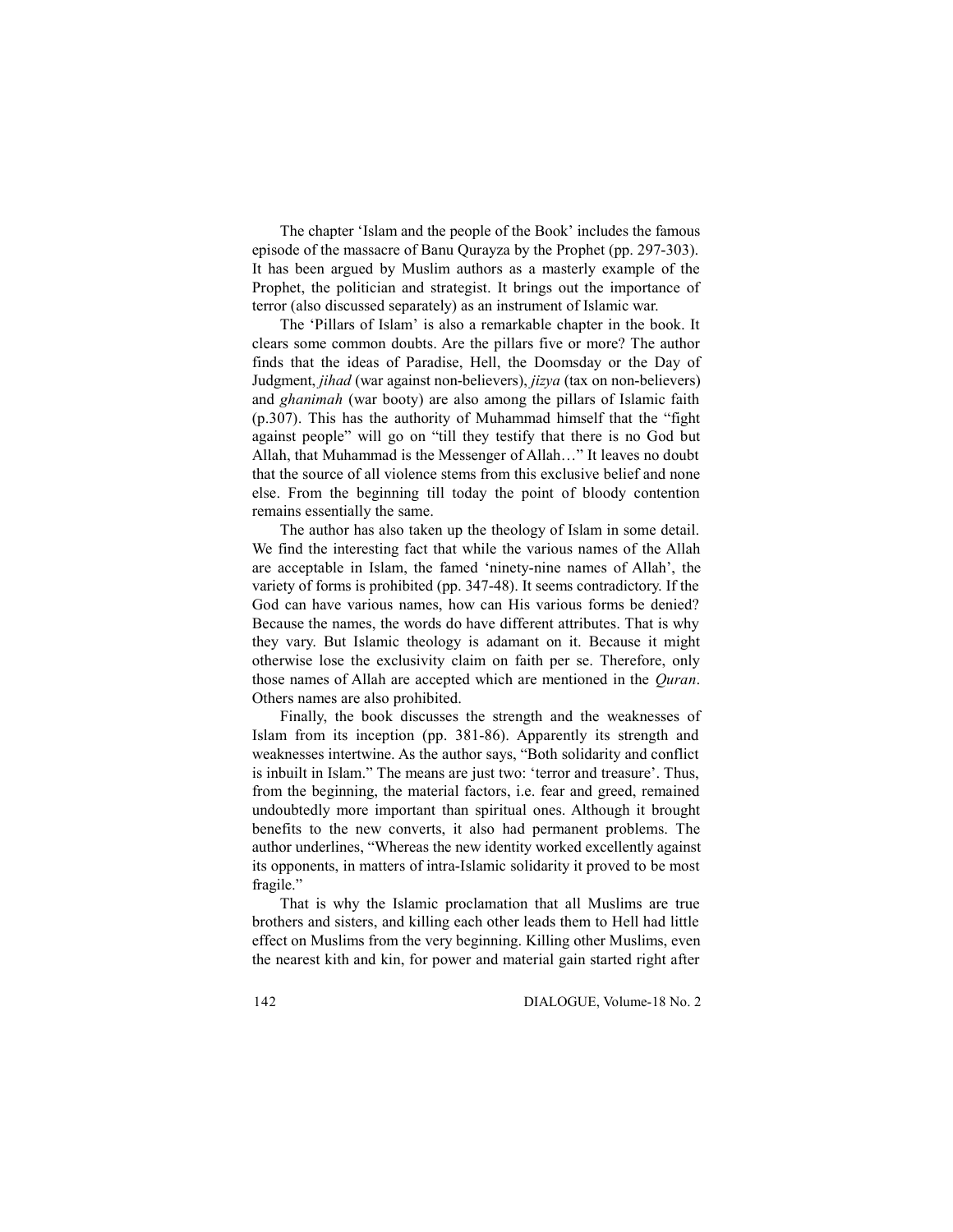the death of Muhammad. Three out of four Caliphs and 11 out of the 12 Imams did not have natural death. They were killed either by assassination or by poisoning. Caliph Muawiya's son, Yajid, got even the descendents of Prophet Muhammad massacred (p. 383). So much for the Muslim brotherhood which can be seen as frail today from Afghanistan to Syria and Nigeria.

The book compels a reader to think afresh about Islam, Muslims and problems about them. Especially a Hindu might find it almost startling, although everything in this book is well-known to the Western scholarship for a long, long time.

In fact, many a mistake have been made by even great men, particularly by Hindus, precisely because they took Islam as another religion. It is not so, and that is why such books as Dr Kumar has produced, are more valuable for non-Muslim readers. The chapters — 'Revelation, Call and Preaching in Mecca' (pp. 111-30) and 'Medinan Phase' (pp. 133-89) — describe the events leading to establishing Islam as a religion. This process is full of interesting events and should be studied in as much detail as possible. The claim — 'Muhammad is the final spokesman of the only true God, who, through him, passed on to mankind a series of messages collected in the Quran' — is the truly defining feature of Islam. The prophet-hood of Muhammad sets it apart from every other religion. Those who really want to understand Islam should concentrate on this issue.

Because it sheds light on the entire process by which the claim of divine 'revelation' can be scientifically tested. Here it should be underlined that this inquiry is not any denigration of Islam as some commentators and writers are prone to say. Because 'faith' and 'truth' are two entirely different things. If a doctrine claims to be the truth, then it has to be tested on the scientific touchstone. Otherwise it is ipso facto anything but truth.

It is a common knowledge that the words, deeds and the behaviour of Prophet Muhammad in every respect, including family, hygiene, etc, not to speak of state and warfare, are considered the Law for Muslims to follow even today. Why so, on what ground? Because he claimed to be the last Prophet, annulling other Prophets before in human history and categorically denying any other to come forever. This claim is the only basis for his words and deeds being the Law for all Muslims.

Only in this background we should note the importance of the fact that the doubts on the revelations and the prophet-hood of Muhammad had started with Muhammad himself! In the chapter 'The Revelations'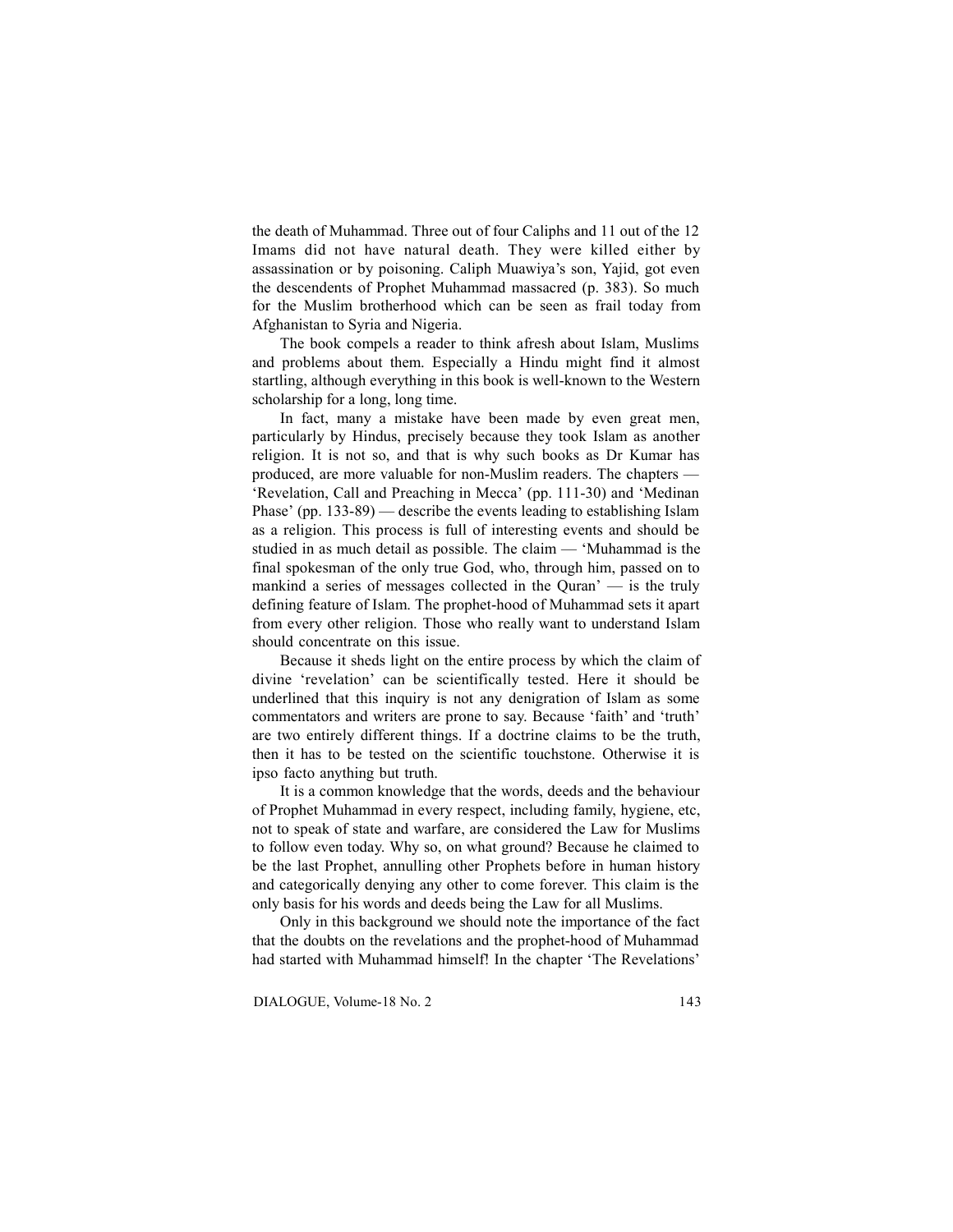(pp. 111-18), through the most authentic biographer of the prophet Muhammad Ibn Ishaq, Dr Kumar has noted the express doubt Muhammad felt when he first heard the voice claiming to be that of Gabriel (an angel mentioned in the *Bible*). At first Muhammad thought with horror, after the fashion of the local beliefs, that he was possessed by spirits. It was not considered good for a man. Accordingly, Muhammad despaired: "Woe is me poet or possessed." (p. 112). He felt ashamed that the fellowmen would ridicule him. It clearly shows self doubt about the revelation. Later, he even considered suicide in despondency (p. 115). Various scholars have noted that there were occasions when "the mind of Muhammad hung in suspense, and he doubted the reality of heavenly mission." (pp. 115)

And Muhammad was not alone in doubting. Some of his family members and local people also doubted it all. This episode is worthy of consideration because today any such doubts are considered heresy or blasphemy. In fact, the claim — 'Muhammad is the final spokesman of the only true God, who, through him, passed on to mankind a series of messages collected in the Quran' — is the truly defining feature of Islam. This sets it apart from every other religion: the prophet-hood of Muhammad, the blind faith in him and obedience is an abiding tenet of Islam.

The book closes with 'Islamic appropriation of Ka'ba and its worship' (pp. 387-91). At this point it appears inconclusive because for understanding Islam today, the next stage after its inception, its propagation to Arabia, parts of Europe, Africa and Asia is as important. It is more so because at present many continents are feeling the heat generated by Islamist forces, both violent and otherwise. A modern reader would like to know whatever happened later during the expansion of Islam. How did it succeed in establishing itself far and wide? And, whether a clue of today's troubles in Muslim societies can be found in its history of expansion? We hope that Dr. Kumar would complete the story in a successive volume.

The author also brings out the root cause of the current Muslim-Jew conflict in the region in the context of expansion of Islam in lifetime of the Prophet and perceived oppression of the Jews in the region in the chapter "Medinan Phase."

Written in a simple manner, this book doubles up as an interesting literary reading and reference volume as well. Many a famous narratives and tidbits from the life of the Prophet are narrated in due context. It makes the reading humane, easy and informative. At the same time, it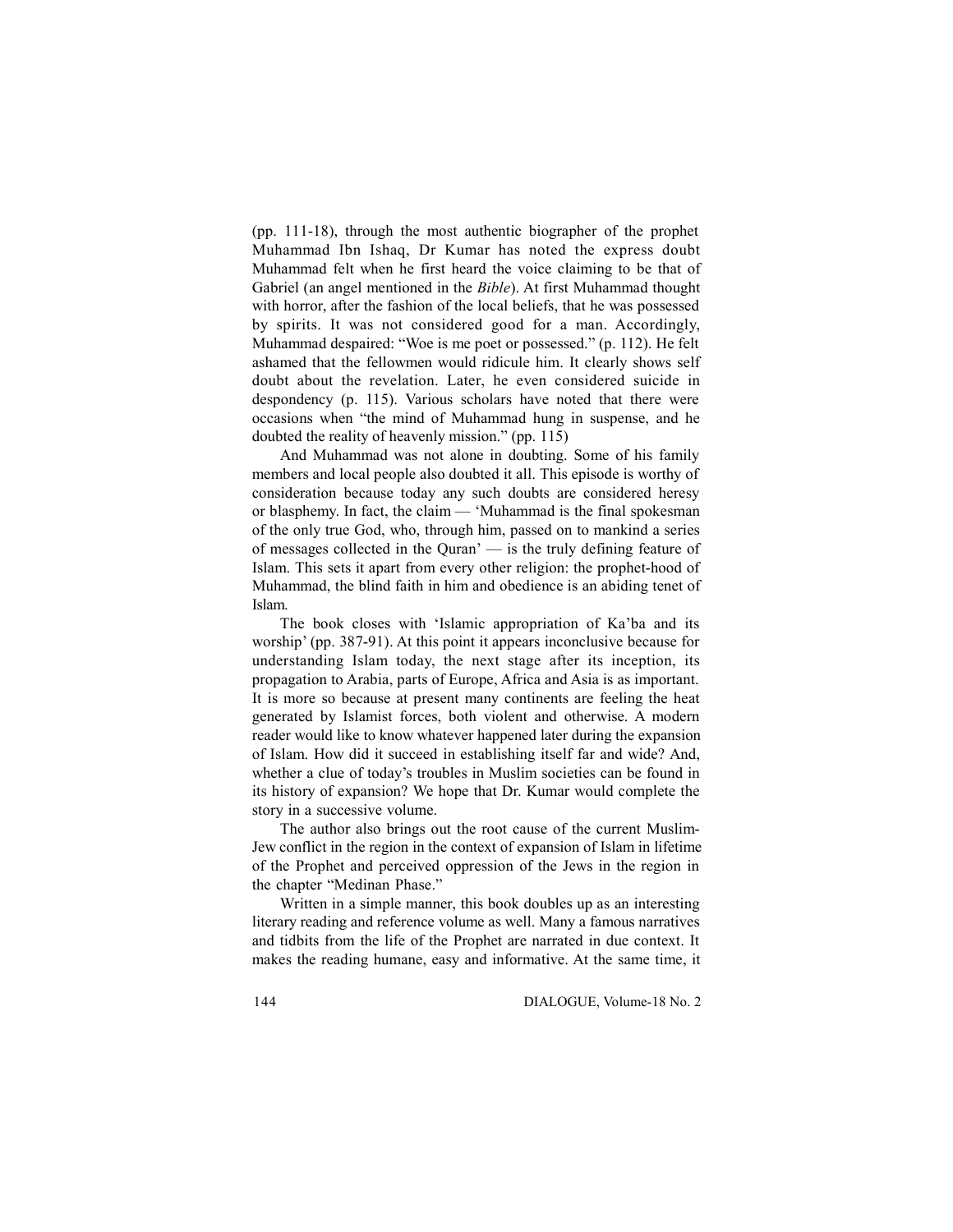also illuminates the personality of Muhammad as he really was. For instance, writing about 'Prophet's tastes and habits' (p. 86), it is mentioned that he "abhorred anything that produced an evil odour; garlic and onion were described by him as evil vegetables."

In discussing Islam many non-Muslims tend to focus on the negative features of Islam, such as the low status of women and non-believers, etc. However, in its essence Islam is not a system of ethics but a belief system, a truth claim. We should take this point a little further to see the importance of the subject. The root cause of the current churn within Islam and its radicalisation can be traced to its early years. Hence, any writing on Islam in the current *jihadi* time is a risky proposition. But in *Understanding Islam* Dr. Kumar has set an example of a scholarly endeavour, which is authoritative without being judgmental and equally useful to a scholar of Islam and a layman interested in the subject. It's a timely and valuable addition to belated efforts in India to understand Islam.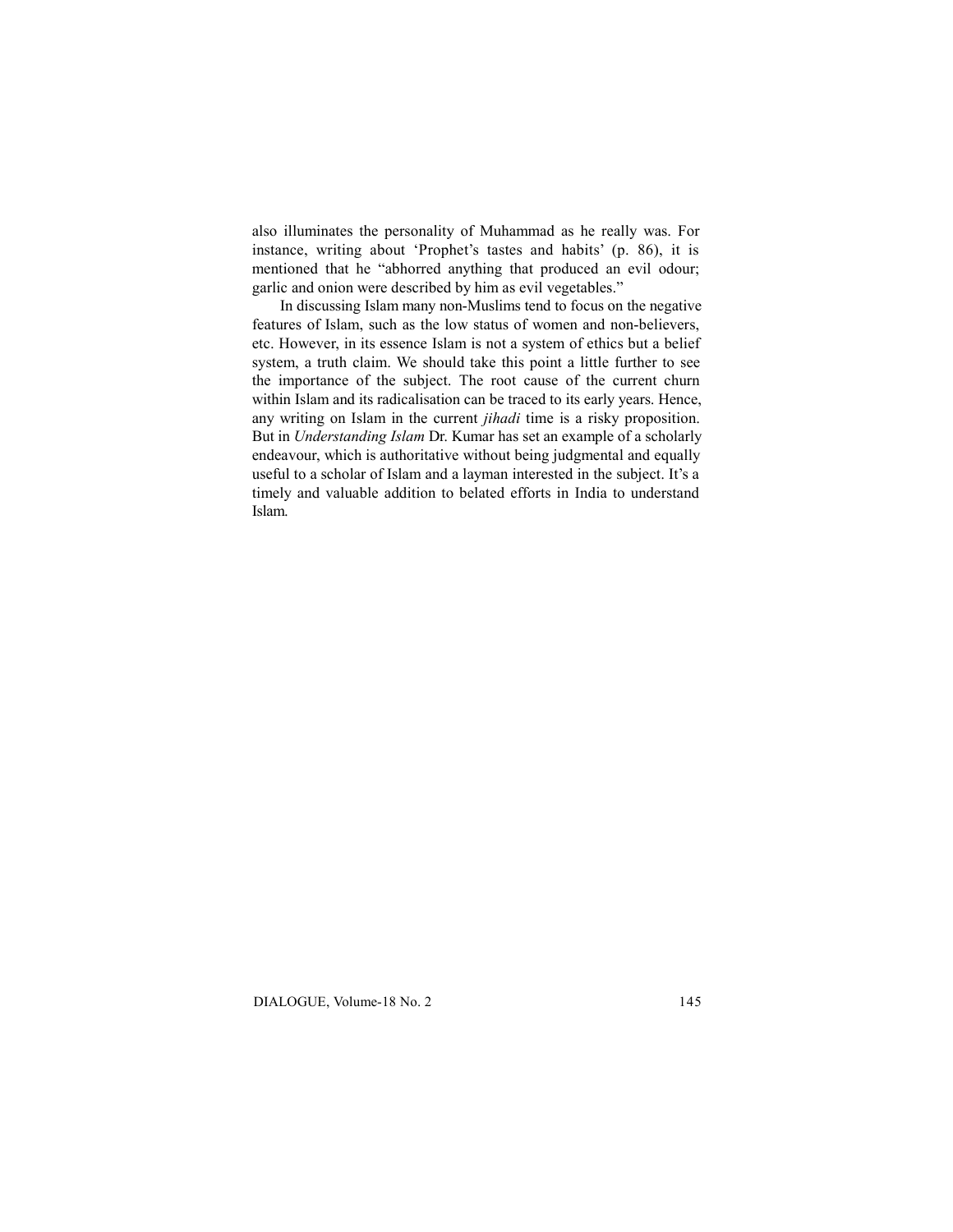# Comments of Eminent Indian Thinker and Litterateur, Padmashri and Sahitya Akademy Awardee, Professor Ramesh Chandra Shah on Understanding Islam

#### Dear Prof. Kumar,

 I find it incredible that I've finished reading your 'Understanding Islam' within a couple of days. I was hardly in a position to exert myself continuously. But miraculously, I hardly felt the exertion. Once, I picked up the book, I was so absorbed in it that I couldn't lay it aside. I did have a nodding (?) acquaintance with some material on this subject; but your book is so readable—so inclusively a thoroughly welldocumented, so consistently engaging, that one can't rest until one is through with it. Right from the opening chapter called – 'The Birthplace of Islam', upto the concluding chapters – 'Strength and Weaknesses of Islam', you have managed to hold the reader captive & entranced as it were. Great labour has been invested in it, yet the writing is so straightforward & smooth, so well-planned, so earnestly engaging, that one marvels how you managed to include all the facts, all the historical details in it. Really, sir, you have rendered a great service to the interested and inquisitive readers by managing to incorporate so many things within its covers. The Indian readers particularly in need of such a comprehensive account of the origin, evolution, triumph and progressive-regressive history of Islam & its warrior adherents. It's so well-organised and so fully informative.

Moreover it's a must-read book, because we in India –so hospitable to other faiths, and so innately respectful towards all ideas and practices of the Sacred are nevertheless, most lacking in real curiosity and real historical sense. This is our chief lacuna. One wonders whether even our great men and leaders had studied the Qur'an; and the history of all the stages of its evolution. It was high time our intelligentsia acquired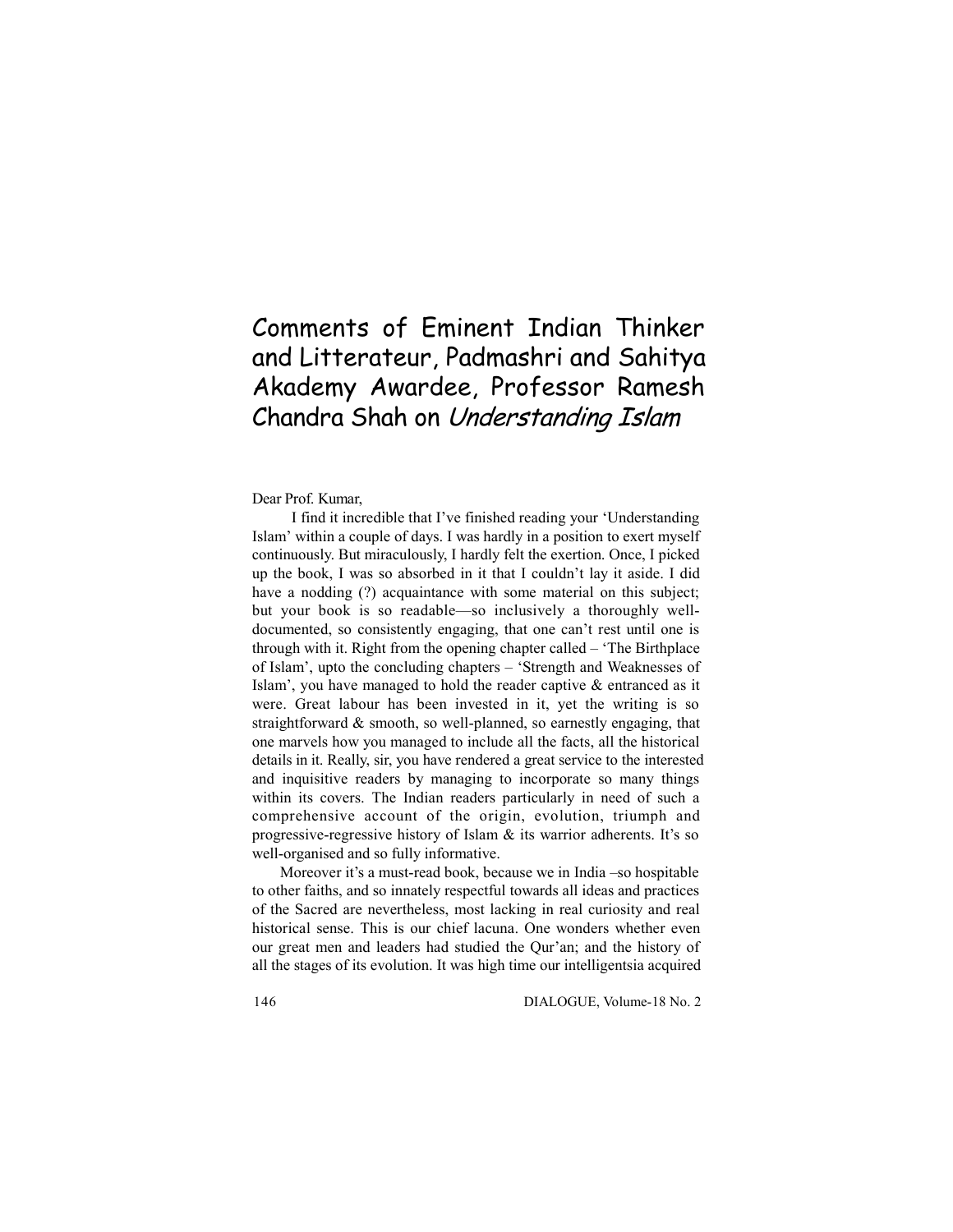real, factual knowledge about Islam, and its theology as well as other topics related to it which had such impact on our own people, and on our history. Your book achieves this feat in a thoroughgoing manner. It's a scholarly as well as eminently readable account for laymen like us. You have done full justice to its title. You do guide your reader to a complete understanding of Islam. I found it so fascinating – the account of the 'Pre-Islamic Pagan Culture', 'The Prophet's Ancestors', 'Source material for the Study of Islam', 'pre as well as post prophetic phase', 'Revelation, call and preaching in Mecca and Medina', Its relationship with the people of the Book, its main pillars, its theology etc. The epilogue gives a considered view of the plus and minus points of this imperial enterprise. Even the annexures are vitally significant. Since I personally didn't find Qur'an as poetic as Bible, I was delightfully surprised to be told on p. 41 that "instant poetry was in the very nature of the Arabs," and that Ibn Ishaq's biography of the Prophet is full of poetry. 'The importance of Hadis in understanding Qur'an' has been very succinctly underlined by you. I didn't know that Sir Sayyad Ahmad also wrote a biography of the Prophet in reply to Muir's biography & exposed the one-sided rationality of Muir & co. It's only through your book that I learnt about Lesley Hazleton's 'The First Muslim'.

It was Huxley, who first coined the phrase—'Theological Imperialism'. But it's through the comprehensive account given in your book that I came to understand the actual meaning and process of this historical phenomenon of the Sky-God religions like Islam & its forerunners. Your book is richer than its predecessors' by hindsight and, also, by your status as a more remote and detached observer than the orientalists and the Indian adherents & apologists like Sir Sayyad Ahmad Khan.

Apart from & after Ram Swarup's 'Hindu View of Christianity (& Islam)' and the recent work of Mehrotra called 'difference', yours is the only full-fledged scholarly account of the career of Islam as a religion. As a Hindu intellectual, you are an insider of the only worldview which combines & reconciles the apparently opposite standpoints of Monism (*Advaita* & monotheism) on the one hand, and a full-fledged *Bahudevavad* (paganism) on the other hand. Without explicitly exposing the self righteous hollowness of the theological Imperial Standpoint, you have implicitly justified the way of *Bahudevavad*, which the theological imperialism of Christianity & Islam sought to discredit and destroy. Paganism was a word coined to proclaim their self-righteous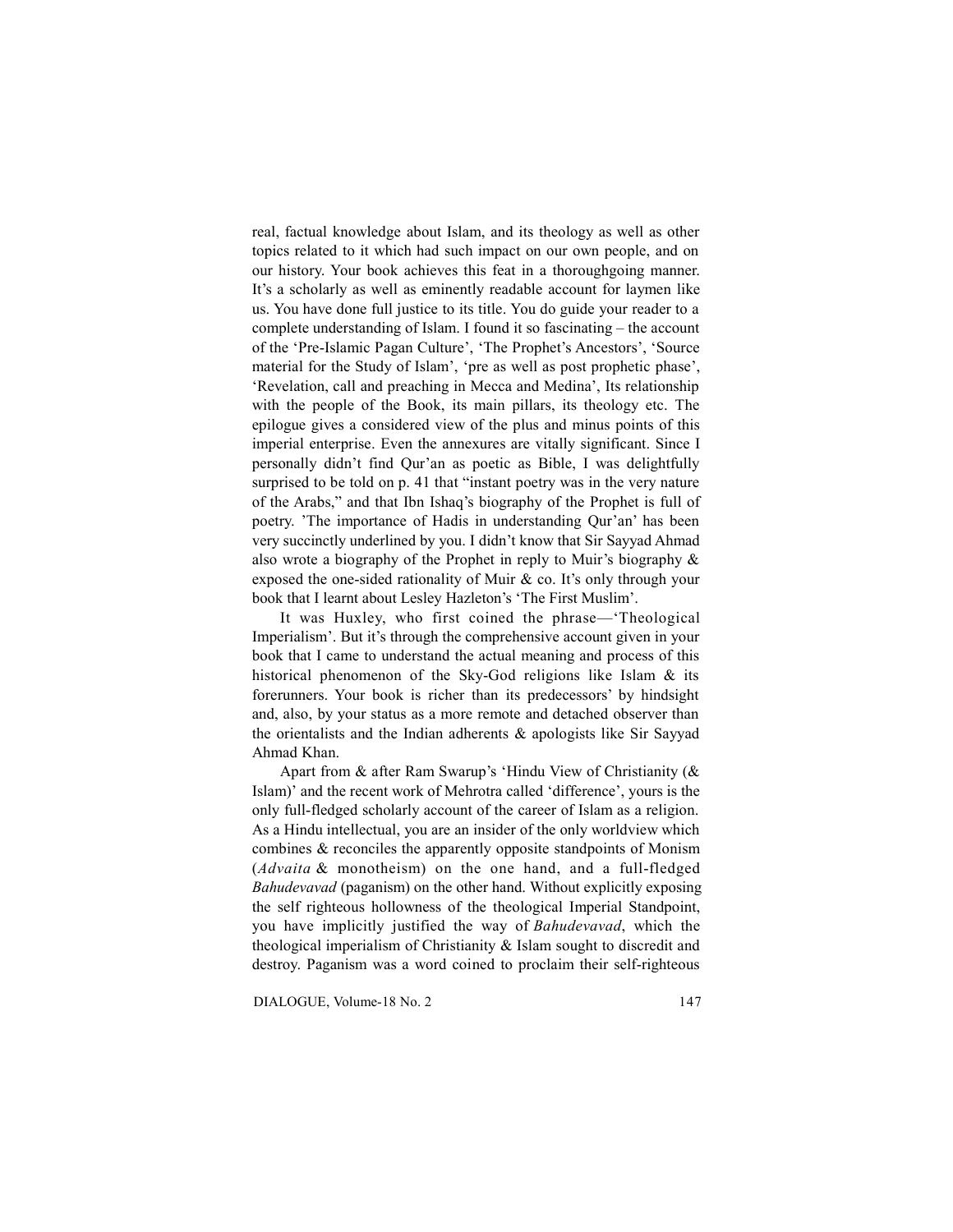superior stance and consequent disparagement of the oldest understanding and direct immanent experience of the Sacred.

Today, all over the world, there seems to be emerging a new urgency to reinstate & reassert the latent virtues of the so-called pagan worldview & practice of the sacred in human history. In this context, you have instinctively underlined the basic error of the Sky-God religions on p. 390, where you rightly point out that "for Muir, a Semitic blind faith is sacred belief, but a similar pagan phenomenon is superstition and gross idolatry." Further on, you hint at the actual heart of darkness – the real & most costly weakness of the Semitic understanding (view) of the Sacred, when you say that "Muir should have extended the area of inquiry of Sabeanism, idolatry and stone-worship in extended continuum frame and found that the Arabs, like Indians, are worshipping the deities inside the sun, moon, stars, idols and the stones, rather than the material items. Unfortunately, the Semitic bias – terror of their God, basic incapacity of the Christian mind, makes them thoroughly incapable of understanding the same. You clinch the argument further on when you affirm that "what an authority insider like Ibn Ishaq writes is "about the spread of stone worship, and not of its origin". You are saying this because of your firm grasp of the origin – for you are born and bred in that tradition. That's why this concluding note of your book sounds so compellingly authentic. Your inborn sense of the sacred combines the pagan feeling as well as the philosophically evolved monism and monotheism in Hinduism without perceiving any incompatibility between the two.

I have an intuitive feeling that these historical religions have served and exhausted their destined useful purpose and the modern man stands at the threshold of recapturing a new (though most ancient) religion which satisfies all the dimensions of his being – emotional, intellectual, physical – instinctive. I have been following the trends of such an inevitable change. Ramswarup's comparatist perspectives of Islam & Christianity vis-à-vis Hinduism, his re-discovery and reinstatement of the pagan wisdom, as well as many other Western critiques seem to point to that inevitable future turn in human understanding of the Sacred. Thus, one tends to agree with V.S. Naipaul – that "Islam is on the defensive now." The desperate re-assertion and reinstatement of Jihady politics do seem to point that way. There is an in-built contradiction in the very genesis of historical religions. Things determined and shaped by history must needs yield to the nemesis inherent in historically determined events. Metaphysical as well as natural religions are bound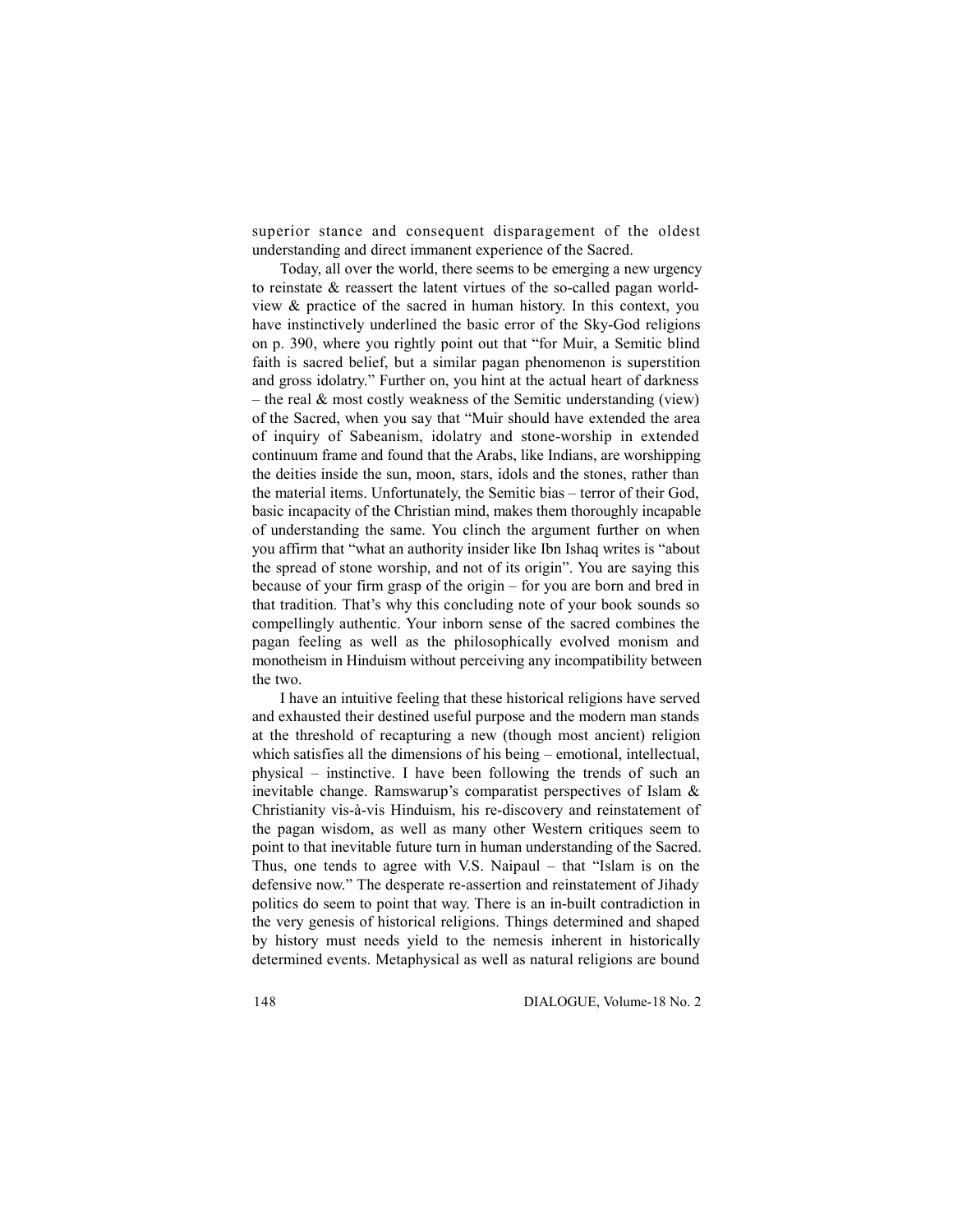to reassert their truth in  $&$  through the universal human consciousness and culture itself. It's the nemesis inherent in Time itself. We are at the threshold of post-modern, post-Marxist, post-ideological times. Of course, it has its own challenges and hazards. But these are signs of desperation & disillusionment with historically determined ideologies everywhere. Communism (or Marxism) – atheistic equivalent of Islam and Christian ways of walking upon the earth — has already met its nemesis. It remains to be seen how long Maoist Chinese variant of it is going to prolong and bail out its survival.

Well, it's idle to speculate thus. Suffice it to say that your scholarly labour has appeared at the right time. The whole world needs to understand & re-evaluate imperialist theologies with their 'in-built contradictions and conflicts (as you have so ably demonstrated or hinted at in the penultimate chapter of your book).

We Indians in particular have been criticized for our lack of historic sense. Scholars like Ramswarup (whom you find so relevant & quotable in many chapters) and Sitaram Goel and some others have sought to remedy this lacuna and their efforts are not going to be wasted. Your own scholarly findings in chapters entitled 'Islam and Christianity', 'Islam and the people of the Book', 'Islamic Economy', 'Women in Islam', etc implicitly point to that inadequacy & historically conditioned limitations. You have given due importance to the orientalists as well as to the latest scholarly work of Lesley Hazleton. You have taken due notice of K.S. Lal. I wonder whether the earlier historians like J.N. Sircar and R.C. Majumdar are so irrelevant as not to merit even a passing reference in your otherwise so well-documented treatise.

Enough is enough. Let me halt here. Let me thank and complement you on the completion of this most readable book on 'Understanding Islam'. You have justified the title: it's an understanding, not just a description or exposition of the vitally important subject. Thank you again and my heartiest congratulations.

Yours sincerely,

Ramesh Chandra Shah 1 st October 2016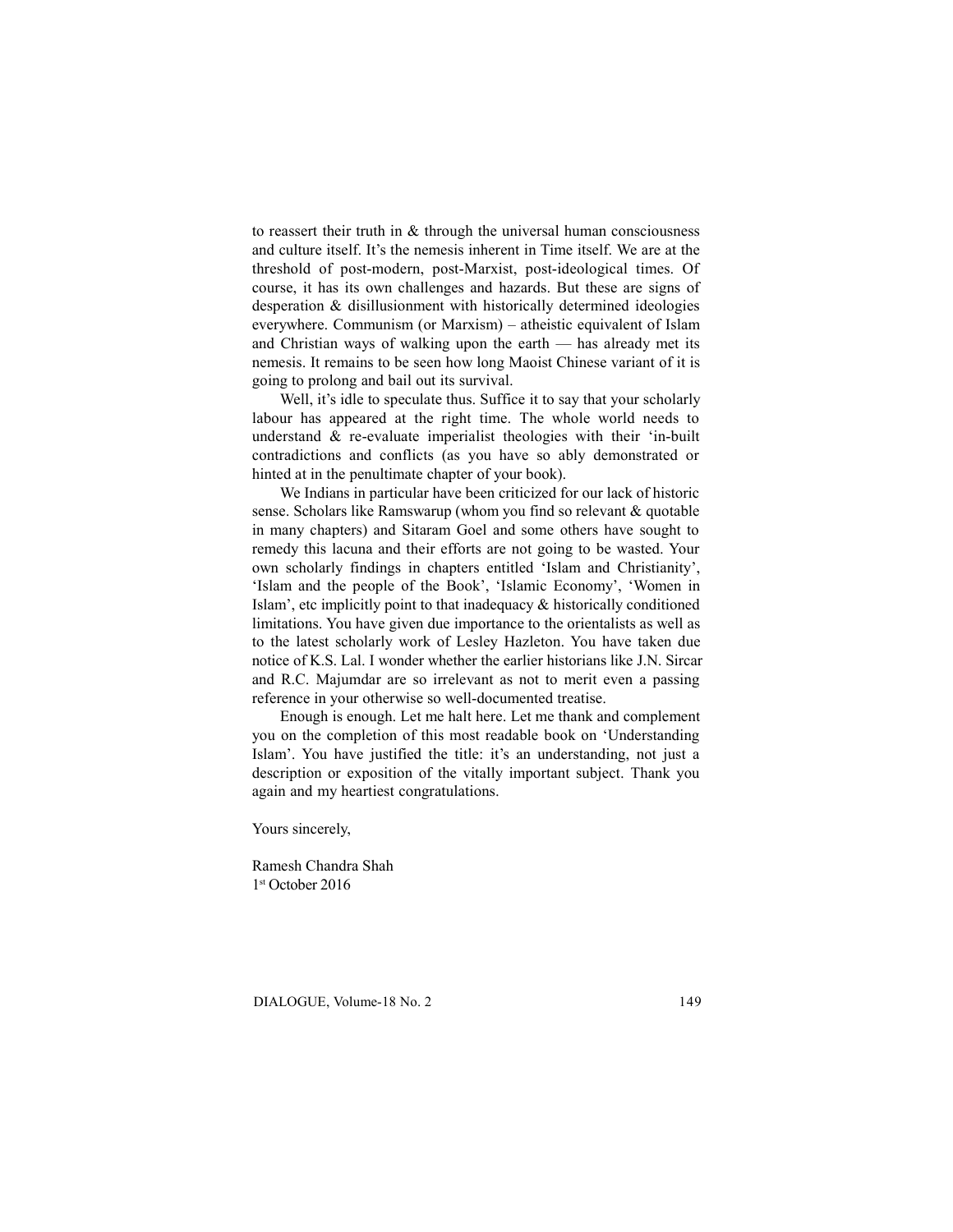**Book Review**

# Window to Bhutan: A Study of Emerging New Social Patterns with Urban Educated Middle Class Working Women (1972-2013)\*\*

Shalini Gupta\*

The period from 1790 to 1920 which was of industrial capitalism in European economies brought about a major transformation of work, workplace and home. It also completely changed the meaning of domesticity. Till now the women's development was centered as housewife located in the home, or the private sphere. However thereon, they entered the realm of professionalism. Similar change occurred in the Kingdom of Bhutan with the policy of globalization and modernization. The economic, political and social development in Bhutan produced a new class of society in which the values and beliefs of middle class were evident. Education which was till then monastic became secular and large number of girls who were erstwhile deprived of education got access to it, with the concerted efforts of the government. The book *Window to Bhutan: A Study of Emerging New Social Patterns with Urban Educated Middle Class Working Women in Main Focus (1972-2013)* written by Madhu Rajput presents and analyses integration of Bhutanese women into the mainstream life outside home, its impact and the challenges emerging due to it.

<sup>\*</sup> Book Review by Dr. Shalini Gupta, Associate Professor, M.P.G. College, The Mall Road, Mussoorie, Uttarakhand- 248179.

<sup>\*\*</sup> Author: Madhu Rajput, Manak Publications Pvt. Ltd., New Delhi, 2016, ISBN: 978-93-7831-364-6, PP.480, Price Rs 2500/.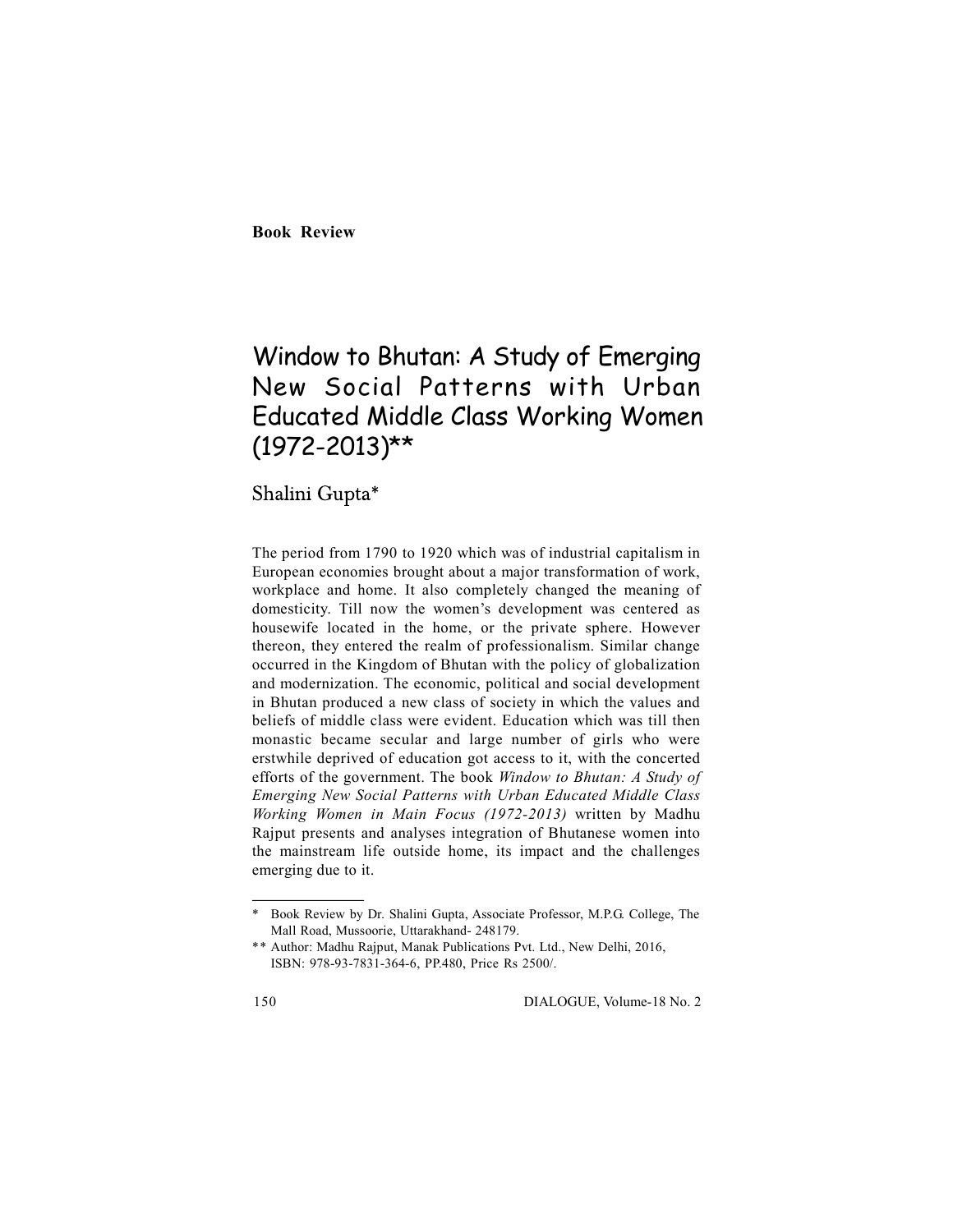The book runs into seven chapters: Introduction, Women's Education: Defining New Perspective, Concern for Health, Economic Status, Women Voices, A Comparative Study of Bhutanese Educated Women with Indian Women, and Concluding Observations. The book also includes as appendices author's interviews with several women working in government as well as private sectors, which gives an insider's view and is quite informative, insightful and interesting.

Beginning with the demographic statistics which reveal a healthy sex ratio, the book delves into the traditional roles of the Bhutanese women. Though not employed in offices, they held a high position in the family and exercised power of decision-making. The reason behind their non-involvement in the official work was attributed more to the lack of infrastructure rather than any gender bias.

With material progress and advanced infrastructure, education was made available to women. Chapter two describes the thoughtful policies and efforts of the Royal Government to ensure women's access to education. The author traces the initial reluctance of parents and the government's emphasis on education, resulting in almost hundred percent enrolment at primary level, and increasing number of women in higher studies, technical and vocational courses.

A mountainous kingdom, Bhutan had to face enormous challenge in providing health services to its citizens. However, with Indian assistance, a basic infrastructure has been developed and the government implements various policies to ensure mother-child care. Chapter three highlights the health concerns for women, and the medical facilities available to them.

The most important change in Bhutanese women's life after Bhutan accepted modernization in early 90s has been their enhanced economic position. Educated middle class women began to participate in official occupations, holding administrative positions, and entering almost all private sectors. This has ushered a new era in their lives. The earlier joint family system with the matriarch as the power centre gave way to city life, nuclear families and pressure of dual responsibilities of office and home. Chapter four address these new found opportunities, as well as the challenges. Since working in offices happens to be an entirely new phenomena for the Bhutanese women, they are still grappling with the side effects, albeit enjoying the wide horizons opened to them. The research on the subject and the resultant book is extremely useful as it is the first of its kind to voice the concerns of a changing economic and social scenario in Bhutan from women's point of view.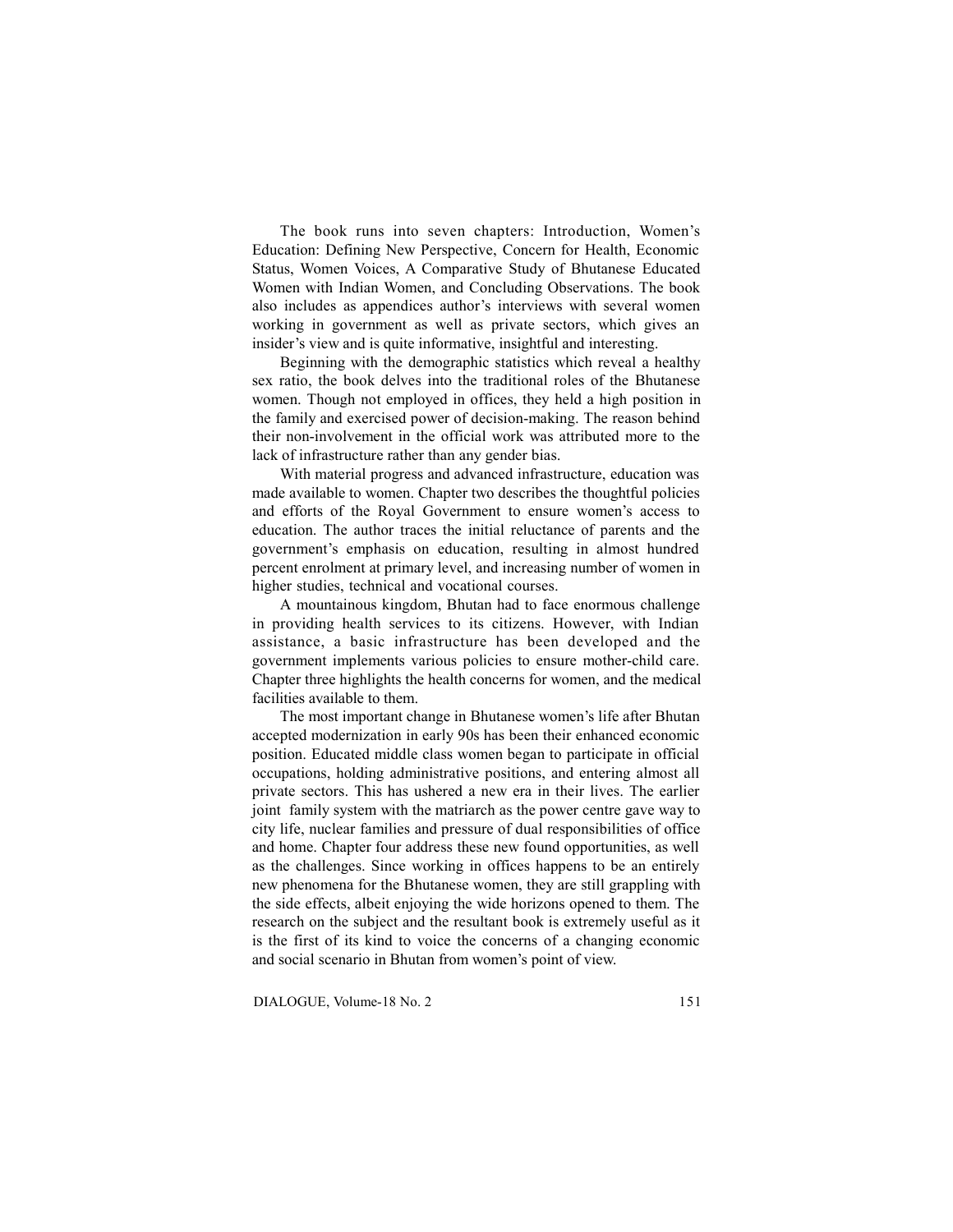The findings of a field survey done by the author over two years in 2010 and 2011, amongst educated working Bhutanese women present useful statistics gathered firsthand through a questionnaire. In addition, her interviews with several working women highlight their aspirations, struggles and concerns in their own words. The chapter has been aptly titled as "Women Voices."

Another interesting feature of the book is a comparative study between Bhutanese women and Indian women. The author draws insightful parallels in the fields of social position, education, employment, working conditions, and preferable jobs.

Both primary and the secondary sources have been used extensively in the research. The book is useful for the social scholars, researchers as well as the policy makers, as it portrays a society in transition. Madhu Rajput is a well known scholar on Bhutan and has authored three other books on Bhutan's society and polity.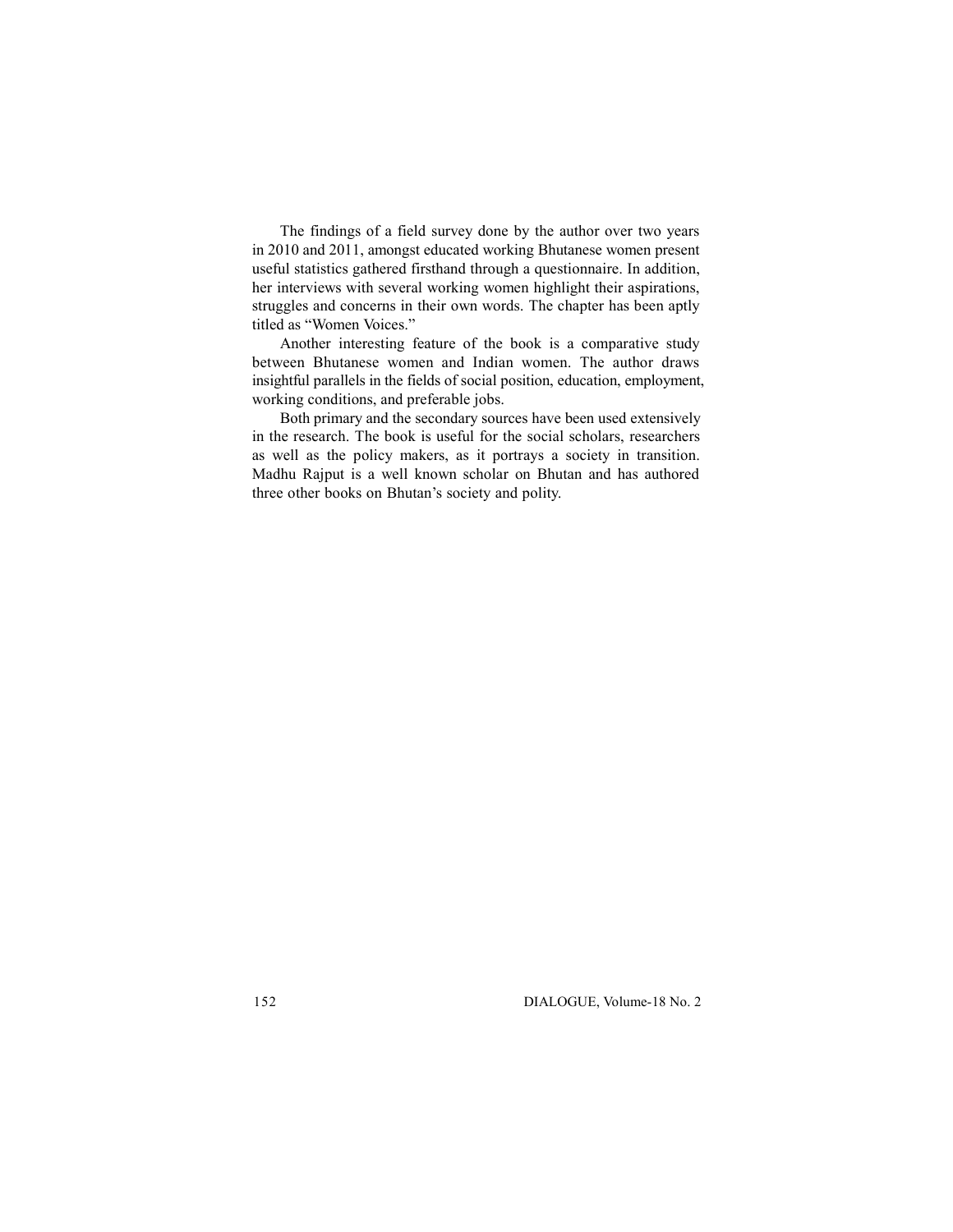## Gandhi, His Thoughts and the Gandhian **Institutions**

Ramjee Singh\*

When Gandhi was alive, some of his sincere and dedicated disciples with an intention to idiolise his thoughts, invited Gandhi to a gettogether at Malik Nanda. Gandhi respecting, their sentiments attended the meet. But when he was invited to expound his views, Gandhi to their great disappointment was frank enough to say: "There is no such thing like "Gandhism" and I do not want a sect after me." Indeed, it might have been a bolt from the blue, but Gandhi stuck to this idea till his death. He was always true to his ideas and therefore, he stuck to it like a rock by saying: "I shall speak from my grave." He had no utopia or any ideo-topia except his absolute allegiance to truth. Like a scientist, he was humble but firm; no preconceived notions but thoroughly experimental. His whole life was devoted to most adventurous experiments, without any compromise. With the his best and closest associates, when he saw that his life-long mission was falling like a house of cards on the eve of freedom, Gandhi did opt for his most controversial experiment of Brahmcharya. Perhaps, it might have occurred to him that though he was true to non-violence, in word, deed and thought and he never betrayed the vow of truth, there might be some failings in the observance of celibacy. He was a helpless witness to the worst kind of violence at the time of partition. As a result, he preferred the most dangerous peace adventure in Calcutta. Noakhali, Bihar and Delhi. It was an experiment and adventure for a living martyrdom.

So, we can humbly say that Gandhi was truly great but his death was glorious and most inspiring. Indeed, it was no normal death but a

Dr. Ramjee Singh, well-known Gandhian Educationist and former Member of Parliament (Lok Sabha).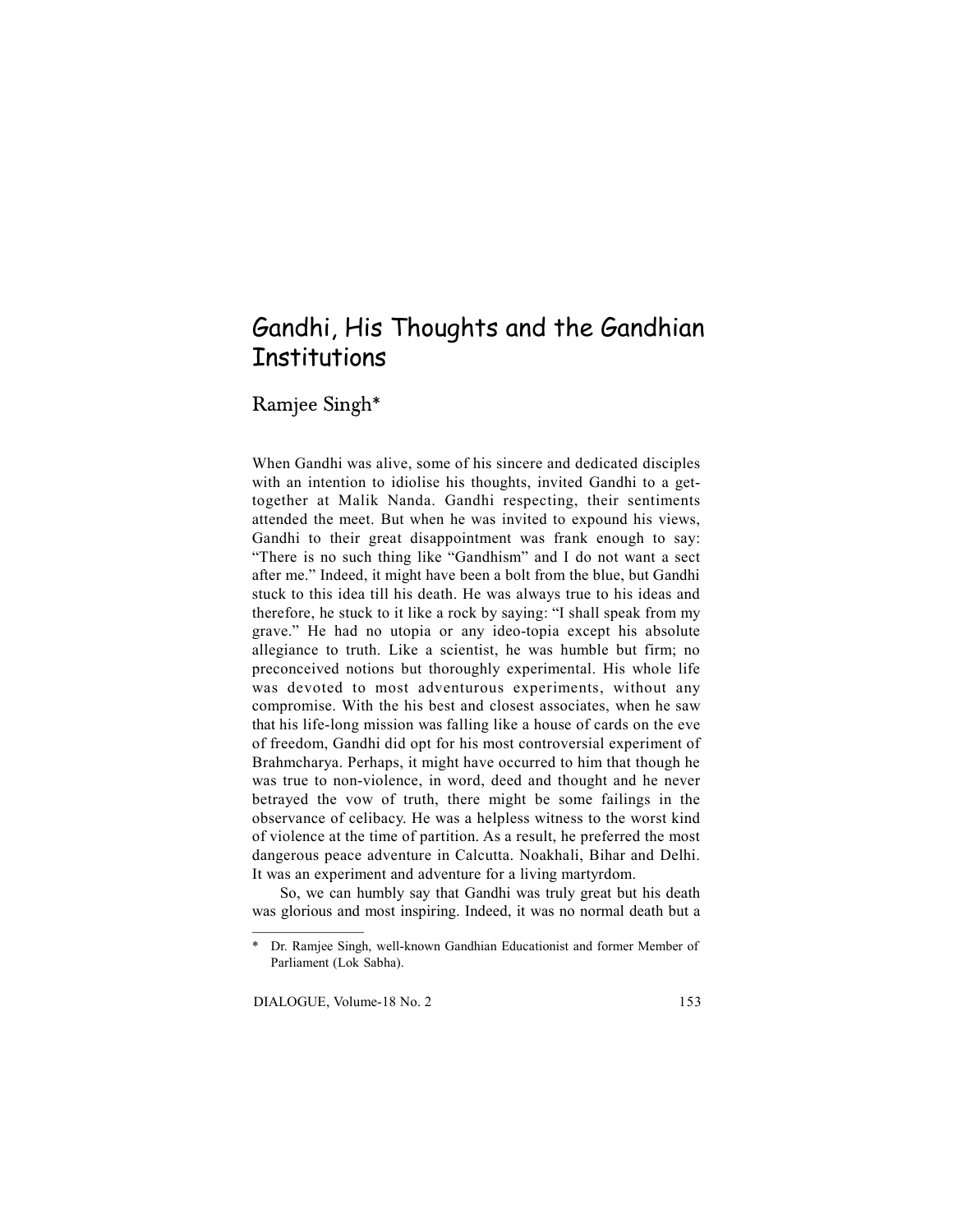crucifixion or drinking the hemlock. Gandhi was his own example. His crusade against violence was not only limited to the problem of the sub-continent as it was not only political or related to war and armaments. It was a global, as well as an integral phenomenon. Hence, it is not only a war of indepence but an alround challenge to civilization of mankind. It is not only a question between violence, or non-violence but between existence and non-existence of mankind. War has lost its dynamics but we should understand that modern civilization, itself has also lost its dynamics. Most recent report from the U.N. shows a grim picture of inequality where only 1 per cent of the total population of mankind live like human beings, while the rest are half-dead and half alive. Should we choose to live in an unequal world of civilization? Should we boast to call ourselves a civilized world?

In short, Gandhi had a global as well as a radical outlook towards religion, politics, economics, ecology and social organisations. He was like a world citizen, a follower of Universal Religions.

Politics in the world has become the worst phenomenon of human history. Politics should be a branch of ethics, but it is has become a chess board of duplicity, exploitation and violence. In the place of feudalism, national cause is a most welcome phenomenon, but nationalism today has become like tribalism. More than 70,000 small and big wars have taken place. Can we not think of one world or a world without war. The so-called globalisation is like neo-imperialism based on individual ownership and exploitation of the poor world.

During the conference of Asian Relations in India just before the independence, Gandhi was asked a question about "One world." His reply was prompt and spontaneous – "I do not want to live in this world if it is not one world." Besides Gandhi, Wendell Willkie wrote his famous book entitled "One World." So Bertrand Russell, H.G. Wells, Toynbee and many others have supported the idea of one world." "It is not Utopia but a reality." On the portals of Indian Parliament is displayed the maxim – "The world is our family."

The worst tragedy is with regard to the role of religion which is supposed to be the inner nature of man and an elevating phenomenon. It is a tragedy that in the name of religion more than 7500 small and big wars took place, including inter-sect, and between Christians and Muslims. Gandhi had a universal as well as an ethical approach towards religion. He advocated equal respect for all religions. No doubt we should stick to our own religion but we should not hate other religions.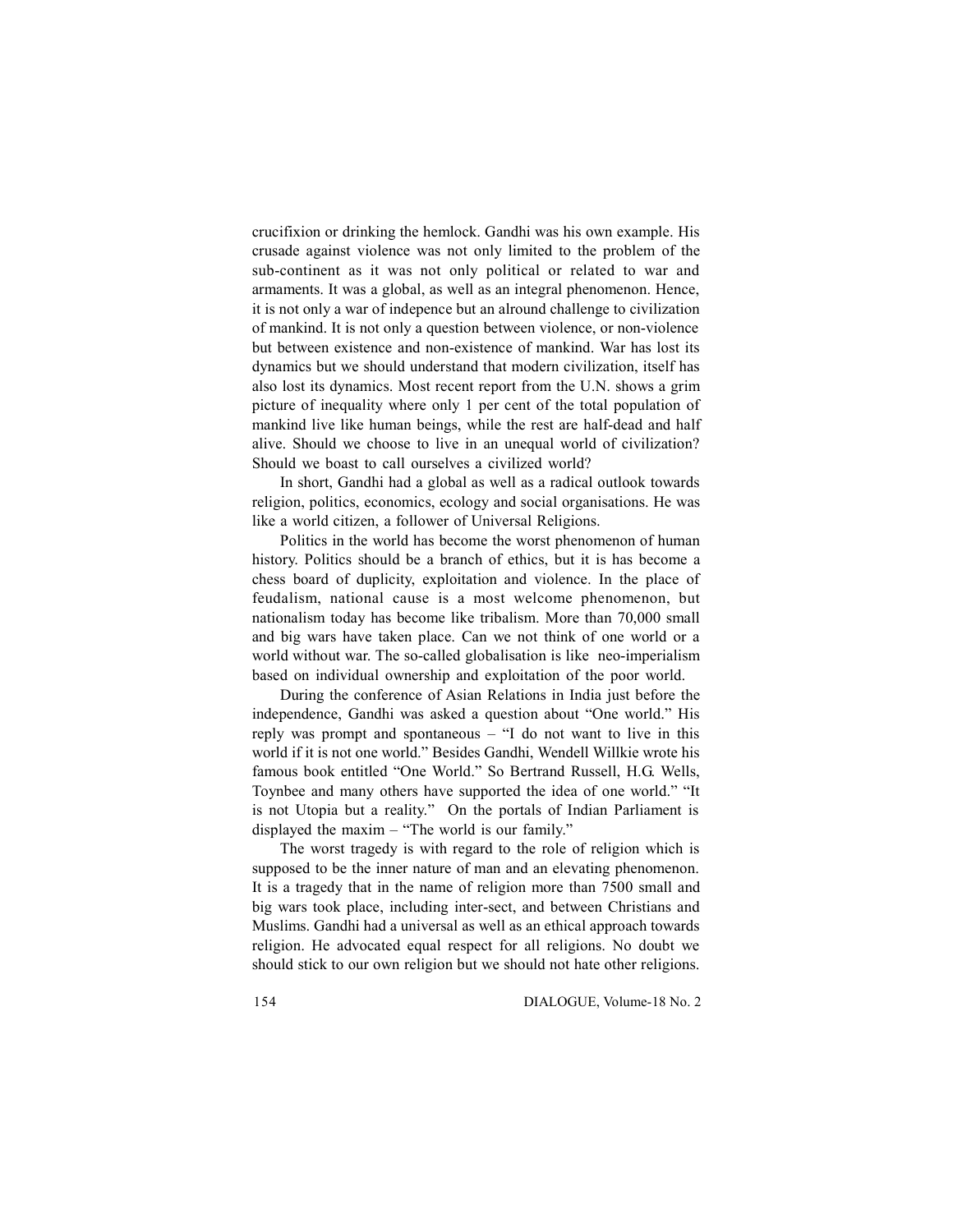Rather, we should have the same amount of reverence as to ours. Religion, in essence, is goodness, fraternity service and everything good and noble. Gandhi, adopted the concept of equal respect for all religions. This is what Raja Rammohun Roy, Ramakrishna, Swami Vivekananda and R.N. Tagore also prescribed.

Even on education, Gandhi was radical, practical and most integral. He wanted all round development of human personality namely hand (body), head (mind) and heart. His method of co-relation was scientific and based on Montessori concept of "learning by doing," and Mao's concept of Half-half, Gurukul method of learning by profession etc.

Gandhi believed that Science without spirituality is blind but spirituality without science is lame. Hence there should be reconciliation between science and spirituality. In short, Gandhi had a holistic vision based on syntheses of religion and ethics, science and spirituality, politics and ethics etc. His is not one sided talent. He had a universal mind, without which we cannot solve the complex problems of the world. It is why that when more than 50 Nobel Scientists and other geniuses gathered to find out solutions for the world, there was a consensus on "Gandhian solution" and they discarded the role of modern politics or science without spirituality.

Only few years ago, all the 223 member – Council of the U.N. had unanimously agreed that Gandhi's non-violence is the most practical solution for world peace and happiness. Gandhi is acceptable because he is non-partisan and universal. Gandhi is one and indivisible. He is universe. As such, he is universal and global. No doubt he was an Indian patriot but had no ill will against Pakistan and its long time ruler – U.K. Similarly, he was a Hindu, a Sanatani Hindu but he called himself also a Muslim, a Sikh, a Christian. Infact, he had no objection to be universal like Tagore, Ramakrishna and Swami Vivekananda.

Apart from being global and universal, Gandhi believed that there is only one way towards peace i.e. non-violence. Either we accept nonviolence or adopt non-existence; either we should have atom or ahimsa. Gandhi is practical and down to the earth. Either we have peace or we perish wholesale. Similarly, we should have both science and spirituality. This is the integral approach. The opposite to science is nescience, which is unacceptable. For Gandhi's concept of politics, or economics of permanence, decentralisation, limitation of wants, nature-cure, abolition of untouchability, Caste System, and disregard for women etc. are important issues worth emphasis. Human life is not a water-tight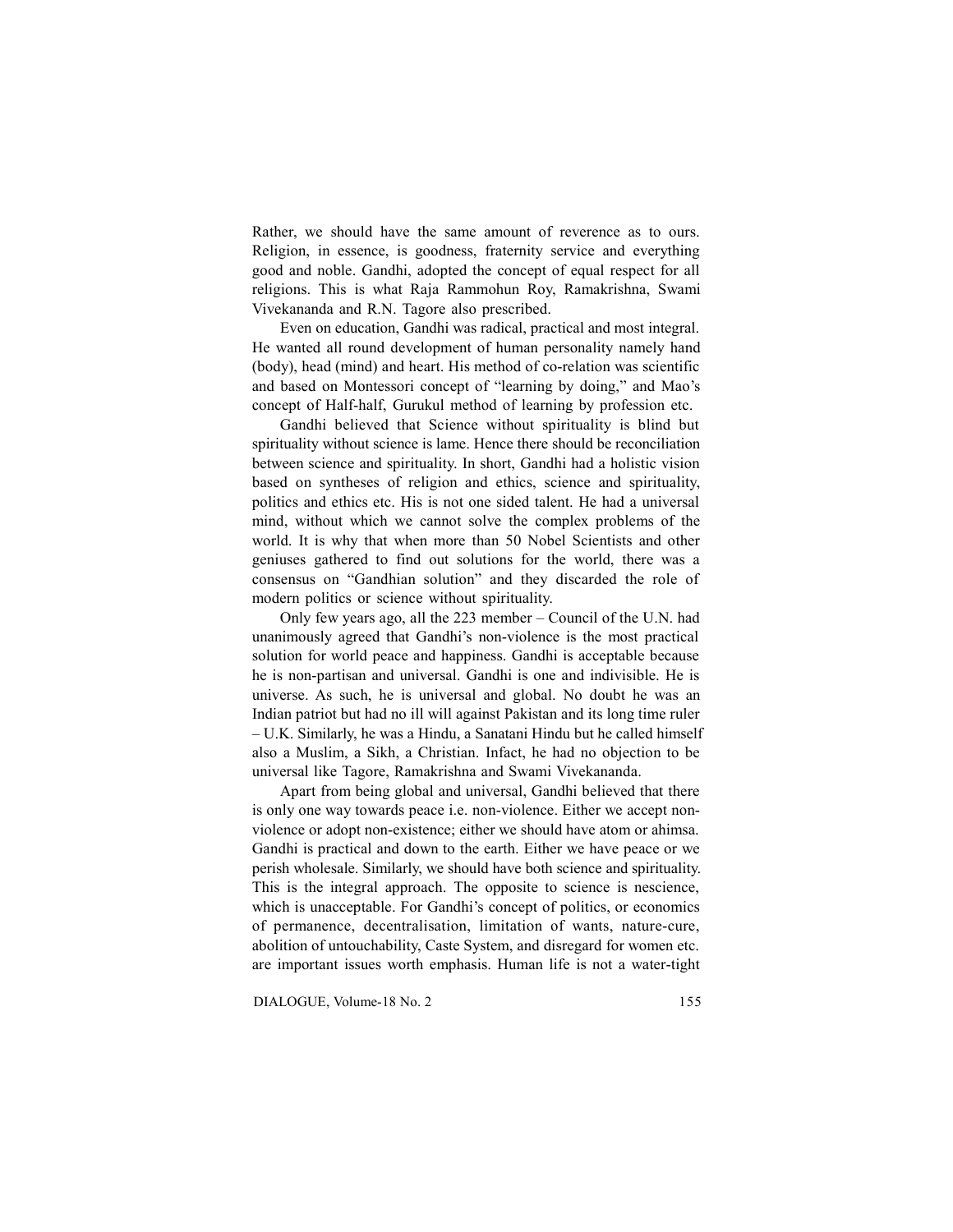compartment into social, political, economic etc. It is a mixture or admixtures of everything. Politics is based on ethics and ethics is based on metaphysics. Hence, when Dr. Lohia draws a water-tight compartment between pro-establishment and anti-establishment, it is only relative categorisation. From one standpoint, Gandhi can be designated as pro-establishment but at the same time he is labelled as 'statusquoist' in some what non-serious remarks. Gandhi himself is an anti-establishment and revolutionary person. No doubt, he is an atheist but it is a theism of very broad meaning. This is why, he was a hero among Charles, Bradlaugh, Gora, Lavnam and many other atheists. He is no doubt a theist but he adores atheists because to him atheism is the theism of the atheist.

Even in matter of religion, he is never an orthodox or dogmatic. His concept of God is both incarnate as well as non-incarnate. To him, God means love, compassion, justice and all other noble virtues. Similarly, to him religion, does not mean dogmatism, orthodoxy, and worn-out belief in ghosts, and other evil spirits. Religion, to him, means noble human virtues. Hence, he is in an open opposition to social evils like widow-burning, untouchability, casteism, ban on widow remarriage, prostitution, Dasi system, dowry etc. To Gandhi religion is ethics and spirituality. Infact, he was a religious and social reformer. Hence, Gandhi was not only a philosophical revolutionary but also religions rebel and a social reformer. Spiritualisation of politics and economics and revolutionisation of education was his main objective. Gandhi was both a rebel as well as pro-establishment as the situation demanded. Even amongst the government minister and administrators, there are social and communal rebels and these are status-quoists among the socialists and communists. To call or brand Acharya Vinoba, Acharya Kriplani, J.P., T.C. Kumarappa, and many others as pro-establishment is not correct.

Gandhi was a born-rebel. Like Marx's Communist Manifesto, he had vision of Total Revolution. Marx resolved to abolish family, the private property, and the state. However, Gandhi went much further. He had his own vision and dialectics. Even in the field of health and medicine, his small booklet "Key to Health" is a revolutionary document in the field of health and hygiene, dietics and nature-cure. Similarly, when politics has become the refuge of the scoundrels, Gandhi set an example of spiritualisation and moralisation of politics. When economics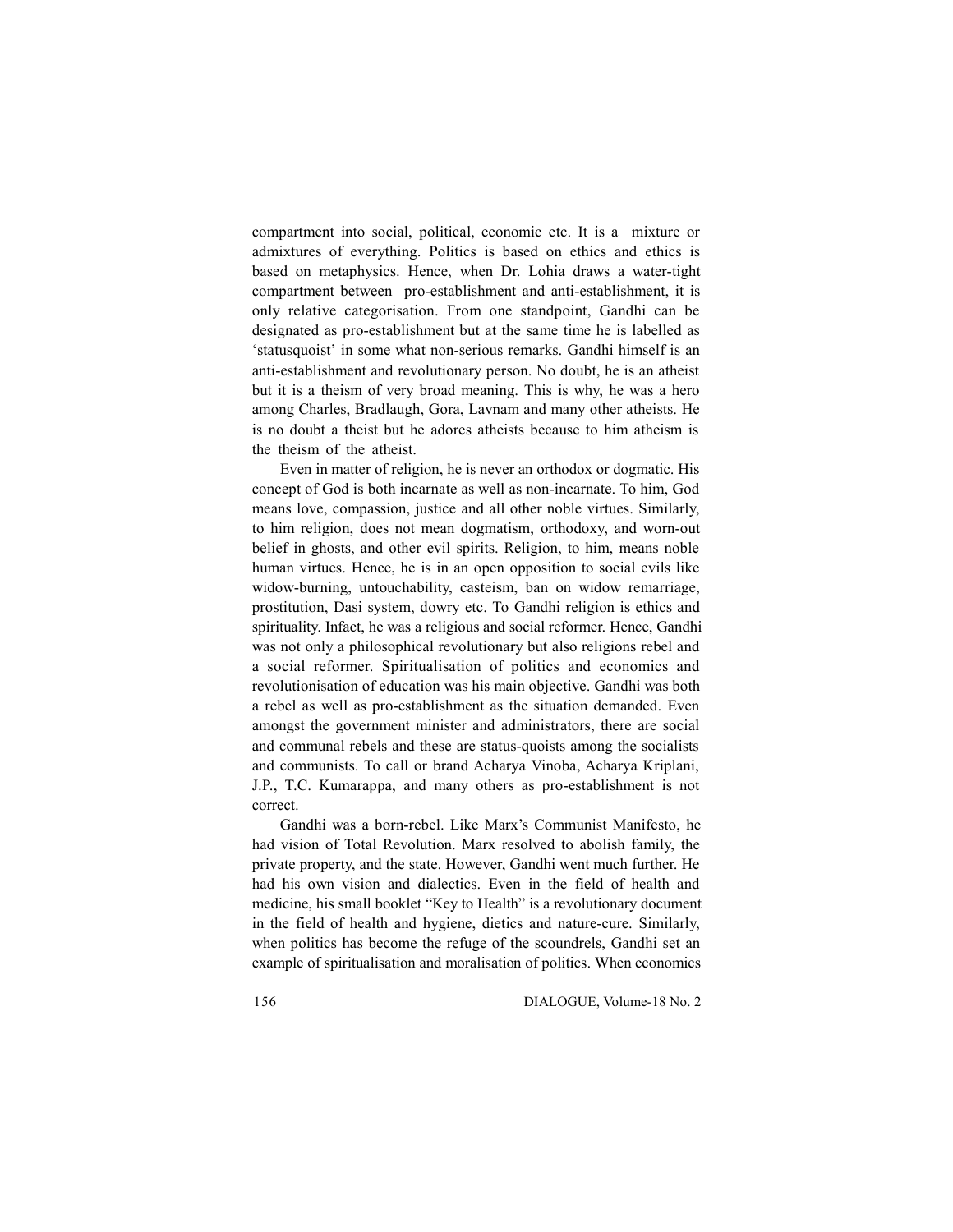has become the dismal science of darkness or a science of wealth, Gandhi has advocated the limitation of wants and voluntary trusteeship. When economics is becoming the principle of centralization, mechanization, automation etc., Gandhi has emphasized the principle of small is beautiful or Gram Swaraj. When there has been stress upon mega cities and palacial buildings, Gandhi has emphasized the welfare of the last man or the marginalized sections of society, viz. the test of good economic planning rests upon the welfare of last man. It is a caricature of mis-planning in India, where 15 per cent people are welloff, the rest 85 per cent live in abject poverty, bad education and grim health etc. While 20 per cent people live under sky, 84 per cent people in India have no proper latrines and more than 64 per cent people go without clean drinking water. Gandhi's test of welfare rests with the last man.

Ecological changes were the upper most concern in Gandhi's mind. According to him, nature has enough to meet our needs but not our greed. "Today, we are selling of our mineral resources at throw away prices to big companies and foreign capitalists. Hence, we have been facing the worst, ecological disaster. The entire natural resources of world are the common wealth of the humanity. We should spend it as economically as possible so that it should last longer for the whole of humanity." To Gandhi, it is one world. Narrow nationalism is, therefore, tribalism. If we look seriously, there is either one world or a deluge or no world.

Hind Swaraj, therefore, is no utopia but a manifesto for the future of humanity. Gandhi's Hind Swaraj is, therefore not only a manifesto for India but for the entire world and also for the immediate and also distant future. The entire wealth of nature is a trust property and, therefore, it should be treated as a sacred and common trust. Hence, there is no scope for exploitation, or profiteering.

## **The Last Testament**

To Gandhi, "political freedom" of media was important for which he used his entire strength, willpower and wisdom. But he was more practical in quest for freedom. Needless to say, India had been suffering the longest period of foreign domination on account of needless social and communal divisions and sub-divisions. India did not lack valour and bravery but lacked woefully social, cultural and political integration.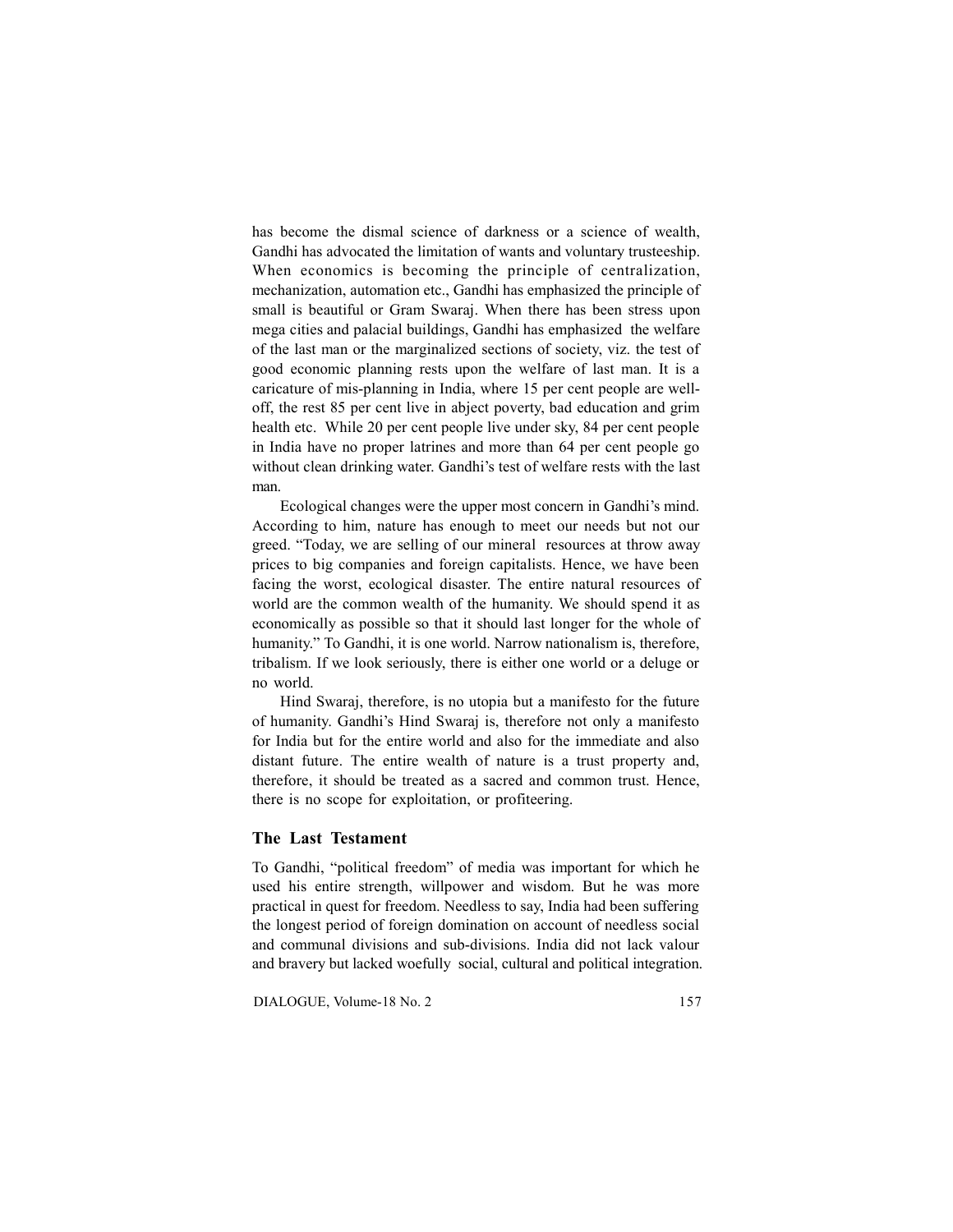Gandhi took stock of the entire situation and came to the conclusion that unless there is social, communal and religious integration in India, there is bound to be despair and defeat one after the other. Needless to say Indian nationalism has come to stay as a syncretic concordance. Indian culture is not like the Vindhya standing like the immovable mountain, of one kind but is like the ever, flowing river the Ganga, starting from Go-mukh or Gangotri and descending down to Haridwar, Prayag, Kashi to Ganga Sagar. Culture is a kind of multiple chemistry based on the mutual give and take enriching the cult of synthetic Indian culture. Limited we stand divided we fall.

For, Gandhi, in his last testament, a copy of which was delivered to the secretary of the Indian National Congress on Jan. 28, 1948 had given a prophetic warning against the emergence of violence in our civil life. Ofcourse, he after appreciating the historic role of the congress in India's political freedom struggle he pleads strongly to dissolve the congress which was a common front for achieving freedom of India. But Gandhi did not hesitate to warn the nation and the congress that after India became free, there is bound to be a clash between the civil power and the military power. If civil power fails, military dictatorship is inevitable. But Gandhi did not mean by violence only overt violence but more so structural violence. Inequality and disparity are as dangerous a violence as overt violence. The state is a symbol of force and violence. Military, para-military, police, jail and courts are all symbols of power. Even political parties do represent power as they hold power or oppose the power. In short, our entire so-called democratic fabric of western style democracy rests on party system, whose sole target in either to grab power or oppose.

Hence, Gandhi conceived a different system of people's service bereft of party politics, and power politics. Political parties are rooted directly or indirectly in power politics. They cannot be true to the people at large. Public servant must be selfless and without fetters of caste, community, and their self-interest.

Thus, Gandhi by floating Lok-Sevek-Sangh, who are loyal only to truth and non-violence and must be aloof from party politics and power politics. Gandhi had a plan to set-up such a voluntary organization to serve the people, without any self-interest or party consideration. But after two days, he was the victim of a communal fanatic. After a month of his martyrdom, in April 1948, a convention of various representatives assembled at Sevagram, where Gandhi lived and worked during his last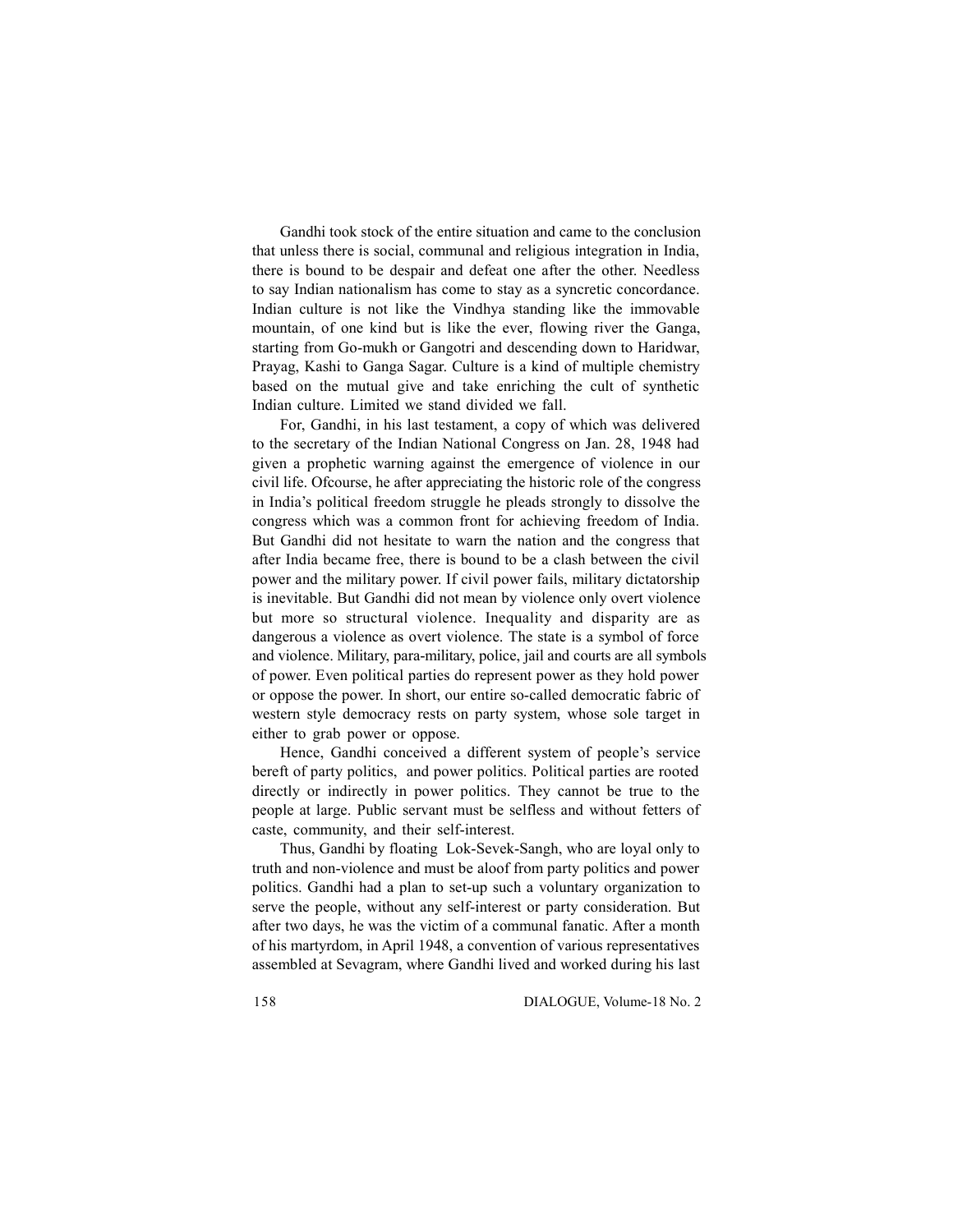days. Dr. Rajendra Prasad presided over the convention. Acharya Vinoba Bhave was the Pole Star. Besides, Pt. Jawaharlal Nehru, Maulana Azad, and other important leaders of the government. Sri Dhebar Bhai, Congress President, Shri Ganga Saram Singh, President of Socialist Party, Jayaprakash Narayan, Dr. Sushila Nayar, J.C. Kumarappa, E.W. Arya, Vaykara, and other important leaders were present. Acharya Vinoba Bhave, moved a resolution to set up two open orgnaisations:

(1) Sarva-Seva-Sangh (2) Sarvodaya Saamaj. It was unanimously adopted. The purpose of Sarva-Seva-Sangh (SSS) was mainly to coordinate the activities of Gandhi's constructive programmes, such as:

- 1. All India spinner's association,
- 2. All India Gramodyog Sangh
- 3. All India Harijan Sevak Sangh
- 4. All India Go-Sevak Sangh
- 5. All India Kasturba Trust

These were also merged with Serva-Sewa-Sangh and to keep it open for other such purely Gandhian constructive organisations to be affiliated.

In short, Sarva-Seva-Sangh because the central federal body of the Gandhians who were wedded to Gandhi's constructive programmes run all over India through the organizations which had nothing to do with power politics or party politics. However, under the leadership of Acharya Vinoba Bhave, Bhoodan Movement was started in 1954 on a small-scale in Andhra Pradesh in violence affected Telengana and Nalgonda, which become most powerful, non-violent and non-party movement. About 45 lac acres of land was collected throughout India and more than half of it fit for agriculture. These were distributed among the landless. Bhoodan was ofcourse the grand product of Gandhian Sarvodaya movement in the Post-Gandhi era but lacked orgnaisational skill and dynamism. Gramdan was perhaps the most potentially powerful phenomenon but it died a premature death in theory and practice, Gramdan could be a better alternative to Kol-Khoj in soviet system, commune in the Chinese revolution and Kibbutz in Israel. However, Vinobaji called for a national consensus on this. The Bhoodan – Gramdan movement showed structural and ideological weaknesses.

J.P., had relinquished party affiliations and had become a Bhoodan-Sarvodaya leader after Vinobaji retired from active work and retired to his Ashram in meditation and spiritual exercises.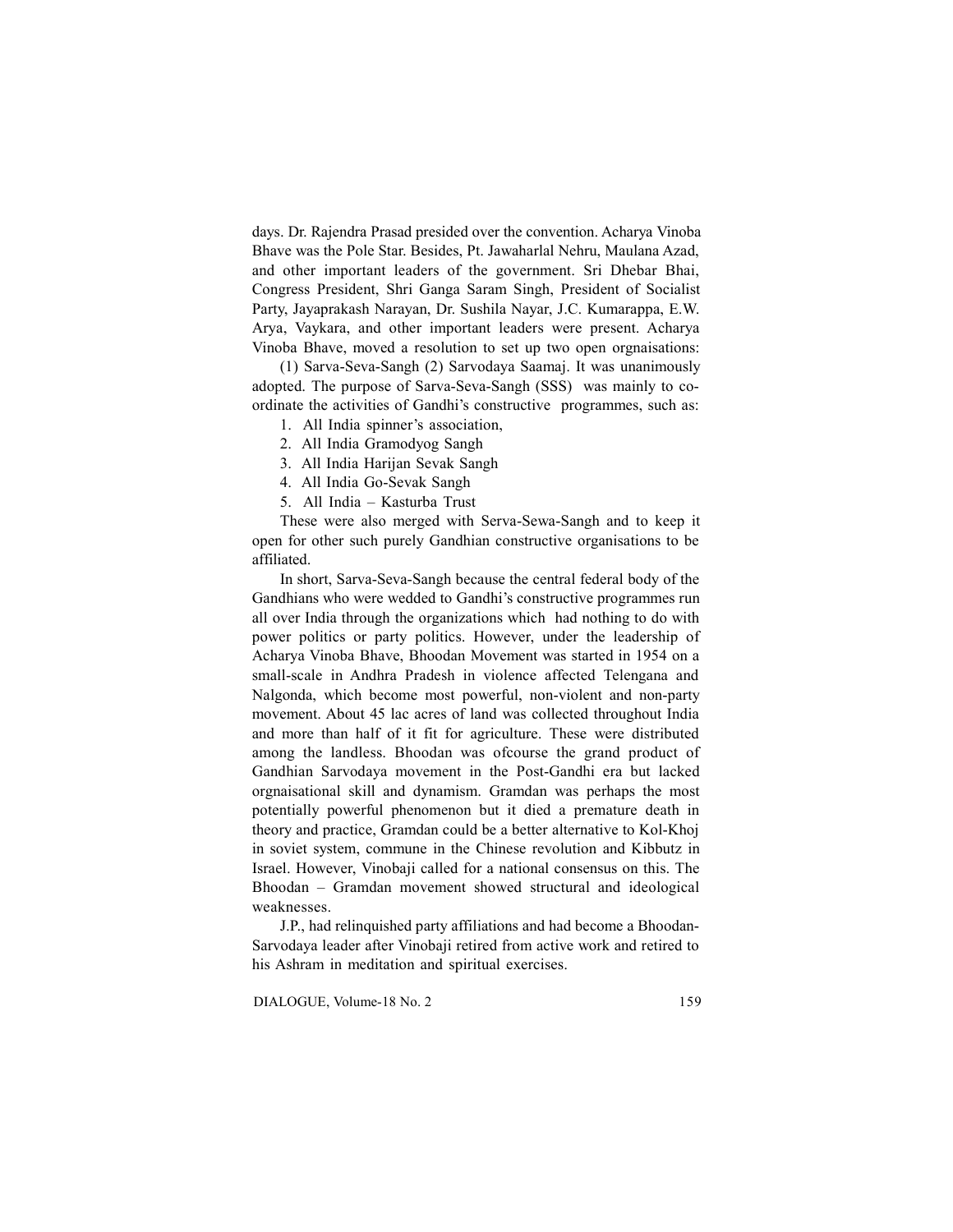In 1974, a new phase in Sarvodaya-world, sourced in Gandhian thought as well as in Indian politics, erupled like a volcano under the leadership of Jayapraksh Narayan, with new dynamism and youthful vigour. J.P. although away from party politics or power politics in his personal life, was as unhappy with the all round deterioration in the social and political life of the country which was heading towards personal dictatorship of Indira Gandhi in the post Bangla-war (1971). J.P., did not consider politics as an untouchable. J.P. stood for Peoples Revolution on the Gandhian lines. J.P., however did not confine to sarvodaya - dynamics. He moved to people dynamics. Total Revolution had almost the same goal as of Sarvodaya: However, because of the compulsions of politics, and the necessity of unity of opposition, J.P. was half way between Sarvodaya and full-fledged parliamentary democracy. But nobody can challenge J.P.'s sincerity and nonselfishness. But for J.P., India would have lapsed into a long-term personal dictatorship with corruption, and many anti-people measures. Those who differed with J.P.'s strategy also loved his honesty and love for the last man and the youth.

Today, Sarvodaya Samaj is more a formal all-India body, powerless and without dynamism, with occasional highlighting of the problems of communalism, globalisation, wrong educational policies etc. But organisationally, it is not only poor but also divided among many old guards who are hesitant to leave the mansion of sarvodaya. But there is hope that it will show a new path. Sarvodaya might have fatigued but there is no dearth of vision and commitment.

Sarva-Seva-Sangh and its workers, are supposed to have faith in truth and non-violence. It has coverage almost all over India, with state units. There are more than 2000-3000 active members. Programmes are also discussed quarterly but regularity and seriousness are missing. Dynamism is visible in some all-India programmes concerning biological disaster, and wrong economic and political policies.

Besides Sarva Seva Sangh and the All India Sarvodaya Samaj, there are a dozen of Gandhian ashrams and organisations. Most prominent is the Gandhi Smarak Nidhi, to commiserate Gandhi's martyrdom. It was set-up by collecting about Rs. 10 crores from people. It has 70 - 80 centres in the country. Similarly other important Gandhian Institutions include, All India Harijan Sevak Sangh, All India Prohibition Council with state level bodies; All India Nai Talisn body at Sevagram; Adim Jati Seva Mandal, Gandhi Peace Foundation, Al Nature Cure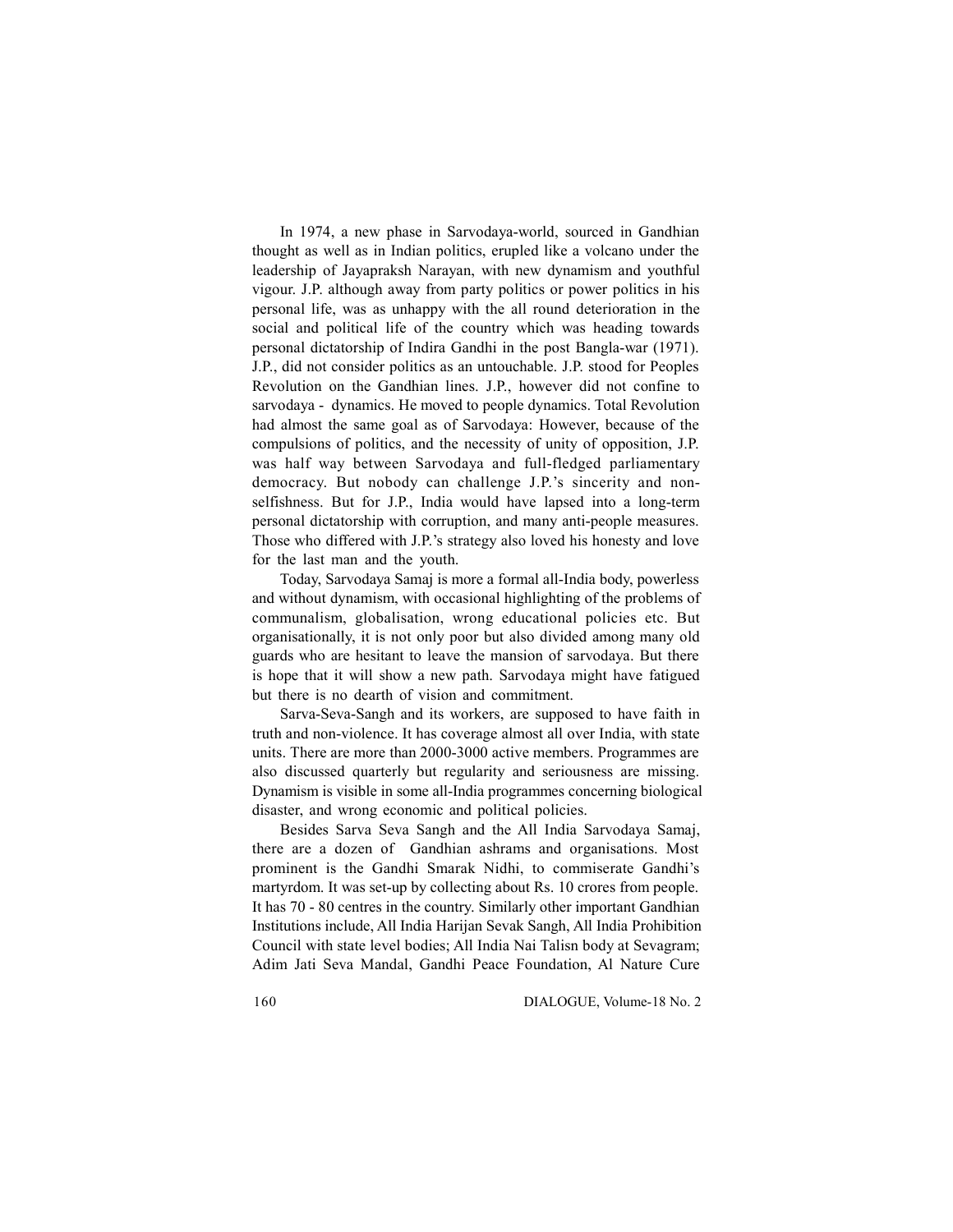Centres; besides the Gandhi Gram University. Thanks to the UGC, there are about 18 Gandhian Research Study Centres associated with universities besides the Gandhi Gram University. UGC has also established 70/80 libraries and symposia centres. Altogether there are a large number of Gandhian Centres including Gandhi Bhawan's spread all over India. But tragedy is that their activities and programmes, seminars etc. are all in decline including the interest and participation levels. Gandhian thought has still a lot to contribute but the old zeal and importance of Gandhians and the institutions is lacking vigour and sustainability, including their educational and social construction programmes. Regular courses on Gandhian thoughts are only held at Gandhi Gram University. The main strength of these institutions is their association with Gandhi, Vinoba Bhave and J.P. Some of them have considerable assets. But somehow interest in activities and participation in the programmes reflects decline in their importance and impact regarding their objectives. This includes two most important bodies viz. All India Sarva Seva Sangh and All India Sarvodaya Samaj.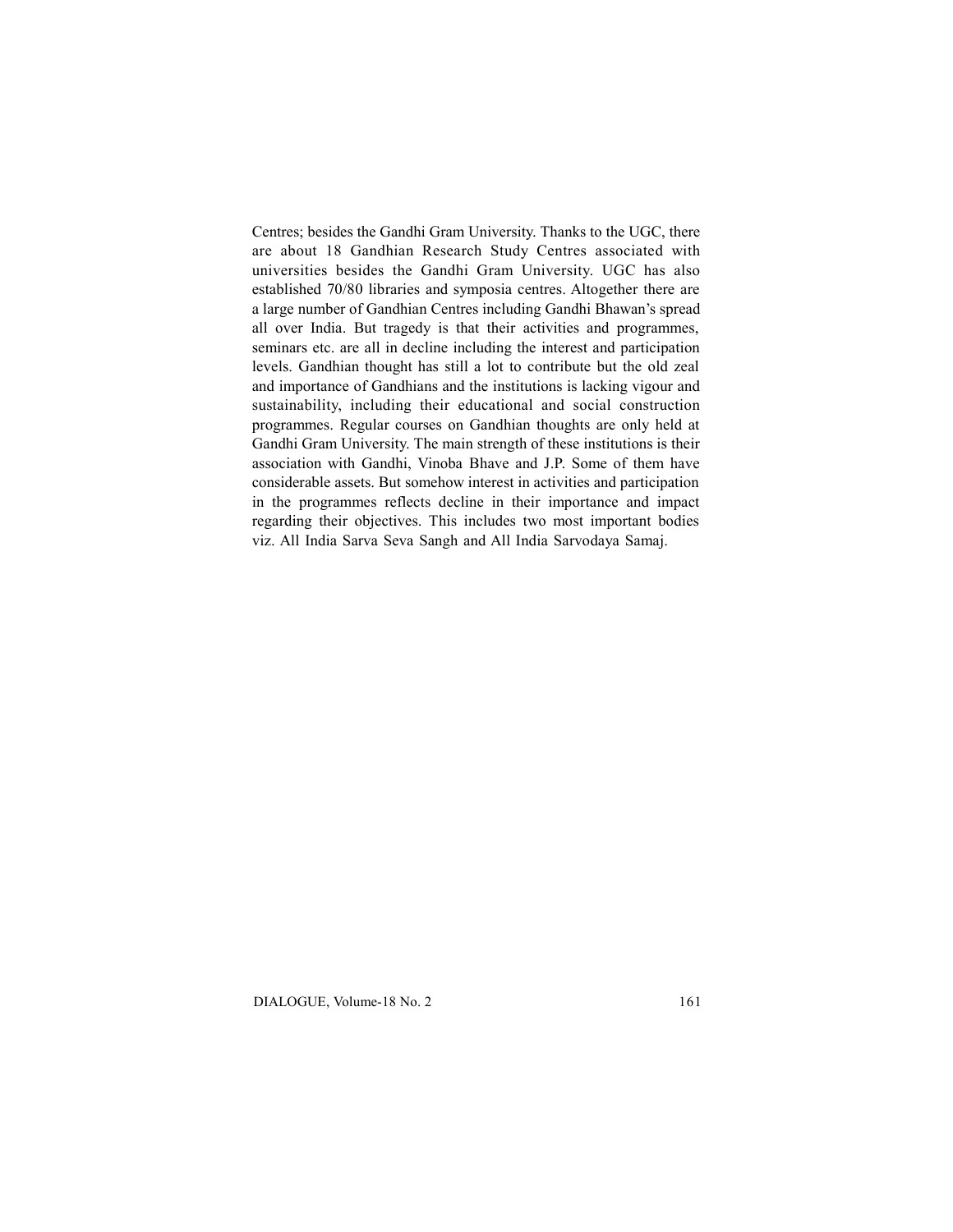## On the Health Workforce Crisis in Rural India

Dilip Saikia\*

## **1. Introduction**

As India strives to achieve universal health coverage by 2020, the health sector of the country has been suffering from, among other problems, severe shortages of health workforce. The World Health Report 2006 (WHO, 2006) placed India among the 57 countries which have been facing severe health workforce crisis. As per the report, India has about 0.60 doctors, 0.80 nurses, 0.47 midwives, 0.06 dentists, 0.56 pharmacists and 0.76 other health workers, respectively, per 1000 population in 2004-05. A recent study (Rao et al., 2012) finds that India had approximately 20 health workers per 10000 population in 2001 and when adjusted for qualification the density falls to a little over 8 per 10000 population. Further, the combined density of doctors, nurses and midwives (11.9) is less than half of the World Health Organisation's benchmark of 22.8 health workers per 10000 population and when adjusted for qualification the density falls to around one-fourth of the benchmark.

Together with the problem of numerical shortage of health workforce, there are also concerns relating to maldistribution of the workforce between rural and urban areas and across the states. Studies show that while health workers are mostly concentrated in urban areas, there is gross shortage of health workers in rural areas. Motkuri (2011) finds that only 38 per cent of the total health workforces in India are employed in the rural areas and the density of health workforce per 10000 population in rural area is only 16.2, compared to 65.9 in the urban

<sup>\*</sup> Dilip Saikia, Assistant Professor, Department of Commerce, Darrang College, Tezpur, Assam, India; E-mail: dilip.gu@gmail.com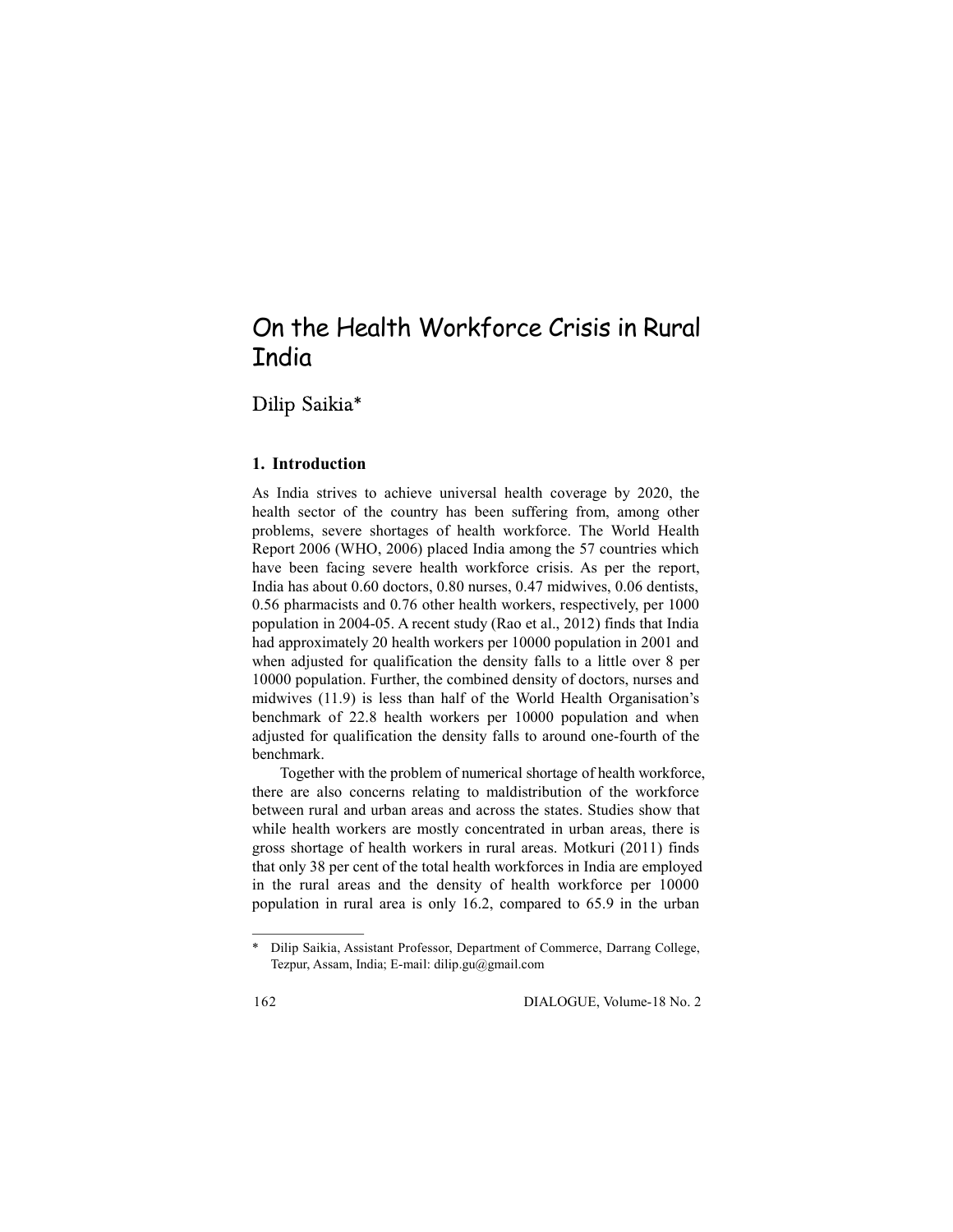areas. Rao et al. (2012) find that there are only 1.2 allopathic doctors and 0.7 nurses per 10000 population in rural areas compared to 11.3 allopathic doctors and 4.3 nurses respectively in urban areas and the density of health workers in rural areas (10.8 per 10000 population) is roughly one-fourth of that in urban areas (42 per 10000 population).

Given the facts that more than two-thirds of India's population live in the rural areas; rural areas account for higher proportions of child and elderly population, who often require more healthcare; rural areas have higher infant, child and maternal mortality rates; and about onefourth of the rural population are poor, thereby depend more on public medical facilities; the shortage of health workforce in the rural areas of the country is a serious concern and it has big repercussions in achieving the goal of universal health coverage by 2020.

It has been a decade now since the Government of India had launched its flagship programme the National Rural Health Mission (NRHM) in April 2005 to strengthen the rural health sector of the country.<sup>1</sup> Albeit some improvement made in the healthcare infrastructure and deployment of health workforce in the post-NRHM period, the shortage of health workforce in the rural areas remains unchanged. There are issues related to numerical shortage, distributional imbalances, improper deployment and inefficient skill mix of the health workforce in rural areas.

In this context, this paper seeks to examine the adequacy of health workforce in the public health sector in rural India. By focusing on the public health workforce (PHW) we exclude the private practitioners from our analysis. Further, although WHO (2000) defines health workforce as "all the individuals engaged in the promotion, protection or improvement of population health," in this study the term health workforce is restricted to doctors, nurses/midwives and paramedical and supporting staffs only.

#### **2. Availability of Public Health Workforce**

The rural healthcare system in India, in the NRHM framework, has been developed as a three-tier system with Sub-Centre, Primary Health Centre (PHC) and Community Health Centre (CHC) being the three pillars.<sup>2</sup>The establishment of these health facilities and the staffing pattern therein is based on certain population norms laid down by the Indian Public Health Standard (IPHS). As per the norm, each Sub-Centre is to be manned by two auxiliary nurse midwives (ANMs) and one male health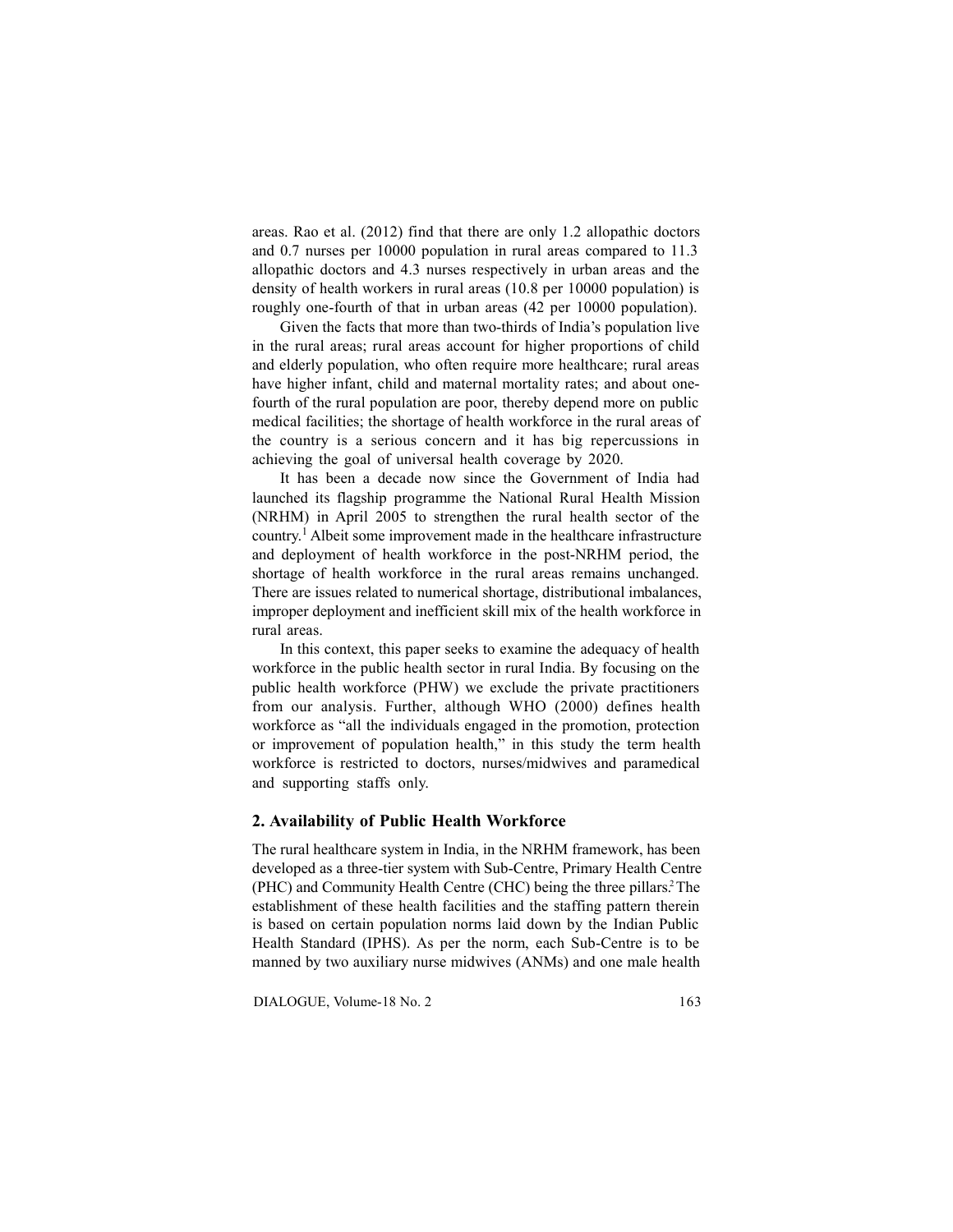worker. The PHC is to be manned by three doctors, one AYUSH (Ayurveda, Yoga, Unani, Siddha and Homeopathy) practitioner, five staff nurses and 15 paramedical and supporting staffs. The CHC is to be staffed by six general doctors, six specialists, two AYUSH practitioners, 19 nurses and 45 paramedical and supporting staffs. Thus, India's rural PHW is comprised of a variety of healthcare providers, such as general and specialist doctors, AYUSH practitioners, dentists, nurses, ANMs, radiographers, pharmacists, laboratory technicians, community health workers (such as, health assistants and health educators), etc. Besides, there are some other categories of health workers such as Accredited Social Health Activists (ASHAs) and informal medical practitioners, also known as registered medical practitioners, who don't have a license but practice allopathic treatment in rural areas with little or no formal medical training.

Figure 1: Size of Public Health Workforce in Rural India



Source: Bulletin on Rural Health Statistics in India 2005 and 2015.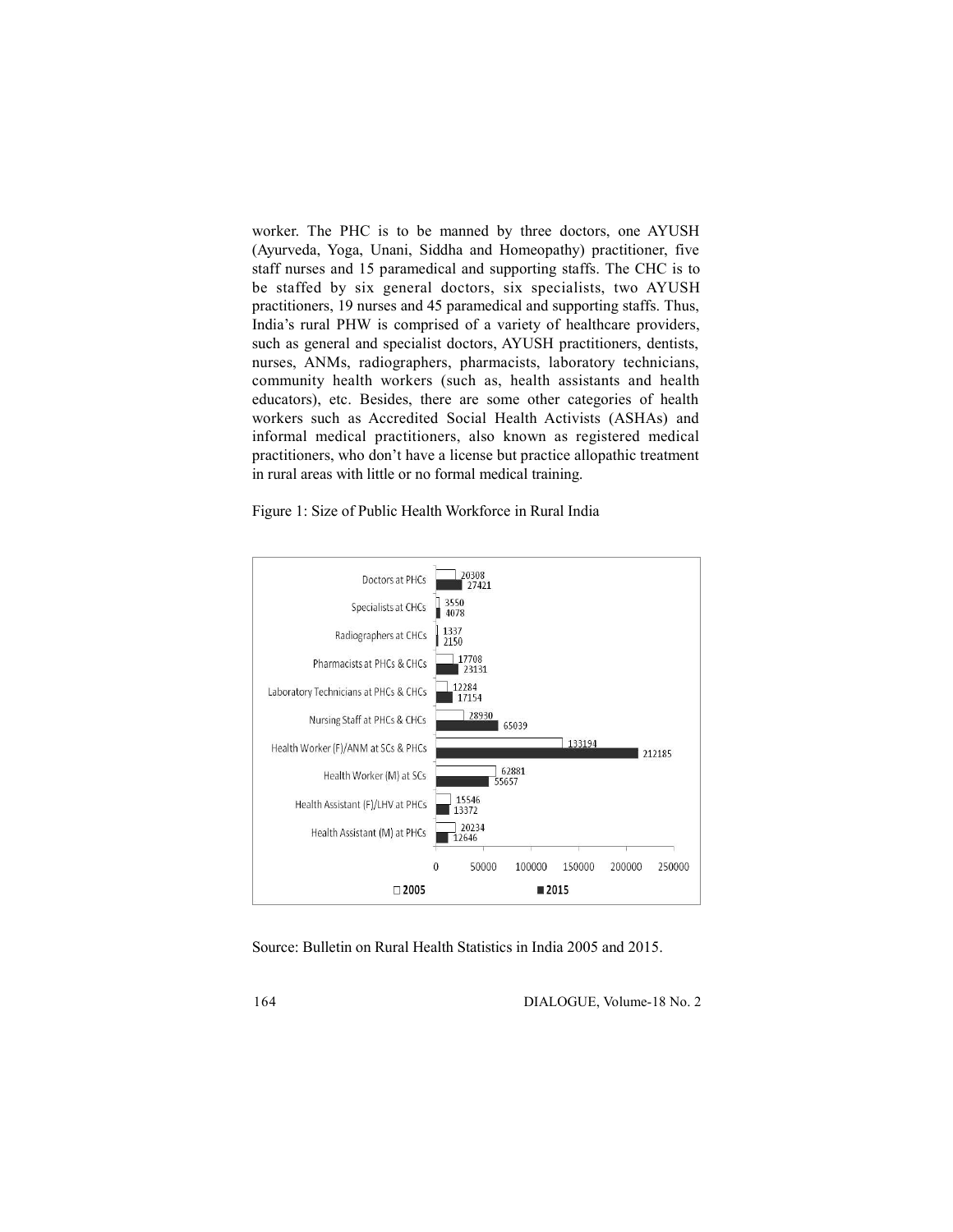As per the Bulletin on Rural Health Statistics in India 2015 published by the Ministry of Health and Family Welfare, Government of India, New Delhi (GOI, 2015a) the total PHW (excluding ASHAs and health educators) in rural areas was 432833 as on March 2015.<sup>3</sup> The number has increased from 315972 in March 2005 (GOI, 2005). The size of different cadres of PHW for 2005 and 2015 is reported in Figure 1. It reveals that between 2005 – the year of implementation of the NRHM – and 2015 there has been considerable increase in the absolute numbers of all the cadres of PHW, except male health workers, female health assistants and male health assistants.

Figure 2: Density of Public Health Workforce (per 10000 population) in Rural India



Source: Bulletin on Rural Health Statistics in India 2005 and 2015.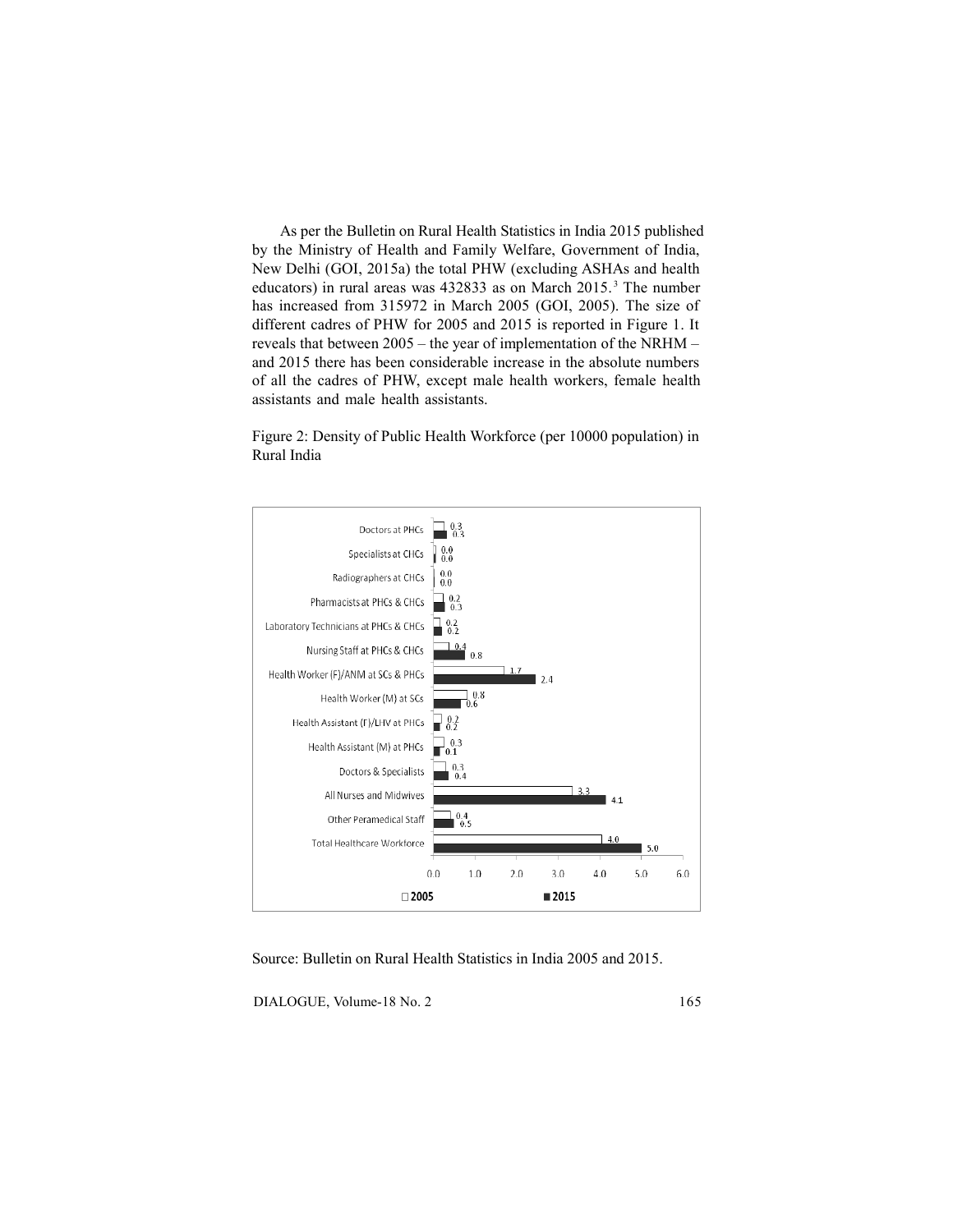The female health workers, also called ANMs, constitute a majority of the PHW (49 per cent) followed by nurses (15 per cent) and male health workers (12.9 per cent) in 2015. The share of doctors in total PHW is 6.3 per cent, specialists 0.9 per cent, radiographers 0.5 per cent, pharmacists 5.3 per cent, laboratory technicians 4 per cent, and female and male health assistants 3 per cent each.

One way to look at the numerical adequacy of PHW is to examine the density of the workforce. Figure 2 presents the density of different cadres of PHW. Between 2005 and 2015, the density has increased for all the cadres of PHW, except male health workers, female health assistants and male health assistants. The density of total PHW is 5 per 10000 population in 2015 compared to 4 per 10000 population in 2005. The densities of doctors (0.32 per 10000 population) and specialists (0.05 per 10000 population) are terribly low, showing the abysmal situation of PHW in rural areas. The combined density of doctors, nurses and midwives is about 4.5 per 10000 population in 2015 compared to 3.6 per 10000 population in 2005. Considering the World Health Organisation's benchmark of 22.8 health workers per 10000 population (WHO, 2006), India's rural areas have a deficit of 18.3 PHW (doctors, nurses and midwives) per 10000 population in 2015, leaving 80 per cent of India's rural population without access to public healthcare.

Another indicator of the numerical adequacy of PHW is populationto-workforce ratio. In 2015, a doctor has to serve 31591 people, a specialist has to serve 212422 people and a nurse has to serve 13319 people in rural India. The population coverage by different cadres of PHW is reported in Figure 3. Between 2005 and 2015, considerable improvement has been achieved in the population-to-workforce ratio in case of all the cadres of PHW, except male health workers, female health assistants and male health assistants. Although the NRHM has not set population coverage norms for all the cadres of PHW, but it recommends that there should be a female health worker (at Sub-Centre and PHC) and a male health worker (at Sub-Centre) per 5000 population in plain areas and per 3000 population in hilly/tribal/desert areas (GOI, 2015a). While the norm is fulfilled in case of female health worker in 2015, it is yet to be fulfilled in case of male health worker.

Appropriate skill mix of the health workforce is very important for efficient functioning of the healthcare system. Although there is no national norm for a nurse-doctor ratio, the World Development Report 1993 (World Bank, 1993) recommends that the nurse-doctor ratio should exceed 2:1 as a minimum and a ratio of 4:1 or higher is regarded as best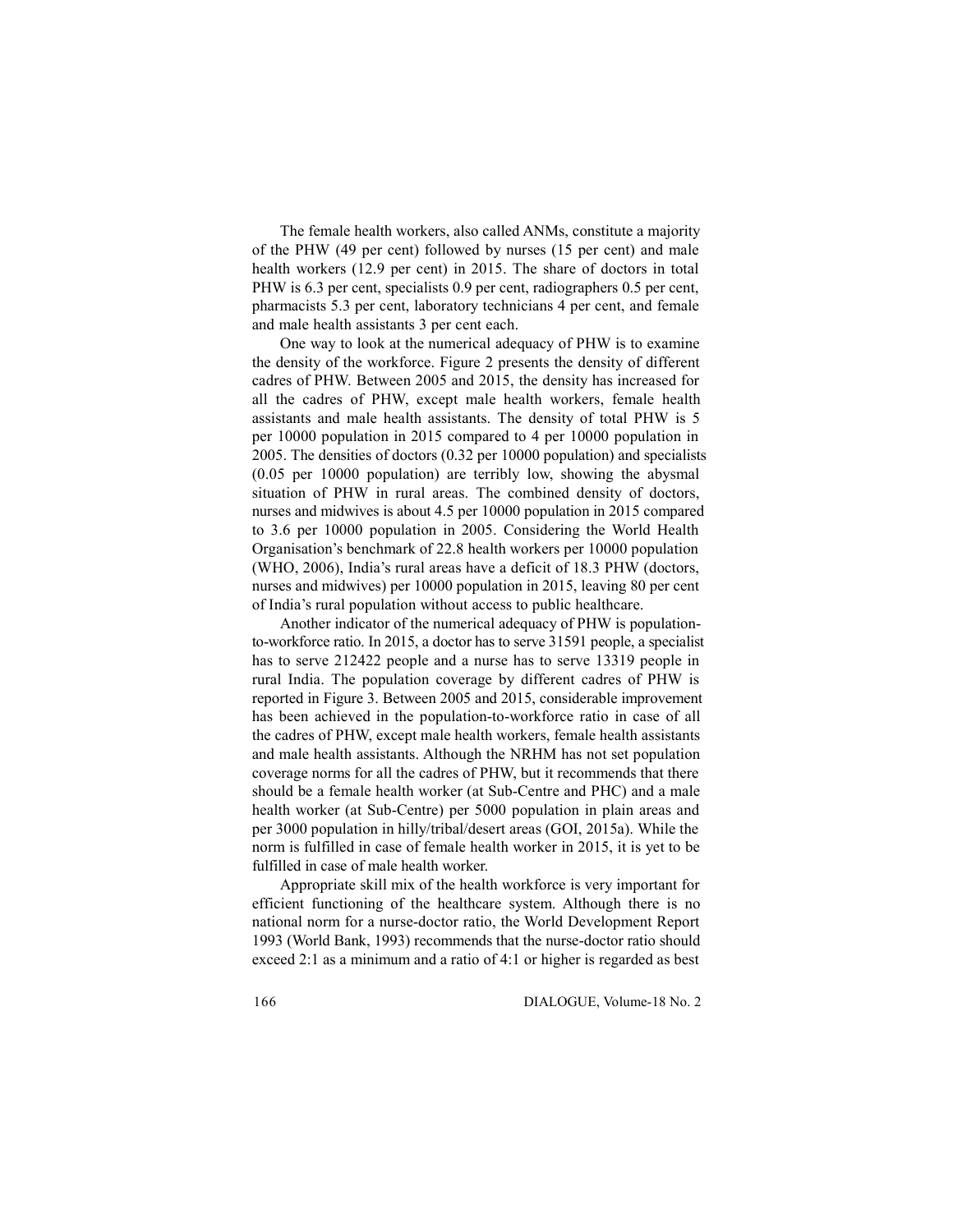for cost effective and quality healthcare. There was approximately one nurse per doctor in rural India in 2005, which increased to two nurses per doctor in 2015 (including midwives, the nurse-doctor ratio is 11:1 for both the years). Further, the NRHM recommended for a standard ratio of female health assistants at PHCs to female health workers at Sub-Centres and PHCs and male health assistants at PHCs to male health workers at Sub-Centres each to be 1:6 as a minimum (GOI, 2015a). The ratio of female health assistants at PHCs to female health workers at Sub-Centres was 1:9 in 2005 and 1:16 in 2015, whereas the ratio of male health assistants at PHCs to male health workers at Sub-Centres was 1:3 in 2005 and 1:4 in 2015.

**Figure 3: Population Covered by a Public Health Workforce in Rural India**



Source: Bulletin on Rural Health Statistics in India 2005 and 2015.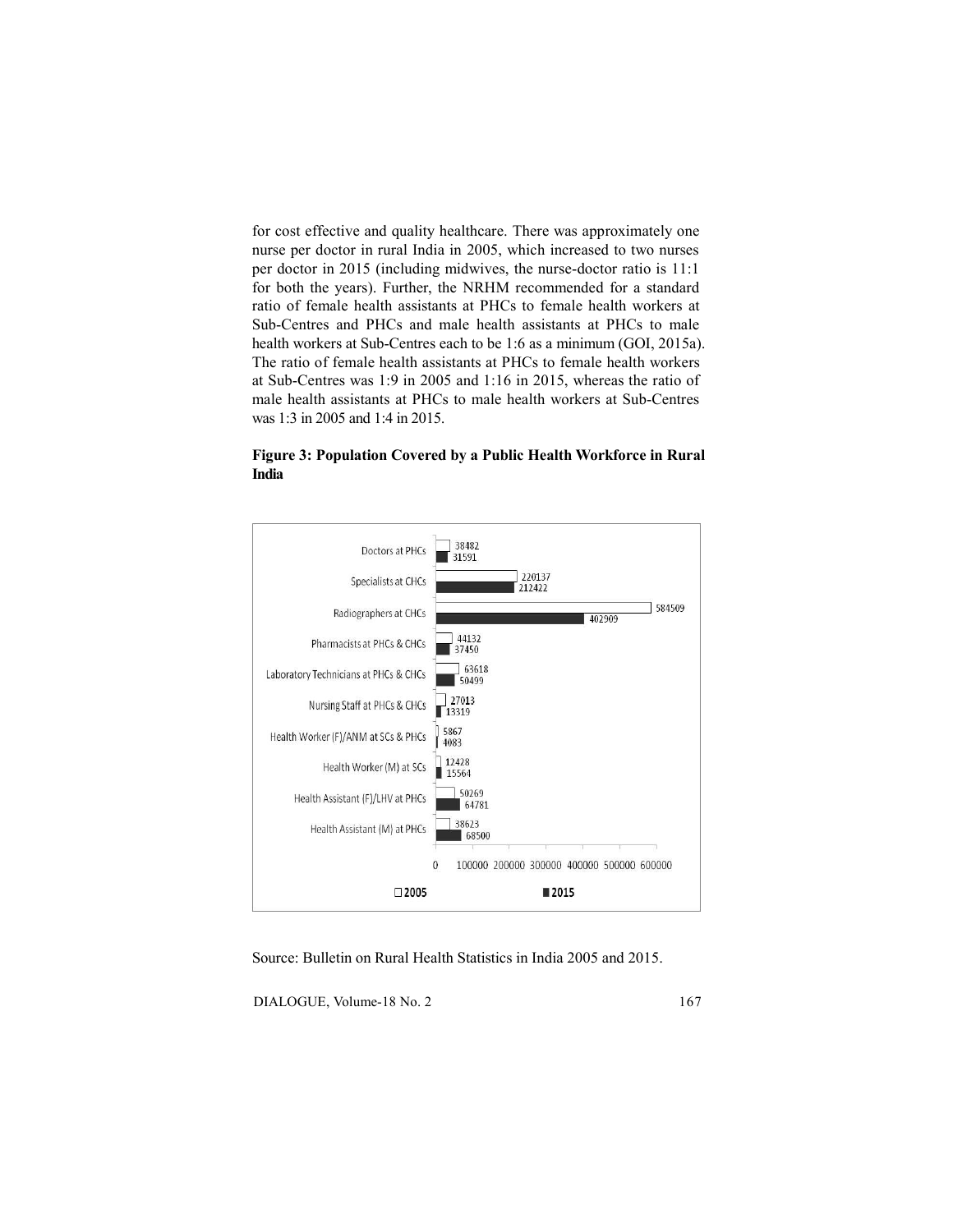## **3. Shortfall in Public Health Workforce**

The above figures reveals the numerical inadequacy of PHW in rural India. In 2015 out of the 25308 PHCs functioning in rural India, about 14189 (56.1 per cent) have been functioning with only 1 doctor and out of the 5396 CHCs functioning 4645 (86.1 per cent) don't have all the four specialist doctors, even though the NRHM recommends that each CHC must have four specialists – a physician, an obstetrician and gynaecologist, a surgeon and a paediatrician. Further, about 2041 PHCs (8.1 per cent) have been functioning without a doctor, 18872 PHCs (74.6 per cent) don't have a lady doctor, 5553 PHCs (21.9 per cent) don't have a pharmacist, 9649 PHCs (38.1 per cent) don't have a laboratory technician, 8138 Sub-Centres (5.3 per cent) are without a female health worker, 71433 Sub-Centres (46.5 per cent) are without a male health worker and 5053 Sub-Centres (3.3 per cent) are without both female and male health workers (Figure 4). The important caveat is that in the last ten years the situation has been worsening in terms of all the above indicators, except increase in the percentage of PHCs with lady doctors.

## **Figure 4: Shortfall of Public Health Workforce in Sub-Centres and PHCs**



Source: Bulletin on Rural Health Statistics in India 2005 and 2015.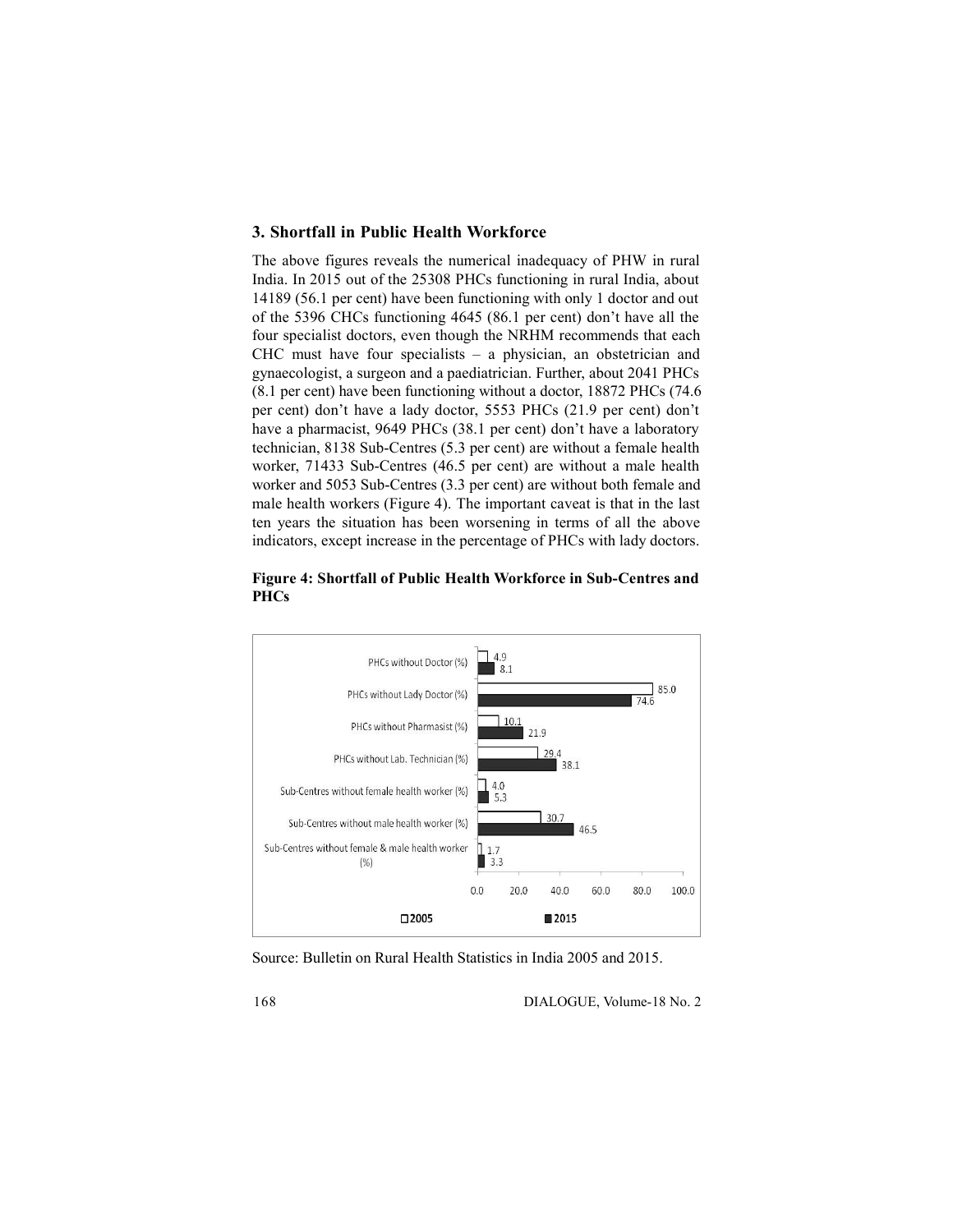The shortfall of PHW is calculated as the difference between the required workforce, which is calculated using the prescribed population norms, and the workforce in-position. The data reported in Table 1 shows that there are acute shortages of all the cadres of PHW in the rural health centres. In 2015, there is a shortfall of 12 per cent of doctors in PHCs, 83 per cent of surgeons, 76 per cent of obstetricians and gynecologists, 83 per cent of physicians and 82 per cent of paediatricians in CHCs. Overall, 81 per cent of the specialists in CHCs are in short. There are 63 per cent fewer radiographers, 27 per cent fewer pharmacists, 44.6 per cent fewer laboratory technicians and 20.5 per cent fewer nurse midwives. At the PHC and Sub-Centre level there is shortfall of 5 per cent of female health workers, 63.8 per cent of male health workers, 49.2 per cent of female health assistants and 61.3 per cent of male health assistants. The most disturbing facet is that between 2005 and 2015 the shortfall has increased in case of all the cadres of PHW, except for nurses and female health workers; the significant increase is for all the four cadres of specialist doctors.

| <b>Health Workforce</b>                       | Percentage Shortfall Percentage Vacancy |       |       |       |
|-----------------------------------------------|-----------------------------------------|-------|-------|-------|
|                                               | 2005                                    | 2015  | 2005  | 2015  |
| Doctors at PHCs                               | 3.81                                    | 11.86 | 10.91 | 27.02 |
| Total Specialists at CHCs                     | 41.40                                   | 81.20 | 37.12 | 68.04 |
| Surgeons                                      | 34.79                                   | 83.40 | 40.99 | 74.61 |
| Physicians                                    | 45.22                                   | 83.01 | 41.13 | 68.15 |
| Obstetricians and<br>gynecologists            | 33.33                                   | 76.26 | 24.64 | 65.38 |
| Paediatricians                                | 49.88                                   | 82.13 | 42.89 | 62.80 |
| Radiographers at CHCs                         | 31.56                                   | 63.12 | 22.30 | 48.76 |
| Pharmacists at PHCs and CHCs                  | 7.10                                    | 27.10 | 11.03 | 19.30 |
| Laboratory Technicians<br>at PHCs and CHCs    | 24.09                                   | 44.59 | 14.96 | 27.13 |
| Nurse Midwives at PHCs<br>and CHCs            | 27.86                                   | 20.53 | 13.05 | 15.87 |
| Health Workers (Female)/<br>ANM at SCs & PHCs | 6.75                                    | 5.21  | 5.44  | 10.47 |
|                                               |                                         |       |       |       |

#### **Table 1: Shortfall and Vacancy of Public Health Workforce in Rural India**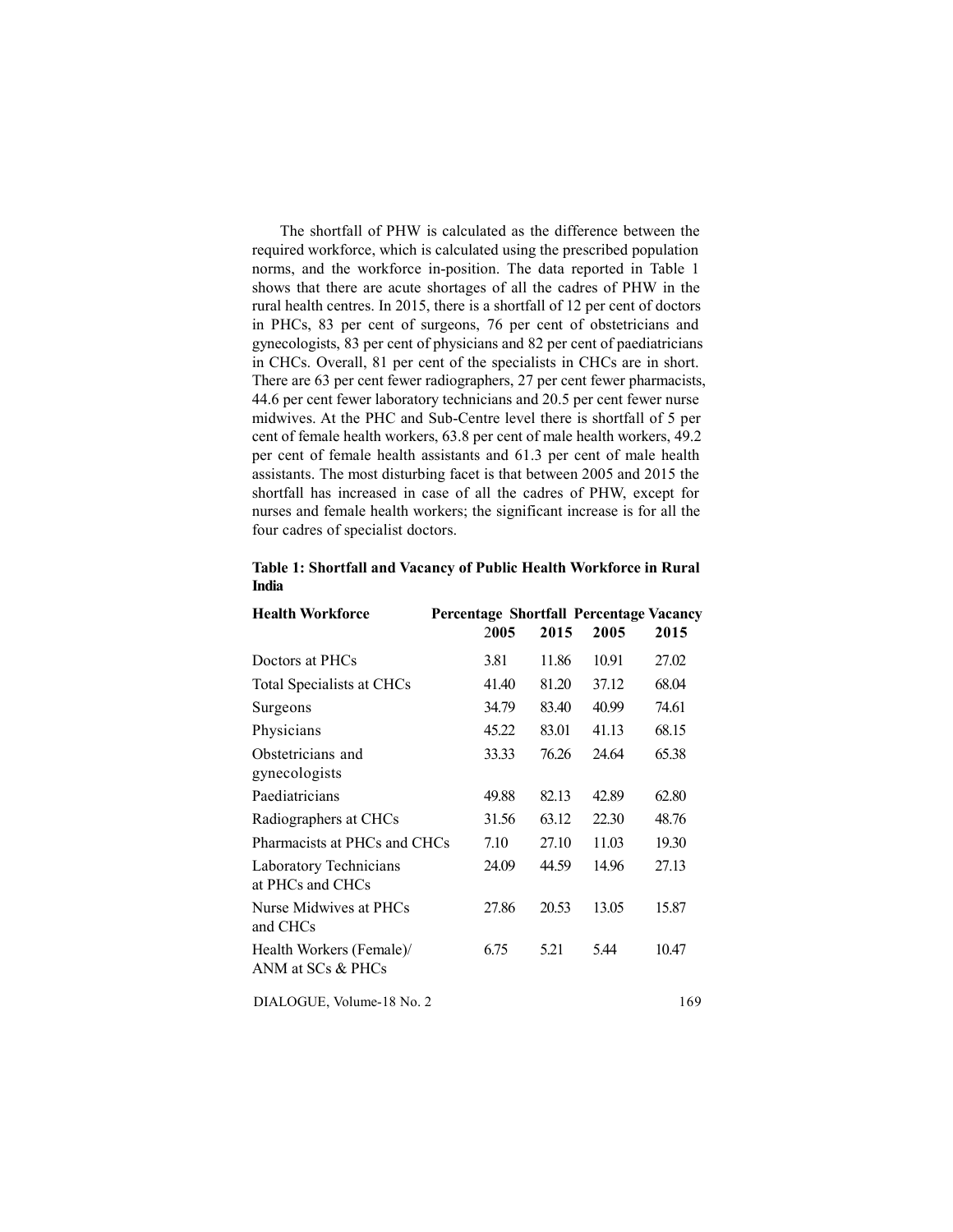| Health Workers (Male) at<br>Sub-Centres    | 47.15 | 63.80 | 27.14   | 40.74 |
|--------------------------------------------|-------|-------|---------|-------|
| Health Assistants (Female)/<br>LHV at PHCs | 13.84 | 49.19 | - 12.64 | 4191  |
| Health Assistants (Male)<br>at PHCs        | 22.23 | 61.30 | 25.24   | 46.88 |

Source: Bulletin on Rural Health Statistics in India 2005 and 2015.Notes: Shortfall is expressed as percentage of required posts and vacancy is expressed as percentage of sanctioned posts.

Compounding the looming shortage of health workforce there is large-scale absenteeism and low level of participation in providing healthcare services among the existing workforce in the public health sector (Bhandari and Dutta 2007; Choudhury et al., 2006). Choudhury et al. (2006) find that the absence rate among the primary healthcare providers in India was 39.3 per cent and absence rate was highest among the high-ranked healthcare providers such as doctors (43 per cent) compared to the lower-ranked ones, and among the men compared to the women. Additionally, there are also reports that in many instances the health centres never open in due time and in other occasions they remain closed, which is more often at the Sub-Centre level, leading to inconvenience of timing for the patients (Bhandari and Dutta, 2007; Choudhury et al., 2006).

#### **4. Some Explanations**

Given the current situation of PHW in rural India, one might question that is the shortage due to supply side factors, i.e. due to low production capacity of healthcare professionals. However, this is not utterly true. There has been rapid increase in the number of educational institutions and training capacity of healthcare professionals in India in the last two decades (GOI, 2015b; Hazarika, 2013),<sup>4</sup> owing to which the stock of healthcare professionals in the country has considerably increased in recent years. In 2014 there were about 938861 registered allopathic doctors, 736538 AYUSH doctors, 154436 dental surgeons, 2621981 nurses and midwives, and 664176 pharmacists in India (GOI, 2015b). The shortage of PHW in the rural areas, despite the increase in the stock of healthcare professionals, suggests that the shortage can't be attributed to the supply side factors alone, rather a combination of supply side factors, demand side factors and political factors are responsible for it.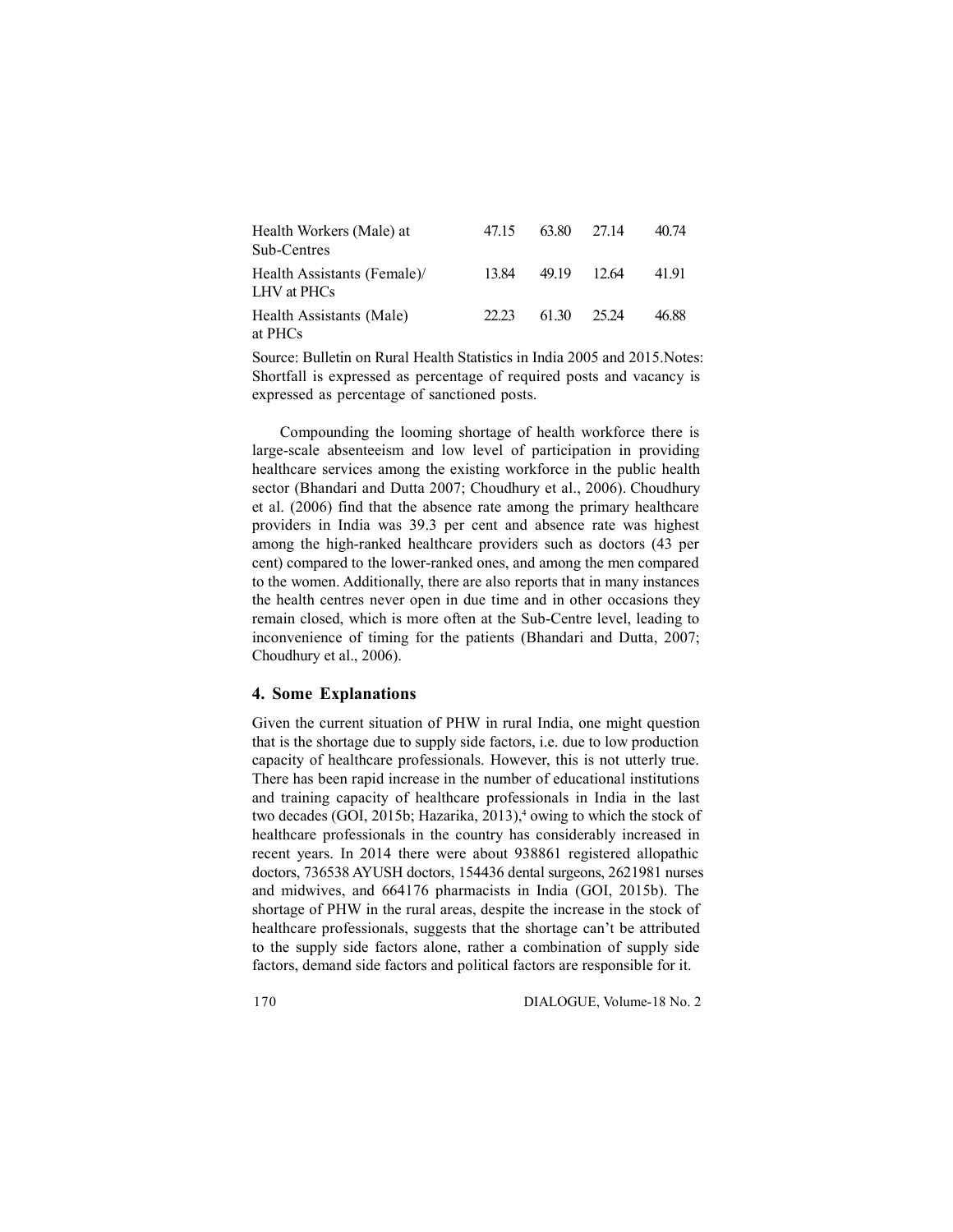It is worth noting that there have been gross shortages in the number of Sub-Centres, PHCs and CHCs in rural areas as compared to the required numbers on the basis of existing norms,<sup>5</sup> and thereby the health workforce that were to be deployed in those centres added to the total shortfall of PHW. Besides, a significant percentage of the required number of posts in the Sub-Centres, PHCs and CHCs remained non-sanctioned due to the reluctance of the government to creation and sanction of new posts.<sup>6</sup> Further, even out of the sanctioned posts a significant percentage of posts are lying vacant at all levels (see Table 1), because of various reasons such as undue delay in the recruitment process, poor retention policy, unwillingness of the healthcare professionals to work in rural areas, etc.

The rural healthcare practice is an extremely unattractive career for healthcare professionals, especially for the high-ranked professionals such as allopathic doctors, because of various reasons. First, rural practice offers poor career prospects and low salary in comparison to urban practice. The competition from urban facilities and practices attract them away for better salaries, career opportunities and other benefits associated with the urban environment. Second, the working conditions in the rural health centres are very poor. The minimum essential facilities such as water and supply, staff quarters, etc. are either not available or in deplorable conditions. For instance, in 2015 about 28.4 per cent Sub-Centres don't have regular water supply, 25.6 per cent Sub-Centres don't have electric supply, 54.7 per cent of Sub-Centres are without quarter for ANMs, and 51.6 per cent of CHCs are without quarter for doctors (GOI, 2015a). Because of the poor infrastructure nobody wants to take-up job in rural areas, and even those who are employed, they barely visit their health centres. Third, rural areas offer very less opportunities for outside earnings in private practice as well as very few job opportunities for spouses and education opportunities for children. Fourth, the medical education system in India is urban centric, and hence, being trained in an urban area one may not be willing to work in rural areas. Because of limited access to medical education in rural areas, rural students have fewer opportunities to pursue careers in health fields and when they moved to the urban area to pursue medical education there is very little chance that they might be willing to go back to rural areas.

Another contributing factor is migration of healthcare professionals to other countries for better career opportunities, working condition, salary and other benefits. The migration of healthcare professionals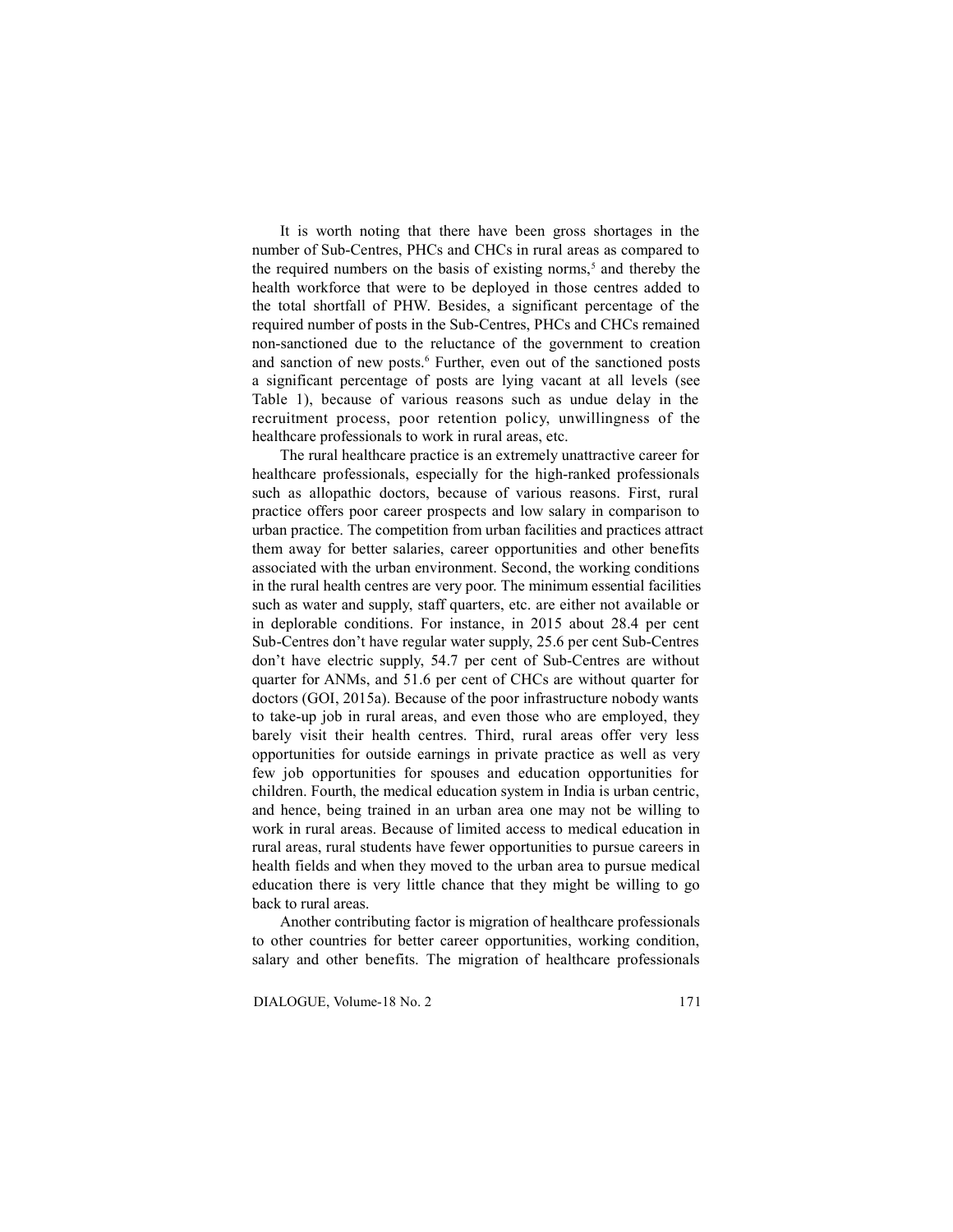from India has been growing significantly in the last two decades and India is emerging as one of the major countries of origin of migration of skilled healthcare professionals to the developed countries such as the United States, the United Kingdom, Canada, Australia, Ireland and the Gulf countries. According to one report of the International Labour Organisation (ILO, 2014), the total number of MBBS graduates of Indian medical colleges practicing in the United States, the United Kingdom, Canada and Australia stood at 59095 in 2006, which was about 10.1 per cent of the MBBS doctors registered with the Medical Council of India. Sinha (2007) reports that 20 per cent of graduates of Indian nursing schools go abroad every year. Percot (2006) estimated that about 60000 Indian nurses are in the Gulf countries. The large-scale emigration of healthcare professionals aggravates the shortage of health workforce in the country.

## **5. Concluding Remarks**

The paper examines the adequacy of health workforce in the public health sector in rural India. We find that even after a decade of implementation of the NRHM, India's rural health sector has been suffering from acute shortage of health workforce. The shortage of health workforce certainly has huge repercussions on the healthcare services being provided to the people. The shortage of workforce implies that there are too few healthcare providers at the health centres when patients demand for healthcare, which creates overburdening of the staffs that are present at that time and also long waiting time for the patients. The limited workforce also implies that not every patient can be attended by the available health workers. Besides, lack of particular types of workforce poses problem in delivery of certain healthcare services. For example, lack of lady doctors in PHCs and CHCs severely affects access to healthcare services for women patients as they might not feel comfortable to discuss their certain health issues with male doctors. Similarly, lack of male health workers in Sub-Centres resulted in poor participation of men in family welfare programmes. All these issues take their toll on the quality of public healthcare services, due to which patients are reluctant to use public healthcare facilities. Data from the National Family Health Survey – III (2005–06) reveals that 65.6 per cent of households in India (70.2 per cent in urban and 63.2 per cent in rural areas) don't generally use government medical facilities, and of these households about 57.7 per cent reported that the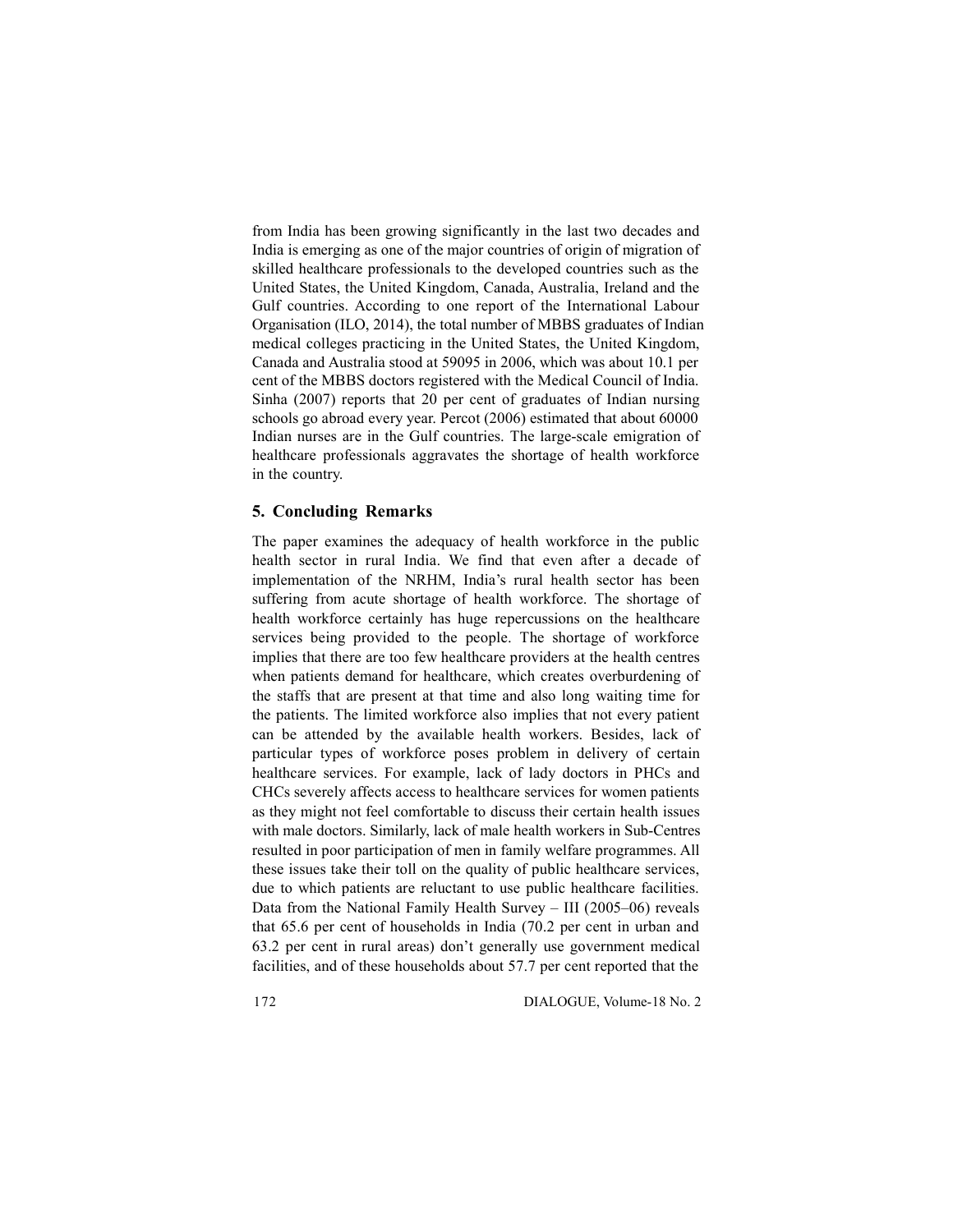poor quality of healthcare is the reason for not using government facilities, another 24.8 per cent cited the reason as too long waiting time, 13.1 per cent cited the reason as inconvenient timing of public facilities, and 9.2 per cent cited the reason as frequent absence of the health personnel (IIPS, 2007).

Solution to the problem of PHW shortages in rural areas requires combined actions at various levels, particularly on the part of the state policies, training institutions and healthcare facilities.

- **·** There is urgent need to develop a national health workforce policy for planning and management of health workforce production in the country. To do so, new training institutions need to be created by the public sector, especially in states where they are few and the existing institutions need to be strengthened. Emphasis also needs to be given in ensuring a more appropriate mix of training opportunities and assuring educational quality through regulatory enforcement such as licensing, certification and registration, etc.
- **·** Appropriate strategies must be put in place for recruitment and retention of health workforce in the public sector, especially in the underserved rural and remote areas. The required number of posts need to be created and vacant posts are to be filled up by simplifying the recruitment procedures.
- **·** Efforts are to be made to make the rural service attractive for the health professional. To do so, attractive job packages including both monetary and non-monetary incentives need to be introduced to encourage the health workers to serve in rural and remote areas. Since 2007, monthly financial incentives in addition to salaries have been widely introduced across all the states for doctors, nurses and midwives working in rural and remote areas.
- **·** Another policy measure is compulsory rural service to deploy and retain health personnel in the rural and remote areas.
- **·** There is considerable scope for actions that the educational institutions can use to address rural health workforce. The educational institutions may come up with strategies such as admission criteria that are likely to produce providers interested in rural practice, for example preferentially admitting more students who are willing to work in rural areas. Another measure is to develop rural-centric curricula and training tracks to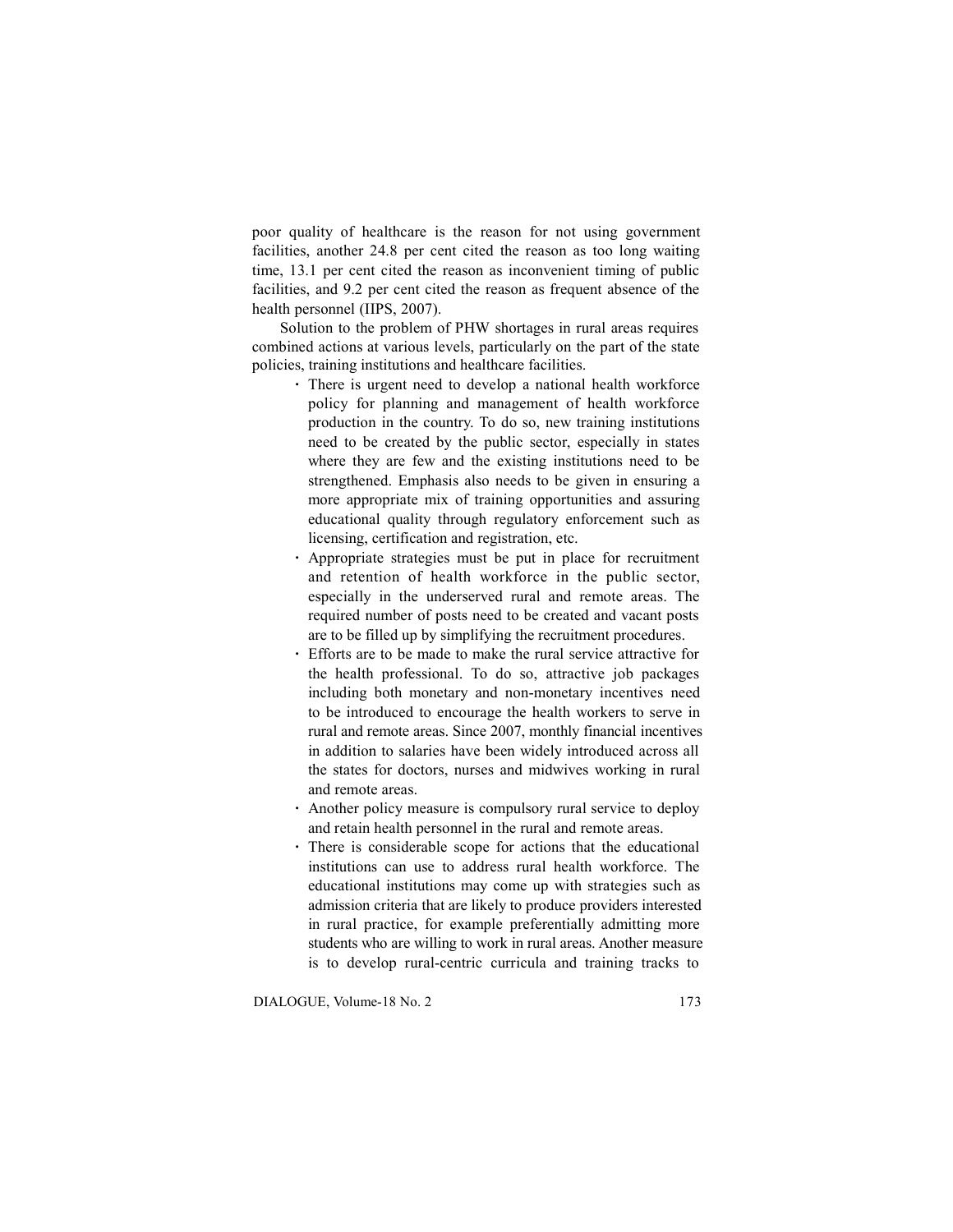encourage the medical graduates to work in rural areas. New cadres of rural medical practitioners, such as the three years Bachelor of Rural Health Care, which was already introduced in Assam and Chhattisgarh, can be created to address the specialist shortages in the rural areas.

- **·** There is also need to remove the barriers to practice. Allowing alternative providers such as AYUSH practitioners and nurses, after proper training, to provide primary healthcare services in rural areas can lessen the effects of specialist shortages.
- **·** Use of information technology such as tele-health services, internet-based health services, etc. can help, to some extent, to fill the gaps in health services in rural and remote areas caused by shortages of health workforce.
- **·** Enhancing the performance of the existing PHW also merits attention. The rural healthcare facilities may employ strategies such as proper supervision, fair and reliable compensation, critical support systems and on-job training facilities to enhance the performance of the health workforce.
- **·** Urbanisation of rural sector at a faster pace will to an extent make the rural postings not as unattractive as at present.

## **References**

- 1. Bhandari, L. and S. Dutta (2007). Health Infrastructure in Rural India, in P. Kalra and A. Rastogi (ed.), *India Infrastructure Report 2007*, New Delhi: Oxford University Press.
- 2. N. Chaudhury, J. Hammer, M. Kremer, K. Muralidharan and F. H. Rogers (2006). Missing in Action: Teacher and Health Worker Absence in Developing Countries, *Journal of Economic Perspectives*, 20(1): 91–116.
- 3. GOI (2005). Bulletin on Rural Health Statistics in India 2005, Ministry of Health and Family Welfare, Government of India, New Delhi.
- 4. GOI (2015a). Bulletin on Rural Health Statistics in India 2015, Ministry of Health and Family Welfare, Government of India, New Delhi.
- 5. GOI (2015b). National Health Profile 2015, Central Bureau of Health Intelligence, Ministry of Health and Family Welfare, Government of India, New Delhi.
- 6. Hazarika, I. (2013). Health Workforce in India: Assessment of Availability, Production and Distribution, *WHO South-East Asia Journal of Public Health*, 2(2): 106–112.
- 7. IIPS (2007). *National Family Health Survey (NFHS–3), 2005–06: India: Volume–I*, Mumbai: International Institute for Population Sciences (IIPS).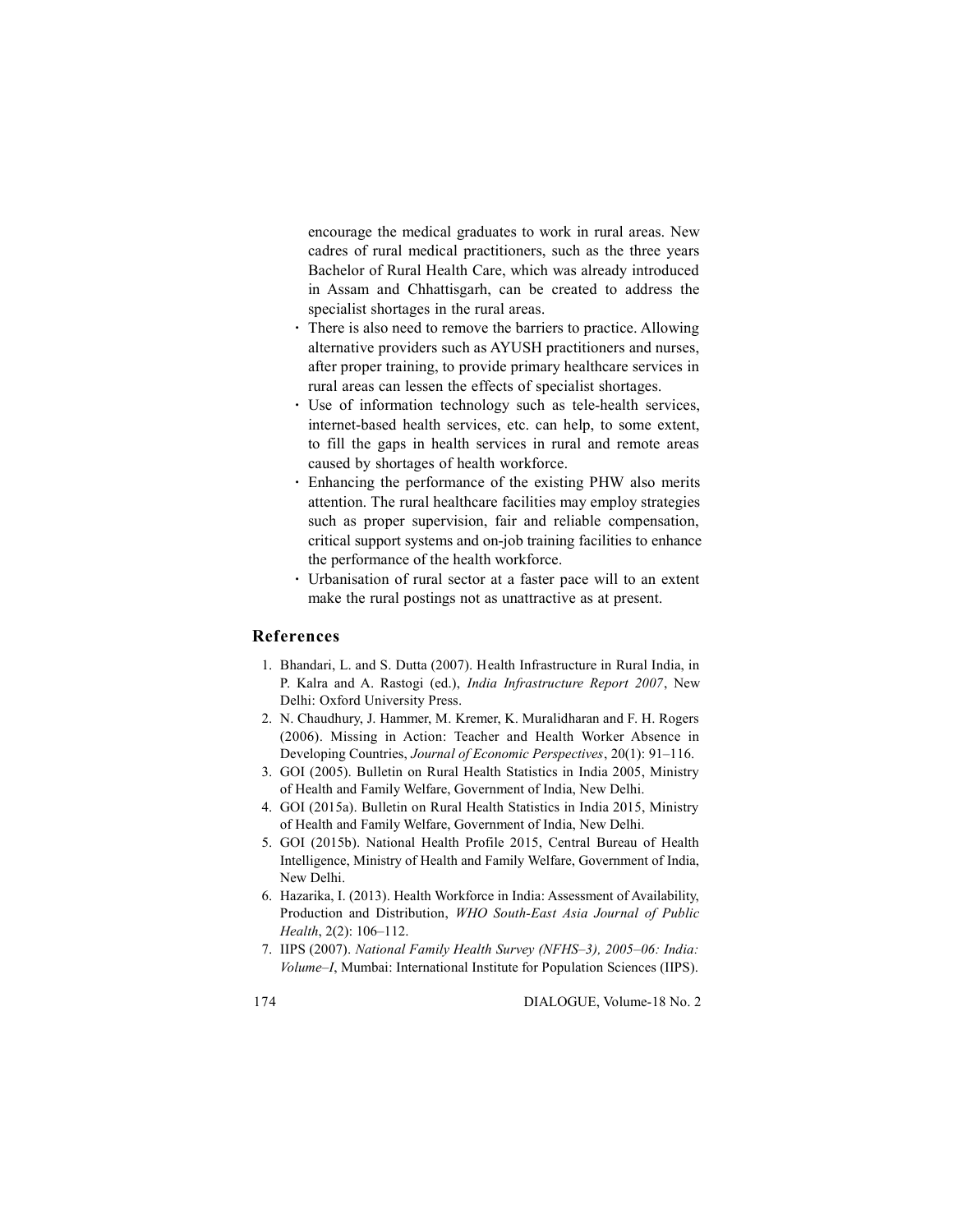- 8. International Labour Organisation (ILO) (2014). *Employer's Viewpoint on Migration, Retention and Return of Healthcare Workers: An Indian Perspective*, A report prepared for the EU-ILO Project on Promoting Decent Work across Borders: A Project for Migrant Health Professionals and Skilled Workers, ILO Decent Work Team for South Asia and Country Office of India, New Delhi.
- 9. Motkuri, V. (2011). Access to Health Care in Andhra Pradesh: Availability of Manpower, MPRA Paper No. 47932, Munich Personal RePEc Archive, Germany.
- 10. Percot, M. 2006. Indian Nurses in the Gulf: Two Generations of Female Migration, *South Asia Research*, 26(1): 41–62.
- 11. Rao, K. D., A. Bhatnagar and P. Berman (2012). So Many, Yet Few: Human Resources for Health in India, *Human Resources for Health*, 10:19.
- 12. Sinha, K. (2007). Nurse Exodus Leaves India Short, *Times of India*, September 12.
- 13. WHO (2000). *The World Health Report 2000*, Geneva: World Health Organisation.
- 14. WHO (2006). *The World Health Report 2006*, Geneva: World Health Organisation.
- 15. World Bank (1993). *World Development Report 1993*, New York: Oxford University Press.

#### **Notes**

- <sup>1</sup> The NRHM is an initiative undertaken by the Government of India to provide accessible, affordable and accountable healthcare services to the rural population, with special focus on 18 states (e.g. Arunachal Pradesh, Assam, Bihar, Chhattisgarh, Himachal Pradesh, Jammu and Kashmir, Jharkhand, Madhya Pradesh, Manipur, Meghalaya, Mizoram, Nagaland, Odisha, Rajasthan, Sikkim, Tripura, Uttar Pradesh and Uttarkhand), which had poor health indicators and inadequate public health infrastructure facilities. The mission mainly focuses on improving access to equitable and affordable primary healthcare services such as women's health, child health, water, sanitation and hygiene, immunisation and nutrition, etc. to the rural people, especially women and children. In 2013 the NRHM was amalgamated with the National Health Mission (NHM), with NRHM and National Urban Health Mission (NUHM) being its two sub-missions.
- <sup>2</sup> The Sub-Centre is the most peripheral and first contact point between the primary health care system and the community; PHC is the first contact point between village community and the medical officer and acts as a referral unit for six Sub-Centres; and CHC is the referral centre for